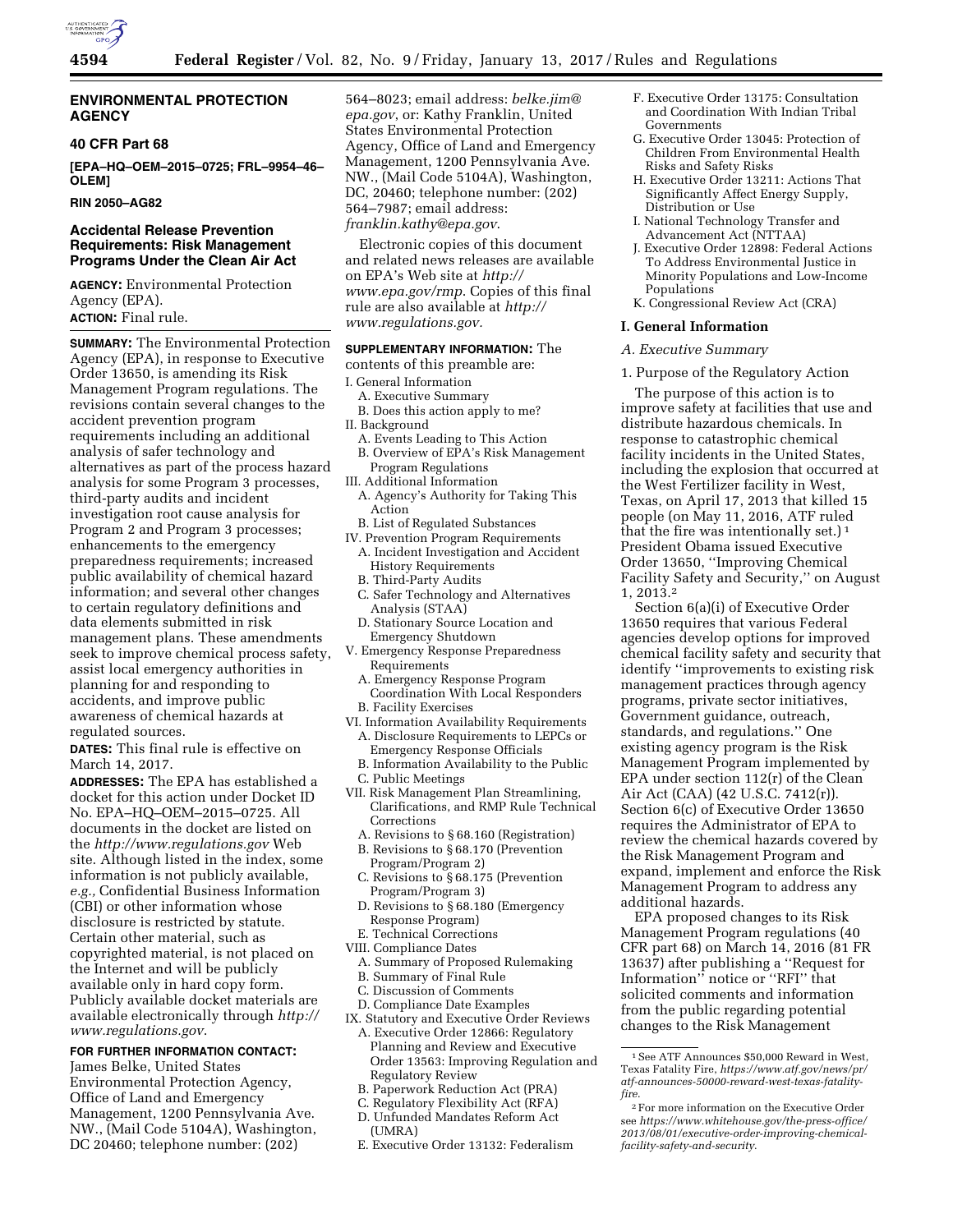Program regulations (July 31, 2014, 79 FR 44604). While developing the proposed rulemaking, EPA convened a Small Business Advocacy Review (SBAR) panel to receive input from Small Entity Representatives (SERs). EPA also hosted a public hearing on March 29, 2016 to provide interested parties the opportunity to present data, views or arguments concerning the proposed action.

The Risk Management Program regulations have been effective in preventing and mitigating chemical accidents in the United States. However, EPA believes that revisions could further protect human health and the environment from chemical hazards through advancement of process safety management based on lessons learned.

2. Summary of the Major Provisions of the Regulatory Action

This action amends EPA's Risk Management Program regulations at 40 CFR part 68. These regulations apply to stationary sources (also referred to as ''facilities'') that hold specific ''regulated substances'' in excess of threshold quantities. These facilities are required to assess their potential release impacts, undertake steps to prevent releases, plan for emergency response to releases, and summarize this information in a risk management plan (RMP) submitted to EPA. The release prevention steps vary depending on the type of process, but progressively gain granularity and rigor over three program levels (*i.e.,* Program 1, Program 2, and Program 3).

The major provisions of this rule include several changes to the accident prevention program requirements, as well as enhancements to the emergency response requirements, and improvements to the public availability of chemical hazard information. Each of these revisions is introduced in the following paragraphs of this section and described in greater detail in sections IV through VI, later in this preamble.

Certain revised provisions would apply to a subset of the processes based on program levels described in 40 CFR part 68 (or in one case, to a subset of processes within a program level). A full description of these program levels is provided in section II of this preamble.

### a. Accident Prevention Program Revisions

This action includes three changes to the accident prevention program requirements. First, the rule requires all facilities with Program 2 or 3 processes to conduct a root cause analysis as part of an incident investigation of a catastrophic release or an incident that

could have reasonably resulted in a catastrophic release (*i.e.,* a near-miss). This provision is intended to reduce the number of chemical accidents by requiring facilities to identify the underlying causes of an incident so that they may be addressed. Identifying the root causes, rather than isolating and correcting solely the immediate cause of the incident, will help prevent similar incidents at other locations, and will yield the maximum benefit or lessons learned from the incident investigation.

Second, the rule requires regulated facilities with Program 2 or 3 processes to contract with an independent thirdparty, or assemble an audit team led by an independent third-party, to perform a compliance audit after the facility has an RMP reportable accident. Compliance audits are required under the existing rule, but are allowed to be self-audits (*i.e.,* performed by the owner or operator of the regulated facility). This provision is intended to reduce the risk of future accidents by requiring an objective auditing process to determine whether the owner or operator of the facility is effectively complying with the accident prevention procedures and practices required under 40 CFR part 68.

The third revision to the prevention program adds an element to the process hazard analysis (PHA), which is updated every five years. Specifically, owners or operators of facilities with Program 3 regulated processes in North American Industrial Classification System (NAICS) codes 322 (paper manufacturing), 324 (petroleum and coal products manufacturing), and 325 (chemical manufacturing) are required to conduct a safer technology and alternatives analysis (STAA) as part of their PHA, and to evaluate the practicability of any inherently safer technology (IST) identified. The current PHA requirements include consideration of active, passive, and procedural measures to control hazards. These revisions support the analysis of those measures and adds consideration of IST alternatives. The provision is intended to reduce the risk of serious accidental releases by requiring facilities in these sectors to conduct a careful examination of potentially safer technology and designs that they could implement in lieu of, or in addition to, their current technologies.

#### b. Emergency Response Enhancements

This action also enhances the rule's emergency response requirements. Owners or operators of all facilities with Program 2 or 3 processes are required to coordinate with the local emergency response agencies at least once a year to determine how the source is addressed

in the community emergency response plan and to ensure that local response organizations are aware of the regulated substances at the source, their quantities, the risks presented by covered processes, and the resources and capabilities at the facility to respond to an accidental release of a regulated substance.

Additionally, all facilities with Program 2 or 3 processes are required to conduct notification exercises annually to ensure that their emergency contact information is accurate and complete. This provision is intended to reduce the impact of accidents by ensuring that appropriate mechanisms and processes are in place to notify local responders when an accident occurs. One of the factors that can contribute to the severity of chemical accidents is a lack of effective coordination between a facility and local emergency responders. Increasing such coordination and establishing appropriate emergency response procedures can help reduce the effects of accidents.

This action also requires that all facilities subject to the emergency response program requirements of subpart E of the rule (or ''responding facilities'') conduct field exercises and tabletop exercises. The frequency of these exercises shall be established in consultation with local emergency response officials, but at a minimum, full field exercises will be conducted at least once every ten years and tabletop exercises conducted at least once every three years. Responding facilities that have an RMP reportable accident, and document the response activities in an after-action report comparable to the exercise evaluation reports may use that response to satisfy the field exercise requirements. Furthermore, owner and operators of responding facilities that conduct exercises to meet other Federal, state or local exercise requirements may satisfy the RMP exercise requirements provided that the scope of the exercise includes the objectives of an RMP exercise. The purpose of this provision is to reduce the impact of accidents by ensuring that emergency response personnel understand their roles in the event of an incident, that local responders are familiar with the hazards at a facility, and that the emergency response plan is up-to-date. Improved coordination with emergency response personnel will better prepare responders to respond effectively to an incident and take steps to notify the community of appropriate actions, such as shelter-inplace or evacuation.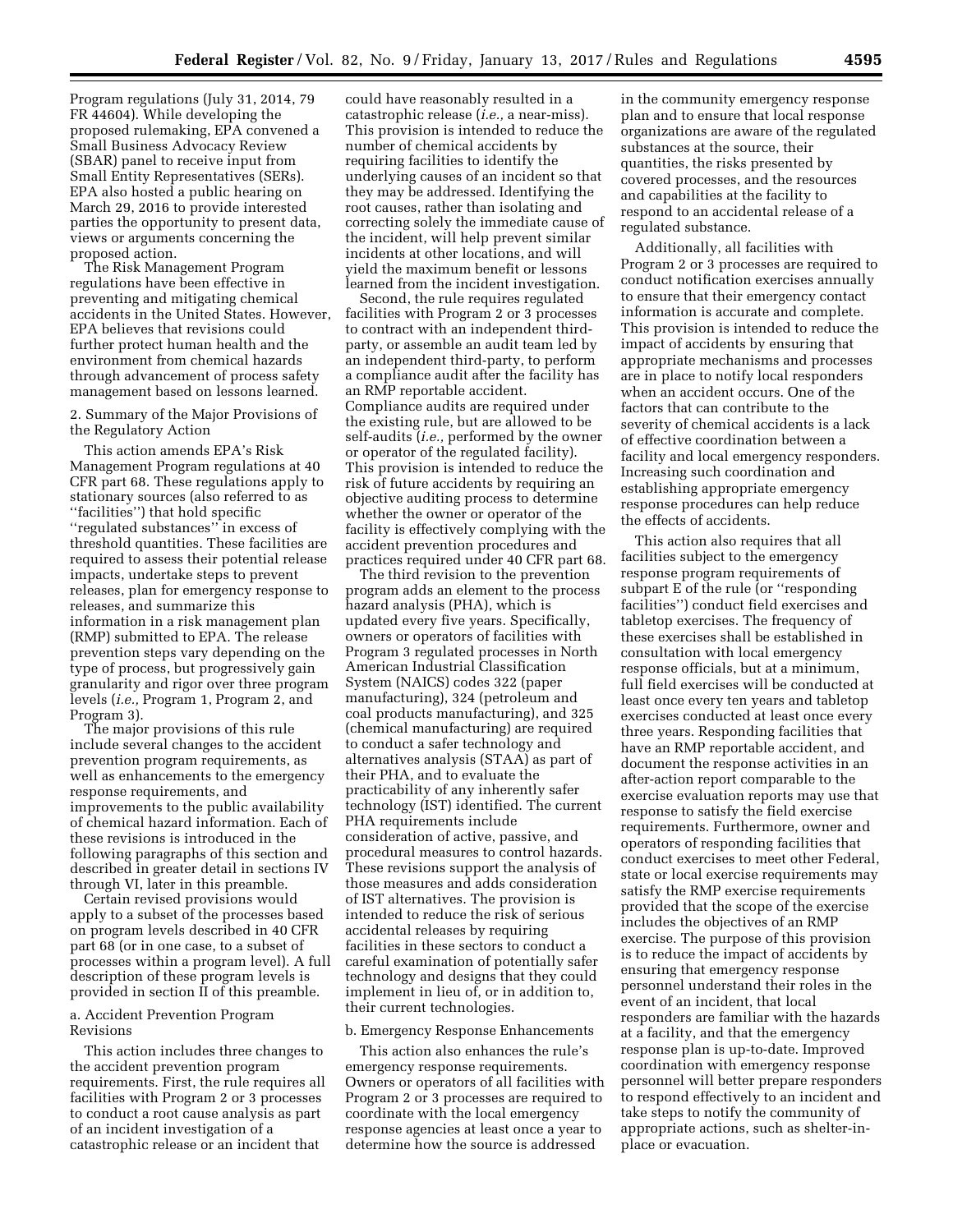#### c. Enhanced Availability of Information

This action includes various enhancements to the public availability of chemical hazard information. The rule requires all facilities to provide certain basic information to the public, upon request. The owner or operator of the facility shall provide ongoing notification of availability of information elements on a company Web site, social media platforms, or through some other publicly accessible means. The rule also requires all facilities to hold a public meeting for the local community within 90 days of an RMP reportable accident. This provision will ensure that first responders and members of the community have easier access to appropriate facility chemical hazard information, which can significantly improve emergency preparedness and their understanding of how the facility is addressing potential risks.

EPA proposed requirements for facilities to provide certain information to the Local Emergency Planning Committee (LEPC), Tribal Emergency Planning Committee (TEPC)<sup>3</sup> or other local emergency response agencies. However, rather than prescribe information elements that must be provided upon request, EPA is requiring the owner or operator of a stationary source to share information that is relevant to emergency response planning as part of the coordination activities that occur annually between facility representatives and local emergency response agencies.

In addition to the major provisions described previously in this section, this action discusses comments received on other aspects of the proposed action including revisions to the list of regulated substances, location of stationary sources (related to their proximity to public receptors), requirements for emergency shutdown systems, compliance dates, technical

corrections and revisions to the RMP requirements.

3. Costs and Benefits

a. Summary of Potential Costs

Approximately 12,500 facilities have filed current RMPs with EPA and are potentially affected by the revised rule. These facilities range from petroleum refineries and large chemical manufacturers to water and wastewater treatment systems; chemical and petroleum wholesalers and terminals; food manufacturers, packing plants, and other cold storage facilities with ammonia refrigeration systems; agricultural chemical distributors; midstream gas plants; and a limited number of other sources, including Federal installations that use RMPregulated substances.

Table 1 presents the number of facilities according to the latest RMP reporting as of February 2015 by industrial sector and chemical use.

| TABLE 1—NUMBER OF AFFECTED FACILITIES BY SECTOR |
|-------------------------------------------------|
|-------------------------------------------------|

| Sector                                                                            | <b>NAICS</b> codes         | <b>Total facilities</b> | Chemical uses                                                                                    |
|-----------------------------------------------------------------------------------|----------------------------|-------------------------|--------------------------------------------------------------------------------------------------|
| Administration of environmental quality<br>programs ( <i>i.e.</i> , governments). |                            | 1,923                   | Use chlorine and other chemicals for treatment.                                                  |
| Agricultural chemical distributors/whole-<br>salers.                              | 111, 112, 115, 42491       | 3,667                   | Store ammonia for sale; some in NAICS 111 and 115<br>use ammonia as a refrigerant.               |
|                                                                                   |                            | 1.466                   | Manufacture, process, store.                                                                     |
| Chemical wholesalers                                                              |                            | 333                     | Store for sale.                                                                                  |
| Food and beverage manufacturing                                                   |                            | 1,476                   | Use-mostly ammonia as a refrigerant.                                                             |
| Oil and gas extraction                                                            |                            | 741                     | Intermediate processing (mostly regulated flammable<br>substances and flammable mixtures).       |
|                                                                                   | 44, 45, 48, 54, 56, 61, 72 | 247                     | Use chemicals for wastewater treatment, refrigeration,<br>store chemicals for sale.              |
|                                                                                   | 313, 326, 327, 33          | 384                     | Use various chemicals in manufacturing process,<br>waste treatment.                              |
|                                                                                   |                            |                         | 302   Use (mostly ammonia as a refrigerant).                                                     |
|                                                                                   |                            | 70                      | Use various chemicals in pulp and paper manufac-<br>turing.                                      |
| Petroleum and coal products manufac-<br>turing.                                   |                            | 156                     | Manufacture, process, store (mostly regulated flam-<br>mable substances and flammable mixtures). |
|                                                                                   |                            | 276                     | Store for sale (mostly regulated flammable substances<br>and flammable mixtures).                |
|                                                                                   |                            | 445                     | Use chlorine (mostly for water treatment) and other<br>chemicals.                                |
|                                                                                   |                            | 1,056                   | Use mostly ammonia as a refrigerant.                                                             |
|                                                                                   |                            | 12,542                  |                                                                                                  |

Table 2 presents a summary of the annualized costs estimated in the regulatory impact analysis.4 In total,

EPA estimates annualized costs of \$131.2 million at a 3% discount rate and \$131.8 million at a 7% discount rate.

<sup>3</sup>Note for the purposes of this document the term TEPC can be substituted for LEPC, as appropriate.

<sup>4</sup>A full description of costs and benefits for this final rule can be found in the *Regulatory Impact Analysis—Accidental Release Prevention Requirements: Risk Management Programs Under* 

*the Clean Air Act, Section 112(r)(7).* This document is available in the docket for this rulemaking (Docket ID Number EPA–HQ–OEM–2015–0725).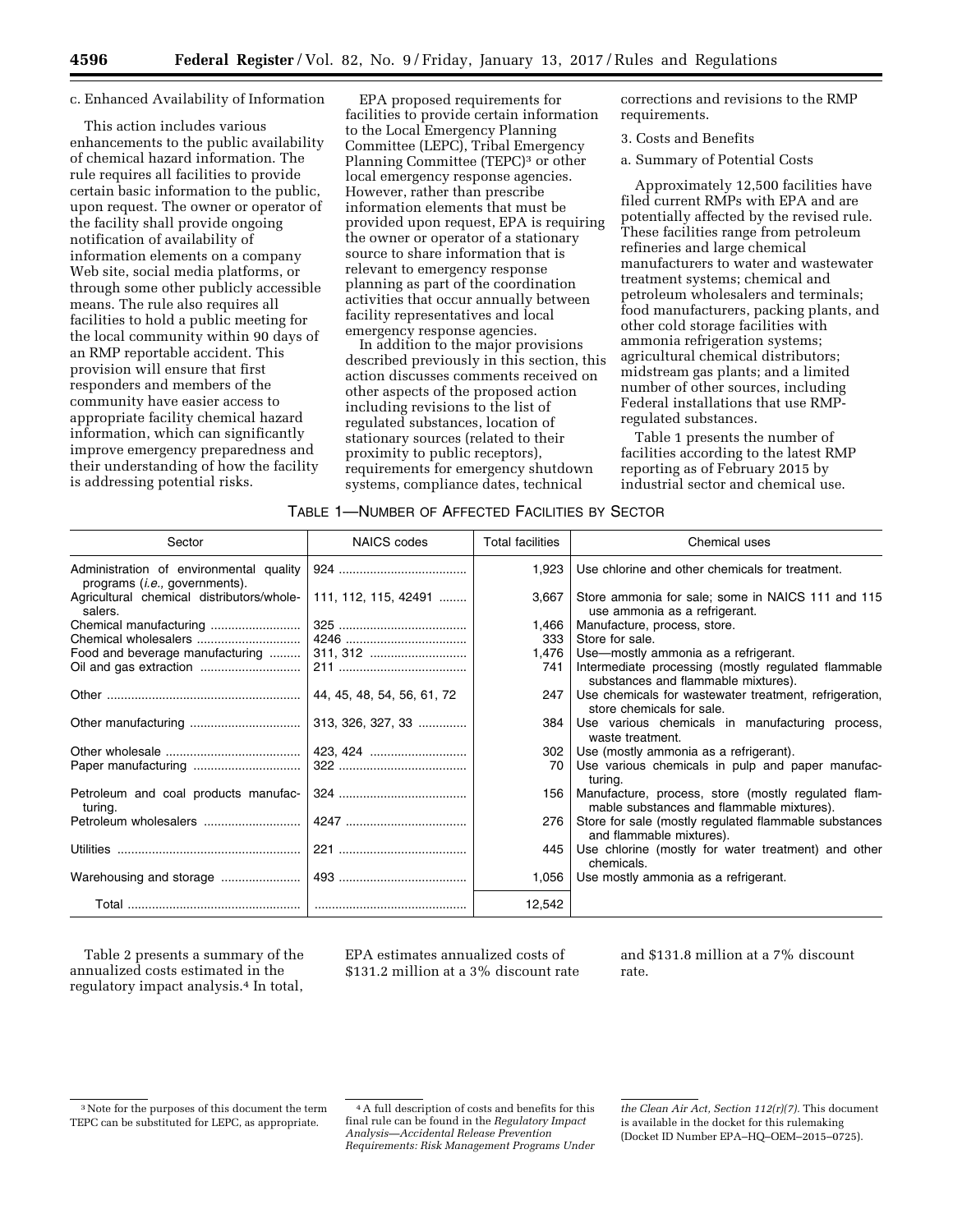# TABLE 2—SUMMARY OF ANNUALIZED COSTS

[Millions, 2015 dollars]

|             | 'percent |      |
|-------------|----------|------|
|             | \$9.F    | S9.8 |
|             |          |      |
|             |          | 70.O |
|             | 16 (     | 16.0 |
|             |          |      |
|             | 24.7     | 24.7 |
|             |          |      |
|             |          | 0.4  |
|             | 3.9      | 4 R  |
| Total Cost* | 131.2    | 31 R |

\* Totals may not sum due to rounding.

The largest average annual cost of the final rule is the STAA costs (\$70.0 million), followed by the exercise costs (\$24.7 million), coordination (\$16 million), and third-party audits (\$9.8 million). The remaining provisions impose average annual costs under \$5 million each, including rule familiarization (\$3.9–4.6 million), information sharing with the public (\$3.1 million), incident investigation/ root cause analysis (\$1.8 million), notification exercises (\$1.4 million), and public meetings (\$0.4 million).

#### b. Summary of Potential Benefits

EPA anticipates that promulgation and implementation of this rule would result in a reduction of the frequency and magnitude of damages from releases. Accidents and releases from RMP facilities occur every year, causing fires and explosions; damage to property; acute and chronic exposures of workers and nearby residents to hazardous materials; and resulting in serious injuries and death. Although we are unable to quantify what specific

reductions may occur as a result of these revisions, we are able to present data on the total damages that currently occur at RMP facilities each year. The data presented is based on a 10-year baseline period, summarizing RMP accident impacts and, when possible, monetizing them. EPA expects that some portion of future damages would be prevented through implementation of this final rule. Table 3 presents a summary of the quantified damages identified in the analysis.

# TABLE 3—SUMMARY OF QUANTIFIED DAMAGES

[Millions, 2015 dollars]

|          | Unit value                        | 10-year total                             | Average/year                              | Average/accident                                |
|----------|-----------------------------------|-------------------------------------------|-------------------------------------------|-------------------------------------------------|
|          | On-site                           |                                           |                                           |                                                 |
| Injuries | \$8.6<br>0.05                     | \$497.8<br>105.2<br>2,054.9               | \$49.8<br>10.5<br>205.5                   | \$0.33<br>0.69<br>1.4                           |
|          |                                   | 2,657.9                                   | 265.8                                     | 1.8                                             |
|          | <b>Offsite</b>                    |                                           |                                           |                                                 |
|          | 8.6<br>0.4<br>0.001<br>0.0<br>0.0 | 8.6<br>6.8<br>14.8<br>7.0<br>40.9<br>11.4 | 0.86<br>0.68<br>1.5<br>0.70<br>4.1<br>1.1 | 0.01<br>0.004<br>0.01<br>0.004<br>0.03<br>0.007 |
|          |                                   | 89.5                                      | 8.9                                       | 0.06                                            |
|          |                                   | 2,747.3                                   | 274.7                                     | 1.8                                             |

\* The unit value for evacuations is less than two hundred dollars and for sheltering in place is less than one hundred dollars so when expressed in rounded millions the value represented in the table is zero.

EPA monetized both on-site and offsite damages. EPA estimated total average annual on-site damages of \$265.8 million. The largest monetized average annual on-site damage was onsite property damage, which resulted in average annual damage of approximately \$205.5 million. The next largest impact was on-site fatalities (\$49.8 million) and injuries (\$10.5 million).

EPA estimated total average annual offsite damages of \$8.9 million. The largest monetized average annual offsite damage was from sheltering in place (\$4.1 million), followed by medical

treatment (\$1.5 million), property damage (\$1.1 million), fatalities (\$0.86 million), evacuations (\$0.7 million), and hospitalizations (\$0.68 million).

In total, EPA estimated monetized damages from RMP facility accidents of \$274.7 million per year. The 10-year RMP baseline suggests that considering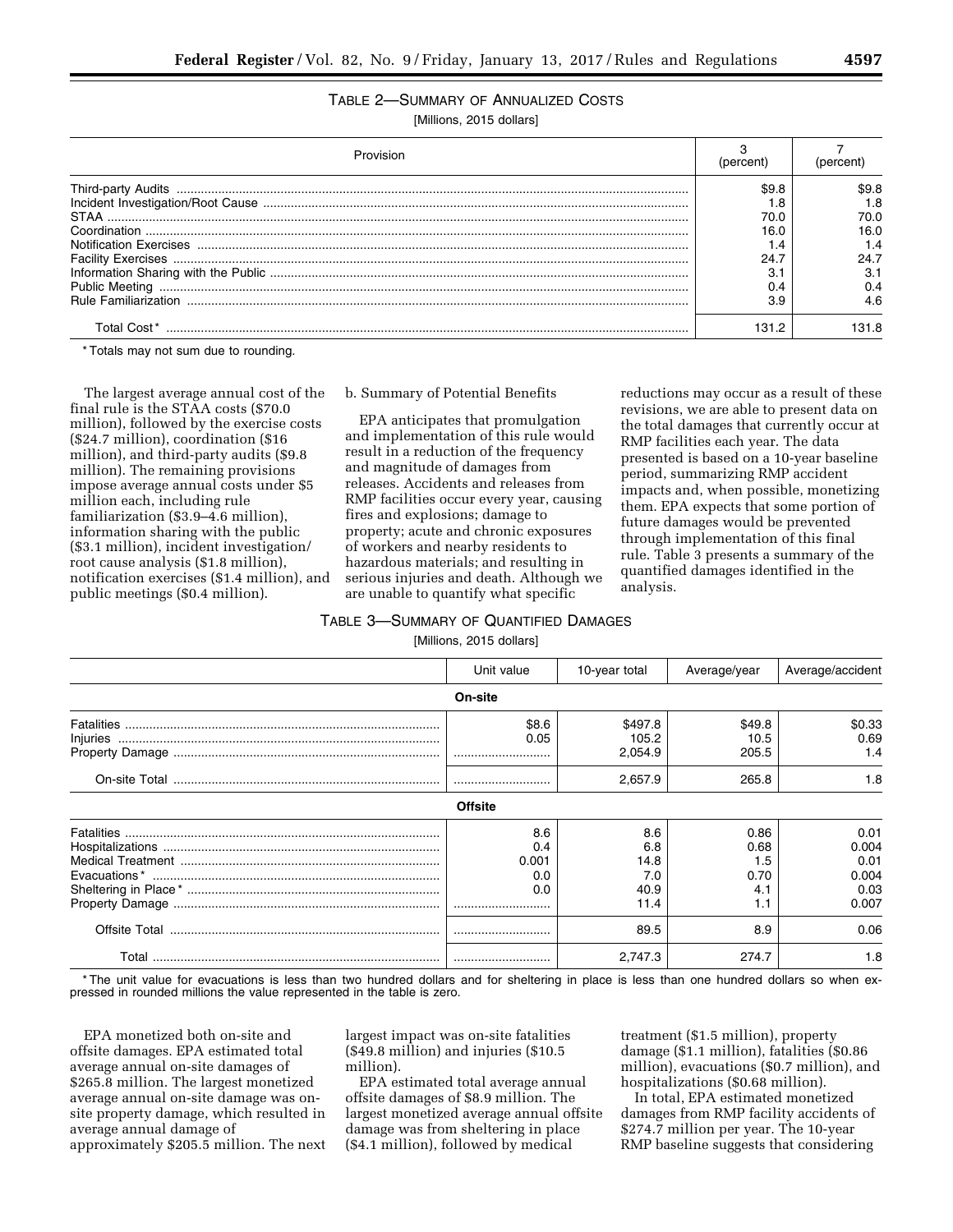only the monetized impacts of RMP accidents would mean that the rule's costs may outweigh the portion of avoided impacts from improved prevention and mitigation that were monetized. The annualized cost of the final rule (approximately \$142 million annually) is approximately 52% of the average annual monetized costs in the 10-year baseline. However, the monetized impacts omit many important categories of accident impacts including lost productivity, the costs of emergency response, transaction costs, property value impacts in the surrounding community (that overlap with other benefit categories), and environmental impacts. Also not

reflected in the 10-year baseline costs are the impacts of non-RMP accidents at RMP facilities and any potential impacts of rare high consequence catastrophes. A final omission is related to the information provision. Reducing the probability of chemical accidents and the severity of their impacts, and improving information disclosure by chemical facilities, as the provisions intend, would provide benefits to potentially affected members of society.

Table 4 summarizes four broad social benefit categories related to accident prevention and mitigation including prevention of RMP accidents, mitigation of RMP accidents, prevention and mitigation of non-RMP accidents at RMP facilities, and prevention of major

catastrophes. The table explains each and identifies ten associated specific benefit categories, ranging from avoided fatalities to avoided emergency response costs. Table 4 also highlights and explains the information disclosure benefit category and identifies two specific benefits associated with it: Improved efficiency of property markets and allocation of emergency resources.

When considering the rule's likely benefits that are due to avoiding some portion of the monetized accident impacts, as well as the additional nonmonetized benefits described previously, EPA believes the costs of the rule are reasonable in comparison to its benefits.

### TABLE 4—SUMMARY OF SOCIAL BENEFITS OF FINAL RULE PROVISIONS

| Broad benefit category                     | Explanation                                                                                                                                                               | Specific benefit categories                                                                                                                                                   |
|--------------------------------------------|---------------------------------------------------------------------------------------------------------------------------------------------------------------------------|-------------------------------------------------------------------------------------------------------------------------------------------------------------------------------|
| Non-RMP accident prevention and mitigation | Prevention of future RMP facility accidents<br>Mitigation of future RMP facility accidents<br>Prevention and mitigation of future non-RMP<br>accidents at RMP facilities. | • Reduced Fatalities.<br>• Reduced Injuries.<br>• Reduced Property Damage.<br>• Fewer People Sheltered in Place.<br>• Fewer Evacuations.                                      |
|                                            | Prevention of rare but extremely high con-<br>sequence events.                                                                                                            | • Avoided Lost Productivity.<br>• Avoided Emergency Response Costs.<br>• Avoided Transaction Costs.<br>• Avoided Property Value Impacts.*<br>• Avoided Environmental Impacts. |
|                                            | Provision of information to the public                                                                                                                                    | • Improved efficiency of property markets.<br>• Improved emergency response resource al-<br>location.                                                                         |

\* These impacts partially overlap with several other categories such as reduced health and environmental impacts.

#### *B. Does this action apply to me?*

This rule applies to those facilities (referred to as ''stationary sources'' under the CAA) that are subject to the chemical accident prevention requirements at 40 CFR part 68. This includes stationary sources holding

more than a threshold quantity (TQ) of a regulated substance in a process. Table 5 provides industrial sectors and the associated NAICS codes for entities potentially affected by this action. The Agency's goal is to provide a guide for readers to consider regarding entities that potentially could be affected by this

action. However, this action may affect other entities not listed in this table. If you have questions regarding the applicability of this action to a particular entity, consult the person(s) listed in the introductory section of this action under the heading entitled **FOR FURTHER INFORMATION CONTACT**.

TABLE 5—INDUSTRIAL SECTORS AND ASSOCIATED NAICS CODES FOR ENTITIES POTENTIALLY AFFECTED BY THIS ACTION

| Sector                                     | NAICS code                  |
|--------------------------------------------|-----------------------------|
|                                            | ∣ 924.                      |
| <b>Agricultural Chemical Distributors:</b> |                             |
|                                            |                             |
|                                            |                             |
|                                            |                             |
|                                            | 42491.                      |
|                                            | 325.                        |
|                                            | 4246.                       |
|                                            | 311.                        |
|                                            | 3121.                       |
|                                            | 211.                        |
|                                            | 44, 45, 48, 54, 56, 61, 72. |
|                                            | 313, 326, 327, 33,          |
| Other Wholesale:                           |                             |
|                                            | 423.                        |
|                                            |                             |

5For descriptions of NAICS codes, see *[http://](http://www.census.gov/cgi-bin/sssd/naics/naicsrch)*

*[www.census.gov/cgi-bin/sssd/naics/naicsrch.](http://www.census.gov/cgi-bin/sssd/naics/naicsrch)*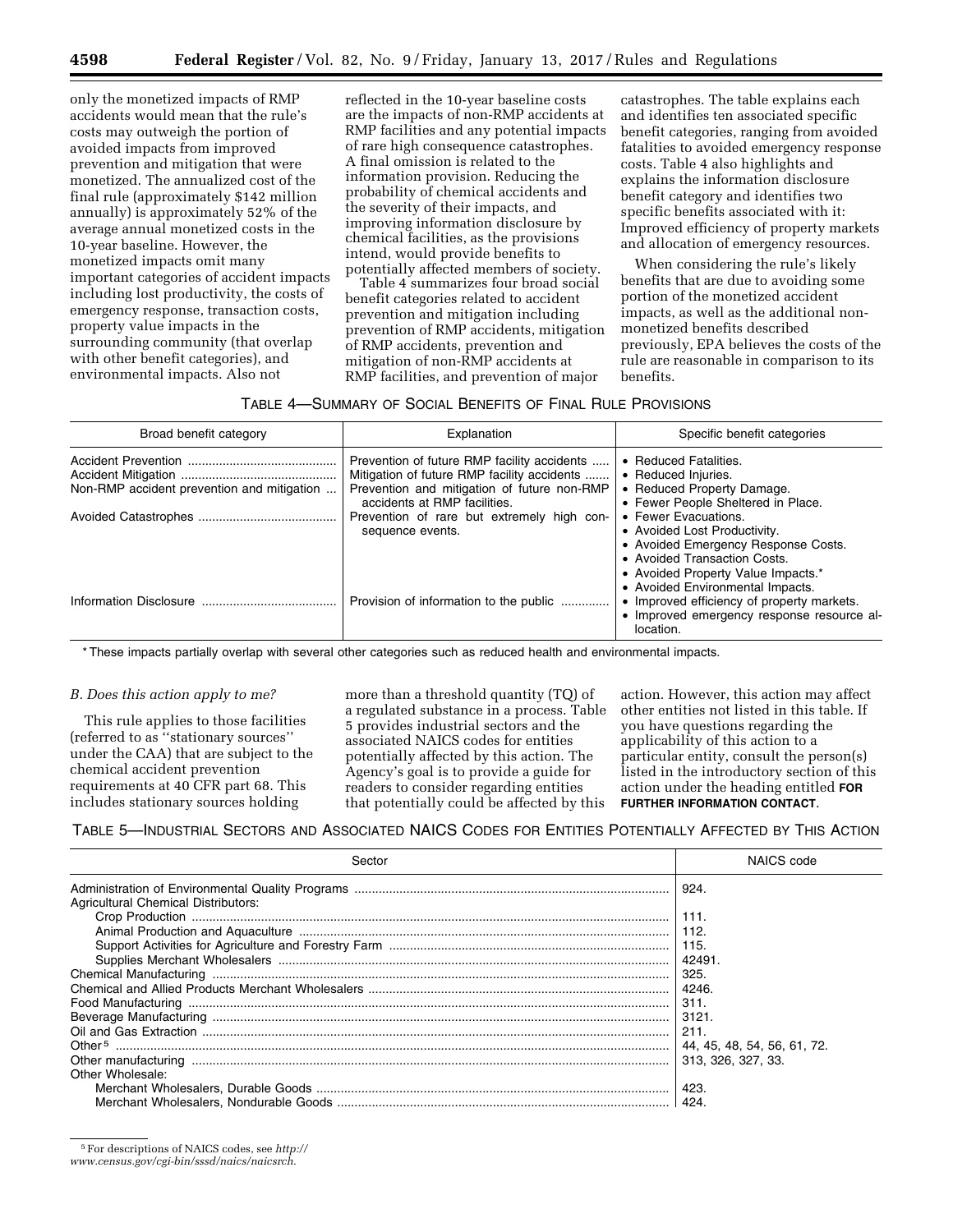TABLE 5—INDUSTRIAL SECTORS AND ASSOCIATED NAICS CODES FOR ENTITIES POTENTIALLY AFFECTED BY THIS ACTION—Continued

| 3ector    | NAICS code                           |
|-----------|--------------------------------------|
| Utilities | 322.<br>324.<br>4247<br>221.<br>493. |

### **II. Background**

### *A. Events Leading to This Action*

Recent catastrophic chemical facility incidents in the United States prompted President Obama to issue Executive Order 13650, ''Improving Chemical Facility Safety and Security,'' on August 1, 2013.6 The purpose of the Executive Order is to enhance the safety and security of chemical facilities and reduce risks associated with hazardous chemicals to owners and operators, workers, and communities. The Executive Order establishes the Chemical Facility Safety and Security Working Group (''Working Group''), cochaired by the Secretary of Homeland Security, the Administrator of EPA, and the Secretary of Labor or their designated representatives at the Assistant Secretary level or higher, and composed of senior representatives of other Federal departments, agencies, and offices. The Executive Order requires the Working Group to carry out a number of tasks whose overall aim is to prevent chemical accidents. In addition to the tragedy at the West Fertilizer facility in West, Texas, on April 17, 2013, $<sup>7</sup>$  a number of other</sup> incidents have demonstrated a significant risk to the safety of American workers and communities. On March 23, 2005, explosions at the BP Refinery in Texas City, Texas, killed 15 people and injured more than 170 people.8 On April 2, 2010, an explosion and fire at the Tesoro Refinery in Anacortes, Washington, killed seven people.9 On

8U.S. Chemical Safety and Hazard Investigation Board (CSB). March 2007. Investigation Report: Refinery Explosion and Fire, BP, Texas City, Texas, March 23, 2005. Report No. 2005–04–I–TX. *[http://](http://www.csb.gov/assets/1/19/CSBFinalReportBP.pdf)  [www.csb.gov/assets/1/19/CSBFinalReportBP.pdf.](http://www.csb.gov/assets/1/19/CSBFinalReportBP.pdf)* 

9CSB. May 2014. Investigation Report: Catastrophic Rupture of Heat Exchanger, Tesoro August 6, 2012, at the Chevron Refinery in Richmond, California, a fire involving flammable fluids endangered 19 Chevron employees and created a large plume of highly hazardous chemicals that traveled across the Richmond, California, area.10 Nearly 15,000 residents sought medical treatment due to the release. On June 13, 2013, a fire and explosion at Williams Olefins in Geismar, Louisiana, killed two people and injured many more.<sup>11</sup>

Section 6 of the Executive Order is entitled ''Policy, Regulation, and Standards Modernization.'' This section, among other things, requires certain Federal agencies to consider possible changes to existing chemical safety and security regulations. To solicit comments and information from the public regarding potential changes to EPA's Risk Management Program regulations (40 CFR part 68), on July 31, 2014, EPA published an RFI (79 FR 44604). Information collected through the RFI informed the proposed rulemaking that was published on March 14, 2016 (81 FR 13637).

EPA received a total of 61,716 public comments on the proposed rulemaking. Several public comments were the result of various mass mail campaigns and contained numerous copies of letters or petition signatures. Approximately 61,467 letters and signatures were contained in these several comments. The remaining comments include 235 submissions with unique content, 10 duplicate submissions, and 4 non-germane submissions. In addition to these public submissions, EPA also received 8

written comments and had 22 members of the public provide verbal comments at a public hearing on March 29, 2016. Discussion of public comments can be found in topics included in this final rule and in the Response to Comments document,12 available in the docket for this rulemaking.

### *B. Overview of EPA's Risk Management Program Regulations*

Both EPA's 40 CFR part 68 RMP regulation 13 and Occupational Safety and Health Administration's (OSHA) 29 CFR 1910.119 Process Safety Management (PSM) standard were authorized in the CAA Amendments of 1990. This was in response to a number of catastrophic chemical accidents occurring worldwide that had resulted in public and worker fatalities and injuries, environmental damage, and other community impacts. OSHA published the PSM standard in 1992 (57 FR 6356, February 24, 1992), as required by section 304 of the 1990 CAAA, using its authority under 29 U.S.C. 653.

The 1990 CAA Amendments added accidental release provisions under section 112(r). The statute required EPA to develop a list of at least 100 regulated substances for accident prevention and related thresholds (CAA section  $112(r)(3)$  through  $(5)$ ), and authorized EPA to issue accident prevention regulations (CAA section  $112(r)(7)(A)$ ). The statute also required EPA to develop ''reasonable regulations'' requiring facilities with over a TQ of a regulated substance to undertake accident prevention steps and submit a "risk management plan" to various local, state, and Federal planning entities (CAA section  $112(r)(7)(B)$ ).

<sup>6</sup>For more information on the Executive Order see *[https://www.whitehouse.gov/the-press-office/](https://www.whitehouse.gov/the-press-office/2013/08/01/executive-order-improving-chemical-facility-safety-and-security) [2013/08/01/executive-order-improving-chemical](https://www.whitehouse.gov/the-press-office/2013/08/01/executive-order-improving-chemical-facility-safety-and-security)[facility-safety-and-security.](https://www.whitehouse.gov/the-press-office/2013/08/01/executive-order-improving-chemical-facility-safety-and-security)* 

<sup>7</sup>CSB. January 2016. Final Investigation Report, West Fertilizer Company Fire and Explosion, West, TX, April 17, 2013. REPORT 2013–02–I–TX. *[http://](http://www.csb.gov/west-fertilizer-explosion-and-fire-/) [www.csb.gov/west-fertilizer-explosion-and-fire-/](http://www.csb.gov/west-fertilizer-explosion-and-fire-/)*. On May 11, 2016, ATF ruled that the fire was intentionally set. See ATF Announces \$50,000 Reward in West, Texas Fatality Fire, *[https://](https://www.atf.gov/news/pr/atf-announces-50000-reward-west-texas-fatality-fire) [www.atf.gov/news/pr/atf-announces-50000-reward](https://www.atf.gov/news/pr/atf-announces-50000-reward-west-texas-fatality-fire)[west-texas-fatality-fire.](https://www.atf.gov/news/pr/atf-announces-50000-reward-west-texas-fatality-fire)* 

Anacortes Refinery, Anacortes, Washington, April 2, 2010. Report No. 2010–08–I–WA. *[http://](http://www.csb.gov/assets/1/7/Tesoro_Anacortes_2014-May-01.pdf) [www.csb.gov/assets/1/7/Tesoro](http://www.csb.gov/assets/1/7/Tesoro_Anacortes_2014-May-01.pdf)*\_*Anacortes*\_*2014- [May-01.pdf.](http://www.csb.gov/assets/1/7/Tesoro_Anacortes_2014-May-01.pdf)* 

<sup>10</sup>CSB. January 2014. Regulatory Report: Chevron Richmond Refinery Pipe Rupture and Fire, Chevron Richmond Refinery #4 Crude Unit, Richmond, California, August 6, 2012. Report No. 2012–03–I– CA. *[http://www.csb.gov/assets/1/19/CSB](http://www.csb.gov/assets/1/19/CSB_Chevron_Richmond_Refinery_Regulatory_Report.pdf)*\_*Chevron*\_ *Richmond*\_*Refinery*\_*Regulatory*\_*[Report.pdf.](http://www.csb.gov/assets/1/19/CSB_Chevron_Richmond_Refinery_Regulatory_Report.pdf)* 

<sup>11</sup>CSB. October 2016. Case Study: Williams Geismar Olefins Plant Reboiler Rupture and Fire, Geismar, Louisiana. Incident Date: June 13, 2013, No. 2013–03–I–LA. US Chemical Safety and Hazard Investigation Board, Washington, DC *[http://](http://www.csb.gov/williams-olefins-plant-explosion-and-fire-/) [www.csb.gov/williams-olefins-plant-explosion-and](http://www.csb.gov/williams-olefins-plant-explosion-and-fire-/)[fire-/.](http://www.csb.gov/williams-olefins-plant-explosion-and-fire-/)* 

<sup>12</sup> 2016. EPA Response to Comments on the 2016 Proposed Rulemaking Amending EPA's Risk Management Program Regulations. This document is available in the docket for this rulemaking.

<sup>13</sup> 40 CFR part 68 is titled, ''Chemical Accident Prevention Provisions,'' but is more commonly known as the ''RMP regulation,'' the ''RMP rule,'' or the ''Risk Management Program.'' This document uses all three terms to refer to 40 CFR part 68. The term ''RMP'' refers to the document required to be submitted under subpart F of 40 CFR part 68, the Risk Management Plan. See *[https://www.epa.gov/](https://www.epa.gov/rmp) [rmp](https://www.epa.gov/rmp)* for more information on the Risk Management Program.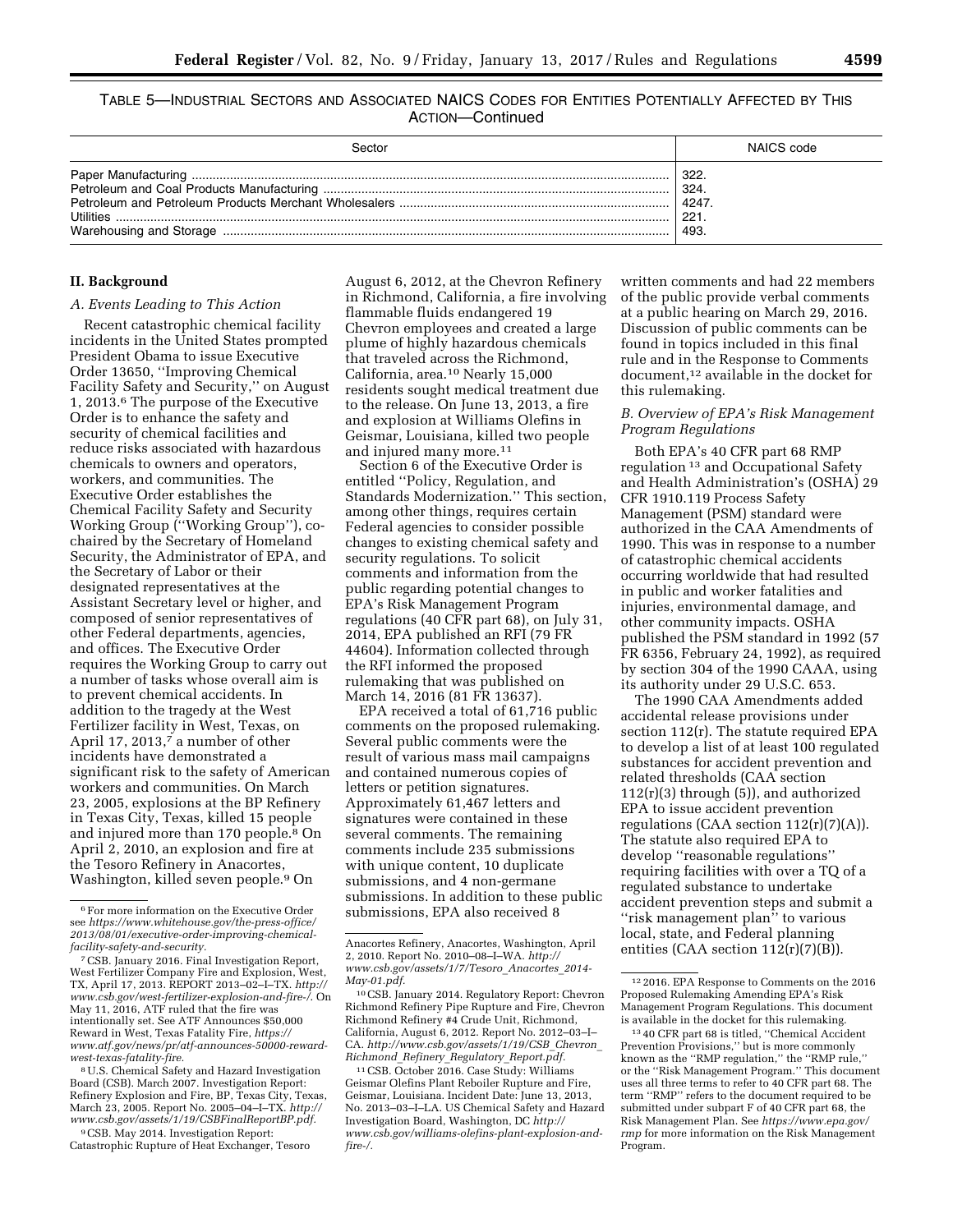EPA published the RMP regulation in two stages. The Agency published the list of regulated substances and TQs in 1994 (59 FR 4478, January 31, 1994) (the ''list rule'') 14 and published the RMP final regulation, containing risk management requirements for covered sources, in 1996 (61 FR 31668, June 20, 1996) (the ''RMP rule'').15 16 Both the OSHA PSM standard and the EPA RMP rule aim to prevent or minimize the consequences of accidental chemical releases through implementation of management program elements that integrate technologies, procedures, and management practices. In addition to requiring implementation of management program elements, the RMP rule requires covered sources to submit (to EPA) a document summarizing the source's risk management program—called a Risk Management Plan (or RMP). The RMP rule required covered sources to comply with its requirements and submit initial RMPs to EPA by June 21, 1999. Each RMP must be revised and updated at least once every five years from the date the plan was initially submitted.

EPA later revised the list rule and the RMP rule. EPA modified the regulated list of substances by exempting solutions with less than 37% concentrations of hydrochloric acid (62 FR 45130, August 25, 1997). EPA also deleted the category of Department of Transportation Division 1.1 explosives, and exempted flammable substances in gasoline used as fuel and in naturally occurring hydrocarbon mixtures prior to initial processing (63 FR 640, January 6, 1998).

EPA subsequently modified the RMP rule five times. First, in 1999, EPA revised the facility identification data and contact information reported in the RMP (64 FR 964, January 6, 1999). Next, EPA revised assumptions for the worst case scenario analysis for flammable substances and clarified what the Agency means by chemical storage not incidental to transportation (64 FR 28696, May 26, 1999). After the Chemical Safety Information, Site Security and Fuels Regulatory Relief Act (CSISSFRRA) was enacted on August 5, 1999, EPA excluded regulated

flammable substances when used as a fuel or held for sale as a fuel at a retail facility (65 FR 13243, March 13, 2000). Later, EPA restricted access to offsite consequence analysis (OCA) data for the public and government officials to minimize the security risks associated with posting the information on the Internet (65 FR 48108, August 4, 2000). Finally, EPA revised the RMP executive summary to remove a requirement to describe the OCA; revised reporting deadlines for RMP reportable accidents and emergency contact changes; and made other minor revisions to RMP facility contact information (69 FR 18819, April 8, 2004).

The RMP rule establishes three ''program levels'' for regulated processes:

Program 1 applies to processes that would not affect the public in the case of a worst-case release and that have had no accidents with specific offsite consequences within the past five years. Program 1 imposes limited hazard assessment requirements, requires coordination with local response agencies, and requires submission of an RMP.

Program 2 applies to processes not eligible for Program 1 or subject to Program 3, and imposes streamlined prevention program requirements, including safety information, hazard review, operating procedures, training, maintenance, compliance audits, and incident investigation elements. Program 2 also imposes additional hazard assessment, management, and emergency response requirements.

Program 3 applies to processes not eligible for Program 1 and either subject to OSHA's PSM standard under Federal or state OSHA programs or classified in one of ten specified industry sectors identified by their 2002 NAICS codes listed at § 68.10(d)(1). These industries were selected because they had a higher frequency of the most serious accidents as compared to other industry sectors. The ten NAICS codes and the industries they represent are 32211 (pulp mills), 32411 (petroleum refineries), 32511 (petrochemical manufacturing), 325181 (alkalies and chlorine manufacturing), 325188 (all other basic inorganic chemical manufacturing), 325192 (cyclic crude and intermediate manufacturing), 325199 (all other basic chemical manufacturing), 325211 (plastics material and resin manufacturing), 325311 (nitrogenous fertilizer manufacturing), or 32532 (pesticide and other agricultural chemicals manufacturing).17 Program 3

imposes elements nearly identical to those in OSHA's PSM standard as the accident prevention program. The Program 3 prevention program includes requirements relating to process safety information (PSI), PHA, operating procedures, training, mechanical integrity, management of change (MOC), pre-startup review, compliance audits, incident investigations, employee participation, hot work permits, and contractors. Program 3 also imposes the same hazard assessment, management, and emergency response requirements that are required for Program 2.

The RMP rule has been effective in preventing and mitigating chemical accidents in the United States and protecting human health and the environment from chemical hazards. However, major incidents, such as the West, Texas explosion,<sup>18</sup> highlight the importance of reviewing and evaluating current practices and regulatory requirements, and applying lessons learned from other incident investigations to advance process safety where needed.

### **III. Additional Information**

*A. Agency's Authority for Taking This Action* 

The statutory authority for this action is provided by section 112(r) of the CAA as amended (42 U.S.C. 7412(r)). Each of the portions of the Risk Management Program rule we are amending in this document are based on EPA's rulemaking authority under section 112(r)(7) of the CAA (42 U.S.C. 7412(r)(7)). A more detailed discussion of the underlying statutory authority for the current requirements of the Risk Management Program rule appears in the action that proposed the Risk Management Program (58 FR 54190, 54191–93, October 20, 1993). The prevention program provisions discussed in this preamble (auditing, incident investigation, and safer technologies alternatives analysis) address the ''prevention and detection of accidental releases.'' The emergency coordination and exercises provisions in this rule modify existing provisions that provide for ''response to such release by the owners or operators of the sources of such releases'' (CAA section  $112(r)(7)(B)(i)$ ). This paragraph in the

<sup>14</sup> Documents and information related to development of the list rule can be found in the EPA docket for the rulemaking, docket number A– 91–74.

<sup>15</sup> Documents and information related to development of the RMP rule can be found in EPA docket number A–91–73.

<sup>16</sup> 40 CFR part 68 applies to owners and operators of stationary sources that have more than a TQ of a regulated substance within a process. The regulations do not apply to chemical hazards other than listed substances held above a TQ within a regulated process.

<sup>17</sup>NAICS codes 325181 and 325188 are now combined and represented as revised NAICS code

<sup>325180</sup> in the 2012 and 2017 code versions (other basic inorganic chemical manufacturing). NAICS code 325192 is now revised NAICS code 325194 (cyclic crude, intermediate, and gum and wood chemical manufacturing) in the 2012 and 2017 code versions.

<sup>18</sup>CSB. January 2016. Final Investigation Report, West Fertilizer Company Fire and Explosion, West, TX, April 17, 2013. REPORT 2013–02–I–TX. *[http://](http://www.csb.gov/west-fertilizer-explosion-and-fire-/) [www.csb.gov/west-fertilizer-explosion-and-fire-/](http://www.csb.gov/west-fertilizer-explosion-and-fire-/)*.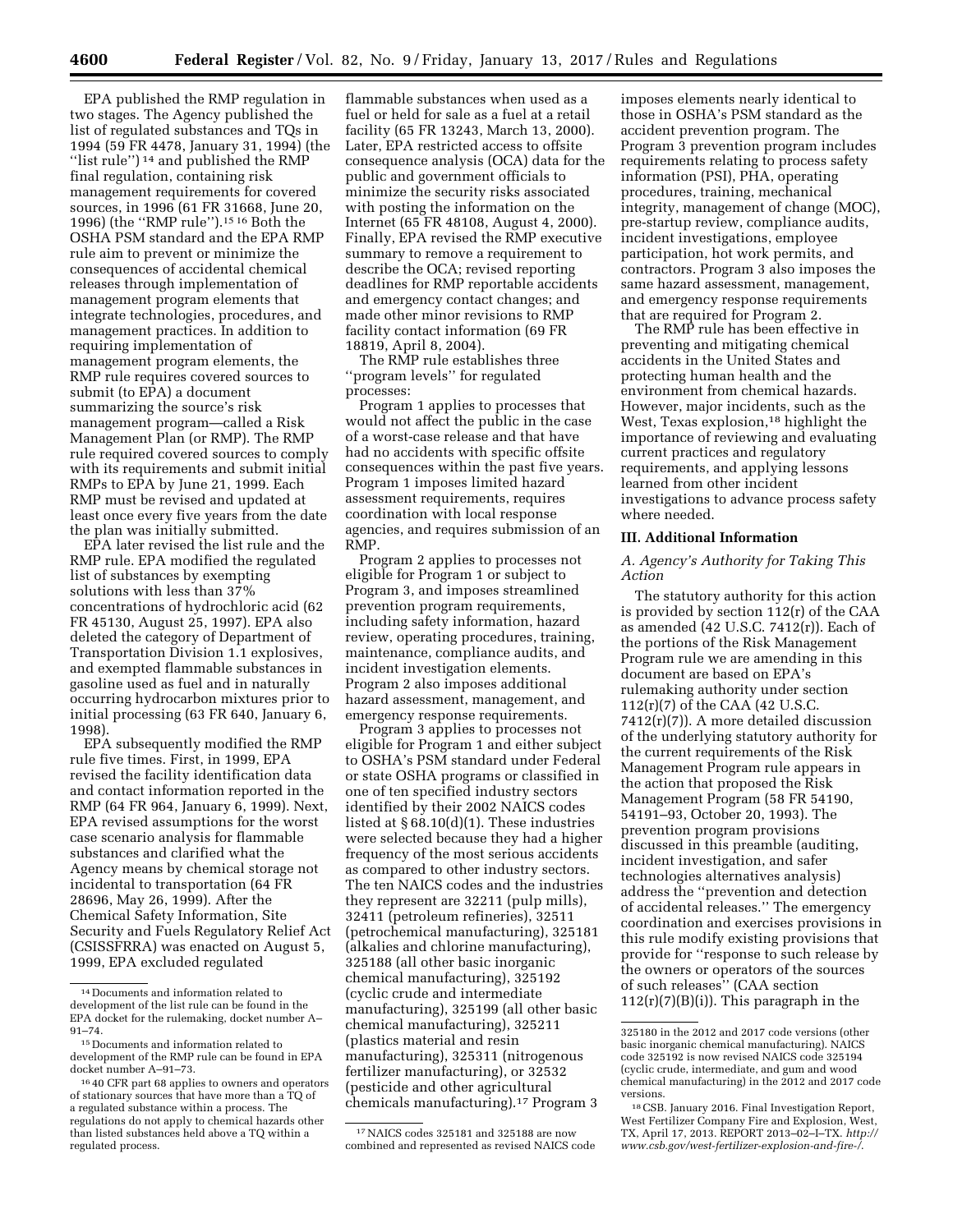statute calls for EPA's regulations to recognize differences in ''size, operations, processes, class and categories of sources.'' In this document, we maintain the distinctions in prevention program levels and in response actions authorized by this provision. The information disclosure provisions discussed in this document generally assist in the development of ''procedures and measures for emergency response after an accidental release of a regulated substance in order to protect human health and the environment.'' This information disclosure ensures the emergency plans for impacts on the community are based on more relevant and accurate information than would otherwise be available and ensures that the public can become an informed participant in such emergency planning.

Various commenters suggested that particular provisions of the proposed rulemaking were not consistent with CAA section 112(r) or other relevant statutes. We address these comments in each relevant section of the preamble and in the Response to Comments document,19 available in the docket for this rulemaking. Some commenters also suggested that EPA has not complied with the requirements in CAA section 112(r)(7)(D) for the Administrator to ''consult with the Secretary of Labor and the Secretary of Transportation'' and ''coordinate any requirements under this paragraph with any requirements established for comparable purposes by the Occupational Safety and Health Administration or the Department of Transportation.''

EPA disagrees with these comments. Under section 6 of Executive Order 13650, ''Improving Chemical Facility Safety and Security,'' the Executive Order Working Group, chaired by EPA, OSHA, and Department of Homeland Security (DHS), was tasked with enhancing safety at chemical facilities by identifying key improvements to existing risk management practices through guidance, policies, procedures, outreach, and regulations. As part of this task, the Working Group conducted extensive interagency coordination, and solicited public comment on potential options for improving chemical facility safety. EPA's coordination efforts included discussions with numerous Federal agencies, including OSHA and the Department of Transportation (DOT), on potential changes to the Risk Management Program rule. As EPA

explained in the preamble to the proposed rulemaking, the OSHA PSM standard and EPA RMP regulation are closely aligned in content, policy interpretations, Agency guidance, and enforcement. Since the inception of these regulations, EPA and OSHA have coordinated closely on their implementation in order to minimize regulatory burden and avoid conflicting requirements for regulated facilities. This coordination has continued throughout the development of this rule and on OSHA's initial steps toward proposing potential changes to the PSM standard. EPA's coordination with DOT was less extensive because nothing in this rule changes its basic applicability provisions, which apply the rule only to stationary sources, and exclude transportation. However, EPA continues to coordinate with DOT through ongoing Executive Order activities, which includes updates on RMP regulatory development, and this coordination is sufficient to meet EPA's obligations under CAA section  $112(r)(7)(D)$ . As with OSHA, EPA has a long history of close coordination with DOT on implementation of the RMP, particularly where potential transportation-related issues arise, and the Agency fully intends for such coordination to continue.

#### *B. List of Regulated Substances*

As part of its work under Executive Order 13650, the Working Group solicited public comment on potential changes to the list of regulated substances for the Risk Management Program, including what actions to take to address ammonium nitrate (AN). EPA did not propose revisions to the list of regulated substances. Instead, EPA explained the actions other agencies in the Executive Order Working Group are considering to address AN and indicated that EPA will coordinate any potential changes to the list of substances in 40 CFR part 68 with the actions of these other agencies. EPA received several comments related to revising the list of regulated substances and whether to expand the list to include AN.

1. Discussion of Comments on the List of Regulated Substances

A couple of commenters expressed support for expanding the scope of regulated substances under the RMP rule. One private citizen stated that EPA should broaden the range of chemicals covered under RMP and account for effects on vulnerable populations including children and the elderly. A professional organization asserted that EPA should update the list of regulated

substances and require facilities to ''evaluate the risk of a reactive chemical accident and take appropriate measures, even if the chemicals in question are not on the list.''

However, multiple commenters supported EPA's decision not to revise the list of regulated substances in this action. These commenters opposed adding toxic or flammable substances to the list of regulated substances in a separate action. One industry commenter opposed the addition of combustible dust to the list, arguing that it is already regulated under OSHA and constitutes a low risk to the public.

EPA will consider these comments when determining whether to propose revisions to the list of substances.

#### 2. Discussion of Comments on AN

Many commenters supported regulating AN in the RMP rule. Several commenters requested that EPA consider the danger to the public from AN, and other reactive chemicals, in its rulemaking. A state agency further asked EPA to ensure that calculations for the OCA consider the unique explosive characteristics of fertilizer grade ammonium nitrate (FGAN) and develop specific RMP guidance for regulated FGAN facilities. One commenter supported adding AN to the list of regulated substances but requested unique requirements for AN formulated as an explosive or blasting agent and FGAN. Another commenter claimed that EPA failed to address Executive Order 13650 by failing to address AN in the proposed rulemaking.

However, EPA also received comments opposed to adding AN to the list of regulated substances. One commenter stated that EPA didn't have authority to regulate FGAN under the CAA and urged the Agency against including FGAN under the RMP regulations. Another commenter supported EPA's decision not to change current threshold quantities and toxic endpoints.

An industry trade association requested EPA's support and recognition of its voluntary private sector comprehensive inspection and assessment organization and FGAN guidelines for fertilizer retail facilities.

EPA acknowledges that there is both support and opposition to regulating AN and will consider these comments when determining whether to take further action on this issue. In the interim, EPA encourages fertilizer retailers to review and use existing guidance. OSHA compiles several resources on their Fertilizer Industry Guidance on Storage and Use of Ammonium Nitrate Web

<sup>19</sup> 2016. EPA Response to Comments on the 2016 Proposed Rulemaking Amending EPA's Risk Management Program Regulations. This document is available in the docket for this rulemaking.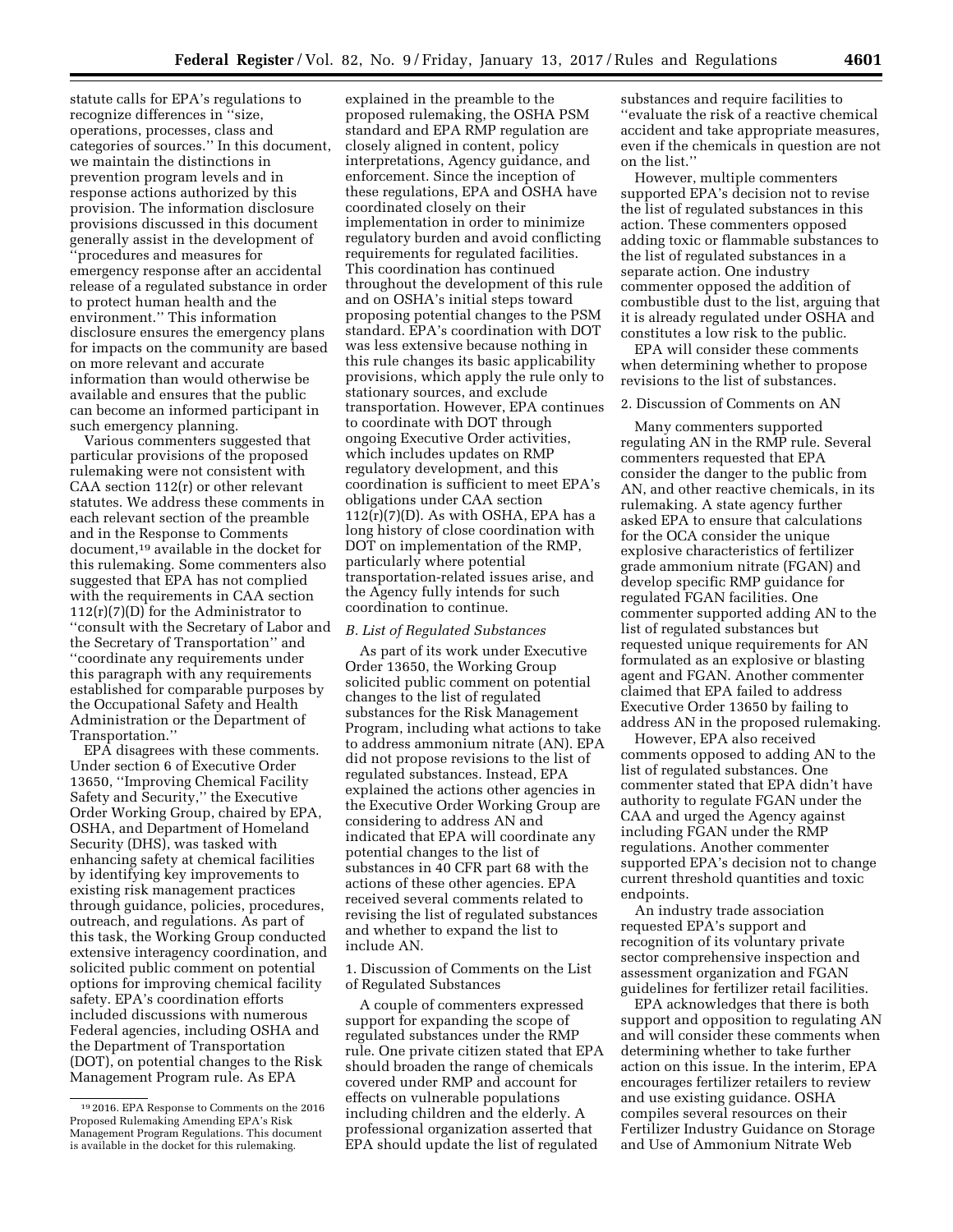### page at *[https://www.osha.gov/dep/](https://www.osha.gov/dep/fertilizer_industry/) fertilizer*\_*[industry/](https://www.osha.gov/dep/fertilizer_industry/)*.

EPA disagrees with the commenter that indicated that EPA failed to address Executive Order 13650 when we chose not to propose to list AN in the list of regulated substances for the RMP regulations. In the proposed rulemaking, EPA explained that other agencies, including OSHA and DHS, are considering modifications to their regulations, and EPA will coordinate any potential changes to the list of substances in 40 CFR part 68 with the actions of these other agencies.

### **IV. Prevention Program Requirements**

### *A. Incident Investigation and Accident History Requirements*

#### 1. Summary of Proposed Rulemaking

### a. Definitions, § 68.3

EPA proposed to revise the definition of ''catastrophic release'' in § 68.3 to include impact categories identical to the description of accidental releases required to be reported under the accident history reporting requirements in § 68.42. The proposed definition, in § 68.3, would replace the phrase ''that presents imminent and substantial endangerment to public health and the environment'' with impacts categories including impacts that resulted in:

• On-site: Deaths, injuries, or significant property damage; or

• Offsite: Known deaths, injuries, evacuations, sheltering in place, property damage, or environmental damage.

EPA proposed to define ''root cause'' in § 68.3 to mean a fundamental, underlying, system-related reason why an incident occurred that identifies a correctable failure(s) in management systems.

b. Incident Investigation Sections, §§ 68.60 and 68.81

EPA proposed a number of revisions to the incident investigation provisions. EPA proposed to revise § 68.60, which is applicable to Program 2 processes, and § 68.81, which is applicable to Program 3 processes, by revising paragraph (a) to add subparagraphs (a)(1) and (a)(2) to better clarify the scope of incidents that must be investigated. Proposed subparagraph (a)(1) applied to an incident that resulted in a catastrophic release and clarifies that the owner or operator must investigate the incident even if the process involving the regulated substance is destroyed or decommissioned. Proposed subparagraph (a)(2) applied to a nearmiss, which is an incident that could

reasonably have resulted in a catastrophic release. EPA also proposed removing the phrase ''of a regulated substance'' from paragraph (a) because it is duplicative. The definition of ''catastrophic release'' refers to releases of regulated substances.

EPA also proposed to add a new paragraph (c) to § 68.60 requiring that an incident investigation team be established and consist of at least one person knowledgeable in the process involved and other persons with appropriate knowledge and experience to thoroughly investigate and analyze the incident. This is similar to the existing requirement in § 68.81(c) for Program 3 processes. EPA proposed that current § 68.60(c) through (f) would become § 68.60(d) through (g).

EPA proposed to revise the redesignated paragraph (d) in § 68.60 and current paragraph (d) in § 68.81 to revise the incident investigation report requirements. EPA proposed to change the word ''summary'' to ''report'' and require facility owners or operators to complete incident investigation reports within 12 months unless the implementing agency approves, in writing, an extension of time.

In addition, EPA proposed to amend and add new subparagraphs in the redesignated paragraph (d) in § 68.60 and current paragraph (d) in § 68.81 requiring additional elements in an incident investigation report. Specifically, EPA proposed to:

• Revise paragraph (d)(1) to require the time and location of the incident in the investigation report;

• Revise paragraph (d)(3) to specify that the description of the incident be in chronological order and provide all relevant facts;

• Add paragraph (d)(4) to require that the investigation report include the name and amount of the regulated substance involved in the release or near miss and the duration of the event;

• Add paragraph (d)(5) to require a description of the consequences, if any, of the incident;

• Add paragraph (d)(6) to require a description of emergency response actions taken;

• Renumber current paragraph (d)(4) to (d)(7) and require additional criteria related to the factors contributing to the incident, including the initiating event, direct and indirect contributing factors, and root causes. EPA also proposed to add language to paragraph (d)(7) to require that root causes be determined through the use of a recognized method.

• Renumber the current paragraph (d)(5) to (d)(8) and add language to require a schedule for addressing recommendations resulting from the

investigation to be included in the investigation report.

Finally, in the redesignated § 68.60(g), EPA proposed to add the word incident before investigation and change ''summaries'' to ''reports'' for consistency.

#### c. Accident History, § 68.42

EPA also proposed to amend the fiveyear accident history section to require reporting of categories of root causes identified in the root cause analysis proposed to be required in §§ 68.60(d)(7) and 68.81(d)(7).

#### d. Hazard Review, § 68.50

For the Hazard review section, EPA proposed to amend subparagraph (a)(2) by adding a phrase at the end to require the owner or operator to consider findings from incident investigations.

### e. Process Hazard Analysis (PHA), § 68.67

In the PHA section, EPA proposed to add subparagraph (c)(2) to require the owner or operator to address findings from incident investigations, as well as any other potential failure scenarios (*e.g.,* incidents that occurred at other similar facilities and or processes, failure mechanisms discovered in literature or from other sources of information).

f. Updates, § 68.190

In the Updates section, EPA proposed to amend paragraph (c) to require the owner or operator to report any accidents covered by § 68.42 and conduct incident investigations required under § 68.60 and/or § 68.81 prior to deregistering a process or stationary source that is no longer subject to the RMP rule.

#### 2. Summary of Final Rule

EPA is not finalizing the proposed definition for catastrophic release and is instead maintaining the existing definition. Additionally, EPA is finalizing a modified version of the proposed definition of the term ''root cause.'' In the final definition EPA deleted the phrase ''that identifies a correctable failure(s) in management systems.''

EPA is not finalizing the proposed revisions to the five-year accident history section in the final rule.

EPA is finalizing the following provisions as proposed:

• Hazard review section, § 68.50; • Incident investigation section §§ 68.60 and 68.81;

• Process hazard analysis (PHA) section, § 68.67, to add subparagraph  $(c)(2)$ .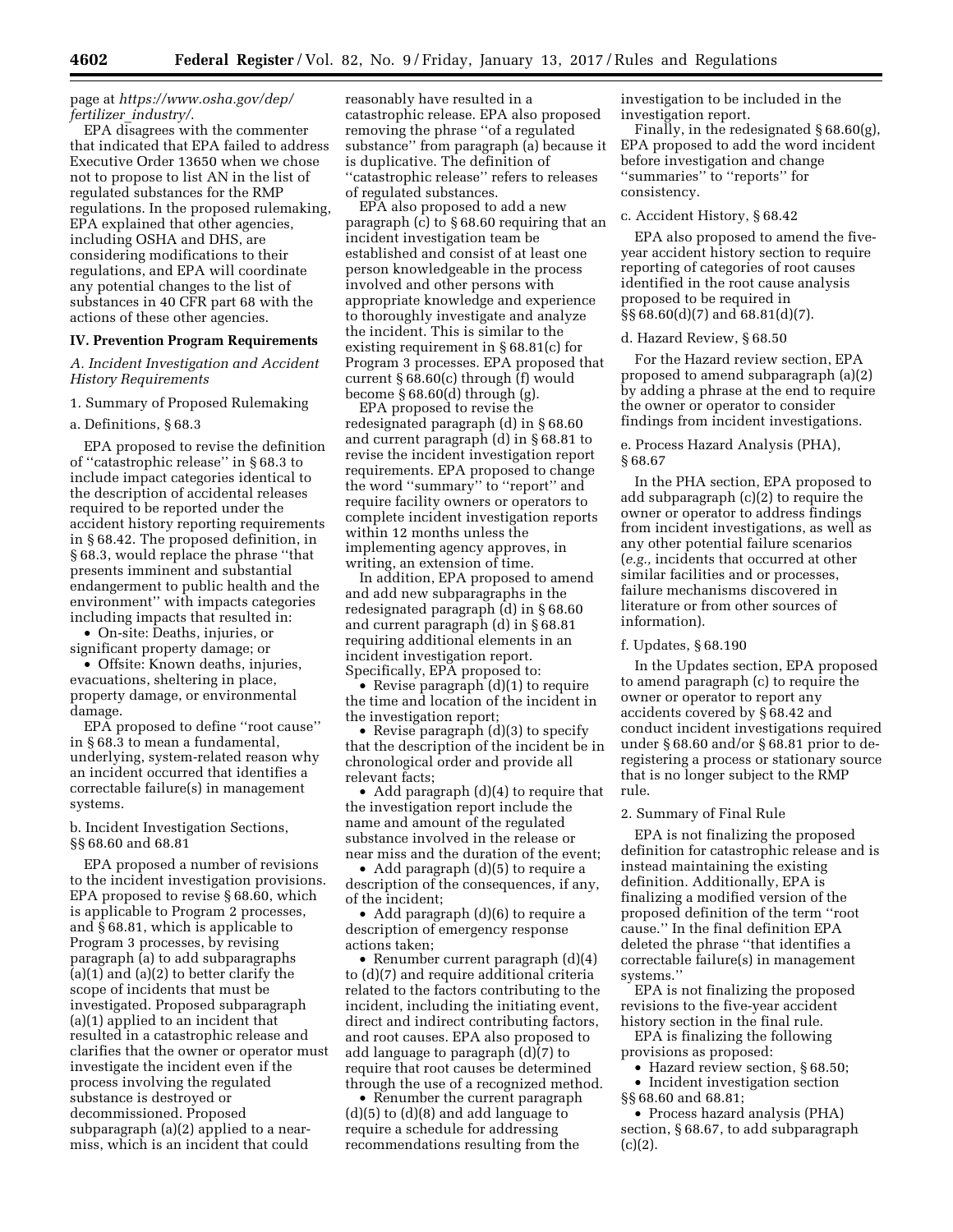• Updates section, § 68.190.

3. Discussion of Comments and Basis for Final Rule Provisions

EPA's rationale for modifying the accident investigation provisions to explicitly require root cause analysis for investigations of catastrophic releases and near miss events and to have the findings of these investigations integrated into the PHA remains generally the same as in the proposed rulemaking. In the discussion that follows and in the Response to Comment document, we explain the modifications to our approach and the basis for these modifications.20 The most significant change in approach is to retain the catastrophic release definition. As became apparent in the comments, our view that having a common definition of reportable accidental release and catastrophic release would simplify and clarify compliance was outweighed by the potential burden of inadvertently expanding the number of investigated accidental releases. We continue to require investigations of near misses, but have provided additional guidance as to what we intend by the term. Other changes from the proposal are similarly intended to clarify terms used in the rule. Identification of root cause categories in accident history reporting has been eliminated because identifying root cause categories only provides limited information for understanding the root cause which is best attained by reviewing the complete incident investigation report. Implementing agencies and/or local emergency planners may still obtain the investigation report through direct contact with the facility. The changes we adopt in this final rule strike a balance between ensuring facilities and planners learn about the causes of catastrophic releases and near misses while also better targeting the reporting to minimize burden.

### a. Definitions

*Catastrophic release.* Although EPA received some support for the proposed definition of ''catastrophic release,'' many commenters were opposed to the revision. Many commenters, including government agencies, industry trade associations, and facilities, argued that EPA's proposed definition of ''catastrophic release'' (1) expands its scope, rather than clarifying it, (2) is redundant of OSHA's authority to

regulate workplace safety by including on-site damage or injuries, and (3) exceeds the CAA authority to regulate only ambient air beyond a facility's property.

EPA also received some comments identifying other concerns with the proposed change to the definition of ''catastrophic release.'' Some commenters, including a few facilities, said that the proposed definition is too vague, and some commenters noted that terms such as ''injuries,'' ''significant property damage,'' ''environmental damage,'' and ''major'' are not defined. A facility and a private citizen commented that the wording of the definition implies that a ''catastrophic release'' could include a fire, regardless of whether an actual release of regulated material occurs due to the fire, and also implies that releases involving on-site environmental damage would not be considered catastrophic.

Many commenters, including a state government agency, facilities, and industry trade associations, argued that EPA's proposed definition of ''catastrophic release'' would regulate workplace safety concerns that are outside EPA's authority to regulate under the CAA. Commenters asserted that EPA has authority to address through regulation and enforcement offsite impacts of facility releases, not on-site impacts. A facility asserted that the proposed definition inappropriately expands the scope of EPA's reach into workplace safety by requiring investigations of releases that would also include impacts to on-site workers or property. An industry trade association stated that the definition ignores Congress's express prohibition against EPA ''exercising statutory authority to prescribe or enforce standards or regulations affecting occupational safety and health.'' This commenter further argued that on-site injuries should be excluded from the proposed definition because OSHA already has jurisdiction in this area and because these often do not pose any risk to public health or the environment.

A facility stated that the proposed revision directly contradicts EPA's longheld interpretation that the references in section  $112(r)(2)(A)$  to "ambient" air limit the Agency's authority to activities with offsite consequences. The commenter asserted that in the proposed rulemaking the EPA does not acknowledge the contradiction from its previous position or explain what new statutory authority exists or why it now has the authority to regulate workplace incidents.

Due to the large number of comments opposing the proposed revision to the

definition of ''catastrophic release,'' EPA has decided not to finalize the proposed language. EPA believed that providing a consistent trigger for accident investigations and reportable accidents under the accident history requirements of § 68.42 would simplify compliance for the regulated community. EPA acknowledges that the proposed revision may have inadvertently expanded the definition and therefore the type of accident that could trigger an investigation. Some reportable incidents under the accident history provision may not pose an imminent and substantial threat to public health and the environment (see 40 CFR 68.3 (*Catastrophic release*)). Due to EPA's decision to retain the existing ''catastrophic release'' definition and not go forward with the proposed revision, the authority issues raised in comments are moot. However, contrary to one commenter's claim, it has never been EPA's position that the references in section 112(r) to ''ambient'' air limit the Agency's authority to regulate only activities with offsite consequences. On the contrary, it has been the Agency's longstanding position that incidents that primarily or even exclusively impact on-site receptors are potentially relevant to protection of the public and the environment from the risks of an accidental release. As EPA explained in the Response to Comments document for the original RMP rule, certain on-site accident impacts are relevant because they ''may reflect safety practices at the source'' and because ''accidental releases from covered processes which resulted in deaths, injuries, or significant property damage on-site, involve failures of sufficient magnitude that they have the potential to affect offsite areas.'' 21

For similar reasons, requiring investigation of accidents with on-site impacts is not redundant to OSHA's authority when such accidents have the potential to affect offsite areas.

*Root cause.* Many commenters opposed the proposed definition of ''root cause.'' These commenters, which included industry trade associations, facilities, and a private citizen, said that EPA should revise the definition of ''root cause'' to remove ''system-related'' and ''management system,'' reasoning that not all incidents are due to system failures. One commenter also stated that the definition assumes that there is only

<sup>20</sup> 2016. EPA Response to Comments on the 2016 Proposed Rulemaking Amending EPA's Risk Management Program Regulations. This document is available in the docket for this rulemaking.

<sup>21</sup>EPA, Risk Management Plan Rule: Summary and Response to Comments, Excerpt from Volume 1: Table of Contents, Introduction, and Sections 3, 16 and 17. May 24, 1996, pp 3–11 and 17–4. Document No. EPA–HQ–OEM–2015–0725–0153, *[https://www.regulations.gov/document?D=EPA-HQ-](https://www.regulations.gov/document?D=EPA-HQ-OEM-2015-0725-0153)[OEM-2015-0725-0153](https://www.regulations.gov/document?D=EPA-HQ-OEM-2015-0725-0153)*.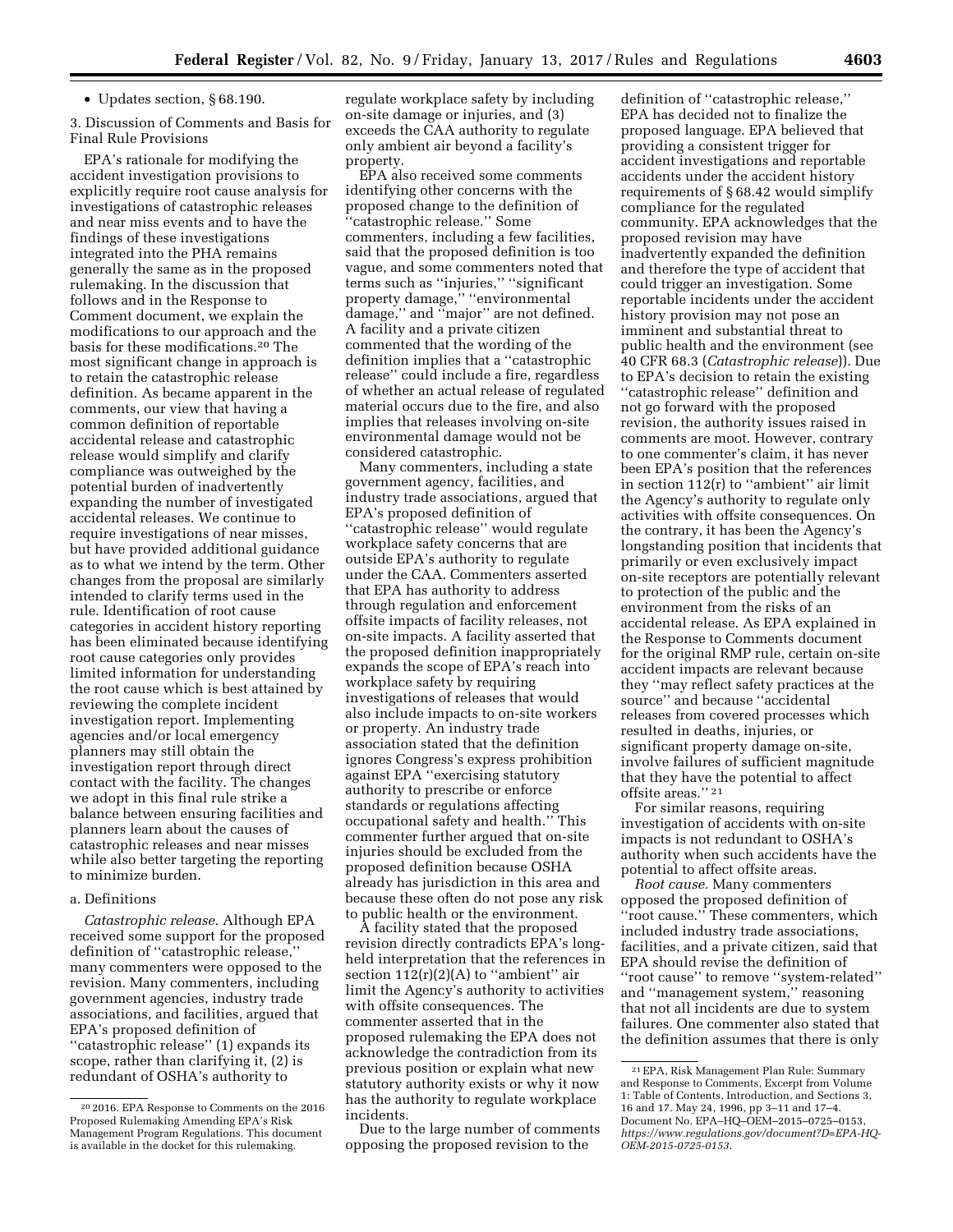one root cause and that the failure is correctable, when there can be many causes and the investigators may not be able to determine what is ''correctable.'' An association of government agencies agreed that the investigation should identify all root causes of failure, regardless of whether they are deemed correctable or related to the management system. An industry trade association stated that EPA should not define ''root cause'' and instead should defer to facilities to rely on standard definitions from independent safety organizations. Another industry trade association also argued that EPA does not need to define ''root cause'' because current incident investigator requirements, which call for the investigator to uncover ''the factors that contributed to the incident,'' are sufficient. Other industry trade associations commented that it is very misleading and may lead to incorrect enforcement proceedings to require a facility to identify a management system failure as a root cause of incidents whose true root cause is a design deficiency, equipment failure, or misuse of equipment.

EPA agrees with some of the comments, and is finalizing the proposed definition of ''root cause'' with modifications. EPA deleted the language regarding identifying correctable failure(s) in management systems. In response to the comment that the definition assumes that there is only one root cause, EPA agrees that there are often multiple root causes. The final rule defines ''root cause'' in the singular, but does not preclude the possibility of more than one root cause. EPA agrees with the comments that support investigations identifying all root causes, and the Agency notes that the root cause requirements in the final rule require the owner or operator to identify "root causes."

### b. Accident History Reporting

Some government agencies, an industry trade association, and a professional association agreed that the RMP accident history should include the root causes of incidents. However, other commenters, including industry trade associations and a facility, stated that the existing reporting requirements in § 68.42 are sufficient, and that requiring root cause reporting in the five-year accident history is an additional burden that is not offset by improved performance.

Although EPA believes there could be some benefit to identifying root cause categories within a facility's accident history, in most cases, the Agency believes the incident investigation

report must be reviewed in order to fully understand root causes attributed to that incident. Implementing agency officials can obtain investigation reports during inspections or by using the Agency's information gathering authorities when needed. Therefore, EPA did not finalize the proposed requirement.

c. Changes to Hazard Review (§ 68.50) and Process Hazard Analysis (PHA) (§ 68.67) Requirements

*Hazard review and PHA.* Some commenters, including several government agencies, a professional organization, and an industry trade association, supported the requirement to include incident investigation findings in the hazard review. Other commenters opposed the requirement. Some of these commenters stated that the OSHA PSM standard already requires PHAs to address previous incidents, and EPA's changes are therefore unnecessary. One industry trade association commented that, as written, the proposal would require facilities to include all findings from all investigations for the facility's entire history.

Another commenter argued that incident investigation findings should not be required for PHAs because PHA teams typically use established techniques and requiring the ''findings from incident investigations'' to be included would not be a good fit for these types of assessments.

EPA disagrees with commenters and is finalizing these requirements as proposed, so that findings from incident investigations are considered when hazard reviews are conducted. EPA notes that the basic purpose of a hazard review is to identify what process equipment malfunctions or human errors could potentially lead to accidental releases, and then to identify what safeguards are needed in order to prevent such malfunctions and errors from occurring. An obvious source of information about such malfunctions and errors is information gained from investigating incidents that have previously occurred within the covered process. For this reason, the Program 3 analog to the hazard review, the PHA, already requires the owner or operator to identify any previous incidents that had a likely potential for catastrophic consequences when conducting the PHA.

EPA therefore not only disagrees with the commenter who stated that including findings from incident investigations within the PHA ''would not be a good fit'' for the PHA (as the existing rule already contains this

requirement), but also believes that this requirement should be incorporated into the hazard review. EPA also disagrees that widely-used PHA (or hazard review) techniques preclude consideration of prior incidents—all PHA and hazard review techniques that EPA is aware of are easily adapted to allow consideration of prior incident scenarios. The commenter provided the example of the Hazard and Operability Study (HAZOP) PHA technique as an example of a technique for PHAs that is widely accepted but does not consider prior incidents. EPA disagrees that the HAZOP may not be adapted to consider prior incident causes. In fact, this PHA technique, which EPA acknowledges is widely used, is specifically intended to identify process deviations that can lead to undesirable consequences, as well as the causes and consequences of such deviations, and safeguards necessary to protect against the deviation from occurring. Incident scenarios are a key source of knowledge for conducting this technique. According to the Center for Chemical Process Safety (CCPS) ''Guidelines for Hazard Evaluation Procedures—Second Edition with Worked Examples'' (AIChE/CCPS, 1992, pp 143) ''the knowledge-based HAZOP Analysis study can help ensure that the company's practices, and therefore its experience, have indeed been incorporated in the design.'' The CCPS Guidelines also provide a specific example of how incident information can be incorporated into the HAZOP:

As a more specific example, consider the discharge from a centrifugal pump. The guide-word HAZOP approach would apply the guide word ''Reverse'' to identify the need for a check valve. The knowledge-based HAZOP approach might also identify the need for a check valve *because an actual problem was experienced with reverse flow*  . . . [emphasis added].

In response to the comment regarding the requirements of OSHA PSM, EPA notes that this final rule requirement is applicable to Program 2 covered processes, which are not subject to the OSHA PSM standard.

*Other potential failure scenarios.*  Some commenters opposed including ''other potential failure scenarios'' in the process hazards analysis (PHA). A state agency and an industry trade association stated that it is unclear what ''any other potential failure scenarios'' means. The state agency also said that facilities may not have access to or knowledge of issues at similar facilities. A facility said that EPA should provide a clearinghouse of ''potential failure scenarios'' so that facilities will have access to them. An industry trade association commented that a literature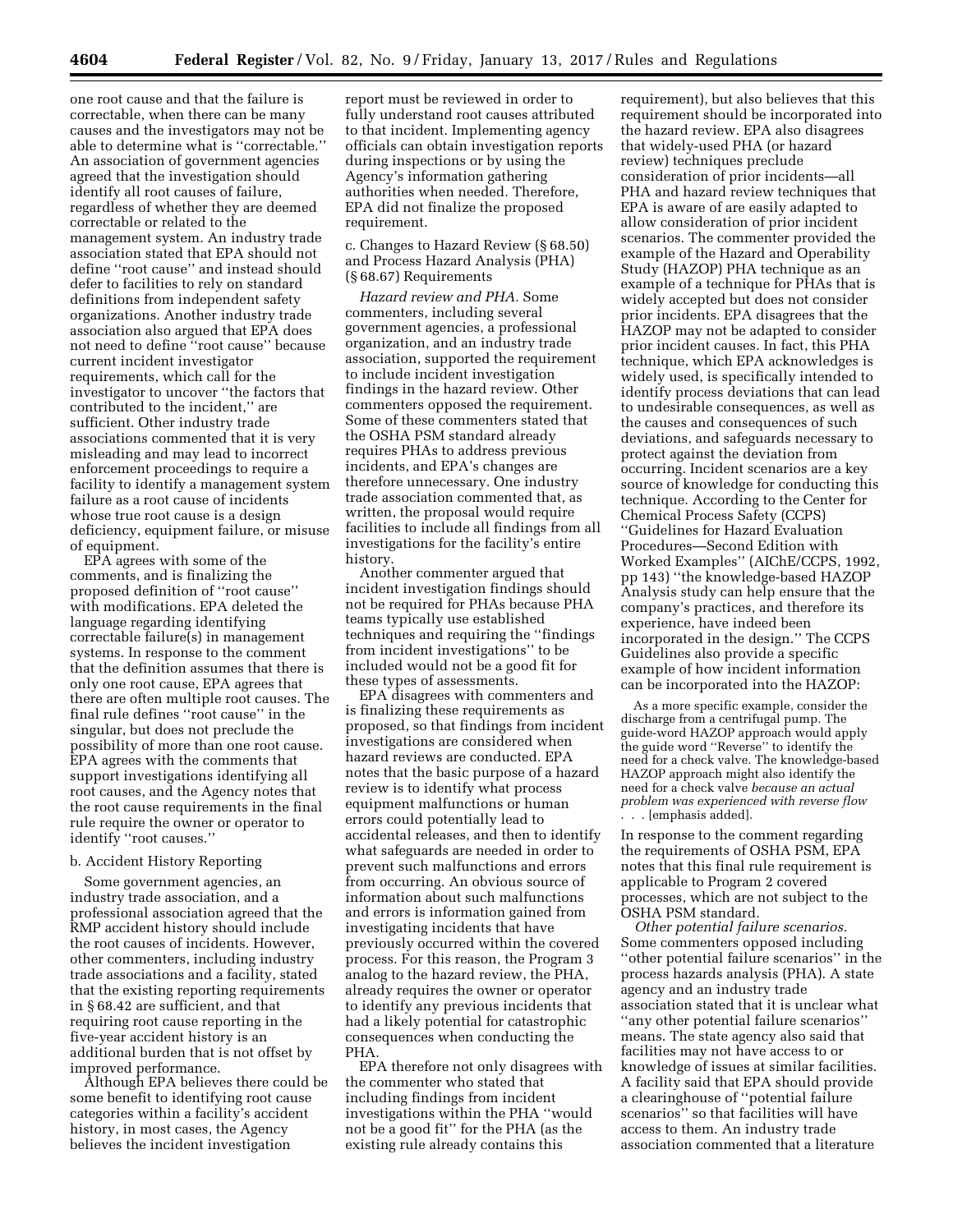review would not provide much information and would be costly to conduct.

In response, as stated in the preamble to the proposed rulemaking, other potential failure scenarios can include incidents that occurred at other similar facilities and or processes, failure mechanisms discovered in literature, or from other sources of information. EPA believes that it is appropriate to research information about other potential scenarios and consider these scenarios when conducting a (PHA). Regarding the comment to provide a clearinghouse of scenarios, given the variety of processes and stationary sources, and ongoing changes to technologies, it would be difficult to establish a onestop resource that would identify all potential failure scenarios for all processes covered under the rule. However, EPA believes that owners and operators are in the best position to obtain incident information relevant to their own covered processes. In most cases, industry trade associations will be a useful source for this information. Such information is also commonly available in trade journals, at industry conferences, in industry newsletters, in the Chemical Safety Board's accident investigation reports, in reference publications (*e.g.,* Lees' Loss Prevention in the Process Industries 22), and through other professional networks. EPA therefore believes that information about other potential failure scenarios that are potentially relevant to a covered process should not be costly for the owner or operator to conduct and will benefit both the regulated stationary sources and its surrounding community.

Regarding the comment that this provision will require the owner or operator to review findings from all incident investigations for the facility's entire history—EPA agrees that the owner or operator should review all available incident information, but notes that the rule does not require the owner or operator to retain incident investigation reports for more than five years. However, if the owner or operator has access to incident information beyond that period, they should incorporate it into their hazard review as appropriate.

d. Destroyed or Decommissioned Processes

EPA received various comments regarding the proposed rulemaking's requirement for investigation of

incidents that resulted in destruction or decommissioning of a process. Several commenters, including local agencies, facilities, an advocacy group, and an association of government agencies, expressed support for the requirement that an incident investigation with a root cause analysis be performed for incidents involving processes units that were destroyed or will be decommissioned. A local agency and a facility explained that this information could improve safety for other processes at the same facility or at other facilities.

EPA also received comments opposing incident investigations for destroyed or decommissioned processes. A facility and industry trade associations commented that there is no benefit to requiring investigations in cases where a process is decommissioned or destroyed.

EPA also received comments in opposition to registration requirements for decommissioned processes. A facility and an industry trade association said that there is no incremental safety benefit to requiring a destroyed or decommissioned unit to remain registered under RMP until after the incident investigation is complete. The commenters argued that this requirement imposes additional paperwork burdens without any additional safety benefit.

EPA is finalizing this requirement as proposed. The Agency agrees with the commenters who support this requirement because it will ensure that when incidents occur, particularly incidents so severe that the owner or operator elects to decommission the process involved or where the process is destroyed in the incident, lessons are learned as a result, both for the benefit of the owner/operator, and potentially for other stationary sources with similar processes.

In response to the comments opposed to the registration requirements for decommissioned processes, EPA believes that the additional paperwork burden regarding such requirements is minimal, as the processes would have already been registered in the source's most recent RMP. New accident history information may be added to the RMP without performing a full update. Following that correction, if the affected process has been decommissioned or destroyed, and if the source has multiple covered processes, the owner or operator would update their RMP to reflect the loss of the affected process (this would be required whether or not the incident was investigated). If the affected process was the only process at the source, after completing the investigation and correcting the existing

RMP, the owner or operator would submit a deregistration notice for the source to EPA. Deregistration is already required by § 68.190(c) when a source is no longer subject to Part 68. Therefore, from a paperwork standpoint, the primary effect of this change would be the timing of when deregistration occurs. EPA believes the potential benefits of the knowledge gained from the incident investigation warrant this delay in deregistering a source.

#### e. Near Misses

In the proposed rulemaking, EPA did not propose a definition for the term ''near miss,'' although EPA did include the term in proposed revisions to §§ 68.60 and 68.81, paragraph (a)(2), in the phrase: ''Could reasonably have resulted in a catastrophic release (*i.e.,*  was a near miss).'' EPA also sought public comment on whether to include a formal definition for the term. EPA received comments both supporting and opposing a definition of ''near miss.''

*Requests to define* ''*near miss.*'' Several commenters, including government agencies, industry trade associations, facilities, and an advocacy group, recommended defining ''near miss'' to reduce vagueness, uncertainty around which incidents require investigation, and the reliance on owners and operators to define the term. A local agency and an industry trade association suggested providing examples of near misses in guidance. A local agency said that EPA should clarify whether a release is considered a ''near miss'' if it was a controlled release. Other commenters, including a state agency and an industry trade association, opposed a regulatory definition of the term, stating that facilities should be permitted to determine what qualifies as a ''near miss'' that requires investigation. A state agency also said that EPA should not define ''near miss'' because it would be challenging to provide a definition that is suitable for all industry sectors. An industry trade association stated that the rule raises constitutional due process concerns because the rule lacks specificity to define the ''near miss'' standard and fails to provide adequate notice to the regulated community as to what the RMP rule will require.

EPA is finalizing the language in paragraph (a)(2) of §§ 68.60 and 68.81 as proposed, and has elected not to finalize a regulatory definition of ''near miss'' to identify incidents that require investigation. The criteria for determining incidents that require investigation will continue to include events that ''could reasonably have resulted in a catastrophic release.''

<sup>22</sup>Lees, Frank P. 2012. Loss Prevention in the Process Industries, Fourth Edition. Butterworth-Heinemann. *[http://www.sciencedirect.com/science/](http://www.sciencedirect.com/science/book/9780123971890) [book/9780123971890](http://www.sciencedirect.com/science/book/9780123971890)*.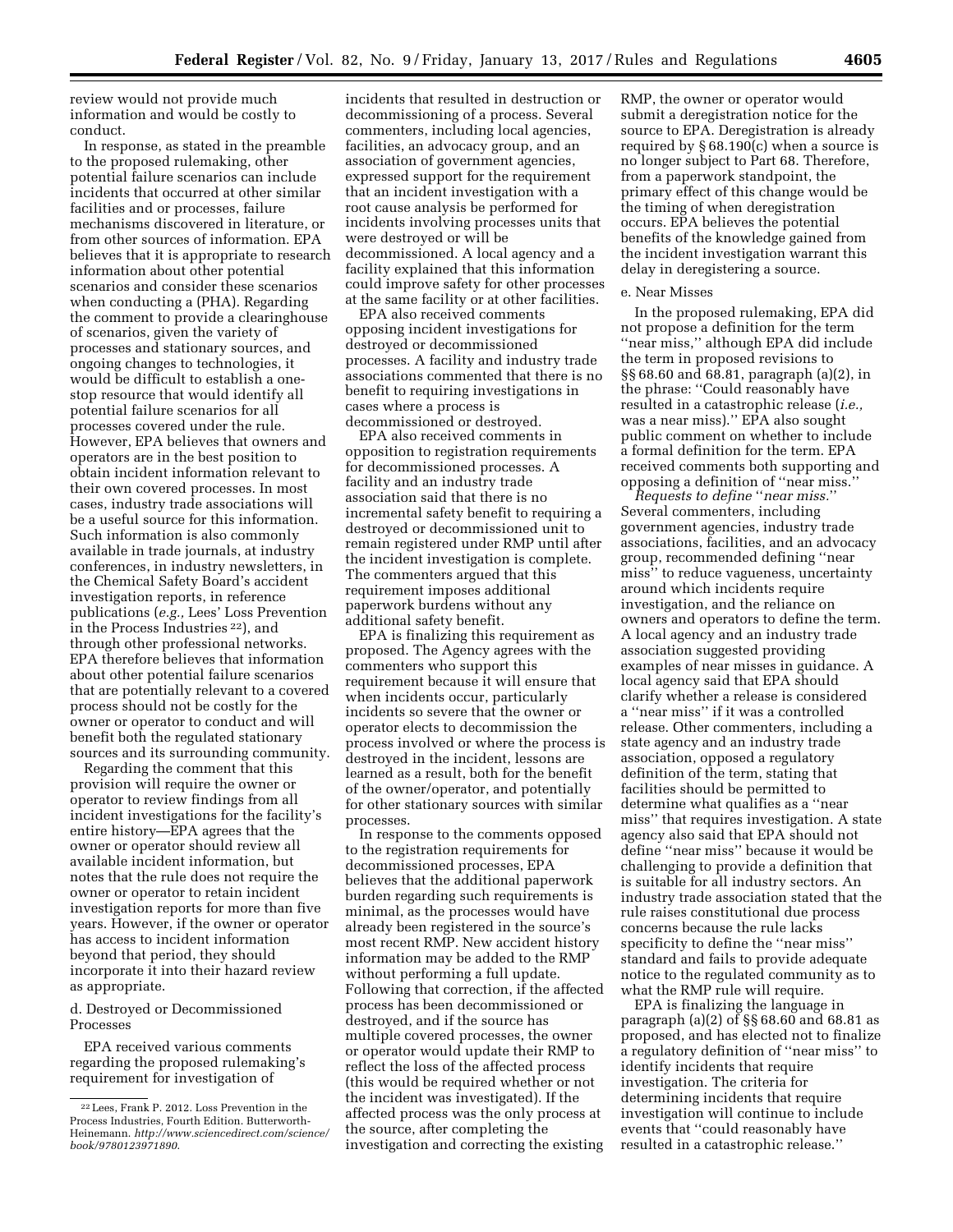Under the final rule, this criterion, rather than a definition of ''near miss,'' applies to determine which incidents require investigation. However, the rule makes clear that a ''near miss'' is an example of an event that ''could reasonably have resulted in a catastrophic release.'' EPA agrees with commenters who said it would be difficult to address in a single definition the various types of incidents that may occur in RMP-regulated sectors that should be considered near misses, and therefore be investigated. Instead, facility owners or operators will need to decide which incidents ''could reasonably have resulted in a catastrophic release.'' This may be based on the seriousness of the incident, the process(es) involved, and the specific conditions and circumstances involved. In the 1996 Response to Comments on the original rule, EPA acknowledged that the range of incidents that reasonably could have resulted in a catastrophic release is very broad and cannot be specifically defined.23 EPA decided to leave it up to the owner or operator to determine whether an incident could reasonably have resulted in a catastrophic release and to investigate such incidents.

EPA understands from the comments that there was some uncertainty about the term near miss. EPA's experiences with RMP facility inspections and incident investigations show there have been incidents that were not investigated, even though under slightly different circumstances, the incident could have resulted in a catastrophic release. While most of these events did not result in deaths, injuries, adverse health or environmental effects, or sheltering-in-place, the Agency believes that in some cases, if circumstances had been slightly different, a catastrophic release could reasonably have occurred.

As described in the preamble to the proposed rulemaking, and as noted by one commenter, there is a CCPS definition of ''near miss.'' CCPS defines a ''near miss'' as an event in which an accident causing injury, death, property damage, or environmental impact, could have plausibly resulted if circumstances had been slightly different.

For example, a runaway reaction that is brought under control by operators is a near miss that may need to be investigated to determine why the problem occurred, even if it does not directly involve a covered process both because it may have led to a release

from a nearby covered process or because it may indicate a safety management failure that applies to a covered process at the facility. Similarly, fires and explosions near or within a covered process, any unanticipated release of a regulated substance, and some process upsets could potentially lead to a catastrophic release.

CCPS's ''Process Safety Leading and Lagging Metrics—You Don't Improve What You Don't Measure'' explains that a near miss has three essential elements.24 These include:

• An event occurs, or a potentially unsafe situation is discovered;

• The event or unsafe situation had reasonable potential to escalate; and

• The potential escalation would have led to adverse impacts.

The CCPS document and the CCPS ''Guidelines for Investigating Chemical Process Incidents'' contain many examples of near misses, which can be an actual event or discovery of a potentially unsafe situation.25 Examples of incidents that should be investigated include some process upsets, such as: excursions of process parameters beyond pre-established critical control limits; activation of layers of protection such as relief valves, interlocks, rupture discs, blowdown systems, halon systems, vapor release alarms, and fixed vapor spray systems; and activation of emergency shutdowns.

Near misses should also include any incidents at nearby processes or equipment outside of a regulated process if the incident had the potential to cause a catastrophic release from a nearby regulated process. An example would be a transformer explosion that could have impacted nearby regulated process equipment causing it to lose containment of a regulated substance. Near misses could also include process upsets such as activation of relief valves, interlocks, blowdown systems, or rupture disks.

The intent is not to include every minor incident or leak, but focus on serious incidents that could reasonably have resulted in a catastrophic release, although EPA acknowledges this will require subjective judgment. EPA will update existing RMP guidance to reflect the revised RMP requirements and will provide guidance to identify what types of incidents could be considered near misses.

The concept of ''near miss'' has a meaning in industry and in the chemical engineering profession. In this preamble and in guidance, EPA has explained the concept and has identified sources that explain the term, and EPA believes that this satisfies any due process concerns raised by commenters related to the definition of this term. These sources put the regulated community on notice of EPA's expectations under the rule and thus also address the due process concerns raised by commenters regarding notice to the regulated community as to what the RMP rule will require. EPA expects that by expanding the root cause analysis requirement to near misses that could have resulted in a catastrophic incident, some stationary sources will be able to take corrective actions before another similar, but catastrophic incident occurs in the future. For example, as discussed in the March 14, 2016 RMP proposed rulemaking (81 FR 13637), incidents at Tosco Refinery, Georgia Pacific, Shell Olefins, Morton International, BP Texas City Refinery and Millard Refrigerated Services all involved near-misses or less serious incidents involving the same cause as the later catastrophic release.

*Industry suggestions for clarifying near misses.* A few industry trade associations commented that the examples of near misses that EPA provided in the NPRM, such as excursions of process parameters and activation of protections devices such as relief valves, should not be considered ''near misses.'' The commenters said that many of these examples are safeguards that are designed to be used to prevent catastrophic releases. An industry trade association also proposed a definition of ''near miss'' that would be limited only to scenarios where the final safeguard or layer of protection is activated, such that a release would have occurred if not for that control.

In response to these comments, EPA agrees that not all excursions of process parameters outside control levels or all instances of protective device activation should necessarily be considered to be near misses. EPA expects that activation of protective devices should be investigated when the failure of such devices could have reasonably resulted in a catastrophic release. However, EPA does not agree that near miss investigations should only include situations that resulted in activation of a final safeguard or layer of protection. This may be appropriate in some cases, but in others, multiple layers of protection may quickly fail. EPA

<sup>23</sup> EPA. May 24, 1996. Risk Management Plan Rule, Summary and Response to Comments. Volume 1, p. 16–4. Docket No. A–91–73, Document No. IX–C–1.

<sup>24</sup>CCPS. January 2011. Process Safety Leading and Lagging Metrics—You Don't Improve What You Don't Measure, p. 36. CCPS, American Institute of Chemical Engineers, New York, NY. John Wiley and Sons. *[http://www.aiche.org/sites/default/files/docs/](http://www.aiche.org/sites/default/files/docs/pages/CCPS_ProcessSafety_Lagging_2011_2-24.pdf) pages/CCPS*\_*[ProcessSafety](http://www.aiche.org/sites/default/files/docs/pages/CCPS_ProcessSafety_Lagging_2011_2-24.pdf)*\_*Lagging*\_*2011*\_*2-24.pdf*.

<sup>25</sup>CCPS. March 2003. Guidelines for Investigating Chemical Process Incidents, 2nd ed., p. 68.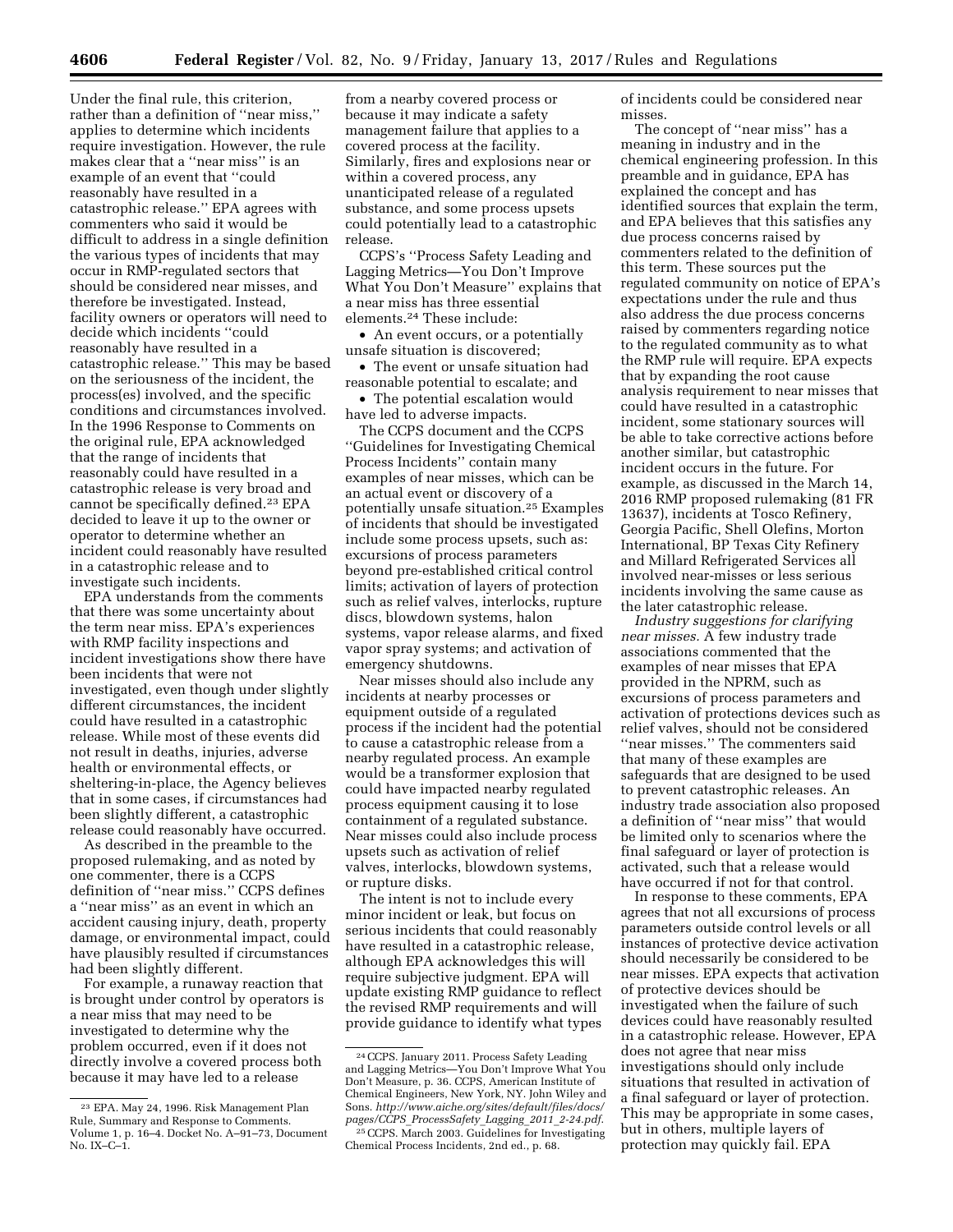believes that owners and operators must use reasonable judgement to decide which incidents, if they had occurred under slightly different circumstances, could reasonably have resulted in a catastrophic release, and investigate those incidents.

#### f. Investigation Timeframe

EPA received many comments in support of a shorter investigation timeframe. Many commenters, including a local agency and a professional association, stated that 12 months is too long to complete most investigations, and some commenters said that the timeframe should be shortened to five or six months. Some commenters also stated there should be a shorter timeframe, but with the ability to request an extension.

Other commenters, including state and local agencies and industry trade associations, said that EPA should allow for 12 months to complete an investigation and also allow extensions for especially large or complex incidents. Some commenters also recommended requiring interim reports. An industry trade association asked EPA to clarify that the 12-month period is only for completing the investigation report, not for implementing the recommendations in the report.

Other commenters, including facilities and industry trade associations, said that EPA should not impose any deadline for completing incident investigations. A few commenters, including a facility and industry trade associations, commented that an arbitrary deadline does not account for the complexity of the incident, the types of process units involved, or the need to retain outside consultants or experts to complete the investigation.

After considering these comments, EPA has decided to finalize the requirement to complete incident investigations within twelve months as proposed. EPA believes that this timeframe will provide a reasonable amount of time to conduct most investigations, while also ensuring that investigation findings are available relatively quickly in order to assist in preventing future incidents. For very complex incident investigations that cannot be completed within 12 months, EPA is allowing an extension of time if the implementing agency approves such an extension, in writing. EPA encourages owners and operators to complete incident investigations as soon as practicable, and believes that 12 months is typically long enough to complete even complex incident investigations. However, EPA provided

flexibility for facilities to request more time to complete investigations when they consult with their implementing agency and receive written approval for an extension.

#### g. Incident Investigation Team

Some commenters, including a Federal agency, local government agencies, an association of government agencies, and an industry trade association, supported the proposed requirements under § 68.60(c) for the owner or operator of a Program 2 process to establish an incident investigation team consisting of at least one person knowledgeable in the process involved and other persons with appropriate knowledge and experience to thoroughly investigate and analyze the incident. Other commenters opposed these requirements. A facility commented that the incident investigation team requirements are unnecessary because they are already covered by the OSHA PSM standard. A private citizen commented that the requirement assumes that all investigations will be conducted by a team, when it is possible for a competent individual to perform all aspects of the investigation if given access and support by the facility owner or operator. The commenter also stated that although the proposed rulemaking provides significant information on who may perform a third-party audit, it does not specify the qualifications of persons who may perform investigations and certify investigation reports.

EPA is finalizing the Program 2 incident investigation requirements, as proposed. The Agency agrees with the commenters who support requiring at least one person on the investigation team to be knowledgeable in the process involved and other persons with appropriate knowledge and experience in incident investigation techniques, as EPA believes these provisions are necessary to ensure that facilities thoroughly investigate and analyze incidents and their root causes.

EPA disagrees that these incident investigation team requirements are already covered by the OSHA PSM standard. The requirements for Program 3 processes in the current rule already include a provision for incident investigation teams; however, the incident investigation team requirements in this rule apply to Program 2 processes, which by definition are not covered by the OSHA PSM standard. EPA agrees that the requirement assumes that all investigations will be conducted by a team. EPA believes that all incident investigations, whether conducted on

Program 2 or Program 3 processes, should involve a team of at least two people, particularly given the requirement under the final rule for investigations to include analysis of root causes. However, beyond the requirements specified in the final rule (*i.e.,* to establish an investigation team consisting of at least one person knowledgeable in the process involved and other persons with appropriate knowledge and experience to thoroughly investigate and analyze the incident), the Agency does not believe it is necessary to specify additional qualification criteria for incident investigation team members.

#### h. Root Causes

*Support for root cause requirements.*  Many commenters, including government agencies, advocacy groups, a facility, and others, expressed support for the requirements to determine root causes through the use of a recognized method and to include information on root causes in investigation reports. The commenters supported these provisions as a way to prevent future incidents. Most of these commenters also expressed support for applying the root cause analysis requirement to both catastrophic release incidents and to incidents that could reasonably have resulted in a catastrophic release (*i.e.*  near misses). These commenters stated that conducting root cause analysis on near misses would allow the owner or operator to identify and make corrective actions before a catastrophic incident occurs. Some commenters also supported EPA's proposal to allow the use of any recognized method to complete a root cause analysis.

EPA agrees with these comments and believes that requiring root cause analyses for catastrophic releases and near misses, and including root cause information in incident investigation reports is vital for understanding the nature of these events. EPA is finalizing, as proposed, the requirements that root causes must be determined through the use of a recognized method and that information on root causes must be included in investigation reports. As previously noted, however, the final rule includes a modified version of the proposed definition of the term ''root cause.'' The phrase ''that identifies a correctable failure(s) in management systems'' from the proposed definition has been deleted.

*Opposition for root cause requirements.* EPA also received many comments opposing the proposed root cause analysis requirements. Some commenters, including industry trade associations and Federal agencies, said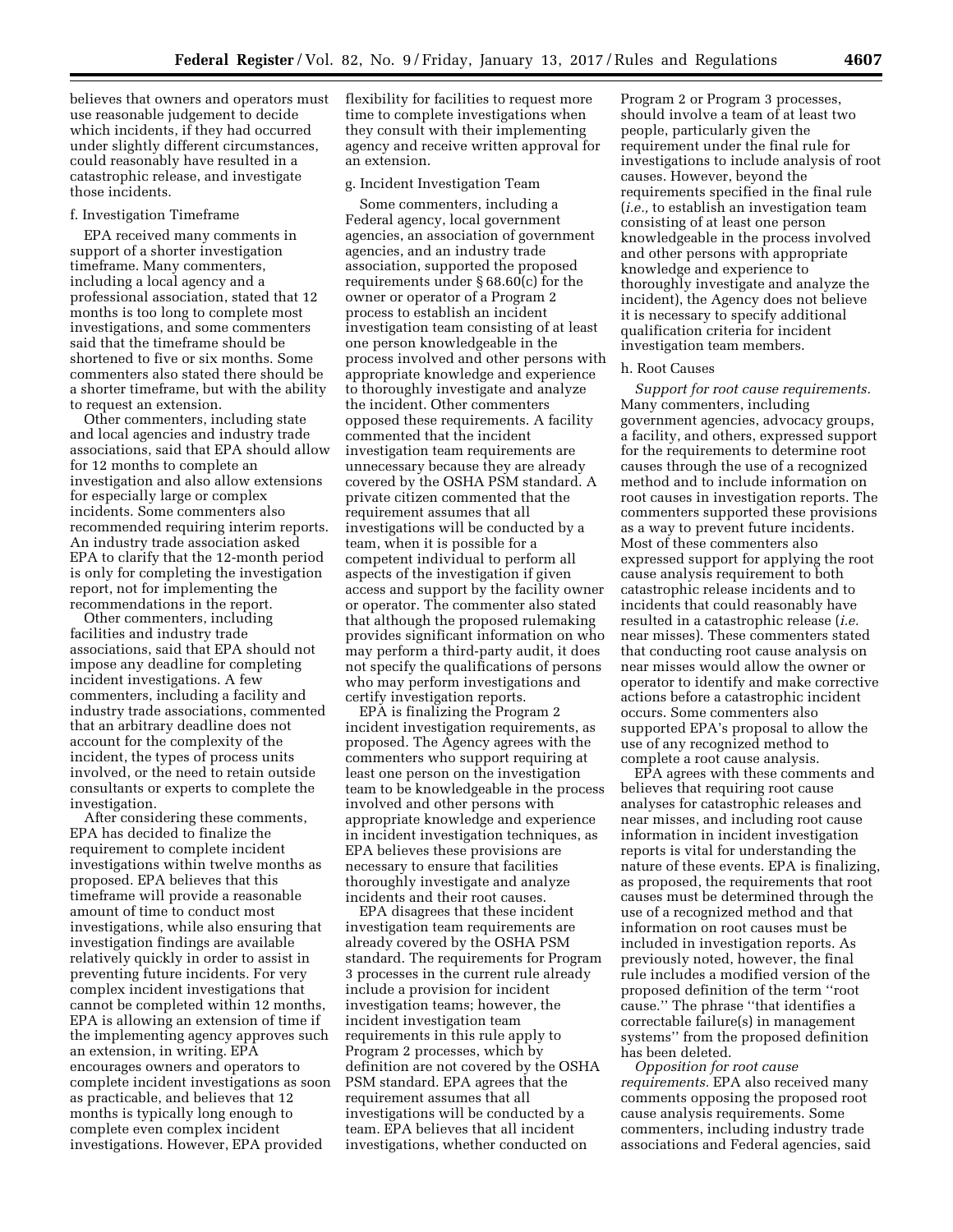that requiring the owner or operator to conduct a root cause analysis versus other investigation methods is unnecessary. Some of these commenters also argued that root cause analysis assumes that there is an underlying management or system-related cause behind every incident, which may not be the case and which EPA has failed to prove. An industry trade association and a facility stated that EPA should not require facilities to select from a predetermined list of root causes so as to avoid forcing them to fit their findings into a category that may not be appropriate.

Regarding these comments, EPA agrees that root cause analysis may result in identifying causes that are not always an underlying management or system-related cause, but still believes that the analysis is necessary to understand why the accident occurred so that the causes can be addressed. Therefore, we have modified the definition of ''root cause'' to remove the phrase ''that typically identifies a correctable failure(s) in management systems'' in order to remove the implication that all incidents involve correctable management system failures. EPA also notes that the final rule does not require facilities to select from a predetermined list of root causes or force them to fit their findings into an inappropriate category.

Many commenters argued that EPA should not require root cause analyses for near misses. A Federal agency, industry trade associations, and some facilities stated that EPA should not require root cause analyses for near misses because the requirement would increase compliance burdens and costs on facilities and take attention away from other safety activities. A few industry trade associations also argued that the quality of safety reviews will be diluted by applying the requirement to low-consequence, high-frequency events. One industry trade association stated that requiring a root cause analysis for near misses creates a false equivalency between near misses and actual catastrophic releases.

While EPA acknowledges that requiring root cause analyses for near misses may impose some additional burden on facilities, the Agency disagrees that the burden is unwarranted or that it will take attention away from other safety activities. The Agency notes that catastrophic release near miss events are infrequent events, and therefore do not typically divert attention from other safety activities. However, EPA believes that investigation of such incidents, when they occur, should be a high

priority safety activity for regulated stationary sources, because these investigations can lead to the correction of problems which could ultimately prevent much more serious and costly catastrophic release incidents.

EPA also disagrees that the final rule applies the root cause investigation requirement to low-consequence, highfrequency events. The final rule requires root cause investigations only for incidents that resulted in, or could reasonably have resulted in, a catastrophic release. Such incidents are unusual. Based on accident history information reported to EPA, most regulated sources have never experienced a catastrophic release incident, and the Agency also believes that near misses will also be relatively rare events. The final rule does not presume any ''equivalency'' between near misses and actual catastrophic releases. The Agency notes that actual catastrophic releases may be more difficult to investigate if the incident requires extensive cleanup, damage assessment, evidence collection, etc. activities that are unlikely to be necessary for near miss events. However, lessons learned from catastrophic releases and near misses should both benefit the source and its surrounding community, whether or not such events are viewed as equivalent.

*Root cause requirements for Program 2 facilities.* Some commenters opposed requiring root cause analyses for Program 2 processes. An industry trade association said that since most incidents happen at facilities with Program 3 facilities, it is unnecessary to expand this requirement to Program 2 facilities. Another industry trade association said root cause analyses should only be required at Program 3 facilities because the methodology is most appropriate for complex incidents.

While it is true that most RMPreportable incidents occur at Program 3 processes, EPA decided that there was little justification for limiting the root cause requirements to only Program 3 processes, because some serious accidents also occur at Program 2 processes. Also, the Agency notes that some of the accidents at Program 2 processes occur at publicly owned water and wastewater treatment facilities that are not in Program 3 only because they are not located in a state with an OSHAapproved State Plan. Unlike state and local government employees at facilities in states with OSHA-approved State Plans, state and local government employees at facilities in states under Federal OSHA authority are not covered by the OSHA PSM standard. This results in regulated processes at these

sources being placed in Program 2, even though the processes generally pose the same risk as similar processes at publicly owned water or wastewater treatment processes that are located at sources in OSHA State Plan states.

*Incident investigation methodology.*  One commenter argued that EPA does not have authority to specify a specific incident investigation and analysis methodology and should remove all references to or requirement for any named investigation or analysis method from its proposed rulemakings. The commenter cited various provisions of the CAA and the language within the Memorandum of Understanding between CSB and EPA and asserted that CSB is the lead entity for accident investigations and has the authority to specify a named investigation method. Other commenters, including a state agency and facilities, said that EPA has not provided examples of how to determine what is a recognized method or which consensus bodies are to be used to determine recognized methods.

EPA disagrees with these comments. While the final rule does not require use of a specific incident investigation or analysis method (the final rule allows the owner or operator to determine root causes using ''a recognized method''), nothing in the CAA precludes EPA from requiring sources to conduct incident investigations. Contrary to the commenter's suggestion, the legislative history specifically contemplates EPA requiring accident investigations (see Senate Report at 242–43 26). The Agency notes that the existing RMP rule already contains such a requirement applicable to Program 2 and Program 3 processes. Like other risk management provisions, CAA section  $112(r)(7)(B)(i)$  requires investigation requirements to be reasonable, but nothing in the statute otherwise limits EPA from requiring the investigation to address the issue of the underlying root cause of the accident.

Nothing in this final rule interferes with the ability of the CSB to conduct its accident investigations. The incident investigation provision we adopt is designed to have the facility learn from its accidents and near misses in order to identify ways to improve the facility's prevention program. The root cause investigations in this rule serve a distinct purpose from the oversight purposes of the CSB.

EPA also disagrees that we should specify recognized investigation methods or point to specific governing

<sup>26</sup>Senate Committee on Environment and Public Works, Clean Air Act Amendments of 1989, Senate Report No. 228, 101st Congress, 1st Session (1989)—''Senate Report''.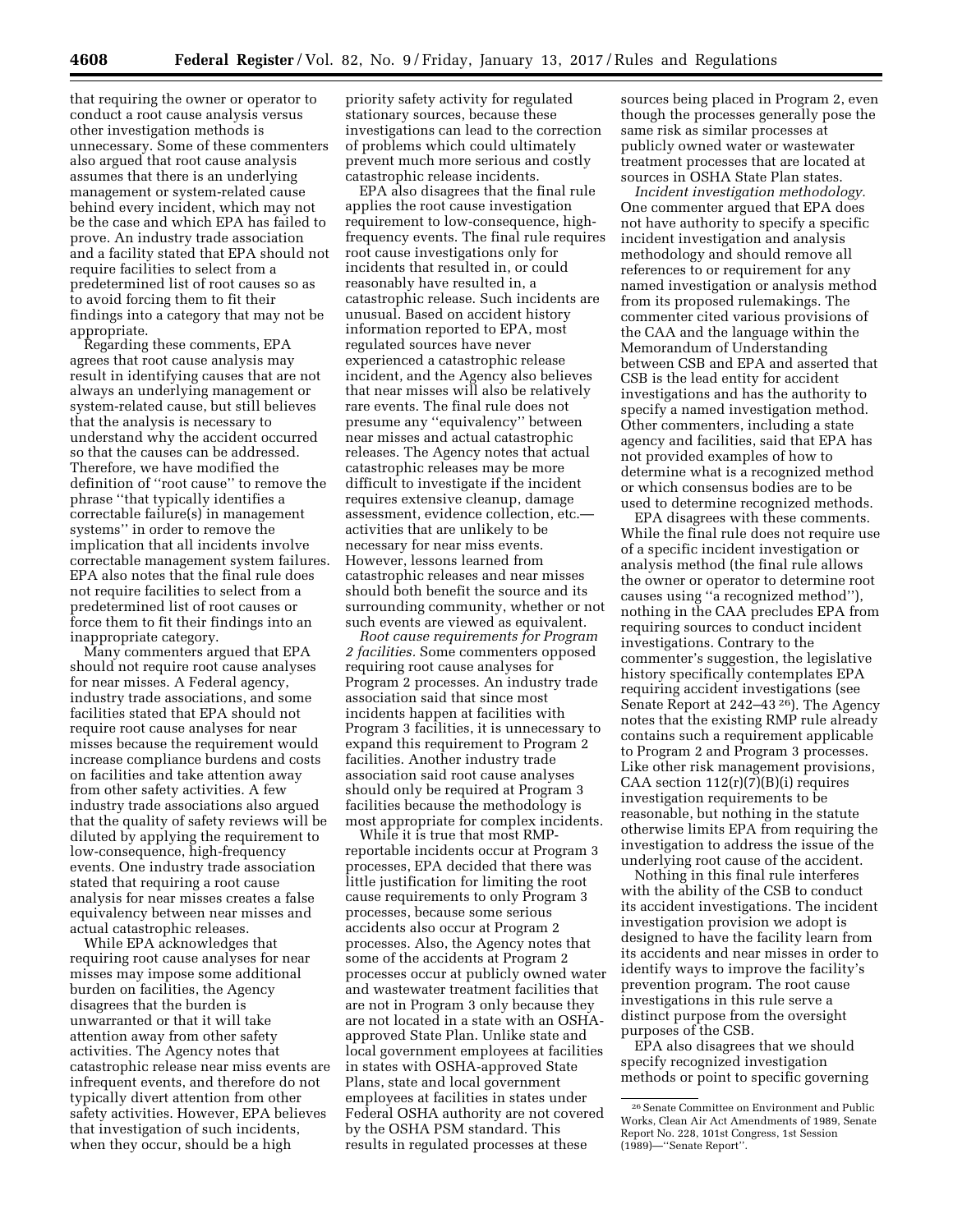bodies for such methods. Investigation methods evolve over time, and new methods may be developed, so any list promulgated by EPA in this rule may soon be obsolete. The Agency took a similar approach in the PHA requirements for the existing rule, where it listed several potential methods, but also included the option to use an appropriate equivalent methodology. EPA recommends that owners and operators consult available literature on root cause investigation. For example, CCPS has published Guidelines for Investigating Chemical Process Incidents, which provides extensive guidance on incident investigations, near miss identification, root cause analysis, and other related topics.27

i. Other Incident Investigation Report Requirements

A few commenters, including a Federal agency, expressed support for the proposal to require additional information to be included in incident investigation reports. Several other commenters expressed opposition to various proposed incident investigation report requirements. A facility said that EPA's proposed changes are unnecessary because each of the proposed items is already required under the OSHA PSM standard. Some industry trade associations opposed requiring facilities to include the results of the root cause analysis in the incident investigation report, saying this could increase the likelihood of lawsuits against the facility if those reports are made public, or could result in the release of confidential business information.

EPA believes that providing the additional required information is vital for understanding the nature of the incident and should be included in the incident investigation report. Some facility owners or operators may already voluntarily include root cause information and other elements required under this rule (*e.g.,* time and location of incident, name and amount of substance involved in the release, etc.) in incident investigation reports prepared to comply with the RMP rule. However, §§ 68.60 and 68.81 are being revised to require this information to ensure clarity and consistency among reports. While the OSHA PSM standard contains the same incident investigation reporting requirements as the existing RMP rule for Program 3 processes, prior to this rule, neither regulation required

reporting of root cause information nor the other report elements required in this rule. EPA disagrees with the conjecture that there may be an increased possibility of lawsuits is a good reason not to include root causes and other factual incident information in incident investigation reports. We note that the current rule requires a report that discusses factors contributing to the incident and recommendations resulting from the investigation, so to the extent that litigants would seek to use reports to establish cause or preventability of an incident, the litigation risk is there already. To the extent that the root cause discussion contains CBI, the existing rule provides methods for asserting CBI claims. Identifying root causes can prevent future incidents, thereby reducing accidental release impacts.

#### *B. Third-Party Audits*

EPA proposed to require owners or operators of certain RMP facilities to perform third-party audits, in order to prevent accidents and ensure compliance with part 68 requirements. The third-party audits are similar to the compliance audits already required by §§ 68.58 and 68.79, but EPA expects that independent compliance audits will assist stationary sources to come fully into compliance with the applicable prevention program requirements. The details of these requirements are described further.

1. Summary of Proposed Rulemaking

#### a. Definitions

EPA proposed to define ''third-party audit'' in § 68.3 as a compliance audit conducted pursuant to the requirements of § 68.59 and/or § 68.80, by an entity (individual or firm) meeting the competency, independence and impartiality criteria in those sections.

b. Compliance Audit Requirements Under §§ 68.58 and 68.79

EPA proposed changes to §§ 68.58 and 68.79 to require third-party compliance audits for both Program 2 and Program 3 processes, under certain conditions and to clarify existing requirements for compliance audits. EPA proposed to edit §§ 68.58(a) and 68.79(a) to add the language ''for each covered process'' to clarify that all compliance audits, self and third-party, shall address compliance with the provisions of Subpart C or D for each covered process. EPA also added a sentence at the end of the paragraph to reference when a compliance audit must be a third-party audit.

EPA also proposed to add paragraphs (f) through (h) in §§ 68.58 and 68.79. Paragraph (f) identified third-party audit applicability. EPA proposed that the next required compliance audit for an RMP facility would be a third-party audit when one of the following conditions apply:

• An accidental release, meeting the criteria in § 68.42(a), from a covered process has occurred; or

• An implementing agency requires a third-party audit based on noncompliance with the requirements of this subpart, including when a previous third-party audit failed to meet the competency, independence, or impartiality criteria of § 68.59(b) or § 68.80(b).

Proposed paragraph (g) described the procedure when an implementing agency requires a third-party audit and proposed an internal appeals process. EPA proposed to require an implementing agency to provide written notice to the facility owner or operator stating the reasons for the implementing agency's preliminary determination that a third-party audit is necessary. The owner or operator would have an opportunity to respond by providing information to, and consulting with, the implementing agency. The implementing agency would then provide a final determination to the owner or operator. If the final determination requires a third-party audit, the owner or operator would have an opportunity to appeal the final determination. EPA proposed that the implementing agency would provide a written, final decision on the appeal to the owner or operator after considering the appeal.

Proposed paragraph (h) described the schedule for completing third-party audits. The proposed language required the audit and associated report to be completed, and submitted to the implementing agency within 12 months of when any third-party audit is required or within three years of completion of the previous compliance audit, whichever is sooner. The provision also allowed an implementing agency to specify a different schedule.

c. Third-Party Compliance Audit Requirements in §§ 68.59 and 68.80

EPA proposed new §§ 68.59 and 68.80, which included requirements for both third-party compliance audits and third-party auditors. In paragraph (a), EPA proposed that owners or operators engage a third-party auditor to evaluate compliance with the provisions of subpart C or D (as applicable) when the applicability criteria of § 68.58(f) or § 68.79(f) are met.

<sup>27</sup>CCPS 2003. Center for Chemical Process Safety, Guidelines for Investigating Chemical Process Incidents, 2nd Edition, NY: AIChE.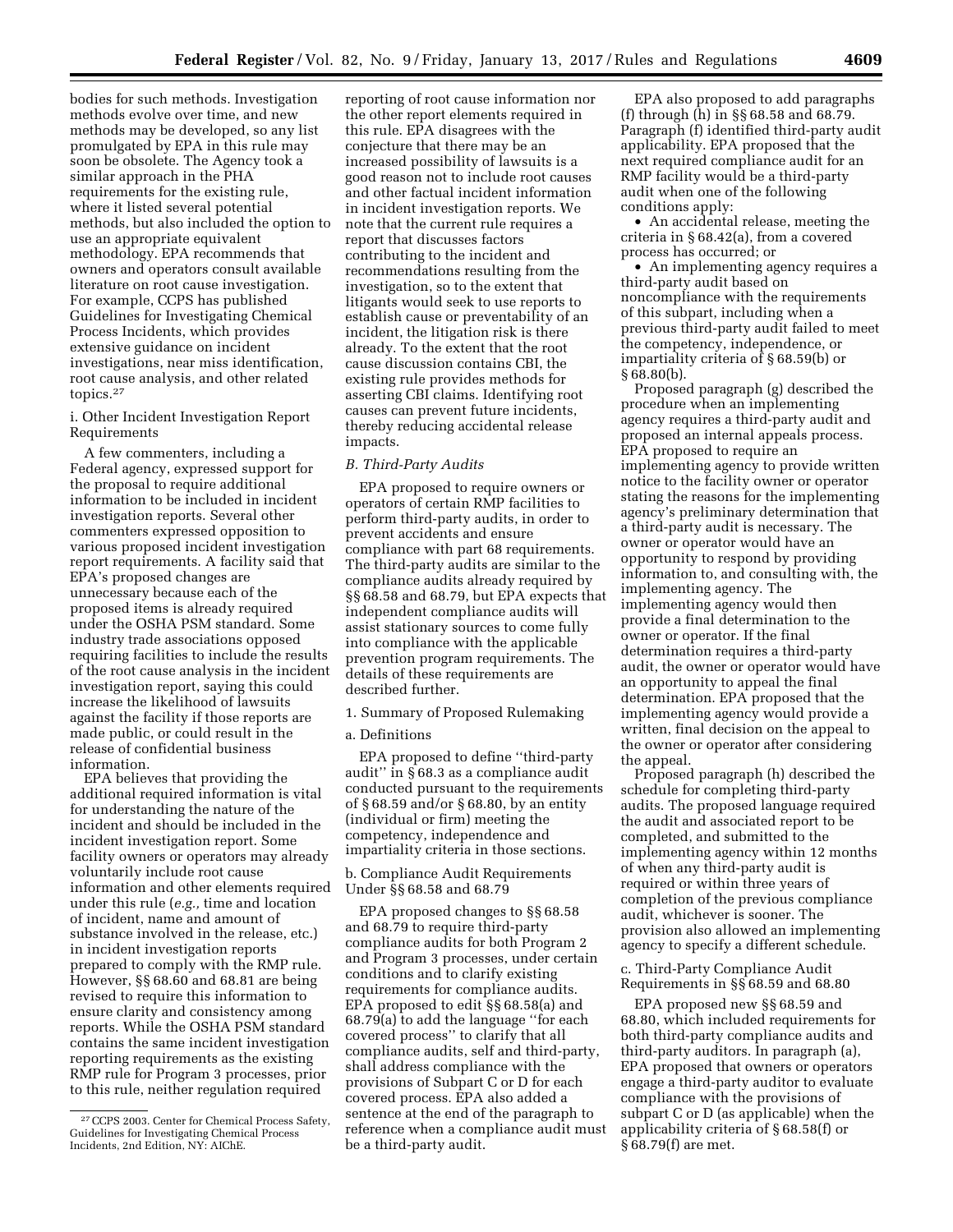*Auditor qualifications.* In paragraph (b), EPA proposed third-party auditor qualifications and required facility owners and operators to document that the third-party auditor or audit team meets competency and independence criteria of the rule. Specifically, EPA proposed that facility owners or operators determine and document that the third-party auditors meet the competency criteria in paragraph (b)(1) and the independence criteria in paragraph (b)(2).

EPA proposed competency criteria for auditors, requiring third-party auditors to be:

• Knowledgeable with the requirements of part 68;

• Experienced with the facility type and processes being audited and the applicable recognized and generally accepted good engineering practices (RAGAGEP);

• Trained or certified in proper auditing techniques; and

• A licensed Professional Engineer (PE) or include a licensed PE on the audit.

EPA also proposed independence and impartiality criteria that would apply to the third-party auditor or auditing team, and to each audit team member, individually. Specifically, the criteria would have required the auditor/audit team to:

• Act impartially when performing all activities under this section;

• Receive no financial benefit from the outcome of the audit, apart from payment for the auditing services;

• Not have conducted past research, development, design, construction services, or consulting for the owner or operator within the last 3 years. For purposes of this requirement, consulting does not include performing or participating in third-party audits pursuant to § 68.59 or § 68.80;

• Not provide other business or consulting services to the owner or operator, including advice or assistance to implement the findings or recommendations in an audit report, for a period of at least 3 years following submission of the final audit report;

• Ensure that all personnel involved in the audit sign and date the conflict of interest statement in § 68.59(d)(8); and

• Ensure that all personnel involved in the audit do not accept future employment with the owner or operator of the stationary source for a period of at least 3 years following submission of the final audit report. For purposes of this requirement, employment does not include performing or participating in third-party audits pursuant to § 68.59 or § 68.80.

In addition, in paragraph (b)(3), the proposed rulemaking required the auditor to have written policies and procedures to ensure that all personnel comply with the applicable competency, independence, and impartiality requirements.

*Audit report.* EPA proposed requirements for the audit report in paragraph (c). In paragraph (c)(1) EPA specified the scope and content of these reports, including a statement to be signed by the third-party auditor certifying that the third-party audit was performed in accordance with the requirements of subpart C or D, as applicable. EPA also proposed to require that the final third-party audit reports identify any adjustments made by the third-party auditor to any draft third-party audit reports provided to the owners or operators for their review or comment.

Proposed paragraph (c)(2) included requirements for third-party auditors to retain reports and records. Proposed paragraph (c)(3) required the audit report to be submitted to the implementing agency at the same time, or before, it is provided it to the owner or operator. Proposed paragraph (c)(4) provided that the audit report and related records could not be claimed as attorney-client communications or as attorney work products, even if written for or reviewed by legal staff.

*Third-party audit findings.* EPA proposed in paragraph (d)(1), to require owners or operators, as soon as possible, but no later than 90 days after receiving the final audit report, to determine an appropriate response to each of the findings in the audit report, and develop and provide to the implementing agency a findings response report. EPA proposed that the findings response report would include:

• A copy of the final audit report;

• An appropriate response to each of the audit report findings;

• A schedule for promptly addressing deficiencies; and

• A statement, signed and dated by a senior corporate officer, certifying that appropriate responses to the findings in the audit report have been identified and deficiencies were corrected, or are being corrected, consistent with the requirements of subpart C or D of 40 CFR part 68.

EPA proposed in paragraph (d)(2), to require the owner or operator to implement the schedule to address deficiencies identified in the audit findings response report, and document the action taken to address each deficiency, along with the date completed.

Proposed paragraph (d)(3) required the owner or operator to provide a copy of documents required under paragraphs (d)(1) and (d)(2) to the owner or operator's audit committee of the Board of Directors, or other comparable committee, if one exists.

*Recordkeeping.* Finally, EPA proposed recordkeeping requirements for the owner or operator in paragraph (e). The proposal would have required the owner or operator to retain records at the stationary source, including: The two most recent third-party audit reports, related findings response reports, documentation of actions taken to address deficiencies, and related records; and copies of all draft thirdparty audit reports. Those sections would further have required the owner or operator to provide draft third-party audit reports, or other documents, to the implementing agency upon request. EPA proposed that requirements would not apply to any documents that are more than five years old.

2. Summary of Final Rule

Regulated entities must engage a third-party to conduct an independent compliance audit when they  $(i)$  have an RMP reportable accident or (2) have been notified by an implementing agency of a determination of either conditions that could lead to an accidental release or problems with a prior third-party audit.

EPA is finalizing the proposed requirements for third-party auditors with modifications that include:

• Revising the applicability criteria for third-party audits required by implementing agencies from noncompliance to conditions that could lead to an accidental release;

• Providing for a third-party audit team, led by an independent third-party, which may now include a wide variety of additional, non-independent personnel, including facility employees and other personnel;

• Eliminating the competency criterion that the auditor be a PE;

• Revising the third-party auditor independence criteria to increase the number and diversity of qualified and available auditors; and

• Removing the requirement that either or both draft and final audit reports be submitted to implementing agencies.

EPA believes these changes address many of the most significant public comments EPA received on the proposed third-party audit requirements.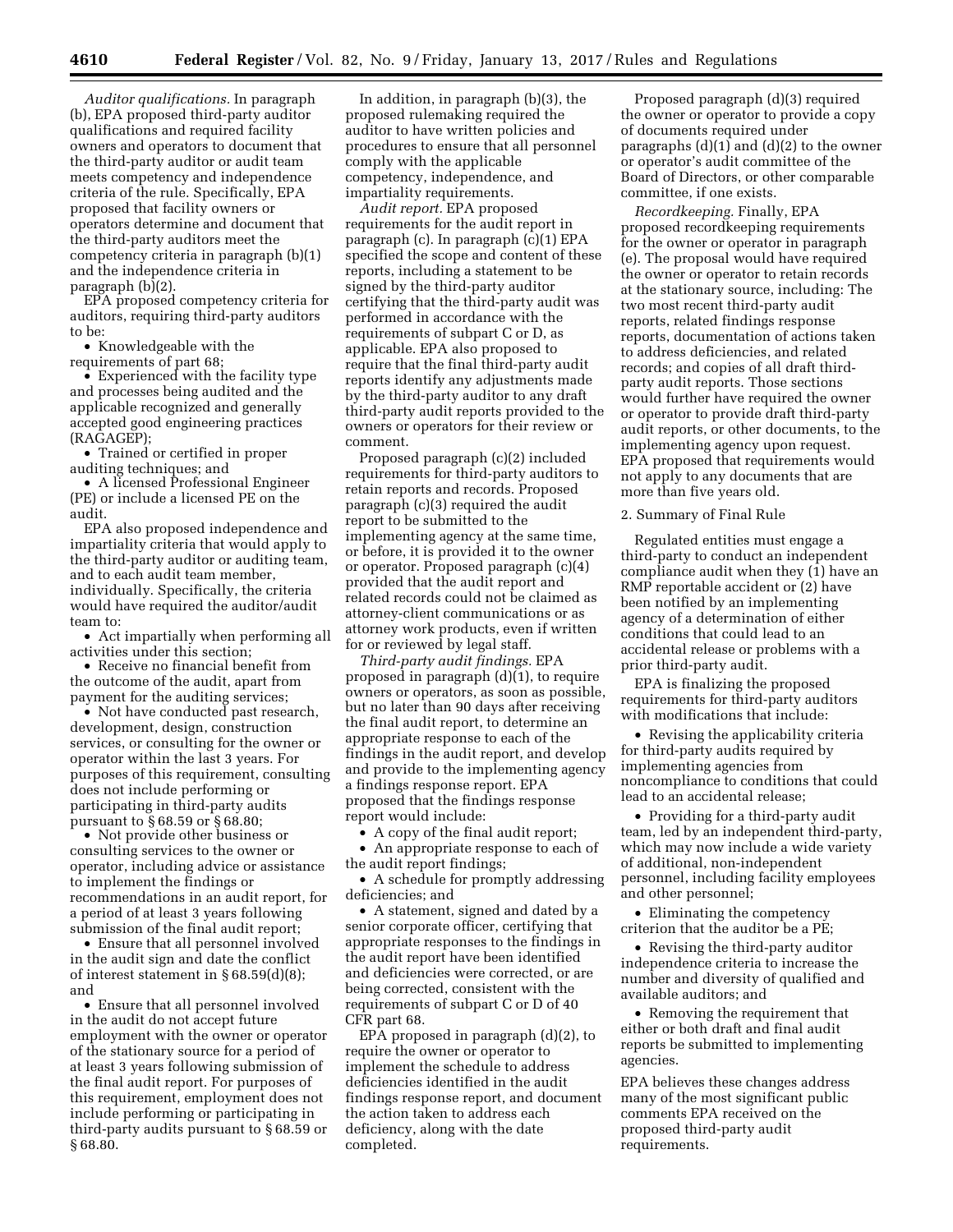### a. Definitions

In the final rule, EPA revised the definition of ''third-party audit'' to reflect the changes in §§ 68.59 and 68.80, which, when applicable, require that an owner or operator must either engage a third-party auditor or assemble an auditing team led by a third-party auditor. EPA also deleted the reference to impartiality, because impartiality is a criterion under the independence criteria in §§ 68.59(c)(2) and 68.80(c)(2) and there is no need to highlight this term individually.

b. Compliance Audit Requirements Under §§ 68.58 and 68.79

EPA is finalizing paragraph (a) as proposed. This includes clarifying language ''for each covered process'' added to §§ 68.58(a) and 68.79(a).

EPA is finalizing the applicability requirements set forth in §§ 68.58(f)(1) and 68.79(f)(1) as proposed but modifies the criterion in §§ 68.58(f)(2) and 68.79(f)(2) to apply when an implementing agency requires a thirdparty audit due to conditions at the stationary source that could lead to an accidental release of a regulated substance, or when a previous thirdparty audit failed to meet the competency or independence criteria of  $§68.59(c).$ 

EPA is also finalizing the implementing agency notifications and appeals process in paragraph (g), as proposed. However, the final rule language includes minor editorial revisions. The language of subparagraph (g)(1) requires the implementing agency to provide written notice to the owner or operator that describes the basis for the determination. The language of §§ 68.58(g)(3) and 68.79(g)(3) was modified to delete the unnecessary phrase ''of this section.''

EPA has modified and clarified the schedule for completing a third-party audit in paragraph (h) as follows:

• EPA deleted the language requiring the auditor to submit the audit report to the implementing agency.

• The final rule requires a third-party audit to be completed within 12 months, unless a different timeframe is specified by the implementing agency. However, EPA made changes to simplify and clarify the schedule requirements.

 $\circ$  Subparagraph (h)(1) requires a third-party audit to be completed within 12 months of an RMP reportable accident.

 $\circ$  Subparagraph (h)(2) requires a third-party audit to be completed within 12 months of the date of the implementing agency's final determination, or if appealed, within 12

months of the date of the final decision on the appeal.

c. Third-Party Compliance Audit Requirements in §§ 68.59 and 68.80

EPA is finalizing paragraph (a) as proposed but modified the language slightly to clarify that the owner or operator shall engage a third-party to conduct an audit to evaluate compliance with subpart C or D as applicable.

*Third-party auditors and auditing teams.* In the final rule, EPA added paragraph (b) to provide options for assembling a third-party auditor or an audit team. In addition to engaging a fully independent third-party auditing firm, owners or operators may assemble auditing teams that include competent and independent third-party auditor team leaders and other qualifying, nonindependent personnel. The owner or operator shall either:

• Engage a third-party auditor meeting all of the competency and independence criteria of the rule (subparagraph (b)(1)); or

• Assemble an auditing team, led by a third-party auditor meeting all of the competency and independence criteria. The team may include:

 $\circ$  Other employees of the third-party auditor firm meeting the independence criteria of the rule; and

Other personnel not employed by the third-party auditor firm (subparagraph  $(b)(2)$ ).<sup>28</sup>

*Auditor qualifications.* The final rule retains the third-party auditor qualification requirements in paragraph (b) of the proposed rulemaking but redesignated as paragraph (c). The qualification requirements set forth in this paragraph apply only to the thirdparty auditors. The third-party auditor qualifications are clarified and modified as described further in this preamble.

In the final rule, EPA simplified the introductory paragraph to indicate that the owner or operator shall determine and document that the third-party auditor(s) meets the competency and

independence requirements set forth in the subparagraphs.

Subparagraph (c)(1) identifies competency criteria that apply to thirdparty auditors.29 EPA is finalizing the competency criteria as proposed, except to delete the requirement for a licensed PE to conduct the audit or participate on the audit team.

Subparagraph (c)(2) identifies independence criteria that apply to third-party auditors. EPA is amending and finalizing the proposed independence criteria as follows:

• EPA is deleting the phrase ''and impartiality'' from the title because the impartiality requirement is listed as one of several criteria, and it is unnecessary to highlight the term separately.

• EPA clarified that retired employees qualify as third-party auditors when financial attachments are limited to retirement and/or health plans.

• EPA revised the timeframe that limits third-party auditors past and future research, development, design, construction services, or consulting services to two years. EPA further clarified that if the firm employs personnel that did conduct these services within the prescribed timeframe, then these personnel may not participate in the audit.

• The final rule requires third-party audit personnel to sign and date a conflict of interest statement documenting that they meet the independence criteria.

• The limitation regarding future employment with the owner or operator has been modified to apply to only third-party personnel involved in the audit and the timeframe decreased to two years.

EPA is finalizing subparagraph (c)(3), as proposed, to require auditors to have written policies and procedures to ensure that all personnel comply with the qualification criteria—except to delete the word impartiality from the criteria description.

*Third-party auditor responsibilities.*  EPA is adding requirements for the owner or operator to provide certain responsibilities to the third-party auditor.30 Paragraph (d) requires the

<sup>28</sup> ''Other personnel'' may be facility personnel, personnel from any other facilities owned or controlled by the owner or operator, and/or any non-independent second or third-party consultants or contractors the owners or operators choose to include on the auditing teams they assemble under subparagraph (b)(2). In addition, the auditing teams may include other employees of the third-party auditor firm who meet the independence criteria of subparagraph (c)(2). Such personnel need not individually meet the final rule's third-party auditor competency criteria as long as the independent third-party audit team leader, pursuant to his/her evaluation of audit team member competencies under subparagraph (d)(2), determines that the full audit team includes all of the competencies required to successfully complete the audit pursuant to the requirements in the final rule.

<sup>29</sup>The competency criteria do not apply to other personnel, not employed by the third-party auditor firm, that participate on the auditing team (*e.g.,*  facility personnel).

<sup>30</sup>EPA is finalizing auditor responsibilities to ensure that third-party auditors maintain certain responsibilities when audit teams are comprised of both third-party auditor personnel and other personnel. EPA did not propose roles and responsibilities for independent third-party auditors because, in the proposed approach, independent third-party auditors were responsible for conducting all auditing activities.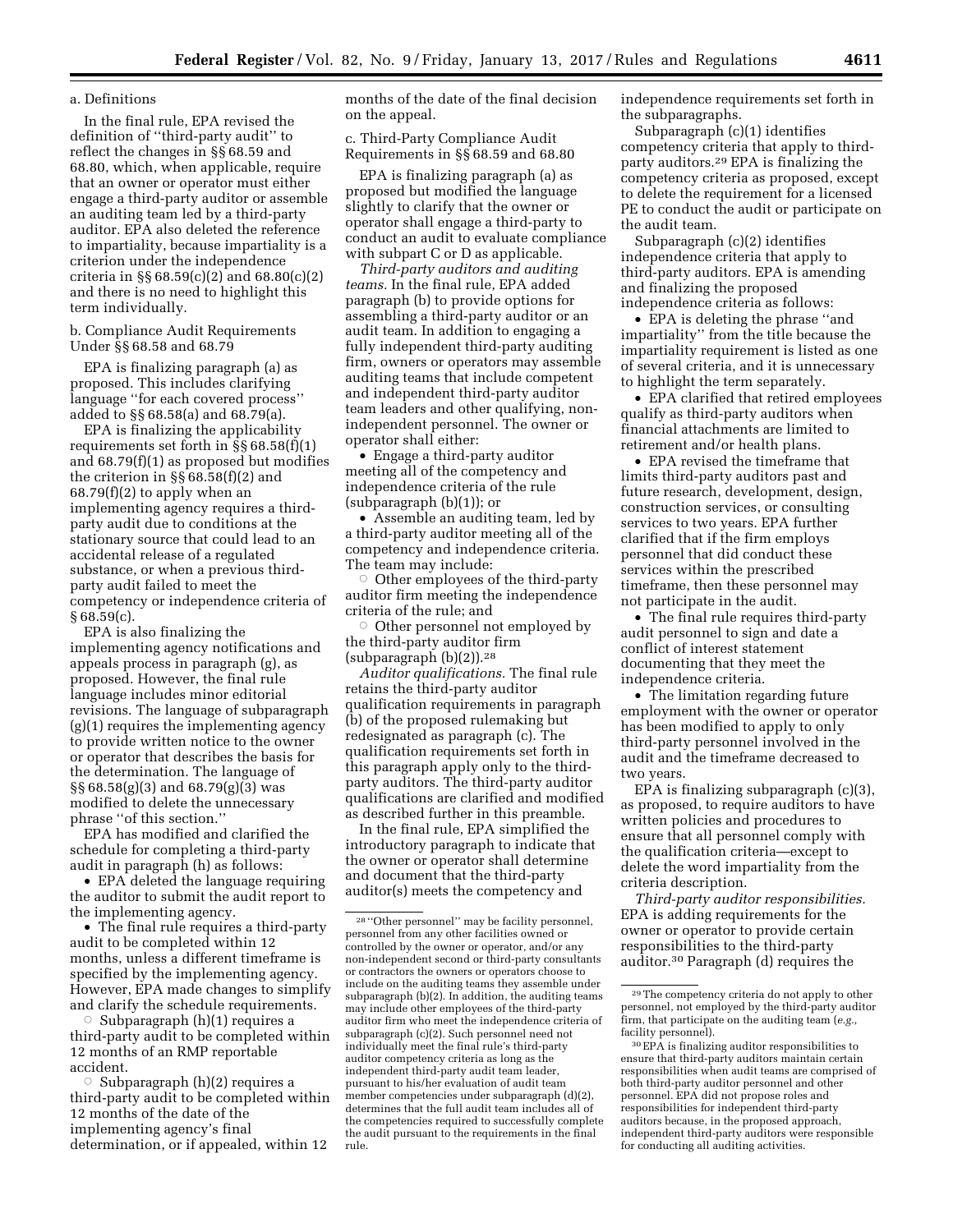owner or operator to ensure that the third-party auditor:

• Manages the audit and participates in audit initiation, design, implementation, and reporting;

• Determines appropriate roles and responsibilities for the audit team members based on the qualifications of each team member;

• Prepares the audit report and where there is a team, documents the full audit team's views in the final audit report;

• Certifies the final audit report and its contents as meeting the requirements of the rule; and

• Provides a copy of the audit report to the facility owner or operator.

*Audit report.* EPA is redesignating and finalizing audit report requirements under paragraph (e) of the final rule with modifications. EPA reorganized and added one report requirement to the proposed subparagraphs (c)(1)(i) to  $(c)(1)(v)$ . These are subparagraphs  $(e)(1)$ to (e)(6) in the final rule.

EPA also amended the audit report provisions in the final rule to simplify the applicable provisions and simplify the requirements for preparing and handling the third-party audit reports:

• Subparagraph (e)(1) requires the report to identify all persons participating on the audit team, including their employers and/or affiliations. The report must also document that third-party auditors meet the competency criteria of the rule; 31

• EPA added an additional requirement under subparagraph (e)(2) for the auditor to describe in the report, or incorporate by reference, policies and procedures to ensure all third-party personnel comply with the competency and independence criteria of the rule;

• Proposed subparagraphs (c)(ii) and (c)(iii) are finalized as proposed and redesignated as (e)(3) and (e)(4). The report must document the auditor's compliance evaluation for each covered process and document the findings of the audit, including any identified deficiencies;

• Subparagraph (e)(5) requires the report to summarize any significant revisions between draft and final versions of the report;

• Subparagraph (e)(6) requires the auditor or audit team leader to sign and date a certification. The certification is finalized as proposed except to remove the last sentence that acknowledges penalties for submitting false information;

• EPA deleted the provision that required the auditor to maintain copies of all reports and records; 32

• EPA deleted the provision that required the auditor to submit the report to the implementing agency at the same time as it would be provided to the owner or operator; and

• EPA deleted the provision limiting attorney-client privilege.

*Third-party audit findings.* EPA is finalizing requirements for the owner or operator to prepare a findings response report; develop a schedule to address deficiencies; and submit the findings response report and schedule to the Board of Directors. These requirements are redesignated to paragraph (f) of the final rule with the following modifications to the findings response report:

• EPA deleted the proposed requirement to submit the findings response report to the implementing agency; and

• EPA amended the owner/operator certification in the findings response report to add a sentence indicating that the owner or operator has engaged a third-party to perform or lead an audit team to conduct a third-party audit in accordance with the requirements of 40 CFR 68.80. EPA also modified the final sentence of the certification to clarify that submitting false information includes making false material statements, representations, or certifications.33

EPA is finalizing requirements in subparagraph (f)(2) to develop a schedule to address deficiencies as proposed, except to modify the title of the provision to schedule implementation and correct citations to redesignated paragraphs.

EPA is also finalizing the requirement in subparagraph (f)(3) to submit the findings response report and implementation schedule to the board of directors as proposed with minor modifications to update citations to redesignated paragraphs, and capitalize Board of Directors in the title. In addition, the end of the last sentence was changed to reference a comparable committee, or individual, if applicable.

*Recordkeeping.* EPA is finalizing the recordkeeping requirements as proposed in paragraph (d) with the following modifications:

• The paragraph has been redesignated as paragraph (g) in the final rule;

• EPA eliminated the proposed subparagraphs and moved the language of proposed subparagraph (e)(1) into the main paragraph with edits to clarify that the owner or operator shall retain at the stationary source the two most recent final third-party audit reports;

• EPA eliminated the proposed requirement for owners or operators to retain copies of all draft third-party audit reports (subparagraph (e)(2) of the proposed rulemaking); and

• EPA amended the recordkeeping provision for Program 3 processes in § 68.80(e) to delete the sentence that applied the recordkeeping provisions to any documents that were five-years old or less. This revision is consistent with current recordkeeping compliance audits under § 68.79(e) and corrects an error in the proposed rulemaking text.

3. Discussion of Comments and Basis for Final Rule Provisions

Several comments supported the proposed third-party audit requirements, including one stating that the commenter found that internal audits often fail to identify systemic process safety deficiencies. However, many commenters opposed the proposed third-party compliance audit provisions, including some who expressed general opposition, reasoning that existing requirements and mechanisms are working. Some comments argued that the costs outweigh the benefits associated with this provision or that audits by internal resources are more cost-effective and less disruptive, while still providing adequate assessment and encouraging compliance.

EPA has retained a third-party audit requirement in the final rule. We continue to rely on the rationale expressed in the proposed rulemaking. However, in the final rule, we have modified the requirements for the audit team to expand the potential membership while still retaining the critical role of the independent auditor in the review of the compliance program. In the discussion that follows and in the Response to Comment document, we explain the modifications to our approach and the basis for these modifications.34 While the RMP rule does not prohibit accidental releases, an accidental release can be an indication of a prevention program that both needs

<sup>31</sup>Note-only third-party auditors must meet the competency criteria of the rule-does not apply to other personnel on an audit team.

<sup>32</sup>EPA retains its authority under Section 114 of the CAA to require regulated entities to make such records available to the Agency, as appropriate, upon request or during inspections. EPA is finalizing recordkeeping requirements under paragraph (g) of the final rule.

<sup>33</sup>This change was made to track the language of Section 113(c)(2)(A) of the CAA which makes it illegal for regulated entities to ''make any false material statement, representation, or certification.''

<sup>34</sup> 2016. EPA Response to Comments on the 2016 Proposed Rulemaking Amending EPA's Risk Management Program Regulations. This document is available in the docket for this rulemaking.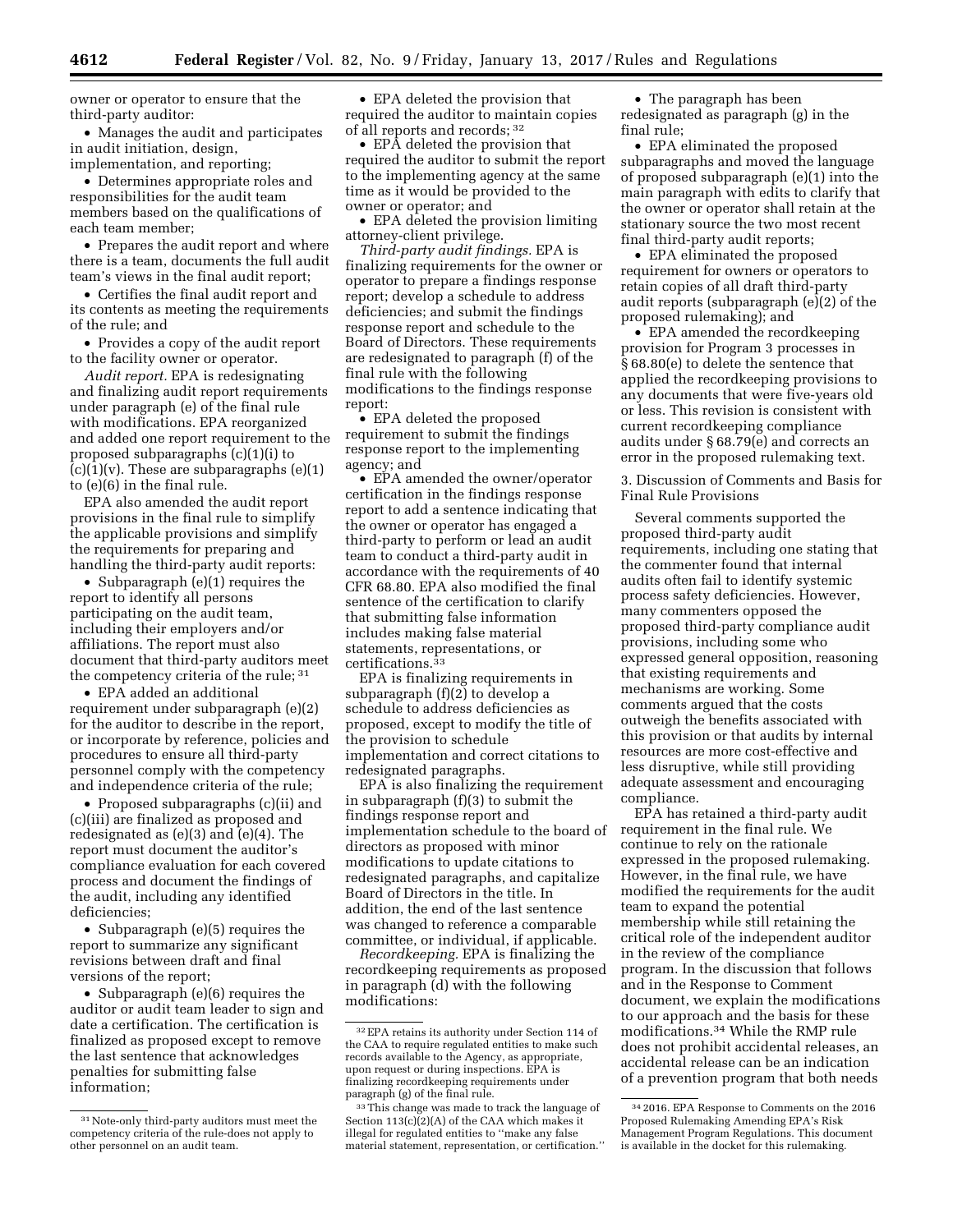improvement and that may benefit from an audit by someone independent from the source's historic program and the management of the source. The requirements finalized in this rule are not based on a wide finding that the original compliance audit requirement of the RMP rule does not have value; instead, we promulgate this requirement to target a subgroup that have had indications of potential problems not

detected and addressed by the

traditional audit structure. EPA believes it is appropriate to require a subset of RMP-regulated facilities to engage competent and independent third-party auditors following an RMP-reportable accident or identification of conditions at the stationary source that could lead to an accidental release of a regulated substance. The purpose of the thirdparty audit is to assist the owners and operators in determining whether facility procedures and practices to comply with subparts C and/or D of the RMP rule (*i.e.,* the prevention program requirements) are adequate and being followed. Thus, EPA is finalizing requirements for third-party audits when required under § 68.58 and/or § 68.79, to require that owners and operators ensure that third-party auditors meet qualification criteria, audits are conducted and documented, and findings are addressed pursuant to the requirements of § 68.59 and/or § 68.80, as applicable. EPA notes that under part 68, sources with any Program 2 and/or Program 3 processes are already required to conduct compliance audits every three years. This rule does not change the requirement that RMP facilities regularly conduct RMP compliance audits but provides only that, in specific situations, those audits be performed by a third-party or a team led by a third-party, pursuant to the schedule in § 68.58(h) and/or § 68.79(h) of the rule.

EPA considered, but did not adopt, changes to the final rule that would establish additional processes or programs under which EPA or other regulatory agencies must first approve or credential third-party auditors before owners or operators can engage them. Nor did EPA modify the rule to establish or reference additional independent auditor accreditation programs or auditor accreditation oversight committees or otherwise require potential third-party auditors to be accredited by an independent auditing or accreditation body before owners or operators may engage the auditors under this rule. For some programs, external accreditation of third-party auditors adds additional

rigor to the process of ensuring the competence and independence of the auditors but such external accreditation can be time-consuming and add financial costs. EPA believes that the level of effort and resources necessary to establish these programs would cause unnecessary delays in implementing third-party compliance audit requirements and are not warranted for the small universe of facilities that may be subject to these requirements. Comments on significant issues relating to third-party audits are summarized and discussed further in this preamble. The following also discusses EPA's basis for the third-party audit provisions adopted in this final rule.

a. Third-Party Auditing Constitutional Law and Agency Authority Issues

*EPA's enforcement authority.* Several commenters stated that EPA should rely on its existing enforcement authority, including the ability to require thirdparty audits in particular enforcement proceedings, rather than requiring thirdparty audits more generally. Another encouraged EPA to focus on enforcing existing audit requirements. Similarly, another recommended that EPA address facilities deemed to be incapable of performing objective self-auditing through EPA's enforcement authorities. One commenter argued that the proposed third-party audit requirements violate the U.S. Constitution's Fifth Amendment Due Process Clause because the proposal seeks to outsource EPA's inspectional duties to a thirdparty and force facility owners or operators to accept and implement the third-party's findings without processes to protect the due process rights of those subject to the audits. A few commenters stated that the proposed third-party auditing provisions are an unlawful and unconstitutional circumvention of Congressional appropriations limits on EPA's enforcement budget. Specifically, the commenters argued that the Anti-Deficiency Act prohibits EPA from augmenting its enforcement budget by mandating that third parties oversee the RMP program.

EPA disagrees with the commenters. Third-party audits do not constitute enforcement, nor do they substitute for inspections by implementing agencies, and as such, EPA believes that they do not violate either the Due Process Clause of the Fifth Amendment, or the Anti-Deficiency Act. In addition, as discussed further in this preamble, EPA believes that there is no violation of the Due Process Clause of the Fifth Amendment regarding implementation of third-party audit findings.

The third-party audits required in this final rule are compliance audits, similar to the current self-audit requirements, only conducted by a team led by a thirdparty auditor. The Senate Environment and Public Works Committee identified program audits ''by company personnel

. . . or outside consultants'' as an element of prevention program rules within the range of authorities provided EPA. *See* Senate Report at 243.35 The findings of a third-party audit are intended to identify noncompliance that was not discovered by facility personnel during self-audits, and are not intended primarily to bring such findings to the attention of government regulators. In fact, the audits are designed primarily to benefit owners or operators by assisting them to identify both actual noncompliance as well as operational or equipment deficiencies, previously unidentified risk factors, and accident release and/or regulatory noncompliance precursor conditions which, if uncorrected, could lead to releases and/or enforcement actions. Proactively addressing deficiencies, risk factors, and precursor conditions to accidental releases and regulatory noncompliance will provide financial, regulatory, and environmental benefits for facility owners and operators and communities. EPA has reasonably targeted third-party audit requirements at facilities that have had RMP reportable incidents that may demonstrate weaknesses in prior selfassessments and at facilities of heightened concern for implementing agencies.

Furthermore, third-party compliance audits in no way constitute regulatory inspections of, or enforcement at, RMPregulated facilities. This rule is clear that third-party auditors' or third-party audit teams' findings are not, in and of themselves, determinations of regulatory violations. Nor are the audit reports or related documentation required to be automatically submitted to implementing agencies. EPA believes there is no violation of the Due Process Clause of the Fifth Amendment regarding implementation of third-party audit findings. Owners or operators must address all third-party audit findings, the rule provides that addressing the audit findings may include, where appropriate, determining that some specific findings were based on incorrect factual assumptions or were otherwise inappropriate to implement. Thus, as described further

<sup>35</sup>Senate Committee on Environment and Public Works, Clean Air Act Amendments of 1989, Senate Report No. 228, 101st Congress, 1st Session 211 (1989)—''Senate Report.''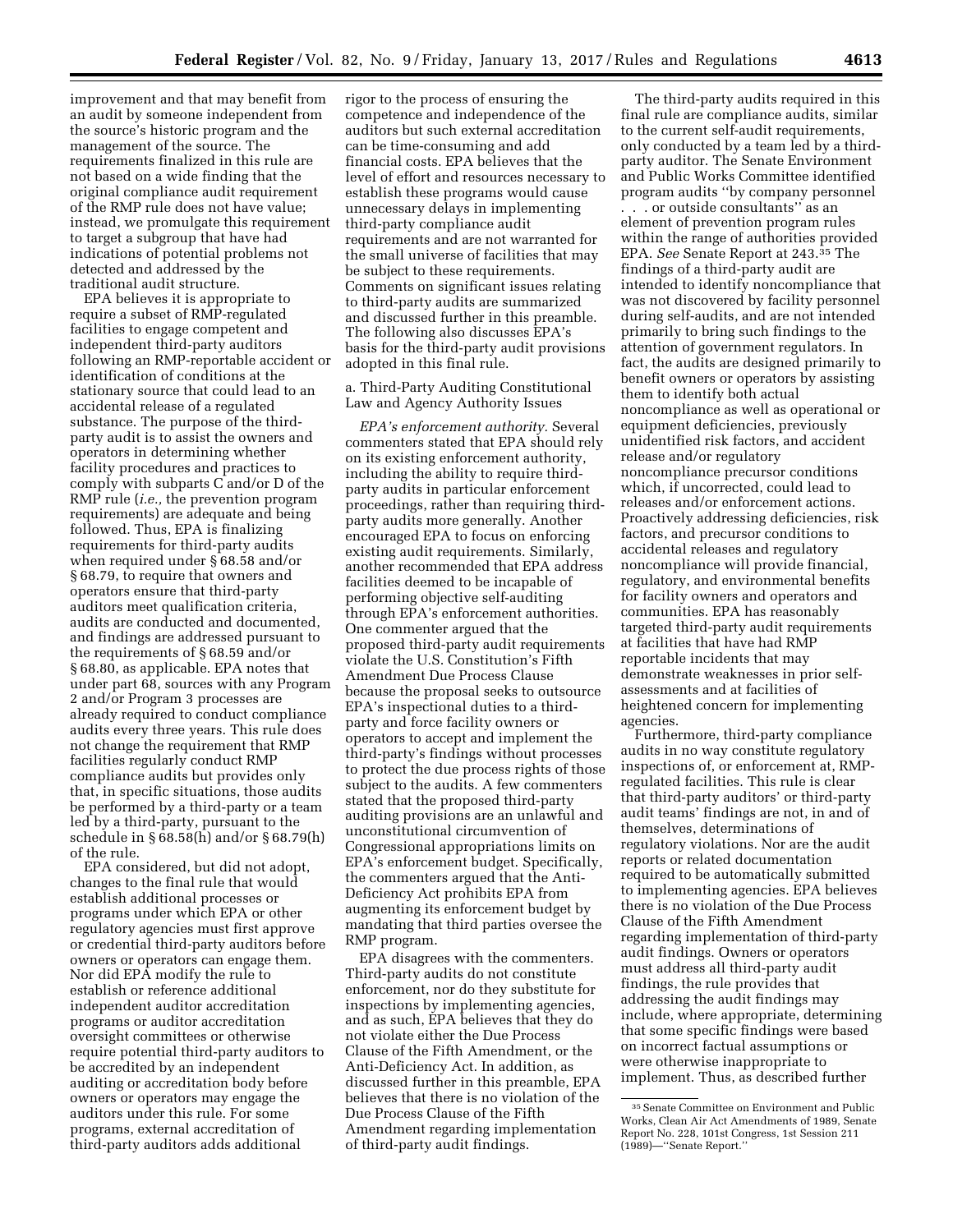in this preamble, the owner or operator of a stationary sources may determine an appropriate response to the findings in the audit report, and are not required to accept findings when they can justifiably decline to adopt them, and EPA believes that determining appropriate responses, and addressing of deficiencies, risk factors, and precursor conditions to accidental releases and regulatory noncompliance pursuant to the third-party audit regulatory requirements, do not constitute violations of the Due Process Clause of the Fifth Amendment.

Finally, nothing in this rule relieves the EPA of any of its responsibilities under the CAA or implies that EPA will not continue to use its enforcement authorities under the CAA or devote resources to monitoring and enforcing this rule. The third-party auditing regulatory requirements simply ensure that regulated entities will, in a carefully-defined subset of circumstances, take reasonable measures to assess and ensure their own compliance.

*Security and CBI concerns.* A few commenters expressed security concerns associated with third-party compliance audits. One commenter was concerned with ensuring proper treatment of confidential information by third-party auditors, and asserted that the proposed rulemaking does not address whether or not a facility will be able to limit the release of sensitive information once a third-party auditor is involved. Another comment was received stating that facility and process security are concerns for the commercial explosives industry, and recommended that EPA eliminate the third-party audit requirements. This commenter reasoned that internal staff at explosives sites would have undergone mandatory background checks but third-party auditors wouldn't necessarily be subject to the same security screening. A few commenters stated that attempts to find auditors with appropriate security clearances would further limit the pool of available qualified auditors. One commenter asserted that the third-party compliance audit requirements create legal concerns given that the third parties would be privy to potential CBI or information that should be protected under attorney-client privilege.

EPA acknowledges commenters concerns; however, facility owners or operators routinely obtain and review the internal policies, procedures, and qualifications of a wide range of consultants and contractors before engaging them in order to assess their qualifications to perform consulting or contractual services. EPA is confident

owners and operators will be able to ensure that third-party auditor personnel meet applicable security criteria.

Regarding concerns that the thirdparty compliance audit requirements create legal concerns given that the third-parties would be privy to potential CBI, the contracts or other agreements between owner/operators and thirdparty auditors can address how any potential confidential business information is handled by the thirdparty.

With regard to information that arguably should be protected under evidentiary privileges, EPA's view is that the third-party audit reports and related records under this rule, like other documents prepared pursuant to part 68 requirements, such as process safety information, PHAs, operating procedures and others, are not documents produced in anticipation of litigation. With respect to the attorneyclient communication privilege specifically, the third-party auditor is arms-length and independent of the stationary source being audited. The auditor lacks an attorney-client relationship with counsel for the audited entity. Therefore, in EPA's view, neither the audit report nor the records related to the audit report provided by the third-party auditor are attorney-client privileged (including documents originally prepared with assistance or under the direction of the audited source's attorney). Nevertheless, EPA recognizes that the ultimate decision maker on questions of evidentiary privileges are the courts. Therefore, this rule does not contain a specific regulatory provision prohibiting assertion of these privileges.

b. Requirement To Conduct Compliance Audit for Each Covered Process

EPA received several comments regarding the clarification in §§ 68.58(a) and 68.79(a) of the proposed rulemaking that all RMP audits must address ''each covered process'' at a facility. Some commenters opposed this clarification. A few commenters indicated that this would be a change, and asserted that EPA has endorsed guidance from the CCPS allowing facilities with a large number of covered processes to audit a representative sample of processes.

One commenter argued that it was punitive for an accidental release from one process to automatically trigger a third-party audit requirement for all covered processes. A few commenters stated that requiring that all RMPcovered processes at the facility be audited regardless of what process triggered the requirement to perform the

third-party audit would result in duplication of efforts with little benefit where processes at multi-process facilities are on different auditing schedules and third-parties are required to audit processes that were recently audited and not related to the incident that triggered the third-party audit. One commenter stated that requiring audits of processes that are not part of an incident would tie-up plant resources for longer than needed, which was particularly notable to the commenter because these processes would very likely still be operating after the incident and at the time of the audit.

Finally, commenters asserted that it is unfair and more burdensome to require larger facilities with multiple processes to audit each covered process, arguing that they would essentially be auditing all the time, where small facilities with one or two processes would have a lesser auditing burden.

EPA disagrees with commenters that believe it is punitive or redundant to require an audit of all RMP-covered processes at the facility, including those not involved in an RMP-reportable accident. Under existing rules, each facility compliance audit must address each covered process at least every three years. The third-party audit required under this rule simply replaces the next scheduled self-compliance audit, which must address each covered process.

EPA has consistently maintained that, at least every three years, owners or operators must, under the RMP rule, certify that they have evaluated compliance with the prevention program requirements for *each covered process.* ''In EPA's General Risk Management Guidance, issued in 2004 and updated in 2009, in Chapter 6, ''Prevention Program (Program 2)'' Section 6.7 ''Compliance Audits (§ 68.58)'', under the heading ''What Do I Need to Do?'' it states ''At least every three years, you must certify that you have evaluated compliance with the prevention program requirements for *each covered process*'' [emphasis added]. In addition, Chapter 7 of this guidance, ''Prevention Program (Program 3)'' Section 7.9 ''Compliance Audits (§ 68.79),'' states ''You must conduct an audit of the process to evaluate compliance with the prevention program requirements at least once every three years.'' While EPA does list the 1993 edition of CCPS Guidelines for Auditing Process Safety Management Systems as a reference source within this guidance, EPA disagrees that the CCPS guidelines endorse allowing large facilities to audit a representative sample of covered processes.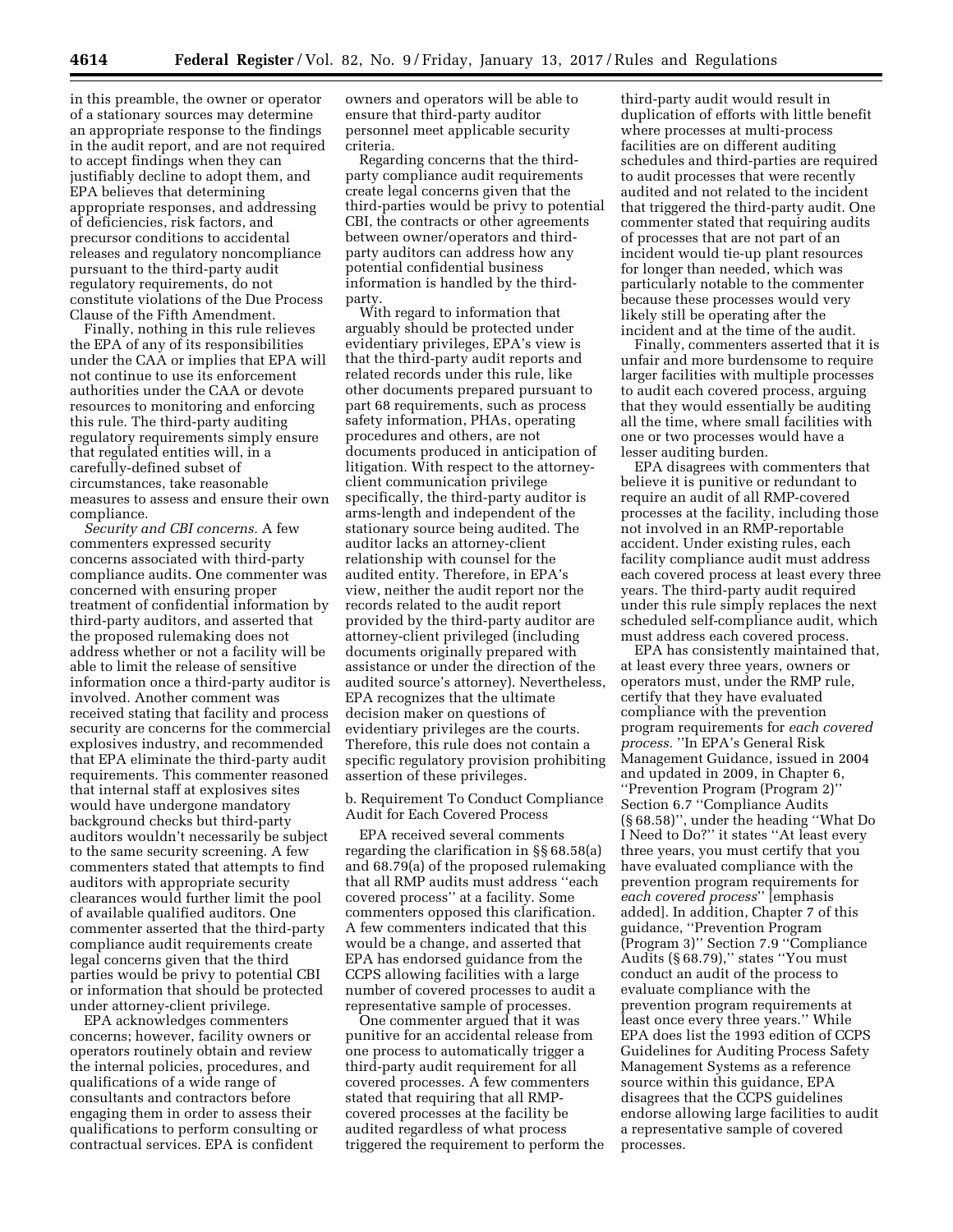EPA has also clearly stated its position within the Notice of Proposed Rulemaking preamble for the initial RMP regulation, and in the Response to Comments for that rule. In response to a question concerning whether facilities could stagger compliance audits where there are multiple processes at a facility, EPA stated, in the Response to Comments document, that a source ''may choose to audit different processes on different schedules (if) over each three-year period, all covered processes are audited.'' 36 Furthermore, while OSHA's original PSM compliance audit guidelines may have allowed for auditing a sample of processes, the current guidelines are consistent with EPA's General Risk Management Guidance. See OSHA's ''Appendix C to § 1910.119—Compliance Guidelines and Recommendations for Process Safety Management (Nonmandatory).'' EPA's decision to retain, in §§ 68.59(e)(3) and 68.80(e)(3) of the final rule, the requirements for the third-party audit reports to document the auditor's evaluation, for each covered process, of the owner or operator's compliance with the prevention program provisions is thus consistent with both the initial RMP rule and EPA's longstanding interpretation of the scope of the rule.

EPA also disagrees with commenters' burden argument for larger companies and facilities with a larger number of processes. These larger facilities typically also have more personnel and resources, where smaller facilities with fewer processes may have fewer employees, so the burden of auditing is proportionate for these facilities. Furthermore, larger facilities with more processes, in general, are likely to have more potential opportunities for accidental releases due to their size, complexity, and scale of operations. Therefore, it is appropriate for such facilities' auditing responsibilities to be commensurate to their size, complexity, and scale of operations.

#### c. Third-Party Audit Applicability

Some commenters generally supported the proposed applicability requirements. However, many commenters opposed the requirements, requesting that EPA narrow, limit, or eliminate these requirements.

*RMP-reportable accident criterion.* A commenter encouraged EPA to develop a narrower range of circumstances that can trigger a third-party audit to ensure they will not become an overwhelming

compliance function, and detract from the performance-based aspects of RMP. Other commenters recommended limiting the requirements to: Releases that result in offsite impacts, such as offsite deaths, serious injuries, or significant environmental contamination; Program 3 facilities; facilities with multiple releases or multiple major accidents; or incidents that result in significant impacts to workers, or to the community. Another commenter stated that third-party audits should not be required automatically, but should only be required if the facility has experienced an accidental release that meets the criteria in § 68.42(a) and EPA makes the determination that there is good cause for the audit, in light of the particular circumstances and facts surrounding the release in question. One commenter stated that the accidental release trigger was not an effective way to improve public safety and urged EPA to adopt a more proactive and targeted approach.

EPA disagrees with commenters that third-party compliance audits will become an overwhelming compliance function. EPA has limited applicability of third-party audits to circumstances in which an RMP reportable accident has occurred or where conditions exist at the source that could lead to a release. In responding to the previous comments, it is necessary to provide context for how infrequently third-party auditing will, in practice, be necessary under the final rule, both in absolute numbers of such audits and their number relative to the full universe of RMP-regulated stationary sources already subject to the RMP rule's selfauditing requirements.

Currently, there are approximately 12,000 stationary sources with Program 2 and/or Program 3 processes. The final rule requires third-party compliance audits only under the following two conditions:

• If there has been an RMP reportable accident (*i.e.,* an accidental release from an RMP facility meeting the five-year accident history criteria as described in § 68.42(a)); or

• If an implementing agency makes a determination that a third-party audit at an RMP facility is necessary, based on conditions ''that could lead to an accidental release of a regulated substance'' or a prior third-party audit at the facility.

EPA does not expect these criteria to impact a large percentage of stationary sources with Program 2 and/or Program 3 processes. For example, comparing the number of facilities which in past years have had an RMP reportable accident (averages approximately 150/year), with

the number of current stationary sources with Program 2 and/or Program 3 processes, would represent less than 2% of stationary sources subject to this requirement, due to an accident, on an annual basis. For more information on the number of RMP reportable accidents over a ten-year period see section IX.A of this preamble.

EPA also disagrees with suggestions to limit the applicability of third-party compliance audits to releases with offsite impacts, deaths, injuries, or significant environmental impacts. The purpose of the third-party audit is to help reduce the risk of future accidents by requiring an independent and objective audit to determine whether the owner or operator of the facility is effectively meeting the prevention program requirements of the RMP rule. Stationary sources that have had accidents and/or substantial noncompliance with Risk Management Program requirements may pose a greater risk to the surrounding communities. EPA agrees that releases with offsite impacts, deaths, injuries, or significant environmental impacts are potential indicators of noncompliance with RMP prevention program requirements. But so are accidental releases that involve significant property damage on-site, or known offsite evacuations, sheltering in place, property damage, or environmental damage of any degree.

The existing self-audit requirements under §§ 68.58 and 68.79 incorporate a proactive evaluation of prevention program requirements for Program 2 and Program 3 processes. However, when a facility has an accidental release or noncompliance that could lead to an accidental release of a regulated substance, EPA has determined that further self-auditing may be insufficient to prevent accidents and ensure safe operation. Therefore, we believe it is appropriate to require such stationary sources to undergo third-party auditing to better assist owners and operators and implementing agencies to determine whether the procedures and practices developed by the owner and/ or operator under subparts C and/or D of the RMP rule (*i.e.,* the prevention program requirements) are adequate and being followed. EPA believes this approach will improve public safety overall by preventing future accidents at the source.

*Overlap between incident investigations and third-party audits.*  Many commenters recommended that EPA focus on incident investigations after accidental releases rather than third-party audits. Some commenters reasoned that incident investigations are

<sup>36</sup>EPA. May 24, 1996. Risk Management Plan Rule, Summary and Response to Comments. Volume 1, p. 15–2. Docket No. A–91–73, Document No. IX–C–1.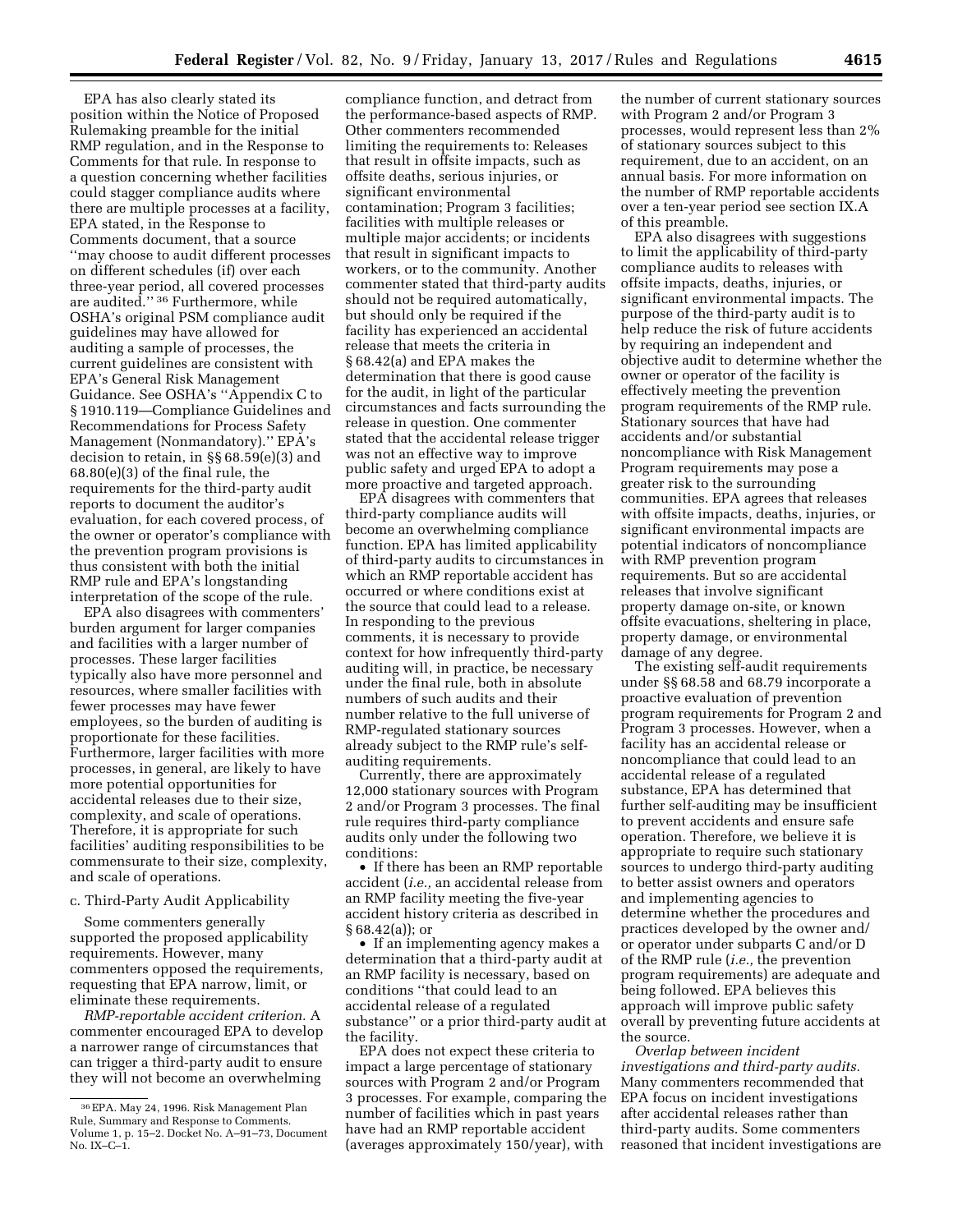the activities that are most likely to mitigate both the severity of future incidents and the potential for recurrence. Some commenters stated that third-party audits should not be required when an incident investigation is also required because both of these activities require substantial internal resources and the incident investigation is more responsive to health and safety concerns. Some commenters also stated that requiring a facility to conduct the third-party audit after an accidental release has the potential to dilute resources from the facility's efforts to complete a comprehensive incident investigation and implement associated improvements. One commenter suggested that an incident investigation be required immediately after a catastrophic release but not a third-party audit, and that EPA could then require the stationary source's next three-year compliance audit (after the completion of the incident investigation) to have some degree of independence to assess the effectiveness of the changes made in response to the incident investigation.

EPA disagrees with commenters. Following an accident, incident investigations often reveal that facilities have deficiencies in some prevention program requirements related to that process. Incident investigations generally only evaluate the affected process, and do not necessarily address all covered processes at a facility, or even all prevention program elements for the affected process. However, compliance audits entail a systematic evaluation of the full prevention program for all covered processes, and EPA expects that third-party audits should identify deficiencies in any other covered processes at such facilities.

EPA believes that conducting the third-party compliance audits immediately after an accidental release is necessary to identify and correct existing noncompliance at prevention program facilities that could lead to future releases. EPA acknowledges that conducting third-party audits at the same time as incident investigations may impact the availability of facility resources for these activities. However, this is not a sufficient argument to delay the independent audit. Facilities may hire personnel from different firms to conduct the two activities or, for some facilities with knowledgeable internal staff to conduct investigations, they may only need to hire the third-party.

Although we agree with the commenter that suggested that compliance audits assess the effectiveness of changes made in response to an incident investigation, we disagree that this assessment must

be made by a third-party. The owner or operator will resume the three-year schedule to conduct self-compliance audits after the third-party audit and, at that time, the facility owner or operator may consider the findings of the incident investigation and the thirdparty compliance audit when assessing compliance with prevention program requirements.

*Implementing agency criterion.* Many commenters argued that the third-party audit trigger associated with implementing agency findings of noncompliance should either be eliminated or significantly revised. Commenters expressed concerns with allowing an implementing agency to require a third-party audit based on a noncompliance determination. Commenters were also concerned about the potential for inconsistent or arbitrary decisions by implementing agencies, and a few commenters were concerned about the potential for abuse of this mechanism by implementing agencies. One commenter expressed due process concerns related to the triggers for third-party compliance audits, stating that the proposed rulemaking fails to provide the regulated facility an opportunity to contest implementing agency allegations of noncompliance. Commenters also requested clarification on whether an implementing agency could require a third-party compliance audit following a site inspection by the implementing agency.

In response to comments, EPA has revised the third-party audit applicability criterion by requiring the implementing agency to base a determination on conditions at the stationary source that could lead to an accidental release of a regulated substance, rather than on noncompliance. An implementing agency may determine that a third-party audit is necessary following inspections, audits, or facility visits, if conditions are observed at the stationary source that could lead to an accidental release of a regulated substance. The implementing agency may choose to take other action following an inspection, as appropriate.

Conditions at a stationary source that could lead to an accidental release may include, but are not be limited to, significant deficiencies with process equipment containing regulated substances, such as unaddressed deterioration, rust, corrosion, inadequate support, and/or other lack of maintenance that could lead to an accidental release. The presence of small ''pinhole'' releases, that do not meet the criteria in § 68.42(a) for RMPregulated accidental releases, could also constitute conditions that could lead to

a larger accidental release of a regulated substance. The occurrence of several prior accidental releases that did not meet the reporting criteria in § 68.42(a) at or from a facility could also constitute conditions which could lead to potentially more severe accidental releases. These releases may be a potential indicator that an owner or operator is not complying with RMP prevention program requirements and would benefit from a third-party audit to prevent future accidental releases.

EPA believes that having the implementing agency evaluate whether conditions exist that could lead to an accidental release better addresses the types of situations where a third-party audit would be most effective and will minimize the potential for inconsistent or arbitrary decisions made by implementing agencies. EPA also believes that the revised criterion is responsive to commenters' requests to narrow the applicability of these requirements. The criterion focuses on conditions with the potential to lead to accidental releases, rather than authorizing implementing agencies to require third-party audits under a potentially wide range of circumstances, including minor noncompliance.

In the final rule, a facility owner or operator has an opportunity to challenge the underlying findings when an implementing agency requires a thirdparty audit. Sections 68.58(g) and 68.79(g) describe the notification and appeals process. The implementing agency must provide written notice to the facility owner or operator that describes the basis for the implementing agency's determination. Within 30 days, the owner or operator may consult with, and provide information and data to the implementing agency on the preliminary determination. The implementing agency will then consider this information and provide a final determination to the owner or operator. EPA believes this appeal process provides due process to the owner or operator and is sufficient to eliminate any potential inconsistent use or abuse of authority.

*Previous third-party audit criterion.* A few commenters suggested deleting the failure of a previous third-party audit to meet the competency, independence, or impartiality criteria as a criterion for potentially requiring a subsequent thirdparty audit. These commenters reasoned that EPA has not shown that the auditor criteria will necessarily lead to better outcomes. A commenter questioned whether it was reasonable for EPA to declare a previous audit that was otherwise conducted in good faith, to be null and void, arguing that stationary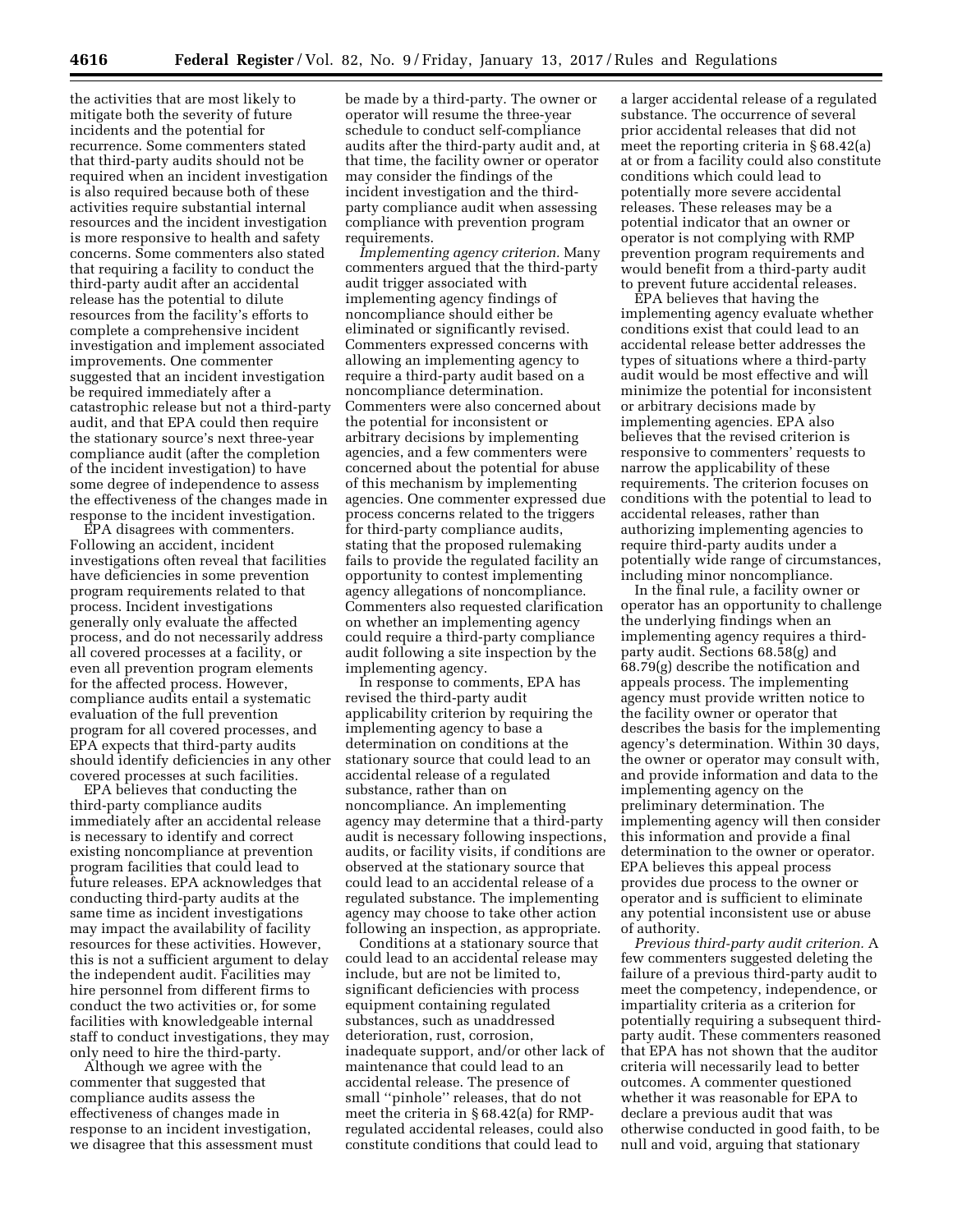sources could find it burdensome and difficult to track auditor qualification criteria.

EPA disagrees with commenters' assertions that stationary sources will find it burdensome or difficult to apply the third-party auditor competency and independence criteria in this rule to identify qualified third-party auditors. See sections IV.B.3.i and IV.B.3.j of this preamble for a discussion of auditor qualifications in the final rule as well as an explanation for why EPA believes that independent auditors can provide a fresh perspective on compliance audits that will enable an owner or operator to improve the source's risk management program.

If the implementing agency has concerns about a previous third-party audit, which involved an auditor that failed to meet the qualification criteria for competency and independence, and the agency is concerned about the quality and/or adequacy of the audit and/or its findings, then the implementing agency may choose to require that another third-party audit be conducted. The final rule establishes a procedure for owners or operators to challenge the regulators' determinations.

Regarding the comment concerning auditor criteria leading to better outcomes, this issue was addressed in the preamble to the proposed rulemaking, and is also discussed extensively in section IV.B.3.h of this preamble.

*Alternative criteria suggestions.* EPA received a comment recommending that EPA require third-party compliance audits for all Program 2 and Program 3 facilities every three years, reasoning that this alternative option is a more preventative measure than the proposed applicability.

A few commenters, including a state government agency, suggested that EPA consider limiting the requirement to perform third-party audits to specific NAICs codes. Some of these commenters further recommended that certain types of facilities be excluded from the requirement, including water and wastewater treatment facilities and retail anhydrous ammonia facilities. A local government agency commented that EPA should consider limiting the requirement to perform third-party audits to the petroleum manufacturing, chemical manufacturing, and paper manufacturing industries only.

As part of the SBAR panel process for the proposed rulemaking, SERs suggested that EPA consider excluding or exempting small businesses from the rule's third-party auditing requirements or providing small businesses with

special flexibility to use less-than-fullyindependent third-party auditors such as retired facility employees not otherwise meeting all of the proposed rulemaking's independence criteria. The SERs noted that the requirements in the proposed rulemaking for every member of the third-party auditing team to individually meet all of the proposed rulemaking's competency and independence criteria would be especially costly and burdensome to small businesses.

EPA disagrees with the suggestion to require all facilities with Program 2 and/ or Program 3 processes conduct thirdparty compliance audits every three years, because the Agency believes that this would impose a very large economic burden on the regulated industry. EPA is also concerned that there may not be a sufficient number of independent auditors available to perform third-party audits at the frequency that this approach would demand.

Upon review of these comments in the context of EPA's overall approach to this rule, EPA has determined that it is unnecessary to add an exceptions or exemptions process for third-party auditor competency and independence to the final RMP rule, or to exempt small facilities or facilities within select industry sectors from the third-party auditing requirements. First, EPA expects that the current approach to require third-party audits following an RMP reportable accident, or based upon an implementing agency's determination, will impact approximately 150 facilities per year. In the Initial Regulatory Flexibility Assessment (IRFA)<sup>37</sup> for the proposed rulemaking, EPA determined that relatively few small businesses have reportable accidents and therefore this provision will typically not apply to small facilities. Therefore, it is unnecessary to exempt small facilities or revise the auditor qualifications for small facilities.

Additionally, EPA believes that the revised third-party auditor qualifications in this final rule will make it easier for owners and operators to find suitable third-party auditors and third-party audit team leaders to comply with the third-party audit provisions, making it unnecessary to add additional exceptions or an exception process to the final rule. EPA agrees with

commenters' requests to provide additional flexibility to allow retired facility employees to conduct a thirdparty audit and has revised the auditor qualification criteria to address this request (see section IV.B.3.j of this preamble for more information).

Finally, EPA disagrees with commenters that request EPA exclude facilities within specific sectors from third-party applicability. EPA based applicability of third-party audits on whether a source had an RMP reportable accident or whether conditions exist that could lead to an accidental release. EPA believes that these criteria are potential indicators for noncompliance with prevention program requirements and therefore warrant an evaluation by a third-party. If a specific industry sector does not typically have accidental releases, then this provision will not likely apply. Furthermore, EPA modified the third-party auditor qualification criteria to make it simpler for all businesses, small, medium, and large and in all sectors, to find qualified third-party auditors. Therefore, it is unnecessary to exclude or limit thirdparty audit applicability to specific industry sectors.

d. Implementing Agency Notification and Appeals

A few commenters asserted that the appeals process associated with thirdparty compliance audits is insufficient. One commenter stated that the proposed appeals process does not preclude the excessive or baseless use of the claim by agency staff nor detail the quality or quantity of information that a facility could present to overcome an agency's determination and the requirement to perform a third-party audit. Commenters also recommended adding an additional independent party to the appeals process. One commenter stated that EPA should clearly provide for judicial review of decisions on appeals by including regulatory language specifying that EPA's decision ''constitutes final agency action for purposes of judicial review.'' Another commenter stated that EPA should make the deadline for appeals at least 60 days and should expressly provide for extensions.

EPA disagrees with the comments requesting an independent party be added to the appeals process. This approach would create unacceptable delays while the implementing agency and the facility identifies an appropriate third-party. EPA believes the appeals process set out in the final rule provides sufficient opportunities for the owner or operator to challenge an implementing agency's determination.

<sup>37</sup>The IRFA can be found in Chapter 7 of the *Regulatory Impact Analysis for Proposed Revisions to the Accidental Release Prevention Requirements: Risk Management Programs Under the Clean Air Act, Section 112(r)(7).* This document is available in the docket for this rulemaking (Docket ID Number EPA–HQ–OEM–2015–0725).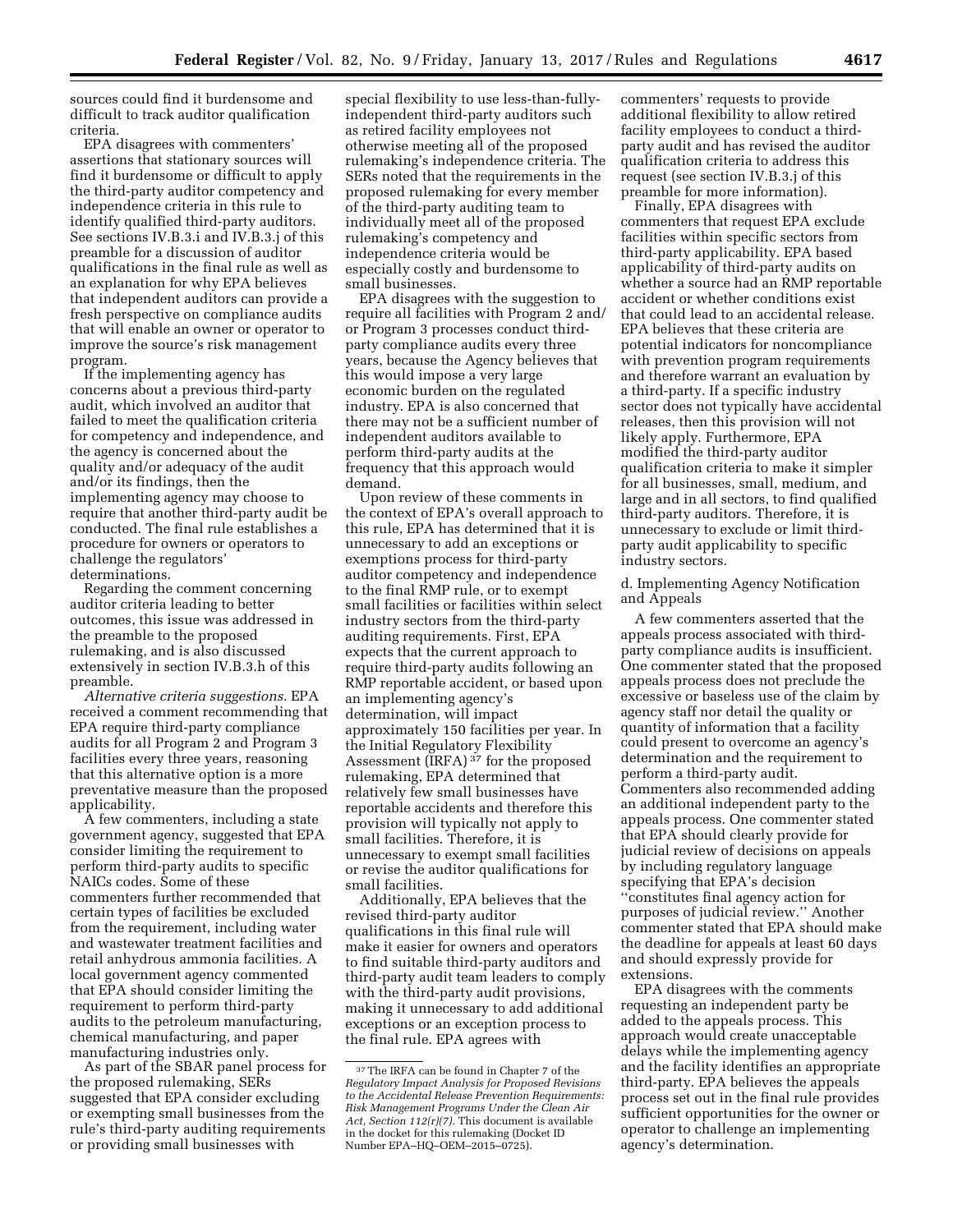Sections 68.58(g) and 68.79(g) describe the notification and appeals process for when an implementing agency requires a third-party audit. The implementing agency must provide written notice to the facility owner or operator that describes the basis for the implementing agency's determination. Within 30 days, the owner or operator may consult with, and provide information and data to, the implementing agency on the preliminary determination. The implementing agency will then consider this information and provide a final determination to the owner or operator. Then there is an appeals process, in which the owner or operator may appeal the final determination to the EPA Regional Administrator, or for determinations made by other implementing agencies, the administrator or director of such implementing agency.

It is important to note that the final determination regarding the applicability of these provisions is not an enforcement determination. It is a notification regarding the applicability of an existing regulatory requirement, a requirement that does not apply to all stationary sources, all the time, but when an agency determines that it would apply, the owner or operator is notified, given an opportunity to consult, and appeal further within the agency. Part 68 already includes final agency determinations regarding regulatory requirements in Section 68.220, and the process set out in this final rule for appeals of third-party audit determinations is similar.

In response to comments about the short time frames, EPA has determined that the 30-day timeframe to submit an appeal, which follows an initial 30-day time period for the owner or operator to provide information and data to, and consult with, the implementing agency, is adequate and will ensure timely consideration of the information presented. EPA believes there is sufficient time built into the initial notification and consultation process, and the subsequent appeals process, particularly considering that the provisions apply to third-party audits required due to accidents or conditions at the facility that could lead to an accidental release of a regulated substance, and taking into account the need, in these circumstances, to take prompt action to identify and correct deficiencies.

e. Schedule for Conducting a Third-Party Audit

One commenter supported the proposed 12-month timeframe to

complete a third-party audit. However, a few commenters opposed the proposed schedule. One commenter said that it would not be reasonable or appropriate to require completion of an audit report within twelve months by default. Some comments suggested modifying the rule to allow extensions of time to conduct third-party audits. Some comments sought clarification concerning the timing of a third-party audit. One commenter stated that the proposal seems to include inconsistent requirements for the required timing of third-party audits. Another commenter stated that, although it seems that EPA intended to require the third-party audit to be completed within 12 months of a triggering event, the deadline would be even sooner if the next scheduled triennial compliance audit is fewer than 12 months away. A few commenters encouraged EPA to clarify that conducting a third-party audit would count as the scheduled compliance audit and reset the clock on the threeyear compliance audit schedule.

In response to comments, EPA has revised the regulatory text to clarify that the schedule for conducting a thirdparty audit, unless a different timeframe is specified by the implementing agency, is within 12 months of an RMP reportable accident or within 12 months of the date of the implementing agency's final determination. If the final determination is appealed, the thirdparty audit is required within 12 months of the date of the final decision on the appeal. EPA believes that the 12 month timeframe in the final rule provides sufficient time for owners or operators to complete a third-party audit while avoiding unnecessary delays in identifying and addressing noncompliance. Additionally, the final rule allows the implementing agency to specify a different timeframe for conducting third-party audits. This allows flexibility for an implementing agency to grant an extension, or to specify a shorter timeframe, to complete the audit, as appropriate. For example, an implementing agency may grant an extension if a source can demonstrate that it has had difficulty finding a qualified third-party auditor to conduct or lead the audit team, or that the audit will require extra time due to the complexity or number of processes, due to extensive damage to the facility following an incident, or due to resource constraints. Alternatively, the implementing agency may specify a shorter timeframe to complete the audit after considering the severity of the release or determining that unsafe conditions exist at the source.

EPA acknowledges that in some cases, the default result of these timeframes may be that a gap of greater than three years may occur between completion of the previous compliance audit and a subsequent third-party audit (*e.g.,* if an accident triggering a third-party audit occurs shortly before the facility's next regular compliance audit is due). In these cases, the owner or operator will still have 12 months to complete the third-party audit unless a different timeframe is specified by the implementing agency. Finally, stationary sources are required to audit compliance at least every three years, and a third-party compliance audit counts toward meeting this recurring requirement for purposes of determining the timing of the stationary source's next compliance audit.

### f. Process by Which Owners or Operators Select Third-Party Auditors

In the preamble to the proposed rulemaking, EPA sought comment on potential alternative approaches to determining auditor competency and independence, such as requiring thirdparty auditors to be accredited by EPA or an independent auditing or accreditation body or board. EPA received a range of public comments on this issue. Commenters disagreed about whether facility owners and operators should be responsible for determining and documenting third-party auditor qualifications for competence and independence. A few commenters, including local agencies and industry trade associations, supported having the facility, rather than a regulatory agency, determine their third-party auditors' qualifications. Another industry trade association agreed that auditor competency should be determined and documented by individual owners and operators but asserted that it should be the auditors' responsibility to determine whether they qualify as independent. Other commenters, however, including a state agency, facilities, and industry trade associations, asserted that it is burdensome to the owners and operators to require them to self-select qualified auditors that they determined to be competent and independent. One commenter stated that a facility cannot easily obtain and review a third-party auditing firm's internal policies and procedures each time it engages a thirdparty auditor. Two commenters further questioned whether facility owners and operators would be sufficiently able to assess a third-party's qualifications to perform the required audits.

A few commenters expressed support for establishing an accreditation program for auditing firms while others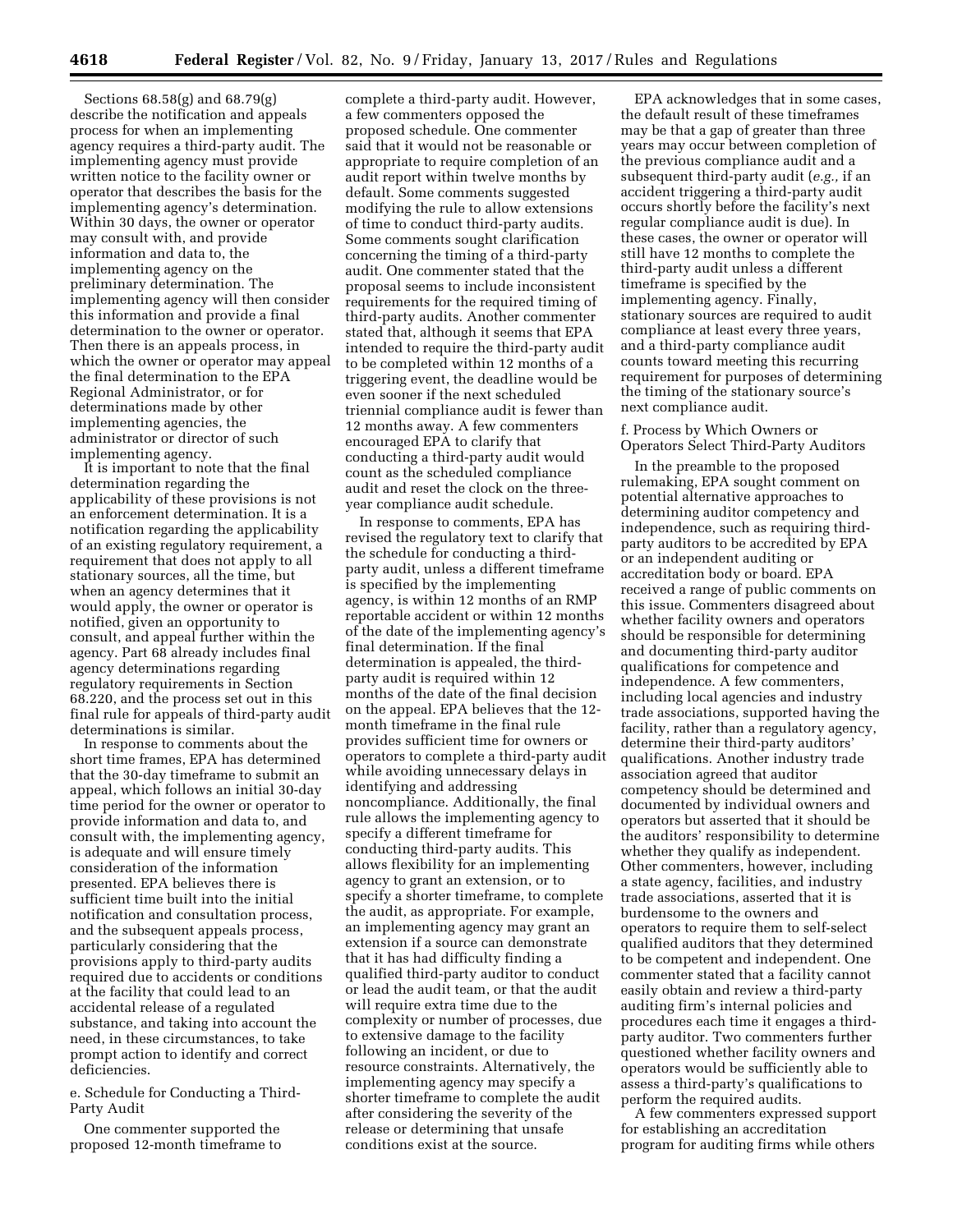stated that determinations of third-party auditor competency and independence are more properly performed by regulatory agencies. A state agency suggested, as an alternative, establishing an auditor oversight committee to include representatives from the facility, local agencies, and the community. Another state agency commented that an oversight committee would be needed to ensure that the process is truly independent if the auditor is hired by the owner or operator and not by the implementing agency. One commenter suggested that EPA approve third-party auditors based on technical and other qualifications and provide a list of those determined to be acceptable to industry. Some local agencies suggested that the implementing agency should approve or assist the facility in selecting a thirdparty auditor. One local agency stated that existing accreditation from a recognized auditing body should be allowed but not be the only prerequisite for being qualified to conduct a thirdparty audit. An advocacy group suggested that if an auditor failed to identify a crucial hazard that could have prevented a catastrophic event, the auditor should lose its accreditation until it corrects the problems that led to the failure.

EPA has considered these comments and believes that establishing an accreditation program for third-party auditors would add time and costs to the process of third-party auditor selection and engagement. Therefore, in this final rule EPA has elected, instead, to focus on streamlining the auditor competency and independence criteria. Owners and operators are responsible for determining and documenting that the third-party auditors are qualified pursuant to the rule's competency and independence criteria. EPA believes this approach is consistent with commenters' requests that the process for engaging the auditors should be straightforward and allow for reasonable judgement of the owner or operator in selecting third-party auditors. Owners and operators routinely obtain and review the internal policies, procedures, and qualifications of a wide range of consultants and contractors before engaging them in order to assess their qualifications to perform consulting or contractual services. EPA is confident that owners and operators will be able to assess third-party auditor qualifications in a similar manner.

### g. Auditors and Audit Team Structure

In the preamble to the proposed rulemaking, EPA invited comment on how to determine the roles and responsibilities for third-party auditors and how to structure third-party audit teams. Many commenters, including a Federal government agency, a state government agency, facilities, and industry associations, stated that facilities should have the flexibility to utilize internal staff who are much more familiar with the facility and covered processes than outside consultants. A facility commented that in the past it has used third-party auditors and determined that the facility's existing internal audit process provided an audit of equal or greater value than that of the third-party. Industry trade associations also asserted that the use of facility staff was more effective than third-party auditors because crucial time is not lost in learning about the facility. Another industry trade association stated that, in addition to identifying deficiencies, the most effective audits identify opportunities for improvement, which the commenter asserted is why audits that are conducted by or overseen by corporate staff or staff from other facilities within a company with similar processes can be more effective than strictly third-party audits. A professional association stated that companies must determine their own policies, procedures, and programs for performing audits. Similarly, an industry trade association stated that owners and operators should be allowed to choose whether in-house personnel or a third-party auditor conduct the compliance audit, as long as the organization can demonstrate that the auditor is qualified.

Industry trade associations commented that EPA's proposed approach may have unintended consequences on the effectiveness of audits by setting up an adversarial relationship between the regulated facility and the third-party auditor and creating a scenario that discourages the free flow of information between the facility and the auditor. Furthermore, an industry trade association commented that this fundamental change to the RMP audit program will likely cause companies to separate RMP and PSM audits. The commenter argued that such a change would demonstrate that EPA had failed in this rulemaking to satisfy its statutory obligation to develop a coordinated approach with OSHA. An individual commenter recommended the Institute of Nuclear Power Operations evaluation team model, which is a hybrid of a self-audit and a third-party audit by well qualified individuals. An industry trade association suggested setting up an industry sharing option (similar to the Occupational Safety and Health

Administration's Voluntary Protection Program, which uses qualified personnel from other regulated facilities or company employees from a different plant to perform audits at facilities being evaluated under the program) in lieu of third-party auditing firms.

A Federal government agency recommended that third-party auditors be required to consult with facility employees and their representatives when conducting audits, reasoning that this requirement would be consistent with the language in the CAA at 29 U.S.C. 651 *et seq.* and EPA guidance on worker participation during EPA audits and inspections. And although opposed to the proposed requirement for thirdparty audits, an industry trade association asserted that there can be value in having/adding a third-party individual on or in coordination with a self-audit team, reasoning that the addition of the third-party auditor contributes to the development of the internal experts and expertise.

In response to commenters' suggestions to allow more flexibility on the composition of the audit team, EPA is finalizing an approach that allows owners or operators to meet their thirdparty auditing obligations either by:

• Engaging third-party auditors meeting all applicable competency and independence criteria, as originally proposed, or

• By assembling an auditing team which is led by a third-party auditor but may include other audit team members. The audit team may be comprised of:

 $^\circ$  A team leader—this must be an employee of the third-party auditor firm who meets all of the competency and independence criteria of the rule;

 $\circ$  Other employees of the third-party auditor firm—these personnel must meet the independence criteria of the rule; and

 $\circ$  Other personnel not employed by the third-party auditor firm (*e.g.* facility personnel or employees of another consulting firm with specialized expertise). These personnel are not required to meet the competency and/or independence criteria of the rule.

EPA agrees with commenters who suggest that allowing facility personnel and other knowledgeable but nonindependent contractors and consultants to participate in the audit would improve the audit teams' performance and outcomes. This change addresses, among other things, the commenters' concerns that requiring the audit team and all of its individual members to meet the full independence criteria would exclude too many potential team members with critical sector or facility-specific experience.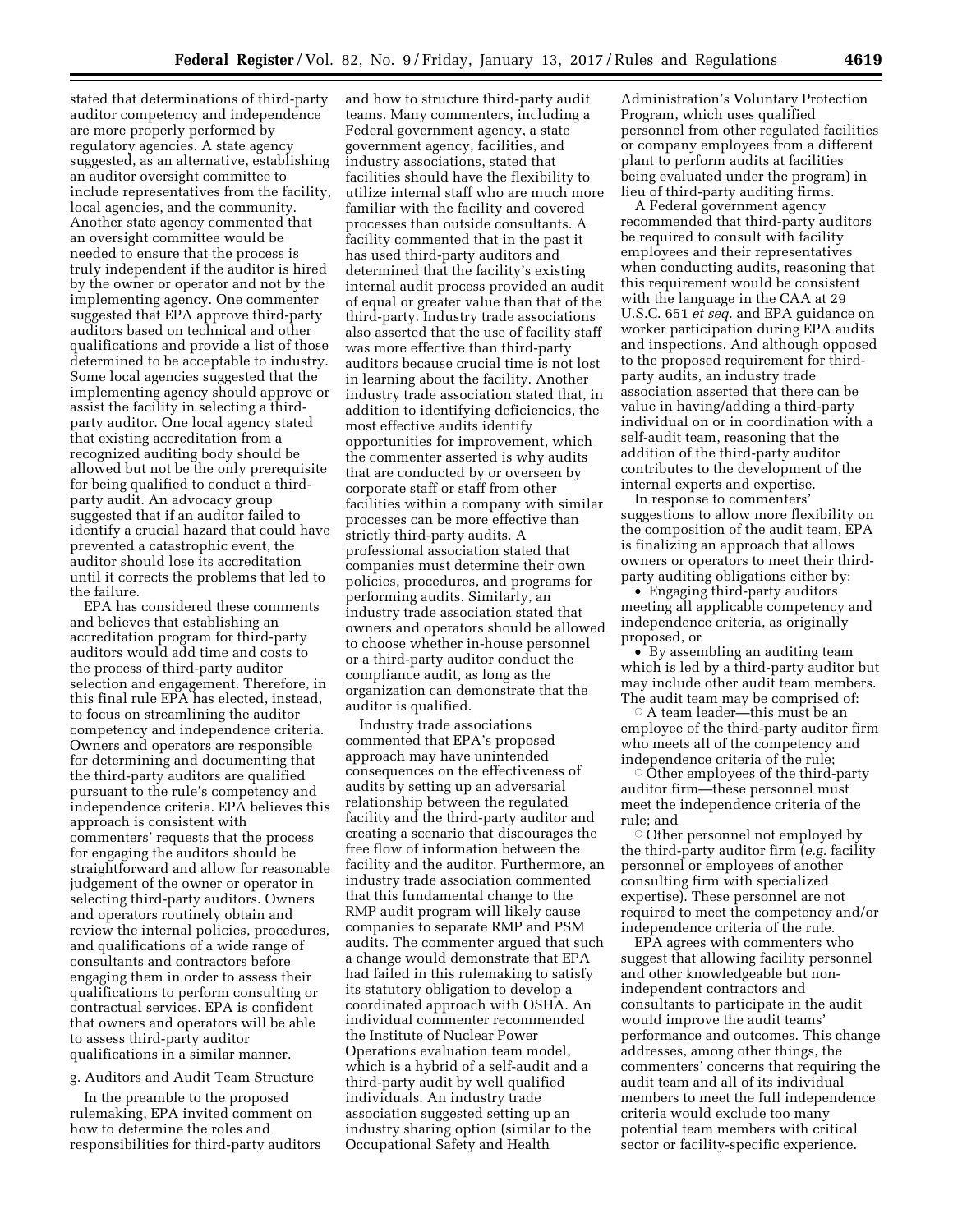This approach allows qualified personnel from other regulated facilities or company employees to participate in the audit and enables facility personnel to provide input during the compliance audit.

Although some commenters suggested that facility's existing internal audit process provided an audit of equal or greater value than that of a third-party, EPA believes that an independent, third-party perspective can provide insight on the facility's risk management program that may not otherwise be identified during an internal compliance audit. EPA further disagrees that this change to the RMP audit program will cause companies to separate RMP and PSM audits. EPA believes that the flexible approach for assembling a third-party audit that includes both independent and facility personnel will allow facilities to continue to conduct RMP and PSM audits simultaneously, as appropriate.

#### h. Auditor Qualifications and Responsibilities

*General comments on qualification criteria.* Many commenters stated that the requirements in the proposed rulemaking for every member of the third-party auditing team to individually meet all of the proposed rulemaking's competency and independence criteria will severely reduce the number of qualified auditors available and raise the costs of auditing for facilities. One facility argued that the auditor qualification requirements are arbitrary and should be withdrawn. Specifically, the commenter described the findings from the EPA-Wharton pilot study and concluded that this study undermines EPA's assertion in the proposal that rigid qualifications are necessary for a successful RMP thirdparty audit program. A professional association recommended that EPA require companies to develop, implement, and maintain effective policies, procedures, and programs for performing RMP audits. Such policies, procedures, and programs could themselves establish basic third-party auditor competency and independence criteria.

EPA agrees with commenters that the proposed qualification criteria could limit availability of qualified auditors and raise costs of audits. Therefore, EPA is finalizing an approach that allows owners or operators to comply with third-party auditing requirements either by engaging third-party auditors that meet all applicable competency and independence criteria, as originally proposed; or by assembling an auditing team, led by a third-party auditor, that

includes other personnel (*e.g.,*  consultants or facility employees).

EPA disagrees with commenters who argue that auditor qualifications are unnecessary for a successful third-party audit program. EPA's goal, in proposing criteria for auditor qualifications, was to ensure clarity and objectivity as to the minimum expected standards thirdparty auditors must meet for competency and independence. Since EPA is not finalizing requirements for third-party auditors to be qualified or accredited by an outside independent accreditation board, nor to meet competency and independence criteria in external consensus standards or protocols, the final rule must necessarily specify third-party auditor competency and independence criteria. Such criteria are necessary to ensure that owners and operators are able to successfully identify and engage fully qualified, competent and independent third-party auditors.

*Consensus standards.* EPA did not propose that consensus standards apply to third-party audits or auditors. However, in the preamble to the proposed rulemaking, EPA sought comment regarding potentially relevant and applicable consensus standards and protocols that might apply to the thirdparty auditors or audits that could be incorporated into the rule. Some commenters recommended that EPA use existing guidelines and standards including the CCPS ''Guidelines for Auditing Process Safety Management Systems'' and National Fire Protection Association codes and standards. One commenter stated that establishing protocols for auditing would assist in ensuring that a third-party audit is being performed to some type of recognized standard. However, the commenter stated that it is not aware of the establishment of such a standard at this time and noted that EPA might be required to work with a standard setting organization to develop the standard, if such a standard was to be provided to facilities and auditors. One commenter stated that the International Code Council (ICC) administers exams for building, fire, plumbing, and many other trade inspectors. An industry trade association commented that it opposed a requirement that consensus standards and protocols be incorporated into compliance audits and asserted that such a requirement was not within the scope of Executive Order 13650.

A few commenters, including a local government agency, noted that consensus standards may result in the bar for acceptable procedures being set low. Although noting that consensus standards could offer some minimum

criteria to follow, a commenter stated that applying consensus standards to third-party compliance audits could be problematic because they are the lowest high-bar industry has agreed to, which runs the risk of lowering the bar for select companies or the consultants hired to perform the audit.

EPA acknowledges that consensus standards and protocols are referenced in a range of Federal and state regulations and can play useful roles in third-party verification programs. California's Underground Storage Tank program is an example of a program that relies on consensus standards in which designated operators are required to pass an exam administered by the ICC in order to be certified to conduct audits.38 However, EPA has determined that reference to such standards and protocols is unnecessary for third-party compliance audits conducted under this rule because the final rule identifies qualification criteria for competency and independence for third-party auditors and third-party auditor team leaders.

EPA is also finalizing third-party auditor responsibilities in §§ 68.59(d) and 68.80(d). This provides the thirdparty auditor with minimum expectations for conducting the compliance audit. The owner or operator shall ensure that the thirdparty auditor:

• Manages the audit and participates in audit activities including: Initiation, design, implementation, and reporting;

• Determines appropriate roles and responsibilities for the audit team members;

• Prepares the audit report and ensures all audit team members' views are reflected in the final audit report;

• Certifies the final audit report and its contents as meeting the requirements of the rule and

• Provides a copy of the audit report to the facility owner or operator.

Third-party auditors must evaluate the audit team members' qualifications to determine appropriate audit roles and responsibilities in order to produce audit outcomes and final audit reports meeting the applicable rule requirements. This approach recognizes that audit team members may have varying levels of knowledge and experience with the RMP rule requirements, the stationary source being audited, the applicable or relevant

<sup>38</sup>*See, e.g.,* CA UST Regulations (CCR, Title 23, Division 3, Chapter 16), Amended and Effective July 1, 2012) at § 2715 (Certification, Licensing, and Training Requirements for Underground Storage Tank Owners, Operators, Installers, Service Technicians, and Inspectors). *[http://www.swrcb.ca.](http://www.swrcb.ca.gov/ust/regulatory/docs/title23_d3_c16.pdf) [gov/ust/regulatory/docs/title23](http://www.swrcb.ca.gov/ust/regulatory/docs/title23_d3_c16.pdf)*\_*d3*\_*c16.pdf*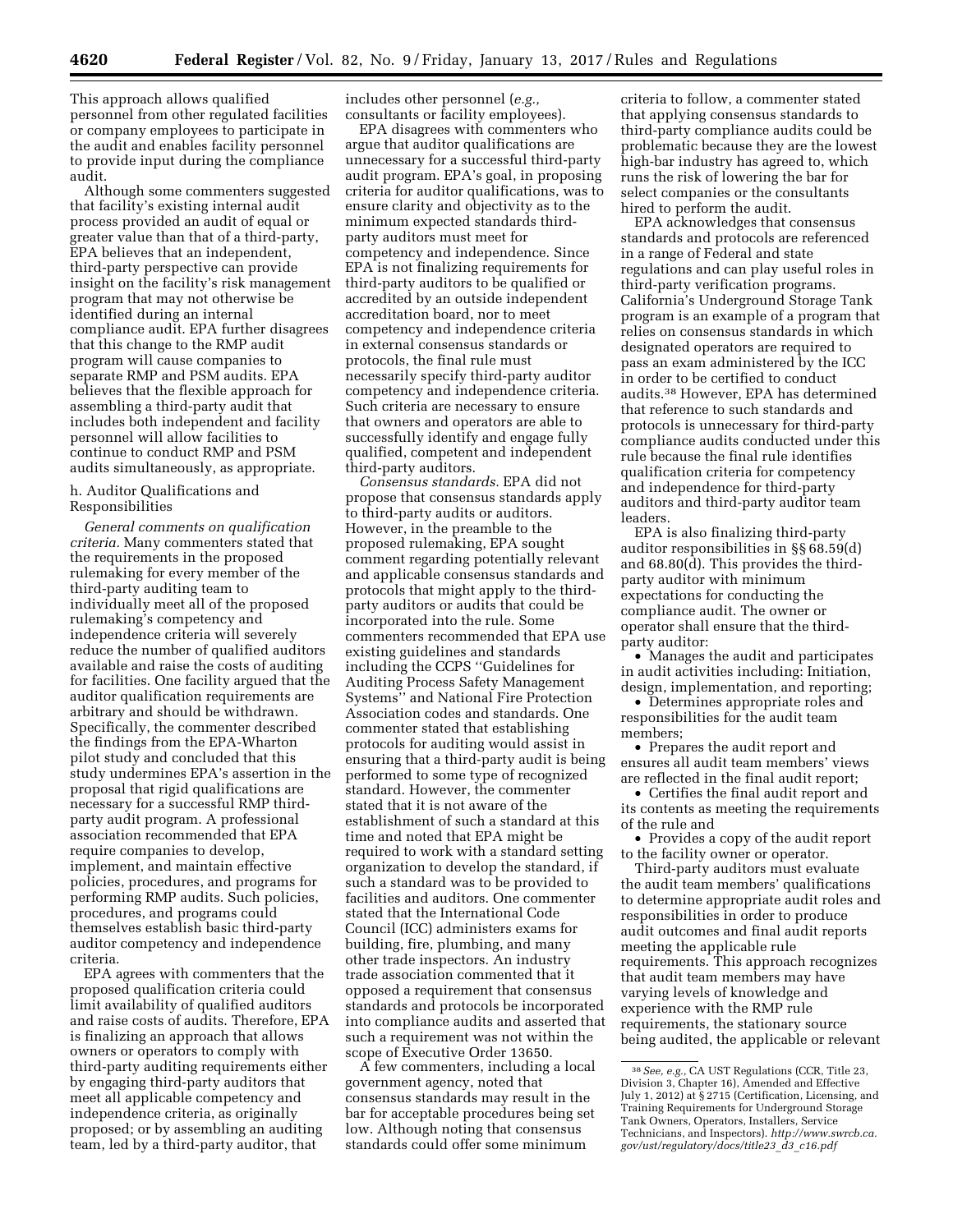engineering practices, and proper auditing techniques. EPA believes it is appropriate for the third-party auditor to be responsible for these determinations and that this approach allows the owners or operators and the third-party audit team leader to successfully collaborate to assemble an effective auditing team.

### i. Third-Party Auditor Competency Criteria

Almost all of the public comments on the proposed third-party auditor competency criteria focused on the requirement for the auditor to be a licensed Professional Engineer (PE) or include a licensed PE on the audit team. PE organizations supported the proposed requirement arguing that many facilities that would require thirdparty audits are designed, constructed, and maintained by PEs, who are subject to professional ethical standards that require objectivity. Some of these commenters described the supply of PEs as being sufficient to meet the demand for the third-party auditors under the approach in the proposed RMP rule.

However, a large number of commenters opposed the proposed PE competency criterion. Many commenters stated that they saw no value in requiring a PE because PEs do not specifically have process safety or auditing skills. Several commenters questioned whether there are a sufficient number of PEs with appropriate experience to meet the need for RMP audits. As an industry trade association observed, even though the number of PEs may be large, there may be an insufficient number of PEs that have third-party audits as an area of expertise. A facility asserted that every PE cannot practice in every state, and if a PE is part of the audit team, he or she must be licensed in the state affected by the RMP incident.

As part of the feedback for the SBAR Panel for the proposed rulemaking, SERs suggested that EPA consider allowing other qualified, credentialed personnel besides PEs to qualify as third-party auditors. Such other personnel could, SERs suggested, be degreed chemists, degreed chemical engineers, Certified Safety Professionals (CSP), Certified Industrial Hygienists (CIH), Certified Fire Protection Specialists (CFPS), Certified Hazardous Materials Managers (CHMM), Certified Professional Environmental Auditors (CPEA) or Certified Process Safety Auditors (CPSA). SERs indicated that these credentials also include ethical obligations to provide sound independent advice. Many other commenters also suggested that

professionals with process safety management experience who have other credentials subject to ethical standards should also be allowed to give facilities a larger choice for their third-party auditors. Another facility and an industry trade association commented argued that the owner or operator is in the best position to assess who is qualified to perform the audit. Two commenters characterized the EPA-Wharton Pilot Study on Third-Party Audits 39 as suggesting that relevant industry and process specific experience, training, and regulatory knowledge are the essential qualifications of RMP auditors and that the PE requirement should be withdrawn.

EPA agrees with commenters that stated it is unnecessary for third-party auditors to be PEs and that a variety of qualified personnel can potentially be effective third-party auditors or thirdparty audit team leaders. Consequently, EPA deleted the PE requirement from the final rule. EPA believes it is sufficient for the third-party auditor or third-party audit team leader to be:

• Knowledgeable with the requirements of the RMP rule;

• Experienced with the stationary source type and processes being audited and applicable recognized and generally accepted good engineering practices; and

• Trained or certified in proper auditing techniques.

Third-party auditors can meet the requirement to be knowledgeable with the RMP rule requirements, and the requirement to be experienced with the stationary source type and processes being audited and applicable recognized and generally accepted good engineering practices through a variety of ways, including prior experience and training. Third-party auditors can meet the requirement to be trained or certified in proper auditing techniques by completing courses in environmental or safety auditing, obtaining certifications from recognized professional bodies, or having prior process safety auditing experience.

EPA has also established third-party auditor responsibilities in §§ 68.59(d) and 68.80(d). If the third-party auditor believes that a necessary skill or expertise is lacking in the auditing team, the owner or operator and third-party auditor are responsible for augmenting the audit team with the additional team members needed to supply the missing skill or expertise. For example, an owner or operator may choose to designate an employee competent in using an infrared camera to participate on a third-party auditing team. Such an audit team member would be acceptable, even though the individual does not meet the independence criteria and lacks specific knowledge of the stationary source type and processes being audited, as long as the third-party audit team leader evaluates the employee's qualifications to perform the specific role the employee will perform in the audit. The same standard would also apply to the participation of any other personnel the owner or operator might choose to include when assembling the third-party audit team.

j. Third-Party Auditor Independence Criteria

A few commenters, including a Federal and two local government agencies, supported the proposed provisions for ensuring auditor independence. Some local government agencies agreed that the proposed requirement for auditors to have written policies and procedures to ensure that personnel comply with the proposed competency, independence, and impartiality requirements is appropriate. Several commenters, however, warned that the independence criteria would be difficult to monitor and enforce. Conversely, many commenters opposed the third-party auditor independence criteria, arguing that the criteria are too restricted and will limit the availability of third-party auditors and the quality of the audits.

*Availability of third-party auditors.*  Some commenters warned that the proposed auditor independence criteria would have the unintended consequence of reducing the quality of the audits and/or the availability of sufficiently qualified auditors. A few commenters suggested that the lack of ability for employees to participate on the audit team could lead to an adversarial relationship, inhibiting the impartial fact-finding an audit is supposed to facilitate. Some commenters stated that the independence criteria would, in practice, discourage open and productive auditor-source dialog, that auditor unfamiliarity with the audited facilities could turn the audits into ''check-the-box'' exercises, and that new and unfamiliar auditors will feel

<sup>39</sup>EPA conducted a pilot study with the Wharton School of the University of Pennsylvania on the efficacy of voluntary third-party RMP audits. For relevant reports from this pilot, see R. Barrish, R. Antoff, & J. Brabson, Dep't of Natural Resources & Env. Control, Third Party Audit Pilot Project in the State of Delaware, Final Report (June 6, 2000) *[http://opim.wharton.upenn.edu/risk/library/2000](http://opim.wharton.upenn.edu/risk/library/2000_RAB,RA,JB_3rdPartyAudit_Delaware.pdf)*\_ *RAB,RA,JB*\_*[3rdPartyAudit](http://opim.wharton.upenn.edu/risk/library/2000_RAB,RA,JB_3rdPartyAudit_Delaware.pdf)*\_*Delaware.pdf* and EPA Region 3, Third-Party Pilot Project in the Commonwealth of Pennsylvania, Final Report (February 2001).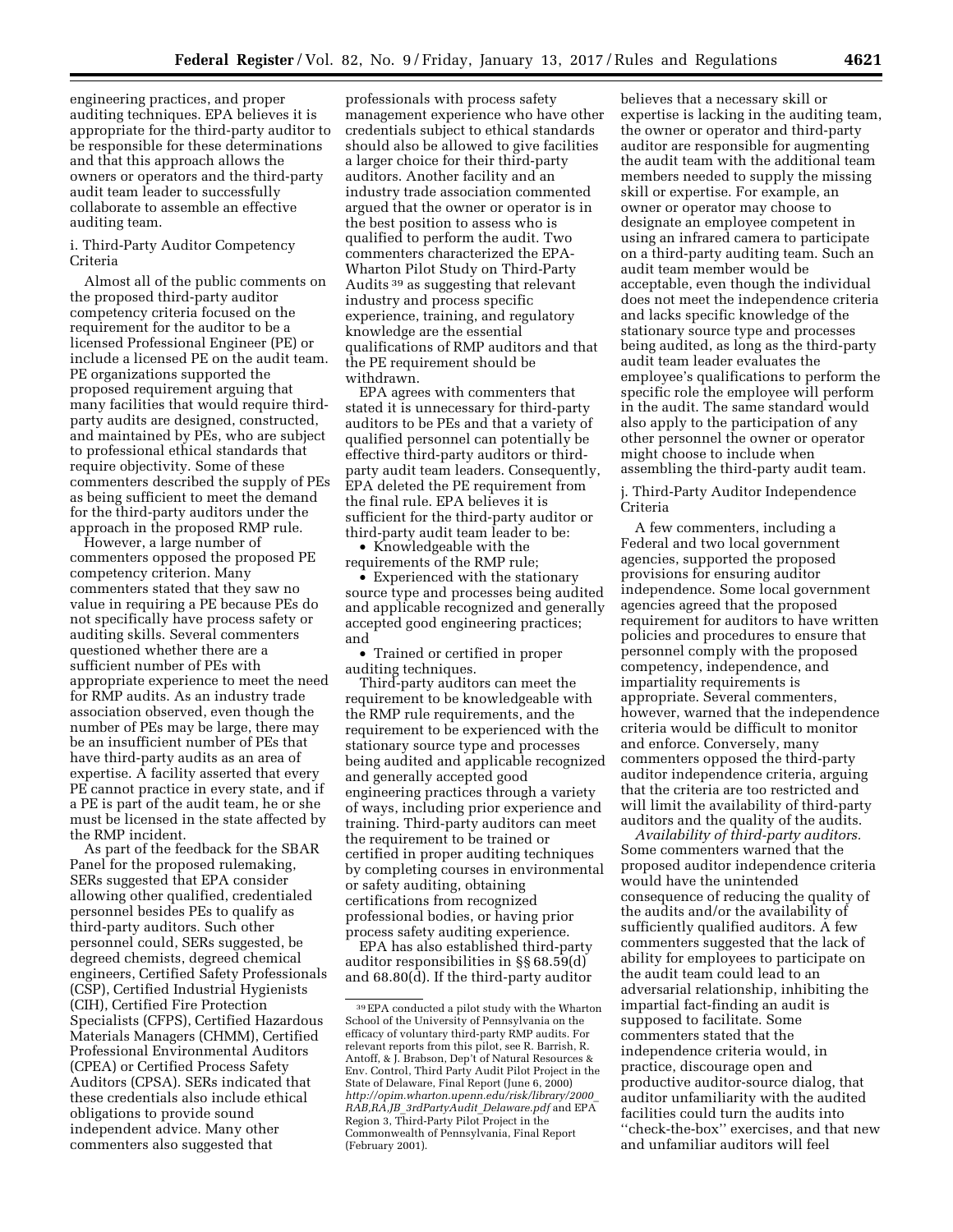pressure to be ''trigger happy'' on finding deficiencies. An industry trade association suggested that facilities should be allowed to petition for a relaxation of these requirements if auditors cannot be identified.

As part of the SBAR Panel process, some SERs raised concerns about the extent of the independence criteria and suggested this would limit the availability of qualified auditors. Specifically, these SERs were concerned that the independence criteria would rule out, as third-party auditors, all of the members of any auditing firm employing any personnel who previously worked for or otherwise engaged in consulting services with the owner or operator. This was deemed problematic because, in the SERs' experience, many, if not most, otherwise qualifying audit firms hire retired personnel specifically because the personnel have sector, company, and/or facility-specific experience with firms subject to the RMP rule. Numerous other commenters observed that consulting firms perform a wide variety of work for RMP facilities of which only a fraction is auditing but the new restrictions could cause those firms to exit the auditing market rather than risk losing their other business lines.

In order to address concerns about the availability of auditors, EPA modified the third-party auditor independence criteria in the final rule to enable more firms and individuals to qualify as third-party auditors or third-party audit team leaders. The final rule modifications provide additional flexibility while still ensuring that audit teams are managed and operated independently to produce the types of enhanced audit outcomes commonly associated with independent auditors per the literature and evidence described in the preamble to the proposed rulemaking and in this document.

EPA made many significant changes to the third-party independence criteria. The most significant modification to the third-party audit requirements is that only employees of the independent third-party audit firm must meet the independence criteria of § 68.59(c)(2) and/or  $\S 68.80(c)(2)$ . For third-party audit teams, the team leader must meet both the competency and independence criteria of § 68.59(c) and/or § 68.80(c) and all other employees of the thirdparty auditor firm that participate on the team need only meet the independence criteria. Third-party audit teams may also include other personnel, such as consultants or facility employees and these personnel are not subject to the

third-party qualification criteria of the final rule.

EPA also revised the timeframe within which third-party auditors cannot provide business or consulting services to two years. EPA also added language indicating that if a third-partyfirm employs personnel who have provided business or consulting services to the facility within the prescribed timeframe (*i.e.* within two years of the audit) then the third-party audit firm must ensure that these personnel do not participate on the audit team. Additionally, EPA clarified in regulatory language the circumstances in which a retired employee may participate in a third-party audit. Viewed as a whole, these changes serve to increase the types of personnel who may potentially serve as independent third-party auditors. Therefore, EPA believes it will be unnecessary for facility owners or operators to petition for a relaxation of auditor qualifications.

*Criteria limiting past and future business or consulting services and future employment.* A large number of commenters specifically opposed the proposed independence provisions, particularly the requirement that an auditor cannot have provided other consulting services to the owner or operator in the prior three years and cannot accept future employment for three years following submission of the final audit report. Some commenters stated that third-party auditing is entirely unnecessary for RMP facilities because there is no evidence to believe that internal auditors working for, or employed by, facility owners or operators would deliberately fail to conduct honest and complete audits because of their prior, current, or future financial or employment ties to the owners or operators. Many commenters stated that to disqualify auditors who have performed certain services for the owner or operator of a facility within the past three years would disqualify those auditors who are most familiar with a source's operations, and facilities would be forced to select auditors who are unfamiliar with the facility and its processes. Many commenters emphasized that audit teams should include personnel with direct, personal familiarity with the facility (including facility employees) to ensure effective RMP compliance audits. Commenters stated that this could be of concern particularly for plants with complex engineered processes requiring sitespecific expertise.

In response to these comments, in the final rule EPA has modified the threeyear prohibition on auditors providing prior consulting services to (other than

auditing services) or subsequently being employed by the owner or operator to a two-year prohibition. This prohibition applies only to employees of the thirdparty auditor firm. Owners or operators can assemble a third-party audit team led by a third-party auditor that meets both the competency and independence criteria of the final rule. The third-party audit team can also include other nonindependent personnel such as current or former employees of the facility or other persons with prior site-specific experience. This revision, itself, will enable a much broader and more diverse set of auditors to serve on the audit teams, including knowledgeable facility personnel, other personnel employed at different facilities owned by the regulated company, and a variety of second or third-party personnel such as consultants and contractors. Only employees of the third-party auditor firm leading the audit team are subject to the independence criteria of the final rule and only the individual leading the third-party audit team is subject to both the competency and independence criteria of the final rule.

*Retired employees.* Commenters and SERs supported allowing company retirees to participate on audit teams.

EPA agrees with commenters. EPA modified the final rule to clearly identify that retired employees who otherwise satisfy the third-party auditor independence criteria may still qualify as independent if their sole continuing financial attachments to the owner or operator are employer-financed or managed retirement and/or health plans. This revision clarifies that owners or operators can hire retired employees with specialized knowledge or experience with the source type or facility to participate in third-party audits.

*Effectiveness of self-audits.* Three trade associations stated that EPA failed to adequately demonstrate through statistical or other analyses that the RMP rule's self-auditing requirement was deficient or that independent auditor certification is necessary. Some commenters stated that the proposed third-party auditing requirements and criteria are unnecessary because the record does not demonstrate widespread RMP self-auditing-related fraud. One association referenced the CSB's report on the Texas City refinery accident as suggesting that management's failure to implement prior self-audit recommendations is of greater concern than self-audit inadequacy, per se.

While third-party auditing is useful for minimizing the potential for fraudulent behavior or reporting, EPA believes that helping to prevent or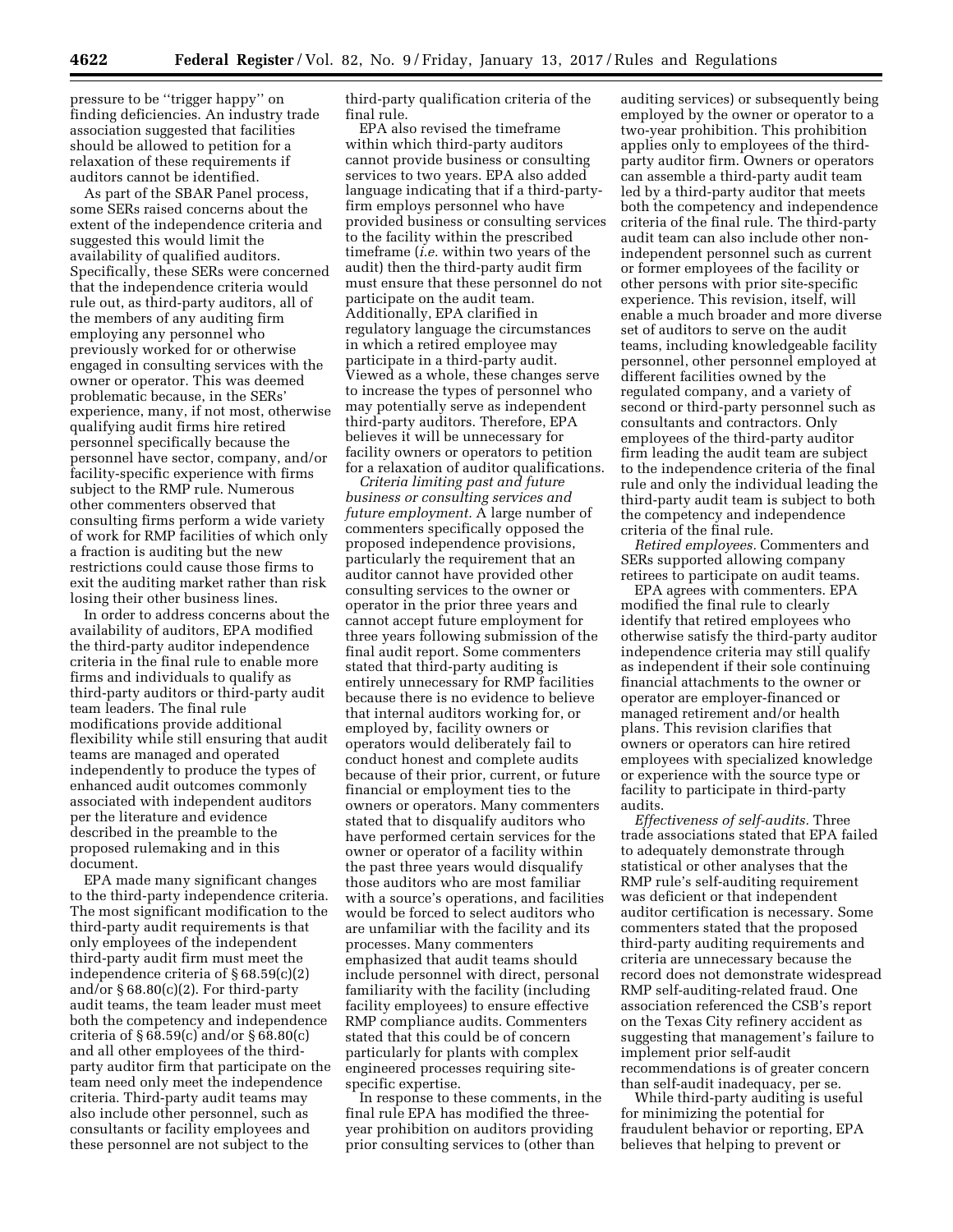minimize fraud is but one positive independent third-party auditing outcome. In fact, the third-party auditing requirements are intended to improve auditing practices and outcomes by also correcting biases shown by the literature to be associated with self-auditing. These biases are compelling precisely because they are not the hallmark solely of fraudulent firms but are exhibited commonly by entities with no overt or covert malicious intent to be inaccurate or unfair in their auditing or reporting.40

EPA's recent experience demonstrates that in some cases self-auditing is deficient. In the preamble to the proposed rulemaking, EPA referenced enforcement settlements requiring thirdparty auditing of settlement agreement implementation and compliance at facilities handling CAA section 112(r) chemicals. One such settlement is the administrative order on consent issued by Region 1, in 2015, to Mann Distribution LLC and 3134 Post Road LLC (Respondents) to address Resource Conservation and Recovery Act (RCRA) and CAA section 112(r)(1) (the ''general duty clause'') violations found during an April 4, 2013 inspection at a chemical distribution facility in Warwick, Rhode Island. Like the Risk Management Program requirements, section  $112(r)(1)$  of the CAA addresses safe operation and prevention of accidental releases. Unsafe conditions found during the inspection included, among other things, failure to have a fire suppression system, failure to inspect a fire alarm, co-location of incompatible chemicals, and many RCRA generator violations. The facility also had a prior history of noncompliance. The order required Respondents to, among other things, implement an independent third-party inspection program. The Respondents agreed to the program because they wanted to maximize the benefits of implementing the administrative order on consent by accelerating the improvement of the culture of compliance and safety at the facility.

Since the proposed rulemaking was published, EPA has received and

reviewed the Mann independent thirdparty inspection team's audit reports. These reports state that the third-party team found several compliance and safety issues the facility owner and operator had not independently found or corrected. The suite of audits uncovered and tracked the correction of these deficiencies. EPA has also received feedback from a facility representative and its third-party auditor about the program. All of the involved parties—EPA, facility representative, and the third-party auditor—agreed that the new and independent third-party auditing required pursuant to the enforcement order was beneficial for both correcting specific deficiencies and improving a culture of compliance. The suite of four third-party inspections improved the company's hazardous materials management plan, plan implementation, and emergency response program. As of March 2016, corrections to issues identified by the third-party auditors produced results including safer storage of chemicals that are oxidizers, improved integrity testing and maintenance of chemical storage tanks; better emergency egress, training, and coordination with the fire department; and improvements in container storage (such as better labeling and more aisle space). After a year of audits, the audit team leader provided some constructive suggestions about how EPA could modify third-party audit requirements in the future. For example, she felt that one of the order's auditor independence criterion (a five-year ban on future work with the company) was excessive as such a requirement, in light of New England's contracting manufacturing/ industrial market, might serve as a disincentive to the participation as third-party auditors by highly qualified professionals and firms. Also, although this order did not require that the audit team include a PE, the auditor said she was aware that EPA was considering requiring PEs for future audits and believed that such a requirement would be unnecessary because good practice suggests that team make-up and qualifications should be determined on a case-by-case basis.

EPA agrees with the commenters stating that auditors with facilityspecific experience can contribute insights that independent auditors lacking such experience would be unlikely to contribute. EPA addressed this comment in the final rule by, among other things, modifying the final rule to allow owners or operators to include non-independent employees, contractors, or consultants with facilityspecific experience on the third-party auditing teams.

EPA continues, however, to believe that the ''fresh eyes'' and perspectives that third-parties contribute to audit teams support the approach in this rule to third-party auditing for the small subset of RMP facilities that have RMP reportable accidents or conditions at their stationary sources that could lead to an accidental release of a regulated substance. In this context, EPA has assessed available empirical research suggesting why independent auditors lacking prior facility-specific experience can actually produce better audit outcomes than personnel with prior site-specific experience. This research suggests independent personnel can audit the facilities they monitor with ''fresh eyes'' and thus be more likely to identify issues of concern. While the research that follows primarily involves government inspectors, EPA believes that the findings correlate to designing effective third-party auditing programs.

One such study concerns the relationship of inspector experience and product recalls in the medical device industry.41 The study's authors explain:

Plant inspections enable supply chain partners to manage quality risk in global supply chains. However, surprisingly little research examines the behavioral aspects of inspectors' work. Drawing on insights from the experience, learning, and complacency literatures, we examine the how well plant inspection outcomes predict future recalls and analyze the effect of inspector experience on both the information content of plant inspections as well as the prevalence of product recalls. Using secondary data spanning a 7-year period in the medical device industry and a recurrent event Cox Proportional Hazard model, our results show that inspection outcomes contain information and hence predict future product recalls, and that this relationship is moderated by inspector experience. . . . [T]he hazard of recalls at a plant increases if the same inspector continues to inspect the plant, independent of the inspection outcome. Recall hazard increases by 48% the second time an inspector visits a plant, and 63% by the third visit. These results indicate the need to rotate inspectors among plants and have important implications for managers, regulatory agencies, and theory.

The authors' views on the drivers for these outcomes are informative. Although significant literature exists indicating that sending the same auditor or inspector to repeatedly inspect a facility can lead to familiarity, that

<sup>40</sup>*See, e.g.:* (1) Short, Jodi L., and Michael W. Toffel, *The Integrity of Private Third-party Compliance Monitoring,* Harvard Kennedy School Regulatory Policy Program Working Paper, No. RPP–2015–20, November 2015. (Revised December 2015) *[http://www.hbs.edu/faculty/Pages/](http://www.hbs.edu/faculty/Pages/item.aspx?num=50186) [item.aspx?num=50186](http://www.hbs.edu/faculty/Pages/item.aspx?num=50186)*; (2) Lesley K. McAllister, *Regulation by Third-Party Verification,* 53 B.C. L. Rev. 1 (2012). *[http://lawdigitalcommons.bc.edu/cgi/](http://lawdigitalcommons.bc.edu/cgi/viewcontent.cgi?article=3182&context=bclr)  [viewcontent.cgi?article=3182&context=bclr](http://lawdigitalcommons.bc.edu/cgi/viewcontent.cgi?article=3182&context=bclr)*; (3) Esther Duflo et al., Truth-Telling by Third-Party Auditors and the Response of Polluting Firms: Experimental Evidence From India, 128 Q.J. Econ. 1499, 1499 (2013) *[http://qje.oxfordjournals.org/](http://qje.oxfordjournals.org/content/128/4/1499.abstract) [content/128/4/1499.abstract](http://qje.oxfordjournals.org/content/128/4/1499.abstract)*.

<sup>41</sup>Ball, George and Siemsen, Enno and Shah, Rachna; *Inspector Experience and Product Recalls in the Medical Device Industry* (June 2, 2014). Available at *<http://ssrn.com/abstract=2445022>*, *<http://dx.doi.org/10.2139/ssrn.2445022>*, or *[http://](http://papers.ssrn.com/sol3/papers.cfm?abstract_id=2445022) [papers.ssrn.com/sol3/papers.cfm?abstract](http://papers.ssrn.com/sol3/papers.cfm?abstract_id=2445022)*\_ *[id=2445022](http://papers.ssrn.com/sol3/papers.cfm?abstract_id=2445022)*.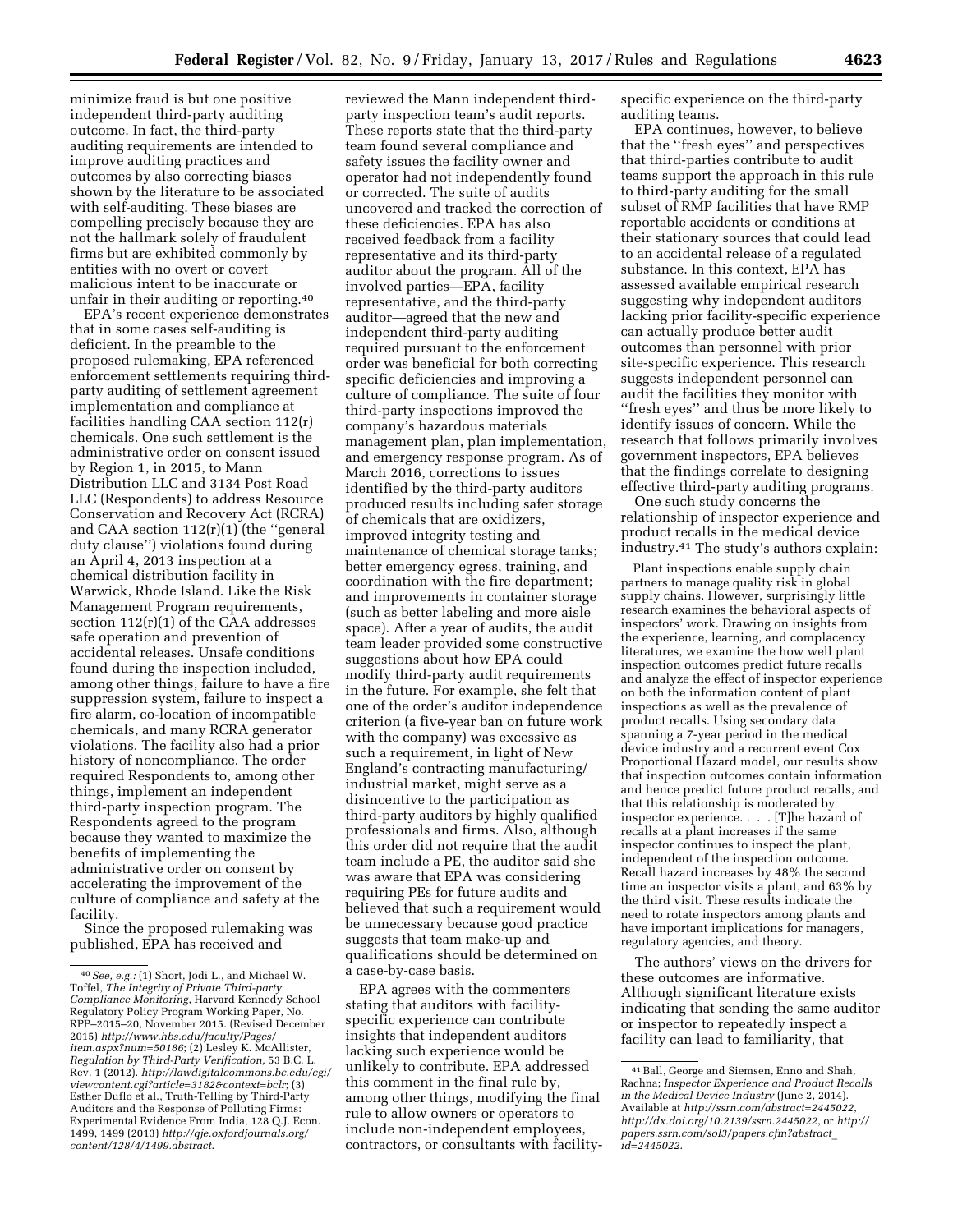weakens an auditor's independence and compromises audit outcomes,42 these were not the above study's primary findings. Rather, the authors found that the worsening inspection outcomes over time were likely primarily due to inspector complacency. In the authors' words,

The stale, routine nature of the job, and the familiarity which comes from repeat visits to a site, can lead to complacency and lower the information contained in an inspection, even when the investigator has no clear incentive to 'go easier' on an inspection site.

These complacency effects ''may outweigh the benefits [such repeat visits have on inspector] learning.'' Another analysis of 426,831 unannounced inspections by state government inspectors from July 2003 through March 2010 found that new inspectors tend to have ''fresher eyes'' in their first visit to a restaurant, reporting 12.7– 17.5% more violations than the second visit of a repeat inspector, and that this effect is more pronounced when the previous inspector had a longer relationship with the restaurant.<sup>43</sup>

Findings such as these, and the policy implications that flow from such studies, address human behavioral and psychological influences that appear to be common to inspection and auditing regimes. Thus, although not expressly required by this rule, EPA encourages owners or operators, when assembling both third-party audit teams and conducting self-audits under the RMP rule, to include on their teams a mix of personnel previously familiar, and unfamiliar, with the specific facilities they are tasked with auditing.

Finally, EPA agrees with commenters that it is critical that facility owners and operators implement corrective actions to address findings from compliance audits. Therefore, the final rule requires the owner or operator to certify in the findings response report that deficiencies are being corrected. As an additional measure to ensure accountability, EPA is also requiring a copy of the findings response report and schedule to implement deficiencies to be submitted to the auditing committee

of the Board of Directors or other comparable committee or individual, if applicable.

*Validity of examples of third-party audits.* Commenters sought to criticize the many examples of third-party auditing provided by EPA in the preamble to the proposed rulemaking, including mandatory and voluntary programs by regulators and industry trade associations, on the grounds that these other regulations and programs operate in a different context from that of the RMP rule (*i.e.,* that the literature and empirical data on the effectiveness of third-party auditing cited by EPA do not specifically address regulatory compliance auditing at RMP facilities). These commenters stated that most or all of EPA's examples of other Federal, state, and voluntary or industry independent auditing do not relate to RMP rule compliance, and therefore limit the transferability of these programs' design features and outcomes to the RMP context. The associations further stated that there is no evidence showing:

• A systemic problem with RMP facilities' self-audits or that employees or contractors act unethically or are biased;

• A lack of auditor independence creates bias leading to accidents;

• Third-party audits would have successfully prevented past accidental releases; or

• The root causes of a significant number of past accidents at RMP facilities were deficient self-audits.

EPA disagrees with commenters. Because RMP facilities were not previously required to have third-party compliance audits, statistically valid outcome data specifically on RMP rule third-party auditing does not currently exist. As EPA has described, however, there is a considerable and growing body of literature and empirical data on the effectiveness of third-party auditing, generally. These literature and data occur in many contexts that involve a diverse set of statutes and voluntary standards. In fact, some of these contexts are similar to RMP auditing.

In the preamble to the proposed rulemaking, EPA presented many examples of Federal and state agencies and trade association third-party verification programs. Like the RMP rule, some of those programs are expressly described by their managers as designed to improve regulatory compliance, prevent or reduce risks, or improve safety at the same or similar facility types and operations as are regulated by the RMP rule. These programs reflect industry recognition that third-party auditing does, in fact,

produce better outcomes relative to selfauditing in a variety of settings. Such programs include: 44

• *Responsible Care.* This program is described by ACC as identifying, and acting to address potential hazards and risks associated with their products, processes, distribution and other operations.45 Responsible Care's Guiding Principles include ''mak[ing] continual progress toward a goal of no accidents, injuries or harm to human health and the environment from products and operations and openly report health, safety, environmental and security performance." 46 The Responsible Care management system process includes mandatory certification, by auditors described by ACC as accredited and independent, to ensure the program participants have a structure and system in place to measure, manage and verify performance.47 The Responsible Care Web site provides, ''A key part of the Responsible Care Management System process is mandatory certification by an independent, accredited auditor.'' 48

• *The API Process Safety Site Assessment Program (PSSAP*). According to API, the PSSAP ''is focused on higher risk activities in petroleum refining and petrochemical facilities. This program primarily involves the assessment of a site's process safety systems by independent and credible third-party teams of industry-qualified process safety expert assessors.'' 49 Using industry-developed protocols, API describes the process safety site assessments as evaluating the quality of written programs and effectiveness of field implementation for the following process safety areas that

47Certification must be renewed every three years, and companies can choose one of two certification options. RCMS® certification is intended to verify that a company has implemented the Responsible Care Management System. RC14001® certification combines Responsible Care and ISO 14001 certification. See *[http://responsible](http://responsiblecare.americanchemistry.com/Responsible-Care-Program-Elements/Management-System-and-Certification) [care.americanchemistry.com/Responsible-Care-](http://responsiblecare.americanchemistry.com/Responsible-Care-Program-Elements/Management-System-and-Certification)[Program-Elements/Management-System-and-](http://responsiblecare.americanchemistry.com/Responsible-Care-Program-Elements/Management-System-and-Certification)[Certification](http://responsiblecare.americanchemistry.com/Responsible-Care-Program-Elements/Management-System-and-Certification)* and *[http://responsiblecare.american](http://responsiblecare.americanchemistry.com/Responsible-Care-Program-Elements/Process-Safety-Code/Responsible-Care-Process-Safety-Code-PDF.pdf) [chemistry.com/Responsible-Care-Program-](http://responsiblecare.americanchemistry.com/Responsible-Care-Program-Elements/Process-Safety-Code/Responsible-Care-Process-Safety-Code-PDF.pdf)[Elements/Process-Safety-Code/Responsible-Care-](http://responsiblecare.americanchemistry.com/Responsible-Care-Program-Elements/Process-Safety-Code/Responsible-Care-Process-Safety-Code-PDF.pdf)[Process-Safety-Code-PDF.pdf](http://responsiblecare.americanchemistry.com/Responsible-Care-Program-Elements/Process-Safety-Code/Responsible-Care-Process-Safety-Code-PDF.pdf)*.

48ACC Responsible Care Management System. *[https://responsiblecare.americanchemistry.com/](https://responsiblecare.americanchemistry.com/Management-System-and-Certification/) [Management-System-and-Certification/](https://responsiblecare.americanchemistry.com/Management-System-and-Certification/)*.

49API. 2015. PSSAP. *[http://www.api.org/](http://www.api.org/~/media/Files/Certification/PSSAP/PSSAP-Brochure.pdf?la=en)*∼*/ [media/Files/Certification/PSSAP/PSSAP-Brochure.](http://www.api.org/~/media/Files/Certification/PSSAP/PSSAP-Brochure.pdf?la=en) [pdf?la=en](http://www.api.org/~/media/Files/Certification/PSSAP/PSSAP-Brochure.pdf?la=en)*.

<sup>42</sup>*See, e.g.,* Abigail Brown, *The Economics of Auditor Capture,* Edmond J. Safra Center for Ethics, Harvard University (Nov. 8, 2011) at *[https://](https://abigailbrown.files.wordpress.com/2009/08/auditor-capture-111108.pdf) [abigailbrown.files.wordpress.com/2009/08/auditor](https://abigailbrown.files.wordpress.com/2009/08/auditor-capture-111108.pdf)[capture-111108.pdf](https://abigailbrown.files.wordpress.com/2009/08/auditor-capture-111108.pdf)* (''[T]here does not need to be an explicit exchange of bribes to sustain a collusive equilibrium, suggesting that social norms and psychological biases reinforce rational action and allow profitable collusion to occur with little conscious intent.'' Id. at Abstract).

<sup>43</sup> Ginger Zhe Jin & Jungmin Lee, *A Tale of Repetition: Lessons from Florida Restaurant Inspections,* National Bureau of Eco. Research Working Paper No. 20596 (Oct. 2014). *[http://](http://www.nber.org/papers/w20596) [www.nber.org/papers/w20596](http://www.nber.org/papers/w20596)*.

<sup>44</sup>EPA has not formally evaluated these programs and standards or their outcomes. This discussion is not a formal Agency review or endorsement.

<sup>45</sup>ACC. 2012. Responsible Care Product Safety Code. *[https://responsiblecare.americanchemistry.](https://responsiblecare.americanchemistry.com/Product-Safety-Code/) [com/Product-Safety-Code/](https://responsiblecare.americanchemistry.com/Product-Safety-Code/)*.

<sup>46</sup>ACC Responsible Care Guiding Principles. *[https://responsiblecare.americanchemistry.com/](https://responsiblecare.americanchemistry.com/ResponsibleCare/Responsible-Care-Program-Elements/Guiding-Principles/) [ResponsibleCare/Responsible-Care-Program-](https://responsiblecare.americanchemistry.com/ResponsibleCare/Responsible-Care-Program-Elements/Guiding-Principles/)[Elements/Guiding-Principles/](https://responsiblecare.americanchemistry.com/ResponsibleCare/Responsible-Care-Program-Elements/Guiding-Principles/)*.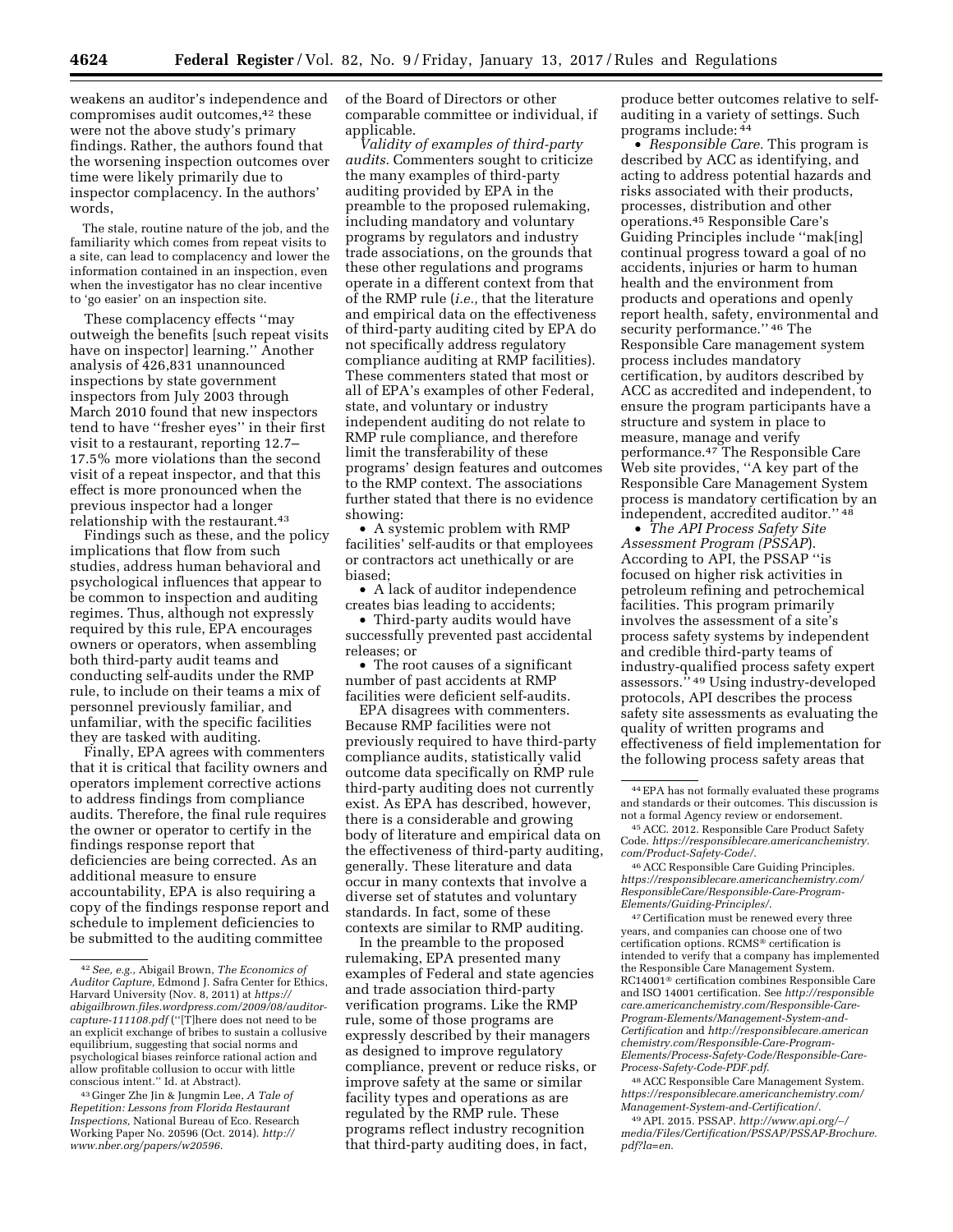will be evaluated: Process Safety Leadership; MOC; Mechanical Integrity (focused on fixed equipment); Safe Work Practices; Operating Practices; Facility Siting; Process Safety Hazards; and HF Alkylation/RP 751.50

• *Center for Offshore Safety (COS).*  This strategy for promoting safety and protection of the environment includes third-party auditing and certification of the COS member company's SEMS and accreditation of the organizations (Audit Service Providers) providing the audit services. The Center serves the U.S. offshore oil and gas industry with the purpose of adopting standards of excellence to ensure continuous improvement in safety and offshore operational integrity. The third-party audits are intended to ensure that COS member companies are implementing and maintaining Safety and Environmental Management Systems (SEMS) throughout their deepwater operations.51 COS states expressly that ''the highest level of safety for offshore drilling, completions, and operations [is promoted through] independent thirdparty auditing and certification.'' 52

• *ChemStewards*®. ChemStewards is a SOCMA program intended to promote continuous performance improvement in batch chemical manufacturing. The program offers a three-tiered approach to participation. Each tier includes a third-party verified management system.53 On its Web site, SOCMA describes the environmental benefits of the program as including improving environmental performance, decrease releases and waste disposal costs, and positioning members to meet current and future compliance requirements.54 The associated training materials explain the on-site audit elements of the third-party verification program.55

Additionally, the supporting literature and data described by EPA in the proposed rulemaking preamble remain relevant to RMP compliance auditing, notwithstanding the varied contexts they describe, because such literature addresses cross-cutting human biases and behaviors, common to all auditor and audit types, that can be addressed

50API. 2015. PSSAP. *[http://www.api.org/](http://www.api.org/certification-programs/process-safety-site-assessment-programs) [certification-programs/process-safety-site-](http://www.api.org/certification-programs/process-safety-site-assessment-programs)*

*[assessment-programs](http://www.api.org/certification-programs/process-safety-site-assessment-programs)*.

or corrected through independent thirdparty auditing.56 EPA thus finds that the state of the science, evidence, and data on the effectiveness of independent third-party auditing programs supports requiring independent third-party audits for RMP facilities with accidental releases or conditions that could lead to an accidental release of a regulated substance.

#### k. Third-Party Audit Report

*Draft reports.* EPA received numerous comments regarding the proposed thirdparty audit reporting requirements. While no commenters objected to the requirement to prepare an audit report, most commenters opposed the proposed requirements to submit draft and final reports to the implementing agency. Many commenters felt that a requirement to submit draft reports before they have been vetted by internal operations and management teams could have the unintended consequence of incomplete or inaccurate information being distributed. Some of the commenters added that the owner or operator should be able to ensure that the audit report does not contain confidential business information. Finally, some commenters stated that the proposed requirement to document all changes made by the owner or operator to audit report drafts would chill communications and information exchange during audits.

EPA agrees with commenters. The final rule requires the third-party auditor to prepare an audit report and provide it to the owner or operator, but does not require that the draft or final reports be submitted to the implementing agency. However, the third-party auditor must summarize in the audit report any significant revisions between draft and final versions of the report.

*Submitting reports to the implementing agency.* Many commenters, including industry trade associations and facilities, objected to the proposed requirement that third parties submit their reports to the implementing agency at the same time, or before, the reports are sent to the

source. These commenters felt that this would prevent facilities from being allowed to correct factual errors or present evidence that the auditors either missed or were not aware of, which could markedly change the audit's recommendations. Some commenters who opposed distribution of audit reports to the implementing agency warned of the potential release of confidential business information.

EPA agrees with commenters and deleted provisions that require the third-party auditor to submit audit reports to the implementing agency.

*Attorney-client communications.* EPA received several comments regarding the proposed limitation on claiming the audit report and related records as attorney-client communications or attorney work products. One commenter agreed with EPA that the audit report should not be protected from disclosure under the attorney-client privilege. Many commenters opposed EPA's proposal to prohibit companies from asserting attorney-client privilege and attorney work product privilege over third-party audits and related documents. The commenters argued that EPA lacked authority to do this and that these privileges are essential for purposes of legal representation. One commenter stated that attorney-client privilege is a long-established commonlaw rule of evidence, and asserted that any attempt to abrogate it across the board is likely a violation of the Sixth Amendment. Similarly, another commenter stated that the proposed limitations on attorney-client privilege seem contrary to due process and legal rights that should be afforded the owner or operators of the facility.

It remains EPA's position, as stated in the preamble to the proposed rulemaking, that with respect to the attorney work product privilege, the audit report and related records are produced to document compliance. Audit reports and related records are similar to other documents prepared pursuant to RMP rule requirements (*e.g.,*  process safety information, PHAs, operating procedures) and are not produced in anticipation of litigation. They are analogous to work or management practice records that show a regulated operation was performed. With respect to the attorney-client communication privilege, the thirdparty auditor is arms-length and independent of the stationary source being audited. The auditor lacks an attorney-client relationship with counsel for the audited entity. Therefore, in EPA's view, neither the audit report nor the records related to the audit report provided to the third-

<sup>51</sup>COS. 2013. *See [http://www.centerforoffshore](http://www.centerforoffshoresafety.org/auditInfo.html) [safety.org/auditInfo.html](http://www.centerforoffshoresafety.org/auditInfo.html)*.

<sup>52</sup>COS. 2015. *See [http://www.centerforoffshore](http://www.centerforoffshoresafety.org/About) [safety.org/About](http://www.centerforoffshoresafety.org/About)*.

<sup>53</sup>SOCMA. 2015. *See [http://www.socma.com/](http://www.socma.com/ChemStewards/) [ChemStewards/](http://www.socma.com/ChemStewards/)*.

<sup>54</sup>SOCMA, 2016. *See* Benefits of Implementing ChemStewards®. *[http://www.socma.com/chem](http://www.socma.com/chemstewards/about/benefits) [stewards/about/benefits](http://www.socma.com/chemstewards/about/benefits)*.

<sup>55</sup>SOCMA. *See [http://www.socma.com/Portals/0/](http://www.socma.com/Portals/0/Files/ChemStewards/ChemStewards_101_Training.pdf)  [Files/ChemStewards/ChemStewards](http://www.socma.com/Portals/0/Files/ChemStewards/ChemStewards_101_Training.pdf)*\_*101*\_ *[Training.pdf](http://www.socma.com/Portals/0/Files/ChemStewards/ChemStewards_101_Training.pdf)*.

<sup>56</sup>*See, esp.:* (1) Short, Jodi L., and Michael W. Toffel, *The Integrity of Private Third-party Compliance Monitoring,* Harvard Kennedy School Regulatory Policy Program Working Paper, No. RPP–2015–20, November 2015. (Revised December 2015) *[http://www.hbs.edu/faculty/Pages/item.aspx](http://www.hbs.edu/faculty/Pages/item.aspx?num=50186) [?num=50186](http://www.hbs.edu/faculty/Pages/item.aspx?num=50186)*; (2) Lesley K. McAllister, *Regulation by Third-Party Verification,* 53 B.C. L. Rev. 1 (2012). *[http://lawdigitalcommons.bc.edu/cgi/viewcontent.](http://lawdigitalcommons.bc.edu/cgi/viewcontent.cgi?article=3182&context=bclr) [cgi?article=3182&context=bclr](http://lawdigitalcommons.bc.edu/cgi/viewcontent.cgi?article=3182&context=bclr)*; (3) Esther Duflo et al., Truth-Telling by Third-Party Auditors and the Response of Polluting Firms: Experimental Evidence From India, 128 Q.J. Econ. 1499, 1499 (2013) *[http://qje.oxfordjournals.org/content/128/4/](http://qje.oxfordjournals.org/content/128/4/1499.abstract) [1499.abstract](http://qje.oxfordjournals.org/content/128/4/1499.abstract)*.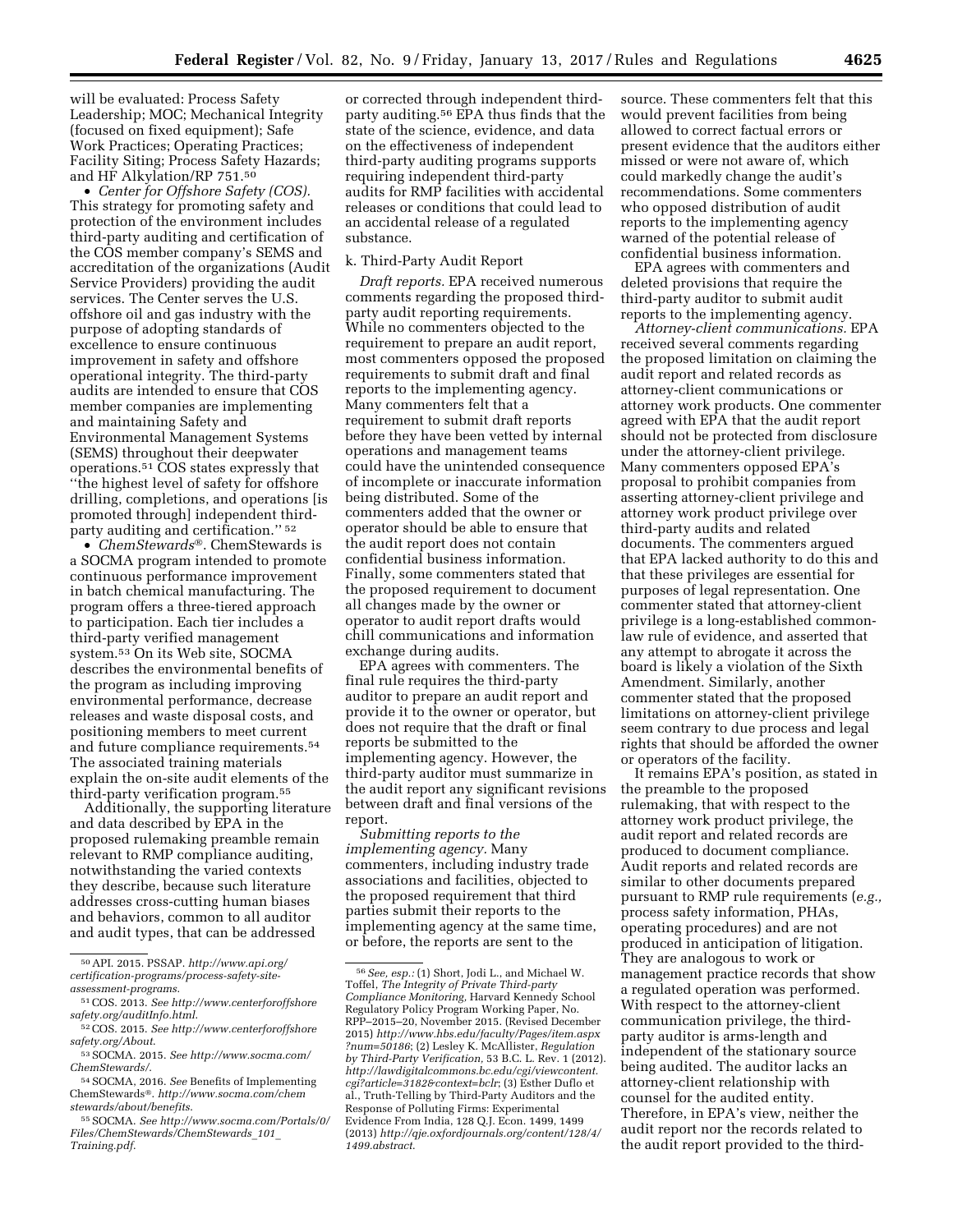party auditor, including documents originally prepared with assistance or under the direction of the audited source's attorney, should be considered attorney-client privileged. Nevertheless, EPA recognizes that the ultimate decision makers on questions of evidentiary privileges are the courts. Therefore, this rule does not contain a specific regulatory provision prohibiting assertion of these privileges.

l. Findings Response Report, Timeframe, and Response to Audit Findings

EPA received several comments relating to the proposed requirement for the owner or operator to develop a findings response report within 90 days of receiving the final audit report, and to provide the report to the implementing agency and the owner or operator's audit committee of the Board of Directors. EPA also received comments opposing various aspects of the proposed requirements for findings response reports.

*Timeframe.* Some commenters supported these proposed requirements. One commenter urged EPA to shorten the required reporting from 90 days to 30 days, arguing that deficiencies in compliance indicate a risk of a catastrophic release that could harm the facility, its employees, and the community. The commenter reasoned that 30 days is enough time to review the audit report and develop a schedule to address deficiencies.

Other commenters objected to the proposed timeframe for preparing and submitting the findings response report, stating that 90 days provides for an insufficient timeframe for preparing the report. A few commenters recommended a six-month timeframe. One commenter asserted that EPA has not demonstrated that a 90-day period to develop a findings response report is achievable. As an alternative to extending the timeframe for all facilities, a few commenters urged EPA to consider allowing facilities to obtain extensions as needed to adequately address the concerns raised by thirdparty auditors.

EPA is finalizing the requirement that the owner or operator prepare a findings response report as soon as possible, but no later than 90 days after receiving the final audit report as proposed. EPA believes this timeframe is appropriate for the owner or operator to consider the findings of the audit report and determine a response to each of the audit's findings. This approach allows the owner or operator an opportunity to establish a schedule to implement corrective actions that can extend

beyond the 90-day period for developing the findings response report and balances the need to promptly respond to the audit findings. EPA notes that, in many instances, an owner or operator may receive prior information about the audit's findings before receiving a final audit report, particularly when the third-party audit team includes facility personnel. This will give the owner or operator additional time to consider its responses.

*Submitting findings response report to implementing agency.* Some commenters opposed the proposed requirement to submit a findings response report to the implementing agency. One such commenter stated that EPA has not demonstrated a need for universal submission of an action plan to respond to audit findings and schedule. Commenters also expressed legal concerns about the findings response report. These commenters raised concerns about not being able to dispute purported violations or deficiencies identified by third-party auditors. Some commenters asserted that refusing to afford companies the opportunity to dispute audit findings raises fundamental due process concerns.

EPA agrees with the commenters and has eliminated the requirement to submit findings response reports to the implementing agency in the final rule. The audit report, findings response report and related records must be retained at the stationary source in accordance with the recordkeeping requirements in §§ 68.59(g) and 68.80(g).

Eliminating the requirement to submit the findings response report to the implementing agency also responds to commenters legal concerns. The owner or operator can determine an appropriate response to each of the audit report findings. This is similar to existing self-compliance audit requirements for the owner or operator to promptly determine and document an appropriate response to each of the findings of the compliance audit.

In addition, there is no need for a process to dispute findings as the relevant requirement in the final rule for each of the findings in the audit report is to determine an appropriate response. In determining an appropriate response, owners or operators may follow EPA's existing guidance for addressing PHA team findings and recommendations, which is based on OSHA's *29 CFR 1910.119, Process Safety Management of Highly Hazardous Chemicals— Compliance Guidelines and Enforcement Procedures* for resolving

such findings.<sup>57</sup> Under these guidelines, EPA considers an owner or operator to have resolved a finding or deficiency when the owner or operator either has adopted or implemented the associated recommendations or has justifiably declined to do so. An owner or operator can justifiably decline to adopt a recommendation where the owner or operator can document, in writing and based upon adequate evidence, that one or more of the following conditions is true:

• The analysis upon which the recommendation is based contains material factual errors;

• The recommendation is unnecessary to protect public health and safety or the health and safety of the owner or operator's employees, or the employees of contractors;

• An alternative measure would provide a sufficient level of protection; or

• The recommendation is infeasible. Where a recommendation is rejected, the owner or operator must communicate this to the audit team and expeditiously resolve any subsequent recommendations of the team. Provided that the owner or operator addresses the audit report's findings by implementing the findings or by justifiably declining to do so, the owner or operator complies with the requirement. If an implementing agency concludes that a justification is inadequate and brings an enforcement action regarding this requirement, then the owner or operator may dispute the enforcement action through the normal adjudication process.

m. Owner or Operator Certification to Findings Response Report

*Certification burden.* EPA received comments regarding the certification to the findings response report. A few commenters opposed the proposed certification requirement. Some commenters argued that the certification requirement increases the regulated community's burden, but provides no corresponding benefit. Other comments urged EPA to incorporate the ''reasonable inquiry'' concept from Title V compliance certifications into the proposed certification framework. These commenters described the ''reasonable

<sup>57</sup>See page 7–7 of EPA's General Guidance on Risk Management Programs for Chemical Accident Prevention (40 CFR part 68), EPA–550–B–04–001, April 2004 *[https://www.epa.gov/rmp/guidance](https://www.epa.gov/rmp/guidance-facilities-risk-management-programs-rmp)[facilities-risk-management-programs-rmp](https://www.epa.gov/rmp/guidance-facilities-risk-management-programs-rmp)*; and replacement pages B–21 and B–22 of OSHA 29 CFR 1910.119, Process Safety Management of Highly Hazardous Chemicals—Compliance Guidelines and Enforcement Procedures CPL 2–2.45A CH–1, September 13, 1994 *[https://www.osha.gov/OshDoc/](https://www.osha.gov/OshDoc/Directive_pdf/CPL02-02-045_CH-1_20150901.pdf)  Directive*\_*[pdf/CPL02-02-045](https://www.osha.gov/OshDoc/Directive_pdf/CPL02-02-045_CH-1_20150901.pdf)*\_*CH-1*\_*20150901.pdf*.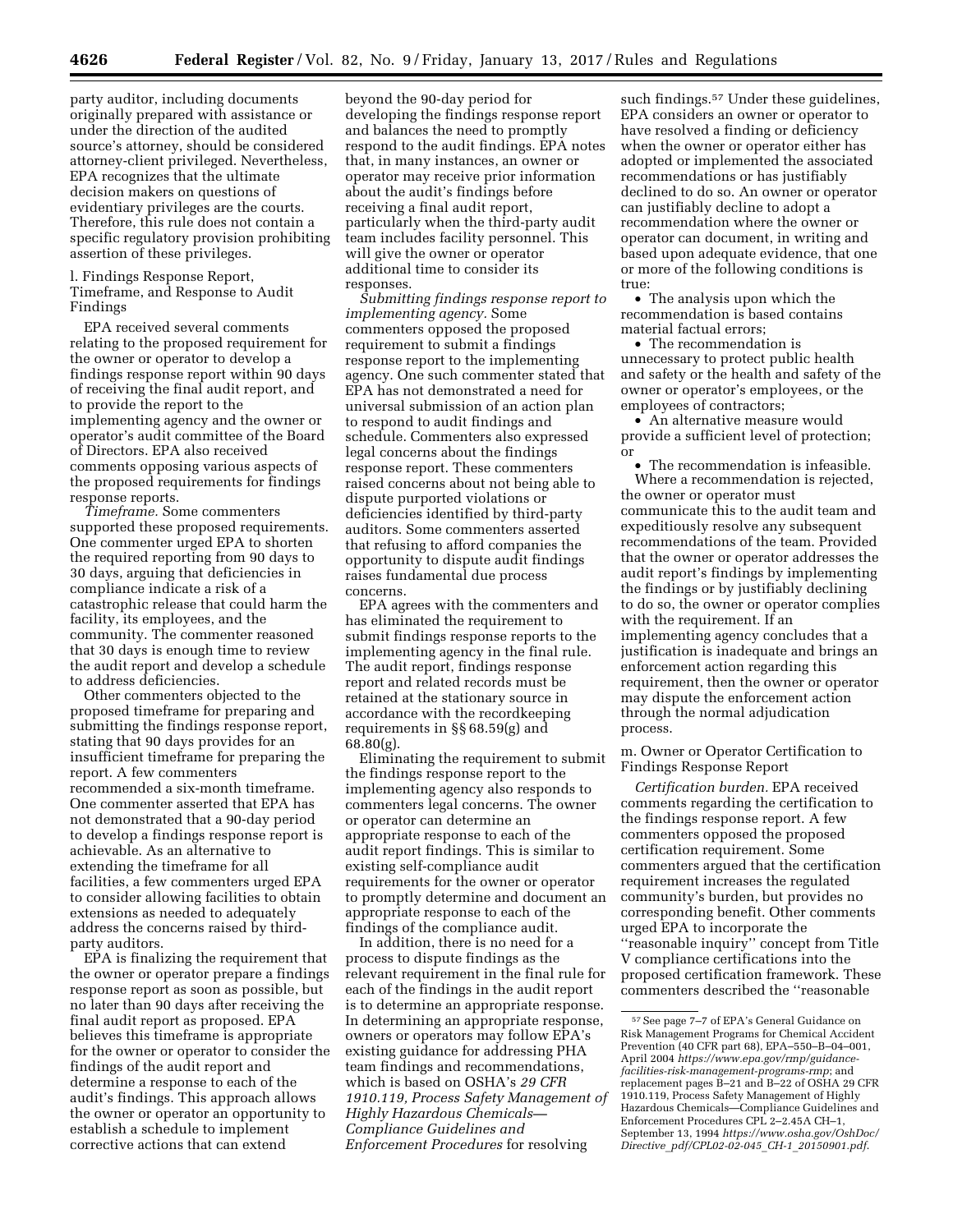inquiry'' concept as requiring certification based on ''information and belief formed after reasonable inquiry.'' The commenters argued that this was necessary because a senior official signing a certification could not be expected to have or obtain personal knowledge of all the facts potentially relevant to the findings response report. Similarly, a facility encouraged EPA to coordinate the certification statement in this rule with the certification statement that is already required under CAA Title V. One commenter stated that EPA's rules regarding self-audits impose a less stringent certification requirement, and recommended that a less stringent standard may be appropriate here, too, if the third-party compliance audit provisions are finalized.

In this rule, EPA is requiring a senior corporate officer, or an official in an equivalent position, to certify in the findings response report that:

• He or she engaged a third-party to perform or lead an audit team to conduct a third-party audit in accordance with the requirements of 40 CFR 68.59 or 68.80,

• The attached RMP compliance audit report was received, reviewed, and responded to under the senior officer's direction or supervision by qualified personnel, and

• Appropriate responses to the findings have been identified and deficiencies were corrected, or are being corrected, consistent with the requirements of subparts C or D of 40 CFR part 68.

EPA believes these requirements and the associated certification are consistent with equivalent certification requirements in many EPA regulations, including in the CAA Title V regulations  $(40 \text{ CFR } 70.5 \text{ (d)}\cdot 58)$ 

EPA agrees that senior corporate officials do not necessarily have high levels of technical expertise; however, these officials and entities include key managers responsible for establishing internal corporate accountability and overseeing corporate prioritization, budgeting, and operations. Indeed, the Security and Exchange Commission (SEC) requires other specified documents to be provided to such individuals, committees, and boards for similar reasons.59 Finally, EPA believes

that the certification will minimize corporate failures to properly address and implement compliance audit findings and recommendations. Adopting a less stringent standard would not be appropriate. EPA expects that the senior corporate official certification of the audit findings will improve facility and public confidence that third-party audit report findings and recommendations are promptly and properly addressed.

*Senior corporate officer or equivalent official.* Comments were received requesting clarification of the terms ''senior corporate officer, or official in an equivalent position.'' Some commenters recommended that EPA incorporate the ''responsible official'' definition from the CAA's Title V operating permit program for major stationary sources which allows for certification by corporate leadership or a ''duly authorized representative'' appointed by corporate officials.

One commenter stated that the certification requirement risks infringing on the senior corporate official's Fifth Amendment privilege against self-incrimination. The commenter stated that the Supreme Court has held that the privilege protects against compulsory disclosures to the government when those disclosures have ''the direct and unmistakable consequences of incriminating'' the disclosing party, and concluded that the proposed certification requirement may compel precisely those sorts of disclosures. The commenter went on to state that the certification necessarily admits the existence of ''deficiencies'' which can only be interpreted as violations of the CAA and which could certainly be a significant link in a chain of evidence tending to establish guilt in a criminal case. One commenter also argued that the certification requirement raises First Amendment concerns by compelling speech that does not serve a sufficient government interest to avoid running afoul of the right to free speech because it is unclear what government interest the certification advances and the relevant section of the rule is not narrowly tailored to that interest.

EPA disagrees with this recommendation to allow delegation of the certification to a duly authorized representative. The certification indicates that the compliance audit report was received, reviewed, and responded to under the senior corporate officer's direction or supervision by qualified personnel. Similar to the requirement to submit the findings response report to the audit committees of the Board of Directors, a senior corporate official ensures accountability and overseeing corporate prioritization, budgeting, and operations.

Furthermore, the language of the certification cites the actions that are taken by the owner or operator pursuant to these requirements, and includes, among other things, a statement that based on personnel knowledge and experience, or inquiry of personnel involved in evaluating the report findings and or inquiry of personnel involved in evaluating the report findings and determining appropriate responses to the findings, the information submitted herein is true, accurate, and complete. This language is equivalent to the language in certifications that support submissions under Title V of the CAA. EPA continues to believe that it is important for a senior corporate official, or an official in an equivalent position, sign such a certification, ensuring that the owner or operator is aware of the findings and responses, and will be correcting the deficiencies, pursuant to these requirements. For smaller entities without corporate officials, the official in an equivalent position for purposes of this requirement may include the owner or operator, or designated representatives of the owner or operator, including facility manager, operations manager, or another official at or above that level. Regarding comments concerning self-incrimination in connection with the certification requirement, the certification does not contain an acknowledgement of a violation. It merely describes the actions taken by the owner or operator pursuant to the third-party audit requirements, and states that the information submitted is true, accurate, and complete. The certification and report are not required to be automatically submitted to the implementing agency.

#### n. Schedule Implementation

EPA received comments supporting the proposed requirement for owners and operators to ''promptly'' address deficiencies noted in audit reports. A few commenters stated that there should be no specific timeframe for addressing deficiencies identified during a third-

<sup>58</sup> ''(d) Any application form, report, or compliance certification submitted pursuant to these regulations shall contain certification by a responsible official of truth, accuracy, and completeness. This certification and any other certification required under this part shall state that, based on information and belief formed after reasonable inquiry, the statements and information in the document are true, accurate, and complete.''

<sup>59</sup>Under Section 3(a)(58) of the Exchange Act as added by Section 205 of the Sarbanes-Oxley Act,

the term audit committee is defined as ''[a] committee (or equivalent body) established by and amongst the board of directors of an issuer for the purpose of overseeing the accounting and financial reporting processes of the issuer and audits of the financial statements of the issuer'' (if no such committee exists with respect to an issuer, the entire board of directors of the issuer). *See*  Securities and Exchange Commission, 17 CFR 240.10A–3—Listing standards relating to audit committees (68 FR 18818, April 16, 2003, as amended at 70 FR 1620, January 7, 2005; 73 FR 973, January 4, 2008).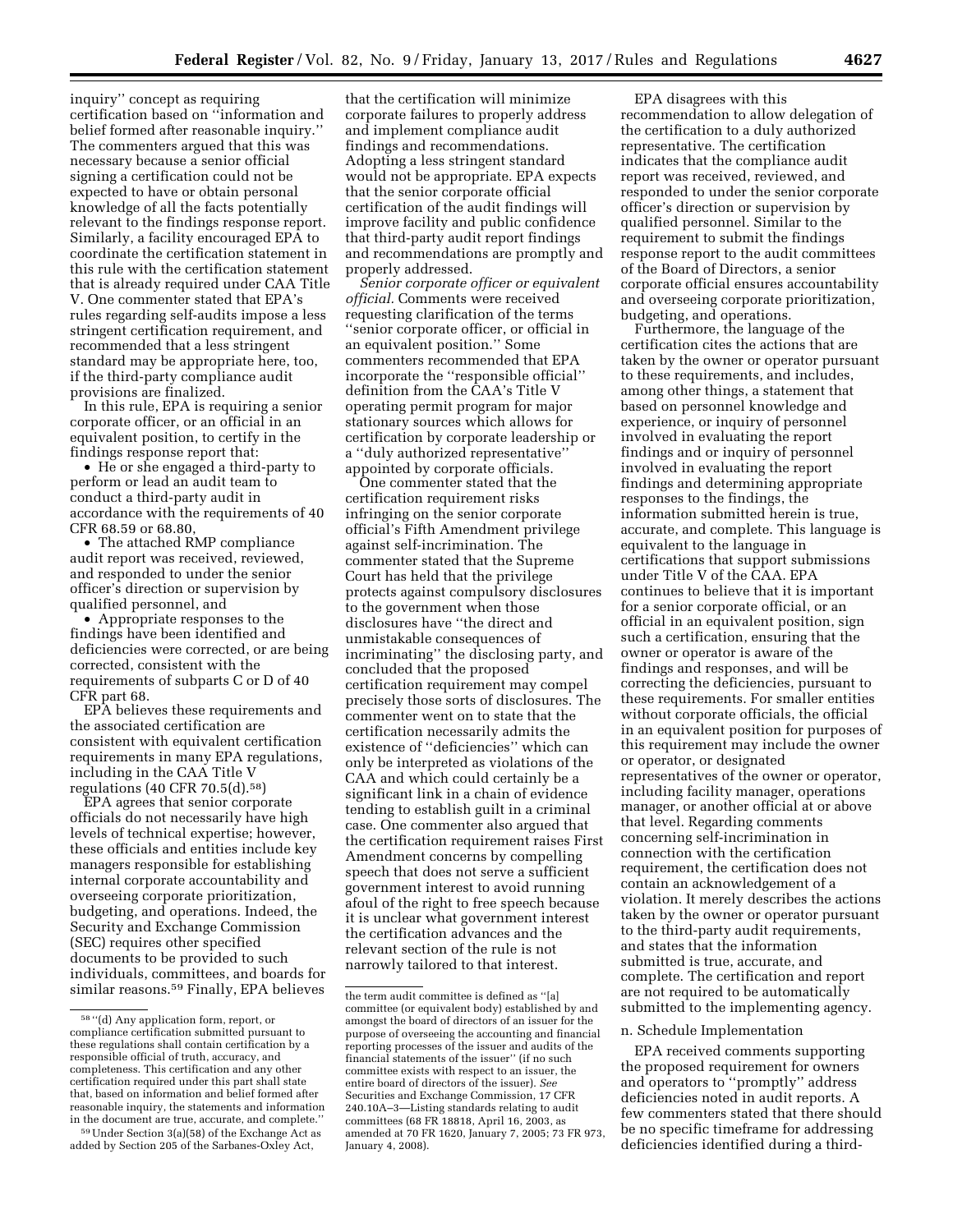party audit, reasoning that there will be a wide variety of possible site-specific actions that an owner or operator may take to address audit findings. Another commenter believed it was appropriate to require ''prompt'' correction of deficiencies, but encouraged EPA to provide guidelines on what would be considered ''prompt'' action.

Some commenters recommended specific timeframes for addressing deficiencies. One commenter recommended that deficiencies be corrected ''promptly'' and no later than six months absent a written extension from EPA. A few commenters recommended that facilities be required to promptly implement corrective actions and that deficiencies be addressed within 18 months. However, some of these commenters stated that facilities should be given the opportunity to request an extension, if needed, from the implementing agency. Another commenter recommended that facilities be given 24 months to correct deficiencies after the facility has identified an appropriate response, with the deficiencies presenting the highest risk of injury being addressed first.

One commenter recommended that EPA allow stationary sources to develop a reasonable schedule for correcting audit findings that would be based on the types of audit findings and the resulting efforts to implement them appropriately, rather than at a pace that may impede sound and sustainable implementation processes. One commenter stated that the proposal does not account for the likelihood that plans and schedules for addressing deficiencies may need to change. To account for needed changes, the commenter recommended that EPA should clarify that the details of the schedule are not binding.

EPA disagrees with commenters that suggested incorporating a prescribed schedule for addressing findings in the final rule and we are finalizing the schedule implementation provision of §§ 68.59(f)(2) and 68.80(f)(2) as proposed. The owner or operator's third-party audit findings response report must include ''a schedule for promptly addressing deficiencies'' but does not prescribe a specific timeframe or due dates by which the deficiencies must be addressed. Thus, under the final rule, the owner or operator must exercise best judgement to determine how, and when, to prioritize and address actions, consistent with the normal definition of ''promptly'' as

meaning quickly, without delay.60 EPA finds that this approach best provides the flexibility owners or operators will need to address a potentially very wide range of deficiencies and other findings noted in third-party audit reports. This allows the facility owner or operator to develop a reasonable schedule for correcting audit findings that would be based on the types of audit findings and the resulting efforts to implement them appropriately.

EPA also disagrees with commenters' suggestions to request a schedule extension from the implementing agency. The implementing agency will not receive a copy of the final audit report or findings response report and therefore it is inappropriate to request an extension to address deficiencies identified in the findings response report. In the event that a schedule must change due to unforeseen circumstances, EPA recommends that the owner or operator document the reasons for the change and update the schedule to reflect revised dates.

o. Submitting Reports to the Board of Directors

EPA received comments both supporting and opposing the proposed requirement to submit the audit report to the audit committee of the Board of Directors. Those in support reasoned that it will make the Board of Directors aware of the deficiencies, and noted that the requirement will allow the Board of Directors the opportunity to properly budget for corrective actions.

Several commenters, including facilities and industry trade associations, opposed the proposed requirement to submit the audit report to the Board of Directors, arguing that it is generally unnecessary or inappropriate to do so. These commenters stated that the requirement would unduly constrain facilities that may have other processes to involve facility leadership in responding to findings from third-party audits. Similarly, an industry trade association reasoned that this requirement subverts company policy established under the rule's management provisions and that the program would be most effective if each company is allowed to determine the most appropriate chain of command and reporting. The commenter also warned that such a requirement could set a precedent for other regulatory programs, which could result in Boards of Directors receiving a deluge of technical information that they do not

have time to address and that they are in no position to interpret.

One commenter recommended that EPA provide definitions for Board of Directors and audit committee to avoid ambiguity. The commenter also recommended that EPA specify a timeframe for this report to be submitted to the Board's audit committee. Furthermore, the commenter urged EPA to address how this requirement would be documented as completed or what documentation would be required to demonstrate that the owner or operator does not have an audit committee or comparable committee.

Boards of Directors and their audit committees play an important role in establishing internal corporate accountability and overseeing corporate prioritization, budgeting, and operations. EPA believes that providing the audit committee of the Board of Directors with third-party audit findings will ensure the committees and their Boards of Directors are aware of any deficiencies and have the opportunity to properly budget for any required corrective actions in a timely manner. EPA expects that this approach will improve facility and public confidence that third-party audit report findings and recommendations are promptly and properly addressed.

Therefore, the final rule requires the owner or operator to immediately, upon its completion, provide to the audit committee of the Board of Directors, or other comparable committee or individual, if applicable a copy of the:

• Findings response report; and

• Implementation schedule to address deficiencies identified in the audit findings response report.

EPA does not agree that we should define ''Board of Directors'' and ''audit committee.'' Facility owners or operators should consider their corporate structure to determine if there is, in fact, a committee or individual that may serve to oversee auditing and compliance oversight. The closing clause in §§ 68.59(e)(3) and 68.80(e)(3), ''if applicable,'' replaces the corresponding language in the proposed rulemaking, ''if one exists.'' ''If applicable,'' in this context, is intended to clarify that owners or operators not otherwise required by law to have an audit committee of the Board of Directors or that have not, otherwise, established or designated a comparable committee or individual, are not subject to the requirements in §§ 68.59(e)(3) and 68.80(e)(3).

Finally, in response to concerns about demonstrating compliance with this requirement, EPA recommends that the facility document how the owner or

<sup>60</sup>*See* definition of ''promptly,'' Cambridge English Dictionary, at *[http://dictionary.cambridge.](http://dictionary.cambridge.org/us/dictionary/english/promptly) [org/us/dictionary/english/promptly](http://dictionary.cambridge.org/us/dictionary/english/promptly)*.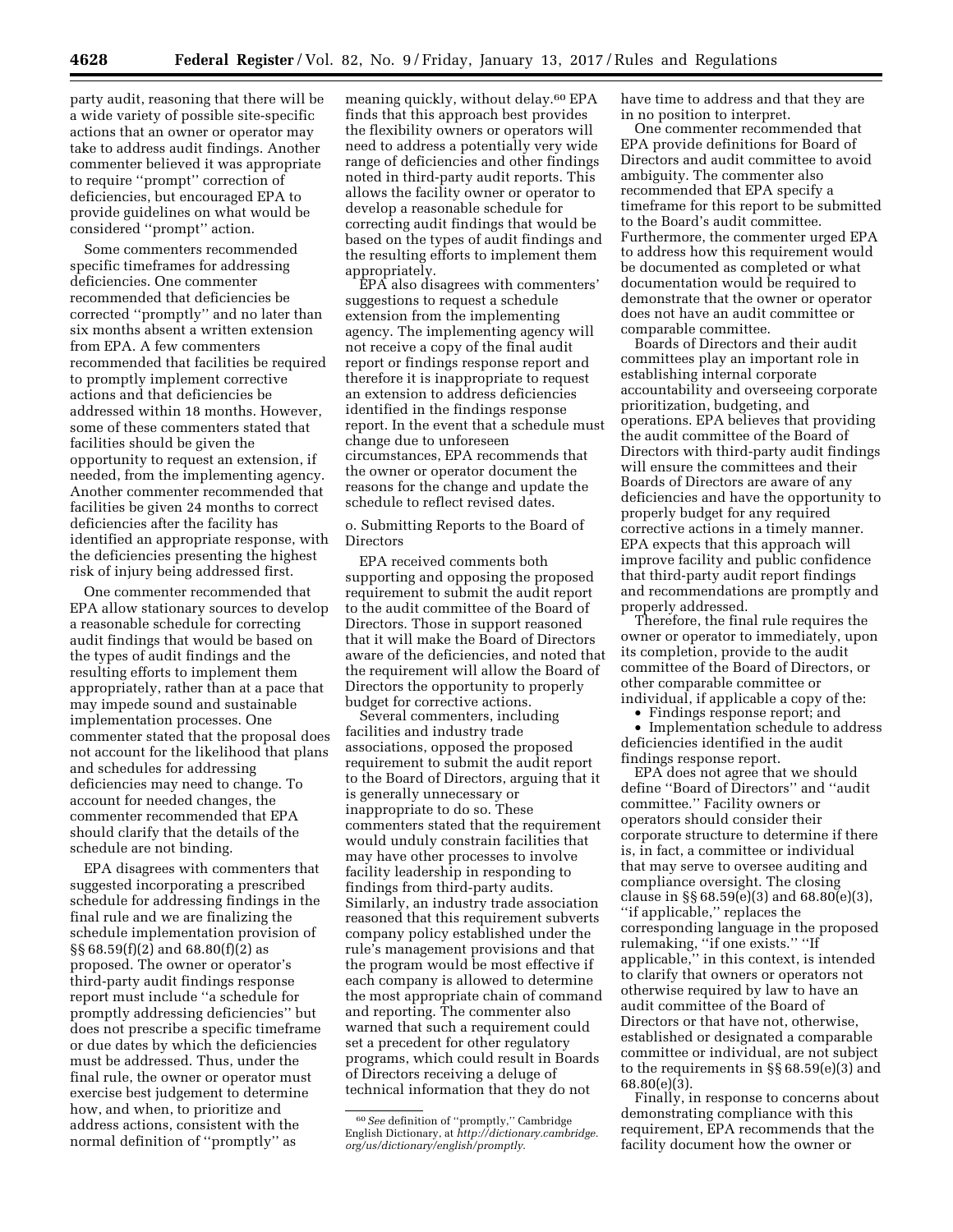operator complied with this requirement and maintain that documentation with the findings response report. This may include identifying who received a copy of the report and the date it was provided. If there is no audit committee of the Board of Directors or a comparable committee or individual, then the owner or operator should consider documenting that no committee or individual exists.

#### p. Third-Party Audit Recordkeeping

Some commenters supported the proposed third-party audit recordkeeping requirements. However, some commenters opposed the requirement to retain copies of the draft audit report. A few commenters opposed the requirement that records be retained at the stationary source.

EPA agrees with commenters that opposed maintaining draft audit reports. Therefore, EPA is not finalizing the proposed requirement in §§ 68.59(e)(2) and 68.80(e)(2) for owners or operators to retain copies of all draft third-party audit reports. The final rule requires that the owner or operator retain as records certain documents at the stationary source, including the two most recent final third-party audit reports, related findings response reports, documentation of actions taken to address deficiencies, and related records. The final audit report must include a summary of any significant revisions between draft (if any) and final versions of the report.

The final rule also requires the owner or operator to retain records at the stationary source in order to ensure that records are readily available to stationary source staff to review and utilize and for implementing agency inspectors to access during site inspections. These documents may be retained electronically as long as they are immediately and easily accessible to the owner or operator and the owner or operator retains the signed original documents, where appropriate.

### q. Other Comments

One commenter encouraged EPA to correct what it described as a grammatical error within §§ 68.58(a) and 68.79(a). Specifically, the commenter urged EPA to correct the plural reference to the owner or operator by changing the word ''they'' to ''it'' to make it clear that only one of the entities needs to conduct an audit.

EPA is not making this recommended revision. Both the owner and operator are responsible to evaluate compliance with the prevention program requirements of the rule and we do not believe that this language has been

confusing. However, to clarify, we do agree that as long as the audit is performed, only one of the entities needs to have conducted the audit.

### *C. Safer Technology and Alternatives Analysis (STAA)*

### 1. Summary of Proposed Rulemaking

EPA proposed to modify the PHA provisions in § 68.67 by adding paragraph (c)(8) to require certain industry sectors to conduct a safer technology and alternatives analysis (STAA) and to evaluate the feasibility of any inherently safer technology (IST) identified. EPA proposed to limit the requirement to owners or operators of facilities with Program 3 regulated processes in North American Industrial Classification System (NAICS) codes 322 (paper manufacturing), 324 (petroleum and coal products manufacturing), and 325 (chemical manufacturing).

In the proposed rulemaking, EPA specified that the STAA would consider, in the following order of preference:

- IST or inherently safer design (ISD),
- Passive measures,
- Active measures, and
- Procedural measures.

EPA further indicated that the owner or operator would be able to evaluate a combination of these risk management measures to reduce risk at the process.

EPA also proposed to add several definitions that relate to an STAA in § 68.3. EPA proposed active measures to mean risk management measures or engineering controls that rely on mechanical, or other energy input to detect and respond to process deviations. Some examples of active measures included alarms, safety instrumented systems, and detection hardware (such as hydrocarbon sensors).

EPA proposed feasible to mean capable of being successfully accomplished within a reasonable time, accounting for economic, environmental, legal, social, and technological factors. EPA further clarified in the definition that environmental factors would include consideration of potential transferred risks for new risk reduction measures.

For inherently safer technology or design, the proposed definition meant risk management measures that:

• Minimize the use of regulated substances,

• Substitute less hazardous substances,

• Moderate the use of regulated substances, or

• Simplify covered processes in order to make accidental releases less likely or the impacts of such releases less severe. The proposed definition of ''passive measures'' meant risk management measures that use design features that reduce the hazard without human, mechanical, or other energy input. EPA provided examples of passive measures that included pressure vessel designs, dikes, berms, and blast walls.

Finally, EPA proposed procedural measures to mean risk management measures such as policies, operating procedures, training, administrative controls, and emergency response actions to prevent or minimize incidents. EPA sought comment on these proposed revisions.

#### 2. Summary of Final Rule

After review and consideration of public comments, EPA is finalizing the STAA provision in § 68.67(c)(8), and related definitions in § 68.3, as proposed, with the following modifications:

• EPA is substituting the term ''practicability'' for ''feasibility'' in proposed  $\S 68.67(c)(8)(ii)$  of the PHA requirements;

• EPA is substituting the term ''practicability'' for ''feasible'' in the definition in § 68.3 and substituting the phrase ''the capability'' for ''capable,'' while retaining the remaining definition as proposed; and

 $\bullet$  EPA is revising the definition of ''passive measures'' by clarifying that these measures not only reduce a hazard but reduce the frequency or consequence of a hazard. Significant comments on the proposed STAA provisions and related definitions are discussed in section IV.C.3 of this

3. Discussion of Comments and Basis for Final Rule Provisions

preamble.

Many commenters from environmental advocacy groups and some state agencies expressed support for the proposal to require an STAA to improve process safety. However, some believed that implementation of feasible safer alternatives, particularly IST, should be required and that STAA requirements should apply to a greater universe of facilities and not just those in the chemical manufacturing, petroleum refining and paper manufacturing industries. Many commenters, mostly from industry, requested that EPA remove IST and design requirements from the rule entirely for a variety of reasons, or requested significant clarifications to applicability if the STAA provision is finalized.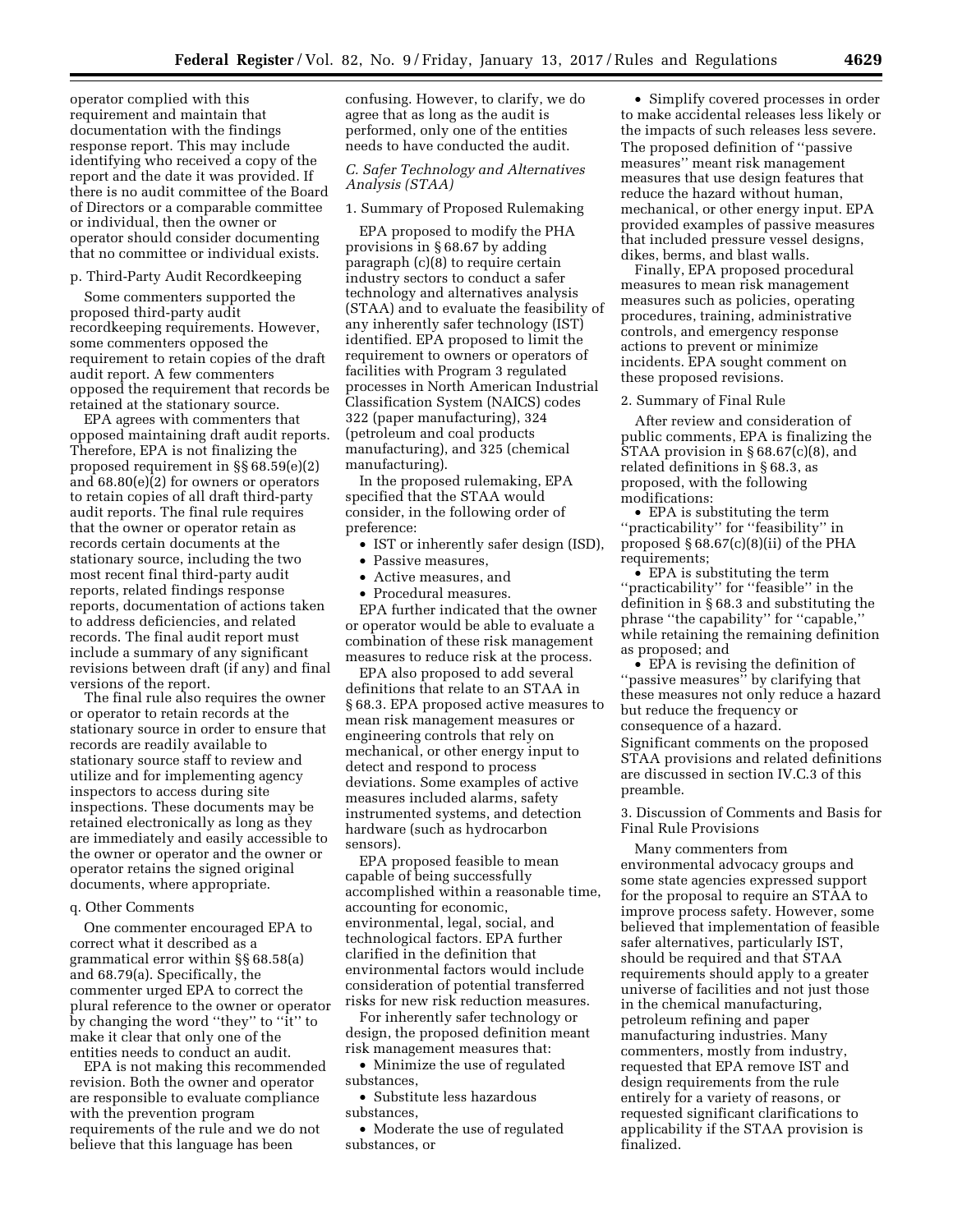As noted previously, except for substituting the term ''practicable'' for ''feasible'' and some other definition changes, EPA is finalizing the STAA provisions as proposed. We continue to rely on the rationale expressed in the proposed rulemaking. In the discussion that follows and in the Response to Comment document, we explain our consideration of the comments and our analysis and response.<sup>61</sup>

We recognize there may be multiple, rational approaches to STAA. We determined that it was reasonable to require STAA for sectors that have had a high per facility incidence of reportable accidental releases and where the complexity and variety of methods of chemical handling demonstrate the potential for process safety revisions. We do this in part to balance potential accidental release rate reduction and cost. There are some sectors, such as water treatment, with known ISTs that we do not require to evaluate or implement ISTs under this rule. In the water treatment sector in particular, the sector's lower accidental release rates do not demonstrate that requiring thousands of facilities to conduct STAA would result in a significant drop in accidental releases.62 In contrast, even if some of the sectors we have identified for the STAA requirement already may have voluntarily undertaken an STAA approach (at least at new facilities), accidental release rates remain higher for these industries, technologies advance over time, and ensuring a minimum level of application of the STAA approach limits the disincentives for sector members to be leaders in adoption of safer technologies. We do not mandate the adoption of any IST found to be practicable in part because we recognize that a passive measure or other approach on the STAA hierarchy may also be effective at risk reduction; we continue to leave the adoption of particular accident prevention approaches to owners' and operators' reasonable judgment. We discuss other factors that have led us to select particular industries for STAA and particular requirements in our STAA

approach in response to particular comments.

#### a. Legal Issues

Various commenters raised potential legal issues or challenges regarding the STAA requirements based on CAA authority, Congressional intent, deficient analysis or substantiation, vagueness of requirements, and jurisdiction.

Several industry associations and individual companies commented that EPA lacked the legal authority to require assessment of STAA in general and IST/ ISD in particular. One argued that the authority for RMPs rests in subparagraph (B) of CAA section  $112(r)(7)$ , while the authority for design and equipment changes rests in subparagraph (A). Several argued that EPA did not adequately explain its change of position from the one adopted in the 1996 final RMP rule, which did not require the assessment or implementation of IST. In light of EPA's position that the 1996 final RMP rule and EPA's program implementation provided incentives to adopt IST, some argued that requiring STAA analysis without requiring implementation of changes would offer no new benefit to public health and safety; these commenters suggested that IST had been informally used already for decades where it was feasible. Another commenter said the STAA requirement could effectively ban certain chemicals without the authority to do so. Others noted that IST consideration would lead to increased liability issues for facilities because, even if a source was not required to implement IST by rule, should an accident happen, plaintiffs could cite the failure to adopt the IST in a court case. A commenter criticized the requirement as too amorphous to be meaningfully implemented and enforced in a non-arbitrary manner. Other commenters said IST is more properly within the authority of OSHA, that EPA's record did not reveal consultations and coordination with OSHA as required by CAA section  $112(r)(7)(D)$ , and that subsequent to the enactment of the 1990 CAA Amendments, Congress had denied both EPA and DHS the authority to require IST when it rejected bills requiring or authorizing IST.

In contrast to the comments discussed previously, a coalition of environmental, labor, community and other public groups, as well as a mass mail campaign, commented that EPA must adopt STAA in its final rule not only for NAICS codes we proposed but for all facilities where STAA is feasible. In the commenters' view, the proposed

amendments are inconsistent with the statute's prevention objectives and its preference for measures that completely eliminate potential hazards because only certain sectors are required to undertake STAA while others only have requirements imposed after accidental releases. Additionally, the commenters argue that the authority to ''make distinctions'' among classes of facilities in CAA section  $112(r)(7)(A)$  and to ''recognize differences'' among types of sources in CAA section  $112(r)\overline{(7)}$ (B) does not include the authority to exempt entire sectors from STAA; even if the statute gave such authority, EPA failed to explain how it is relying on that authority. Finally, the commenters contended EPA's action was arbitrary and capricious by failing to account for the significant value STAA could provide to facilities, workers, and communities by not only removing hazards but by saving money through removing potential liability and sometimes improving industrial efficiency.

EPA disagrees with the comments that the CAA does not authorize the STAA provisions of this final rule. Both subparagraphs (A) and (B) of CAA section 112(r)(7) authorize STAA and IST in particular. EPA cited all of paragraph (7) as authority for ''[e]ach of the portions of the Risk Management Program rule we propose to modify.'' 81 FR 13646, March 14, 2016.63 The authority section for 40 CFR part 68 references CAA section 112(r) and is not limited to particular paragraphs and subparagraphs. The proposed rulemaking also noted that subparagraph (A) had been invoked in the rulemaking petition on IST. Therefore, EPA provided sufficient notice that we contemplated action under any authority under CAA section  $112(r)(7)$ . Nevertheless, we also view that our authority to require STAA assessments or an IST review is consistent with subparagraph (B). Under subparagraph (B), EPA has broad authority to develop ''reasonable regulations . . . for the prevention of accidental releases.''

Further support for IST can be found in both the Conference Report accompanying the 1990 CAA Amendments and the Senate Report explaining the provisions of the Senate bill that closely mirrors enacted provisions. In discussing the ''Hazard Assessments'' required by section

<sup>61</sup> 2016. EPA Response to Comments on the 2016 Proposed Rulemaking Amending EPA's Risk Management Program Regulations. This document

 $62$  An intentionally-caused release through the criminal act of a third-party would be an accidental release because the emission would be unanticipated from the perspective of the owner or operator of the stationary source. Where the location of a water treatment source could expose large populations to regulated substances, we believe it is appropriate for such sources to work with local emergency planners and homeland security officials to reduce the risk. Nevertheless, such isolated cases do not justify a mandate across the industry in place of a case-specific review.

<sup>63</sup>We note that our more extensive discussion of authority for the RMP rule provided in the 1993 proposal focused on CAA 112(r)(7)(B)(i) and (ii), 58 FR 54191–93 (October 20, 1993), which the proposal for the Modernization rule referenced for additional authority discussion.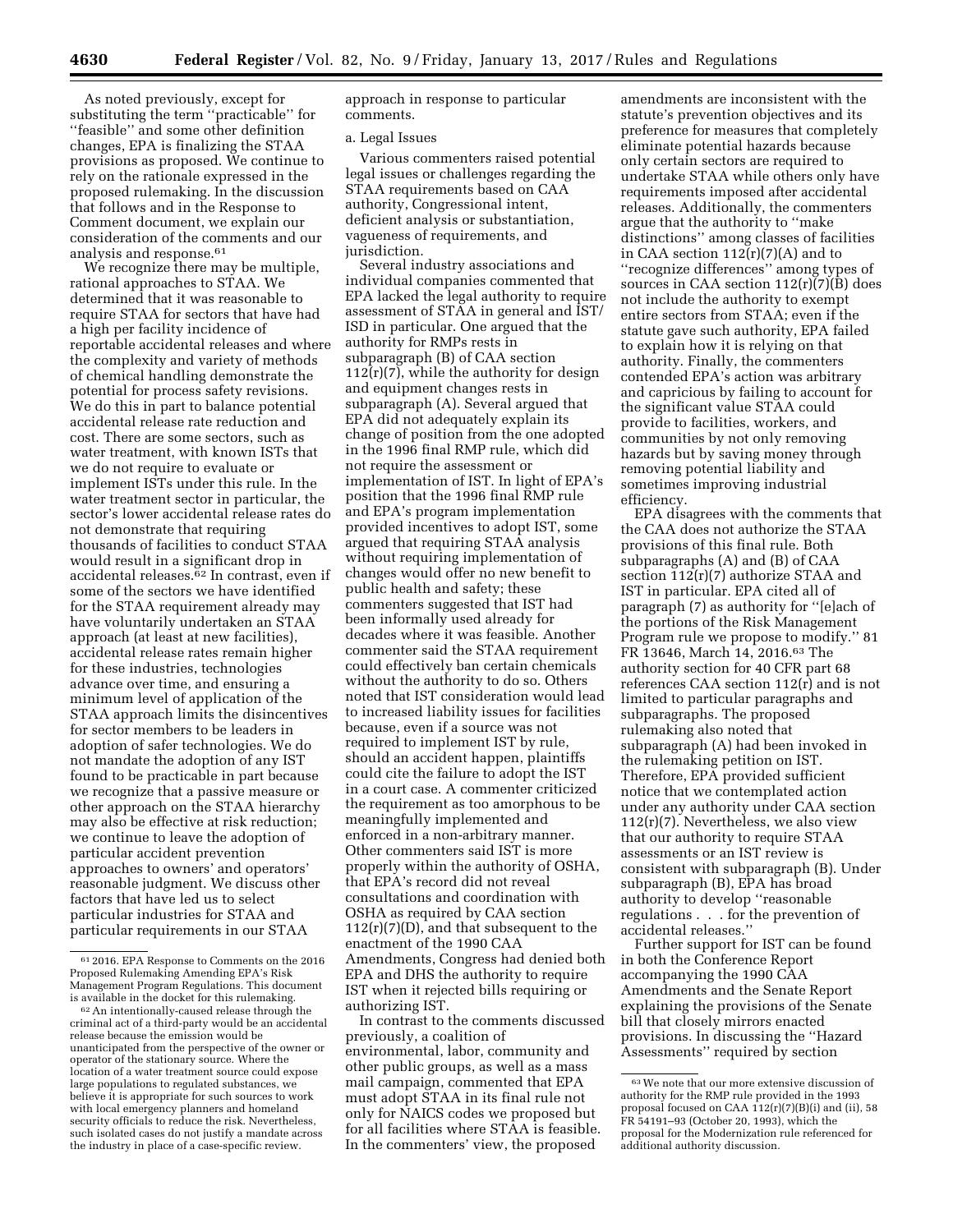112(r)(7)(B), the Conference Report specifies that such assessments ''shall include . . . a review of the efficacy of various release prevention and control measures, including process changes or substitution of materials." <sup>64</sup> Conference Report at 340–41. The STAA analysis is such a review.65 The Senate Report identifies as ''release prevention measures'' many of the techniques that are now known as IST—substitution of less hazardous materials, reduction in the severity of the conditions of processing and complexity of the process, and decreasing volumes of chemicals in storage.66 Senate Report at 242. That subsequent Congresses did not enact additional legislation on IST is irrelevant to what was enacted and intended at the time of enactment.

The proposed rulemaking, 81 FR 13646, March 14, 2016, provided an extensive discussion of developments concerning IST since the 1996 final RMP rule. As we explained, EPA adopted a rule in 1996 that provided incentives for IST without a specific mandate to either conduct studies of IST or implement IST measures. From 1996 on, EPA has recognized that good PHA techniques will often identify opportunities to make new and existing processes and operation inherently safer. However, in the 1996 rule and thereafter, we also recognized that IST is not the only way to prevent accidents, and that sometimes IST can be impractical, especially for existing sources.

The STAA approach we adopt in this action places IST in a hierarchy that allows for sources to choose non-IST approaches to accident prevention, such as passive mitigation, active mitigation, and administrative controls. While the EPA did not, in 1996, expressly require facilities to analyze and implement IST specifically, this rule places IST in a set of options to be studied. EPA relies on sources making rational decisions once presented with STAA studies and selecting prevention approaches that optimize the cost of the measures taken and costs avoided (*e.g.,* liability,

operational efficiency, image). Such an approach is similar to the approach to energy assessments recently taken in the major source and area source boiler rules under CAA section 112(d) and affirmed in *U.S. Sugar Corp* v. *EPA.*67

We acknowledge that many sources have conducted STAA analyses already. For these sources, the cost of implementing the new STAA requirement should be lessened. The requirement we promulgate in this rule captures those slower in considering IST in high accident industries rather than harms leaders. There are no specific chemicals banned by this final rule. While we recognize that companies have moved away from certain processes, such as those that involve the storage of large quantities of methyl isocyanate, in order to make facilities safer, we leave process design decisions to the reasonable judgment of owners and operators under this action.

EPA disagrees with the comments concerning IST being more properly within the authority of OSHA. It is plain from the history of the 1990 Amendments that both agencies were given authority to prevent accidents, and that Congress contemplated EPA adopting some IST measures as appropriate. Furthermore, EPA has a history of prior coordination with OSHA to define and promote STAA when developing the EPA and OSHA, Chemical Safety Alert: Safer Technology and Alternatives (EPA 550–F–15–003; June 2015).<sup>68</sup>

Not only for STAA, but also for other provisions of this final rule, the record adequately reflects EPA's coordination and consultation with Department of Labor (DOL)/OSHA and DOT. As an initial matter, both DOL and DOT were part of the Working Group under Executive Order 13650. That order and report of the Working Group reflect consultation and direction regarding the development of the this final rule. Second, we note that EPA's decision to not consider the regulation of AN at this time explicitly is based on an effort to coordinate any potential regulatory requirements for this substance with actions contemplated by other agencies, including OSHA. Third, while the content of interagency deliberations are not for the record for judicial review under CAA section 307(d), multiple agencies have an opportunity to review a draft rule under Executive Order 12866 *Regulatory Planning and Review.*  Finally, OSHA had representatives

attend the SBAR panel which discussed the development of the proposed rulemaking. All of this is a matter of public record in the docket for this rulemaking.

Consistent with the structure of the RMP rule, EPA has placed IST among the methods a facility may choose to adopt to prevent accidents. Commenters who argue that we have failed to require accident prevention by not mandating the adoption of IST measures for all facilities wherever feasible fail to acknowledge that non-IST methods for preventing accidents may be reasonable in some circumstances. To the extent that these regulations are imposed under subparagraph (B), these regulations have an overriding requirement to be reasonable. While it is true that similar quantities of chemicals under the same conditions present similar hazards regardless of sector, various sectors present different likelihood of release. Some sectors handle chemicals differently under conditions that are more likely to lead to severe releases. The record reflects that the likelihood of severe accidents is greater in the sectors that must conduct STAA analysis under this final rule. Thus, it is reasonable to have different requirements for these sectors than for others. Independent of whether any new IST/ISD is adopted, there is a cost to conducting an STAA analysis. EPA has reasonably limited STAA analysis requirements to sectors that we view as most likely to likely to have more frequent, severe releases that are most likely to be benefit from STAA review. Inherent in our approach is distinguishing among classes and types of facilities. We expect that the adoption of STAA analysis requirements in this final rule will advance IST not only in the sectors targeted by the rule, but also more generally as experience is gained and opportunities for technology transfer are developed.

#### b. Applicability

*Limiting applicability of STAA provisions.* While some commenters supported EPA's proposal to limit applicability of STAA provisions to the petroleum refining, chemical manufacturing, and paper manufacturing sectors, other commenters objected to this aspect of the proposal. Many commenters, including a mass mail campaign joined by approximately 300 commenters, expressed concern that the proposed rulemaking arbitrarily determined which industries have feasible and worthwhile alternatives, and which communities and facilities would benefit from STAAs. These commenters

<sup>64</sup>H. Rep. 101–952, Clean Air Act Amendments of 1990 Conference Report to Accompany S. 1630, 101st Cong., 2d Session, 340–41. October 26, 1990.

 $\rm ^{65}EPA$  chose to incorporate into the prevention program provisions several of the hazard assessment elements mentioned in the conference report and to limit the hazard assessment portions of 40 CFR subpart B to the offsite consequence analysis and accident history in order to better conform the RMP rule to the format of the PSM rule. 58 FR 54194 (October 20, 1993).

<sup>66</sup>Clean Air Act Amendments of 1989, Report of the Committee on Environment and Public Works, U.S. Senate together with Additional and Minority Views to Accompany S. 1630. S. Report No. 101– 228. 101st Congress, 1st Session, p. 242, December 20, 1989.

<sup>67</sup>*United States Sugar Corp.* v. *EPA,* 830 F.3d 579 (D.C. Cir. 2016).

<sup>68</sup>*[https://www.epa.gov/sites/production/files/](https://www.epa.gov/sites/production/files/2015-06/documents/alert_safer_tech_alts.pdf) [2015-06/documents/alert](https://www.epa.gov/sites/production/files/2015-06/documents/alert_safer_tech_alts.pdf)*\_*safer*\_*tech*\_*alts.pdf*.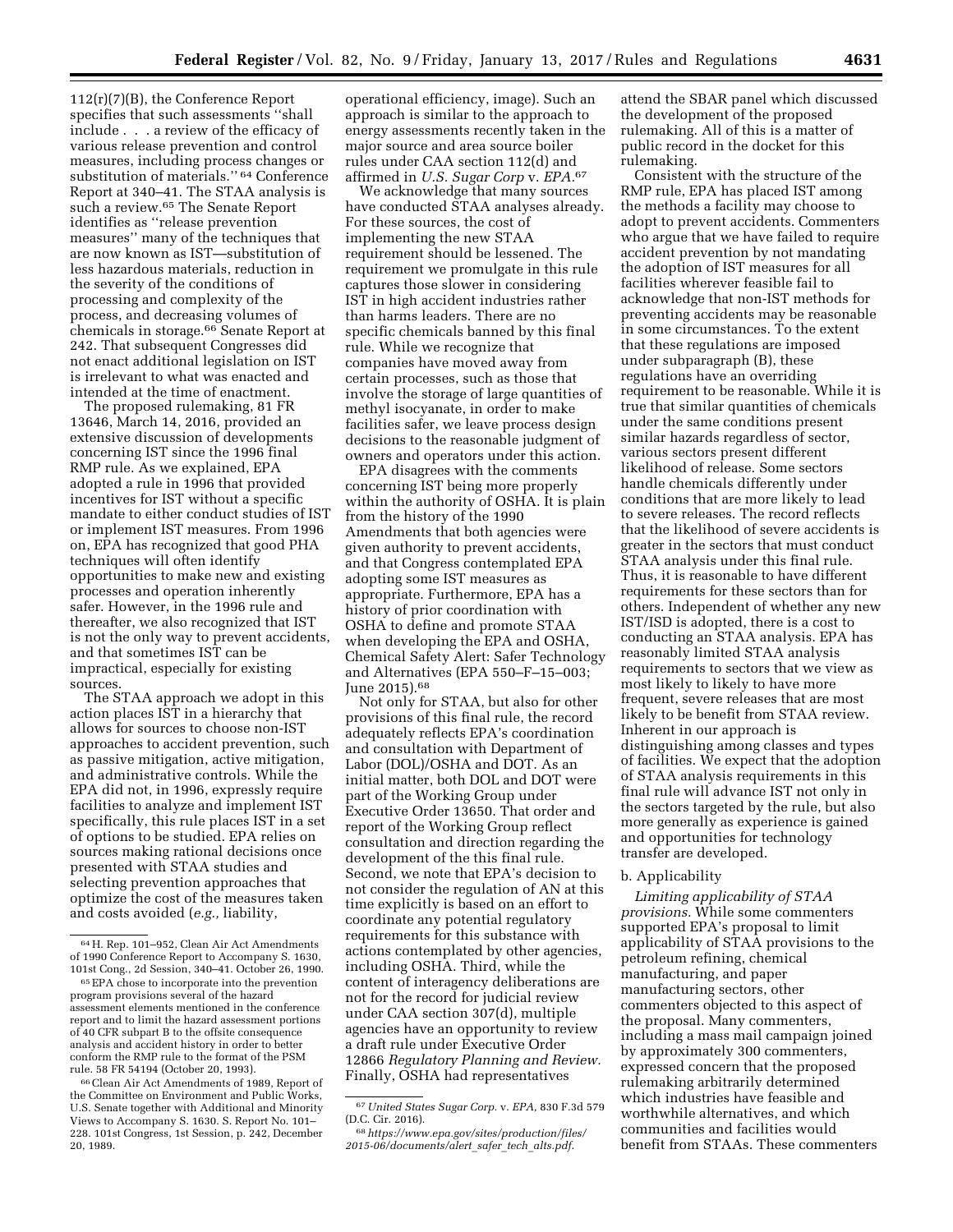asserted that limiting the requirement to certain industry sectors would exempt other sectors that pose a significant threat to the public. Commenters argue that focusing on accident rate to target sectors for STAA was not a credible way to forecast and prevent rare catastrophic events that tend to fall out of existing patterns.

Some commenters urged EPA to apply the STAA requirement to all sources, or all Program 3 sources. Other commenters, including another mass mail campaign joined by approximately 17,250 commenters, recommended that EPA require assessment and implementation of STAA for industries where safer alternatives are feasible or well demonstrated, such as water supply, wastewater treatment, power generation, food and beverage manufacturing, and others. Several other commenters indicated that EPA should apply the STAA provisions to facilities with the largest worst case scenario populations, or to the 2,000 high-risk facilities cited in EPA's 2017– 2019 National Enforcement Initiative (NEI). A few commenters suggested that EPA implement a pilot program requiring IST implementation for a subset of sectors considered extremely high risk, such as wastewater or drinking water treatment plants, bleach plants, refineries using hydrogen fluoride and for those facilities among the 2,000 high-risk facilities cited in the EPA's NEI 2017–2019 proposal. A few commenters believe that the proposed STAA requirements have failed to address the disproportionate health and safety threats in communities of color and low-income communities, and want the STAA provisions to apply to all RMP facilities.

In this rule, EPA is finalizing the STAA provisions as proposed, which limits applicability of the STAA requirements to Program 3 processes in the petroleum refining, chemical manufacturing, and paper manufacturing sectors. EPA does not believe that the final provisions have been limited arbitrarily, or that the Agency's decision to limit applicability of the STAA provisions to the petroleum refining, chemical manufacturing, and paper manufacturing sectors implies that other sectors do not have viable safer technology alternatives. In the proposed rulemaking, EPA acknowledged that most RMP-regulated sectors could identify safer technologies and alternatives. However, the Agency proposed to limit the applicability of the STAA provisions to facilities in complex manufacturing sectors with high accident rates. EPA took this

approach in order to target these provisions to the industrial sectors with the potential to achieve the greatest safety improvements through consideration of safer technology alternatives. EPA explained that sources involved in complex manufacturing operations have the greatest range of opportunities to identify and implement safer technology, particularly in the area of inherent safety, because these sources generally produce, transform, and consume large quantities of regulated substances under sometimes extreme process conditions and using a wide range of complex technologies. Therefore, such sources can often consider the full range of inherent safety options, including minimization, substitution, moderation, and simplification, as well as passive, active, and procedural measures. Further, EPA noted that RMP facilities in the three selected sectors have been responsible for a relatively large number of accidents, deaths, and injuries, and the most costly property damage.<sup>69</sup> Facilities in these sectors also have significantly higher accidents rates as compared to other sectors.70 EPA agrees that there is no way to forecast rare catastrophic events; however, we believe it is appropriate to target sectors that have had a large number of accidents and have the greatest opportunity to identify safer technologies.

While EPA does not believe it is necessary to require all sources, all Program 3 sources, or all sources in industry sectors where feasible safer technology alternatives have been identified to perform an STAA, the Agency encourages such sources to consider performing an STAA, and to determine practicability of IST or ISD considered, even if they are not subject to the STAA provisions of the final rule.

EPA does not agree that only sources with large worst-case scenario populations, or only sources on EPA's high risk facility list should be required to comply with the STAA provisions. EPA believes it is not appropriate to apply the STAA provisions only to sources with specified worst case

scenario populations for several reasons. First, EPA's OCA requirements allow regulated facilities to use any commercially or publicly available air dispersion modeling techniques, provided the techniques account for the modeling conditions specified in the rule and are recognized by industry as applicable as part of current practices. This flexibility can result in two similar facilities obtaining significantly different endpoint distances (and vulnerable zone populations) simply through choosing different modeling techniques. By linking the STAA requirement to the worst case scenario, EPA could inadvertently cause some facilities to recalculate their OCA using a different modeling approach, simply to avoid the STAA requirement, and without actually implementing process changes that might reduce the facility's worst case scenario. Second, linking the STAA requirement to large worst case scenario populations would effectively bias the applicability of the requirement to facilities in densely populated areas, and potentially exempt equally hazardous facilities in or near less densely populated communities. Third, this application of the STAA requirement would disregard the criteria that EPA has used in the proposed rulemaking—accident history and facility complexity, which EPA believes provide a stronger rationale for limiting the applicability of the requirement. In addition, EPA believes that targeting the STAA requirements to the larger and more complex processes will benefit minority communities, who are located closer to larger facilities with more complex chemical processes and who bear a larger portion of risk from chemical accidents. Lastly, distribution of worst-case scenario population information is restricted under the CAA, and this would effectively prohibit the public from knowing which facilities are required to perform an STAA.

For similar reasons, EPA does not agree with commenters' suggestions to develop a pilot program to apply to a subset of high risk facilities or to apply the STAA requirement to facilities on EPA's high risk facility list. This list is generated, in part, using worst case scenario population information (chemical quantities and accident history are also considered, although sector accident frequency is not), and therefore the list may not be publicized by EPA.

*Apply to facilities using different incident rate methodology.* Several commenters objected to EPA's methodology for selecting industrial sectors subject to STAA requirements using an incident rate based on the

<sup>69</sup>For more information, see Chapter 6 of the *Regulatory Impact Analysis—Accidental Release Prevention Requirements: Risk Management Programs Under the Clean Air Act, Section 112(r)(7).* This document is available in the docket for this rulemaking (Docket ID Number EPA–HQ– OEM–2015–0725).

<sup>70</sup>For more information, see EPA, January 27, 2016. Technical Background Document for Notice of Proposed Rulemaking: Risk Management Programs under the Clean Air Act, Section  $112(r)(7)$ . This document is available in the docket for this rulemaking (Docket ID Number EPA–HQ– OEM–2015–0725).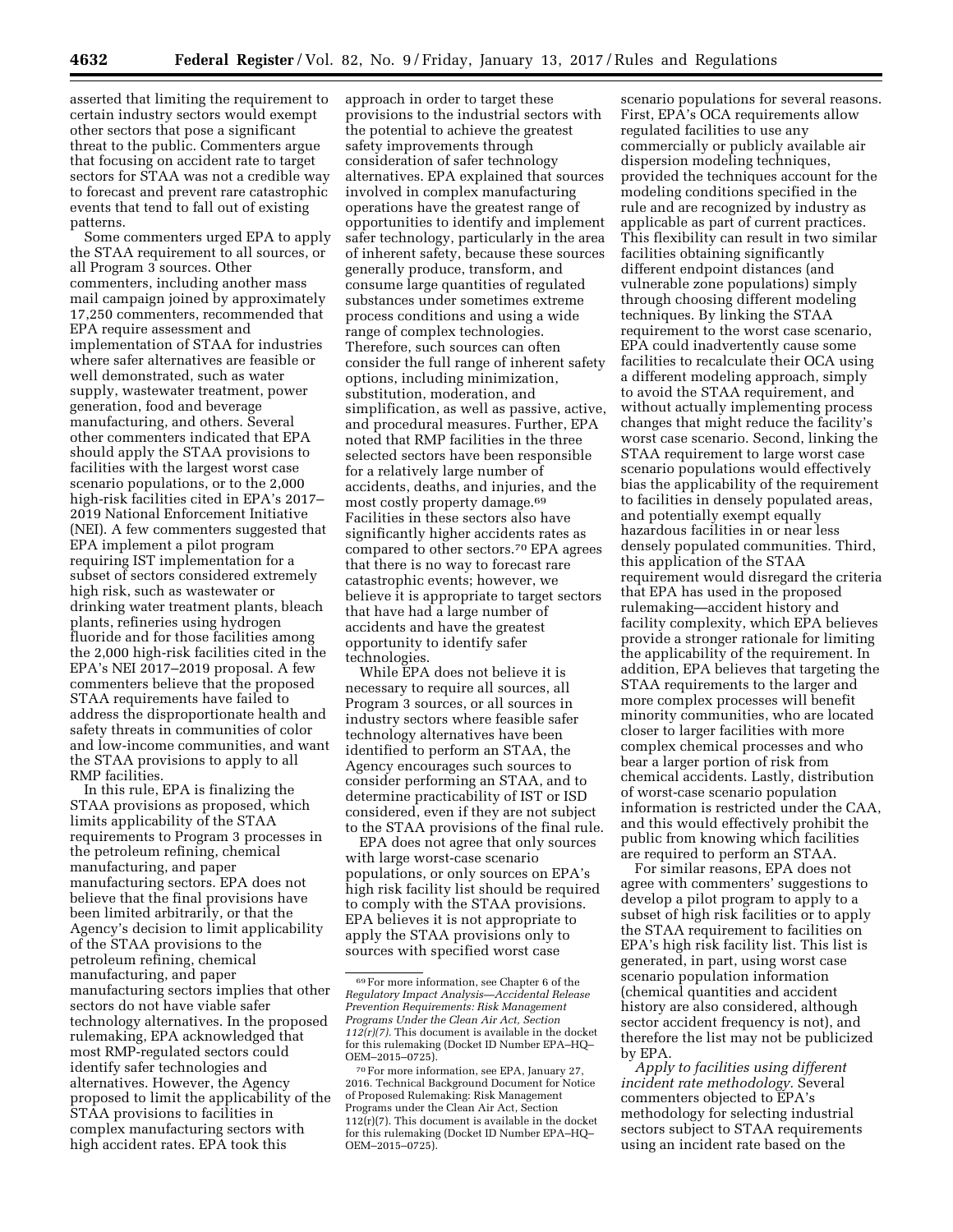number of RMP-reportable accidents per facility in the industry sector. These commenters expressed concern that the proposal to require STAAs from only three NAICS codes is based on an incorrect approach to, and interpretation of, incident rates. An industry trade association commented that looking at the number of accidents per facility does not allow for direct comparisons as it does not account for the relative number of employees at a facility. This commenter argued that EPA should recalculate this value using the number of accidents per hours worked or the number of accidents per full time worker, and reasoned that such a calculation would be more consistent with the incident rate calculations conducted by the Occupational Safety and Health Administration (OSHA) and the Bureau of Labor Statistics (BLS). Another industry trade association remarked that EPA's methodology ignores not only the size of the facility but also the quantity of chemicals and the number of covered process units at a given facility. According to this commenter, upon normalizing the petroleum refining sector's accident rate to account for the number of process units and the diversity of facilities being compared, the accident rate for this sector is lower than for most other sectors. The commenter also expressed concern that EPA's proposal to subject this sector to the STAA requirement ignores the industry's significant recent safety improvements that EPA itself has noted in the NPRM, and that industries such as poultry processing have higher incident rates than petroleum refining or chemical manufacturing, even though these industries are not subject to the STAA requirement.

A trade association representing the paper manufacturing industry urged EPA to remove the STAA requirement for that sector. The industry trade association stated that paper manufacturing should not be considered a ''complex'' manufacturing process, and cited EPA's Technical Background Document 71 which, according to the commenter, does not categorize paper manufacturing facilities as ''complex.'' Additionally, the commenter remarked that the paper manufacturing industry has a much lower level incident risk than other sectors based on injuries offsite, and stated that of the roughly 15,000 offsite injuries mentioned by EPA, the paper manufacturing industry

was responsible for only two. Citing Exhibit 6–4 of EPA's Regulatory Impact Analysis for the proposed rulemaking, the commenter asserted that the entire U.S. paper manufacturing sector has been responsible for the fewest offsite injuries out of any industrial sector over the ten-year study period. This commenter concluded that implementing the requirement for the paper industry would not enhance public safety, and that the industry has made significant strides to increase safety procedures in recent years.

Another commenter stated that EPA's use of routine incident rates in selecting industry sectors to conduct STAAs was faulty because frequent smaller incidents cannot be used to reliably predict infrequent catastrophic events.

EPA acknowledges that there were other possible methods of selecting industry sectors that would be subject to STAA requirements. All of the methods offered by commenters—normalizing accident rates by FTE, number of process units, chemical quantities, etc.—were considered but ultimately rejected by the Agency. EPA does not believe normalizing accident rates by FTE or chemical quantity is appropriate because prior research has shown that the interaction between these factors and incident rates is complex, and that none of these variables, by itself, is a suitable proxy for the relative risk of a catastrophic chemical release incident at a facility.72 Likewise, selecting industry sectors for applicability of the rule's STAA provisions using an approach similar to that used for OSHA personal injury statistics (*e.g.,* OSHA lost workday injury and illness rates) would not identify sectors with higher chemical process risks. These OSHA rate data generally scale directly with the number of employees because most of the incidents measured in these metrics involve single-person injuries (*e.g.,* overexertion, sprains and strains, slips, trips, falls, injuries due to contact with objects and equipment, etc.).<sup>73</sup> In other words, facilities with more employees are more likely to suffer higher amounts of these ''lost workday'' injuries, but not necessarily higher numbers of chemical release incidents.

Furthermore, EPA chose not to normalize accident rates by the number

of process units for two reasons. First, regulated sources have significant discretion in determining covered process boundaries—some petroleum refineries and large chemical manufacturing facilities containing numerous unit process operations have chosen to consider their entire plant as a single covered process, while other similar plants have divided their stationary source into dozens of different covered processes. Therefore, normalizing accident rates by the number of processes could result in a less accurate reflection of a sector's historical accident propensity. More importantly, even if a higher accident rate at a large facility is due, in part, to the facility having more covered processes, that fact does not reduce its risk to the surrounding community. For the community, it is the frequency of accidents at its neighbor that matters, not the rate per process. In fact, the relatively higher likelihood of accidental releases at such sources further warrants their consideration, and potential application, of safer alternative technologies.

EPA disagrees that its approach ignores recent safety improvements on the part of the petroleum refining sector. The Agency views the application of safer technology alternatives as an approach to hazard control that can be applied throughout the life-cycle of a facility. A facility's recent implementation of a safer technology alternative does not foreclose consideration of additional safer technologies in the future. Facilities that have already implemented safer technology alternatives should document their implementation in their next PHA, determine whether there is additional information that should be considered in their STAA, and continue to consider additional safer alternatives during subsequent PHA re-validation cycles.

EPA agrees that the poultry processing sector, when that sector is considered separately from other food and beverage industry sectors, has a slightly higher RMP facility incident rate than the petroleum refining sector. However, EPA did not include the poultry processing sector under the final rule STAA provision because the poultry processing sector, by itself, does not delineate a meaningful technological subgrouping of RMP facilities. Poultry processing facilities are just one of many different types of food and beverage manufacturing and processing facilities covered under the RMP regulation. The common technology among these facilities that results in their coverage under the RMP

<sup>71</sup>EPA. January 27, 2016. Technical Background Document for Notice of Proposed Rulemaking: Risk Management Programs under the Clean Air Act, Section 112(r)(7). This document is available in the docket for this rulemaking (Docket ID Number EPA–HQ–OEM–2015–0725).

<sup>72</sup>Elliott, M.R., Kleindorfer, P.R., and Lowe, R.A., The Role of Hazardousness and Regulatory Practice in the Accidental Release of Chemicals at U.S. Industrial Facilities, Risk Analysis, Vol. 23, No. 5, 2003.

<sup>73</sup>See, *e.g.,* ''Nonfatal Occupational Injuries and Illnesses Requiring Days Away from Work, 2014,'' U.S. Department of Labor, Bureau of Labor Statistics, November 19, 2015. Available at *[http://](http://www.bls.gov/news.release/osh2.nr0.htm) [www.bls.gov/news.release/osh2.nr0.htm](http://www.bls.gov/news.release/osh2.nr0.htm)*.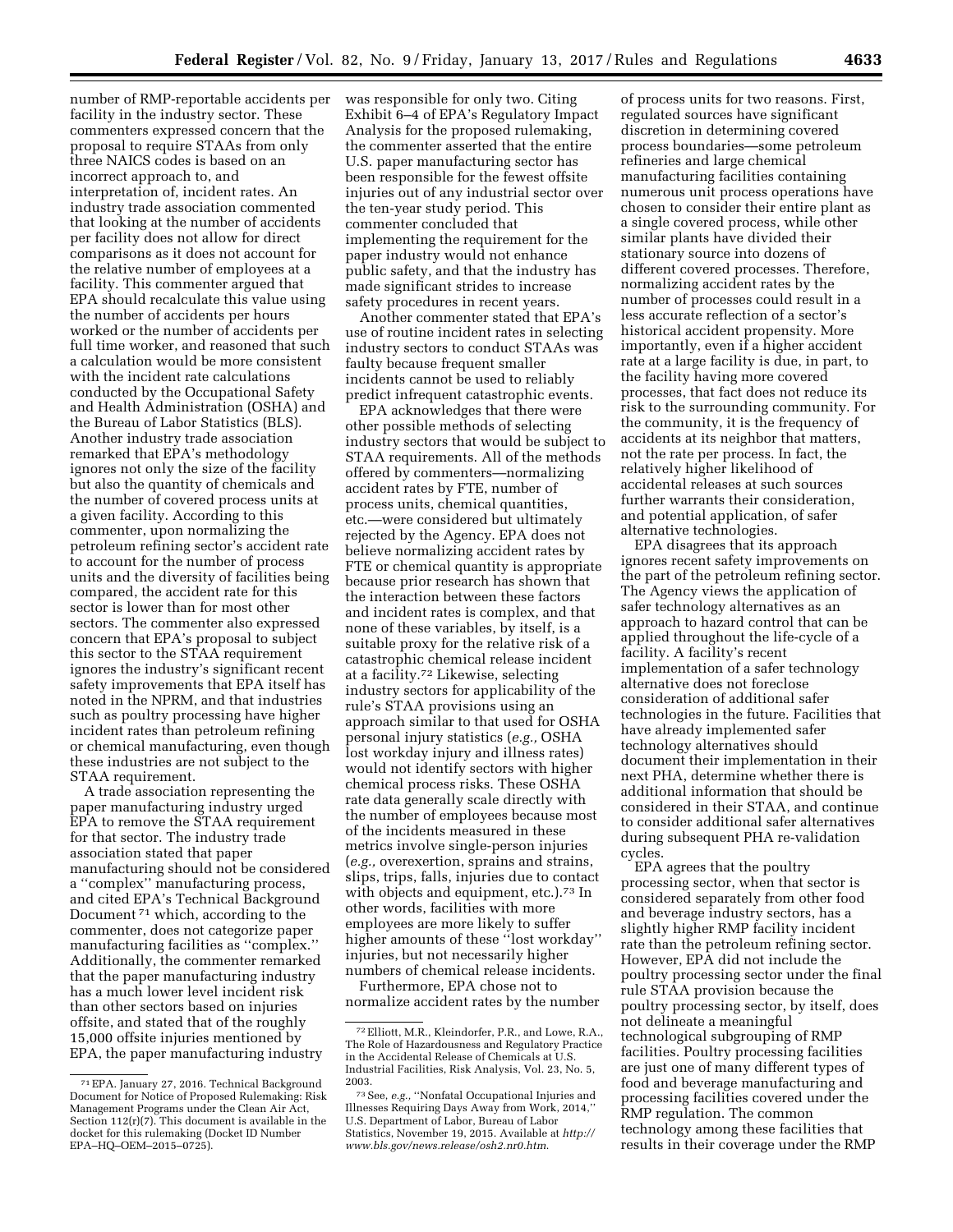regulation is ammonia refrigeration. While EPA is aware that some RMP facilities in the poultry processing sector have had serious chemical accidents, the Agency does not believe that these accidents are usually related to the fact that these facilities process poultry. Rather, they generally relate to the design, maintenance, or operation of the ammonia refrigeration system at the facility, and are similar to the causes of accidents involving ammonia refrigeration systems at other types of food and beverage processing facilities. Therefore, when considering the accident rates of RMP-covered poultry processing facilities, EPA believes the proper approach is to combine RMP facilities in this sector with RMP facilities in all other sectors in the food and beverage industry, as indicated in the RIA for the final rule.74 When this is done, the accident frequency for the food and beverage manufacturing sector is significantly lower than the accident frequency for the petroleum refining sector.

EPA disagrees with the commenter that argued the paper manufacturing sector should be exempt from the STAA provision of the final rule because the sector has had fewer accidents with offsite injuries, or because the sector was not characterized as ''complex'' by EPA's economic analysis. While it is true that the paper manufacturing sector has had fewer accidents with offsite injuries than other sectors, this is partly due to the relatively small number of RMP facilities (70) in the paper manufacturing sector. Additionally, the great majority of the offsite injuries reported by RMP facilities resulted from a single accident at the Chevron Richmond refinery, therefore it is inappropriate to compare offsite injuries from the paper manufacturing sector to the total of all offsite injuries that occurred during the ten-year period analyzed.75

More importantly, offsite injury is only one of several types of accident

75According to the CSB, ''approximately 15,000 people from the surrounding communities sought medical treatment at nearby medical facilities for ailments including breathing problems, chest pain, shortness of breath, sore throat, and headaches. Approximately 20 of these people were admitted to local hospitals as inpatients for treatment.'' CSB, January 2015, Final Investigation Report: Chevron Richmond Refinery Pipe Rupture and Fire, Chevron Richmond Refinery #4 Crude Unit, Richmond, California, August 6, 2012, Report No. 2012–03–I– CA, *[http://www.csb.gov/assets/1/16/Chevron](http://www.csb.gov/assets/1/16/Chevron_Final_Investigation_Report_2015-01-28.pdf)*\_ *Final*\_*Investigation*\_*Report*\_*[2015-01-28.pdf](http://www.csb.gov/assets/1/16/Chevron_Final_Investigation_Report_2015-01-28.pdf)*.

consequences that require reporting under the RMP rule. Other reportable consequences include deaths, injuries, and significant property damage on-site, and known offsite deaths, evacuations, sheltering-in-place, property damage and environmental damage. When all RMP-reportable accident consequences for a sector are considered, and normalized by the number of sources in the sector, the paper manufacturing sector has the second highest accident rate among all sectors regulated under the RMP rule. EPA believes this approach is a better gauge of the historical accident propensity for a sector than considering only accidents with offsite injuries.

While it is also true that EPA did not characterize the paper manufacturing sector as ''complex'' in the Technical Background Document 76 and for estimating the costs of most rule provisions within the RIA, it did do so for purposes of the STAA provision, and arguably could have done so for all rule provisions. Paper manufacturing facilities, and particularly large integrated pulp and paper mills, are clearly more complex than most other RMP facilities, which only involve chemical storage (*e.g.,* agricultural ammonia distribution facilities) or simple chemical processes (*e.g.,* water treatment). The main purpose for EPA's broad characterization of certain sectors as ''complex'' and all others as ''simple'' for certain rule provisions within the RIA was because the Agency judged that the cost of implementing those rule provisions would vary primarily by the complexity of the processes involved, and that a rough two-tier division of regulated sources (*e.g.,* simple vs. complex) would suffice to establish cost estimates for those rule provisions. However, EPA did not use this two-tier division for purposes of estimating the costs of the rule's STAA provision. For the STAA provision, EPA included paper manufacturing as a sector that involves ''complex manufacturing operations.'' EPA chose to apply the STAA requirement to sources involved in complex manufacturing operations because these sources have the greatest range of opportunities to identify and implement safer technology, particularly in the area of inherent safety. These sources generally produce, transform, and consume large quantities of regulated substances under sometimes extreme process conditions

76EPA. January 27, 2016. Technical Background Document for Notice of Proposed Rulemaking: Risk Management Programs under the Clean Air Act, Section 112(r)(7). This document is available in the docket for this rulemaking (Docket ID Number EPA–HQ–OEM–2015–0725).

and using a wide range of complex technologies. For more information, see the preamble discussion in the proposed rulemaking at 81 FR 13688, March 14, 2016.

EPA disagrees that the agency used ''routine'' incident rates to select industry sectors covered by the STAA provision. Accidents meeting EPA reporting criteria include accidental releases from covered processes that result in deaths, injuries, and significant property damage on-site, and known offsite deaths, injuries, evacuations, sheltering-in-place, property damage and environmental damage. EPA believe that such accidents generally either resulted in, or could reasonably have resulted in, a catastrophic release of a regulated substance, and are therefore an appropriate criterion to consider when identifying industrial sectors that may benefit public safety the most by analyzing safer alternative technologies.

*Eliminate or exempt batch toll chemical manufacturers.* In the context of exempting batch toll processors from the STAA provision, some commenters recommended that processes governed by government agency specifications or through a contractual relationship with a customer should not be subject to the STAA provision because in these cases, the customer specifies the manufacturing process. According to one commenter, the customer is subject to regulation, often from the FDA or EPA. An industry trade association requested that EPA explicitly state in the body of the regulation that the STAA requirement would not apply to processes in whole or in part specified by a government agency or through any contractual obligation.

EPA disagrees with the suggestion to exempt batch toll manufacturers from the STAA requirement. Safer technology alternatives include many options beyond chemical substitution. For example, IST could involve minimization of stored raw material chemicals, making process changes that make it less likely to release the chemical (moderation), or reducing complexity in the process in order to make accidents less likely (simplification). Therefore, even where a contractual relationship or regulation requires a regulated batch toll manufacturing facility to use a particular regulated substance in specified quantities, owners and operators of batch toll manufacturing facilities should still consider other potential IST measures besides chemical substitution. The facility must also consider potential safer alternatives beyond IST, such as passive measures instead of or in combination with active

<sup>74</sup>*Regulatory Impact Analysis—Accidental Release Prevention Requirements: Risk Management Programs Under the Clean Air Act, Section 112(r)(7).* This document is available in the docket for this rulemaking (Docket ID Number EPA–HQ–OEM–2015–0725).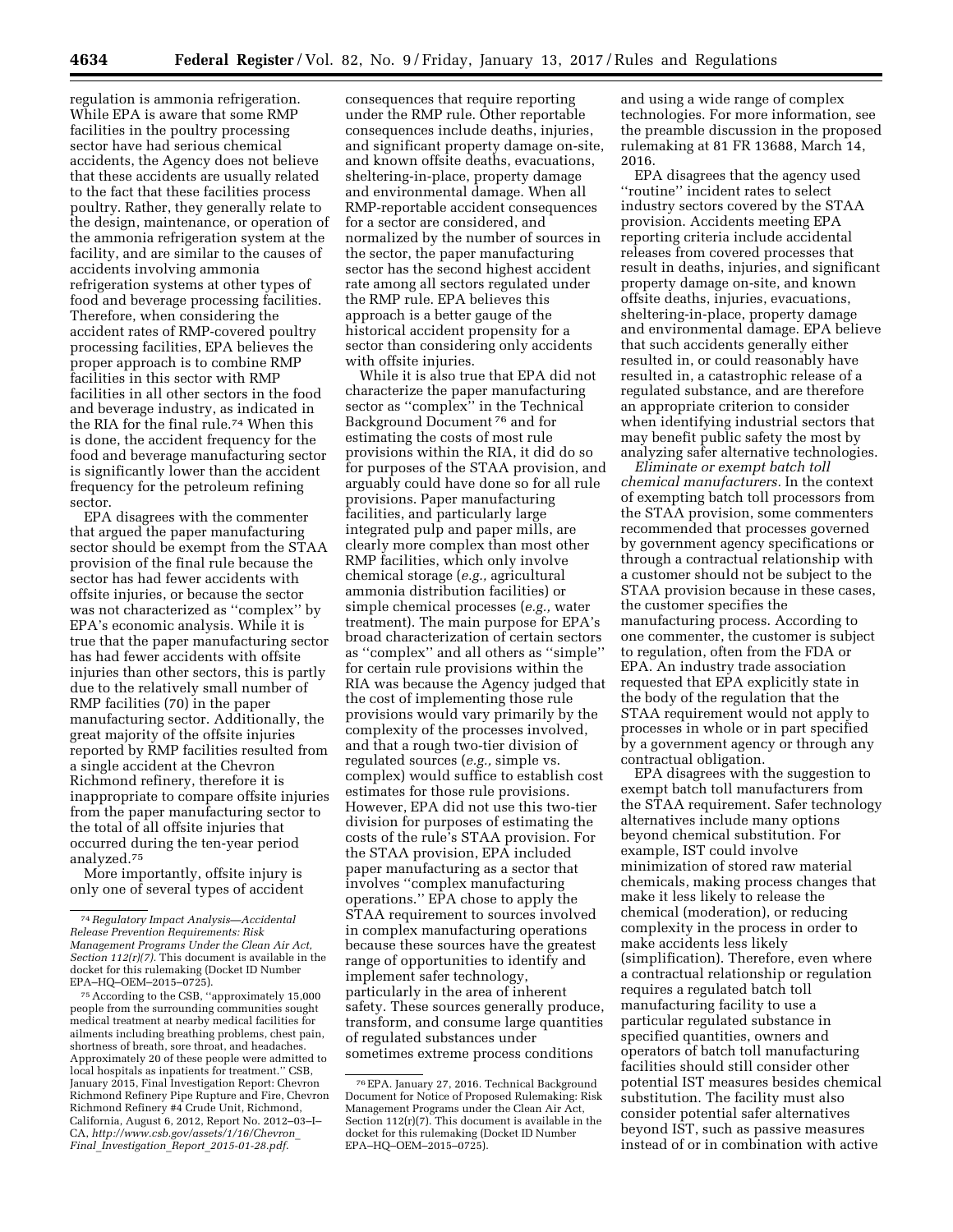measures, or active measures instead of procedural measures. Toll manufacturers may use RMP chemicals for purposes in addition to making a formulated product, such as for cleaning equipment, wastewater treatment or refrigeration, for which chemical substitution may not be prohibited by regulation or contractual relationship. Also, the final rule does not require regulated sources to implement IST or ISD considered, so there is no conflict between this final rule and other regulations that may apply to RMPregulated facilities subject to STAA requirements. For example, an owner or operator would be in compliance with the STAA requirement to consider potential chemical substitution as part of the analysis if he or she determines that a chemical substitution is not practicable because the substitution is prohibited by another regulation The owner or operator would still need to consider other types of IST (minimization, moderation, or simplification), and passive, active, and procedural measures in the analysis.

*Applicability to water treatment facilities.* Some commenters, including professionals and a mass mail campaign joined by approximately 300 commenters, urged that water supply and wastewater treatment facilities should be subject to the proposed STAA provision. A number of commenters expressed concern about threats posed by water and wastewater facilities and related operations. Several commenters asserted that technologically and economically feasible alternatives are available for water supply and wastewater treatment facilities, and suggested that exploring the implementation of these alternatives would be beneficial for the safety of workers, personnel, and communities associated with the facilities. One commenter stated that the costs for water facilities to convert to safer alternatives are feasible, and remarked that it is possible to adopt IST without disrupting operations.

Alternatively, a few industry trade associations and government organizations stated that STAA should not be applied to water facilities citing that any STAA requirement would be repetitive and counterproductive and that drinking water utilities already have to consider a variety of public health and safety factors under the Safe Drinking Water Act (SDWA).

EPA disagrees with commenters who suggest subjecting water and wastewater treatment facilities to STAA requirements. EPA's approach to applying the STAA requirement was to identify industry sectors with the

greatest accident frequency at RMPregulated facilities within the sector, and with the greatest opportunity to apply STAA risk management measures. While EPA agrees that water supply and wastewater treatment facilities often have feasible alternatives available, according to RMP accident history data, the sector is among the least accidentprone sectors covered under the risk management program. Therefore, the final rule does not apply the STAA requirement to the water and wastewater treatment sector. EPA acknowledges that drinking water utilities already may have considered alternative technologies for their disinfection process while addressing safety and health considerations, risk tradeoffs and compliance with the SDWA.

*Limit applicability to major process changes or after accidents.* A few commenters want EPA to consider having a requirement similar to that required by Contra Costa County for facilities to conduct an STAA whenever major process changes are proposed and in the aftermath of accidents, when there are often significant opportunities for making process improvements as equipment is rebuilt or repaired. One commenter noted that the CCHS program requires an ISS analysis during the design of new processes, for PHA recommendations, or for major changes resulting from incident investigation recommendations, root cause analysis or MOC review that could reasonably result in a major chemical accident or release. This commenter noted that California's proposed refinery regulations are following the same requirements as the CCHS program. Other commenters recommended that instead of requiring STAA analyses at least every five years in conjunction with the a PHA revalidation, EPA should require the analysis only after accidents.

Another commenter recommended modifying the wording in section 68.67(c)(8) to limit the provisions to new processes or major modifications to existing processes. The commenter also remarked that stationary sources' management of change (MOC) programs should be updated to account for process changes and allow for reassessment of the IST analysis. The commenter concluded that this will ensure that existing IST components are not removed, replaced, or changed without revalidating the IST feasibility criteria.

EPA disagrees that the STAA requirement should be triggered only by a major process change. While the Agency acknowledges that a major

process change could be an opportune time to evaluate safer technology alternatives, the Agency is concerned that requiring STAA reviews only after major process changes could result in some processes rarely or never being evaluated for safer technology alternatives. This could occur if few or no major changes occurred during the life of the process. Also, limiting the STAA to only major process changes could create a disincentive to upgrading processes if facilities chose not to make improvements to avoid having to perform an STAA. EPA is also concerned that there is no common definition or understanding of the term ''major process change'' that could easily be applied to the wide range of processes affected by the STAA requirement. Therefore, while EPA agrees that integrating STAA reviews into a facility's MOC program (and other prevention programs) may often be beneficial, the Agency believes it is appropriate to incorporate the STAA provision into the PHA section of § 68.67, rather than the MOC section of § 68.75. Nevertheless, EPA encourages owners and operator to also consider safer technology alternatives whenever major process changes are planned.

EPA is revising the PHA requirements in § 68.67 to require that the PHA address findings from incident investigations as well as any other potential failure scenarios. Other potential failure scenarios may include those introduced from major process changes or new designs or those discovered as a result of an accident investigation. Thus, EPA believes that the PHA with its requirement to encompass IST review as part of the PHA process, would cover the same process changes whether they result from an incident investigation, MOC action or other process change.

Finally, EPA disagrees that the STAA requirement should be triggered only by accidental releases. Although the Agency agrees that accidental releases may indeed signal to the owner or operator that safer technology alternatives should be considered, the Agency prefers that owners and operators evaluate safer technologies before accidents occur, with the aim of ultimately preventing such accidents. Also, similar to the Agency's objection to requiring STAA reviews only after major process changes, requiring an STAA only after an accident would mean that many processes subject to this provision may never undergo an STAA.

*Limit applicability of STAA requirements to the design phase of a process.* Several commenters, including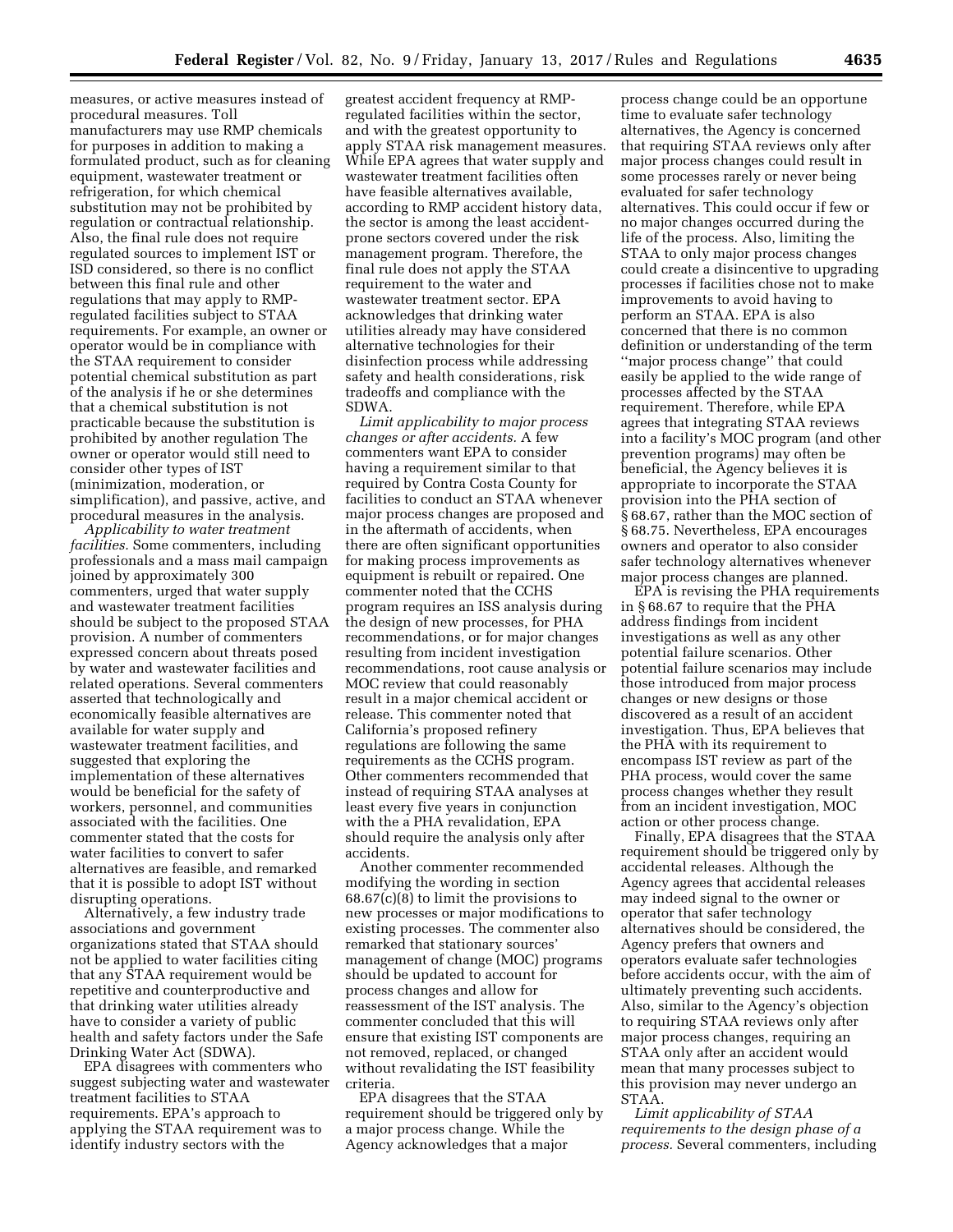industry trade associations suggested that EPA should not require STAAs for existing facilities or processes. Numerous commenters, including facilities, industry trade associations, local agencies, and a Federal agency, stated that an STAA is more appropriate during the design phase of a new process or facility, or during significant modifications. Some commenters, including a local agency, encouraged EPA to require STAAs to consider the highest level of hazard control (referring to the ''hierarchy of controls'') that is feasible during the design phase or whenever a facility makes a change. Another commenter stated that adding a new regulatory requirement, particularly for existing operations, is unnecessary to address inherently safer design, and that safer technology reviews should not be part of a PHA.

In contrast, other commenters urged that safer technologies analyses are an ongoing need and should not be limited to new facilities. A state agency and an individual urged that IST should be performed for all new projects, processes, or stationary sources throughout various phases of a project's life cycle. According to the commenter, performing a separate IST analysis for the entire existing process approximately every five years allows evaluators to see the big picture rather than just the minute details associated with a typical PHA process.

EPA disagrees that STAA analyses should only be required during the initial design phase of a facility. While the greatest potential opportunities for using IST occur early in process design and development, many IST options may still be practicable after the initial design phase. Furthermore, STAA involves more than just IST. Safer technology alternatives also include passive measures, active measures, and procedural measures, and these measures can be modified and improved after the initial design of a facility. EPA notes that many RMP-regulated facilities were originally constructed decades ago, yet major enhancements have been reported in some plants that have been operating for many years.77 CCPS explains that inherently safer strategies can be evaluated throughout the lifecycle of a process, including operations, maintenance and modification, and EPA agrees with this approach.

Lastly, EPA disagrees that the PHA is not an appropriate risk management

program element in which to integrate the STAA. EPA believes that safer technologies can and should be evaluated during the full life-cycle of a covered process, and the PHA is the fundamental and recurring risk management program element concerned with overall analysis and control of process hazards. By integrating the STAA with the PHA, every process subject to the provision will undergo an STAA, every five years. EPA believes that five-year revalidation will give the owner or operator the opportunity to identify new risk reduction strategies, as well as revisit strategies that were previously evaluated to determine whether they are now practicable.

Owners and operators of new construction facilities that will be subject to the RMP rule should consider performing the STAA portion of their initial PHA well enough in advance of facility construction so that the full range of inherently safer designs is considered, and include this evaluation in the initial PHA for the process.

## c. Definitions

*Feasible definition.* Many commenters, including a facility, several trade associations and an environmental advocacy group, remarked that EPA did not sufficiently explain any of the five factors (''economic, environmental, legal, social and technological'') for facilities to consider in the proposed definition of ''feasible,'' and asserted that the examples provided by EPA are unhelpful and vague. The commenters argue that the proposed rulemaking does not provide sufficient guidance on the feasibility component of the STAA review. As such, the commenters conclude that these factors are so expansive and vague that they do not provide any clear guidance as to how feasibility of IST should be determined, and therefore have no place in the RMP rule. According to one commenter, even if the five measures are properly defined, they do not address the full range of issues in the operational life of a project rather than just the processing phase.

A mass mail campaign joined by approximately 300 commenters warned that ''accounting for'' these factors could be used as an excuse to avoid necessary implementation measures.

An industry trade association said that it does not want EPA to elaborate further on the proposed STAA requirement. One commenter stated that it would be very subjective and difficult to prescribe in regulations what is ''feasible'' for a facility and that any ''one-size fits all'' approach to process

safety would limit employers' ability to react to real facts on the ground. In regards to incorporating ISTs into safety programs, the commenter asserted that only facility operators know whether IST is appropriate given the complexities of their unique operating environments, and no one program will work for all facilities.

EPA believes that the same tools and methods that facilities currently use for their PHA can be used to identify and measure hazards and risks of any safer alternative options. Further explanation of the economic, environmental, legal, social and technological factors included in the ''practicability'' definition of this final rule can be found in NJDEP's Guidance for Toxic Catastrophe Prevention Act (TCPA)- Inherently Safer Technology (IST) Review, Attachment 1 Feasibility guidance.78

EPA did not define the various factors, such as ''economic'' or ''social'' used in the proposed definition of ''feasible'' or in the revised term ''practicability.'' The examples in the proposed rulemaking preamble are taken from the guidelines provided by CCPS, and are not exclusive of other situations. EPA believes that the definition of ''practicability'' in the final rule provides sufficient flexibility for the owner or operator to determine whether an IST or ISD considered could be successfully accomplished. EPA does not believe that we should further define ''economic or social factors'' in the rule because further specificity of these terms would likely be too prescriptive and would not encompass all the possible conditions and outcomes that might be encountered when determining the practicability of an IST or ISD considered in the STAA. EPA expects that facility owners and operators will use their expertise and make reasonable judgements when considering the appropriate meaning of economic or social factors so that any decisions regarding possible implementation of IST is not driven towards changes that would cause unintended adverse consequences.

Finally, EPA disagrees with commenters' assertion that accounting for the factors in the definition of ''practicability'' could be used as an excuse to avoid necessary implementation measures. EPA is not requiring IST or ISD implementation in the final rule and, therefore, further clarifying the practicability definition will not impact IST or ISD implementation.

<sup>77</sup>CCPS. 2009. Inherently Safer Chemical Processes: A Life Cycle Approach, 2nd ed., American Institute of Chemical Engineers, CCPS New York, Wiley, p. 25.

<sup>78</sup>*[http://www.nj.gov/dep/enforcement/tcpa/](http://www.nj.gov/dep/enforcement/tcpa/downloads/IST_guidance.pdf) [downloads/IST](http://www.nj.gov/dep/enforcement/tcpa/downloads/IST_guidance.pdf)*\_*guidance.pdf*.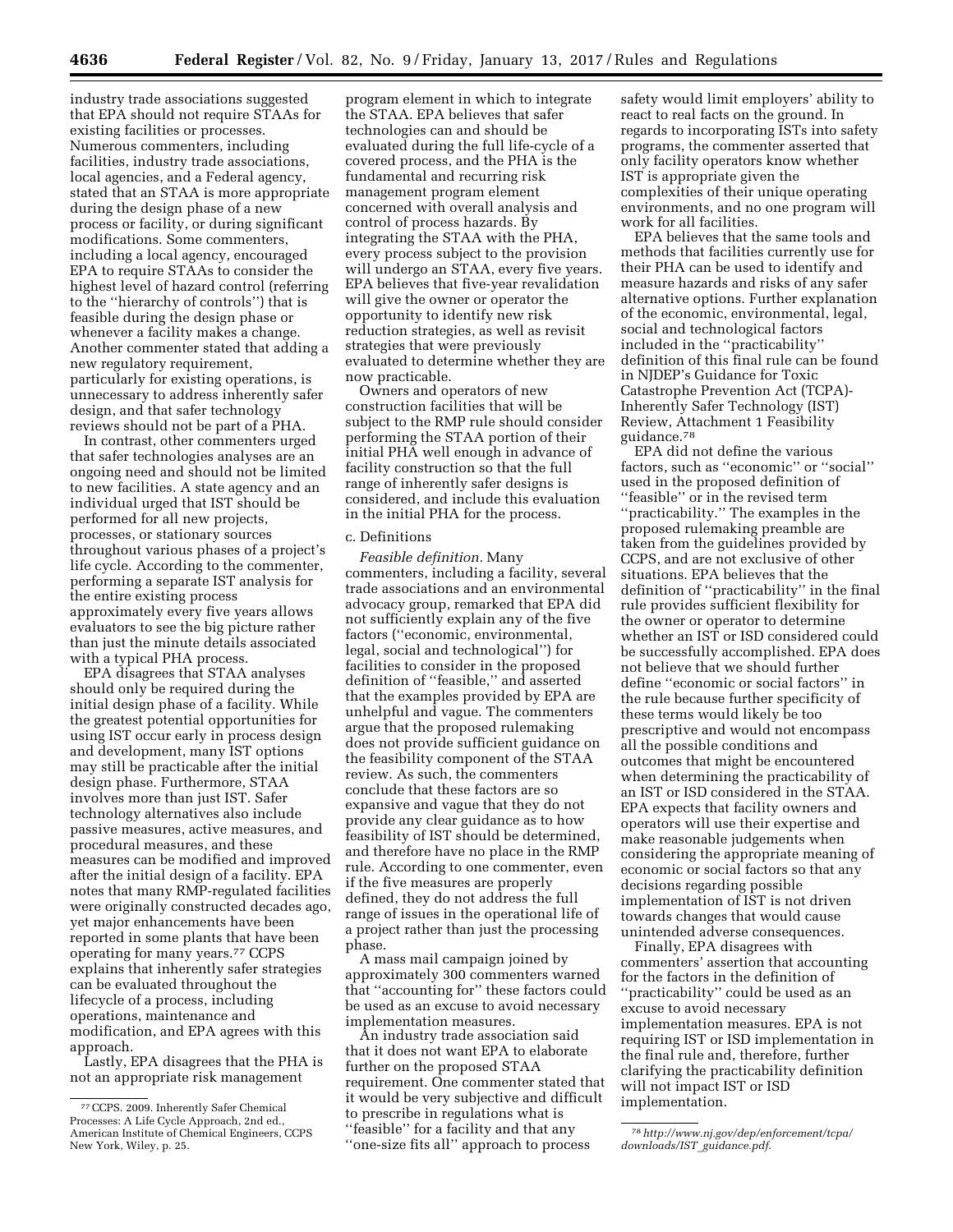*Consistency of feasible definition with other programs.* A commenter encouraged EPA to incorporate the definition of ''feasibility'' provided in the Contra Costa County Safety Program Guidance Document. Another commenter stated that the proposed definition of ''feasibility'' is consistent with California's proposed California Accidental Release Prevention (CalARP) regulations and the Contra Costa County and the City of Richmond's Industrial Safety Ordinances. However, a state agency, commented that there is an inconsistency with CalARP's definition of ''feasible'' in that the proposed EPA definition omits the terms ''health'' and ''safety,'' and the commenter encouraged EPA to add these terms to the list of factors to consider in a determination of feasibility.

EPA based the feasible definition on the CCHS definition of ''feasible'' but modified the definition to add language acknowledging that environmental factors include a consideration of the potential to transfer risks or introduce new risks to a process or source. The practicability definition in the final rule maintains this language.

EPA disagrees with the suggestion to add the terms ''health'' and ''safety'' to the definition. The primary reason for EPA to consider ISTs in a STAA is to reduce risks to health and safety of the public by mitigating the frequency and severity of accidental releases. EPA believes this is adequately addressed in the definition of ''inherently safer technology or design'' of this final rule and including these factors in the definition of ''practicability'' would be redundant.

*Suggested revisions to feasible definition.* One commenter argued that the term ''within a reasonable time'' in the definition of ''feasible'' could allow facilities to avoid implementation, and urged EPA to exclude a time based factor from the final definition. This commenter also argued that EPA should not make any level of cost, no matter how minimal, an excuse to not implement any IST measures, but rather should recognize that IST measures should be implemented unless doing so would cause an extremely serious adverse economic effect, such as a facility shutdown. A facility noted that the proposed feasibility analysis does not allow sufficient time to complete the necessary work and recommended that the timeframe be determined on a case by case basis. A state agency commented that the feasibility of an IST must consider factors such as timeliness of implementation and costs. This commenter expressed concern that the definition of ''feasible'' would allow for

the implementation of IST options that may not be economically justifiable compared to other equally protective options.

Some commenters recommended deleting the explanation of environmental factors in the feasible definition. These commenters warned that this language is too specific in comparison with the general terms included in the definition. One commenter expressed concern that the language shows an industry bias and suggested using the following alternative definition: ''Feasible means capable of being successfully accomplished within a reasonable time, accounting for economic, environmental, legal, social, and technological factors weighed against the immediate and long-term benefits to safety and health. A claim of infeasibility shall not be based solely on evidence of reduced profits.''

EPA disagrees with the commenters. Cost is a consideration when determining whether a risk management measure can be successfully accomplished and because EPA is not requiring implementation of any IST, we see no reason to exclude this factor from a practicability determination. EPA also disagrees with the suggestion to limit consideration of reduced profits when assessing a risk management measure because the Agency believes that cost is a valid consideration for practicability. Identifying an amount of an allowable cost for an IST is not something that can be prescribed in the regulation because cost decisions are highly dependent on the economics involving a particular process, facility and industry.

EPA also disagrees that incorporating consideration of a reasonable timeframe will allow facilities to avoid implementation. EPA is not requiring IST implementation and we acknowledge that there may exist practical limits on whether some projects or process designs can be done to enhance safety. If a risk management measure cannot be accomplished within a reasonable time, then the facility should ensure that other safeguards are in place to prevent accidents instead of relying on the uncertainty of completing a long-term project that is dependent on future conditions such as process design, operating budgets, etc.

Finally, as other commenters have noted, some ISTs involving chemical substitution or significant process redesign can result in new hazards or risks being introduced, and these should be considered when deciding the practicability of an IST. Thus, EPA is retaining the explanation of

environmental factors in the practicability definition in this final rule.

*Definition should be stronger than OSHA definition of* ''*feasible.*'' One commenter urged EPA to adopt a definition that is stronger than or at least as protective of health and safety as the OSHA definition of ''feasible'' to provide an appropriate minimum level of protection under CAA—42 U.S.C. 7412(r)(7) that EPA should not go below. The commenter states that under the OSHA standard, a protective measure is technologically feasible if, using existing technology or technology that is reasonably expected to be developed, a typical facility could achieve the standard in most operations most of the time. Additionally, the protective measure is economically feasible if its costs do not threaten the existence or competitive structure of an industry. The commenter contends that OSHA's definition has been interpreted by courts to mean that the mere expense of a measure, alone, cannot trump the implementation of safety measures that are ''capable of being done.'' The commenter believes that EPA should not set a weaker definition that would make it less likely that IST or other prevention measures would be implemented under § 7412(r) than under OSHA's definition. Doing so would be both inconsistent with the objectives of § 7412(r) to protect the public and with the existing framework facilities follow under OSHA requirements, could lead to confusion for facilities and in the courts, and result in an overall reduction in safety measures.

EPA disagrees with the commenter and believes the approach in the final rule to consider the practicability of IST or ISD considered is consistent with the intent of CAA and will not lead to an overall reduction in safety measures. The current rule already requires the PHA to consider active, passive and procedural risk management measures in § 68.67; however, the requirements do not prescribe exactly which type or exactly what engineering and administrative controls must be implemented. The regulations allow facilities to use their specific knowledge and expertise of the process to meet the PHA requirement to ''identify, evaluate and *control* the hazard'' [emphasis added]. EPA is finalizing a requirement for certain sectors to conduct a STAA that also considers IST in the hierarchy of controls. However, requiring facilities to implement IST instead of using passive, active or procedural safeguards can involve extensive and very expensive changes to a facility's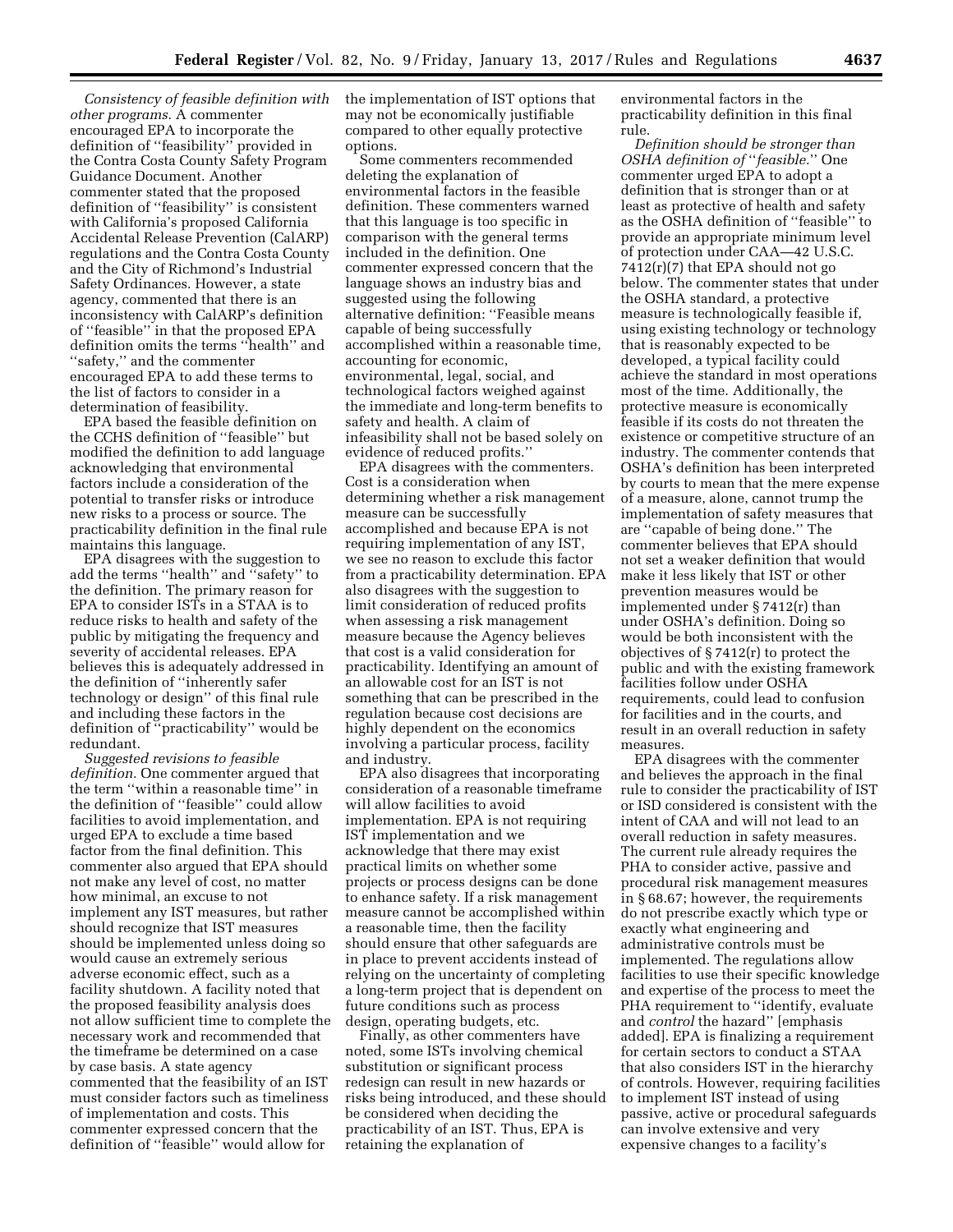process, depending on the IST, especially if it involves substitution of alternative chemicals and/or major process redesign. EPA believes that a practicability consideration should address whether an IST or ISD can be accomplished technologically, is economically possible, does not result in an increase in hazards or other risks that cannot be controlled, or cannot be successfully accomplished because of other considerations. Therefore, EPA disagrees that the practicability definition should be stronger than (or even similar to) OSHA's interpretation of feasible.

*Harmonize feasible definition with OSHA.* A facility noted that the proposed definition of ''feasible'' in § 68.3 could cause the potential for confusion because the proposed rulemaking preamble states that OSHA has indicated that it would be unable to adopt the term feasible, as defined in this notice, under its PSM standard if OSHA considers similar revisions involving IST. This is an illustration of the need to harmonize the requirements of EPA RMP requirements with that of OSHA PSM.

A few commenters, including facilities and industry associations, urged harmonization with OSHA's definition of ''feasibility'' and requirements. A facility and an industry trade association warned of the confusion that could ensue if ''feasibility'' is defined inconsistently between EPA and OSHA, and encouraged EPA to use the term ''practicability'' instead. Similarly, an industry trade association urged EPA to use the term ''practical'' in place of ''feasible.'' The industry trade association argued that what is deemed feasible is often not practical for a number of reasons, and asserted that any decision to alter a technology involves a complex variety of factors such as operating costs, associated risk, energy consumption and greenhouse gas emissions. The commenter concluded that only facility owners should ultimately be able to define what is feasible or practical for their facility. In contrast, a state agency encouraged use of the term ''feasible'' rather than ''practical.'' An industry trade association asserted that neither term should be the basis for the analysis.

EPA agrees with commenters and is revising the rule to replace the term ''feasible'' with ''practicability.'' EPA proposed to use the term ''feasibility'' as part of the STAA analysis as it is already widely used in the technical literature discussing IST. However, because OSHA is considering similar revisions to its PSM standard involving

IST and in order to eliminate the potential for confusion of different meanings of the term ''feasible,'' 79 EPA has decided to use the term ''practicability'' while retaining the same definition and meaning used for ''feasible'' in the proposed rulemaking.

*Hierarchy of controls.* A commenter noted that California's proposed regulations for refineries and EPA's proposed regulations would require that the facility look for inherently safer means to reduce the hazards, but if there is not a means to reduce the hazard, the facility would go through a hierarchy of prevention methods and select the highest level of prevention. This commenter and another requested that EPA use the term ''Hierarchy of Control,'' which is a term that is already understood, instead of adding a brand new term.

EPA does not use the term hierarchy of control (nor substitutes a new term for it) but instead explicitly explains the concept in the regulation by stating that the owner or operator shall consider risk management measures in the following order of preference:

• Inherently safer technology or design,

- Passive measures,<br>• Active measures
- Active measures, and
- Procedural measures.

EPA believes this is consistent with proposed CalARP regulations 80 for Hierarchy for Hazard Control Analysis, which require refineries to eliminate hazards using first order inherent safety measures; to reduce any remaining hazards using second order inherent safety measures; and to address any remaining risks in the following sequence and priority by using passive safeguards, active safeguards, and procedural safeguards.

*Passive measures.* A commenter recommended revising the definition of ''passive measures'' to ''mean risk reduction measures designed to reduce the probability or the consequences of an accidental regulated chemical release without human intervention'' to better reflect that EPA probably meant ''reducing the hazard'' as an aspect of risk management. The commenter views "hazard" as the inherent capacity of a substance to cause an adverse effect, while "risk" is the probability that an adverse effect will occur, if one uses OSHA's definition of the terms. In addition, the commenter said that the

definition of ''other energy inputs'' needs revision, and suggested replacing the phrase ''energy inputs'' with ''human intervention'' to meet the intent of the definition. This commenter expressed concern that the word ''other'' in the phrase ''other energy input'' mischaracterizes pressure vessel designs, dikes, etc. as energy inputs. This commenter also suggested that passive ''design features'' could include mechanical or energy intervention measures and the commenter cited examples such as automatic fire suppression systems and automatic vapor ignition.

EPA agrees with the commenter's suggestion to revise the definition of ''passive measures'' to address the frequency and consequence of the hazard. EPA based the proposed definition of ''passive measures'' on the definition used by CCPS, which defined ''passive'' as ''minimizing the hazard through process and equipment design features that reduce either the frequency or consequence of the hazard without the active functioning of any device, *i.e.,*  providing a dike wall around a storage tank of flammable liquids.'' 81 Thus the intent of the CCPS definition appears to be on aspects of both hazard and risk reduction. EPA is modifying the ''passive measures'' definition in the final rule to clarify that passive measures reduce the frequency or consequence of the hazard.

EPA disagrees that the word ''other'' in ''other energy inputs'' characterizes pressure vessel designs and dikes as energy inputs and also disagrees that passive design features would include automatic fire suppression systems or automatic vapor ignition (in which a flare is ignited). These types of measures would most likely be considered to be active measures. CCPS, in their Guidelines for Hazard Evaluation Procedures,82 cites a fire protection system as an active safeguard because a fusible link or other engineered device must function to successfully trip the system.

*IST/ISD.* A number of commenters, requested clarification on the definition of IST, ISD or Inherently Safer Measures. A few wanted clarification as to what would qualify as ''safer'' in this context. One labor union expressed general support for the proposed definition of IST. One commenter asked

<sup>79</sup> 81 FR 13667, March 14, 2016.

<sup>80</sup> Draft California Accidental Release Prevention Program (ARP) Regulations, California Governor's Office of Emergency Services. July 5, 2016, p. 83 *[http://www.caloes.ca.gov/FireRescueSite/](http://www.caloes.ca.gov/FireRescueSite/Documents/CalARP%20Proposed%20Regs%202016.pdf) [Documents/](http://www.caloes.ca.gov/FireRescueSite/Documents/CalARP%20Proposed%20Regs%202016.pdf)*

*[CalARP%20Proposed%20Regs%202016.pdf](http://www.caloes.ca.gov/FireRescueSite/Documents/CalARP%20Proposed%20Regs%202016.pdf)*.

<sup>81</sup>CCPS. 2009, Inherently Safer Chemical Processes: A Life Cycle Approach. 2nd ed., p. 10. *[https://www.regulations.gov/document?D=EPA-HQ-](https://www.regulations.gov/document?D=EPA-HQ-OEM-2015-0725-0253)[OEM-2015-0725-0253](https://www.regulations.gov/document?D=EPA-HQ-OEM-2015-0725-0253)*.

<sup>82</sup>CCPS. 2008, Guidelines for Hazard Evaluation Procedures. 3rd ed., p. 234. *[http://www.aiche.org/](http://www.aiche.org/ccps/publications/books/guidelines-hazard-evaluation-procedures-3rd-edition) [ccps/publications/books/guidelines-hazard](http://www.aiche.org/ccps/publications/books/guidelines-hazard-evaluation-procedures-3rd-edition)[evaluation-procedures-3rd-edition](http://www.aiche.org/ccps/publications/books/guidelines-hazard-evaluation-procedures-3rd-edition)*.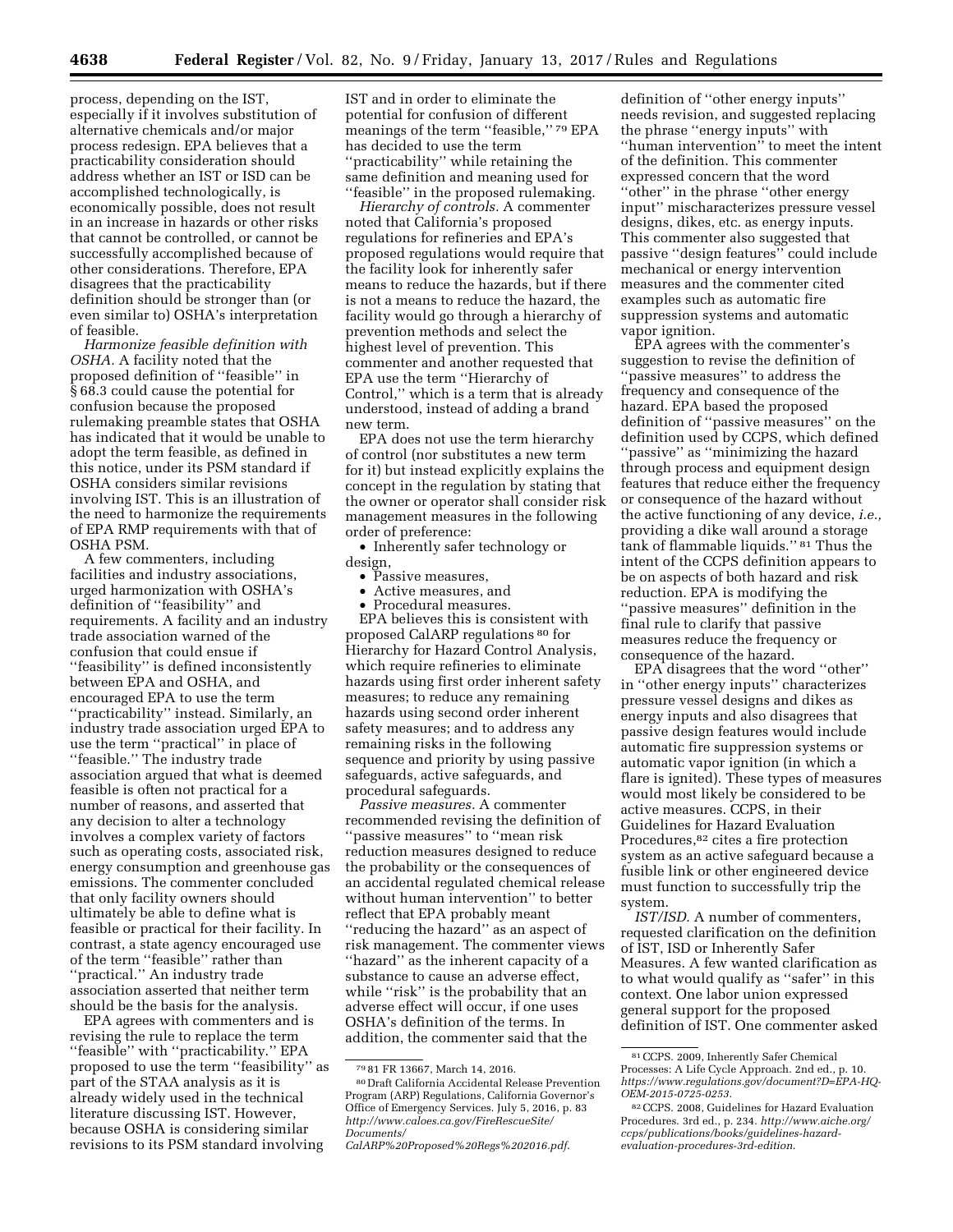EPA to ensure that there is a distinction between IST and less effective controls and management methods. This commenter argued that chemical substitution and process changes are the most effective methods to protect workers and the public from incidents and that these ''inherently'' safer options should be distinguished from less effective controls and management methods. The commenter cited lesser effective controls from the NJDEP IST compliance, such as safer extremely hazardous substance risk location, protection of storage vessels from weather conditions, changes in truck traffic patterns, addition of EHS leak detectors, use of closed circuit television systems, labeling of valves and equipment, revising procedures, installing a simulation training station, and adding light towers for EHS leak alarms. The commenter requested that EPA develop a precise definition for IST and Inherently Safer Design (ISD).

EPA disagrees with the commenters' suggestions to provide a distinction between IST and other controls and management methods. EPA believes that determining effective risk management strategies for a facility is a site-specific determination and EPA encourages any improvement that will could lead to inherently safer conditions. Therefore, EPA is finalizing the definition of IST/ ISD as proposed.

EPA based its definition of inherently safer technologies (IST) or design (ISD) on the four inherently safer strategies as explained in the Inherently Safer Chemical Processes: A Life Cycle Approach by CCPS.83 These four types of strategies have been widely recognized by the industry and best encompass the concepts and principles of applying inherent safety, which focuses on eliminating or reducing the hazards associated with a set of conditions.

As the 2010 CCPS Final Report: Definition for Inherently Safer Technology (IST) in Production, Transportation, Storage and Use 84 states:

IST (Inherently Safer Technology), also known as Inherently Safer Design (ISD), permanently eliminates or reduces hazards to avoid or reduce the consequences of incidents. IST is a philosophy, applied to the design and operation life cycle, including

manufacture, transport, storage, use, and disposal. IST is an iterative process that considers such options, including *eliminating a hazard, reducing a hazard, substituting a less hazardous material, using less hazardous process conditions, and designing a process to reduce the potential for, or consequences of, human error, equipment failure, or intentional harm.*  [emphasis added]

The CCPS guidance is organized by these four strategies and provides many examples of each type of strategy. NJDEP also uses descriptions of the four strategies to identify available IST alternatives in their inherently safer technology review requirements.85 Although some NJ facilities may have reported some controls that others might not strictly view as IST, EPA does not believe that IST should be limited only to chemical substitution and process changes. Some changes such as better labeling of equipment are cited as examples of process simplification in CCPS' IST Checklist. Changes involving transportation of chemicals and storage location are also cited in the checklist because inherent safety can involve reduction of hazard, and does not require complete elimination of a hazard.

## d. General Comments on STAA Requirements

*Suggestions for minimal elements for STAA methodology.* An environmental advocacy group noted that in the proposed rulemaking, EPA states that owners and operators may use ''any available methodology or guidance'' to conduct their STAA, but urged EPA to define the minimum basic elements that owners or operators must include in their STAA. The commenter believed the STAA should include an analysis of the technical, economic, legal/ regulatory, social, and hazards implications of each major technology option, and noted that the sample methodologies and guidance listed in the proposed rulemaking may not include all of these elements. The commenter urged EPA to require the economic analysis to include potential liabilities, costs, avoided costs, and savings associated with each major STAA option evaluated.

EPA does not believe it should specify factors other than those already present in the PHA and STAA requirements, including the definition of ''practicability.'' EPA believes that various resources and guidance exist (as well as existing PHA methodologies,

such as HAZOP, What-If? Method, or checklists or a combination of these as discussed in Chapter 8 of CCPS' book, *Inherently Safer Chemical Processes: A Life Cycle Approach* 86) that can assist facilities in understanding how IST can reduce hazards and risk and in determining practicability of IST or ISD considered in the STAA. Facilities can follow, for example, guidance for IS Review Documentation found in CCPS's Inherently Safer Chemical Processes, which suggests documenting the summary of the approach used for the IS review (*i.e.,* methodology, checklist, etc.), names and qualifications of the review team, IS alternatives considered, as well as those already implemented or included in the design, results of each consideration including those not considered and why, documentation of feasibility and rationale for rejection of IS opportunities.

While some facilities may choose to conduct an economic analysis of potential liabilities, costs, avoided costs, and savings associated with each major STAA option evaluated, EPA is only requiring facilities to determine whether IST is practicable and document this determination. It may not be always be possible to estimate avoided costs and savings for a particular IST.

*STAA is not a suitable replacement for other prevention program measures.*  An association of governments expressed concern that analyses will not prevent accidents because human factors such as operational bias towards production rather than safety, failures to manage changes, failures to provide adequate training for employees and failures to follow standards cannot be eliminated by a safer technology analysis. The association warned that the analysis could be used as a substitute for appropriate emergency preparedness and accident prevention programs. The commenter also believed that adoption of safer technology without a holistic review of risk transfers might be dangerous.

EPA does not believe or intend that a safer technology analysis as part of the exiting PHA would negate the need or requirements for facilities to follow other RMP rule provisions, such as training, managing change, and following RAGAGEP. Rather this analysis is designed to supplement or enhance the ways that hazards or risks of an accidental release can be eliminated or reduced by possibly more rigorous risk reduction measures.

<sup>83</sup>CCPS. 2009, Inherently Safer Chemical Processes: A Life Cycle Approach. 2nd ed., *[https://](https://www.regulations.gov/document?D=EPA-HQ-OEM-2015-0725-0253)  [www.regulations.gov/document?D=EPA-HQ-OEM-](https://www.regulations.gov/document?D=EPA-HQ-OEM-2015-0725-0253)[2015-0725-0253](https://www.regulations.gov/document?D=EPA-HQ-OEM-2015-0725-0253)*.

<sup>84</sup>CCPS. July 2010. Final Report: Definition for Inherently Safer Technology in Production, Transportation, Storage, and Use, *[https://](https://www.regulations.gov/document?D=EPA-HQ-OEM-2015-0725-0274) [www.regulations.gov/document?D=EPA-HQ-OEM-](https://www.regulations.gov/document?D=EPA-HQ-OEM-2015-0725-0274)[2015-0725-0274](https://www.regulations.gov/document?D=EPA-HQ-OEM-2015-0725-0274)*.

<sup>85</sup>NJDEP TCPA. March 29, 2012. NJ Title 7, Chapter 31 TCPA Program Consolidated Rule Document, *[http://www.nj.gov/dep/rules/rules/](http://www.nj.gov/dep/rules/rules/njac7_31.pdf) njac7*\_*[31.pdf](http://www.nj.gov/dep/rules/rules/njac7_31.pdf)*.

<sup>86</sup>CCPS. 2009. Inherently Safer Chemical Processes: A Life Cycle Approach, 2nd ed., American Institute of Chemical Engineers, CCPS New York, Wiley.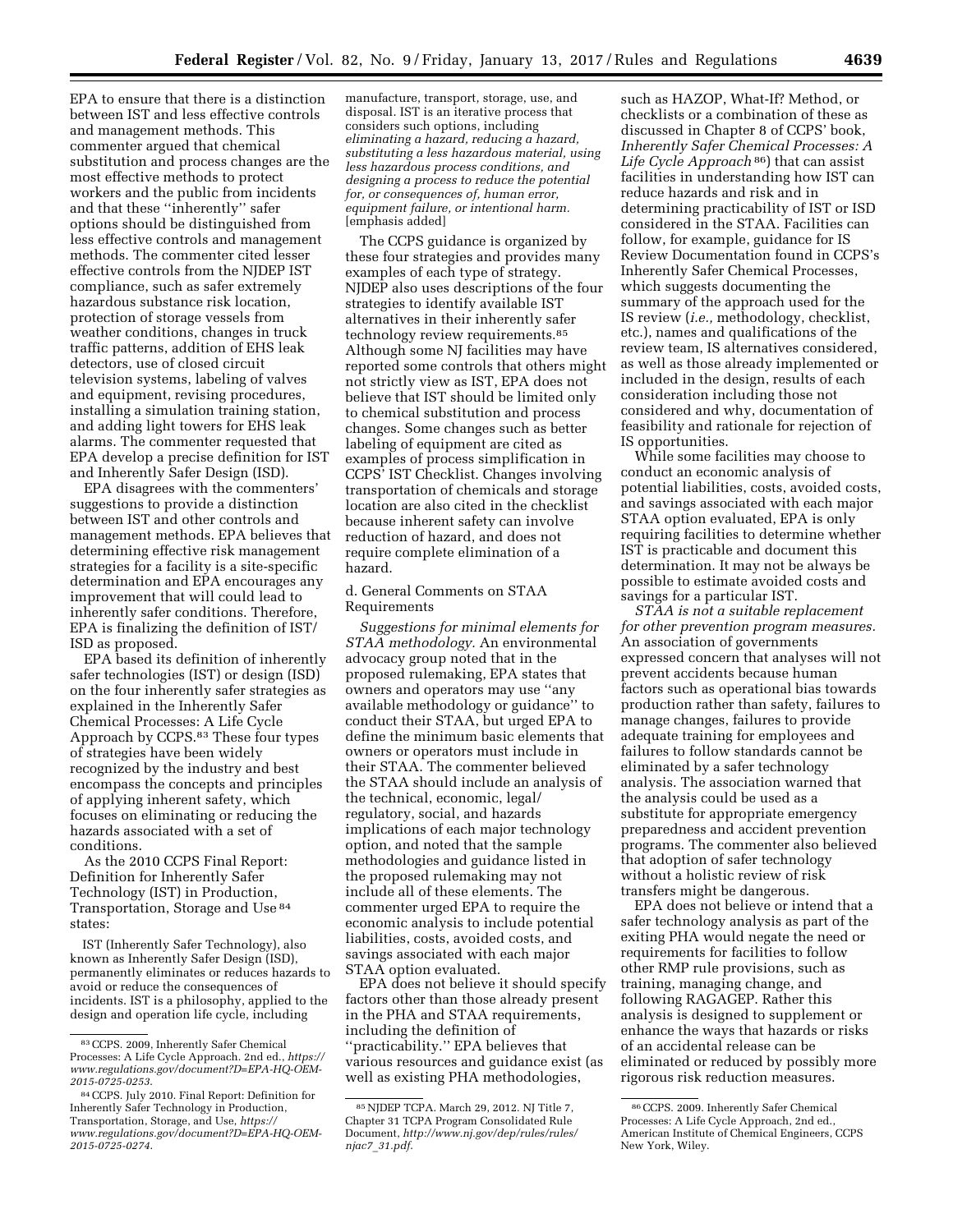Facilities can evaluate the feasibility of potential safer technologies and this evaluation can and should take into account any known transfers of risk, as well as other considerations. For this reason, EPA is not prescribing that facilities adopt any particular safer alternative and is allowing any decision on implementation of IST to be made based upon a facility's judgement using accepted hazard analysis and their knowledge of their processes, hazards, risks and methods to control hazards. EPA does not believe the analysis could be used as a substitute for appropriate emergency preparedness and accident prevention programs—existing requirements in these areas are still in place and this final rule also provides more emphasis on emergency coordination and response (for more information see section V of this preamble).

*STAA guidance, regulatory incentives and voluntary partnership programs.* An industry trade association suggested the establishment of a working group to develop decision framework and guidance materials for STAAs. The commenter remarked that creation of a working group would be more effective than mandating RMP facilities to conduct STAAs with insufficient guidance. A commenter recommended that the working group should consider existing voluntary programs that include a safer alternatives assessment, and should consider the possibility of establishing a public-private partnership. The commenter further explained that the working group should explore how EPA could leverage these programs by providing regulatory incentives to those who participate in and fulfill the requirements of the voluntary programs. The commenter also suggested that a partnership could be created based on the core principles adopted by industry (*i.e.,* stewardship) programs and the lessons learned from existing and past voluntary partnership programs. The commenter stated that such a program could provide technical assistance and tools to help create awareness and instill a quality culture of safety and security. The commenter provided a white paper with more detailed discussion on the potential purposes, components, incentives and requirements for a voluntary partnership program to improve chemical safety and security.

EPA appreciates the commenters' suggestions for developing guidance, regulatory incentives and partnership programs for STAAs. EPA is finalizing a regulatory provision requiring Program 3 industry sectors in NAICS codes 322, 324, and 325 to conduct an STAA as part of the PHA and determine the practicability of IST or ISD considered. EPA disagrees that STAA should be limited to a voluntary partnership program; however, EPA will further consider the merits of a potential voluntary partnership program with industry to engage in improved process safety practices.

EPA believes the STAA requirements are flexible and allow the use of industry expertise to best decide which safer technologies and alternatives to consider, and to determine the practicability of IST or ISD considered in the STAA. EPA will develop guidance for complying with RMP PHA and STAA requirements before sources must comply with the STAA provision required in this action. A draft of this guidance will be available for public comment.

*Making STAA information available to LEPCs.* A facility is concerned that the proposed requirement to share information pertaining to inherently safer technology or design with the local LEPC would require specific detailed information that the LEPC may not consider relevant. While the facility expressed willingness to share appropriate information with the LEPC, the facility does not believe the LEPC would be interested in the minute details of the changes in process units. An industry trade association stated that not requiring implementation while requiring facilities to provide LEPCs the date of implementation or planned implementation could cause confusion.

EPA agrees that providing LEPCs with detailed information regarding process changes involving IST or ISD may not always be relevant or necessary to community emergency preparedness or can be confusing. The final rule eliminates the proposed requirements under § 68.205 to provide information to the LEPC, upon request (including IST information). For more information about how the final rule addresses sharing information with LEPCs or emergency response officials, see section VI.A. of this preamble.

## e. Including STAA as a PHA Requirement

*Appropriateness of PHA techniques or process for STAA.* A few local agencies expressed support for STAA measures being used as a method of addressing PHA recommendations. Commenters, including a local agency, encouraged the review of the STAA at least every five years.

However, several commenters opposed including STAA in the PHA. Two trade associations commented that requiring PHA teams to evaluate the

feasibility of IST has the potential to undermine the effectiveness of the PHA process. The commenters argued that regulating IST is infeasible because there is no simple answer when it comes to managing risk. The same two trade associations and one facility asserted that a PHA review of an existing process considers the adequacy of the existing controls for that process while an IST review is entirely different. The commenters believe an IST review involves a comparison to a different technology and an operation-specific and site-specific evaluation based on engineering judgment, in which many variables are considered that include hazards, the location of the facility, surrounding populations, exposures, technical feasibility and economic feasibility. A state agency and an industry trade association warned that requiring STAA during the PHA would be inappropriate because the structure of a PHA does not facilitate such an analysis.

A facility expressed concern that none of the PHA methodologies described in the NPRM require this type of comparison, arguing that IST/ISD methodologies are similar, but not identical, to PHA analysis techniques. The facility stated that it would be wrong to assume that STAA can be directly incorporated into existing PHA methodologies. A trade association commented that in order to have PHA team members perform a comparative analysis on alternatives, the PHA team would be required to compile relevant process safety information for the alternatives in order to perform the IST analysis.

One commenter believes that IST needs to be evaluated outside of the PHA process because the node-to-node hazard and operability study (HAZOP) approach is minutely focused, does not look at the bigger picture and reduces the impact of IST to localized risk reduction measures rather than making the whole process inherently safer. The commenter stated that a separate IST analysis for the entire existing process is needed and could be performed every five years but separately from the PHA since different team participants (such as technical experts) are usually needed.

One trade association and a facility believed that IST analyses are not practical to conduct as part of a PHA for a defined process with defined chemicals. The commenters claimed that to consider a substitute, a facility operator would need to design the new process before being able to conduct the analysis. Some facility commenters reasoned that design and hazard reviews for new facilities can take place years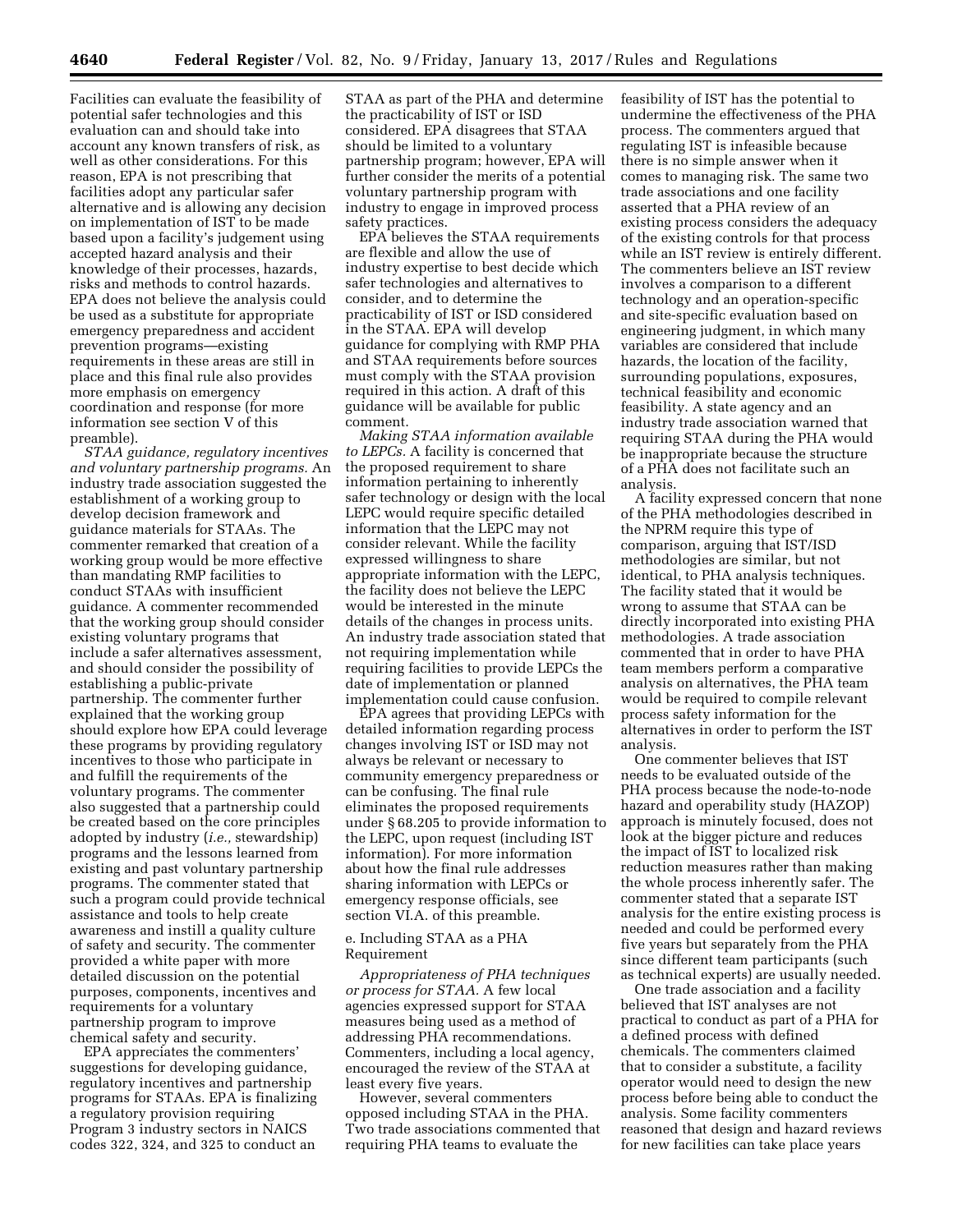before any PHA. An industry trade agency suggested that EPA should include appropriate lead-time and grandfathering provisions so as not to disrupt projects already in the design or construction phase. Finally, an industry trade association asserted that IST decisions are very complex and should not be determined by any government agency, and recommended that EPA delete the proposed STAA provisions.

EPA believes that IST analysis can be incorporated in the existing RMP PHAs by using PHA techniques such as HAZOP, What-If? Method, or checklists or a combination of these as discussed in Chapter 8 of CCPS' book, *Inherently Safer Chemical Processes: A Life Cycle Approach.*87 These techniques themselves are not requirements, but tools available to help the facility owner or operator to identify, evaluate and control the hazards involved in the process.

While developing the original RMP rule, EPA noted some commenters strongly opposed any requirement for safer technology analyses because PHA teams regularly suggest viable, effective (and inherently safer) alternatives for risk reduction. In the preamble to the original RMP rule, EPA agreed with these commenters, indicating that ''application of good PHA techniques often reveals opportunities for continuous improvement of existing processes and operations without a separate analysis of alternatives.'' 88 While these comments in 1996 led us to not require STAA in the original rule, further developments in STAA, and EPA's own experience with implementation of the rule, now indicate that a specific mandate to conduct STAA reviews as part of the PHA will encourage facilities who were performing PHAs that were of lower quality but legally compliant with the old rule, to perform better PHAs.

Therefore, EPA disagrees with commenters that argue it is not appropriate to include an STAA in the PHA. In fact, the RMP PHA requirements include other aspects of an analysis that is typically associated with process design. For example, the PHA must also address stationary source siting issues which involve the location and proximity of the source to local population and their numbers.

Nevertheless, EPA agrees that for situations where an IST would involve a new process that is entirely different

from the current process, the process design would have to exist or be developed, and process safety information be compiled, to conduct a PHA for this new process. EPA does not expect facility owners or operators to research and create new process designs or conduct research into all possibilities for the use of new chemicals. Instead, the STAA should focus on the known and existing substitute processes and chemicals that have been demonstrated to be in use commercially.

If a facility is considering a chemical substitution or process change that involves a significant redesign of their process, such efforts involved with redesign and its evaluation may need to be undertaken as part of a practicability study.89 The definition of ''practicability'' allows for consideration of technological factors, which could include whether the potential safer alternative can be designed and operated to meet the process functions needed. However, not all IST involves substituting a chemical or an entirely new process and there are other types of other IST measures (minimization, moderation or simplification) that can be considered to address various points within the current process where hazards and risks exist. Furthermore, the final rule does not require the facility to implement IST measures.

Facilities may, if desired, conduct a separate IST analysis of each covered process, outside of the PHA, if desired, as long as it is done in same timeframe as the PHA and the results are documented. If a facility does not have staff capable to identify and evaluate alternatives, the facility owner or operator may require outside assistance from engineering firms or consultants.

The RMP PHA requirements require the facility owner or operator to identify risk management measures that eliminate or reduce the risks from the process hazards. If the facility has already performed such IST analysis in the past, then the owner or operator should consider these analyses when updating or revalidating their PHAs and determine whether there is new information that should be considered as part of conducting the current STAA.

*Involvement and training of employees and team members.* An industry trade association expressed

concern about the potential experience limitations of the PHA team. The commenter stated that team members may lack the expertise required to assess all alternative technologies, and said that in the case of inadequate experience the STAA should be considered within the management of change element of the RMP and the facility's ongoing risk assessment analysis. Two trade associations commented that a PHA and an IST analysis serve two entirely different engineering functions and the teams that conduct these reviews are staffed differently. The two associations further commented that small facilities do not have staff design engineers to conduct an IST review, which means the facility would be required to absorb the cost of retaining them even though there is no requirement that their findings be implemented.

One Federal agency commented that throughout the SBAR panel process, SERs noted that this analysis would require additional staffing such as design engineers, in addition to the chemical and mechanical engineers already staffed for PHA analyses. The SERs added that most small facilities do not have design engineers on staff and as a result, would need to incur additional expenses to retain them.

Another commenter stated that conducting a full IST/ISD review based on yet-unproven technologies typically is an extremely complex endeavor (particularly for a chemical production process), and would require very different PHA teams that could adequately assess IST/ISD (*e.g.,* to adequately study how the hypothetical use of new IST/ISD might create additional, unanticipated hazards throughout a process).

Another commenter suggested that the PHA/hazard review team should be properly educated in inherent safety analysis. A professional organization encouraged the participation of workers in the STAA process, but urged that these employees must have proper training and education to participate. Some commenters recommended engaging workers in the alternatives and feasibility assessment process and making sure they have the ability to report anonymously and hold whistleblower authority. One commenter urged EPA to explicitly state that union representatives and workers can participate fully in the STAA.

EPA believes that limiting the applicability of the STAA requirement to only those facilities in Program 3 in the petroleum and coal products manufacturing (NAICS code 324), chemical manufacturing (NAICS code

<sup>87</sup>CCPS. 2009. Inherently Safer Chemical Processes: A Life Cycle Approach, 2nd ed., American Institute of Chemical Engineers, CCPS New York, Wiley.

<sup>88</sup>See 61 FR 31699, June 20, 1996.

<sup>89</sup>EPA modified the final rule to replace the term ''feasible'' defined in § 68.3 with ''practicability.'' When evaluating the practicability of an IST, the facility owner or operator would determine whether the IST is capable of being successfully accomplished within a reasonable time, accounting for economic, environmental (including consideration of potential transferred risks for new risk reduction measures), legal, social, and technological factors.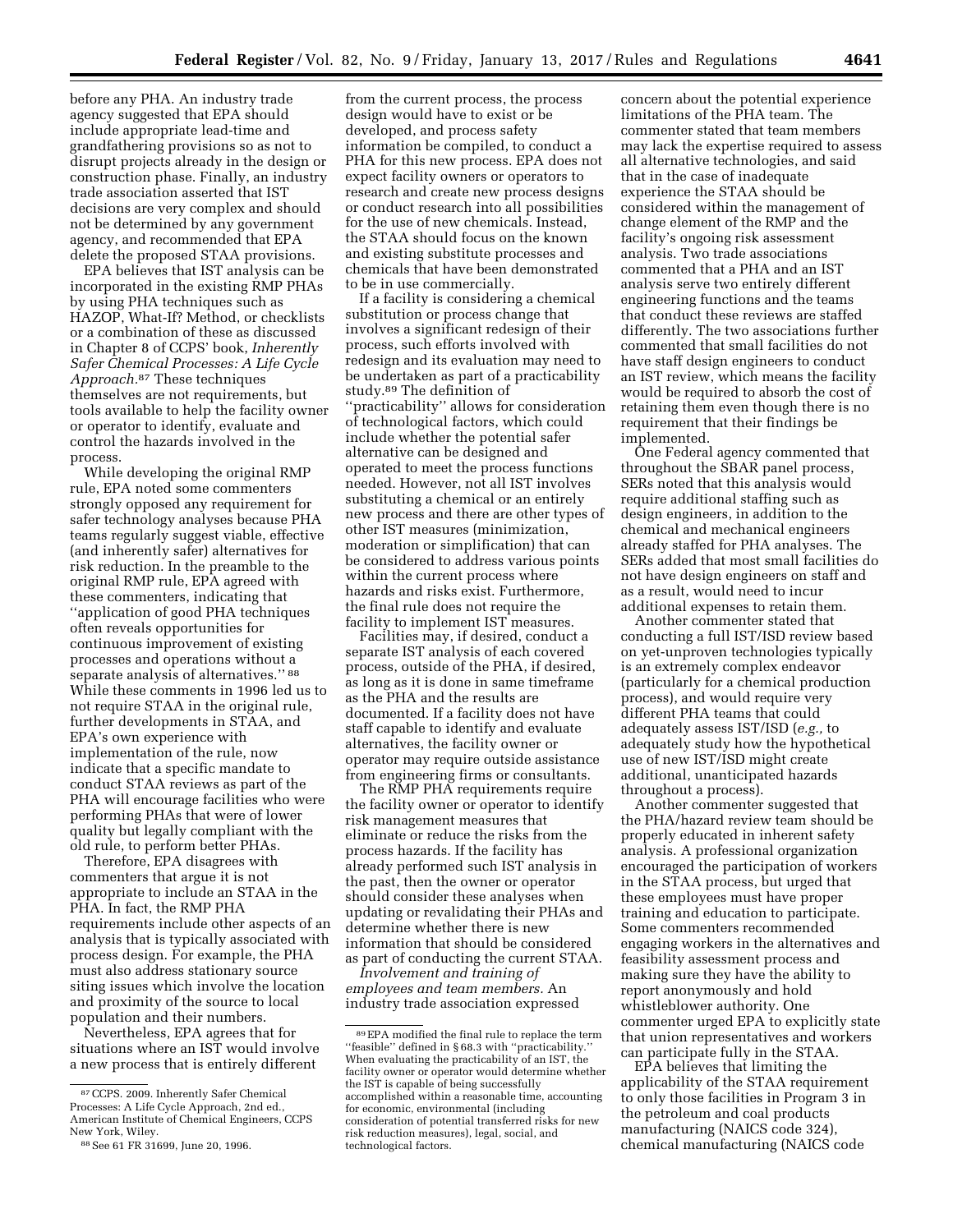325) and paper manufacturing (NAICS codes 322) minimizes the burden of the requirement for many small businesses. Of those approximately 1,557 facilities that are subject to the STAA requirements, approximately 40% of them are owned by small entities, however, about 86% of these small entity-owned facilities have 20 or more full-time equivalent employees.<sup>90</sup> EPA agrees that team members conducting an STAA should be properly trained and knowledgeable on how to conduct the analysis. The facility owner or operator is responsible for ensuring that facility personnel have the proper training to conduct STAAs or hire consultants with the appropriate qualifications. EPA expects that some facilities in NAICS codes 322, 324, and 325 will have staff qualified to conduct the analysis. If the facility owner or operator determines that two different teams should conduct the PHA and STAA, then they may choose to conduct a separate STAA of each entire process, outside of the PHA as long as it is done in same timeframe as the PHA and the results are documented.

As discussed in the RIA, the technical practicability assessment considers the extent of process redesign, its engineering implications, and possible costs. EPA estimates that most facilities except the large facilities in NAICS codes 322, 324, and 325 will seek help from consultants (*i.e.,* engineering firms) to conduct STAA and determine the practicability of IST/ISD considered. However, EPA does not expect facilities to spend resources evaluating hypothetical untested alternatives that they believe are not proven within their industry.

Finally, the final rule provides facility owners or operators the flexibility to use facility personnel with expertise and experience with facility processes and their industry to conduct STAAs and determine the practicability of IST/ISD considered. However, EPA does not believe the RMP rule is the appropriate mechanism to address worker rights or whistleblower protections.

*Overlap or conflict with PHA analysis.*  A few industry trade associations and a facility expressed concern that an IST analysis would detract from the goal and focus of the PHA process to identify hazards to be addressed and to identify opportunities for continuous improvement of operations. For example, one commenter was concerned that in an effort to ensure compliance

with new safer alternative technology analysis regulations, PHA teams may be distracted from identifying and addressing the hazards of existing processes by spending too much time assessing potential alternative technologies with which they have no experience. Two commenters elaborated, stating that requiring IST or ISD ''consideration'' based on a laundrylist of ''factors'' would substantially increase the already extensive time that is required to complete a PHA, and favor subjective reviews over objective reviews of actual safety problems and the most direct and timely techniques required to resolve them.

EPA disagrees with the commenters. The RMP PHA requirements are not only to identify hazards but also to incorporate measures to reduce or mitigate those hazards. Under § 68.67(a), the rule requires the owner or operator to identify, evaluate and control the hazards involved in the process. Several commenters acknowledge that some companies already evaluate ''safer alternatives'' during their PHAs when it is efficient to consider fundamental process changes. EPA disagrees that consideration of additional inherently safer measures necessarily precludes addressing hazards and applying other risk reduction measures in the hierarchy of controls. If facility owners or operators are concerned that an IST assessment could preclude other aspects of the PHA, they may choose to conduct the STAA separately from the PHA, as long as it is performed on the same timeframe and documented.

*IST already incorporated as part of PHA or otherwise considered.* Another industry trade association remarked that STAA requirements are already a component of the PHA and concluded that costs of the new requirement would be redundant, but that these costs are incommensurate with the much lower risks faced by facilities in their industry. One trade association disagrees with requiring STAA as part of the PHA because currently approved PHA methodologies already provide for successful risk mitigation (reducing risks to personnel and the environment to 'acceptable' levels), including the consideration of inherently safer design technologies by the PHA team where appropriate. A commenter noted that some companies already evaluate ''safer alternatives'' during their PHAs when it is efficient to consider fundamental process changes. However, they consider available, proven technologies, not ''potentially'' safer technology that may be noted in literature, but not yet in use anywhere within their industry. Another industry trade association

remarked on the importance of process safety information for alternatives and its availability to the PHA team. A process safety organization commented that they believe the existing provisions to conduct a PHA automatically includes the team to consider safer alternatives as appropriate and applicable. An industry trade association said that many of the activities being reported as IST in NJDEP's IST Implementation Summary, were activities that already occur as a matter of course in most facilities.

A facility and multiple industry trade associations remarked that other programs such as the Department of Homeland Security's Chemical Facility Anti-Terrorism Standards (CFATS) already provide incentives for facilities to promote safe practices, and implement safer alternatives and designs. Several commenters urged EPA to avoid burdensome requirements that overlap with the CFATS program at additional cost without added benefit. An industry trade association noted that CFATS allows facilities to move to a lower risk tier or out of the program if risk profiles are reduced and vulnerabilities are minimized, resulting in roughly 3,000 facilities that have changed processes or inventories in ways that have enabled them to be excluded from the program. This commenter notes that DHS's risk performance-based approach does not mandate solutions, recognizes the unique situation of each facility, and embraces a public-private sector effort for implementation of safer measures. The commenter further indicated that mandating the adoption of governmentselected ISTs would be unduly burdensome, particularly for smaller chemical facilities, and could hinder their overall efforts at improving security.

While EPA recognizes that some facilities may already consider ISTs as part of a PHA, whether as part of a voluntary program or through other incentives, EPA believes that all facilities in NAICS 322, 324, and 325 industry sectors should consider IST to ensure that they are considering all the options to operate their facility safer. EPA expects that these regulatory requirements will raise industry awareness of IST possibilities and will reduce risk. EPA is not mandating implementation or adoption of any particular IST and will rely on facility expertise to reduce the hazard and mitigate risk without causing undesirable consequences such as reducing product quality or transferring risk to some other point in the supply chain.

<sup>90</sup>Regulatory Impact Analysis, Accidental Release Prevention Requirements: Risk Management Programs Under the Clean Air Act, Section  $112(r)(7)$ , using data from Exhibit 7-3 and 7-5.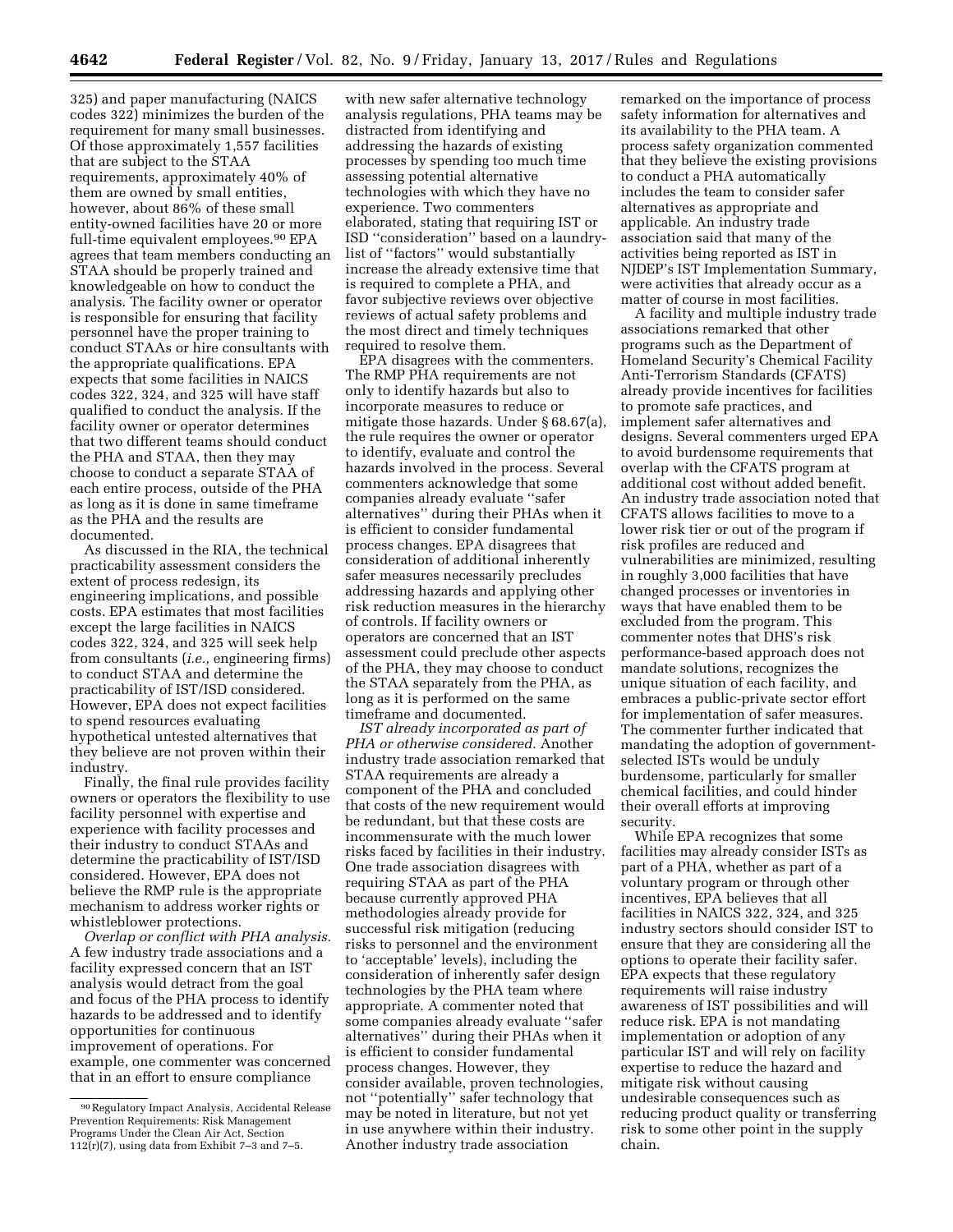Furthermore, EPA disagrees with commenters that asserted that the STAA requirements will overlap with other regulatory requirements and result in an increased burden with no corresponding benefit. In its 2007 Interim Rule for CFATS,91 DHS stated that Section 550 of the Homeland Security Appropriations Act of 2007 prohibited the Department from disapproving a site security plan ''based on the presence or absence of a particular security measure,'' including ISTs.92 DHS noted that, even so, covered chemical facilities are certainly free to consider IST options, and their use may reduce risk and regulatory burdens. Therefore, because DHS does not require IST or the assessment of IST, EPA does not believe there is an ''overlap'' in requirements. Furthermore, DHS requirements address site security measures, and not measures designed to reduce accidental releases.

*Potential for risk tradeoff or risk transfer.* Some commenters, including an association of government agencies and an industry trade association, encouraged a holistic review of IST to avoid or minimize risk transfers. A few commenters stated that, for example, a facility adopting a safer technology may increase transportation requirements of hazardous materials and increase risks of incidents outside of the facility, including necessitating more exotic emergency response equipment or preparation. One commenter noted that minimization frequently involves the decrease of on-site storage and could result in the potential for additional shutdowns and startups due to insufficient raw materials. The same commenter further indicated that substitution of a purportedly safer alternative may introduce environmental or safety risks that are not realized until much later.

In contrast, an advocacy group urged EPA to consider that the commenters citing risk transfer are often industry funded and, in the opinion of the commenter, overlook risk transfer that is caused by actions of the facilities themselves. A process safety organization stated that EPA should not require an STAA as part of a new prevention program, as part of the existing PHA/hazard review, or as a

requirement under CAA section 112(r) because the definition of ''inherently safer alternatives'' has always been very debatable and use of these alternatives may not result in the overall reduction of the total quantitative risk of the facility. The organization expressed concerns that a verbatim statement of consideration and/or implementation of inherent safer options has the potential for unintended outcomes, such as risk transfer, risk accumulation, increased opportunities for terrorism, and other undesirable tradeoffs. This commenter recommended that EPA should not require the IST analysis because few technologies would be inherently safer with respect to all hazards, there may not be a clear implementation path for all situations, and facilities would have to address multiple tradeoffs in the decision making process. The commenter warned that improper implementation of a ''safer'' alternative may have negative consequences. Some commenters note that an absolute safer alternative is highly dependent on the hazard, the process, the technology and the facility. For every process there could be different type of alternative chemical use.

EPA recognizes the risk transfer concerns raised by the commenters. However, EPA believes that the final rule allows the owner or operator to consider the potential for quantitative risk reduction, risk transfers and tradeoffs when determining whether it is practicable to implement ISTs or ISDs considered. EPA agrees that some technologies may not be inherently safer with respect to all hazards, may not be implementable for all situations and may involve multiple tradeoffs in the decision making process. IST is a relative concept dependent on the hazard, the technology, and the facility. Therefore, EPA is requiring facilities to only consider IST as a possibility for addressing hazards rather than requiring ISTs be implemented. The final rule gives the facility owner or operator the flexibility to assess IST as well as passive, active, and procedural measures to reduce risk associated with a process and to determine the practicability of any IST considered based on various factors (including those involving risk transference).

*Current PHA requirements and other risk reduction measures already adequate address risks.* Several facilities and industry trade associations urged that existing requirements and principles, such as PHA and Layer of Protection Analysis (LOPA), are sufficient for determining if proper safeguards are in place in existing process units. Industry trade

associations said that LOPA or similar risk-based analyses are more easily implemented and cost effective than IST, and stated that risk-based analyses also minimize risk shifting. A state agency urged EPA to require a LOPA but to ensure that it is clearly separated from the STAA.

Some facilities and an industry trade association remarked that industry has proven capable of reducing hazards from current operations by using active, passive, or procedural measures. A facility and an industry trade association asked why the proposed rulemaking is not specifically focused on STAAs for new or potential processes when, according to the commenters, nothing indicates that IST evaluations have become more beneficial or less expensive for existing process units since the 1996 RMP rule.

A facility asserted that current regulations that require compliance with RAGAGEP already ensure that appropriate controls are implemented in equipment and processes. One commenter expressed concerns that the STAA evaluation will become a paperwork exercise that will not result in any increase to safety. This commenter suggests that EPA require a review of safer technology or IST only when the PHA results show that a technology or design scenario does not meet the company's appropriate risk tolerance/reduction requirements.

EPA believes that where feasible, reducing or eliminating hazards through change in materials, chemistry, or process variables is preferable to adding layers of safety to a process. While layers of passive, active or procedural controls will reduce the risk, they will do nothing to reduce the nature of the hazard itself. Failure of control devices or human error can result in an accidental release. However, an inherent safer strategy seeks to preferentially remove the hazard at the source, as opposed to accepting the hazard and attempting to mitigate the effects.93 In addition to eliminating or reducing a hazard, IST can also minimize the impact of a release or terminate the accident sequence before there are major impacts on people, property or the environment.

EPA agrees with other commenters who have indicated that the PHA can and should consider IST as hazard reduction or risk management measures where feasible and appropriate. Opportunities for the application of the

<sup>91</sup>See 72 FR 17718, April 9, 2007, *[https://](https://www.gpo.gov/fdsys/pkg/FR-2007-04-09/pdf/E7-6363.pdf) [www.gpo.gov/fdsys/pkg/FR-2007-04-09/pdf/E7-](https://www.gpo.gov/fdsys/pkg/FR-2007-04-09/pdf/E7-6363.pdf)  [6363.pdf](https://www.gpo.gov/fdsys/pkg/FR-2007-04-09/pdf/E7-6363.pdf)*.

<sup>92</sup> Section 550 has since been replaced by the Protecting and Securing Chemical Facilities from Terrorist Attacks Act of 2014, Public Law 113–254. However, the prohibition on DHS disapproving a security plan based on the presence or absence of a particular security measure remains. See 6 U.S.C.  $622(c)(1)(B)$ .

<sup>93</sup>CCPS. 2009, Inherently Safer Chemical Processes: A Life Cycle Approach. 2nd ed. American Institute of Chemical Engineers, Center for Chemical Process Safety. pp. 10–11.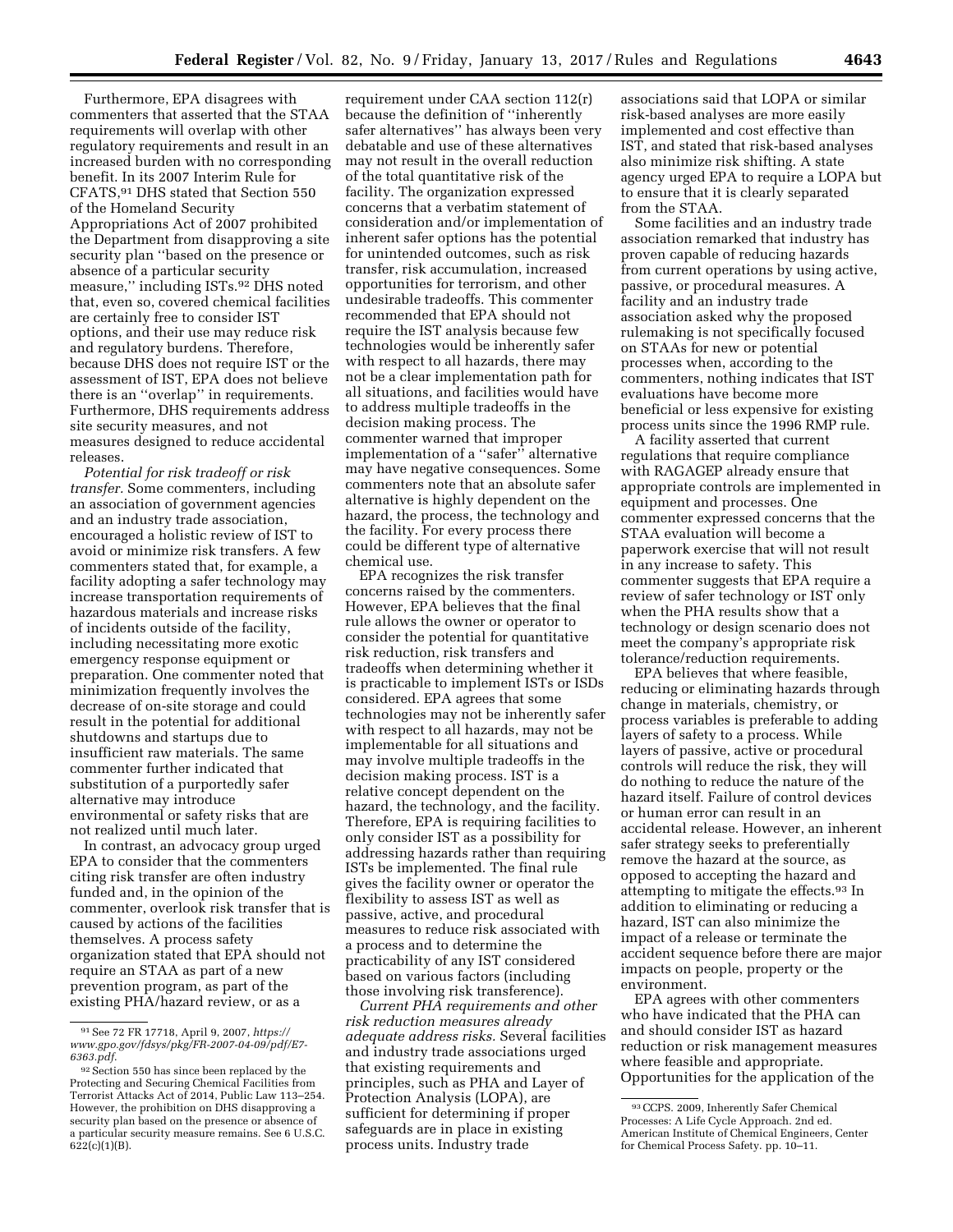inherently safer strategy of simplification can be evaluated for each safety device or procedure during a PHA as well as in review of mechanical integrity program practices and procedures. CCPS provides examples for this.94 Although we agree that the general principles of PHA combined with LOPA may at times be appropriate to address the risk of an accidental release, EPA believes that facility owners or operators should consider IST first in the hierarchy of risk reduction measures to reduce and/or control the hazards of a process.

*Consideration of untested and unproven technologies.* One commenter was concerned that any potential IST considered should not have to include untested and unproven technologies. An industry trade association urged that technology takes time to mature and become acceptable and safe for widespread use. Concerns were that facilities might be encouraged to substitute novel and untested controls for existing controls and layers of protection that are in place at existing processes to control and manage risks, detracting from actual safety performance. One commenter was concerned that operators should not be required to update or replace technology on a year-in, year-out basis simply because new technologies are introduced into the marketplace. One commenter stated that any alternative considered should be easy to be applied and should have been properly tested.

EPA agrees that a facility owner or operator may conclude that IST measures that have not been tested or used commercially should not be considered. It may be difficult to evaluate the practicability of hypothetical technologies or those that are still undergoing research and testing.

### f. General Opposition to STAA

*Benefits and cost of STAA not adequately explained or justified.*  Commenters warned that analysis of existing facilities and processes is unlikely to provide significant insights or opportunities for safety improvement, but may be very costly. A facility and a number of trade associations asserted that IST analysis would not meaningfully increase safety. Stating that safer technology would have been adopted if it made business sense to do so, a facility remarked that the STAA requirement is unnecessary.

An industry trade association and a facility expressed concern that the

process of retrofitting existing facilities would be expensive and could result in facilities shutting down. Several commenters agreed with EPA conclusions made in the 1996 RMP rule regarding an IST analysis mandate where the agency stated, ''EPA does not believe that a requirement that sources conduct searches or analyses of alternative processing technologies for new or existing processes will produce additional benefits beyond those accruing to the rule already.'' The commenters, including a facility and industry trade associations, warned that EPA changed its position on whether or not a mandatory IST analysis leads to any incremental benefits, without any clear rebuttal, analysis, explanation, or substantiation of benefits from the STAA and urged EPA to withdraw the STAA mandate from the proposed rulemaking. An industry trade association, agreeing with EPA's 1996 assessment, remarked that the new conclusion was made without regard for the nature of the reported accidents or any scientific support. Many commenters stated that requiring STAAs would create a burden for industries that would not produce any significant benefits if the existing process has already had risks addressed by a PHA. A few commenters asserted that, for most facilities, an IST analysis would likely produce limited options that would not justify the cost and effort of the exercise itself.

Two industry trade associations contend that there is no data to suggest that requiring an STAA analysis provides any measurable benefit or reduces the frequency or severity of incidents or any empirical studies showing that STAA effectively improves process safety. They believe that the analysis of the New Jersey data for facilities conducting IST analysis since 2008, shows no decrease in reportable accidents and that revising the RMP rule will likely have a negligible effect at great cost to covered facilities. Commenters asked whether or not EPA's analysis of the IST programs implemented by New Jersey and Contra Costa County has yielded any concrete data demonstrating that the programs have successfully reduced hazardous safety risks over voluntary adoption. One commenter urged EPA to withdraw the proposed IST requirement until EPA has conducted such an analysis.

Several trade associations commented that the regulatory burden of requiring costly IST reviews tends to stifle innovation. The commenters asserted that for those companies already looking to improve safety by implementing IST options, a formal IST review would add

costs to a process by forcing them to document the activities they are already performing. They further indicated that small operations might not have the manpower or expertise to do this and lack the resources to hire it out cost effectively. The same commenters further stated that for companies that do not implement IST options, the IST review becomes a ''paper exercise'' where they document why it is ''infeasible'' to implement these options. Another commenter argued that if EPA only intends for an analysis to be conducted and not for the technologies to be implemented, then the proposal should be withdrawn on the basis that it provides no benefit to the public.

One trade association commented that there is no value in having a facility perform an IST assessment if one was already performed earlier in the lifecycle of the process or to repeat the same STAA every five years on the same process. The association asserts that nothing new will be learned from doing so.

According to a facility and some industry trade associations, the claim in the proposed rulemaking preamble that voluntary adoption of IST is becoming more prevalent indicates that the incremental benefits of mandatory adoption are decreasing, which the commenters remarked would be in line with the 1996 decision not to require IST analysis.

EPA believes that the STAA should identify potential process changes including IST that, if implemented, would result in owners or operators using less hazardous substances, minimizing the amount of regulated substances present in a process, moderating process conditions, reducing process complexity, or implementing passive, active, or procedural changes to make processes safer. Such changes help prevent accidents by either eliminating the possibility of an accidental release entirely, by making a process more fault-tolerant, such that a minor process upset or equipment malfunction does not result in a serious accidental release, and by reducing the severity of releases that do occur. The STAA provision does not actually require the owner or operator to implement any changes, so facilities will only incur additional costs beyond the analysis when the benefits of the change make adoption of the change reasonable for the facility.

IST is widely recognized as a concept or principle that can be used in process safety management along with other types of hazard reduction measures to eliminate or reduce the frequency and/ or impact of accidents. As recognized in

<sup>94</sup>CCPS. 2009, Inherently Safer Chemical Processes: A Life Cycle Approach. 2nd ed. American Institute of Chemical Engineers, Center for Chemical Process Safety. pp. 112–113.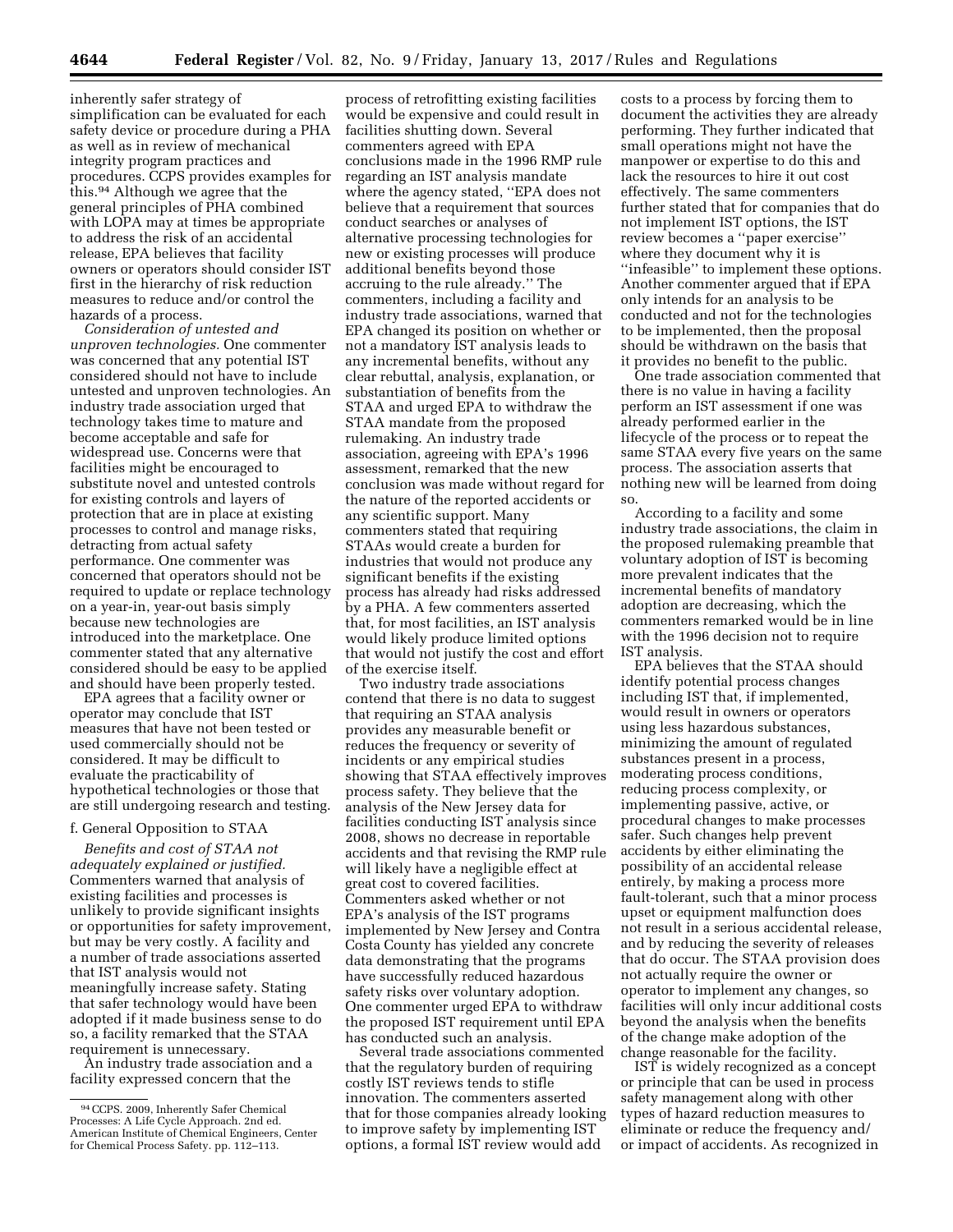process safety technical literature, the benefit of using practicable IST as the first choice for accident prevention is more likely permanent risk reduction. Some trade associations agree that individual companies often consider inherently safer approaches or safer alternatives as a matter of course. In fact, one of the key elements under ACC's Responsible Care, Process Safety Code 95 requires ACC member companies to consider inherently safer approaches as one of many risk reduction measures when conducting a process safety risk assessment.

Since 1996, EPA has seen that advances in ISTs and safer alternatives are becoming more widely available and are being adopted by some companies. Voluntary implementation of some ISTs has been identified through surveys and studies and potential opportunities have been identified through EPA enforcement cases and CSB incident investigations.96 The Contra Costa County Health Services (CCHS) and New Jersey Department of Environmental Protection (NJDEP) IST regulations requirements to consider IST have resulted in some facilities adopting IST measures.97 The concept of IST is more widely understood and accepted within the chemical process industry than it was 20 years ago. Innovations and research in chemical process safety have evolved and continue to evolve. Industries change and update their processes over time for a variety of reasons and when possible, EPA believes that opportunities to improve chemical process safety using all available means—not only passive, active, and procedural measures should also be considered.

EPA disagrees that increasing voluntary adoption of IST means that incremental benefits of mandatory adoption are decreasing. Benefits derived by those implementing IST do not negate any potential benefits from those who have not. As stated in the 1996 rule, ''EPA encourages sources to continue to examine and adopt viable alternative processing technologies, system safeguards, or process modifications to make new and existing processes and operations inherently safer.'' 98 For those facilities who have

not considered adopting any IST or have only done so in limited fashion, EPA believes that there is value in requiring facilities with extremely hazardous substances to evaluate whether they can improve risk management of current hazards through potential implementation of ISTs or risk management measures that are more robust and reliable than ones currently in use at the facility. For those facilities who have already considered IST, EPA believe facilities should re-evaluate whether any improvements in hazard or risk reduction can be made and we believe the five-year re-validation timeframe of the PHA is an appropriate time period for such re-evaluation.

EPA did not perform any further analysis of the NJDEP or Contra Costa County IST data. The main purpose of providing these reports was to demonstrate that regulations involving IST in these two jurisdictions resulted in implementation of IST at some of their facilities and to explain what types of IST were implemented. NJDEP's 2010 IST Implementation Summary report 99 on IST reports submitted by NJ facilities since August 2008 is available in the docket and discusses 143 additional IST measures reported to have been implemented or scheduled to be implemented by 41 of the 85 facilities submitting reports. CCHS and Richmond CA annual performance review and evaluation reports on the Industrial Safety Ordinance include a summary of Inherently Safer Systems (ISS) results from their nine total facilities, as well as the actual ISS data reported by each facility. Three of these reports are in the docket for this rulemaking.100

Because the requirements involve prevention of accidents before they occur, it is difficult to provide a quantitative assessment that the requirement would reduce a certain number of accidents. The assertion of increase in the number of NJ accidents reported cannot be explained as a result of implementation or nonimplementation of IST because there are other factors involved. For example, the number of NJ facilities reporting over the years varies, which can affect the number of reportable accidents and not all NJ facilities may have implemented IST. In principle, because of the ''inherentness'' of any actual IST changes, there should be a hazard and

risk reduction for a particular RMP chemical, because IST eliminates or minimizes the opportunities for a chemical release in a more rigorous fashion than relying on a device or human intervention. EPA recognizes that IST will not eliminate all hazard or risk and that reliance of other risk reduction measures will probably still be needed for other points in a process.

Contra Costa County commented that it has seen improvements at existing facilities with existing processes subject to its ISS requirements.101 The county indicated that facilities have eliminated unnecessary vessels, shortened piping and replaced chemicals with less toxic chemicals. CCHS has seen that by considering ISS, facilities have looked at the highest level of risk reduction such as using passive means (such as a change in metallurgy) instead of relying on administrative means (such as increased piping inspections).

As some commenters indicated, some facilities have been evaluating IST as a best practice for decades and, in most cases, have already taken steps to implement beneficial technologies where it is practicable and cost-effective to do so. In those situations, where IST was previously evaluated but not implemented, facilities should review the analysis to determine if new information is available that would affect the analysis. The facility should document the STAA and practicability of IST and ISD considered.

*Inconsistent STAA implementation.* A facility remarked that the lack of clarity and consensus about the methodology, definitions or standards for STAA would contribute to burden and could lead to inconsistent implementation of STAA across companies.

EPA does not expect to see ''one-sizefits-all'' implementation of STAA by sources. The STAA requirements are not prescriptive in nature, but more similar to a performance-based standard (like other provisions of the RMP regulations) that give facilities the flexibility and allow facility owners and operators to exercise reasonable judgement to determine what technology or risk reduction measures work best for their particular chemical use, process or facility. However, in an effort to ensure a consistent understanding of EPA's expectations for conducting an STAA and determining practicability of IST and IST considered, the rule defines several terms related to the STAA, such as practicability, inherently safer technology or design, passives measures, active measures and

<sup>95</sup>ACC. 2016. Responsible Care Process Safety Code *[https://responsiblecare.americanchemistry.](https://responsiblecare.americanchemistry.com/Responsible-Care-Program-Elements/Process-Safety-Code/Responsible-Care-Process-Safety-Code-PDF.pdf) [com/Responsible-Care-Program-Elements/Process-](https://responsiblecare.americanchemistry.com/Responsible-Care-Program-Elements/Process-Safety-Code/Responsible-Care-Process-Safety-Code-PDF.pdf)[Safety-Code/Responsible-Care-Process-Safety-Code-](https://responsiblecare.americanchemistry.com/Responsible-Care-Program-Elements/Process-Safety-Code/Responsible-Care-Process-Safety-Code-PDF.pdf)[PDF.pdf.](https://responsiblecare.americanchemistry.com/Responsible-Care-Program-Elements/Process-Safety-Code/Responsible-Care-Process-Safety-Code-PDF.pdf)* 

<sup>&</sup>lt;sup>96</sup>For more information, see the preamble of the proposed rulemaking at 81 FR 13663–13665, March 14, 2016.

<sup>97</sup>For more information, see the preamble of the proposed rulemaking at 81 FR 13665–13666, March 14, 2016.

<sup>98</sup>See 61 FR 31700, June 20, 1996.

<sup>99</sup>*[https://www.regulations.gov/document?D=](https://www.regulations.gov/document?D=EPA-HQ-OEM-2015-0725-0143) [EPA-HQ-OEM-2015-0725-0143.](https://www.regulations.gov/document?D=EPA-HQ-OEM-2015-0725-0143)* 

<sup>100</sup>*[https://www.regulations.gov/document?D=](https://www.regulations.gov/document?D=VEPA-HQ-OEM-2015-0725-0147) [VEPA-HQ-OEM-2015-0725-0147,](https://www.regulations.gov/document?D=VEPA-HQ-OEM-2015-0725-0147) [https://www.](https://www.regulations.gov/document?D=EPA-HQ-OEM-2015-0725-0148) [regulations.gov/document?D=EPA-HQ-OEM-2015-](https://www.regulations.gov/document?D=EPA-HQ-OEM-2015-0725-0148)  [0725-0148,](https://www.regulations.gov/document?D=EPA-HQ-OEM-2015-0725-0148)* and *[https://www.regulations.gov/](https://www.regulations.gov/document?D=EPA-HQ-OEM-2015-0725-0149) [document?D=EPA-HQ-OEM-2015-0725-0149.](https://www.regulations.gov/document?D=EPA-HQ-OEM-2015-0725-0149)* 

<sup>101</sup>*[https://www.regulations.gov/document?D=](https://www.regulations.gov/document?D=EPA-HQ-OEM-2015-0725-0450) [EPA-HQ-OEM-2015-0725-0450.](https://www.regulations.gov/document?D=EPA-HQ-OEM-2015-0725-0450)*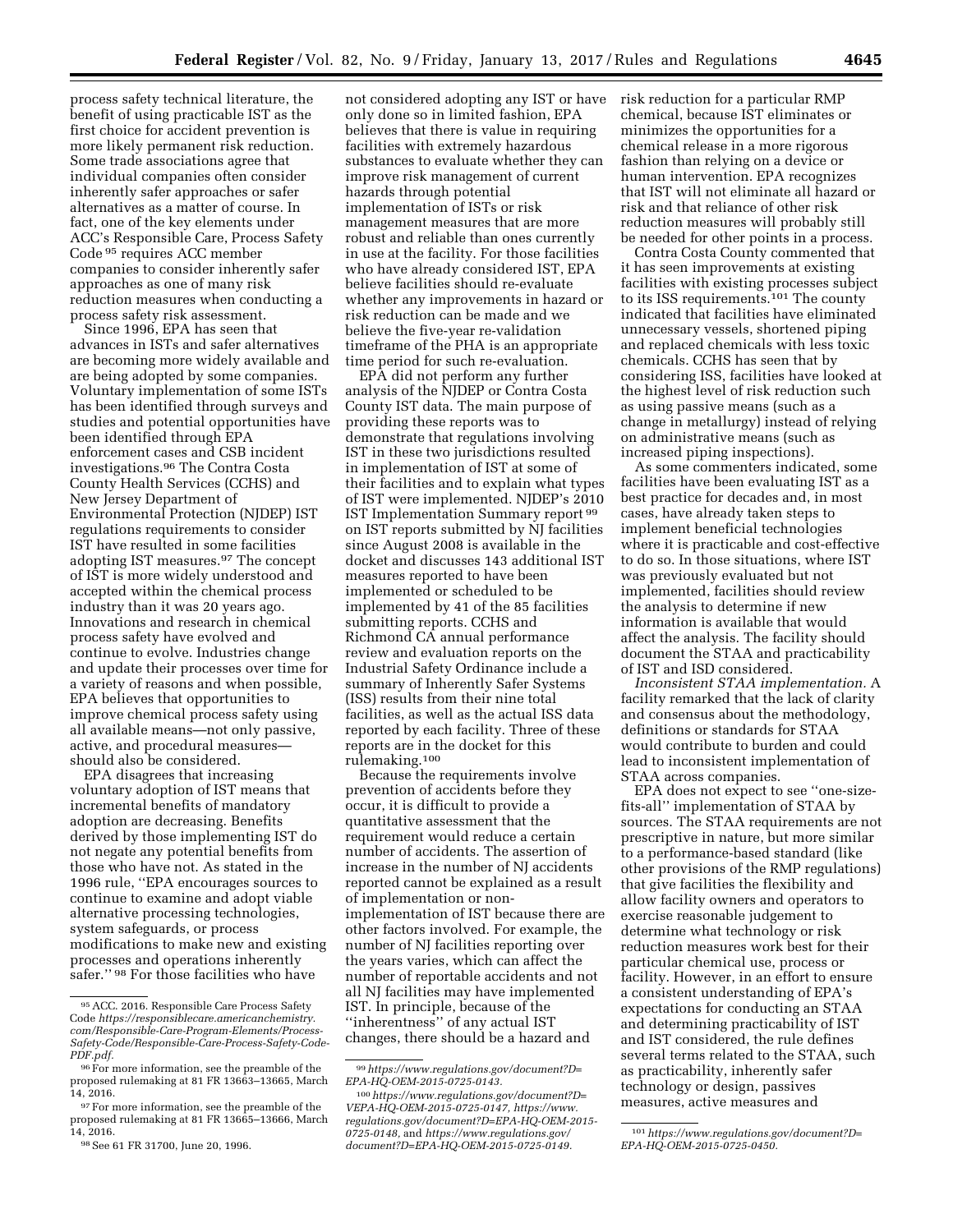procedural measures. EPA has also cited various references and technical sources of information that explain the concepts and principles of STAA and provided examples.<sup>102</sup>

*Impact to agribusinesses.* One commenter stated that the proposed mandate for regulated facilities to consider STAA as a part of the PHA, and to evaluate the feasibility of IST, will fail to generate tangible RMP outcomes in the fertilizer industry or with other ag-industry RMP regulated chemicals, beyond what the current PHA requirements and procedural measures can accomplish in controlling hazards. The commenter further asserted that the administrative and recordkeeping burden associated with this portion of the proposed rulemaking will undoubtedly increase costs on the agribusiness industry at a time when margins across the industry are thin to non-existent. The same commenter indicated that these requirements will cause many small agricultural fertilizer retail facilities to close.

EPA is not requiring agricultural fertilizer retail facilities to perform STAA and thus there should be no burden to this particular industry as a result of the STAA provision. The STAA requirement in the PHA will only apply to Program 3 facilities in chemical manufacturing (NAICS code 324), petroleum and coal products manufacturing (NAICS code 325) and paper manufacturing (NAICS code 322).

*Feasibility costs.* One trade association stated that the cost of determining feasibility was wholly underestimated by EPA because feasibility study costs can be quite large depending upon the type of project, but still be only a fraction of the cost of what it would take to implement any projects determined to be feasible. The commenter noted that a typical project consists of conceptual level design, feasibility level design, and then engineering and implementation. The association member's experience with hundreds of projects is that the cost of

a conceptual level design is about 1% of the total project cost and the cost of a feasibility level design is 1% to 2% of the total project cost.

EPA acknowledges that for some industries, evaluation of chemical substitution and process redesign will involve a greater level of effort and resources to consider the practicability of such changes. EPA has revised the cost estimates in the RIA to reflect the greater effort involved in conducting such practicability studies.

g. Model STAA Provisions After Other Regulatory Programs

Several commenters suggested that the STAA requirement align with similar requirements by CCHS and NJDEP. Some of these comments are addressed under other STAA topic headings, as appropriate. Other specific comments are discussed further in this preamble.

*Establish qualifications for IST review team.* One commenter recommended expanding on the NJDEP requirement which specifies that an IST review team should be ''a team of qualified experts, convened by the owner or operator, whose members shall have expertise in environmental health and safety, chemistry, design and engineering, process controls and instrumentation, maintenance, production and operations, and chemical process safety.'' This commenter also wanted EPA to require the names, qualification, and experience of team members to be stated in the review report and to explicitly specify that workers and union representatives can fully participate in the STAA. Another commenter noted that the proposed STAA requirement does not require employee participation and stated that employees have deep experience and knowledge of the processes and are best equipped to determine inherently safer technology or design, but cautioned that workers must have adequate education and training to participate in STAAs.

EPA notes that § 68.67 requires the PHA to be performed by a team with expertise in engineering and process operations, and the team shall include at least one employee who has experience and knowledge specific to the process being evaluated. Also, one member of the team must be knowledgeable in the specific process hazard analysis methodology being used. These same qualifications apply to team members involved in conducting the STAA. EPA believes most PHA reports already include the names and qualifications of team members in the report, and we do not believe it is necessary to prescribe a regulatory

requirement to address this issue. EPA already requires Program 3 facilities to consult with their employees and their representatives on the conduct and development of process hazard analysis and on the development of other elements of process safety management, and EPA believes it would be inappropriate to incorporate additional provisions related to worker participation in the PHA requirements of § 68.67.

*Establishing goals.* A Federal agency recommended incorporating a goal setting requirement similar to that of CCC's ISO, expressing concern that a lack of goal setting requirements could allow regulatory requirements to be satisfied even if analyses fail to identify or control major hazards. The commenter explains that there is no RMP requirement to reduce risks to ''as low as reasonably practicable,'' or ''ALARP'', while CCHS ISO requires facilities to select and implement ISS to the greatest extent feasible and as soon as administratively practicable.

EPA disagrees with commenters. EPA did base some components of the STAA requirement on NJDEP and CCHS regulations (see discussion in section in IV.C.3.c Definitions of this preamble). Also see further discussion in section in IV.C.3.k of this preamble regarding documentation of feasibility. NJDEP and CCHS require a separate Inherently Safer Technology review or Inherently Safer Systems Analysis (ISSA), but NJ requires IST updates (covering both new and existing processes) on the same schedule as the PHA. CCHS requires an ISSA for existing and new processes every five years, but the analysis can be done as part of a PHA. CCHS also requires that an ISSA for any major changes (which could be result of accident investigation). EPA is requiring that the five-year PHA revalidation address the findings from all incident investigations required under section 68.81, as well as any other potential failure scenarios.

EPA did not propose to require any implementation of any IST. EPA proposed to require facilities to determine the feasibility of IST options, but the final rule allows flexibility for facility owners or operators to decide whether to implement an IST in order to allow them to balance the appropriateness of the technology for their process, costs, risk transfer and other requirements that would have to be met along with possible integration with the use of existing risk reduction measures in place. In the final rule, EPA also replaced the term ''feasibility'' with ''practicability.''

<sup>102</sup>CCPS. 2009, Inherently Safer Chemical Processes: A Life Cycle Approach. 2nd ed., *[https://](https://www.regulations.gov/document?D=EPA-HQ-OEM-2015-0725-0253)  [www.regulations.gov/document?D=EPA-HQ-OEM-](https://www.regulations.gov/document?D=EPA-HQ-OEM-2015-0725-0253)[2015-0725-0253;](https://www.regulations.gov/document?D=EPA-HQ-OEM-2015-0725-0253)* CCPS. July 2010. Final Report: Definition for Inherently Safer Technology in Production, Transportation, Storage, and Use, *[https://www.regulations.gov/document?D=EPA-HQ-](https://www.regulations.gov/document?D=EPA-HQ-OEM-2015-0725-0274)[OEM-2015-0725-0274;](https://www.regulations.gov/document?D=EPA-HQ-OEM-2015-0725-0274)* Contra Costa Hazardous Materials Program. June 15, 2011. Industrial Safety Ordinance Guidance Document, Attachment C— Inherently Safer Systems Checklist. Contra Costa County Health Services, Martinez, CA, *[https://www.](https://www.regulations.gov/document?D=EPA-HQ-OEM-2015-0725-0146) [regulations.gov/document?D=EPA-HQ-OEM-2015-](https://www.regulations.gov/document?D=EPA-HQ-OEM-2015-0725-0146)  [0725-0146;](https://www.regulations.gov/document?D=EPA-HQ-OEM-2015-0725-0146)* NJDEP. January 15, 2015. Guidance for Toxic Catastrophe Prevention Act (TCPA), Inherently Safer Technology (IST), *[https://www.](https://www.regulations.gov/document?D=EPA-HQ-OEM-2015-0725-0142) [regulations.gov/document?D=EPA-HQ-OEM-2015-](https://www.regulations.gov/document?D=EPA-HQ-OEM-2015-0725-0142)  [0725-0142.](https://www.regulations.gov/document?D=EPA-HQ-OEM-2015-0725-0142)*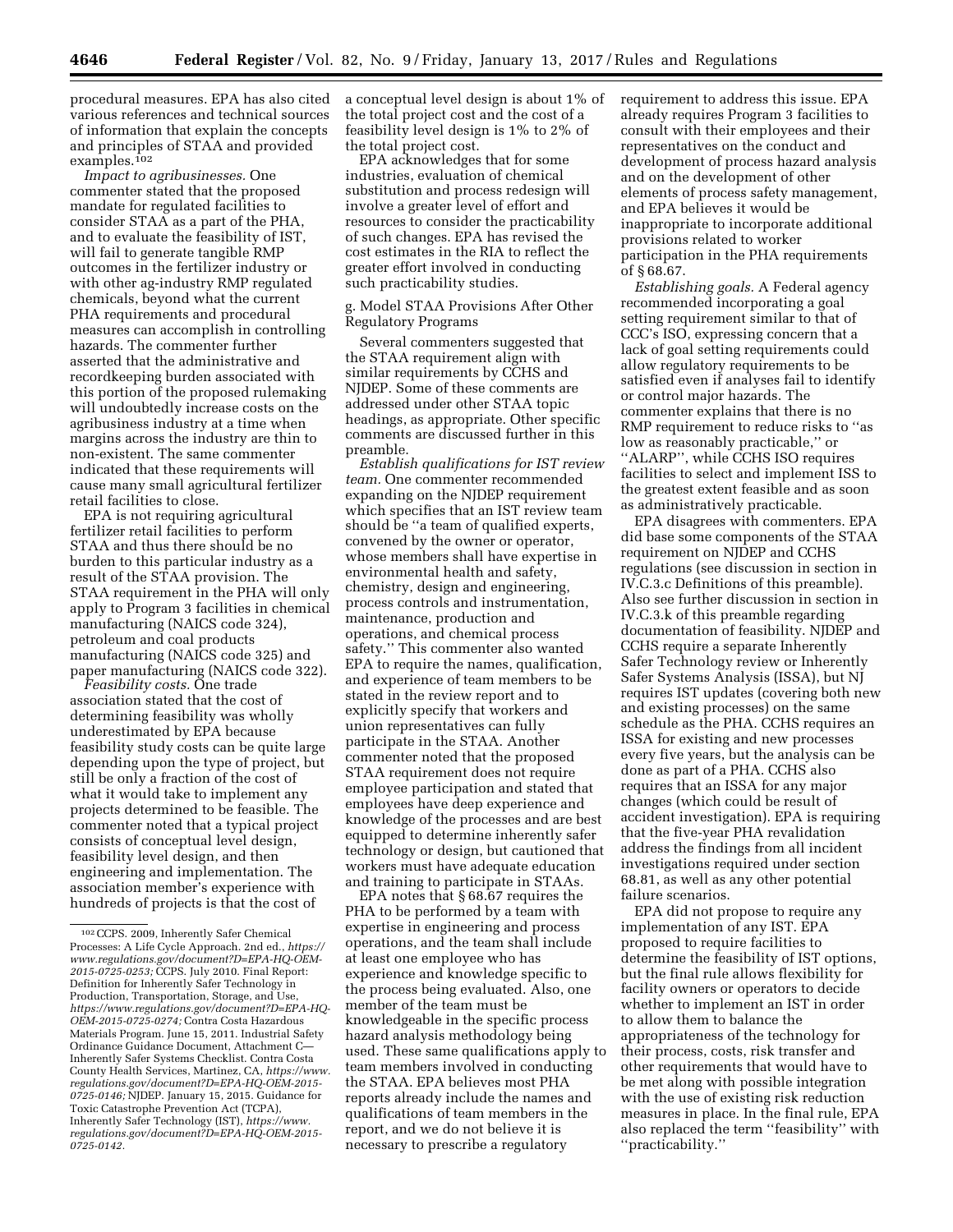Requiring risk reduction to be ''as low as reasonably practicable (ALARP)'' is a standard that can be seen as stricter than the ''to the greatest extent feasible'' requirement set by CCHS and could require implementation of risk reduction measures ''except where they are ruled out because they involve grossly disproportionate sacrifices.'' 103 EPA does not believe that adopting a requirement that facilities reduce risks to ''ALARP'' is advisable for the RMP program because there are no set standards to define what level of risk is reasonably practicable for the variety of chemicals, processes, and hazards involved.

## h. Feasibility

*Insufficient guidance and clarity for methodology for comparing risks.* A facility, a local agency, and industry trade associations, among others, remarked that IST cannot be meaningfully and consistently implemented because there is no consensus in science or among the industry on its definition, how to implement it, or how to measure its effect. Stating that the concept of IST is vague, an industry trade association said that multiple factors are taken into account when making a determination of feasibility, including materials used for equipment.

One commenter stated that the feasibility factors in the proposed STAA provision also provide no guidance on how to measure or balance risks or hazards. This commenter notes that there is no simple way to measure whether one process is safer than another or when a process is ''safe enough'' as discussed in the July 2010 DHS report by CCPS. The commenter indicated that the proposed rulemaking does not address a multitude of critical questions: What does the PHA team measure? Does the team evaluate reduction in particular hazards or in overall risk? Is that reduction measured quantitatively or qualitatively? Who or what is the required beneficiary of that reduction—the employees, the adjacent community, the environment? What level of risk is tolerable? If EPA requires STAA analysis under the final RMP rule, it will necessarily need to become involved in measuring, evaluating, and determining the tolerable level of risk. It is unlikely that EPA has the expertise or bandwidth to take this on.

EPA based its definition of IST upon CCPS' descriptions of inherently safer strategies and its definition of ''practicability'' upon CCHS' definition of ''feasible'' in their Industrial Safety Ordinance. EPA has existing requirements under § 68.67 for facilities to evaluate and control hazards in the process and to establish a system to address the PHA's team findings and recommendations. Management response to hazard evaluation studies and recommended options involve risk management considerations that are developed based on a facility's risk tolerance criteria. EPA has not prescribed how facilities define or manage risk, whether it involves conforming to minimum standards such as codes or tries to reduce risk to as low as reasonably practical or whether it uses risk matrices or assesses qualitative or quantitative risk. EPA expects only that facilities consider IST as one of the types of risk management measures employed. Much of the structure of the RMP rule requires owners and operators to collect information and relies on them to make reasonable judgments in light of that information. The requirement here is no different. EPA only requires the analysis. There is no mandate to implement IST under this rule. For further information, EPA recommends consulting Chapter 9— Hazard Identification and Risk Analysis in the 2007 CCPS Guidelines for Risk Based Process Safety.104

*Efforts involved for determining feasibility.* One commenter asserted that EPA has failed to consider the substantial complexity of the activities it is proposing to require, and the significant burden that will be placed on facilities with multiple or complex RMP regulated processes. The commenter cited issues involved with many chemical manufacturing processes that involve multiple optimizations of complicated reactions and integration of many processes with each other. The commenter cited as an example, the efforts involved by the National Academy of Sciences (NAS) to identify and evaluate the many individual alternative paths to methyl isocyanate (MIC) production for potential safer operations.105 The commenter stated that each alternative then had implications for the facility, the customer, the surrounding community and numerous other factors that needed to be identified, considered and

weighed carefully. The commenter further explained that these factors included the costs of the chemicals, labor and energy requirements, new capital expenditures, quality of the product and revenues expected from its production, environmental impacts anticipated from the process, regulatory constraints, environmental policy and regulations and influence of local community on company decision making. The commenter indicated that many of these characteristics involve a substantial degree of uncertainty. The commenter also stated that the framework for decision-making discussed by NAS is akin to the proposed EPA requirement to perform a feasibility analysis for all ISTs considered. The commenter concluded that under the EPA proposal, complex chemical manufacturing RMP facilities would be required to go through this analysis multiple times for each and every regulated process.

EPA believes a practicability determination for any considered IST or ISD is necessary to ensure the facility owner or operator seriously considers whether IST or ISD modifications could further reduce risks and prevent accidents at the facility. EPA expects that facilities will only evaluate chemical substitutes that have already been shown to be commercially viable and does not expect facility owners or operators to expend a major effort on hypothetical or untested chemical substitutes or uses.

*Insufficient time to complete a feasibility analysis.* One commenter stated that when evaluating IST, a facility owner may at times be able to reject an alternative based on determining a single basis of infeasibility. The commenter asserted that if there is no known rationale for infeasibility, a facility may need to conduct lengthy and costly engineering studies, which would require a unit revamp on an existing process unit. The commenter further stated that under such circumstances, feasibility or practicality must consider unit congestion and constructability in addition to all of the issues associated with a new process. The commenter indicated that this need to perform detailed engineering study/design, in many cases, is indicative of impracticability. The commenter concluded that the proposed rulemaking allows four years after the rule become final for each PHA to consider IST/ISD alternatives for covered processes and, in the event the EPA decides to include this requirement in the final rule, facility owners should be allowed a second PHA cycle, following the four-

<sup>103</sup>*[http://www.hse.gov.uk/risk/theory/](http://www.hse.gov.uk/risk/theory/alarpglance.htm) [alarpglance.htm.](http://www.hse.gov.uk/risk/theory/alarpglance.htm)* 

<sup>104</sup>CCPS. 2007. Guidelines for Risk Based Process Safety. American Institute of Chemical Engineers, CCPS, NY, Wiley. Chapter 9—Hazard Identification and Risk Analysis.

<sup>105</sup>National Research Council of the National Academy of Sciences, The Use and Storage of Methyl Isocyanate (MIC) at Bayer CropScience, 2012. *[https://www.nap.edu/catalog/13385/the-use](https://www.nap.edu/catalog/13385/the-use-and-storage-of-methyl-isocyanate-mic-at-bayer-cropscience)[and-storage-of-methyl-isocyanate-mic-at-bayer](https://www.nap.edu/catalog/13385/the-use-and-storage-of-methyl-isocyanate-mic-at-bayer-cropscience)[cropscience.](https://www.nap.edu/catalog/13385/the-use-and-storage-of-methyl-isocyanate-mic-at-bayer-cropscience)*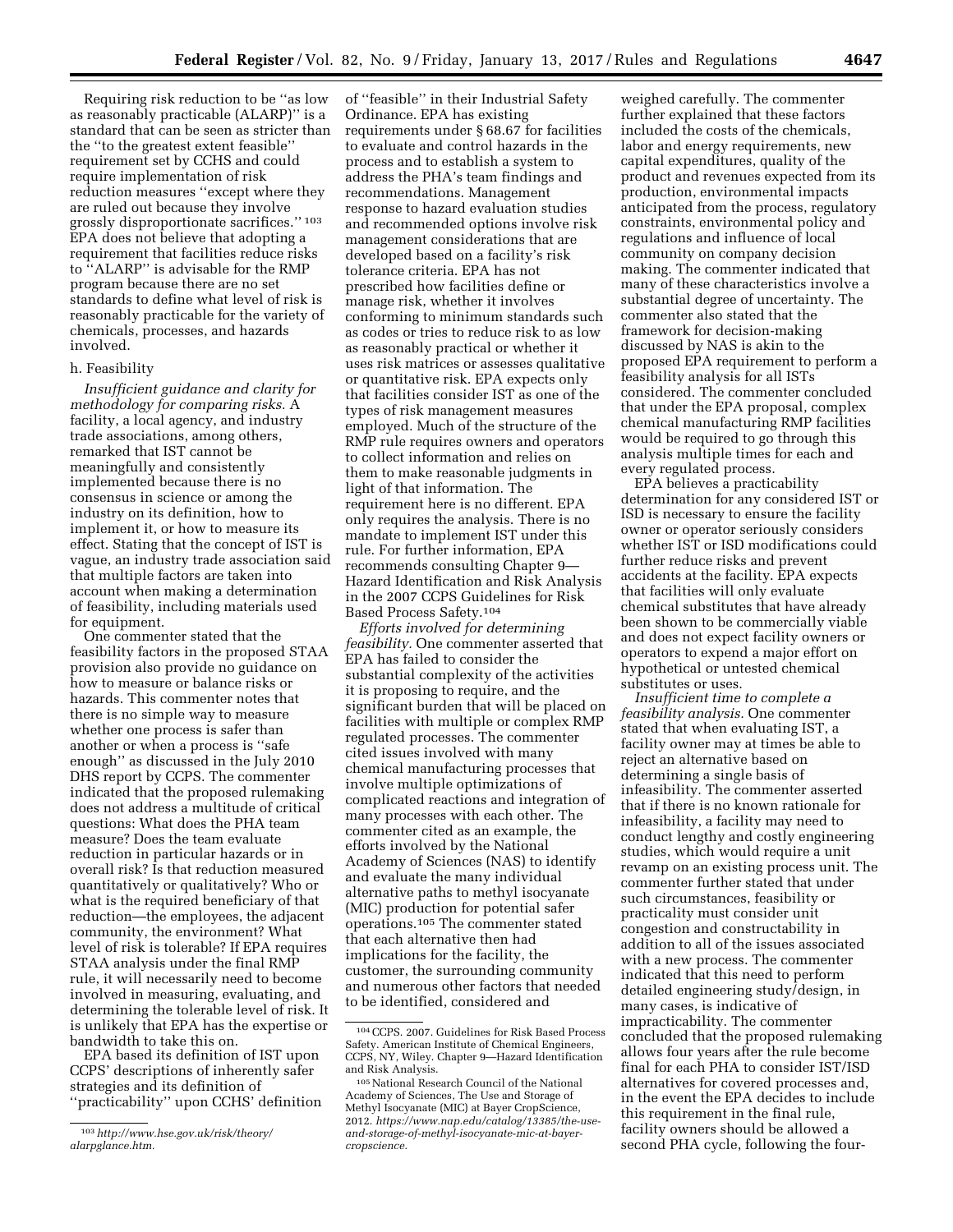year applicability, where the determination of feasibility or practicality requires engineering studies and design. Another commenter stated that the feasibility analysis outlined in the proposed regulation is ill-defined and doesn't allow sufficient time for the work to be properly completed.

EPA allows that where a practicability evaluation is complex and resource intensive and may not be completed within the four-year compliance timeframe from the final rule or within the five years between PHA reviews, a facility should document during their PHA review that the IST is under consideration and that the practicability of implementing the technology is unknown and still undergoing evaluation.

*Practicability decisions made by facilities or outside parties.* An environmental advocacy group argued that, if decisions are left up to facilities themselves, the economic interests of the facilities will outweigh considerations of public health. The advocacy group concluded that an independent body should be tasked with reviewing facilities' IST/ISD evaluations to determine whether or not such technologies are feasible and to prevent facility self-regulation. One local agency asserted that stationary sources rather than a regulatory body should determine the feasibility of ISD and document their decision.

EPA disagrees that practicability decisions should be made by outside parties. These decisions are based on site-specific circumstances that a thirdparty may not have the experience to evaluate. EPA believes it would not be practical for many reasons including: The delay that may result in finding a third-party to assess practicability; the variety of factors that must be considered in establishing a basis for choosing an outside party (*e.g.* there may not be enough qualified thirdparties with the expertise and resources to evaluate the various options and processes for the number of facilities subject to this provision); and the need to protect CBI and sensitive information that could reveal security vulnerabilities.

*Feasible definition does not take into account removal of existing safeguards.*  One commenter stated that the proposed definition for feasible precludes any reasonable basis for replacing existing controls and safeguards that have already been identified and implemented to address the risks. This commenter believes that since all the engineering and administrative controls necessary to address risk have already been identified and implemented in an

operating plant, it is not appropriate to require a repeated analysis of alternatives that that are not feasible for an operating plant.

EPA disagrees with the commenter. The definition of ''practicability'' in the final rule is not intended to be used to judge the reasonableness or effectiveness of existing risk reduction measures, but whether new IST measures could be implemented. The STAA requirements allow a combination of risk measures to be used to achieve the desired risk reduction; therefore, they do not necessarily preclude the use of existing controls and safeguards.

*Feasibility factors go beyond scope of a PHA.* One commenter asserted that requiring consideration of the five factors mentioned in the proposed definition of ''feasibility'' goes beyond the scope of a PHA.

EPA disagrees. While the PHA identifies the hazards, the RMP PHA requirements require the facility to identify the risk management measures applicable to eliminating or reducing the risks from the process hazards. EPA believes that it is appropriate for a facility to consider the five feasibility (now practicability) factors (''economic, environmental, legal, social and technological'') for evaluating the appropriateness of implementing for potential IST measures because some IST can involve significant costs or involve impacts that go beyond the facility.

*Feasibility does not take into account full supply chain.* An industry trade organization and a facility warned that the proposed definition of ''feasible'' does not sufficiently consider costs and benefits and fails to take into account the full supply chain. Facilities pressured to take these measures, such as reducing inventories of products, would prevent companies from meeting customers' needs. For example, downstream users may not even be able to receive an alternative product.

EPA disagrees that the practicability determination does not allow facilities to take into account costs and benefits and the effect on the full supply chain. The STAA requirements do not require any implementation of any particular IST. EPA expects that facility owners or operators will seriously consider the merits and consequences of ISTs for their facilities and use their expertise and judgement to ensure safety while not severely affecting the economic viability of their businesses. Facilities can consider the effects in their supply chain (downstream and upstream) when evaluating potential IST options.

# i. IST Implementation

Several industry trade associations and a facility expressed support for EPA's decision not to require implementation of feasible safer alternatives and noted that the best approach would be to allow operators to decide which measures, methods, or IST components would be feasible at their facilities. An industry trade organization requested that EPA include language stating that ''the scope of the STAA for a regulated process will be based on the expert judgment of owners and operators'' because only the facility is uniquely qualified to determine what types of changes are feasible and practical. The commenter cited an example where reducing the volume of chlorine dioxide on-site at a paper mill may not be practical because a minimum amount is needed to ensure that production of pulp and paper can continue when operation of the chlorine dioxide generator is momentarily disrupted due to maintenance or other issues. The commenter also cited another example in which eliminating the use of chlorine dioxide for bleaching may not provide the necessary characteristics of the finished product.

Many commenters, including multiple mass mail campaigns joined by approximately 24,610 commenters and advocacy groups, urged that upon identifying alternatives in an analysis, facilities should be required to switch to the safest cost-effective chemicals and technologies available. Among other reasons, one commenter cited the need to implement feasible alternatives because the NAS report on the Bayer CropScience accident stated that feasible alternatives should be attempted before moving on to specification of risk management equipment and procedures.106 This commenter notes that existing safeguards used have not prevented accidents from occurring and that CAA section  $7412(r)(7)(B)(i)$ , directs that regulations and guidance under this provision must ''*provide, to the greatest extent practicable,* for the prevention and detection of accidental releases of regulated substances and for response to such releases.'' [Emphasis added] In addition, this commenter states that not requiring implementation of IST also creates a competitive disadvantage for those facilities that do so voluntarily, as compared to other facilities who will avoid taking available preventative safety measures to maximize short-term profits. This commenter wants EPA to

 $^{106}\rm\, National$  Research Council, The Use and Storage of Methyl Isocyanate (MIC) at Bayer CropScience, at 4–53 (2012).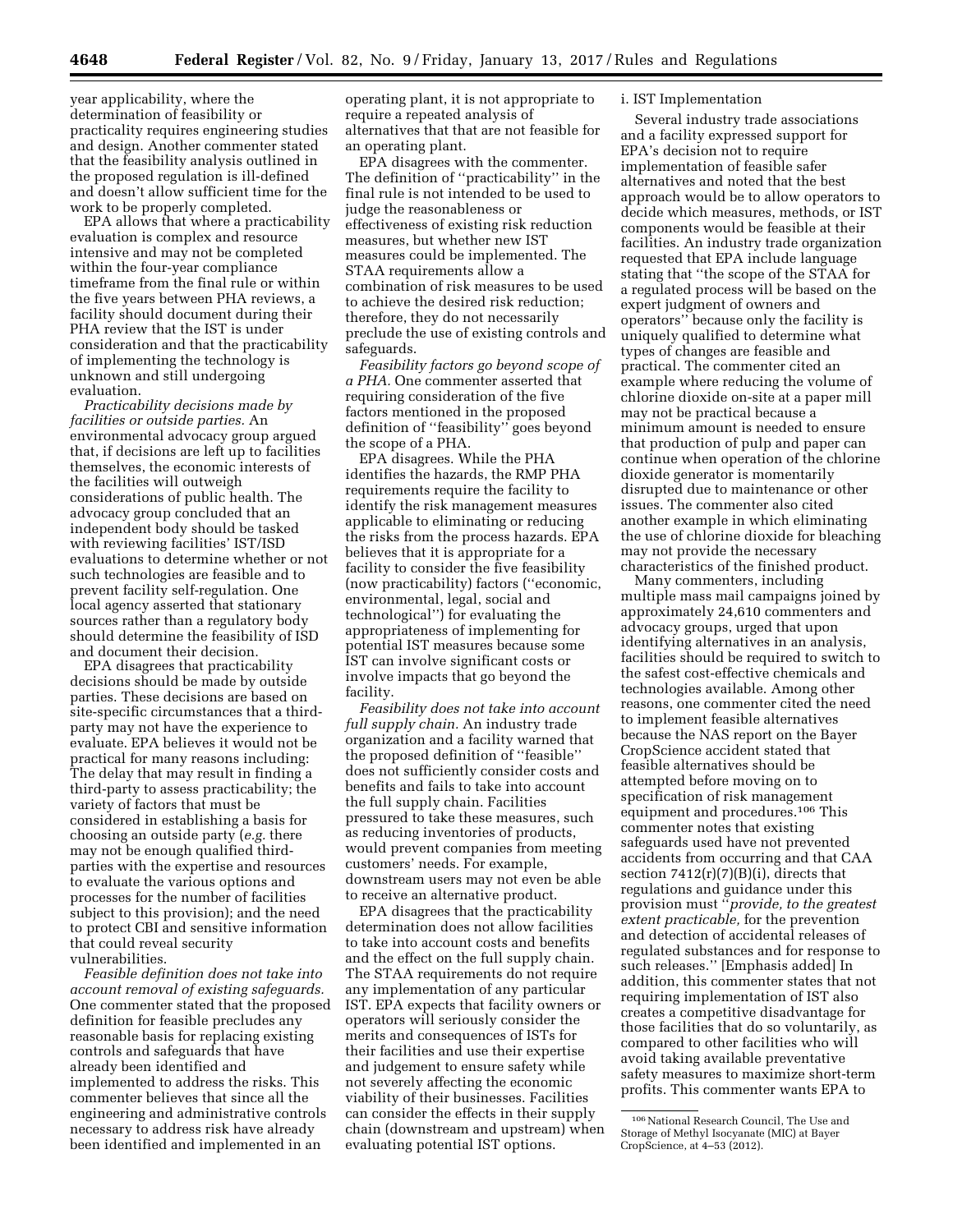require a timeframe for implementation of IST for those facilities who plan to implement IST as this will prevent accidents from happening sooner. A commenter urged that required implementation of feasible alternatives would reduce the risks associated with a catastrophic release, including from terrorist attacks, and would be important for protection of public health.

One commenter wanted IST to be implemented wherever feasible because IST is likely to be more effective and less costly in the long run than other safeguards, noting that the existing rule requires that facilities implement the recommendations from a conventional PHA. This commenter also stated that EPA should model its implementation requirements on California's Contra Costa County Industrial Safety Ordinance, which directs companies to ''select and implement each inherently safer system identified to the greatest extent feasible and as soon as administratively practicable'' or consider California's Department of Industrial Relations current proposed requirements for refineries which directs each facility to ''implement all recommendations'' from inherent safety analyses, unless the facility can demonstrate that a recommendation is factually flawed or infeasible on grounds other than cost alone.

An industry trade association said that in their industry, operations are diverse and are constantly evolving, making it difficult to implement IST. A few industry trade associations warned that substitution is not a legitimate option for their industries, for manufacturing of agricultural products or in fragrance industry, for example. Stating that active ingredients in fragrances are extremely specific and non-fungible, an industry association commented that any substitution of fragrance ingredients should be done at the point of design to minimize the threat to fragrance businesses. The commenter requested that EPA provide a clear statement acknowledging the infeasibility of substitution in the fragrance industry. Some commenters stated that the analysis would be of no benefit for their facility because a Federal permit requires it to use certain processes.

EPA agrees that the facility is in the best position to decide what safeguards or risk reduction measure can be employed to eliminate or reduce process hazards. Facilities must consider safeguards, in the following order of preference: IST, passive, active or procedural measures; however, the rule does not automatically require the

facility to implement the measures preferentially in that order. EPA recognizes that for any particular hazard point, any one of the four types of safeguards may not exist or may not be practicable for a variety of reasons. EPA also recognizes that facilities may wish to employ more than one safeguard.

The purpose of the STAA requirement is to ensure that facilities consider the available options and for them to find the best method for the facility to address accidental releases. The hierarchy of control methods in an STAA analysis—IST/ISD, passive, active, administrative—is consistent with the language of CAA section  $112(r)(7)(B)(i)$  in that it systematically provides for the identification of practicable control methods while also recognizing that the regulation must be reasonable. This approach is consistent with the current PHA requirements which provide flexibility for the owner or operator to decide which safeguards are appropriate to prevent accidental releases. We expect STAA analyses to lead to new control approaches at sources where management finds such approaches to be reasonable and practicable.

EPA is not requiring implementation of IST at any facility because we believe that only the facility has the expertise and resources to determine whether implementation of any IST or ISD should be undertaken, taking into account that many factors must be considered when substituting a chemical or modifying a process, including cost, risk transfers, technological hurdles, etc. Facilities that choose to adopt the use of IST or ISD can eliminate or reduce hazards by using different materials and/or process conditions, which would make accidental releases less likely, or the impacts of such releases less severe. The results of the practicability determination must be documented as part of the current PHA requirements in § 68.67(e), which requires the owner or operator to document actions to be taken and resolution of recommendations.

Also EPA does not believe we should establish a required timeframe for any planned implementation of IST. Planning, design, equipment modification and cost to implement IST can vary tremendously depending on the technology and scope of the project and could only be best determined by the facility involved in such implementation.

EPA acknowledges that chemical substitution or whole design processes may be not practicable for some processes for a variety of reasons and

that facilities should document these reasons for any particular IST that were considered by the facility for purposes of complying with the STAA requirements.

### j. Security and Risk

*Terrorism.* A commenter cited an increased risk of global and domestic terrorism as a reason to broaden the applicability of STAA requirements to cover transportation and storage of liquid chlorine. Another commenter stated that the existing RMP provisions already require the PHA team to consider safer alternatives, and warned that explicitly stating consideration or implementation of IST can expose facilities to risks, such as increased opportunity for terrorism, risk transfer, and risk accumulation. The commenter remarked that chemicals handled are highly dependent on the processes employed, so it would be difficult or impossible to identify an absolute safer alternative. The commenter concluded that facilities should asses the total risk reduced by implementation and stated that any alternative considered should be easily applied and properly tested.

EPA acknowledges that transportation and storage of liquid chlorine can pose risks, not only from accidental releases, but from intentionally caused releases. However, EPA is limiting the scope of applicability of the STAA requirements in order to balance the regulatory and administrative burdens of assessing IST against the accident rate and possible opportunities to employ IST because of process complexity for various industries. EPA believes that the industries subject to the STAA provisions are also more likely than others to have the expertise and resources to properly assess and implement IST.

In response to the commenter's concern that explicitly stating consideration or implementation of IST can expose facilities to risks, EPA believes that the STAA provisions in the final rule provide enough flexibility for owners and operators to consider a hierarchy of risk management measures to minimize the hazard of a process without prescribing an approach that could compromise facility security or transfer or increase risks. The STAA requirement does not require IST implementation but instead allows the facility owner or operator to determine whether an IST considered would achieve a reduction in risk, specific to the hazard being addressed. More specifically, the STAA requirement allows for a combination of risk management measures to be used to achieve the desired risk reduction. This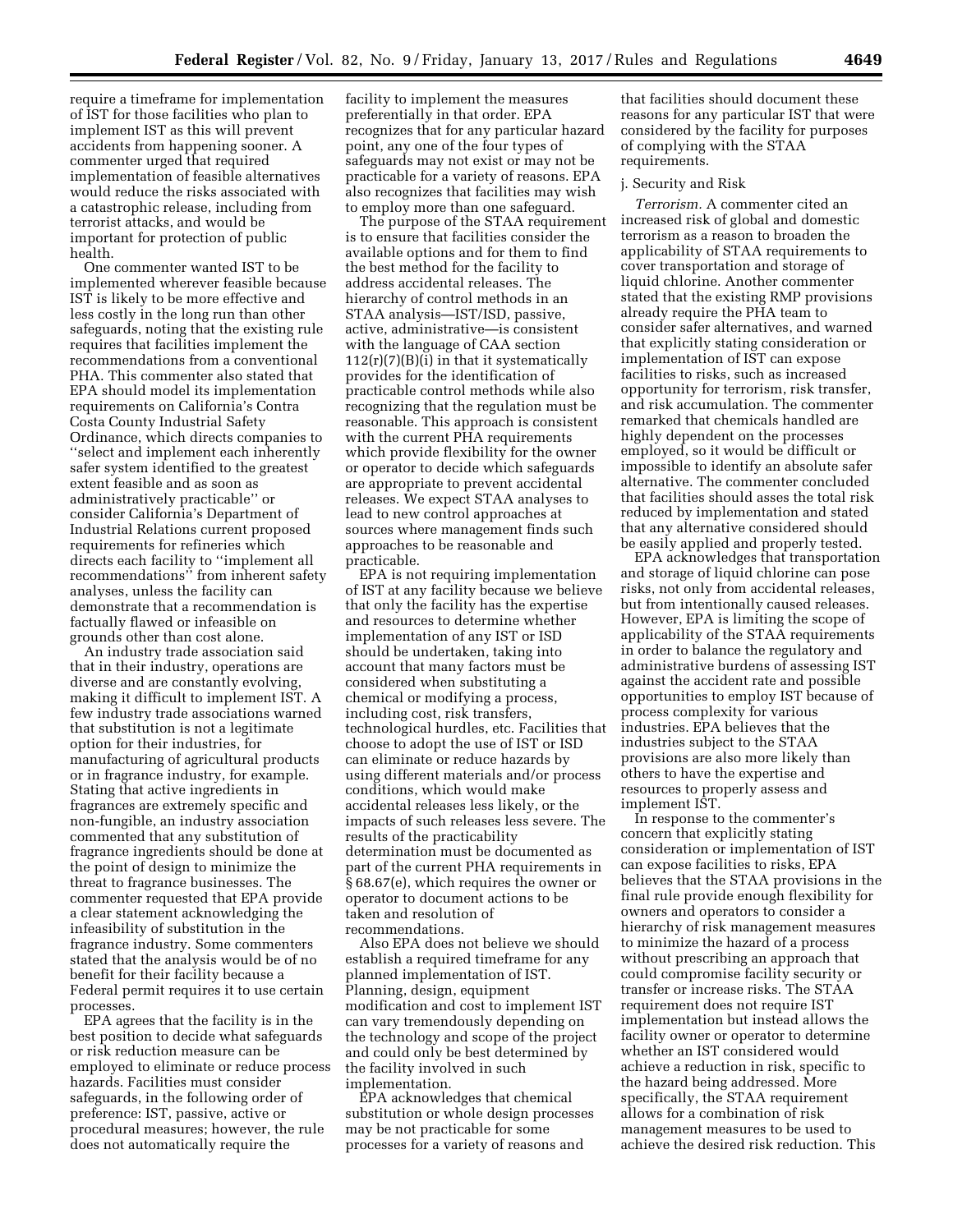flexibility acknowledges that there is not always an absolute safer alternative to a chemical, which is highly dependent on the process or application and the chemical involved. EPA is also requiring the facility to evaluate the practicability of any IST or ISD considered to account for economic, environmental, legal, social, and technological factors. Environmental factors would include consideration of potential transferred risks for new risk reduction measures. This allows facilities to carefully consider whether an IST could create new risks or security concerns, including those involving terrorism.

*Security concerns related to STAA documentation.* An industry trade association urged that if (or when) IST becomes applicable to a certain process, methods should be available for additional review. For example, the commenter said that documentation of safer technology information should be considered from a homeland security and critical infrastructure perspective.

EPA agrees that documentation that could reveal vulnerabilities at an RMPregulated facility must be secured. Therefore, although EPA is requiring facility owners and operators to document STAA and practicability determinations, EPA is not requiring this information to be submitted to implementing agencies, LEPCs or local emergency response officials. These entities have the ability to request documentation, at which point representatives of the facility and the requesting agency can discuss the security concern and involve security agencies as appropriate.

#### k. STAA Documentation

*Extent of STAA documentation.* Some commenters urged EPA to require sufficient, detailed documentation of feasibility and alternatives considered. One commenter asserted that requiring sufficient documentation of alternatives would facilitate the incorporation of safer design principles into the PHA and would enhance the integrity of the process and encouraged a more extensive documentation of feasibility similar to the program in Contra Costa County, California. An advocacy group suggested that entities should be required to document economic benefits as well and quantify specific economic benefits of adopting safer options, such as reduced liability and insurance costs, public benefits such as savings to municipalities for reduced emergency response, and savings to workers and affected residents for medical care, property damage, etc.

An industry trade association asserted that any requirement for entities to determine or document feasibility would be beyond EPA's authority and would be inappropriate because it does not provide sufficient detail of what would be required in a ''determination'' or information about how the determination was considered. An industry trade association expressed general opposition to a documentation requirement. A state agency requested clarification as to what type of documentation would be required in order to demonstrate compliance.

EPA is not specifying any particular form of documentation for STAA given the potential complexity of analysis, variety of risk reduction measures involved and the factors that may be considered for feasibility and/or implementation. Facilities should retain any reports, analysis, findings and recommendations used to comply with the STAA requirements for the life of the process as is required by § 68.67(g). For IST/ISD measures considered, facilities should document the analysis and methodology used to evaluate or consider IST, its feasibility and the recommendations of the review team. Facilities may follow, for example, guidance for IS Review Documentation found in CCPS's Inherently Safer Chemical Processes, which suggests documenting the summary of the approach used for the IS review (*i.e.,*  methodology, checklist, etc), names and qualifications of the review team, IS alternatives considered, as well as those already implemented or included in the design, results of each consideration including those not considered and why, documentation of feasibility and rationale for rejection of IS opportunities. Facilities must provide in their RMP, any inherently safer technology or design measures implemented since the last PHA, if any, and the technology category (substitution, minimization, simplification and/or moderation) (§ 68.175(e)(7)).

*CBI.* A facility contended that changes in process technology involving IST or ISD could be considered CBI, have a substantial impact on the strategic competitive nature of their operation and necessitates provisions to ensure that CBI claims can be asserted for IST or ISD implementation. An environmental advocacy group stated that facilities should have the ability to withhold CBI based on existing standards when they submit their STAA to EPA.

EPA is not requiring the STAA or its documentation within the PHA to be automatically submitted to EPA nor to

anyone else, but such analysis or documentation must be kept as records under the recordkeeping requirements of § 68.200 and be available for inspection or review by EPA. Owners or operators may assert claims of CBI for information requested by EPA following the procedures in §§ 68.151 and 68.152 if the information meets the criteria set forth in 40 CFR 2.301.

## l. Availability and/or Submission of STAA Documentation

Many commenters, including multiple mass mail campaigns joined by approximately 22,260 commenters, a Federal agency, and advocacy groups, stated that RMP facilities should be required to submit their STAA information to EPA. An environmental advocacy group suggested that the collection of STAAs is vital for the establishment of a clearinghouse of safer technology and alternatives and that EPA should certify STAAs for accuracy and completeness. One commenter suggested that by requiring the submission of STAAs to EPA, the Agency will enhance the quality of STAA assessments and feasibility analysis. This commenter also believed STAA submission would better inform enforcement under the CAA's General Duty Clause by providing the Agency with world class knowledge of feasible safer alternatives and effects taken under the EPA's 2017–2019 NEI approved on February 18, 2016.

Two local agencies stated that STAA information should be retained on-site at the facility for inspection or be submitted upon request to be reviewed by EPA and implementing agencies. One commenter said that information on IST should be maintained at the stationary source.

In contrast, other commenters, including multiple industry trade associations, remarked that EPA should not require RMP-regulated facilities to submit STAA information to EPA. Some industry trade associations argued that EPA or any other implementing agency will likely lack the required knowledge, resources, or expertise to evaluate an STAA or feasibility determination. An industry trade association asserted that EPA should have no role in analyzing or approving the plans. An industry association argued that any requirement for approval of STAAs by EPA would be too similar to a permitting program and would thus be against Congress' intent as per CAA section  $112(r)(7)(F)$ .

Some commenters suggested that the submitted STAA information should be included in the RMP National Database and facilities be allowed to withhold CBI based on current RMP CBI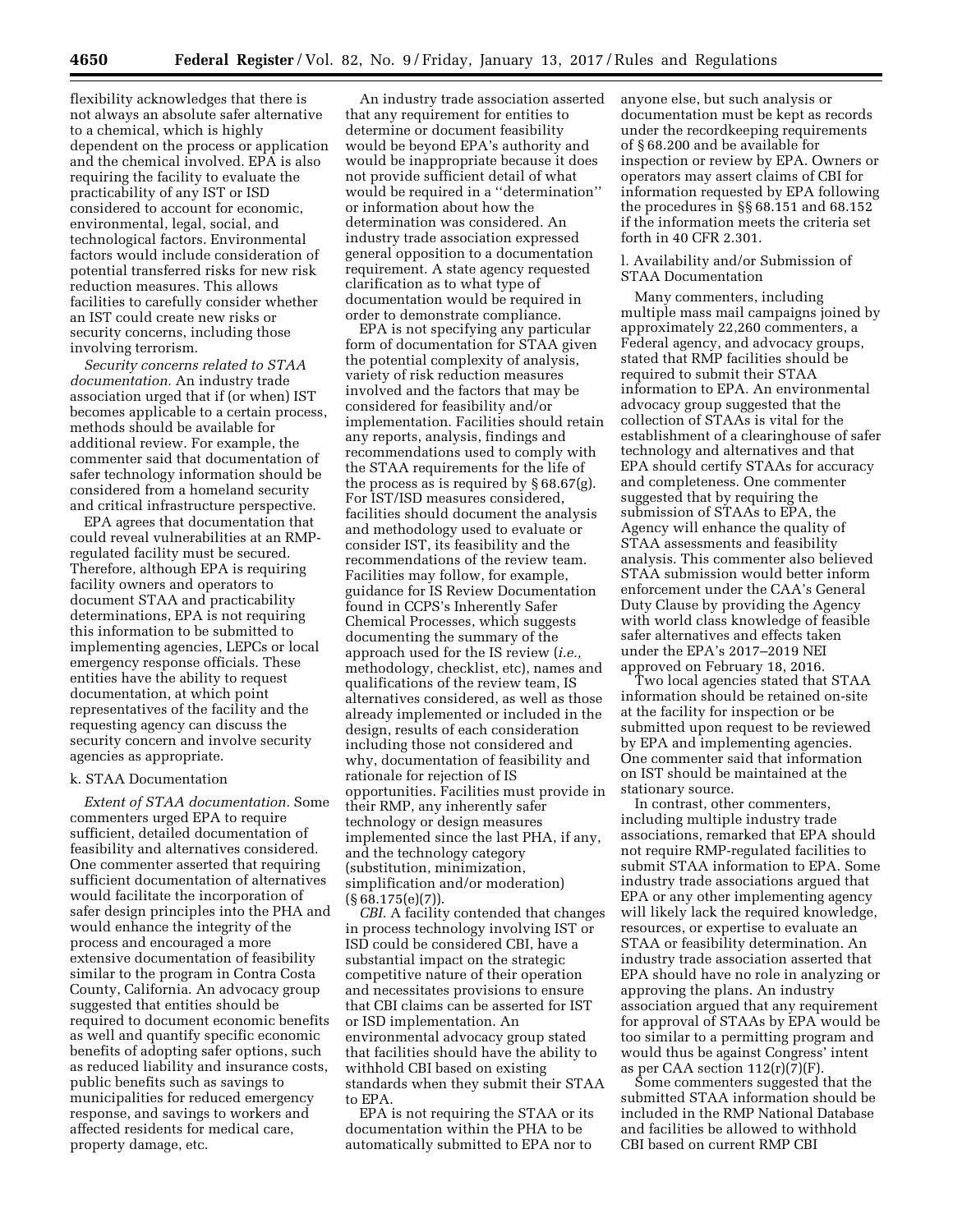protections and facility-specific, element-specific, up-front substantiation of security claims. A professional organization encouraged EPA to use the STAA summary information provided in the RMPs to gather helpful data and incorporate lessons learned. One commenter reasoned that collection of STAA data is necessary for EPA and other regulatory agencies to carry out their regulatory responsibilities. Another commenter asserted that incorporating summary STAA information into RMPs will facilitate knowledge of successful practices as well as knowledge of barriers.

Two commenters suggested that EPA collect information from facilities that change program levels within RMP or deregister entirely in order to collect valuable lessons learned for future use about IST preventive measures and reducing on-site quantities. One commenter expressed concern that the current deregistration reason codes are not sufficient to allow EPA to collect basic information about lessons learned from deregistered facilities and suggested adding a code representing ''implemented IST/ISO'' paired with a field to indicate the nature of the change.

Some commenters wanted more detailed information about STAA to be provided in the RMP. Suggested additional information included: Descriptions of the alternatives evaluated; description of each option chosen for implementation and timeline; reasons for not implementing IST such as (1) cost; (2) technical feasibility; (3) conflicts with other regulatory requirements or good practices; (4) other hazards; (5) other (indicate reason) or by listing one of the factors included in the definition of ''feasible:'' time, economic, environmental, legal, social, or technological; and an attestation and checklist demonstrating a comprehensive accounting of potential benefits, savings, and avoided costs associated with each major option.

One commenter recommended that an independent body be in place to carefully review the facilities' IST/ISD evaluations to assist in determining whether or not such technologies are feasible and to prevent facilities from self-regulating.

Some commenters wanted STAA and documentation to be made publicly available, and allowed with reasonable protections, for genuine CBI and trade secrets. An advocacy group recommended allowing public comment and response on facilities' STAAs. A few commenters wanted STAA summaries to be available to at-risk

communities and the public both online and offline, including at public meetings required at § 68.210.

Reasons given by commenters for providing public availability of STAA included:

• To hold companies accountable and facilitate significant process safety changes with appropriate public discussion and oversight from other stakeholders;

• To ensure right-to-know and transparency for affected workers and communities;

• To provide comments on the STAA and get implementing agency response;

• To have facilities that have adopted IST receive public credit for their positive steps; and

• To ensure opportunities for at-risk communities to engage with facilities about alternatives and prevention plans.

EPA is not requiring automatic submission of STAA information or documentation to EPA or requiring that it be made available to the public. EPA acknowledges there is much public interest in having STAA and documentation available to them, but STAA will be part of a PHA which can be a lengthy (*e.g.,* the sectors subject to STAA requirements have multiple processes and some PHAs are hundreds of pages) technically complex document that could contain not only CBI, but sensitive security information involving process or equipment vulnerabilities. Some commenters' suggested solution of having facilities sanitize submitted documents and provide upfront justification of CBI claims would entail a significant level of burden upon industry and EPA. It would not be practical or good use of resources to have thousands of documents submitted to EPA, to any other body or with the RMP submission. EPA can inspect documents on-site or request their submission from facilities as needed.

EPA believes that primary utility of STAA information for the public is whether or not facilities are implementing IST and the nature of that change. EPA is requiring that basic information on IST being implemented be provided in the RMP submission in accordance with § 68.175(e)(7). Facilities must provide in their RMP any inherently safer technology or design measures implemented since the last PHA, if any, and the technology category (substitution, minimization, simplification and/or moderation). In the event of a public meeting held after an accident, EPA encourages facilities to provide information about any IST or other safer technology alternatives that the facility is using or could be using and suggests that the public use this

forum to inquire about ISTs implemented at the facility.

EPA is not adopting an approval process for STAA analyses, either by an independent board, by the implementing agency, or by any emergency planning entity. We recognize nothing in the statute prohibits the adoption of an approval process. The language of CAA section  $112(r)(7)(F)$  is directed towards the need for an operating permit under Title V of the CAA and therefore has no bearing on whether the underlying substantive rule may establish an approval process. In CAA section  $112(r)(7)(B)(iii)$ , the statute specifically requires EPA's rules to establish a system that provides for review and, if necessary revision of RMPs (see 40 CFR 68.220). Nevertheless, the approach we adopt in this final rule, which requires the owner or operator to conduct a STAA review and document its review in general and its reasoning for not adopting practicable IST/ISD, is consistent with the overall approach of the RMP rule to rely on the development and assessment of information to lead owners and operators to adopt reasonable measures to prevent accidents.

# m. Clearinghouse

Some commenters, including a Federal agency, a state agency, environmental advocacy groups, and a local agency, supported the establishment of a publicly available online clearinghouse providing information about the feasibility and efficacy of safer substances and processes. A Federal agency commented that such a database would also be a useful resource for insurers, chemical process vendors, emergency responders, academic researchers, and other government agencies, such as OSHA.

One commenter remarked that such a clearinghouse should be dedicated to the topic of safer technology and alternatives and should be managed by either EPA, another Federal agency, or an independent third-party rather than industry-funded academics or institutions. One commenter suggested that a clearinghouse could be developed by EPA or a third-party such as CCPS or Texas A&M's Mary Kay O'Connor Process Safety Center.

A few industry trade associations remarked that the creation of a clearinghouse would be redundant with some resources already publicly available. For example, one trade association asserted that it has effectively created its own clearinghouse through the publication and maintenance of its own publicly available publications, semi-annual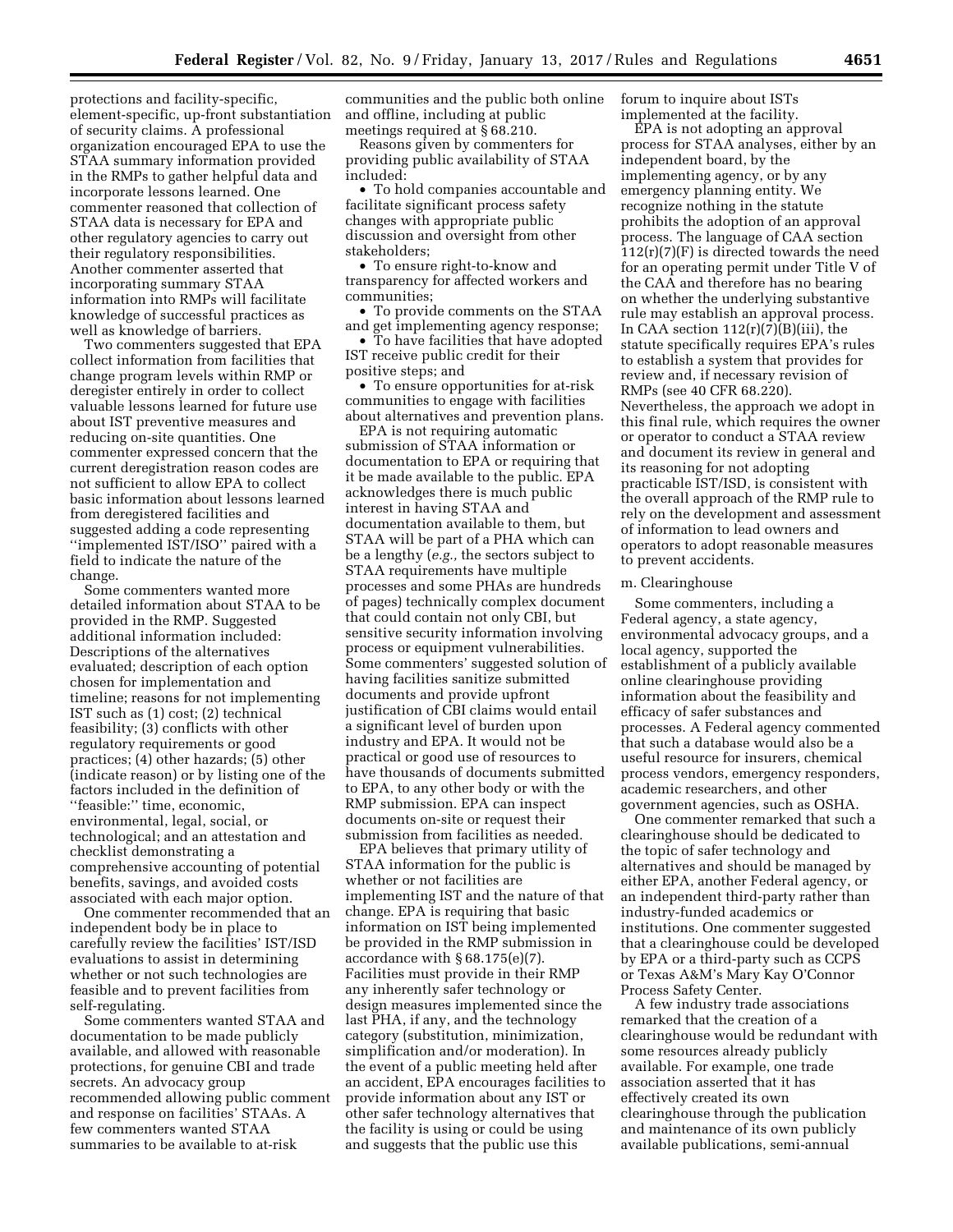conferences, and regular member exchange forums. Additionally, this organization stated that it hosts a technology symposium every other year, where members can learn about new technologies, both from members sharing their experiences and directly from vendors and consultants. Another trade association suggested that the searchable database of all patents and patent applications available from the US Patent and Trademark Office can be used as a clearing house for safer technology and that information on unpatented technologies is readily available through the internet and other means.

Another industry trade association warned that a government clearinghouse would not reduce chemical accidents because each chemical process is highly complex and unique and it would be difficult to find value in a massive database of technologies. A commenter warned that any clearinghouse would be required to have many ground rules so as to clarify what factors were at play in the IST decision. The commenter expressed concern that the clearinghouse could be harmful or not useful if the information was selective in detail because an IST selected by a stationary source may be narrow in scope for a specific set of risks to be avoided or mitigated. The commenter also stated that it is possible companies would provide information lacking enough detail to be useful. Another commenter cautioned that one type of technology, system or design that works for one facility or process may not work for another facility or process, due to differing processes and other conditions.

EPA is not finalizing a provision to establish a clearinghouse in this rule. EPA will further consider the comments and suggestions on establishing a safer technologies and alternatives information clearinghouse should we pursue an effort to develop and establish such a clearinghouse in the future. Currently, industry and other stakeholders can share chemical safety and security best practices, including those involving safer technologies and alternatives, at the Executive Order 13650 best practices Web site.107 EPA encourages stakeholders to review information shared through this forum and to submit best practices on safer alternatives or other best practices that serve to improve chemical safety and security.

# *D. Stationary Source Location and Emergency Shutdown*

EPA discussed the importance of location of stationary sources and their emergency shutdown capabilities in the preamble of the proposed rulemaking. However, EPA did not propose any provisions related to these issues.

1. Discussion of Comments on Stationary Source Location

The location of stationary sources, and the location and configuration of regulated processes and equipment within a source, can significantly affect the severity of an accidental release. The location of the stationary source in relation to public and environmental receptors may exacerbate the impacts of an accidental release, such as blast overpressures or concentrations of toxic gases, or conversely may allow such effects to dissipate prior to reaching receptors. EPA requested comments on whether to consider stationary source location requirements for future rulemakings, including the scope of such requirements, or whether the Agency should publish guidance. EPA received multiple comments on this issue.

Commenters indicated that EPA should use stricter standards for calculating blast radius areas for new and existing facilities to ensure that communities, schools, and hospitals are outside of the blast impact. One commenter stated that EPA should use information availability requirements to better inform and protect local communities from accidents. A Federal agency and state/local agency requested that EPA consider the stationary source location issue in future rulemakings. A professional organization requested that EPA consider a 2014 Fire Protection Research Foundation report in future requirements for stationary source location.

Several commenters argued that facilities should be located where no damage could occur to people and homes, asserting that the proposed rulemaking does not go far enough to ensure public safety. Some of these commenters specifically mentioned the Rancho LPG facility in San Pedro, California, and asked that EPA review the siting of this facility due to the danger it poses to the surrounding community.

A local agency and an advocacy group asked that EPA consider IST or risk reduction methodologies and the importance of buffer zones in siting of new stationary sources. Multiple state and local agencies and an association of government agencies requested new

guidance and tools for localities to clarify additional requirements for stationary source location. One commenter stated that EPA should consider reverse 911 calls to public receptors in setting requirements.

However, numerous commenters opposed adding provisions to address stationary source location issues in the proposed rulemaking, citing OSHA's PSM regulations and the lack of authority in the CAA. One commenter stated that EPA should not propose any additional requirements on the location of stationary sources. Multiple comments indicated that states and localities, not EPA, should regulate the siting of facilities.

EPA will consider these comments when determining whether to develop guidance or propose stationary source location requirements in a future action.

# 2. Discussion of Comments on Emergency Shutdown

The RMP regulation requires owners and operators of stationary sources to develop and implement written operating procedures for the safe and timely emergency shutdown of Program 2 and Program 3 processes, to ensure operator training for these procedures, and for maintaining the mechanical integrity of emergency shutdown systems. However, the regulation does not explicitly require that all covered processes must include emergency shutdown systems.

EPA requested comment on whether emergency shutdown system requirements should be considered for future rulemakings, including the scope of such requirements, or whether the Agency should publish guidance.

Many commenters supported additional regulations and/or guidance on emergency shutdown systems regulations and/or guidance. Local agencies stated that EPA should issue regulations or guidance requiring that all processes be built such that they can be placed in a safe state during an emergency. Another local agency recommended that EPA publish guidance on emergency shutdown systems to assist regulated entities in evaluating various alternatives, but argued that including emergency shutdown systems in a future rulemaking would be infeasible for existing locations. One commenter stated that EPA should consider reverse 911 calls to public receptors in setting requirements. A state/local agency expressed support for emergency shutdown systems requirements in a future rulemaking, to include operating procedures and annual testing.

<sup>107</sup>*[https://www.osha.gov/](https://www.osha.gov/chemicalexecutiveorder/LLIS/index.html) [chemicalexecutiveorder/LLIS/index.html](https://www.osha.gov/chemicalexecutiveorder/LLIS/index.html)*.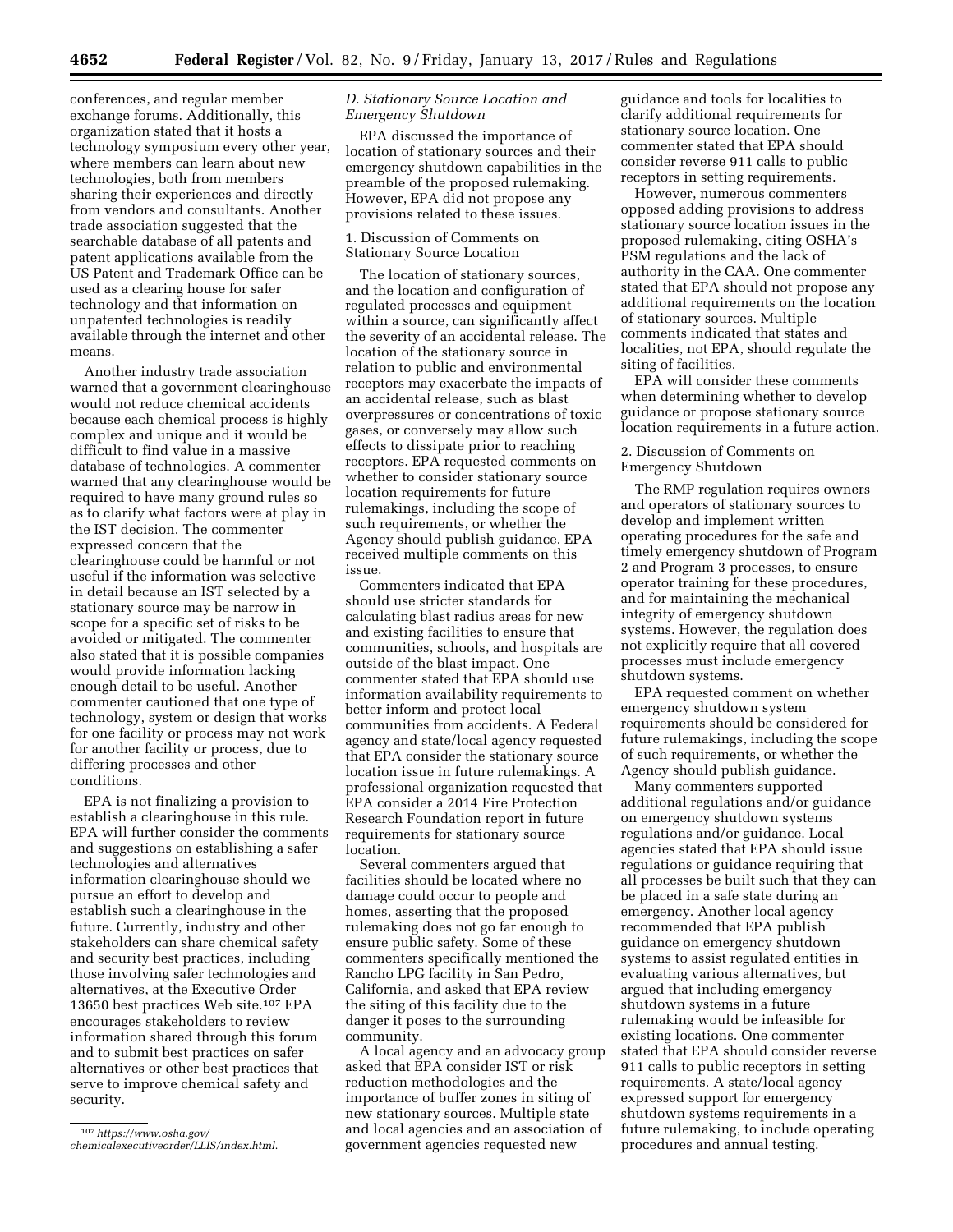However, several commenters argued that EPA should not propose any additional requirements—regulations or guidance—on emergency shutdown systems. These commenters asserted that existing regulation and facility practices address emergency shutdown issues. One commenter supported EPA's decision to forgo an emergency shutdown system requirement, arguing that exclusion is consistent with RMP's performance-based nature, but opposed EPA's suggestion to issue a guidance document. Another commenter opposed a ''one-size-fits-all'' rule or guidance for emergency shutdown systems and argued that EPA should propose specific regulatory text in a future rulemaking should it decide to regulate emergency shutdown.

EPA will consider these comments when determining whether to develop guidance or propose emergency shutdown system requirements in a future action.

### **V. Emergency Response Preparedness Requirements**

# *A. Emergency Response Program Coordination With Local Responders*

#### 1. Summary of Proposed Rulemaking

EPA proposed to require owners or operators of ''responding'' and ''nonresponding'' stationary sources to coordinate response needs with local emergency planning and response organizations to ensure that resources and capabilities are in place to respond to an accidental release of a regulated substance. Responding stationary sources also would be required to comply with the emergency response program provisions of § 68.95 when the outcome of coordination activities demonstrated that local public emergency response capabilities were not adequate to appropriately respond to an accidental release at the stationary source, or when the LEPC or equivalent requested in writing that the owner or operator comply with the requirements of § 68.95. ''Non-responding'' stationary sources need not have complied with § 68.95 provided that the coordination activities indicated that adequate local public emergency response capabilities are available to appropriately respond to accidental releases at the source, appropriate mechanisms are in place to notify emergency responders when there is a need for a response, and the LEPC or equivalent has not requested in writing that the owner or operator comply with the requirements of § 68.95.

The proposed coordination provisions would have required coordination to occur at least annually, and more

frequently if necessary to address changes at the source, in the source's emergency action plan, in local authorities' response resources and capabilities, or in the local community emergency response plan. The owner or operator would also have been required to document coordination activities, including the names of individuals involved and their contact information, dates of coordination activities, and the nature of coordination activities. The proposed coordination provisions of § 68.93 also would have required sources with regulated toxic substances to coordinate response actions with the LEPC or equivalent, and sources with only regulated flammable substances to coordinate with the local fire department. This language is similar to the language in  $\S 68.90(b)(1)$  and  $(2)$  of the original rule, which requires that sources with toxic substances held above threshold quantities be included in the community emergency response plan developed under EPCRA, and sources with only regulated flammable substances held above threshold quantities coordinate response actions with the local fire department.

The proposed rulemaking retained all emergency response program provisions from § 68.95 of the original rule, and made two additions. The first was to modify § 68.95(a)(1)(i) to require that release notification procedures included procedures to notify Federal and state emergency response agencies, in addition to the existing rule's requirement to notify the public and local emergency response agencies. The second addition was to modify § 68.95(a)(4) to require the owner or operator to review and update the emergency response program annually, or more frequently if necessary, to incorporate recommendations and lessons learned from emergency response exercises, incident investigations, or other available information. The proposed rulemaking also would have replaced the phrase ''local emergency planning committee'' with the acronym ''LEPC.''

## 2. Summary of Final Rule

In this rule, EPA has retained the proposed term ''Responding stationary source'' as a heading for § 68.90(a) and ''Non-responding stationary source'' as a heading for § 68.90(b), as an indication of whether or not a facility is required to comply with the emergency response program provisions of § 68.95. Section 68.90(a) is otherwise unchanged from the existing rule, as are  $\S 68.90(b)(1)$ ,  $(2)$ , and (3). EPA is also adopting as proposed paragraphs § 68.90(b)(4) and (5), which require the owner or operator

of a non-responding stationary source to perform the annual coordination activities required under § 68.93, and the emergency notification exercises required under § 68.96(a), respectively.

The final rule adopts as proposed § 68.93, but with some changes, which are discussed in the following sections. Section 68.93 requires the owner or operator to coordinate response needs with local emergency planning and response organizations to determine how the source is addressed in the community emergency response plan and to ensure that local response organizations are aware of the regulated substances at the source, their quantities, the risks presented by covered processes, and the resources and capabilities at the facility to respond to an accidental release of a regulated substance.

Section 68.93(a) requires coordination to occur at least annually, and more frequently if necessary, to address changes at the source, in the source's emergency response and/or emergency action plans, and/or in the local community emergency response plan.

Section 68.93(b) requires coordination to include providing to the local emergency planning and response organizations, the facility's emergency response plan if one exists, emergency action plan, updated emergency contact information, and any other information that local emergency response planning and response organizations identify as relevant to local emergency planning. For responding stationary sources, § 68.93(b) also requires coordination to include consulting with local emergency response officials to establish appropriate schedules and plans for field and tabletop exercises required under § 68.96(b). Lastly, § 68.93(b) require the owner or operator to request an opportunity to meet with the LEPC (or equivalent) and/or local fire department as appropriate to review and discuss these materials.

Section 68.93(c) adopts as proposed the coordination documentation provisions without revision. Under § 68.93(c), the owner or operator is required to document coordination with local authorities, including the names of individuals involved in coordination and their contact information, dates of coordination activities, and the nature of coordination activities.

EPA is finalizing several modifications to § 68.95. EPA has adopted the proposed addition to § 68.95(a)(1)(i), which requires that release notification procedures include procedures to notify Federal and state emergency response agencies, in addition to public and local emergency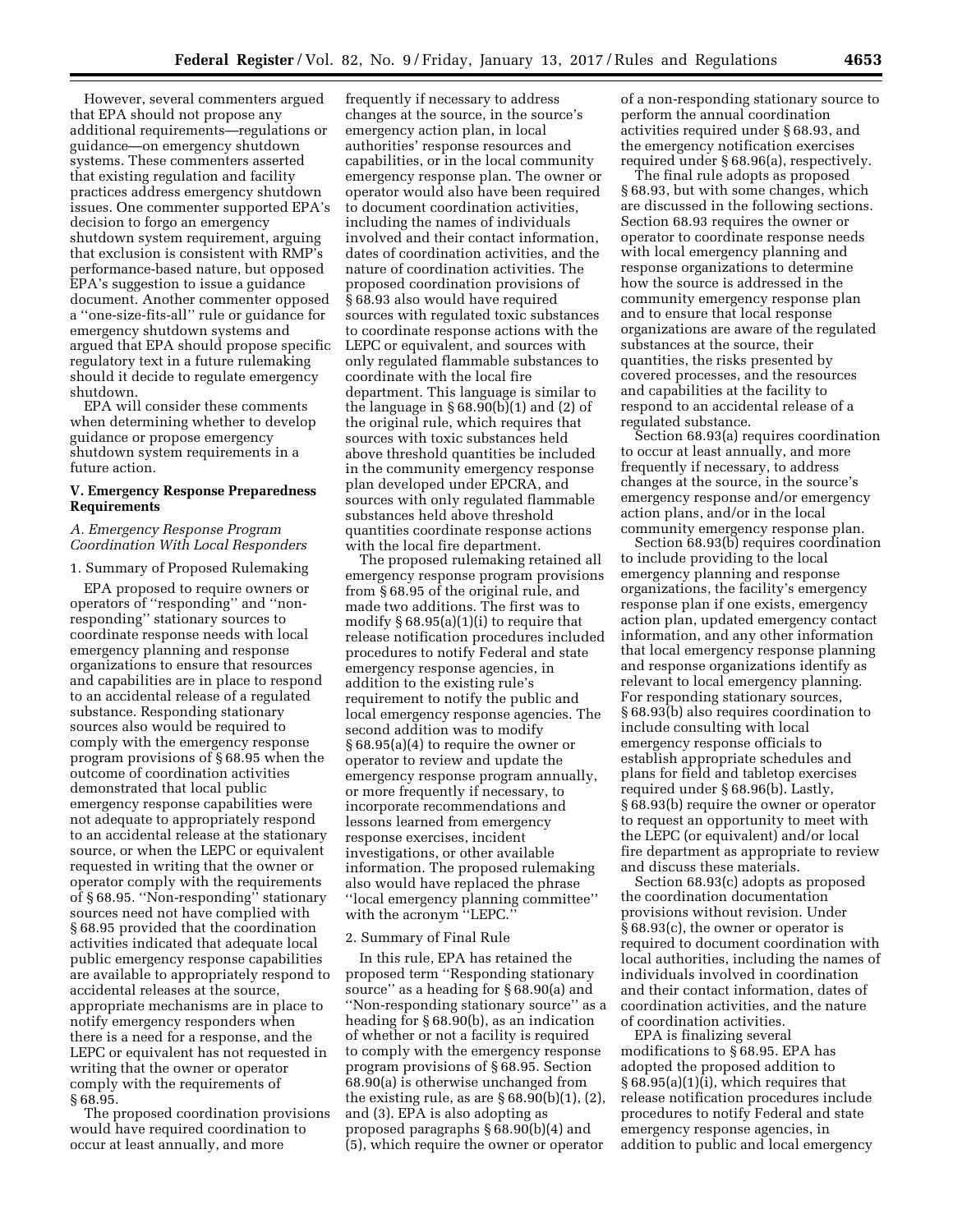response agencies. The final rule also adopts as proposed revisions to § 68.95(a)(4), with some modifications. The final rule requires the owner or operator to review and update the emergency response plan as appropriate based on changes at the source or new information obtained from coordination activities, emergency response exercises, incident investigations, or other available information, and ensure that employees are informed of the changes.

3. Discussion of Comments and Basis for Final Rule Provisions

Many commenters, including industry trade associations, advocacy groups, professional organizations, facilities, Federal and state agencies, and others supported EPA's efforts to increase emergency response program coordination between facilities and local responders. Other commenters including industry trade associations and regulated facilities stated the proposal would potentially duplicate other Federal or state requirements or voluntary efforts, or suggested that EPA should increase enforcement efforts rather than impose additional requirements in certain areas.

Although ATF ruled that the fire at West Fertilizer in West, Texas was intentionally set,108 the incident highlighted the need for better coordination between facility staff and local emergency responders. The approach EPA adopts in the final rule retains the proposed rulemaking's promotion of coordination between facilities and responders while recognizing the concerns of many of the commenters about LEPCs and owners and operators making determinations about the abilities and roles of owners and operators as well as LEPCs. We preserve local flexibility under our approach. Public comments on each proposed provision to the emergency response coordination and emergency response program provisions of Subpart E are discussed further in this preamble, along with EPA's responses and decisions for the final rule.

a. Designation of ''Responding'' and ''Non-Responding'' Stationary Sources

Some commenters objected to EPA's proposal to designate all sources as either responding or non-responding sources. These commenters pointed out these discrete categories do not accurately represent the realities of emergency response, which can include

many different degrees of involvement by facilities and local communities in planning, preparing for and responding to accidental release events. One commenter stated that all facilities, regardless of whether they are responding or non-responding facilities, should have a partnership with the LEPC or local emergency responders. Another commenter stated that even facilities with full on-site emergency response capability would likely rely on local public responders to order and manage shelter-in-place actions or evacuations. Another commenter stated that all facilities are responsible for and must be prepared to deal with the regulated substances they handle and there should be no such thing as a ''nonresponding'' stationary source, but this does not mean every facility needs a technician-level hazmat response team. This commenter stated that every facility must be able to immediately notify emergency response agencies when a release having the potential to impact the public occurs, take actions to protect the lives of employees and the public, minimize or contain the release, and coordinate with local response agencies who respond to the release.

EPA agrees there is a wide spectrum of planning, preparedness, and response arrangements available to facilities and local communities, and the two categories of ''responding'' and ''nonresponding'' facilities do not fully capture this continuum. EPA also acknowledges there is some overlap between the obligations of nonresponding and responding facilities. For example, both non-responding and responding facilities must have mechanisms or procedures in place to notify emergency responders about accidental releases, and both types of sources must coordinate emergency response activities with local responders (and under the final rule, these coordination activities must occur annually and be documented, as further described further in this preamble). Because the outcome of coordination activities may result in different types of response arrangements involving regulated facilities and communities, EPA understands that a facility's designation as ''responding'' or ''nonresponding'' does not, by itself, explain all facets of emergency preparedness and response for the facility.

These designations are still useful, however, because ''responding'' facilities must meet certain requirements that ''non-responding'' facilities are not required to meet. Responding facilities must comply with all of the provisions of § 68.95, which include developing an emergency

response plan, developing procedures for the use, inspection, and testing of emergency response equipment, conducting training for employees in relevant procedures, and updating the emergency response plan to reflect changes at the source. Any facility that plans to use its employees to take response actions beyond those specified in its emergency action plan under 29 CFR 1910.38 as a result of an accidental release at the source—which could include, for example, donning emergency air breathing apparatus in order to enter an area where a toxic gas leak has occurred with the intention of stopping or controlling the release would be expected to have obtained appropriate equipment and training, and to address these activities in its emergency response program, even if the facility is also relying on local responders to supplement its own response, or to manage offsite response actions such as evacuations and sheltering-in-place. Therefore, in the final rule, EPA has retained the proposed terms ''Responding stationary source'' as a heading for § 68.90(a) and ''Non-responding stationary source'' as a heading for § 68.90(b), as an indication of whether or not a facility is required to comply with the emergency response program provisions of § 68.95.

b. Evaluating Resources and Capabilities of Local Responders

The proposed rulemaking would have made the owner or operator's decision to develop an emergency response program contingent on the outcome of local coordination activities. Under the NPRM, in order to be a non-responding facility, the owner or operator would have been required not only to coordinate with local responders and have appropriate notification mechanisms in place, but also to confirm that adequate local public emergency response capabilities are available to appropriately respond to any accidental release of the regulated substances at the stationary source.

EPA received numerous comments objecting to this provision. Many commenters, including industry trade associations, government agencies, an association of government agencies, facilities, and other commenters, expressed concern over ambiguity in the terms ''adequate'' response capabilities and ''appropriate'' response. One commenter noted that unless they are notified by the LEPC or fire department, facilities will not know when a change in community response capabilities or resources occurs. Another commenter pointed out there is no accepted standard for community emergency

<sup>108</sup>See ATF Announces \$50,000 Reward in West, Texas Fatality Fire, *[https://www.atf.gov/news/pr/](https://www.atf.gov/news/pr/atf-announces-50000-reward-west-texas-fatality-fire) [atf-announces-50000-reward-west-texas-fatality](https://www.atf.gov/news/pr/atf-announces-50000-reward-west-texas-fatality-fire)[fire](https://www.atf.gov/news/pr/atf-announces-50000-reward-west-texas-fatality-fire)*.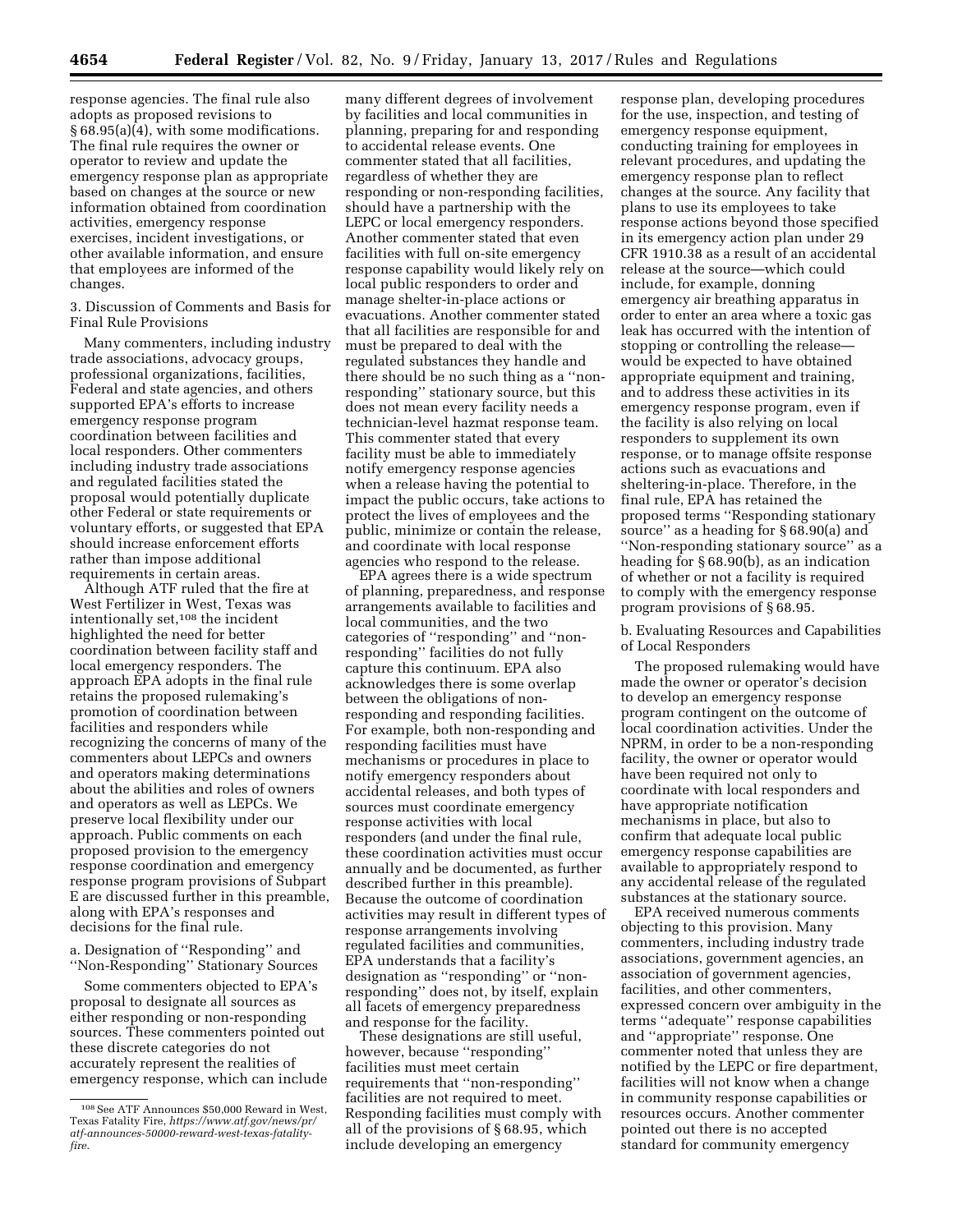response capability applicable nationwide, and that response resources and capabilities can only be evaluated in the context of the overall community's response plan.

EPA has not adopted this provision in the final rule. While EPA believes it is important for regulated facilities and local responders to share information on response resources and capabilities, the Agency acknowledges the capabilities and resources of local response organizations are subject to numerous influences, including other potential demands within the community for local response resources, local government organization and budgets, Federal, state, and local regulations, and others. Few if any of these factors are within the purview of the owners and operators of individual regulated facilities, and therefore in many cases, owners and operators will not be in a position to judge the adequacy of local response capabilities and resources.

c. Developing an Emergency Response Program Upon Receiving a Written Request From the LEPC

The NPRM would also have required the owner or operator to develop an emergency response program in accordance with § 68.95 upon receiving a written request to do so from the LEPC or local response authorities. Numerous commenters objected to this provision. These commenters indicated that the provision would allow or incentivize LEPCs to absolve themselves of their emergency response obligations under EPCRA, even if this may not be in the best interest of the overall emergency response. Several commenters stated that allowing local authorities to ''opt out'' of their responsibilities would undermine the mission of those authorities, and that relying on facilities to fulfill emergency response obligations if an LEPC ''opts out'' may not be within these facilities' authority or capability. Several commenters also expressed concern that EPA's proposal did not include criteria LEPCs must meet before requesting a facility become a responding facility. One commenter representing an association of state government response commissions stated that this provision would cause the vast majority of LEPCs to request facilities become responding facilities.

EPA disagrees the proposed provision would have absolved local responders of their responsibilities under EPCRA or allowed them to disregard their other response obligations. The proposed provisions would have had no effect on local authorities' community emergency planning responsibilities under EPCRA. Also, even in situations where regulated

sources maintain full emergency response capabilities, local responders would still be responsible for managing the aspects of the response external to the source, such as community evacuations and sheltering-in-place. Nevertheless, EPA has decided not to finalize this provision because of the objections raised by commenters, and because it would have allowed local governments to place emergency response program obligations on the owners or operators of regulated facilities without requisite knowledge of the facility's operations, business practices, financial condition, and other relevant factors. Also, commenters pointed out that many facilities particularly small businesses—would as a practical matter simply be unable to manage all of their own response needs, which could include maintaining a full hazardous materials response team, as well as firefighting capabilities. In the preamble to the original rule, EPA acknowledged that small businesses would often be unable to manage these duties.

d. Emergency Response Coordination Activities

Many commenters, including industry trade associations, advocacy groups, facilities, government agencies, professional organizations, and others supported EPA's proposed requirements for improved emergency response coordination between facilities and local responders. Several commenters recommended EPA clarify what is meant by "coordination." Some commenters opposed EPA's proposed coordination requirements on the basis that these activities were already required under other regulations, or were being carried out voluntarily. Other commenters expressed concerns about an historical lack of participation by LEPCs in emergency response coordination activities, or that the proposed coordination provisions would place increased burdens on local responders.

In the final rule, EPA has adopted as proposed the emergency response coordination provisions of § 68.93, with some changes. One significant change relates to the modified applicability provisions discussed previously. In addition to removing the two provisions from § 68.90 of the final rule that would have made the owner or operator's decision to develop an emergency response program contingent on the outcome of local coordination activities, and required the owner or operator to develop an emergency response program upon receiving a written request to do so from the LEPC or local

response authorities, EPA has also removed the proposed language in § 68.93 that placed the focus of coordination on ensuring response resources and capabilities are in place. This language has been replaced with language that places the focus of coordination on sharing information related to emergency planning.

EPA has also clarified what coordination activities are required. In the final rule, under § 68.93 the owner or operator is required to provide local authorities with information about the regulated substances at the source, their quantities, the risks presented by covered processes, and the resources and capabilities at the facility to respond to an accidental release of a regulated substance. Section 68.93(a) requires coordination to occur at least annually, and under § 68.93(b), the owner or operator is also required to provide the facility's emergency response plan if one exists, the emergency action plan required under 29 CFR 1910.38, updated emergency contact information, and any other information local emergency planning and response organizations identify as relevant to local emergency planning. EPA notes that under 29 CFR 1910.38(b), OSHA requires emergency action plans to be kept in writing, unless an employer has 10 or fewer employees, in which case they may communicate the plan orally to employees. Under the final rule, if the owner or operator has a written emergency action plan, that written plan should be provided to local authorities, but if the plan is an oral plan, the owner or operator may also communicate the plan orally to local authorities.

In requiring ''any other information that local emergency planning and response organizations identify as relevant to local emergency planning,'' EPA is encouraging local emergency officials to consider what other facility information may aid them in preparing for emergencies at the source beyond those specific elements identified in § 68.93 and § 68.93(b), and request such information from the owner or operator when conducting annual coordination activities. Such information could include accident histories, portions of incident investigation reports relevant to emergency response, incident afteraction reports, records of notification exercises, field and tabletop exercise evaluation reports, etc. The owner or operator is required to provide any information requested by local emergency planning and response organizations, to the extent the information is relevant to local emergency planning.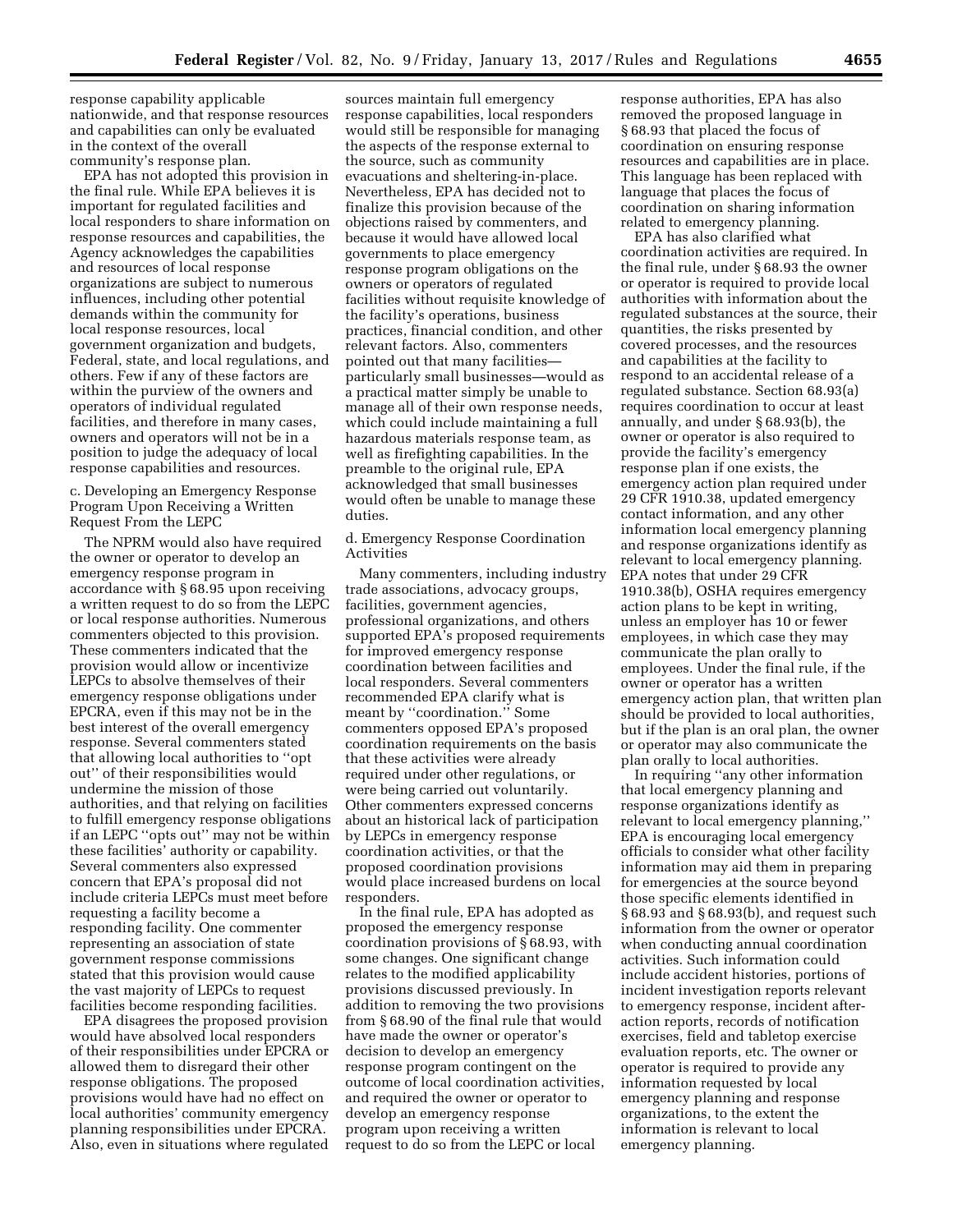EPA disagrees with commenters who suggested not adopting the proposed emergency response coordination requirements on the basis that they are already required under other regulations, or are being carried out voluntarily. While it is true that in some cases, other Federal or state regulations contain emergency response coordination provisions similar to those in the final rule, many regulated sources are not subject to other regulations with requirements comparable to those in the final rule. Also, in locations without functional LEPCs, other local response authorities may be carrying out local emergency planning functions, and these organizations may be unable to rely on authorities granted to LEPCs under EPCRA to obtain needed information. Where regulated sources are already subject to other Federal or state emergency response coordination requirements comparable to those in the final rule, compliance with those regulations may be used to demonstrate compliance with the final rule, to the extent the activities meet the specific requirements of the rule. Similarly, while EPA agrees that some facilities may already voluntarily carry out the coordination activities required under the final rule, not all regulated facilities do so. Facilities that already carry out these activities voluntarily may also use them to demonstrate compliance with the final rule to the extent the activities meet the specific requirements of the rule.

EPA understands some communities do not have functional LEPCs, but has accounted for this possibility by requiring coordination to be with ''local emergency planning and response organizations.'' This term is intended to encompass all manner of local public emergency planning and response organizations. In many cases this will be the LEPC, but in other cases it may be a local emergency management agency, a local fire department, or another local response organization (or, if appropriate, multiple organizations). These non-LEPC planning entities can use this provision to obtain necessary planning information even when they lack the authority granted LEPCs under EPCRA 303(d)(3). Regardless of whether or not their community has an active LEPC, EPA expects owners and operators of regulated sources to make good faith efforts to carry out the coordination activities required in the final rule. If local emergency planning and response organizations decline to participate in coordination activities, or the owner or operator cannot identify any appropriate local emergency

planning and response organization with which to coordinate, the owner or operator should document their coordination efforts, and continue to attempt to perform coordination activities at least annually.

EPA is also aware that increasing regulated facilities' emergency response coordination obligations will often place increased demands on local emergency planning and response organizations through increased coordination requests made by the owners or operators of regulated sources located in their communities. This is an unavoidable consequence of increasing the owner or operator's emergency response coordination obligations. However, the final rule's emergency response coordination requirements are intended to be a straightforward information exchange for both regulated sources and local response organizations, and therefore should not be highly burdensome for either party. Also, the regulatory requirements for coordination have been placed on the owner or operator, rather than local emergency planning and response organizations. Therefore, local response organizations are not obligated to participate in the coordination activities specified in the final rule. In our estimate of the burden of the rule, we have conservatively projected an estimate of the cost of coordination on local responders. EPA expects in most cases, local responders will participate in these coordination activities because it is in their best interest to have up-todate information about the risks posed by regulated stationary sources in their community and sources' emergency response plans.

e. Frequency of Emergency Response Ccoordination Activities

Many commenters, including state or local agencies and industry trade associations, expressed support for EPA's proposal to require annual emergency response coordination activities between owners and operators and local emergency response officials. Commenters noted such ongoing coordination could help clarify roles and responsibilities and refresh contacts. Some commenters expressed concerns that annual coordination may be difficult or impractical if a source is remote or if local authorities refuse to participate. One commenter suggested that coordination activities should occur on a regular basis at an appropriate frequency determined by the facility and when there is a significant change to the source's emergency plan.

EPA has decided to finalize as proposed the requirement at § 68.93(a)

for coordination to occur at least annually and more frequently if necessary. EPA agrees with the majority of commenters that believe that regular ongoing coordination is useful to address changes at the source and in the local community emergency plan. EPA believes most sources are located close enough to local responders to make annual coordination activities practical. Where necessary, owners and operators and local authorities may conduct coordination activities remotely (*e.g.,*  using conference calls, webinars, email, etc.). EPA does not agree the frequency of coordination should be left completely up to the source. Sources and local response organizations may choose to coordinate more frequently than annually, but the Agency believes annual emergency coordination between regulated sources and local responders is necessary to the development and maintenance of effective response plans,109 and unlikely to impose an undue burden on any source.

#### f. Annual Coordination Meetings

In the proposed rulemaking, EPA did not specifically propose to require that the owner or operator ''meet with'' local authorities to conduct annual coordination. However, in the preamble to the proposal, EPA did indicate that as part of the coordination, the owner or operator and the local response authorities should ''work together'' to determine who will respond if an incident occurs, and what would be an appropriate response. Additionally, in the information availability section of the preamble to the proposed rulemaking, EPA requested comment on whether the Agency should require owners and operators to meet with LEPCs and emergency responders. Several commenters recommended EPA clarify that coordination activities should include regular meetings between the owner or operator and local authorities. These commenters noted that such regular meetings would provide opportunities for both parties to exchange, update, and discuss information relating to emergency response planning. One commenter noted that annual meetings would allow the owner or operator to communicate potentially security-sensitive information needed for emergency preparedness and response. A few commenters noted that while they were in favor of coordination meetings, the owner or operator should not be held to a requirement for such meetings in situations where local authorities are

<sup>109</sup>See preamble discussion in proposed rulemaking, 81 FR 13671, March 14, 2016.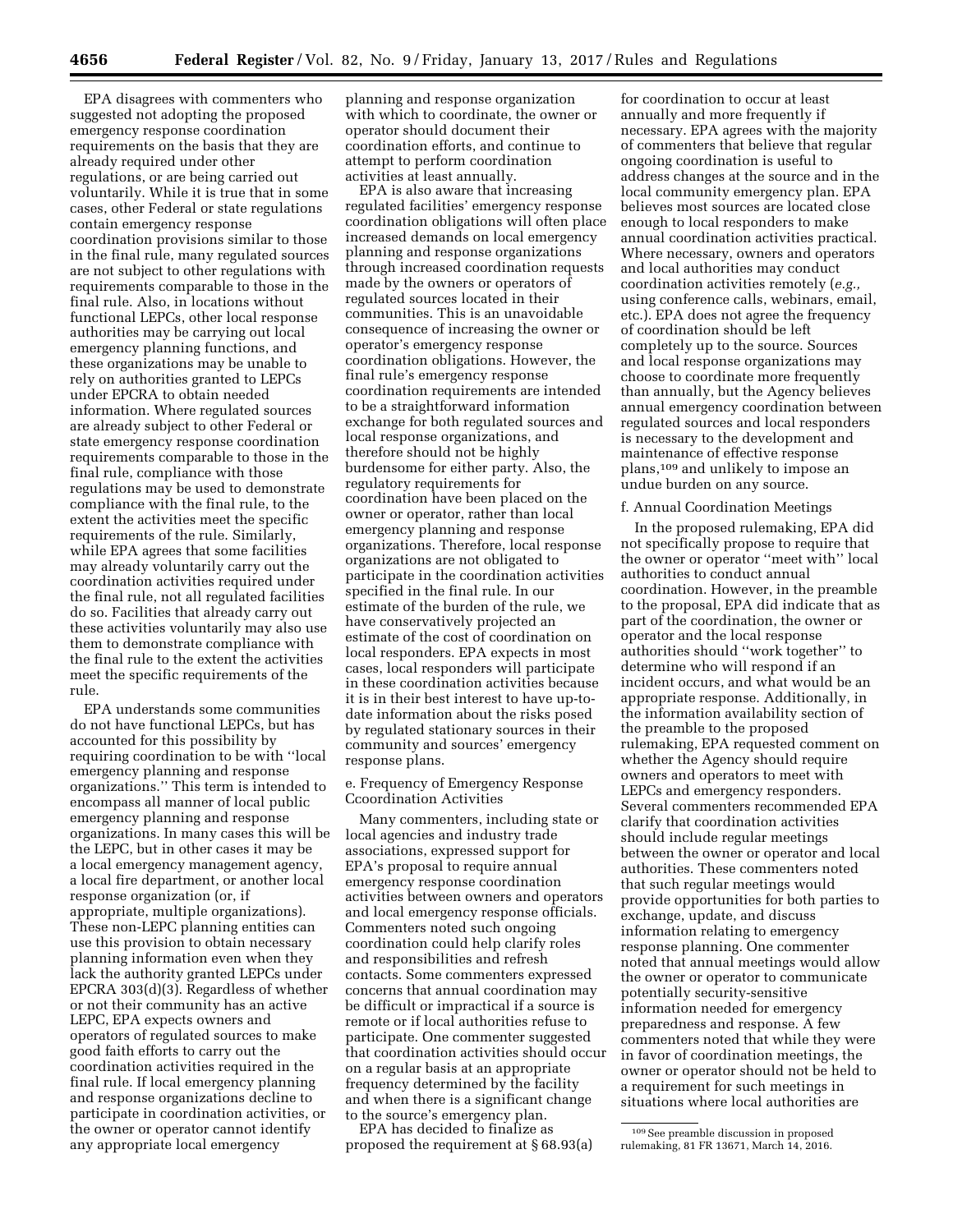unable or unwilling to participate. Another commenter stated that coordination meetings should occur, but the frequency of such meetings should be left up to the owner or operator and local authorities to decide.

In § 68.93(b) of the final rule, as part of the required annual coordination activities, EPA is requiring the owner or operator to request an opportunity to meet with the local emergency planning committee (or equivalent) and/or local fire department. The purpose of the annual coordination meeting is to allow the owner or operator to update and discuss the information being provided to local authorities, and to allow local authorities to provide the owner or operator with updated information on how the source is addressed in the community emergency response plan. The annual coordination meeting will also provide an opportunity for local authorities to request any other information that may be relevant to local emergency planning, and for the owner or operator to provide this information. In the final rule, EPA has worded the meeting requirement to only require the owner or operator to request such a meeting, so that the owner or operator would not be required to hold a meeting if local authorities are unable or unwilling to participate. The forum for coordination meetings is left up to the reasonable judgement of the owner or operator and local response authorities. They may choose to hold a meeting specifically for this purpose, or combine the coordination meeting with another appropriate meeting, such as a regularly scheduled LEPC meeting, if both parties agree to the arrangement. Where necessary, owners and operators and local authorities may hold meetings remotely (*e.g.,* via conference call or webinar).

g. Coordination of Exercise Frequencies and Plans

In § 68.96(b) of the final rule the owner or operator of a responding stationary source is required, as part of their emergency response coordination activities, to consult with local emergency response officials to establish appropriate frequencies and plans for tabletop and field exercises. This provision was added because numerous commenters, including industry associations, facilities, government agencies, and others, objected to the potentially high burden associated with conducting field exercises every five years and tabletop exercises every year. An association of government agencies noted that requiring field exercises every five years and tabletop exercises every year would place substantial burdens on LEPCs and

response agencies, particularly as these organizations are often composed of volunteers. This commenter recommended that the frequency and scope of field and tabletop exercises be determined as part of the coordination process. EPA adopted a modified form of this provision (which is discussed further in the following preamble section on Emergency Response Exercises) in the final rule, and therefore added language to § 68.93 (b) to also require that for responding stationary sources, coordination must include consulting with local emergency response officials to establish appropriate schedules and plans for field and tabletop exercises.

EPA understands there may be cases where local emergency response agencies are unable or unwilling to coordinate with a regulated stationary source on exercise frequencies and plans, or to participate in exercises. In such cases, the owner or operator may establish appropriate exercise frequencies and plans on their own, provided they meet the minimum requirements set forth in § 68.96. Also, the owner or operator should revisit their exercise schedules and plans at the next annual coordination opportunity with local response officials, so that these officials are given an opportunity for input on exercise schedules and plans, even if they remain unable to participate in the exercises.

h. Documentation of Coordination Activities

Many commenters, including state and local agencies and industry trade associations, expressed support for EPA's proposal to require documentation of coordination activities. Several commenters requested EPA clarify how facilities should document coordination activities when local responders are not available or responsive to a facility's attempts to coordinate. Some commenters suggested that EPA require facilities make a reasonable attempt to make arrangements to coordinate with local responders and document any failure to complete such arrangements. One commenter suggested facilities should be required to seek a written or electronic acknowledgement from local responders of coordination efforts, or, if unavailable, document any efforts made to coordinate. A few commenters expressed opposition to the requirement for documentation of coordination. One indicated that such documentation could ''serve as a basis for mutual accusations or second-guessing between first responders and the RMP-regulated facility in the aftermath of an

emergency.'' Another indicated that fire departments in California have found CalARP requirements to document emergency coordination to be a large burden. A third commenter stated that if facilities are included in the community response plan, this should be all the documentation needed to demonstrate coordination.

EPA has decided to finalize the requirement at § 68.93(c) for coordination to be documented, as proposed (the final rule reverses the order that the coordination and documentation provisions appear in the regulatory text). The final rule does not specifically require the owner or operator to seek acknowledgement from local responders of coordination efforts. The owner or operator may seek such acknowledgement if desired, but local authorities are not required to provide it. EPA believes the required documentation elements, which include the names of individuals involved in coordination activities and their contact information, the dates of coordination activities, and the nature of coordination activities, should clearly demonstrate whether local responders were involved in coordination, without requiring any other specific acknowledgement from local responders. EPA agrees with commenters that suggested the owner or operator should document any unsuccessful attempts to coordinate with local response organizations. The final rule does not specifically require the owner or operator to document unsuccessful coordination attempts, but EPA believes it will be in the owner or operator's best interest to do so, and allow the owner or operator to demonstrate their good faith efforts to conduct coordination activities in the event an implementing agency requests this information.

EPA does not agree with commenters' objections to documentation of coordination activities. If response to an emergency goes badly, documentation of prior coordination is more likely to clarify deficiencies than obscure or exacerbate them. The objection that documentation could cause a large burden on fire departments is not applicable to this provision, as the requirement for documentation in this rule is placed on the owner or operator rather than local responders, and in any case, the Agency does not view the documentation requirement as highly burdensome. Most of the documents the final rule requires the owner or operator to provide to local authorities are either already required to exist (*i.e.,* emergency response plan and emergency action plan), or should require minimal effort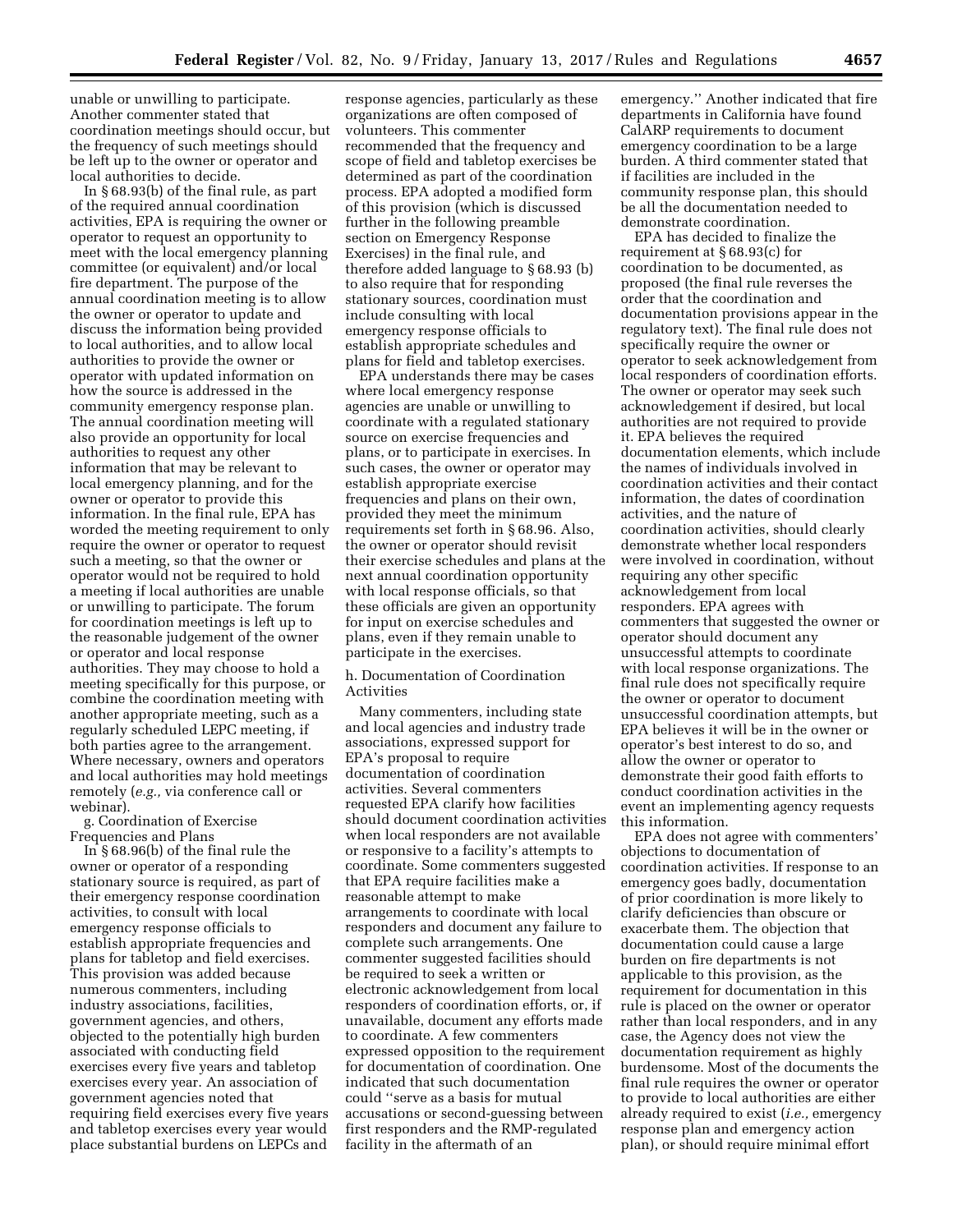to produce (*i.e.,* updated emergency contact information, names and contact information of individuals involved in coordination activities, dates of coordination activities, and the nature of coordination activities). EPA views these documentation requirements as straightforward and minimally burdensome.

During coordination meetings, EPA encourages owners and operators to provide local emergency response officials with additional documentation relating to emergency planning if those officials request it. The annual coordination provisions require the owner or operator to ensure local response organizations are aware of the regulated substances at the source, their quantities, the risks presented by covered processes, and the resources and capabilities at the facility to respond to an accidental release of a regulated substance. The final rule also requires the owner or operator to provide any other information local emergency planning and response organizations identify as relevant to local emergency planning. In most cases, the Agency believes the most efficient way for the owner or operator to provide such information is to not only discuss it during annual coordination meetings, but also to provide appropriate documentation to local authorities.

Lastly, EPA does not agree that a facility's inclusion in the community response plan is sufficient documentation to demonstrate annual coordination. EPA notes that community emergency response plans are not prepared or maintained by stationary sources, and that EPCRA does not require community emergency plans to be updated annually. Without regular emergency response coordination activities involving local authorities, the owner or operator could remain unaware of important changes in the community emergency plan, and local responders could remain unaware of changes at the source that could potentially affect the response to an accidental release.

EPA believes there is a wide range of potential outcomes from emergency response coordination activities, but the primary purpose of such coordination should be the regular sharing of information between the owner or operator and local response authorities. Both the owner or operator and local responders should benefit from this exchange by becoming more aware of each organization's response capabilities, resources, and procedures. Based on these increased coordination activities, both regulated sources and

local response organizations will be better able to adapt their response plans and procedures to updated information. This information exchange could also prompt some facilities to enhance their existing response capabilities, and even to develop a full emergency response program where none previously existed. Conversely, such increased coordination could result in local authorities, in consultation with an owner or operator, deciding that local public responders are better positioned to respond to releases of regulated substances at the source than the facility itself. Additionally, coordination could lead to development of mutual aid agreements with neighboring facilities, arrangements with response contractors, or other means to improve community and/or facility response plans, procedures, and resources. Such measures could enhance both the community's and facility's ability to effectively respond to emergencies without necessarily requiring a facility to maintain its own hazardous materials response team and/or fire brigade, unless the owner or operator, after coordinating with local authorities, decides this is the most effective approach.

i. Changes to Emergency Response Program Provisions

The proposed rulemaking contained two substantive changes to the emergency response program provisions of § 68.95. The first change would have modified the emergency response plan provision in  $\S 68.95(a)(1)(i)$  that requires the plan to include procedures for informing the public and local emergency response agencies about accidental releases, to also require these procedures to inform appropriate Federal and state emergency response agencies about accidental releases. EPA received no comments on this provision, and therefore is finalizing it as proposed.

The second change would have modified § 68.95(a)(4). Under the existing rule, this provision requires the emergency response program to include procedures to review and update the emergency response plan to reflect changes at the stationary source and ensure employees are informed of changes. The proposed change would have required the owner or operator to review and update the emergency response plan annually, or more frequently if necessary, to incorporate recommendations and lessons learned from emergency response exercises, incident investigations, or other available information.

Some commenters stated that requiring annual updates to the facility emergency response plan is unnecessary, and that EPA should allow updates to be performed less frequently, such as every three or five years, unless changes occur. Others stated that the proposed requirement was vague and should be clarified. A few commenters, including an industry trade association and a private citizen, commented that EPA's proposed requirement to require annual updates to emergency response plans incorrectly assumes the owner or operator will know when changes in community emergency response resources and capabilities occur. One facility requested EPA clarify in the final rule that facilities would not be deemed noncompliant if changes in local authorities' response plans or capabilities occur without notification to the facility. A private citizen suggested EPA add a requirement for local response authorities to provide a copy of the local community emergency response plan to the facility.

The final rule has adopted a modified version of the proposed emergency response plan update provision. Under the final rule, the owner or operator must review and update the emergency response plan as appropriate based on changes at the source or new information obtained from coordination activities, emergency response exercises, incident investigations, or other available information, and ensure that employees are informed of the changes. EPA agreed with commenters who stated that requiring annual emergency response plan updates is unnecessary. EPA is not finalizing a requirement to update the emergency response plan annually, because while coordination activities will occur annually, they may not always generate information that necessitates changes to the facility's emergency response plan. Other events that could trigger updates to the emergency response plan, such as incident investigations and field and tabletop exercises, may also occur less frequently than annually, and may or may not produce information that could affect the emergency response plan. Therefore, EPA has decided to finalize a more flexible update provision. Under the final rule, the owner or operator is required to update the emergency response plan, but only when changes at the source, or new information obtained from coordination activities, exercises, incident investigations, or other information sources make it appropriate to change the plan.

EPA disagrees with commenters who stated the owner or operator will be unaware of changes in community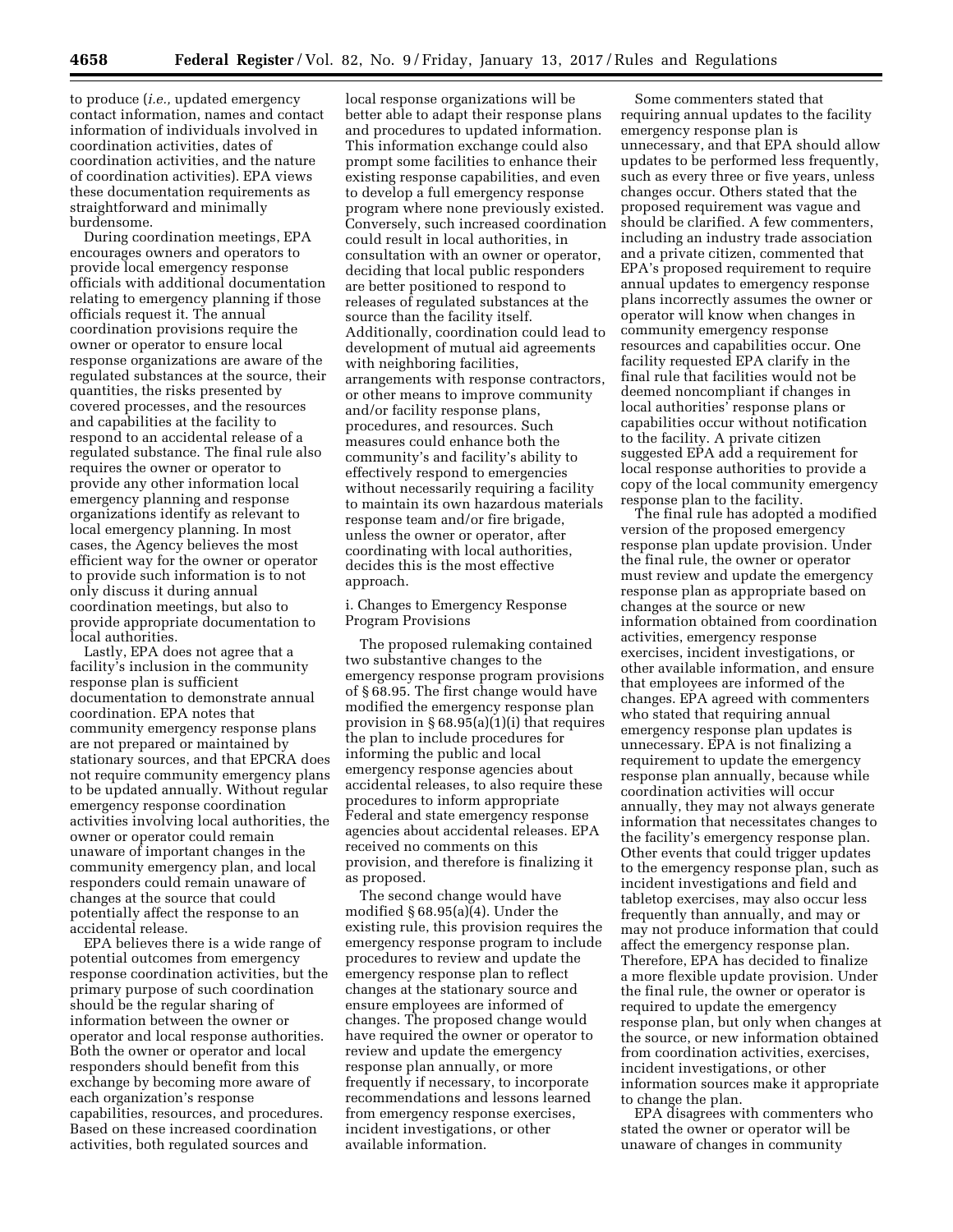emergency response resources that could affect the source's emergency response plan. EPA believes the annual coordination provision should ensure the owner or operator is kept up to date on relevant changes in the community emergency response plan. EPA agrees with commenters that the owner or operator should not be held responsible for updating the facility emergency response plan to reflect changes in the local community emergency response plan if local response officials do not provide the necessary information. However, the Agency is not requiring local authorities to provide a complete copy of the local community emergency plan to the owner or operator. Local authorities may provide it if they choose, and in some cases the community emergency response plan may be publicly available information. However, the local community emergency response plan may also contain a significant amount of information that is not relevant to the owner or operator, so local response authorities may prefer to provide only the information from the community emergency response plan that relates to the stationary source.

In the final rule, the Agency has also included a requirement to ensure employees are informed of any changes to the emergency response plan. This requirement was already in § 68.95(a)(4) of the existing rule, but had inadvertently been omitted from the proposed rulemaking language that revised this section. One commenter noted this issue, and stated that workers should continue to be involved in reviewing the emergency response plan. EPA agrees, and therefore has restored this provision in the final rule.

Lastly, EPA is finalizing the proposal to replace the term ''local emergency planning committee'' with the acronym ''LEPC.'' EPA received no comments on this issue.

## *B. Facility Exercises*

# 1. Summary of Proposed Rulemaking

In § 68.96 of the NPRM, EPA proposed to require three types of emergency response exercises under Subpart E of the RMP rule—notification, field, and tabletop exercises. Under § 68.96(a), EPA proposed to require all stationary sources with any Program 2 or Program 3 process to conduct annual notification exercises that would include contacting the Federal, Tribal, state, and local public emergency response authorities and other external responders that would respond to accidental releases at the source. EPA also proposed that these exercises be

documented and written records maintained for a period of five years.

Under § 68.96(b), EPA proposed that responding stationary sources develop and implement an exercise program that includes field and tabletop exercises. Under § 68.96(b)(1), field exercises would have been required at least once every five years, and within one year of any accidental release meeting the accident history reporting requirements of § 68.42. Under § 68.96(b)(2), tabletop exercises would have been required annually, except during the calendar year when a field exercise was conducted. Also under these provisions, when planning field and tabletop exercises, EPA proposed to require the owner or operator to coordinate with local public emergency responders and invite them to participate in exercises.

Lastly, under § 68.96(b)(3), EPA proposed to require the owner or operator to prepare an evaluation report for both field and tabletop exercises, within 90 days of the exercise. The report would require a description of the exercise scenario, names and organizations of each participant, an evaluation of the exercise results including lessons learned, recommendations for improvement or revisions to the emergency response exercise program and emergency response program, and a schedule to promptly address and resolve recommendations. In the preamble to the proposed rulemaking, EPA indicated the report would also include an evaluation of the adequacy of coordination with local emergency response authorities, and other external responders, as appropriate.

#### 2. Summary of Final Rule

EPA is finalizing the notification exercise provisions of § 68.96(a) as proposed but with modifications. Under § 68.96(b), the final rule requires responding stationary sources to develop and implement an exercise program that includes both field and tabletop exercises; however, EPA is modifying the exercise frequency to allow an owner or operator to establish a schedule in coordination with local officials, with minimum timeframes prescribed in the rule. Exercises must involve facility emergency response personnel and, as appropriate, emergency response contractors. When planning emergency response field and tabletop exercises, the owner or operator must coordinate with local public emergency response officials and invite them to participate in the exercise.

### a. Field Exercises

Section 68.96(b)(1) requires the owner or operator to conduct field exercises involving a simulated accidental release of a regulated substance. Under § 68.96(b)(1)(i), as part of the coordination with local emergency response officials required by § 68.93, the owner or operator is required to consult with these local officials to establish an appropriate frequency for field exercises. However, in all cases, the owner or operator must conduct a field exercise at least once every ten years.

Section 68.96(b)(1)(ii) identifies the scope of the field exercises including tests of: Notification procedures; procedures and measures for emergency response actions (including evacuations and medical treatment); and communications systems. Field exercises must also involve: Mobilizing of facility emergency response personnel, including contractors, as appropriate; coordinating with local emergency responders; deploying emergency response equipment; and any other action identified in the emergency response program, as appropriate.

### b. Tabletop Exercises

Section 68.96(b)(2) requires the owner or operator to conduct tabletop exercises involving the simulated accidental release of a regulated substance. Under § 68.96(b)(2)(i), as part of the coordination with local emergency response officials required by § 68.93, the owner or operator is required to consult with these officials to establish an appropriate frequency for tabletop exercises. However, in all cases, the owner or operator must conduct a tabletop exercise at least once every three years.

Section 68.96(b)(2)(ii) requires tabletop exercises to include discussions of: Procedures to notify the public and the appropriate Federal, state, and local emergency response agencies; procedures and measures for emergency response including evacuations and medical treatment; identification of facility emergency response personnel and/or contractors and their responsibilities; coordination with local emergency responders; procedures for equipment deployment; and any other action identified in the emergency response plan, as appropriate.

## c. Documentation and Alternatives

EPA is finalizing the documentation provisions of § 68.96(b)(3) as proposed. The owner or operator must prepare an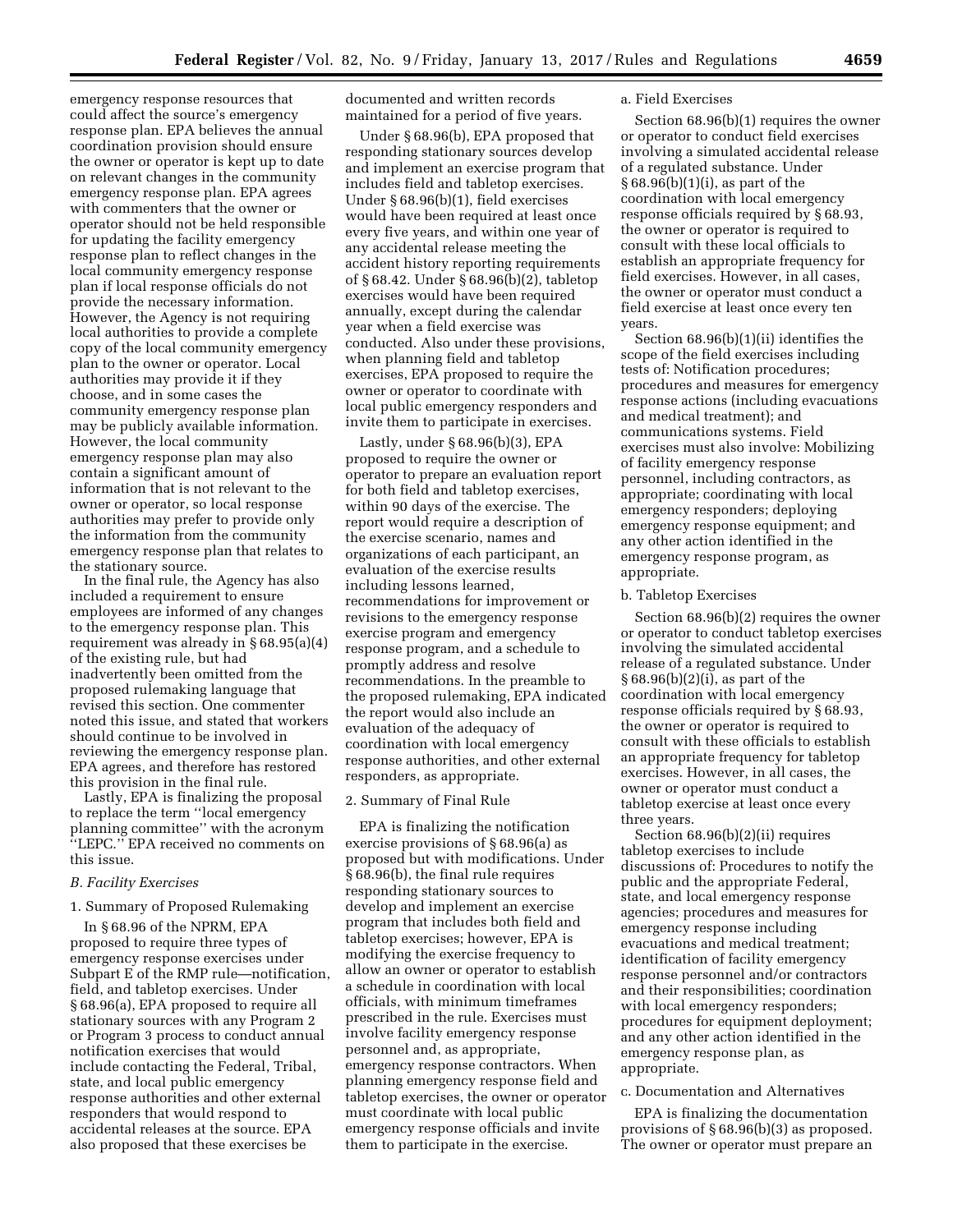exercise evaluation report within 90 days of each field and tabletop exercise.

The final rule also adds § 68.96(c) to describe alternative means of meeting RMP exercise requirements. Under § 68.96(c)(1), the owner or operator may satisfy the requirement to conduct notification, field and/or tabletop exercises through exercises conducted to meet other Federal, state or local exercise requirements, provided such exercises meet the RMP exercise requirements of § 68.96(a) and/or (b), as appropriate.

Under § 68.96(c)(2), the owner or operator may satisfy the requirement to conduct notification, field and/or tabletop exercises by responding to an accidental release, provided the response includes the actions indicated in § 68.96(a) and/or (b), as appropriate. When response to an accidental release is used to meet field and/or tabletop exercise requirements, the final rule requires the owner or operator to prepare an after-action report comparable to the exercise evaluation report required in § 68.96(b)(3), within 90 days of the incident.

3. Discussion of Comments and Basis for Final Rule Provisions

Many commenters, including industry trade associations, facilities, government agencies, environmental advocates, private citizens, and others supported EPA's proposal to incorporate emergency response exercise requirements into the RMP rule. Most commenters supported EPA's proposal to require notification exercises. Many commenters also supported incorporating requirements for field and tabletop exercises into the RMP rule, but some of these commenters also recommended various changes to the proposed provisions. Other commenters, including industry trade associations, facilities, and others, recommended eliminating field and/or tabletop exercises. The approach adopted in this rule increases the flexibility for local responders and stationary source owners and operators to tailor their exercises to their communities and to their resources. Public comments on each proposed requirement within the emergency response exercise provisions of Subpart E are discussed further in this preamble, along with EPA's decisions for the final rule.

#### a. Notification Exercises

Almost all commenters that addressed EPA's proposed notification exercise requirements supported those requirements as proposed. Many of these commenters stated notification

systems must be tested regularly to ensure they function successfully in the event of an emergency. A few commenters recommended changes to the notification exercise requirement. One commenter suggested notification exercises should occur every five years unless changes occur (*e.g.,* management, operation, or physical changes), in which case they should occur within 60 days of the change. Another commenter supported a requirement to confirm emergency contact information but opposed a requirement to send an actual ''test'' notification, stating this would be an unnecessary burden on facilities and responding organizations. A different commenter requested EPA exempt RCRA-permitted facilities from annual notification exercise requirements, where the RMP-regulated process is also covered by a RCRA permit, stating the proposed requirements are duplicative of RCRA requirements.

EPA disagrees notification exercises should occur every five years unless changes occur, because the Agency believes five years is too long of a gap to confirm whether emergency notification information is correct and emergency notification systems function properly. For example, EPA notes that emergency contact information provided in RMPs frequently changes, particularly when facilities go several years between RMP updates. For this reason, in 2004 the Agency modified the RMP submission requirements to require emergency contact information provided in RMPs to be corrected within one month of any change in that information. EPA also disagrees management, operational, and physical changes at the facility necessarily represent appropriate triggers for verification of emergency response contact information. In some cases, such changes may affect emergency notification, but notification systems and procedures may also be affected by other changes, such as changes in the community emergency response plan. While EPA believes it would be beneficial for the owner or operator to update their emergency contact information and confirm the functionality of notification systems whenever relevant changes occur, in some cases changes that affect emergency contact information and notification systems may be infrequent, and result in facility personnel and local responders becoming unfamiliar with stationary source emergency notification procedures. EPA believes a requirement for annual notification exercises will ensure that emergency contact information and notification systems

remain relatively current, and also provide regular training for facility personnel and local responders.

EPA also disagrees that requiring an actual test of the facility's notification system is unnecessary. Requiring annual testing of notification systems should prevent situations where emergency notification systems are only found to be ineffective when they are most needed. Short of actually using the emergency notification system during an accidental release, performing a test of the facility's emergency notification system is the most practical way to evaluate whether or not the system is functional.

EPA expects the notification exercise will involve testing of on-site notification equipment and procedures, including contacting each entity listed on the facility's notification list to verify the contact information and identify that the facility is conducting a notification exercise. Therefore, EPA does not believe testing notification mechanisms is unduly burdensome. EPA also disagrees with exempting RCRA-permitted facilities from the notification exercise requirement. However, in the final rule, EPA has added § 68.96(c) to clarify that exercises conducted to meet other Federal, state, or local exercise requirements will also satisfy the requirements of this rule, provided such exercises meet all of the applicable requirements of the RMP exercise provision.

Due to the significant support for and minimal opposition to the proposed notification exercise requirements of § 68.96(a), EPA is finalizing those requirements without modification. Therefore, under the final rule, all regulated sources with any Program 2 or Program 3 process must conduct an exercise of the source's emergency response notification mechanisms at least once each calendar year. During listening sessions conducted under Executive Order 13650, members of the public expressed significant concerns about ineffective emergency notification systems and procedures during accidental release events at regulated sources, and about receiving little or no information on procedures for evacuation and sheltering-in-place. In most cases, community notification, evacuation, and sheltering are managed by local authorities after receiving an emergency notification from the regulated source. EPA encourages owners and operators to work with local authorities to perform joint comprehensive testing of facility and community notification systems where possible, and to provide updated information to local communities on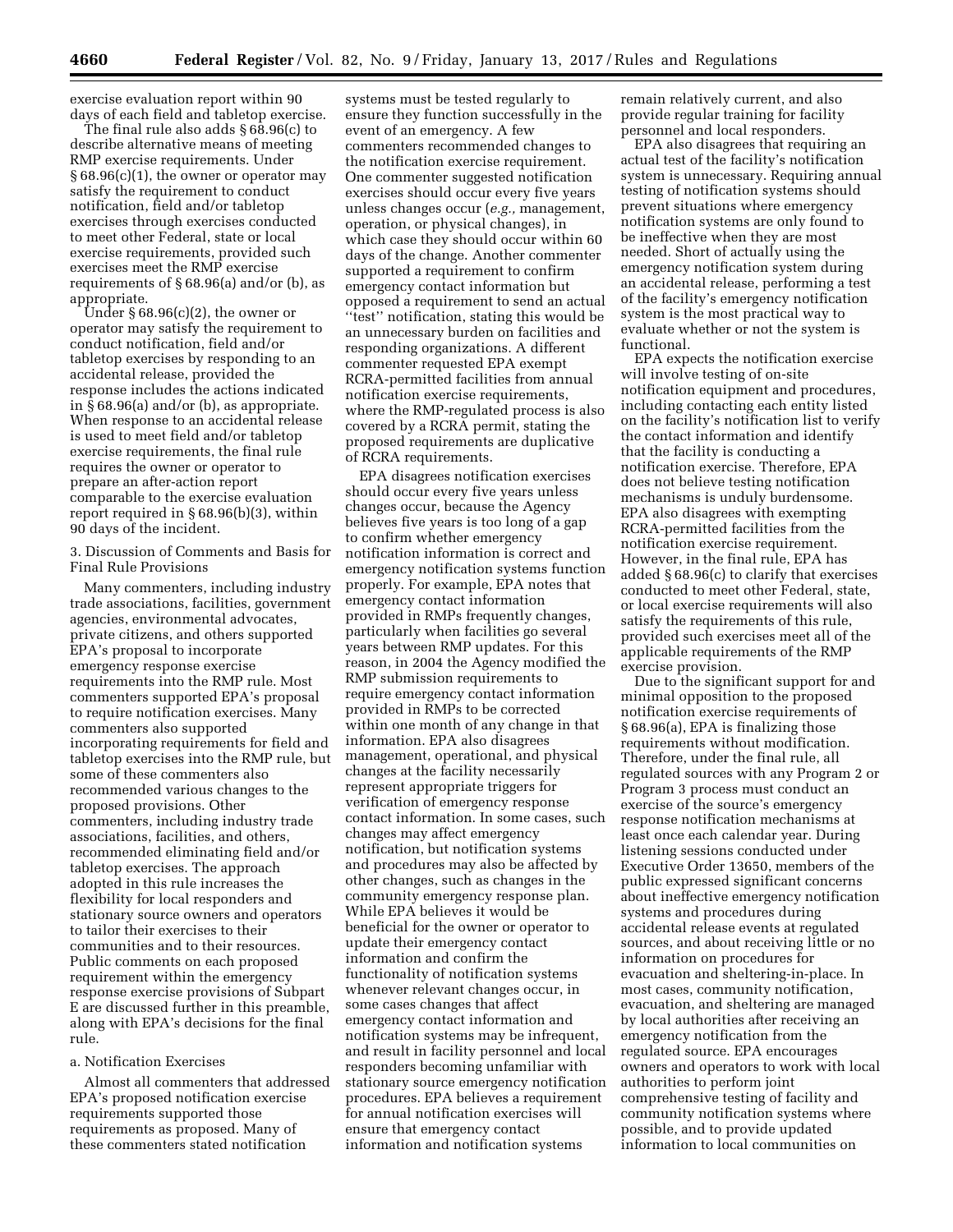evacuation and sheltering procedures. In some cases, regulated facilities provide direct notification to nearby residents and other members of the community when an accident has occurred. These may include audible and/or visual alarms and sirens, reverse 911 calling systems, or other direct notification systems. Where such systems are in place, annual notification exercises should include tests of those systems during the exercise. In either case, EPA recommends regulated sources and communities work together after conducting notification exercises to evaluate the effectiveness of notification, evacuation, and sheltering systems and procedures, and make improvements to those systems and procedures as appropriate, based on lessons learned during exercises.

## b. Field and Tabletop Exercises

EPA received numerous comments on the proposed field and tabletop exercise provisions. Most commenters, including industry trade associations, facilities, government agencies, environmental advocates, and others provided general support for including field and tabletop exercise requirements in part 68, although many also recommended changes to the required frequency of field and tabletop exercises, expressed concerns regarding any requirement for local public responders to be involved in exercises, or recommended other changes to the proposed requirements. Several other commenters entirely opposed adding field and tabletop exercise requirements to the rule. In general, these commenters stated that field and tabletop exercises were unduly burdensome on both facilities and local responders, and exercises are unnecessary because annual coordination activities would be sufficient to prepare facility employees and local responders to respond to accidental releases.

EPA disagrees with comments that recommend completely eliminating requirements for field and/or tabletop exercises in the final rule. The Agency views exercises as an important component of an emergency response program for responding stationary sources, because it allows these sources to implement their emergency response plans, test their actual response procedures and capabilities, identify potential shortfalls, and take corrective action. EPA also continues to believe both field and tabletop exercises will provide essential training for facility personnel and local responders in responding to accidental releases, and will ultimately mitigate the effects of such releases at RMP facilities.

Therefore, in the final rule, EPA is requiring all responding stationary sources to perform field and tabletop exercises. However, in the final rule EPA has also modified some provisions of § 68.96 in order to address public comments. These changes are discussed in more detail in the following sections.

### c. Frequency of Exercises

The greatest number of comments on the proposed field and tabletop exercise provisions related to the required frequency for exercises. While several commenters supported EPA's proposed requirements for annual tabletop exercises and field exercises every five years, some commenters recommended requiring more frequent field exercises, while others recommended requiring field and/or tabletop exercises less frequently, and still others argued that EPA should retain the requirement for field and tabletop exercises but allow owners and operators to have flexibility in the scheduling of exercises.

*Support for more frequent field exercises.* Commenters who argued for more frequent field exercises included non-governmental organizations, government agencies, and others. These commenters stated that EPA's proposed five-year frequency for field exercises was insufficient. One commenter argued a five-year timeframe for field exercises does not conform to CAA section  $112(r)(7)(B)(i)$ , which states "the Administrator shall promulgate reasonable regulations and appropriate guidance to provide, to the greatest extent practicable, for the prevention and detection of accidental releases of regulated substances and for response to such releases by the owners or operators of the sources of such releases.'' This commenter also stated that more frequent exercises are necessary so that response personnel would gain more experience. Several other commenters who recommended more frequent exercises noted that sources subject to the New Jersey Toxic Catastrophe Prevention Act (TCPA) regulations are required to conduct annual field exercises. Other commenters argued more frequent field exercises are needed due to the potential for personnel turnover that results in the loss of institutional knowledge and collaborative relationships between covered facility owners/operators and community emergency responders.

EPA disagrees that CAA section  $112(r)(7)$  requires EPA to establish a requirement for more frequent exercises. The statute itself in CAA section  $112(r)(7)(B)(i)$  does not contain a requirement for emergency response exercises, therefore, nothing in the

statute mandates a frequency for such exercises if the EPA decides some exercises may be reasonable. The requirement to conduct emergency response exercises derives from EPA's authority to set ''reasonable regulations'' that include ''procedures and measures for emergency response after an accidental release of a regulated substance in order to protect human health and the environment.'' CAA section  $112(r)(7)(B)(ii)$  further requires owners and operators to prepare and implement a risk management plan that includes, among other things, ''a response program providing for specific actions to be taken in response to an accidental release of a regulated substance so as to protect human health and the environment, including procedures for informing the public and local agencies responsible for responding to accidental releases, emergency health care, and employee training measures.'' This statutory language provides the Administrator with discretion to decide what components of an emergency response program are reasonable to include in regulations.

EPA believes exercising emergency response plans is a reasonable requirement in order to ensure that emergency response programs will work well in the event of an accidental release. However, EPA is cognizant of the resources (*e.g.,* staffing, cost, expertise) that exercises demand both from stationary sources and from local responders. To ensure the reasonableness of the exercise requirement, EPA has provided flexibility for stationary sources and local emergency responders to set schedules for such exercises. Given the differences among communities and stationary sources impacted by the national Risk Management Program rule, the reasonable minimum frequency for exercises will vary by locale from that which is appropriate under the NJ TCPA requirements.

EPA disagrees with commenters who recommended requiring field exercises more frequently than every five years. EPA notes that its own regulatory impact analysis for the NPRM projected the emergency response exercise provisions to be the costliest provision of the NPRM, and the Agency is concerned that a requirement for even more frequent field exercises could be prohibitively expensive for some facilities and local responders.

Regarding commenters' concerns about the potential that less frequent exercises may result in response personnel gaining less experience, and for personnel turnover to result in the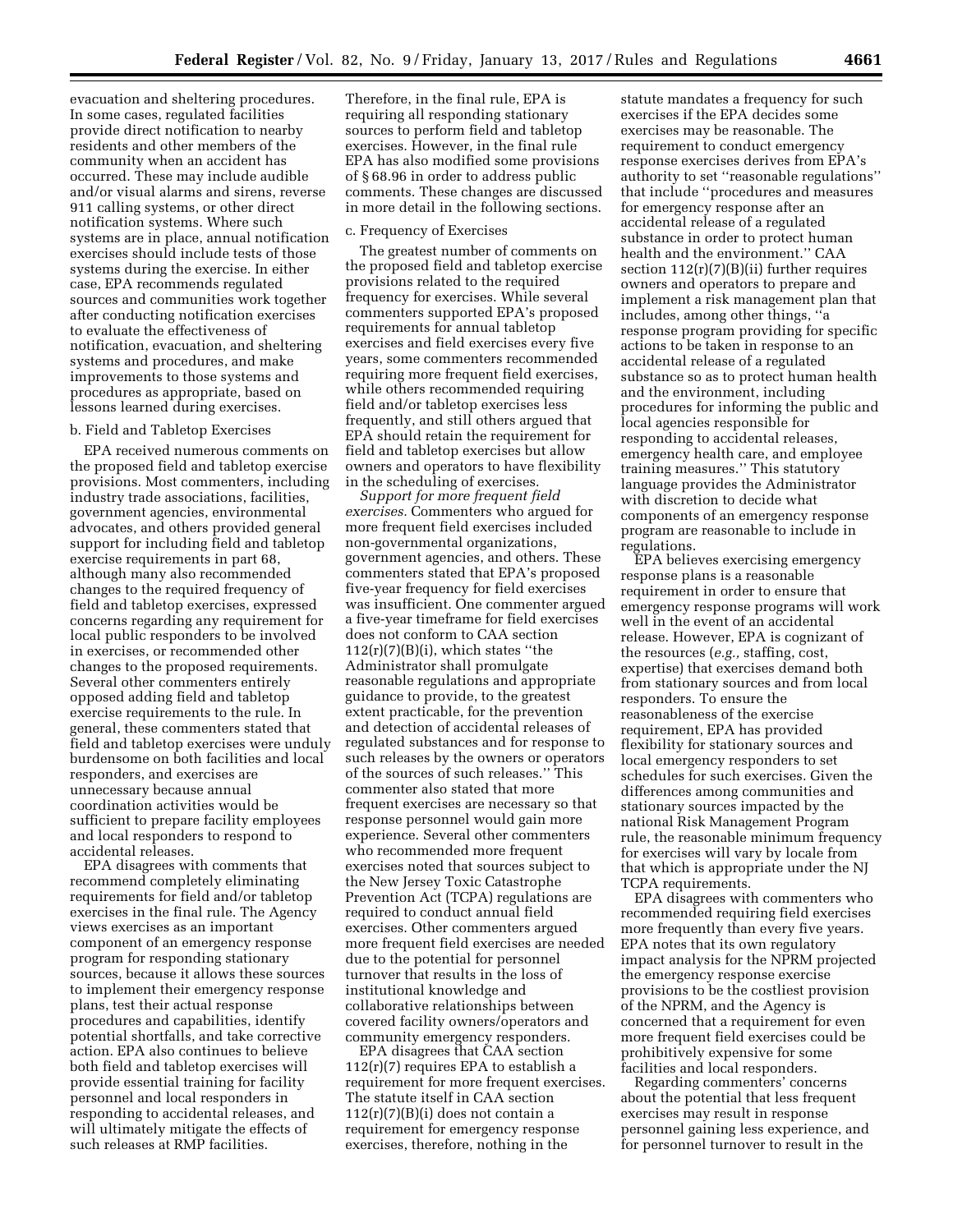loss of institutional knowledge and relationships between facility operators and community emergency responders, EPA shares such concerns, but must balance those concerns with the potentially higher burdens that more frequent exercises could place on facility response personnel and community responders. Also, EPA believes the annual emergency response coordination requirements of § 68.93 will foster strong ongoing relationships between facility personnel and local responders, and prevent the loss of institutional knowledge. Furthermore, the timeframes EPA is establishing in the final rule are minimum expectations and we encourage owners and operators to establish appropriate schedules for exercises, in consultation with local officials, considering factors such as hazards, organizations (including facility personnel training needs and personnel turnover), budgets, resource demands, regulations, or other factors.

*Arguments for less frequent exercises.*  Commenters who argued for less frequent field and/or tabletop exercises included industry associations, government agencies, facilities, local responders, private citizens, and others. These commenters stated that requiring field exercises every five years and tabletop exercises every year would be overly burdensome on facilities and local responders. Some of these commenters submitted data to EPA to substantiate their burden estimates. One commenter recommended reducing the required exercise frequency because holding exercises as frequently as proposed by EPA would discourage regular participation by facility personnel and local responders. Several commenters recommended the frequency of field and tabletop exercises be left to the discretion of the source and/or local responders, so that the exercise schedule could be tailored to the individual circumstances of sources and local communities. These commenters also stated that exercises and particularly field exercises—can be very costly for both sources and local responders. They also indicated that setting a single exercise frequency for all sources does not account for the differing situations faced by different sources and communities. In some cases, these commenters argued, requiring too-frequent exercises could potentially divert resources away from other important safety activities. One commenter representing an association of state emergency planning officials supported an exercise requirement, but recommended the frequency for both field and tabletop exercises be

determined by collaboration between the source and local responders during the emergency response coordination process.

EPA found these comments compelling. EPA's own projections in the Regulatory Impact Analysis for the proposed rulemaking indicated that exercises would be the costliest provision of the proposed rulemaking, and in order to limit these costs, one alternative considered in the NPRM was to require only tabletop exercises. Additionally, the Agency is sympathetic to the concerns raised by emergency response officials and others that participation in exercises by local responders can be burdensome, particularly in smaller communities with volunteer responders and fewer response resources, as well as in communities where multiple RMP facilities are present—which would place proportionally greater demands on responders who desire to participate in the RMP facility exercises held within their jurisdiction. EPA is also mindful of the concerns raised by small business owners and their representatives both during SBAR panel process and in comments submitted to EPA, who pointed out that exercises could potentially place a relatively larger burden on small businesses.

For these reasons, in the final rule EPA has modified the provision for frequency of both field and tabletop exercises to allow sources and local responders to work together to establish an exercise frequency appropriate to their situation. However, as EPA continues to believe that both field and tabletop exercises are an important component of an emergency response program, the Agency does not believe any responding source should be allowed to reach an agreement that practically exempts the source from the exercise program requirements. This could happen if a source reached agreement with local responders to hold exercises extremely infrequently. Therefore, the Agency is also establishing a minimum required exercise frequency of ten years for field exercises, and three years for tabletop exercises. The Agency believes even the smallest sources will be able to hold field exercises at least once each decade, and in many cases EPA expects sources will hold field exercises more frequently. The Agency set the frequency for tabletop exercises to be more frequent than field exercises because tabletop exercises require less time and fewer resources to plan and conduct than field exercises, and therefore EPA believes sources will be

able to perform tabletop exercises at least every three years.

Under the final rule, owners and operators are required to coordinate with local responders to establish an exercise frequency that works for both organizations. In establishing the exercise frequency, owners or operators and local responders may account for whatever factors they deem appropriate. Owners or operators and local authorities may also adjust exercise frequencies as needed to account for changes in hazards, organizations, budgets, resource demands, regulations, or other factors, provided that field exercises occur at least every ten years, and tabletop exercises occur at least every three years. The agency notes that some RMP facilities may be subject to a more frequent schedule for exercises under other (*e.g.,* state or local) regulations. In such cases, the owner or operator should comply with the more stringent exercise frequency requirement. By doing so, they will ensure that they also meet the required exercise frequency for the RMP exercise requirements.

d. Local Responder Participation in Exercises and Exercise Planning

EPA proposed to require owners and operators to coordinate with local public emergency response officials when planning emergency response field and tabletop exercises, and invite them to participate in exercises. While most public comments on this issue supported the idea that local response officials should be involved in exercise planning and execution, many comments submitted by industry associations, facilities, government agencies, and others expressed concerns that local responders could easily become overburdened by any requirement to participate in planning or conducting exercises. These commenters pointed out that in many communities, local response organizations may be staffed with volunteers, or may have multiple RMP facilities within their jurisdiction, such that local response organizations could be significantly impacted by a requirement to participate in exercises. These commenters agreed that local responders should be invited to participate in exercises, but recommended that EPA not require local authorities to participate in planning or conducting exercises, and not hold facilities accountable if local response organizations decline to participate. Comments submitted by industry associations and facilities also recommended EPA address the possibility that exercises may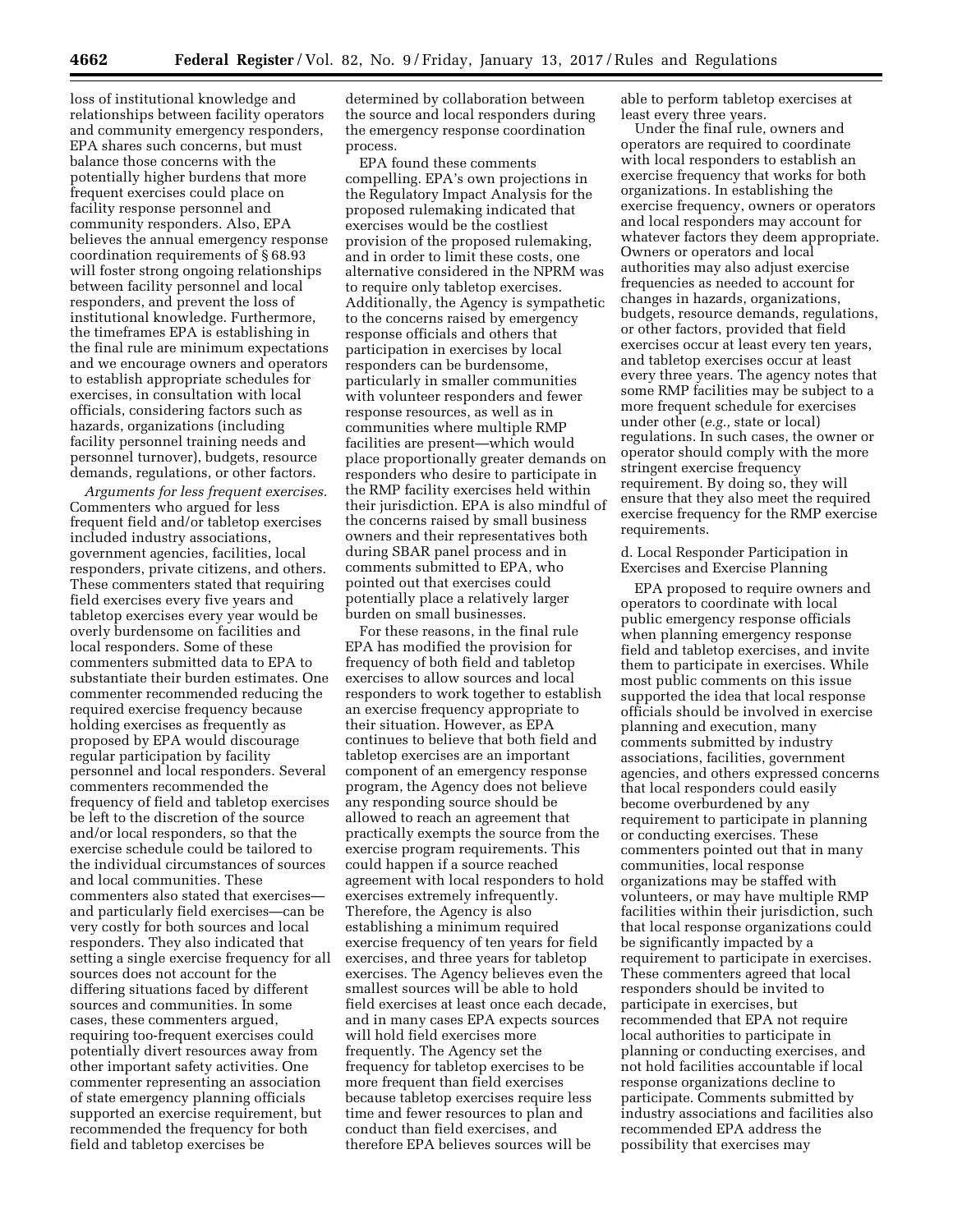sometimes need to be postponed if local response organizations are unable to participate due to actual emergencies or lack of resources. These commenters recommended that EPA allow extensions of the required timeframe for conducting the next exercise, or allow the owner or operator to meet the exercise requirement by conducting the exercise as soon as possible without participation by local responders, if necessary.

In addition to coordinating with local response authorities to establish an exercise frequency, the final rule also requires the owner or operator to coordinate with local public emergency response officials when planning field and tabletop exercises, and to invite local responders to participate in exercises. EPA agrees with the many commenters who stated that any requirement for local responders to participate in planning or conducting exercises could in some cases overburden local response organizations or make it difficult for regulated facilities to timely meet the exercise requirements. EPA is aware of, and various public comments have noted, the fact that in the past some sources have been unable to locate local response organizations who are able or willing to perform such coordination activities. Therefore, while the final rule requires the owner or operator to coordinate with local public responders to establish field and tabletop exercise frequencies and plan exercises, and invite local emergency responders to participate in exercises, the final rule does not require local responders to participate in any of these activities.

In most cases, the LEPC, fire department, or equivalent local emergency response authority would be the appropriate party for the owner or operator to conduct exercise planning and coordination. EPA believes these local response authorities will usually be willing to perform emergency response coordination activities, including exercise coordination activities, with regulated sources. In many cases, EPA expects that exercise planning can be included as part of the annual coordination meetings required under § 68.93. In other cases, the owner or operator and local responders may choose to hold separate exercise planning meetings. EPA also understands that in some cases local responders may elect to limit their participation in exercise coordination activities because of limitations on their available time and resources. However, if the owner or operator is unable to identify a local emergency response organization with which to coordinate

field and tabletop exercise schedules and plans and participate in exercises, or the appropriate local response organizations are unable or unwilling to participate in these activities, then the owner or operator may unilaterally establish appropriate exercise frequencies and plans, and if necessary hold exercises without the participation of local responders. In these cases, the owner or operator must still ensure that field exercises occur at least every ten years, and tabletop exercises occur at least every three years. Additionally, the owner or operator should continue to make ongoing efforts to locate appropriate local public response officials for purposes of emergency response and exercise coordination and participation.

As EPA believes the final rule provides the owner or operator with ample flexibility to establish and modify exercise schedules, EPA sees no reason to provide for additional extensions of time for conducting exercises in the event that local responders cannot participate, or if for some other reason the exercise must be rescheduled. EPA recommends that owners and operators and local response organizations take such contingencies into account when establishing exercise schedules, so there is still time to complete the field or tabletop exercise within the allotted timeframe (*i.e.,* at least every ten years for field exercises and at least every three years for tabletop exercises) in the event the exercise must be postponed.

## e. Exercise Scope

Some commenters recommended EPA clarify the required scope of exercises. One commenter indicated that if EPA does require exercises, the Agency should allow some variation in the scope of exercises based on the needs and resources of the community.

In the preamble to the proposed rulemaking, EPA explained that field exercises involve the actual performance of emergency response functions during a simulated accidental release event. Field exercises involve mobilization of firefighters and/or hazardous materials response teams, activation of an incident command structure, deployment of response equipment, evacuation or sheltering of facility personnel as appropriate, and notification and mobilization of law enforcement, emergency medical, and other response personnel as determined by the scenario and the source's emergency response plan. Field exercises include tests of:

• Procedures for informing the public and the appropriate Federal, state, and

local emergency response agencies about an accidental release;

• Procedures and measures for emergency response after an accidental release of a regulated substance including evacuations and medical treatment;

• Communications systems:

• Mobilization of facility emergency response personnel, including contractors as appropriate;

• Coordination with local emergency responders;

• Equipment deployment, and

• Other actions identified in the source's emergency response plan, as appropriate.

Tabletop exercises are discussionbased exercises without the actual deployment of response equipment. During tabletop exercises, responders typically assemble in a meeting location and simulate procedural and communications steps for response to a simulated accidental release, as determined by the scenario and the source's emergency response plan. Tabletop exercises include tests of:

• Procedures for informing the public and the appropriate Federal, state, and local emergency response agencies about an accidental release;

• Procedures and measures for emergency response after an accidental release of a regulated substance including evacuations and medical treatment;

• Identification of facility emergency response personnel and/or contractors and their responsibilities;

• Coordination with local emergency responders;

• Procedures for deploying emergency response equipment, and

• Other actions identified in the source's emergency response plan, as appropriate.

EPA believes these elements allow ample flexibility for the owner and operator, in consultation with local emergency response officials, to choose appropriate exercise scenarios. Involving local response officials in selecting exercise frequencies and in planning exercises should ensure that RMP facility exercises are consonant with the needs and resources of regulated facilities and local communities. By involving local public responders in the exercise scenario itself, responders may also be able to test or simulate important offsite emergency response actions that are usually managed by local public emergency response officials, such as community notification, public evacuations, and sheltering in place, and EPA encourages sources and local response officials to design exercise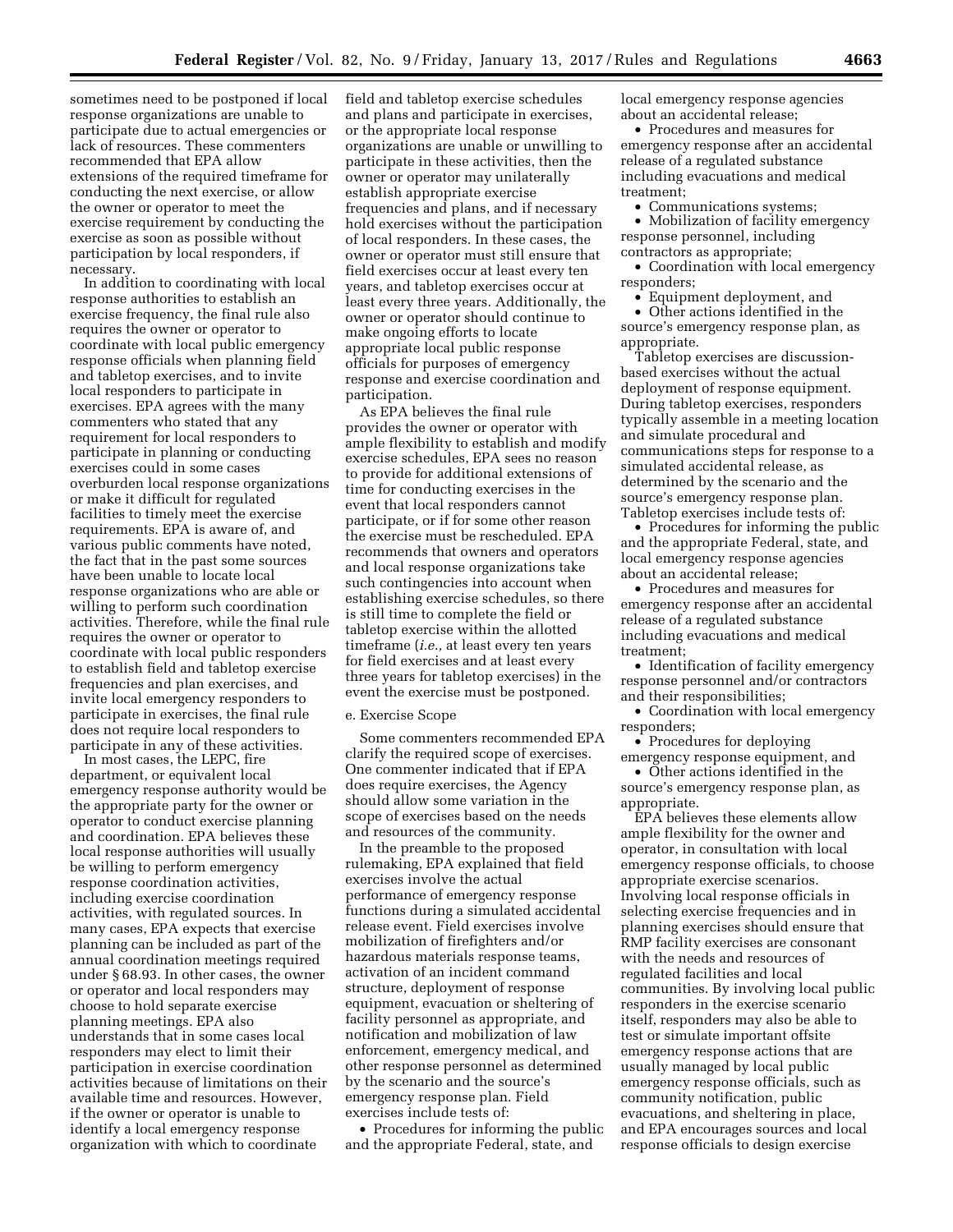scenarios where these functions are also tested. Responding stationary sources that rely on response contractors to perform emergency response functions during accidental releases should also ensure that response contractors participate in field and tabletop exercises.

In preparing the exercise evaluation report required under § 68.96(b)(3), the owner or operator should evaluate all aspects of the exercise, including, to the extent possible, any offsite aspects of the exercise such as community notification, evacuation, and sheltering in place. In many cases, this will require the owner or operator to involve local response officials in the exercise evaluation.

#### f. Post-Accident Exercises

In the NPRM, in addition to requiring periodic field and tabletop exercises, EPA proposed to require the owner or operator to hold a field exercise within one year of any accidental release required to be reported under § 68.42. Many commenters objected to this requirement. These commenters stated that this provision could potentially overtax facility and local responders, who would be required to deploy once for the incident, and again for the exercise following the incident.

EPA agrees with these comments, and therefore has decided not to finalize the requirement to conduct a field exercise within one year of an accidental release.

# g. Alternatives for Meeting RMP Exercise Requirements

Several commenters indicated EPA should allow sources to meet the periodic field exercise requirements through the actual deployment of emergency response resources and personnel during accidental release events. Other commenters indicated that many regulated facilities are already subject to exercise requirements under other Federal, state, or local regulations, or through an industry code of practice, and these exercises should suffice to meet the exercise requirements of the proposed rulemaking. Comments from state regulatory agencies indicated that one agency already requires more frequent field exercises under state law, and another state government agency is considering imposing more frequent exercise requirements.

EPA generally agrees with these comments. The Agency does not want to establish exercise requirements that conflict with other Federal, state, or local laws. Therefore, in the final rule, EPA has added § 68.96(c) to describe alternative means of meeting exercise requirements. This section allows the

owner or operator to meet requirements for notification, field, and/or tabletop exercises either through exercises conducted to meet other Federal, state, or local exercise requirements (or under a facility's industry code of practice or another voluntary program) or by responding to an actual accidental release event, provided the exercise or response includes the actions required for exercises under § 68.96(a) and (b), as appropriate.

## h. Joint Exercises

Several commenters, including industry associations and regulated facilities, indicated that some companies have formed mutual aid associations among several neighboring or nearby facilities so that participating facilities can share response personnel and resources in order to aid one another in responding to accidental release events at any member's facility. These commenters recommended that in such situations, or situations where there are clusters of regulated facilities located close together, EPA should not require each facility to conduct a field exercise, but rather allow these facilities to meet their periodic field exercise obligation by conducting a single joint exercise, where all participating facilities perform simulated response actions to an exercise scenario staged at one member-facility's site. These commenters indicated that this approach would reduce the exercise demands on small and medium-sized facilities, as well as local responders.

EPA agrees with these comments, and encourages owners and operators of neighboring RMP facilities to consider planning and conducting joint exercises. However, sources that participate in joint exercises must ensure that their participation meets all of the provisions of § 68.96(a) and/or (b), as appropriate. As commenters have noted, RMP facilities participating in mutual aid agreements with other nearby facilities already coordinate response actions and resources with those facilities, and EPA believes conducting joint exercises among these facilities will more accurately simulate their behavior in the event of an actual release event, and further enhance the ability of these facilities and surrounding communities to effectively respond to accidental releases. Even where such mutual aid agreements are not currently in place, EPA believes the owners and operators of neighboring regulated facilities should consider whether joint facility exercises may have benefits for participating facilities, local responders, and surrounding communities. Such benefits could include improved

identification and sharing of response resources, enhanced training for facility personnel and local responders, improvements in facility procedures and practices resulting from information sharing, and others. EPA also agrees that joint exercises may be particularly beneficial for small businesses. While the Agency believes that even small sources can design and conduct field and tabletop exercises that are appropriate to the size, hazards, and capabilities of the source, joint exercises involving multiple neighboring small sources would allow these sources to pool resources together in order to carry out more extensive exercise scenarios that could better simulate serious accidental release events. In areas where multiple RMP facilities are located close together, joint exercises could also reduce the overall burden of exercises on local response organizations, who might otherwise be asked to participate in multiple separate exercises.

#### i. Exercise Documentation

While most commenters who addressed the issue of exercise documentation acknowledged the need for exercise evaluation reports to be prepared, some commenters expressed concerns about specific aspects of the proposed exercise documentation requirements. Some commenters objected to the proposed rulemaking's requirement to prepare the evaluation report within 90 days, stating that evaluation reports for large exercises could take longer than 90 days to prepare, and that EPA should allow extensions of the required timeframe where appropriate. Still other commenters objected to the possibility that exercise evaluation reports that indicate deficiencies outside the control of an owner or operator could potentially be used by EPA in an enforcement action against the owner or operator. Other commenters stated EPA should not require exercise reports to include the names and associations of exercise participants, because this information could be difficult to obtain and would risk the privacy of exercise participants without any benefit.

EPA is finalizing the exercise documentation requirements of § 68.96(b)(3) as proposed. EPA is also requiring in  $\S 68.96(c)(2)$ , documentation of a response to an accidental release in order for the response to be used to satisfy the RMP field exercise requirements. The owner or operator must prepare an after-action report comparable to (and in lieu of) the exercise evaluation report required in § 68.96(b)(3), within 90 days of the incident, when the owner or operator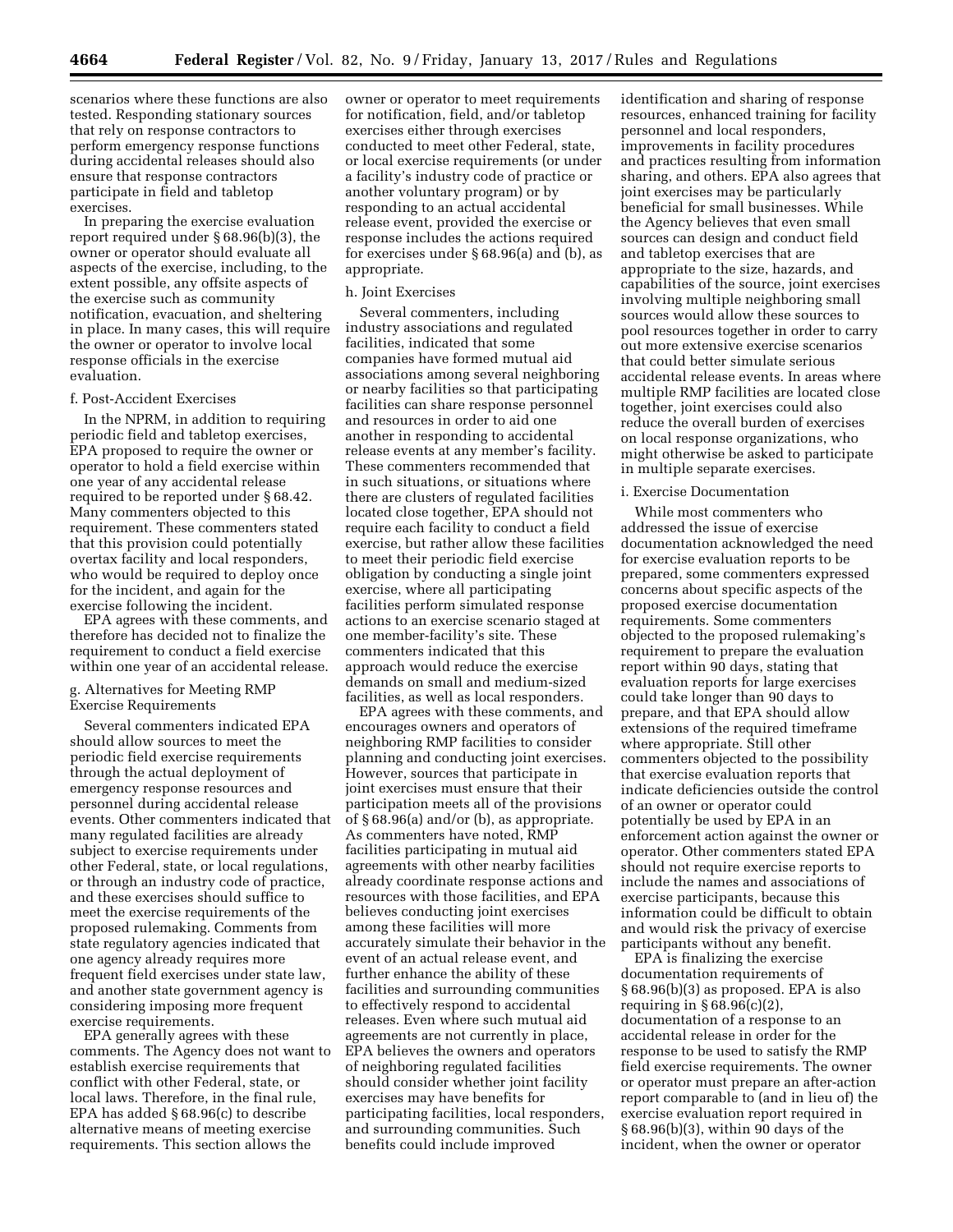uses the response to an accidental release to meet their field or tabletop exercise requirement. This provision is necessary because documenting the response to an accidental release may differ from documenting the results of an exercise. For example, instead of documenting the ''exercise scenario,'' the owner or operator would document the nature of the accidental release prompting the response. Also, there may be additional aspects of the response to an accidental release that should be documented, such as any injuries, first aid and/or medical treatment that occurred. To the extent possible, the owner or operator should ensure that additional items such as these are documented in the after-action report, as well as information equivalent or comparable to that documented in an exercise evaluation report.

EPA disagrees with commenters who contend that 90 days is insufficient time to develop an exercise evaluation report (or after-action report), or that extensions of time should be granted for development of evaluation reports in certain circumstances. Unlike incident investigations, where report completion may require extensive and timeconsuming evidence collection and forensic analysis, the basic elements required to be documented in an exercise evaluation report should be known relatively quickly after the conclusion of the exercise.

Regarding commenters concerns about the use of exercise evaluation reports in enforcement actions—an exercise report is like any other record required to be developed under 40 CFR part 68. Whether or not an exercise evaluation report would be used in an EPA enforcement action would depend on the specific facts and circumstances of the case.

EPA disagrees that exercise evaluation reports should not contain the names and associations of exercise participants. Under the final rule, the frequency of both field and tabletop exercises is mainly left to the reasonable judgement of the owner or operator and local response officials. In some cases, exercises may occur infrequently, and EPA believes that maintaining a written record including, among other things, the identification and affiliation of exercise participants will be useful in planning future exercises.

# **VI. Information Availability Requirements**

EPA proposed requirements for making information available to LEPCs or emergency response officials, and the public in order to ensure that communities have the necessary

chemical hazard information to protect the health and safety of first responders and residents. The following sections provide an overview of the proposed and final rule provisions, public comments received, and EPA's responses.

# *A. Disclosure Requirements to LEPCs or Emergency Response Officials*

### 1. Summary of Proposed Rulemaking

EPA proposed that owners and operators of all RMP-regulated facilities provide certain information to LEPCs or local emergency response officials upon request. EPA stated that the facility should make this information available in a manner that is understandable and avoids technical jargon, convey it without revealing CBI or trade secret information, and adequately explain any findings, results, or analysis being provided.

EPA proposed that the owner or operator be required to develop the following chemical hazard information for all regulated processes and provide it, upon request, to the LEPC or local emergency response officials:

• *Information on regulated substances.* Information related to the names and quantities of regulated substances held in a process;

• *Accident history information.* The facility's five-year accident history information required to be reported under § 68.42;

• *Compliance audit reports.*  Summaries of compliance audit reports developed in accordance with §§ 68.58, 68.59, 68.79, or 68.80, as applicable;

• *Incident investigation reports.*  Summaries of incident investigation reports developed in accordance with § 68.60(d) or § 68.81(d), as applicable;

• *Inherently Safer Technologies (IST).*  For each process in NAICS codes 322, 324, and 325, a summary of the IST or ISD identified that the owner or operator has implemented or plans to implement;

• *Exercises.* Information on emergency response exercises required under § 68.96 including, at a minimum, schedules for upcoming exercises, reports for completed exercises, and other related information.

2. Discussion of Comments and Basis for Final Rule Provisions

Overall, commenters agreed that providing communities, local planners, and local first responders with appropriate chemical hazard-related information is critical to ensuring the health and safety of the first responders and local communities. Commenters that supported the proposed

requirements provided general support and offered no suggested changes other than to expand the IST requirement to apply to all facilities; require facilities to submit IST analyses to the LEPC; and make IST analyses available to the public.

However, most commenters, including professionals (*e.g.,*  consultants or technical/process safety experts), state agencies, facilities, and industry trade associations, did not support the requirement for facilities to submit specific chemical hazard-related information to LEPCs and local emergency response agencies, as the appropriate mechanism to ensure that local responders and planners have the information they need to mitigate chemical risks. Commenters provided several reasons for their objections including:

• A lack of data supporting the Agency's concern that LEPCs are not receiving the information they need to develop local emergency response plans;

• Unnecessary redundancy with existing requirements, such as data reported under EPCRA;

• Data proposed is too broad and does not provide useful information pertinent to emergency response planning;

• The data may overwhelm LEPCs with technical information and the concern that most LEPCs lack the expertise needed to use this information to develop local emergency response plans; and

• Security concerns regarding how the information is maintained and handled by the LEPC or emergency response officials.

Of those commenters that did not support the proposed requirements, several stated that EPA provided no data supporting the Agency's concern that some LEPCs were not receiving the information they needed to develop local emergency response plans. These commenters pointed to EPA's 2008 National Survey of Local Emergency Planning Committees (LEPCs),<sup>110</sup> which did not reveal any concerns about RMP facilities withholding information from LEPCs. According to these commenters, LEPCs indicated in the survey that they were able to obtain RMP data from EPA, the state, or RMP facilities and noted their greatest obstacle was lack of funding. In addition, commenters pointed out that the Executive Order 13650 Working Group report, Actions to Improve Chemical Facility Safety and

<sup>110</sup> 2008 Nationwide Survey of Local Emergency Planning Committees (LEPCs). *[https://](https://www.epa.gov/epcra/nationwide-survey-local-emergency-planning-committees) [www.epa.gov/epcra/nationwide-survey-local](https://www.epa.gov/epcra/nationwide-survey-local-emergency-planning-committees)[emergency-planning-committees](https://www.epa.gov/epcra/nationwide-survey-local-emergency-planning-committees)*.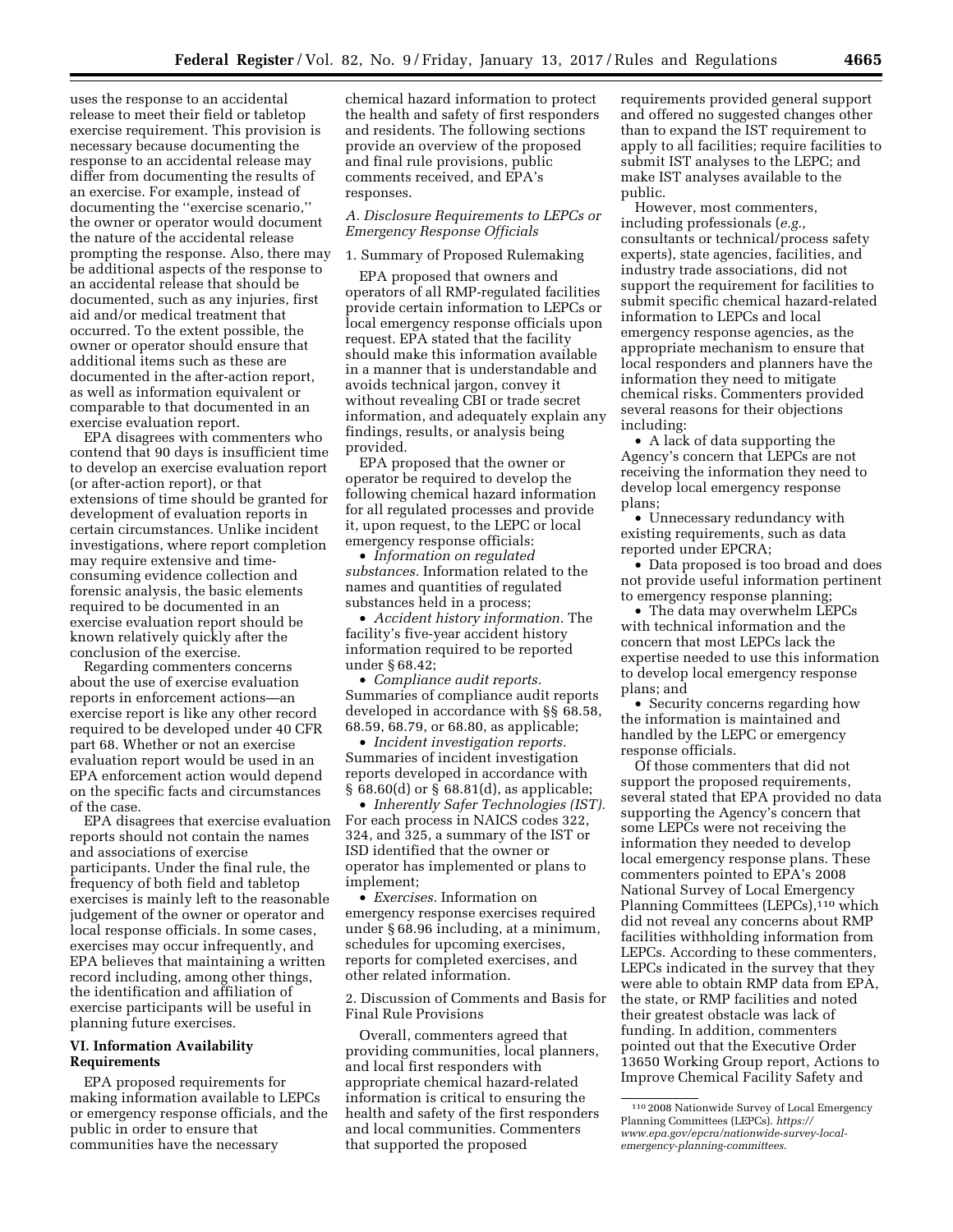Security—A Shared Commitment, May 2014 111 contains no findings about facilities ignoring LEPC requests for information or that lack of information provided to the LEPCs was an issue, but rather the report stated that LEPCs had concerns about managing all of the information provided under various laws and regulations, understanding how each chemical is regulated, and how to properly respond to an emergency involving specific chemicals. In addition, these commenters stated that while some CSB investigations 112 113 114 highlighted a lack of emergency preparedness and recommended strengthening local infrastructures supporting LEPCs, they did not find that facilities refused to

cooperate with the community or withheld chemical information from LEPCs. Multiple commenters, including

professionals, state and local government agencies, facilities, and industry trade associations, also stated that the information elements that EPA proposed to require facilities to share with LEPCs are already available to them through the EPCRA or reported in RMPs, which are also already available to the LEPCs. Several commenters noted that communication between LEPCs and facilities is satisfactory via the EPCRA process and stated that LEPCs were able to obtain RMP data from EPA. One commenter requested the EPA refocus its efforts into collecting required data from ''outlier facilities who are not providing required chemical hazard information'' rather than impose a duplicative requirement for the creation and distribution of data.

Many commenters also asserted that the scope of information required by the proposed provision was too broad. These commenters argued that incident

113CSB. January 2011. Investigation Report: Pesticide Chemical Runaway Reaction Pressure Vessel Explosion, Bayer CropScience, LP, Institute, West Virginia, August 28, 2008. Report No. 2008– 08–I–WV, *[http://www.csb.gov/assets/1/19/Bayer](http://www.csb.gov/assets/1/19/Bayer_Report_final.pdf)*\_ *Report*\_*[final.pdf](http://www.csb.gov/assets/1/19/Bayer_Report_final.pdf)*.

114CSB. July 10, 2007. CSB News Release: CSB Chairman Merritt Describes the Lessons from Five Years of Board Investigations to Senate Committee, Urges Additional Resources and Clearer Authorities for Federal Safety Efforts. *[http://www.csb.gov/csb](http://www.csb.gov/csb-chairman-merritt-describes-the-lessons-from-five-years-of-board-investigations-to-senate-committee-urges-additional-resources-and-clearer-authorities-for-federal-safety-efforts/)chairman-merritt-describes-the-lessons-from-fiveyears-of-board-investigations-to-senate-committee[urges-additional-resources-and-clearer-authorities](http://www.csb.gov/csb-chairman-merritt-describes-the-lessons-from-five-years-of-board-investigations-to-senate-committee-urges-additional-resources-and-clearer-authorities-for-federal-safety-efforts/)[for-federal-safety-efforts/](http://www.csb.gov/csb-chairman-merritt-describes-the-lessons-from-five-years-of-board-investigations-to-senate-committee-urges-additional-resources-and-clearer-authorities-for-federal-safety-efforts/)*.

investigation summaries, compliance audit summaries, and IST or ISD implementation summaries would not provide useful information for emergency planning and that the proposed information requirements were unnecessarily detailed. Several of these commenters also suggested that the type and format of the information should be determined by individual LEPCs. Furthermore, commenters expressed concern that the information in these summaries would be too technical and LEPC staff may not have the expertise to understand the information being submitted or extrapolate information that may be useful.

Multiple commenters raised concerns regarding the security of sensitive chemical and facility information that would be shared with LEPCs under the proposed requirements. These commenters indicated that LEPCs would be unable to keep the information secure because they lack procedures and resources to properly vet those who would have access to the information, and that the information would be considered ''public information'' once it is provided to the LEPC. These commenters indicated that there are multiple ways for the public to access sensitive information from LEPCs through information requests from the public. Commenters also suggested that these requirements to disclose information to LEPCs interfere with the Department of Homeland Security's (DHS) Chemical Facility Anti-Terrorism Standards (CFATS). Commenters further suggested that since much of this information might reveal security vulnerabilities at facilities, providing this information to LEPCs increases the risk of terrorism or criminal use of the information which could cause harm to first responders and the community.

EPA also received comments regarding how the information should be provided to LEPCs and the timeframe for providing that information. Many commenters suggested the information should be provided through existing systems in a format which is useful to LEPCs or local emergency responders for developing their local emergency plans. Several states and a state association suggested LEPCs and emergency response officials should determine what information is useful and necessary to developing preparedness and response plans. An industry trade association suggested that information should not be in an electronic format but should be communicated to LEPCs, local emergency officers, neighbor groups, and Community Advisory Panels at

regular intervals. Two state agencies commented that RMP information should be incorporated into existing management systems and that providing information in a stand-alone single document was of little value to emergency planners. A few commenters suggested that the format of the information should be determined by the individual LEPC. Finally, several commenters proposed that the information be relayed during the annual coordination meeting between LEPCs and facility personnel.

In response to these comments, EPA maintains that it is very important to ensure that LEPCs or local emergency response officials have the chemical information necessary for developing local emergency response plans, however, EPA believes it is unnecessary to specify in the RMP rule the types or format of information that LEPCs or emergency response officials may request. EPCRA section 303(d)(3) already provides the necessary authority to allow LEPCs to request information needed to develop the local emergency response plan. Additionally, EPCRA requires facilities to provide Safety Data Sheets (SDSs) and inventory information to LEPCs to assist emergency planners and responders. Under EPCRA section 312(f), fire departments have the authority to inspect these facilities to better understand the risk associated with these chemicals and how to deal with those risks in the local emergency response plan.

As pointed out by the commenters, the proposed requirements could be perceived as limiting the flexibility of LEPCs and emergency response officials to collect the information they need to develop a local emergency response plan that addresses their community's specific chemical risks. Furthermore, the proposed requirements would have owners or operators preparing information summaries on an annual basis, regardless of whether the LEPC requests the information, and EPA agrees that this is overly burdensome for facility owners and operators. This could also result in reports being sent to the LEPCs or emergency response officials without the necessary context to help officials to understand the information contained within the reports and utilize it for planning purposes.

Without acknowledging any inconsistency with CFATS or other regulatory structure, EPA recognizes both the security concerns that commenters expressed and the challenges associated with securing arguably sensitive information.

<sup>111</sup>Executive Order 13650 Actions to Improve Chemical Facility Safety and Security—A Shared Commitment, May 2014. *[https://www.osha.gov/](https://www.osha.gov/chemicalexecutiveorder/final_chemical_eo_status_report.pdf) [chemicalexecutiveorder/final](https://www.osha.gov/chemicalexecutiveorder/final_chemical_eo_status_report.pdf)*\_*chemical*\_*eo*\_*status*\_ *[report.pdf](https://www.osha.gov/chemicalexecutiveorder/final_chemical_eo_status_report.pdf)*.

<sup>112</sup>CSB. January 2016. Final Investigation Report, West Fertilizer Company Fire and Explosion, West, TX, April 17, 2013. Report 2013–02–I–TX, pgs. 201–203, 242. *[http://csb.gov/west-fertilizer](http://csb.gov/west-fertilizer-explosion-and-fire-/)[explosion-and-fire-/](http://csb.gov/west-fertilizer-explosion-and-fire-/)*.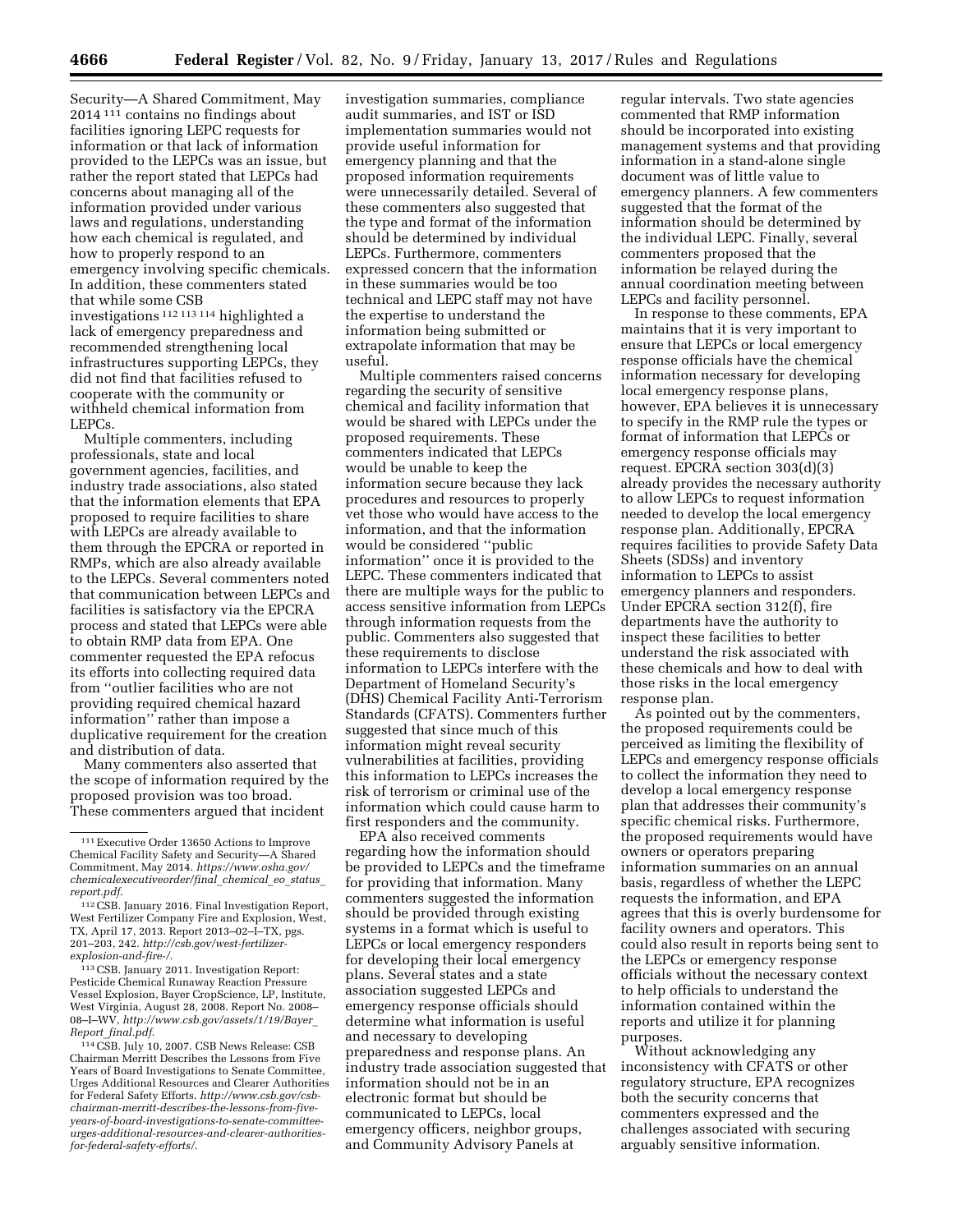Therefore, EPA has decided not to finalize § 68.205 of the proposed rulemaking, and is instead adding language to the emergency response coordination provisions of § 68.93, which requires the owner or operator to provide ''any other information that local emergency planning and response organizations identify as relevant to local emergency planning.'' (For more information see section V.A. of this preamble.) Under this structure, assertions of Chemical-terrorism Vulnerability Information (CVI) status for certain information can be addressed on a case-by-case basis by the stationary source, the LEPC, DHS, and other appropriate entities.

EPA agrees with commenters that this approach will allow LEPCs and other local emergency officials to obtain the information they require to meet their emergency response planning needs. It will also allow local emergency planners and response officials to ask questions of facility personnel about the risks associated with the chemical hazards at the facility and about appropriate mitigation and response techniques to use in the event of a chemical release. It further allows the facility owner or operator and the LEPC to identify information that may need to be maintained securely and discuss strategies to secure the information or to provide only information that is pertinent to emergency response planning without revealing security vulnerabilities.

The LEPC or local emergency response officials may request information such as accident histories, portions of compliance audit reports relevant to emergency response planning, incident investigation reports, records of notification exercises, field and tabletop exercise evaluation reports, or other information relevant to community emergency planning. For example, this may include requesting information on changes made to the facility that affect risk such as incorporating safer alternatives. Furthermore, EPA directs commenters who indicated that the IST analyses should apply to all facilities and be submitted to the public to refer to sections IV. C. and VI. B. in this preamble.

### *B. Information Availability to the Public*

1. Summary of Proposed Rulemaking

Under § 68.210(a), EPA proposed to add a reference to 40 CFR part 1400, which addresses the restrictions on disclosing ''offsite consequence analysis'' (OCA) information under the CSISSFRRA.

Under § 68.210(b), EPA proposed to require the owner or operator of a stationary source to distribute certain chemical hazard information for all regulated processes to the public in an easily accessible manner, such as on a company Web site. EPA proposed to require the owner or operator to distribute, as applicable:

• Names of regulated substances held in a process;

• SDSs for all regulated substances at the facility;

• The facility's five-year accident history required under § 68.42;

• Emergency responses program information concerning the source's compliance with § 68.10(f)(3) or the emergency response provisions of subpart E, including:

 $\circ$  Whether the source is a responding stationary source or a non-responding stationary source;

 $\circ$  Name and phone number of local emergency response organizations with which the source last coordinated emergency response efforts, pursuant to § 68.180; and

For sources subject to  $§ 68.95$ , procedures for informing the public and local emergency response agencies about accidental releases.

• Information on emergency response exercises required under § 68.96, including schedules for upcoming exercises, reports for completed exercises as described in § 68.96(b)(3), and any other related information; and

• LEPC contact information, including LEPC name, phone number, and Web site address as available.

EPA proposed to add § 68.210(c), to require that the owner or operator update and submit information required under § 68.210(b) every calendar year, including all applicable information that was revised since the last update.

EPA also proposed to redesignate the current § 68.210(b), which addresses the non-disclosure of classified information by the Department of Defense or other Federal agencies or their contractors, as § 68.210(e). In new § 68.210(f), EPA proposed to require that an owner or operator asserting CBI provide a sanitized version of the information required under this section to the public. Assertion of claims of CBI and substantiation of CBI claims was proposed to be in the same manner as currently required in §§ 68.151 and 68.152 for information contained in the RMP required under subpart G.

### 2. Summary of Final Rule

EPA is finalizing § 68.210(b) with changes to address public comments. Under the final rule, § 68.210(b) requires the owner or operator to make certain

chemical hazard information for all regulated processes at a stationary source available to the public upon request. The information that shall be provided is the same as proposed, except EPA is revising the exercise information element. Under § 68.210(b)(5) of the final rule, upon receiving a request for the information from a member of the public, the owner or operator is required to provide a list of scheduled exercises required under § 68.96, rather than summary information for those exercises, as proposed.

Section 68.210(c) is now titled ''Notification of availability of information,'' and it changes the manner by which the facility informs the public about what chemical hazard information is available upon request and how the public may obtain such information. The owner or operator shall provide the public with an ongoing notification of the following: (1) The required information elements in § 68.210(b)(1) through (6) that is available to the public upon request, (2) instructions for requesting the information elements and (3) where to access any other available information on community emergency preparedness.

Section 68.210(d) requires that the owner or operator provide the requested information listed under § 68.210(b) to the public within 45 days of receiving a request.

Finally, EPA is finalizing several sections as proposed, including:

• § 68.210(a), RMP availability;

• § 68.210(f), which addresses the non-disclosure of classified information by the Department of Defense or other Federal agencies or their contractors (this was formerly proposed as § 68.210(e)); and

• § 68.210(g), which relates to CBI, redesignated from § 68.210(f).

3. Discussion of Comments and Basis for Final Rule Provisions

### a. Legal Issues

An industry trade association and a facility stated that legislation subsequent to the CAA narrowed EPA's authority to mandate public disclosure of RMP information. Relevant legislation described by the commenters includes (1) the 1999 CSISSFRRA, (2) the Critical Infrastructure Information Act (CIIA), (3) the Chemical Facilities Anti-Terrorism Standards Act of 2007, and (4) the Protecting and Securing Chemical Facilities from Terrorist Attacks Act of 2014.

Another industry trade association commented that requiring private companies to publish qualitative or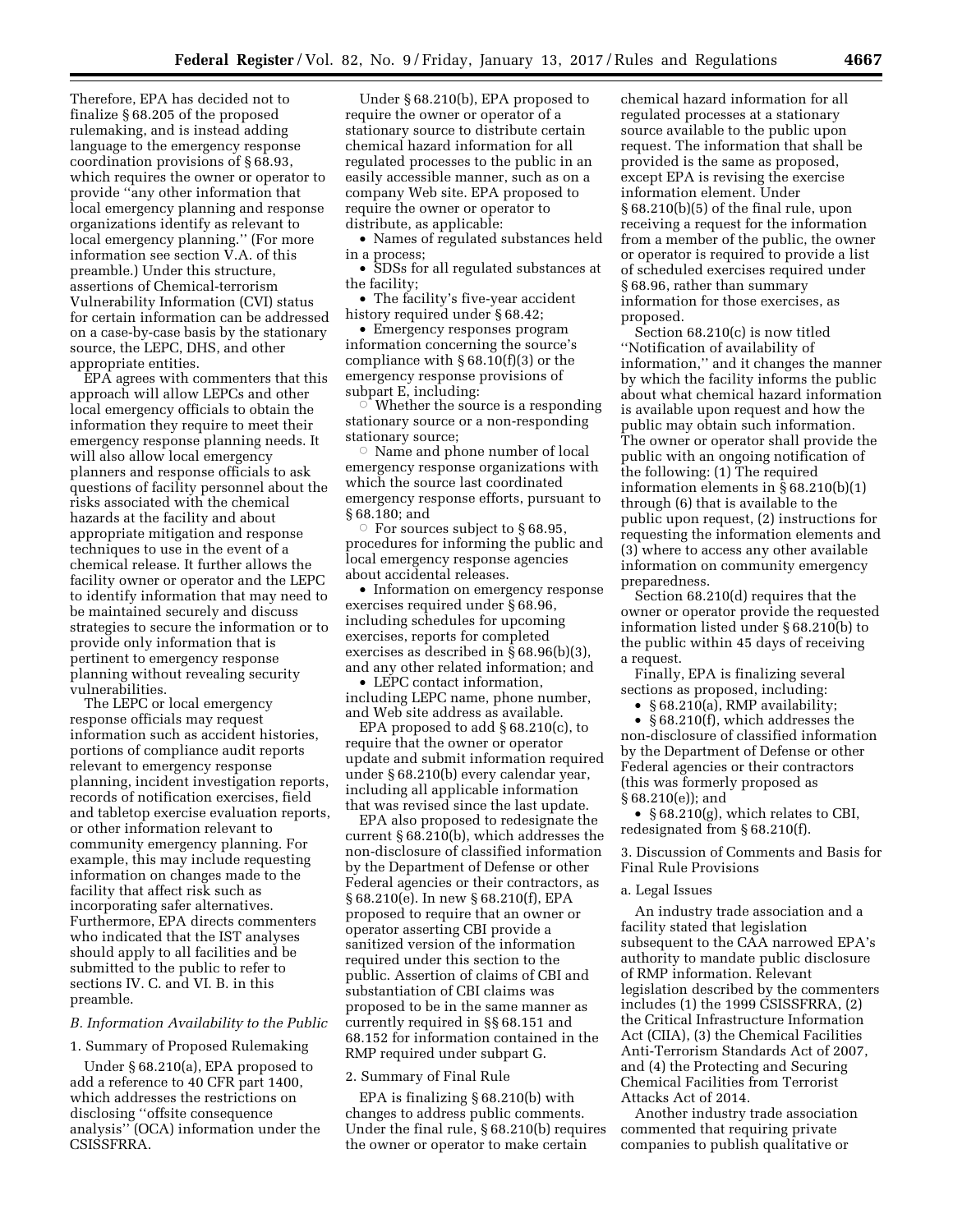quantitative environmental information inappropriately seeks to delegate EPA's own duties to communicate with and deal with public requests to the regulated entity.

A few industry trade associations argued that the proposed information disclosure requirements are compelled speech that may violate the first amendment. An industry trade association commented that EPA's proposal to require disclosure of RMP information and chemical hazard information raises constitutional issues, as it amounts to compelled commercial speech. The commenter described compelled commercial speech as subject to an intermediate-level of scrutiny, and asserted that, unless EPA can affirmatively prove that (1) its asserted interest is substantial, (2) the speech regulation directly and materially advances that interest, and (3) the regulation is narrowly tailored to that interest, then the compelled commercial speech will likely be found to be unconstitutional.

The information disclosures required by the final rule are fully consistent with the statutes and regulatory programs identified by the commenters as enacted after the 1990 CAA Amendments. CSISSFRRA specified that portions of RMPs containing OCA information, any electronic data base created from those portions, and any statewide or national ranking derived from such information is subject to restrictions on disclosure (CAA sections  $112(r)(7)(H)(i)(III)$  and  $112(r)(7)(H)(v)$ . Regulations promulgated jointly by EPA and the Department of Justice further define OCA information in 40 CFR 1400.2(j). The final rule does not require disclosure of release scenarios or rankings based on such scenarios, nor does it make available any information based on such scenarios. The CIIA restricts information ''not customarily in the public domain.'' CFATS creates a category of information, CVI, which further restricts certain information generated to implement CFATS (see 6 CFR 27.400). In promulgating CFATS, DHS announced its intent to preserve Federal release disclosure, emergency planning, and accident prevention statutes, including EPCRA and CAA section 112(r) (72 FR 17714, April 9, 2007). In this final rule, EPA has not promulgated the new mandatory disclosure of STAA and incident investigation information that we had proposed, thereby eliminating the tension between these after-enacted programs and modernization of the risk management program. The information required to be disclosed by this rule largely draws on information otherwise

in the public domain and simplifies the public's access to it.

This final rule requires an owner or operator of a stationary source to alert the public, via any one of a wide variety of methods, of how to access information about the source that is publicly available. Other statutes and regulatory programs, or other provisions of the risk management program, require the stationary source to assemble the information that the rule would make available upon request (*e.g.,* accident history, SDSs, and aspects of the emergency response program). The burden of making this information directly available from the source is minimal. The public's ability to participate in emergency planning and readiness is materially advanced by being better informed about accident history, types of chemicals present, and how to interact with the stationary source. EPA has been selective in identifying what information a source must make available; for example, we have not required the facility to provide an RMP to the public. Having the source provide the information set out in § 68.210 directly to the public promotes accident prevention by facilitating public participation at the local level.

b. RMP Availability (§ 68.210(a))

EPA did not receive any comments on this issue.

c. Chemical Hazard Information  $(S68.210(b))$ 

*Comments on making information available to the public.* EPA received multiple comments that supported the proposed provisions. These comments generally indicated that the revisions would strengthen the community's ''right to know.'' A mass mail campaign joined by approximately 450 commenters provided general support for the disclosure of information to the public. EPA also received comments stating that the RMP and accompanying chemical hazard information would be valuable to communities in order to understand the risks involved.

Many commenters opposed the proposed information provisions. Multiple commenters, including state agencies, facilities, and industry trade associations, argued that the proposed provisions for public disclosure of information have the potential to create a security risk, with several commenters expressing opposition to the proposed provisions because they appear to conflict with CFATS or other existing information security requirements. Two diverse groups of commenters remarked that OCA data should remain accessible to the public only through Federal

reading rooms, but an advocacy group remarked that keeping information solely in reading rooms would limit access by the public. Some commenters stated that the information requirement was already available through EPCRA or Freedom of Information Act (FOIA) requests, while others stated that EPA had not given enough reasoning for how the increase in information disclosure to the public would result in a safer community in proportion to the burdens imposed on facilities.

EPA continues to believe that providing chemical hazard information to the general public will allow people that live or work near a regulated facility to improve their awareness of risks to the community and to be prepared to protect themselves in the event of an accidental release. EPA believes that this information should be more easily accessible to the public than the existing approaches to access information under EPCRA or through FOIA requests. However, EPA acknowledges the security concerns raised by commenters and is committed to ensuring a balance between making information available to the public and safeguarding that information. Therefore, EPA is finalizing an approach that requires facility owners and operators to notify the public that certain information is available upon request. This allows community members 115 an opportunity to request chemical hazard information from a facility, so they can take measures to protect themselves in the event of an accidental release, while allowing facility owners and operators to identify who is requesting the information. EPA worked closely with Federal partners, including DHS, to develop information availability requirements that strike a balance between security concerns and the need for sharing chemical hazard information with the public. EPA believes that this approach is consistent with existing requirements to secure sensitive information under CSISSFRRA and CFATS. Furthermore, EPA is committed to safeguarding OCA information in accordance with requirements specified in CSISSFRRA, which allows for any member of the public to access paper copies of OCA information for a limited number of facilities. This OCA information remains accessible to the public only in Federal Reading Rooms.

EPA believes that the current approach to notify the public that information is available upon request

<sup>115</sup>Community members can include a wide variety of stakeholders that work or live near an RMP-regulated facility.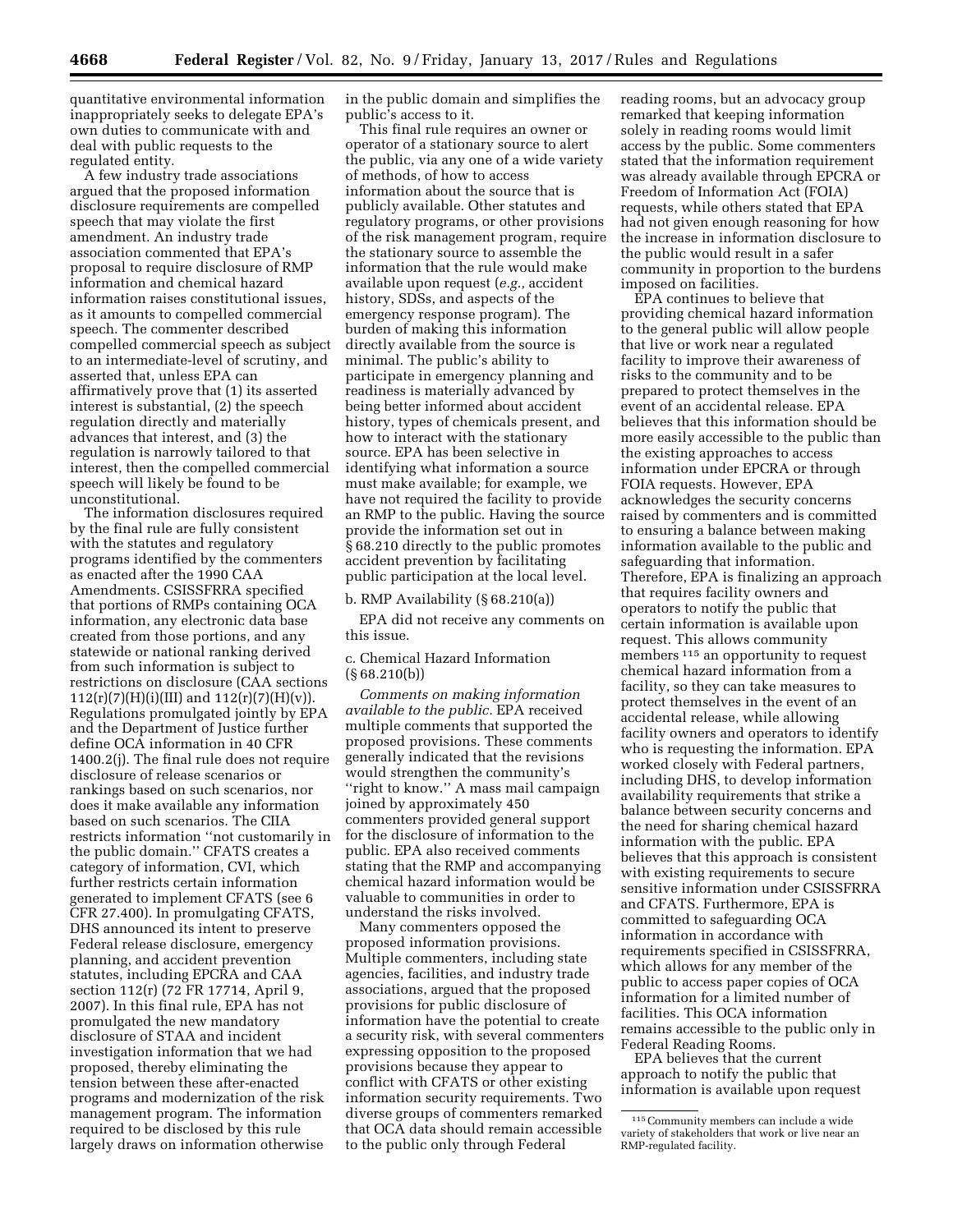strikes an appropriate balance between various concerns, including information availability, community right-to-know, minimizing facility burden, and minimizing information security risks.

*Scope of information to be shared.*  Commenters provided suggestions on the scope of information to be disclosed. An advocacy group commented that information on chemical hazards, safer alternatives (such as information on ISTs), incidents, inspections, and training should all be made publically available. Some commenters remarked that the public should be given information on the schedules and types of emergency response drills performed; how to adequately protect oneself during a release; where to evacuate; how the decision to evacuate will be made and communicated; and how the allclear signal will be given. However, several commenters objected to making exercise reports available to the public. These commenters stated that providing the public with information about potential weaknesses in a facility or community field response could reveal security vulnerabilities. A few other commenters stated that only information that could improve community awareness of risks should be made available to the public, such as names of regulated substances held in a process above threshold quantities, names and phone numbers of local emergency response organizations, and LEPC contact information.

Some commenters recommended making available to the public the same information elements proposed for disclosure to LEPCs (*i.e.* STAA/IST, incident investigation reports and thirdparty compliance audits), while several other commenters opposed these suggestions. For example, a mass mail campaign suggested that facilities disclose STAA directly to the public. However, one trade association opposed publicly disclosing STAA, citing that the information would be highly technical and potentially confusing to the general public and may involve the disclosure of confidential, proprietary or other sensitive information. The association further argued that facilities would be put in a position where they must publicly defend IST evaluations and decisions.

Some commenters stated that incident investigation reports should be included in the scope of information delivered to the general public, while others said that providing such reports would be burdensome and confusing to the public. Other commenters argued specifically against making root cause analyses available to the public indicating that this greatly increases the

likelihood that facilities will have to respond to lawsuits. One commenter expressed concern that disclosing root cause analyses would discourage facilities from performing meaningful analyses.

A state agency commented that thirdparty compliance audit reports should be made publicly available to assure the public that appropriate investigation has been done and appropriate steps are being taken to avoid future incidents. A group of commenters argued that emergency contact information should not be shared publicly online because it will encourage unwanted telemarketing and email spam and solicitations.

EPA agrees with commenters that who suggested that only information that could improve community awareness of risks should be made available to the public. EPA disagrees with commenters that suggest making additional information available to the public, such as STAA reports, incident investigation reports (with root cause analyses), and third-party audit reports. As some commenters indicated, much of the information in these reports can be technically complicated and potentially confusing for the general public. Furthermore, this information is not always relevant to community emergency preparedness and could potentially reveal CBI or security vulnerabilities. Therefore, the Agency is finalizing the following chemical hazard information elements to be made available to the public, upon request:

• Names of regulated substances held in a process;

• SDS for all regulated substances located at the facility;

• Five-year accident history information required to be reported under § 68.42;

• The following summary information concerning the source's compliance with § 68.10(f)(3) or the emergency response provisions of subpart E:

 $\circ$  Whether the source is a responding stationary source or a non-responding stationary source;

 $\circ$  Name and phone number of local emergency response organizations with which the owner or operator last coordinated emergency response efforts, pursuant to § 68.180; and

 $\circ$  For responding stationary sources (*i.e.,* those subject to § 68.95), procedures for informing the public and local emergency response agencies about accidental releases;

• A list of scheduled exercises required under § 68.96; and

• LEPC contact information, including the LEPC name, phone number, and Web address as available.

EPA expects that making the information available upon request will minimize security vulnerabilities as well as unwanted telemarketing and email spam and solicitations.

EPA agrees with commenters that members of the public do not necessarily need access to exercise evaluation reports. Therefore, to address concerns that summary information of facility exercise may be confusing to the public and could reveal security vulnerabilities, EPA is revising § 68.210(b)(5) to remove the requirement to provide summary information about exercises and only require a list of scheduled exercises required under § 68.96. EPA believes that one benefit of sharing exercise schedules is to avoid unnecessary public alarm when exercises are conducted. However, EPA expects that facility owners and operators will use good security practices when revealing details about upcoming exercises.

### d. Notification of Availability of Information  $(\S 68.210(c))$

EPA proposed requiring the owner or operator to make chemical hazard information publicly available and update the information every calendar year. Many commenters supported the use of a streamlined, one-stop Web format for disseminating information to the public. Several commenters opposed posting information for the public on facility Web sites due to security concerns. Some commenters argued that EPA should utilize existing online public information resources (such as the Agency's Web site or available RMP\*Info or Enforcement and Compliance History Online (ECHO) 116 databases) to share information, while a few commenters concluded that appropriate state level agencies should be responsible for making information available to the public.

Many other commenters remarked on the variety of options to disseminate information suggested by EPA, including local libraries, government buildings, or the Internet, and stated that this fragmented approach would not improve public access to information. One commenter cited that EPA should ensure availability of information to those without Internet or electronic media access, and another commenter suggested that hard copies should be made available for those without access to online resources, in addition to information published on an EPA Web site. Another commenter remarked that information should be made available only after an email

<sup>116</sup>*<https://echo.epa.gov/?redirect=echo>*.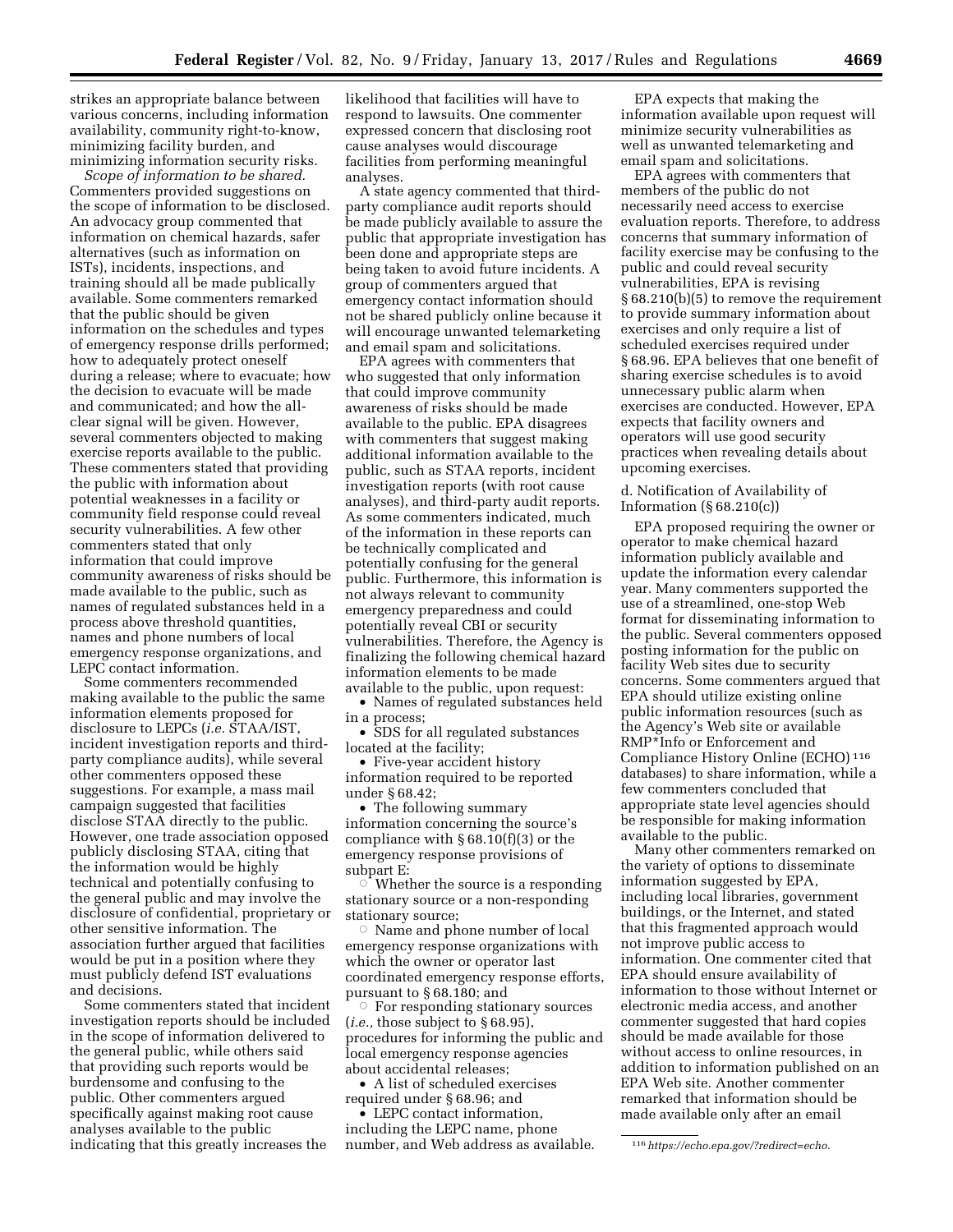request is made directly to the facility. An advocacy group commented that information on accidental releases should be reported, immediately, to the public through the Internet, radio, telephone, and television.

Commenters also provided suggestions on the format of the information. Some of these commenters suggested that a one to two-page summary of information would be sufficient for the public.

EPA is committed to ensuring that chemical hazard information is available to the public in an easily accessible manner; however, the Agency acknowledges commenters' security concerns associated with providing information to the public and the additional burden that may fall on owners or operators that do not have Web sites or other means to publicly and routinely post such information. In response to these concerns, EPA is requiring that owners and operators notify the public that certain information is available along with instructions on how to request the information. The facility owner or operator must ensure that the notification is ongoing through a publicly accessible means, such as a Web site or social media platform.

The facility owner or operator can notify the public that information is available in a variety of ways. For example, the owner or operator could make the notification of information availability by using free or low cost Internet platforms, file sharing services, and social media tools that are designed to be able to share information with the public. As another option, the facility could post hard copy notices at publicly accessible locations, such as at a public library, or a local government office. If the facility has the means to handle public visitors, it could choose to have notices available at the facility's public visitor location. The facility could also provide notices that information is available to the public by email. EPA encourages the facility owner or operator coordinate information distribution with the LEPC or local emergency response officials to determine the best way to reach public stakeholders in their communities. Facility owners and operators may also want to consider outreach efforts that would allow the public to provide input on the best way to make this notification available. The owner or operator shall document whatever method and the location of the notification in the RMP pursuant to § 68.160(b)(21).

EPA believes that providing this notification to the general public would allow people that live or work near a

regulated facility to gather the information they need to improve their awareness of risks to the community and to prepare to protect themselves in the event of an accidental release. The notice shall specify what information is available and provide instructions for how to obtain the information. The facility owner or operator shall also identify where to access information on community preparedness, if available, including shelter-in-place and evacuation procedures. The facility should work with the LEPC and local emergency responders to distribute and convey relevant information on appropriate shelter-in-place and evacuation procedures.

e. Timeframe To Provide Information Following a Request (§ 68.210(d))

One commenter expressed concern that requiring public information to be updated annually would be an unnecessary burden on facilities. In contrast, another state agency reasoned that the public should not have to request information, it should be readily available. An advocacy group requested that a version of the chemical hazard information provided by the facility be made on an annual basis.

While EPA agrees that requiring facilities to annually update their information could be unnecessarily time-consuming, EPA encourages facilities to update their chemical hazard information as needed to ensure that accurate information can be made available to the requester within the required timeframe. Therefore, § 68.210(d) requires that the facility owner or operator provide the information under § 68.210(b) to the requester within 45 days of receiving a request. EPA selected 45 days because that timeframe is consistent with the requirement for public provision of facility chemical inventory information (*i.e.,* ''Tier II information'') under § 312(e)(3)(D) of EPCRA, which states, ''a State emergency response commission or local emergency planning committee shall respond to a request for Tier II information under this paragraph no later than 45 days after the date of receipt of the request.''

## f. Classified Information (§ 68.210(f))

EPA received no comments on this issue.

## g. CBI (§ 68.210(g))

Several commenters stated that the public information disclosure requirement would place CBI at risk, and therefore EPA should eliminate this requirement. Other commenters requested that EPA clarify that CBI

would still be protected from public dissemination. Many commenters requested that EPA require that certain information in STAA reports either may not be claimed as CBI or should require up-front substantiation of confidentiality claims. Some commenters suggested that CBI claims for STAA information include a certification by the owner or operator or a senior official. Other commenters recommended that EPA prohibit STAA reports from being claimed as CBI. Two commenters stated that it may not be practical or possible to provide the public with a useful STAA document after removing appropriate CBI.

EPA is finalizing § 68.210(f) relating to CBI as proposed, but renumbered the paragraph as § 68.210(g). EPA acknowledges and shares industry's concerns pertaining to protection of CBI information. By incorporating a CBI provision in the information availability section of the rule EPA is emphasizing the facility owner or operator's right to protect CBI. EPA has also limited the types of information to be disclosed to eliminate matters likely to contain CBI (*e.g.,* names of regulated substances; SDSs) as well as to include information elements for which CBI cannot be claimed (*e.g.* five-year accident history information and emergency response program information). Section 68.151 clearly identifies what information cannot be claimed as CBI and § 68.152 identifies the procedure for how to protect CBI. EPA believes that the RMP rule adequately addresses CBI concerns. Furthermore, EPA is not requiring STAA reports to be submitted to LEPCs or the public in the final rule and therefore, no CBI concerns exist for these reports.

An owner or operator of a stationary source asserting that a chemical name is CBI shall provide a generic category or class name as a substitute. If an owner or operator has already claimed CBI for a portion of the RMP, then that claim still applies for the disclosure elements the information availability provisions of the rule. The owner or operator should provide a sanitized version as described in the RMP\*eSubmit User's Manual. This policy is consistent with existing guidance and practices.<sup>117</sup>

<sup>117</sup>For more information on CBI, see Chapter 9 of the General Guidance on Risk Management Programs for Chemical Accident Prevention (40 CFR part 68), March 2009. *[https://www.epa.gov/](https://www.epa.gov/sites/production/files/2013-11/documents/chap-09-final.pdf) [sites/production/files/2013-11/documents/chap-09](https://www.epa.gov/sites/production/files/2013-11/documents/chap-09-final.pdf) [final.pdf](https://www.epa.gov/sites/production/files/2013-11/documents/chap-09-final.pdf)*.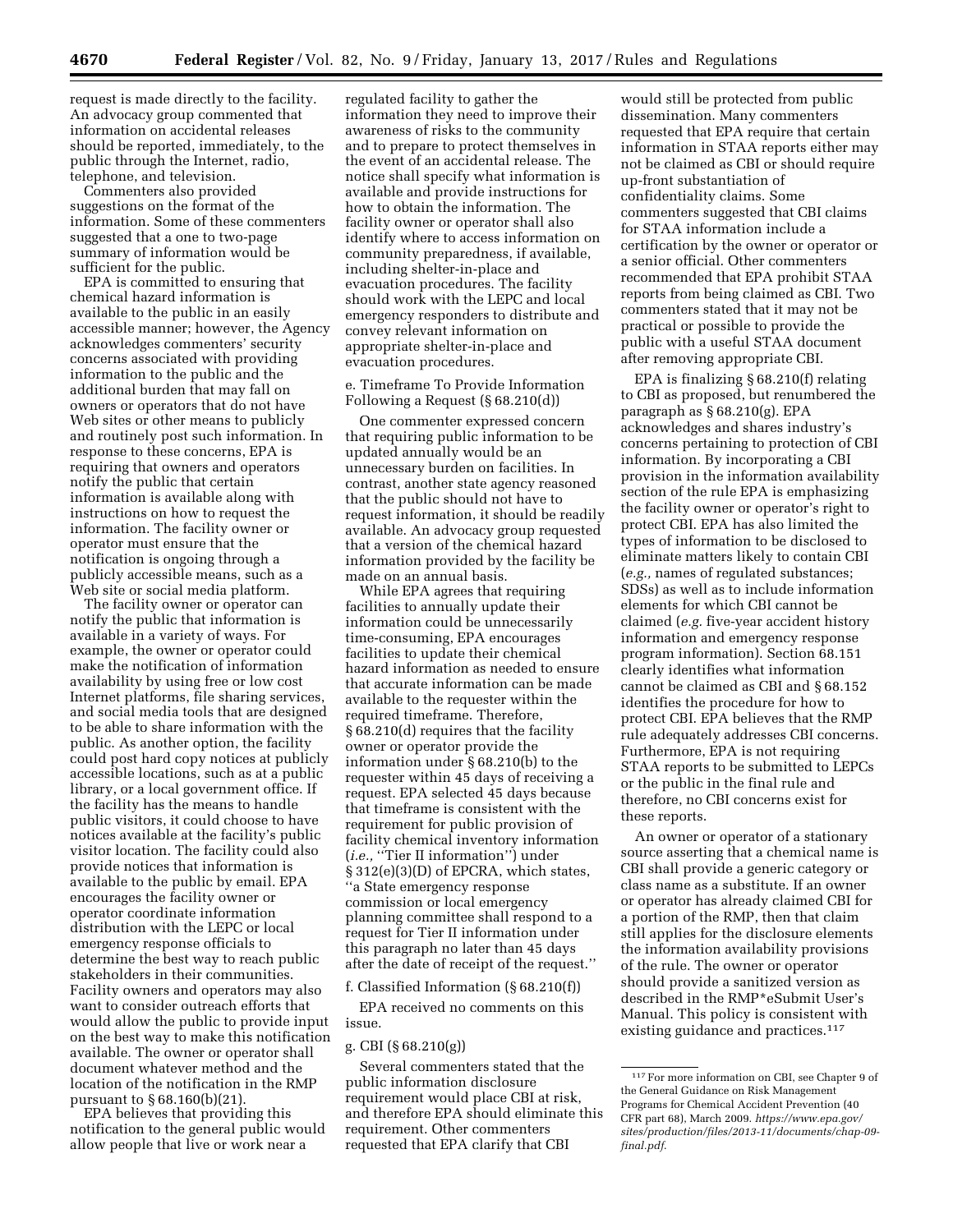### *C. Public Meetings*

## 1. Summary of Proposed Rulemaking

EPA proposed to require all facilities to hold public meetings within 30 days after any RMP reportable accident to share information concerning the accident with the public including: When the accident occurred; the nature of the accident; chemicals involved and quantities released; on-site and offsite impacts; notifications made to emergency responders; weather conditions (if known); initiating event and contributing factors (if known); and operational changes (if any) that have resulted from the investigation of the release. EPA also proposed that at this public meeting, facilities would provide other relevant chemical hazard information such as the names and SDSs for regulated substances at the facility; accident history information for the facility; information on the emergency response and exercise programs; and LEPC contact information.

#### 2. Summary of Final Rule

In the final rule, EPA is requiring all facilities to hold a public meeting after an RMP-reportable accident, but is extending the timeframe for the public meeting to 90 days in response to comments. The public meeting provision proposed as § 68.210(d) is redesignated as § 68.210(e) in the final rule. The owner or operator shall document in the RMP whether a public meeting has been held following an RMP reportable accident, pursuant to § 68.160(b)(22).

3. Discussion of Comments and Basis for Final Rule Provisions

EPA received a wide range of comments on the proposed public meeting requirements—comments generally in support of or against the requirement for public meetings; concerns about sufficient attendance or availability of information at public meetings; comments on the appropriate timeframe for the meetings; and comments on alternative options.

## a. Attendance at Public Meetings

Many commenters opposed requirements for public meetings. Some commenters opposed based on their experience that public meetings held under CSISSFRRA were not well attended. One commenter said the public would not attend a meeting after a minor incident, but a public meeting for an event with major offsite impacts should include a report summarizing the incident. Some commenters questioned the benefit of such a meeting if a facility is in compliance with regulatory requirements.

Other commenters offered ideas for improving or gauging public interest. For example, one commenter suggested that EPA establish minimum requirements for sources to notify the public of upcoming meetings but did not offer suggestions for what those requirements should be. Another commenter suggested that polls could be used to prescreen members of the public who would like to attend or participate in the public meeting, in order to establish effective participation.

EPA recognizes concerns about attendance at public meetings. When the CSISSFRRA was enacted in 1999, it required owners or operators of all facilities regulated under the RMP rule to hold a public meeting within 180 days of enactment.118 The purpose of the public meeting was to discuss the OCA information that was restricted under other portions of CSISSFRRA. Relatively few of these meetings were hosted by facilities that had recently suffered an RMP-reportable accident. The Agency expects that after a reportable accident occurs, attendance at public meetings will be higher than was the case at many public meetings held under CSISSFRRA because of interest generated by the accident itself (*e.g.,* an emergency response or media reports). This public meeting requirement applies only following an RMP reportable accident, so this provision has a much lower burden than the CSISSFRRA public meeting requirement because of the relatively few number of RMP reportable accidents that occur annually. CSB highlighted in their comments that public meetings held shortly after accidents occur have the greatest level of participation.

EPA supports commenters' suggestions to find practical strategies to increase attendance and encourages public participation at public meetings; however, we are not incorporating these suggestions as mandatory requirements in the final rule. Facilities have the flexibility to encourage attendance at meetings by means that are appropriate and effective in their communities. This could include methods suggested by commenters, such as polling nearby residents to gauge interest.

b. Applicability Criteria and Timeframe

*Comments on applicability criteria.*  One commenter requested clarification

on the meaning of ''reportable accident'' that would trigger a public meeting. Another commenter remarked that multiple meetings may be necessary in certain circumstances, for instance if the investigation report has not been finalized. Commenters also suggested that public meetings should be required of all program level facilities while others indicated that a ''one-size-fitsall'' approach was not appropriate. Several commenters requested that public meetings be required only when an incident generated offsite impacts. Finally, another commenter suggested EPA require periodic public meetings regardless of accident history.

The term ''reportable accident'' refers to accidents required to be reported in the five-year accident history required under § 68.42 of the existing rule, which include accidental releases from covered processes that resulted in deaths, injuries, or significant property damage on site, or known offsite deaths, injuries, evacuations, sheltering in place, property damage, or environmental damage. EPA agrees that in some cases, multiple public meetings may help to fully describe the circumstances of an accident. While EPA is requiring the owner or operator to hold only one public meeting after an RMP-reportable accident, the Agency encourages owners and operators to hold additional meetings if appropriate. The final rule requires public meetings for regulated sources, regardless of program level, if the facility has an RMP-reportable accident. The Agency does not view the public meeting requirement as a ''one-size fits all'' requirement. Sources have flexibility to structure public meetings as appropriate to their circumstances and the needs of the surrounding community. EPA recommends that facility owners and operators engage in community outreach to determine how best to structure the public meetings. Involving the public in advance of the meeting will help to ensure public participation in meetings. EPA considered requiring public meetings only after accidents with offsite impacts but decided to apply the requirement to all RMPreportable accidents because even though some RMP-reportable accidents have only on-site impacts, those accidents are often serious enough to raise safety concerns within the surrounding community.

Finally, EPA is not requiring periodic public meetings, regardless of accident history, in the final rule. EPA believes that public interest in a meeting is highest after an accident, and notes that many commenters indicated that public

<sup>118</sup>Chemical Safety Information, Site Security and Fuels Regulatory Relief Act, Public Law 106– 40, August 5, 1999. See *[http://www.gpo.gov/fdsys/](http://www.gpo.gov/fdsys/pkg/STATUTE-113/pdf/STATUTE-113-Pg207.pdf)  [pkg/STATUTE-113/pdf/STATUTE-113-Pg207.pdf](http://www.gpo.gov/fdsys/pkg/STATUTE-113/pdf/STATUTE-113-Pg207.pdf)*.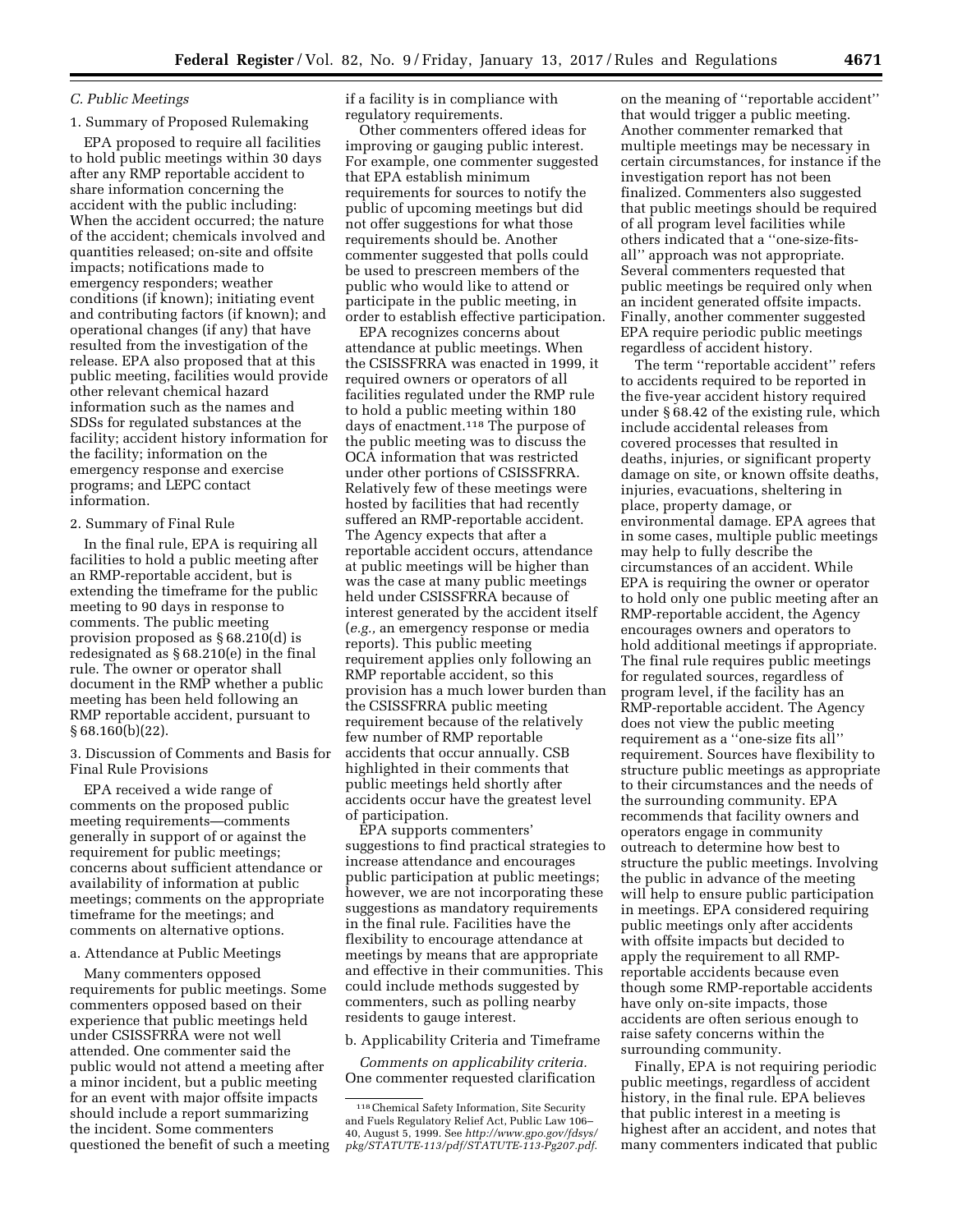meetings required by CSISSFRA were not well attended.

*Comments on timeframe.* Several commenters expressed support for the proposed 30-day timeframe. Other commenters said that a 30-day timeframe would be too long, as the greatest need for a public meeting occurs within 2 weeks after an accident. However, many commenters stated the 30-day timeframe for a public meeting is too short, as a facility is unlikely to complete an incident investigation in that timeframe. Commenters warned that incomplete information would not be appropriate to share with the public and could breed distrust between the public and facilities over the lack of complete data. Some commenters cited the burden placed on facilities to schedule and prepare for a meeting, especially during an incident investigation and other post-incident actions. Commenters recommended alternative timeframes for public meetings after an accident including: 60 days, 90 days, 120 days, six months, nine months, and 12 months or after the investigation is completed. One commenter suggested that EPA provide an opportunity to extend the public meeting timeframe with reasonable justification. Another commenter suggested that EPA allow the LEPC to consult on or determine when to hold the public meeting after an RMP reportable accident.

EPA acknowledges concerns raised by commenters about diverting facility resources from post-accident investigations, and the potential for a facility to lack complete information about an accident if the investigation hasn't yielded sufficient information to share with the public within 30 days. Therefore, EPA has revised the timeframe in the final rule for the public meeting to be held no later than 90 days after an RMP reportable accident. EPA expects that sources will either have completed the incident investigation required under § 68.60 or § 68.81 prior to holding the public meeting, or will have developed sufficient information relevant to community members' concerns to allow a productive meeting. Even if the accident investigation is not complete, a 90-day timeframe should allow the owner or operator to share appropriate information about the accident with the local community. The facility could discuss the progress of the investigation so far and next steps planned.

Some comments expressed the view that attendance at a public meeting is higher when the meeting takes place very soon after an accident occurs. The 90-day timeframe in the final rule is a

maximum timeframe, and EPA encourages facilities to take into consideration when public interest may be highest when scheduling the public meeting. EPA recognizes that in some cases, such as for complex, protracted investigations, the facility may need to hold the public meeting prior to completing the incident investigation. In such cases, the owner or operator should consider holding a second public meeting after completing the incident investigation, or sharing information about results of the investigation through another means, such as a Web site, social media, with the LEPC or local emergency response officials, or distributing information directly to people who attended the public meeting and expressed interest in the additional information.

EPA does not believe that it is necessary to add a provision that would allow an extension of the 90-day timeframe with reasonable justification. Such a provision would add complexity to the requirement. Furthermore, EPA believes that by extending the timeframe to 90 days this allows sufficient time for the facility to gather information to share with the public after an accident.

EPA is not finalizing any requirements for LEPCs or local emergency response officials with respect to post-accident public meetings. EPA received many comments that opposed increasing LEPC responsibilities in the final rule, citing resource limitations and significant existing responsibilities. While a facility should communicate closely with LEPCs or local emergency response officials after an RMP reportable accident, and may combine public meetings with LEPC meetings or other events as long as those events/meetings are available for public participation, the facility bears the responsibility for the public meeting. The final rule places no additional burden on LEPCs or local emergency response officials with respect to requirements for postaccident public meeting.

c. Scope of Information Provided at Public Meetings

Public commenters provided various recommendations regarding how much and what type of information should be provided at public meetings. One commenter asserted public meetings are useless since the local media relay information about incidents, such as when and where the incident occurred and emergency response information. Another commenter said public meetings after an accident would be redundant, as the information required to be shared would already be made

available to the public for all reportable accident investigations. A few commenters said that completed STAAs should be covered in public meetings. One commenter stated that information about the nature of chemical risks within a community and emergency response protocols during an accidental release or another dangerous event would be the best information to share during a public meeting. Another commenter requested clarification about what information is required to be shared at a public meeting.

EPA disagrees with commenters who stated that public meetings are useless or redundant to other sources of information. EPA believes that public meetings, particularly when held after an accident, will often provide easier access for community members to appropriate facility chemical hazard information, which can significantly improve the community's emergency preparedness and understanding of how the facility is addressing potential risks. Public meetings also provide an opportunity for the public to ask questions or share their concerns with appropriate facility staff and local government officials in attendance.

Public meetings must address information about the incident as well as other relevant chemical hazard information such as that described in § 68.210(b) (*i.e.,* names of regulated substances held in a process; SDSs; accident history information; emergency response program information; a list of scheduled exercises and LEPC contact information). The facility representative should describe the risks that are associated with the facility, and what the facility is doing to protect the public from those risks. In addition, the facility personnel should relay information that would assist the public to prepare for accidental releases. It would be extremely useful to have LEPC and local emergency response officials participate in the meeting to discuss the community emergency response plan and explain how the facility is incorporated into that plan. This would provide an opportunity for the facility representative and local officials to discuss the process for public emergency notification procedures, for sheltering in place or evacuating, and where to obtain further updates on the status of an emergency incident. The discussion should also address how the public can access community emergency response plans and identify what the community may expect to see during a field exercise.

In the final rule, EPA maintains the requirement for information in § 68.42 to be addressed at the public meeting.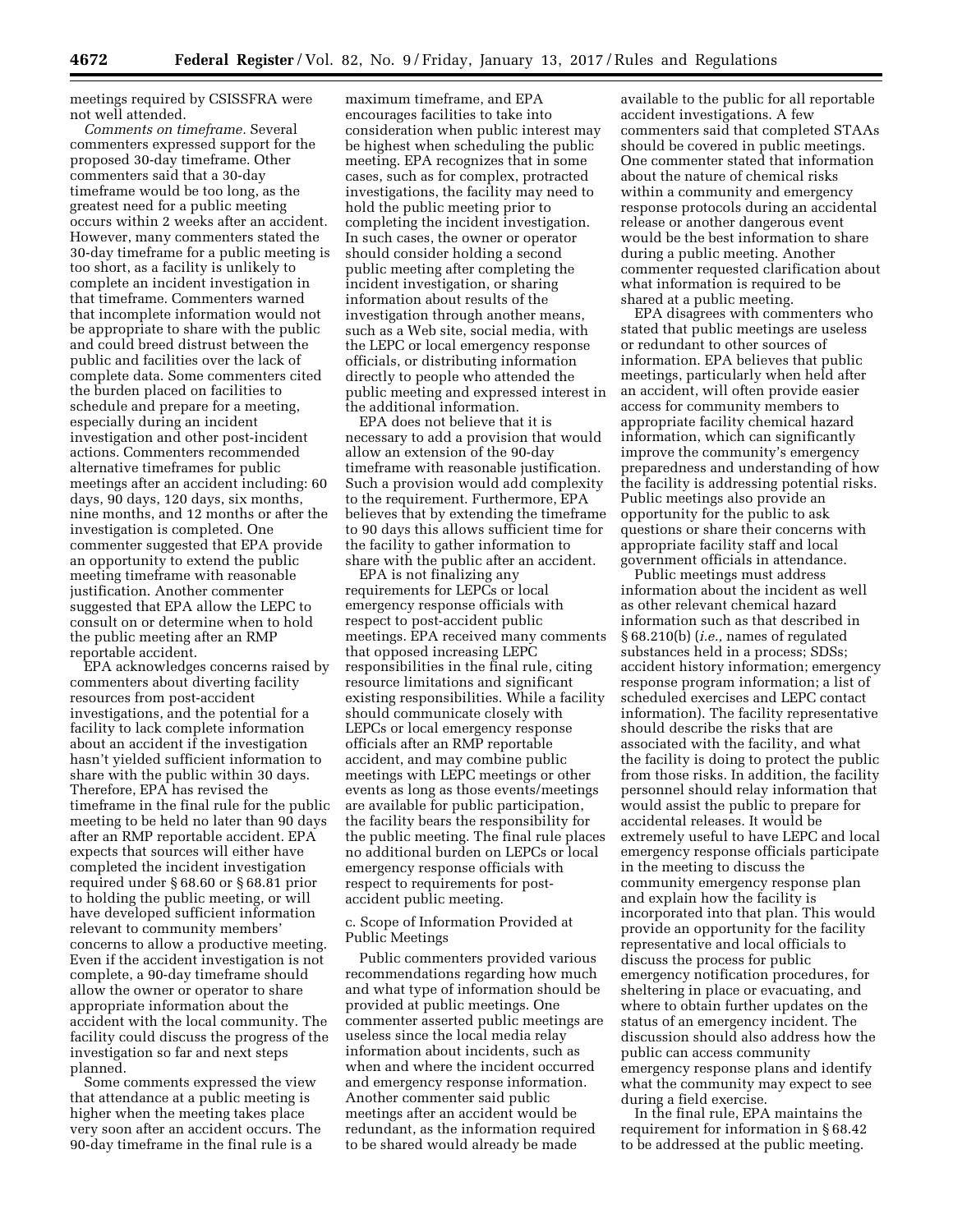The facility will have the flexibility to structure the public meeting to focus on areas most relevant to a particular accident, considering the interests of the community. EPA is not requiring that completed STAAs be included, in part because this information is not pertinent to community emergency response planning and also in part because the opportunity for the public to engage in a completed STAA analysis, which may contain CBI or trade secret information, may compromise confidentiality and create security vulnerabilities at the facility.

d. Alternatives to Facility-Hosted Public Meetings

One commenter argued that a facility hosting a public meeting would be redundant when LEPCs already hold public meetings. EPA also received comments that EPA regions or LEPCs should host and facilitate a public meeting instead of the facility, or that facilities should be required to meet with LEPCs or local emergency responders instead of the public. Others requested that LEPCs be able to decline to facilitate a public meeting required by this rule because of their already substantial responsibilities, or that public meetings should be held only at the request of LEPCs or local emergency response agencies regardless of whether a regulated substance was involved, or that they should be held only at the request of the public. Commenters also indicated that small businesses should be allowed to post information that is required to be disclosed, in lieu of a public meeting.

EPA disagrees with the commenters. LEPCs hold meetings with the public to discuss issues related to community planning. The public meetings required by § 68.210(e) in the final rule are intended to be a venue for facility personnel to address questions and concerns raised by the public following an RMP reportable accident at a facility. While communication between the facility and the LEPC is essential, it cannot replace communication between knowledgeable facility staff and the public. LEPCs are encouraged to participate in public meetings, and may collaborate with the owner or operator to host the meeting in conjunction with an LEPC meeting if appropriate. However, LEPCs are not required to cohost or participate in public meetings.

Finally, EPA believes that small businesses should also host public meetings following an RMP reportable accident to allow community members an opportunity to talk with facility personnel. EPA encourages small businesses to find ways to reduce costs

of public meetings such as by hosting the meetings at inexpensive venues, such as local schools, community centers, or churches.

## **VII. Risk Management Plan Streamlining, Clarifications, and RMP Rule Technical Corrections**

A stationary source subject to the RMP rule is required to submit an RMP in a method and format specified by the EPA, pursuant to § 68.150(a). The CAA and 40 CFR subpart G require that the RMP indicate compliance with the regulations at 40 CFR part 68 and also include information regarding the hazard assessment, prevention program, and emergency response program. The RMP also includes stationary source registration information, such as name, location and contact information. The EPA may review RMPs for a variety of reasons, including information gathering, inspection preparation, errors in submissions, and changes requiring a correction or re-submission of the RMP. The CAA requires that RMPs be made available to states, local entities responsible for planning or responding to accidental releases at the source, the CSB, and the public. As a result, the information provided in an RMP is intended to be easily understood, thus encouraging the public, local entities, and governmental agencies to interact with stationary sources on issues related to accident prevention and preparedness.

EPA is deferring proposed revisions to delete or revise data elements in the current rule; however, EPA is adding several RMP data elements in subpart G based on the revised rule requirements discussed in this document. This includes data elements to address compliance with:

• Third-party audit requirements, • IST analysis requirements in the

PHA;

• Emergency response preparedness requirements including information on local coordination and emergency response exercises; and

• Information sharing provisions. By adding these data elements to the RMP requirements in subpart G, EPA will be able to evaluate a stationary source's compliance with these rule requirements. EPA is also finalizing technical corrections as proposed.

### *A. Revisions to § 68.160 (Registration)*

EPA is adding the following RMP data elements that relate to the information sharing provisions discussed in this document:

• §68.160(b)(21) requires the method of the communication and location of the notification that chemical hazardrelated information is available to the public, as set forth in § 68.210(c); and

• § 68.160(b)(22) requires the date of most recent public meeting, as set forth in § 68.210(e).

EPA revised  $\S 68.160(b)(21)$  to clarify that when identifying how a notification is made, the owner or operator should describe both the method of the communication and the location. For example, if the owner or operator is modifying a Web site to identify that information is available upon request, then EPA expects that the owner or operator will identify in the RMP that the notification is being made through a Web site and then provide the Web address of the notification. Alternatively, if the notification is made via a printed notice, then the owner or operator should identify that a printed notice is available and explain how to obtain the printed materials. EPA received no comments on these provisions.

## *B. Revisions to § 68.170 (Prevention Program/Program 2)*

EPA is revising:

• § 68.170(i) by adding a requirement that the owner or operator identify whether the most recent compliance audit was a third-party audit, pursuant to §§ 68.58 and 68.59; and

• § 68.170(j) by clarifying that the date of the most recent incident investigation be the completion date of the investigation. This would be the date on the final incident investigation report.

EPA received no comments on these provisions.

## *C. Revisions to § 68.175 (Prevention Program/Program 3)*

EPA is revising:

• § 68.175(e) by amending the introductory sentence in paragraph (e) to apply to information on the PHA or PHA update and revalidation information. EPA is moving the date of completion of the most recent PHA or update and the requirement to identify the technique used to subparagraph (e)(1). EPA is deleting the requirement to identify the expected date of completion of any changes resulting from the PHA. Additional PHA information moves to subparagraph (e)(2) through (6) and a new requirement to address inherently safer technology or design measures implemented (if any) and the technology category is in subparagraph (e)(7). This is similar to the proposed revisions but reorganized to simplify the proposed subparagraph (e)(2) and move to a new subparagraph (e)(7);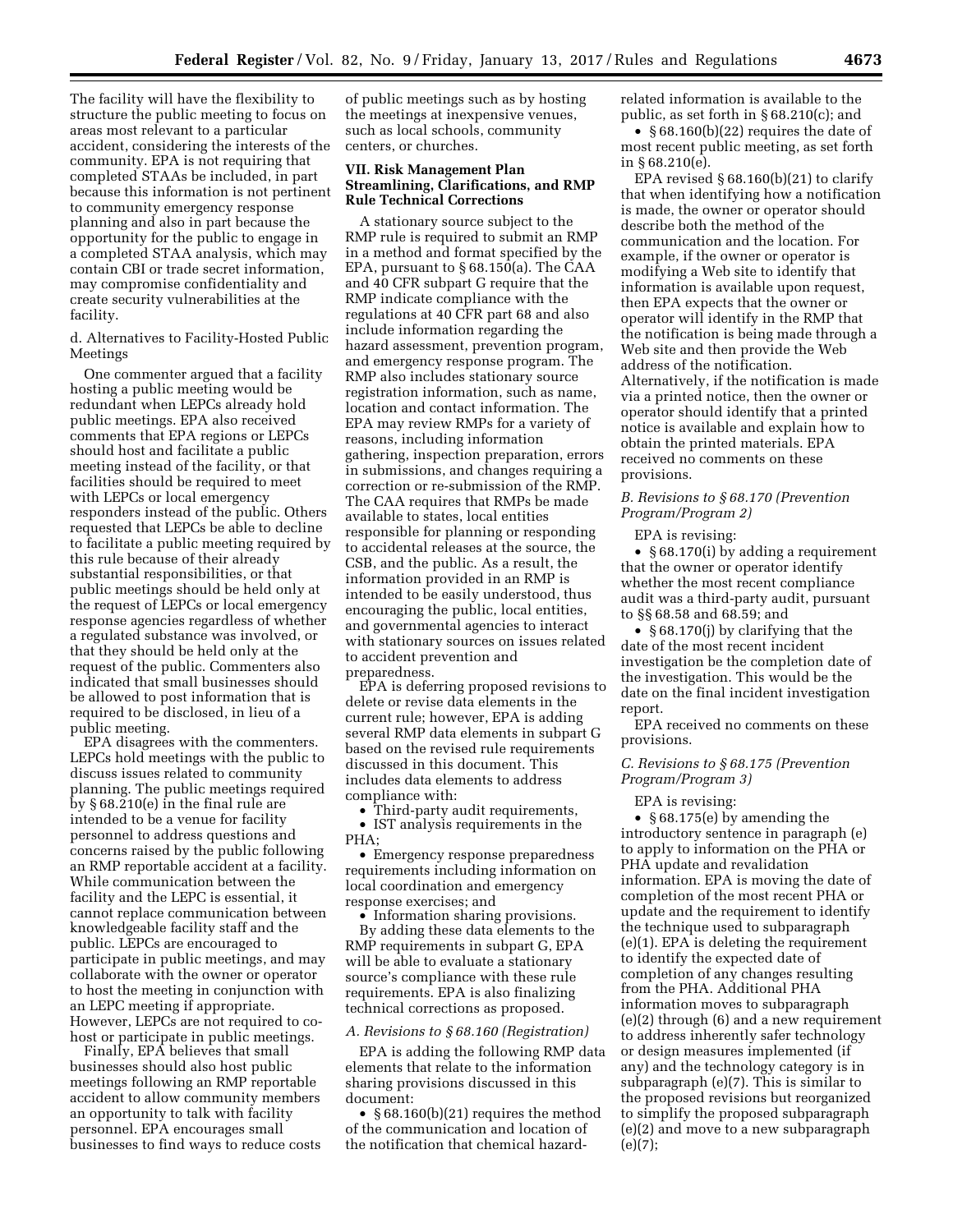• § 68.175(k) by adding a requirement that the owner or operator identify whether the most recent compliance audit was a third-party audit, pursuant to §§ 68.79 and 68.80; and

• § 68.175(1) by clarifying that the date of the most recent incident investigation be the completion date of the investigation. This would be the date on the final incident investigation report.

EPA received no comments on these provisions.

## *D. Revisions to § 68.180 (Emergency Response Program)*

Subpart G § 68.180 contains the emergency response program data elements that must be included in the RMP. EPA proposed revisions to add emergency response exercises and revise local coordination provisions of the rule in order to improve coordination with local response authorities and bolster emergency response capabilities and preparedness for accidental releases.

1. Summary of Proposed Rulemaking

• In § 68.180(a) EPA proposed to delete the phrase ''the following information.'' The text in subparagraphs (a)(1) through (3) were reorganized and/ or replaced and EPA proposed to delete subparagraphs (a)(4) through (6).

In subparagraph (a)(1), EPA proposed to require the RMP to identify the name, organizational affiliation, phone number, and email address of local emergency planning and response organizations with which the stationary source last coordinated emergency response efforts, pursuant to § 68.10(f)(3) or § 68.93.

 $\circ$  Subparagraph (a)(2) included proposed requirements to identify whether coordination with the local emergency response organizations is occurring at least annually, pursuant to § 68.93(a).

 $\circ$  Finally, in subparagraph (a)(3) EPA proposed to require the RMP to identify a list of Federal or state emergency plan requirements to which the stationary source is subject.

• In § 68.180(b), EPA proposed to replace the current text with a requirement to identify whether the facility is a responding or nonresponding stationary source, pursuant to § 68.90. EPA proposed subparagraph (b)(1) to apply to non-responding stationary sources and subparagraph (b)(2) to apply to responding stationary sources.

Æ *Non-responding stationary sources.*  In subparagraphs (b)(1)(i) through (iii) the owner or operator would be required to identify whether the owner or

operator has confirmed that local responders are capable of responding to accidental releases at the source, whether appropriate notification mechanisms are in place, and whether a notification exercise occurs at least annually.

Æ *Responding stationary sources.* In subparagraphs (b)(2)(i) through (v) the owner or operator would be required to identify whether the LEPC or local response entity requested that the stationary source be a responding facility; whether the stationary source complies with requirements in § 68.95; whether a notification exercises occurs at least annually, as required in § 68.96(a); whether a field exercise is conducted every five years and after any RMP reportable accident, pursuant to § 68.96(b)(1)(i); and whether a tabletop exercise occurs at least annually, except during the calendar year when a field exercise is conducted, as required in § 68.96(b)(2)(i).

EPA proposed to delete § 68.180(c), which required the owner or operator to list other Federal or state emergency plan requirements to which the stationary source is subject.

## 2. Summary of Final Rule

EPA is completely revising and reorganizing subpart G § 68.180 into the following three parts: Requirements for all stationary sources under paragraph (a), requirements for non-responding stationary sources under paragraph (b)(1), and requirements for responding stationary sources under paragraph (b)(2). EPA believes that reorganizing subpart G § 68.180 will clarify the reporting requirements, reduce errors in submitted RMPs, and improve compliance with the RMP requirements. The revisions to subpart G § 68.180 will also improve EPA's ability to evaluate a facility's compliance with the Emergency Response Program requirements.

EPA is amending and finalizing the proposed revisions to require specific information rather than attestations of compliance. EPA is not finalizing the proposed provisions that pertain to LEPCs requesting a stationary source to comply with emergency response program requirements of § 68.95 so EPA is eliminating those requirements under § 68.180.

EPA is finalizing § 68.180(a) as proposed except that subparagraph (a)(2) requires the RMP to identify the date of the most recent coordination with the local emergency response organizations, pursuant to § 68.93(a) (rather than attesting that coordination occurs annually).

EPA is finalizing § 68.180(b) introductory paragraph as proposed. In the final rule subparagraph (b)(1) applies to non-responding stationary sources and subparagraph (b)(2) applies to responding stationary sources. EPA is amending and finalizing the subparagraph as follows:

• *Non-responding stationary sources.*  In subparagraphs (b)(1)(i) through (iii) the owner or operator is required to identify whether the stationary source is included in the community emergency response plan developed under EPCRA (for stationary sources with any regulated toxic substance); the date of the most recent coordination with the local fire department (for stationary sources with only regulated flammable substances); what notification mechanisms are in place; and the date of the most recent notification exercise.

• *Responding stationary sources.* In subparagraphs (b)(2)(i) through (iv) the owner or operator is required to identify the date of the most recent review and update of the emergency response plan required in  $\S 68.95(a)(4)$ ; the date of the most recent notification, as required in § 68.96(a); the date of the most recent field exercise, pursuant to § 68.96(b)(1)(i); and the date of the most recent tabletop exercise, as required in  $§ 68.96(b)(2)(i).$ 

3. Discussion of Comments and Basis for Final Rule Provisions

EPA received one comment indicating that the revision to § 68.180 is unclear and that the 'data elements' of the proposal do not distinguish between responding and non-responding stationary sources.

EPA believes that the data elements do distinguish between responding and non-responding stationary sources. A stationary source will be required to identify whether they are ''responding'' or ''non-responding'' and responding stationary sources and will answer questions accordingly. EPA will revise its online RMP submission system, RMP\*eSubmit, to include the additional data elements, and expects that the submission system will provide clarity for stationary source owners and operators on how to submit responses.

### *E. Technical Corrections*

#### 1. Revisions to § 68.10 (Applicability)

EPA is correcting a typographical error in  $§ 68.10(b)(2)$ . Section 68.10(b)(2) uses the term public receptor and indicates that public receptor is defined in § 68.30; however, the term public receptor is defined in § 68.3, not § 68.30. The revised rule language corrects this typographical error. EPA received no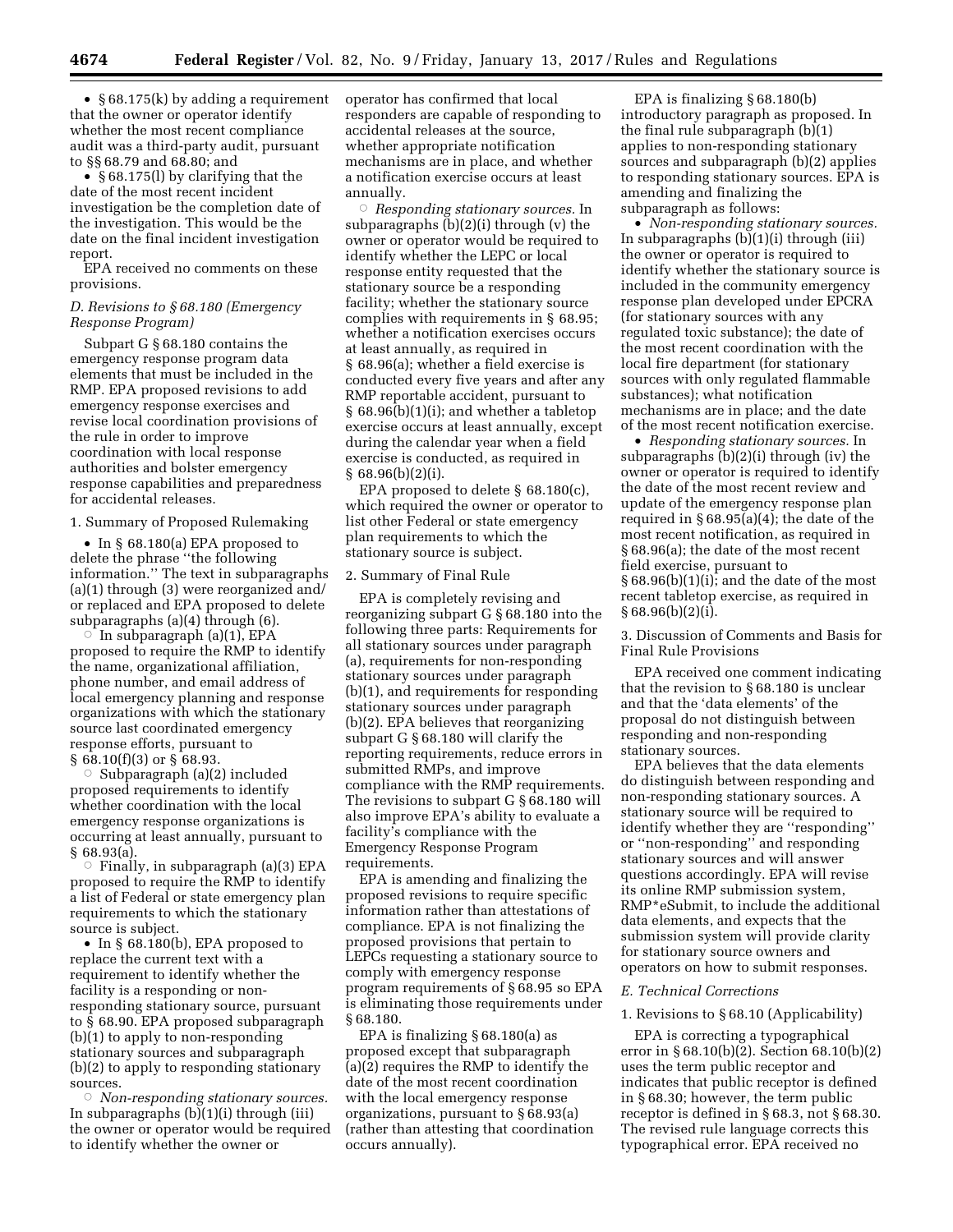comments and is finalizing this provision as proposed.

2. Revisions to § 68.48 (Safety Information)

EPA proposed to remove the word "material" from the term Material Safety Data Sheet in § 68.48(a)(1) to conform with OSHA's revised terminology for SDS.

*Discussion of comments on safety information provisions.* A commenter recommended that EPA's revision to § 68.48 should not require facilities to ensure that safety data sheets meet OSHA's hazard communication standard requirements. This commenter argued that operators are given their safety data sheets by vendors and do not have control over their content.

EPA disagrees with the commenter. The current rule requires the owner or operator to maintain Material Safety Data Sheets (MSDS) that meets the OSHA hazard communication standard requirements of 29 CFR 1910.1200(g). In 2012, OSHA made changes to its Hazard Communication Standard at 29 CFR 1910.1200 in order to align with the U.N. Globally Harmonized System of Classification and Labelling of Chemicals (GHS), Revision 3 (77 FR 17574, March 26, 2012). One change was in nomenclature from ''Material Safety Data Sheets'' to ''Safety Data Sheets.'' Consequently, OSHA revised the name of the MSDS to Safety Data Sheets (SDS) in the PSM standard at 1910.119(d)(1)(vii) (78 FR 9311, February 8, 2013). Chemical producers and users had to comply with SDS requirements by June 1, 2015.119 EPA's technical correction is solely to be consistent with the revised OSHA requirements and EPA is finalizing this amendment as proposed.

## 3. Revisions to §§ 68.54 and 68.71 (Training)

The RMP rule requires initial and refresher training for employees operating a Program 2 or Program 3 covered process. Since the inception of the rule, however, there has been confusion on the types of employees that are considered workers operating a covered process. Although ''employee'' is not defined in § 68.3, EPA has traditionally interpreted an employee to be any worker that is involved in operating a process, including supervisors. This is consistent with the OSHA definition of ''employee'' set forth at 29 CFR 1910.2(d). EPA proposed amendments to clarify that employees

''involved in'' operating a process are subject to the training requirements of the rule. EPA further proposed a provision to clarify that the term employee includes supervisors responsible for directing process operations. EPA is finalizing these amendments as proposed.

*Discussion of comments on training provisions.* Several commenters suggested that the proposed revisions to § 68.54 are unclear. These commenters indicated that EPA should provide greater clarification regarding the length of time employers should train their employees, which employees need training, and the distinction between employees ''operating'' a process and employees ''involved in operating'' a process.

EPA directs readers to review the Guidance for Facilities on Risk Management Programs for Chemical Accident Prevention (40 CFR part 68) (or General Risk Management Program Guidance), which clarifies expectations for training requirements.120 The guidance does not specify a specific amount or type of training and allows the owner or operator to develop a training approach that is facility-specific and tailored to the needs of the facility's employees. The revised language to require training for employees ''involved in'' operating a process is intended to include employees that operate a process, as well as supervisors of those employees, and other employees that may occasionally be involved in process operations, such as process engineers and maintenance technicians. For employees other than operators and supervisors, EPA expects that initial and refresher training will be appropriate to the employee's responsibilities in operating the process.

If a supervisor is involved in decisionmaking for process operations, such as making changes to operating parameters, developing or approving operating procedures, or conducting emergency operations, then EPA expects that the supervisor receives initial and refresher training appropriate to the supervisor's responsibilities. In such cases, the training of a supervisor might not need to be as extensive as that of an operator, but EPA expects that the supervisor training will include process operations for which the supervisor might have decision-making authority.

### 4. Revisions to § 68.65 (PSI)

EPA is revising § 68.65(a) in order to remove irrelevant text regarding the timeframe for initial development of PSI and to more clearly demonstrate that PSI must be kept up-to-date. EPA is revising § 68.65(a) to remove the phrase ''In accordance with the schedule set forth in § 68.67'' and is adding the phrase: ''and shall keep PSI up-to-date.'' EPA expects that revising § 68.65(a) in this manner will help Program 3 facilities to better comply with PSI requirements and further clarifies the requirement that PSI must be completed prior to conducting a PHA.

Finally, in order to be consistent with OSHA and the GHS, EPA is replacing ''Material Safety Data Sheet'' with ''Safety Data Sheet'' in the note to § 68.65(b). EPA received no comments and is finalizing these revisions as proposed.

5. Revisions to § 68.130—List of Substances

EPA is revising Tables 1 and 4 in § 68.130 as follows:

Table 1 to § 68.130—List of Regulated Toxic Substances and TQs for Accidental Release Prevention. EPA is correcting a typographical error in the Chemical Abstracts Service (CAS) number (no.) for allyl alcohol in Table 1 in § 68.130. The incorrect CAS no. of 107–18–61 for allyl alcohol is corrected to 107–18–6.

Table 4 to § 68.130—List of Regulated Flammable Substances and TQs for Accidental Release Prevention. EPA is correcting a typographical error to the CAS no. for 1, 3-Butadiene, to read 106– 99–0, instead of 196–99–0, revising to right justify the first CAS nos. column and deleting the second CAS nos. column because it is redundant. EPA received no comments on these provisions and is finalizing the revisions as proposed.

6. Revisions to § 68.200 (Recordkeeping)

EPA is revising § 68.200 to clarify that records must be maintained at the stationary source. EPA received no comments on this provision and is finalizing the revision as proposed.

### **VIII. Compliance Dates**

The initial Risk Management Program rule applied 3 years after promulgation of the rule on June 20, 1996, which is consistent with the last sentence of CAA section  $112(r)(7)(B)(i)$ . The statute does not directly address when amendments should become applicable. The provisions of this action modify terms of the existing rule, and, in some cases, clarify existing requirements.

<sup>119</sup>OSHA Fact Sheet—Hazard Communication Standard Final Rule. *[https://www.osha.gov/dsg/](https://www.osha.gov/dsg/hazcom/HCSFactsheet.html) [hazcom/HCSFactsheet.html](https://www.osha.gov/dsg/hazcom/HCSFactsheet.html)*.

<sup>120</sup> General Guidance for Facilities on Risk Management Programs for Chemical Accident Prevention (40 CFR part 68), March 2009. *[https://](https://www.epa.gov/rmp/guidance-facilities-risk-management-programs-rmp)  [www.epa.gov/rmp/guidance-facilities-risk](https://www.epa.gov/rmp/guidance-facilities-risk-management-programs-rmp)[management-programs-rmp](https://www.epa.gov/rmp/guidance-facilities-risk-management-programs-rmp)*.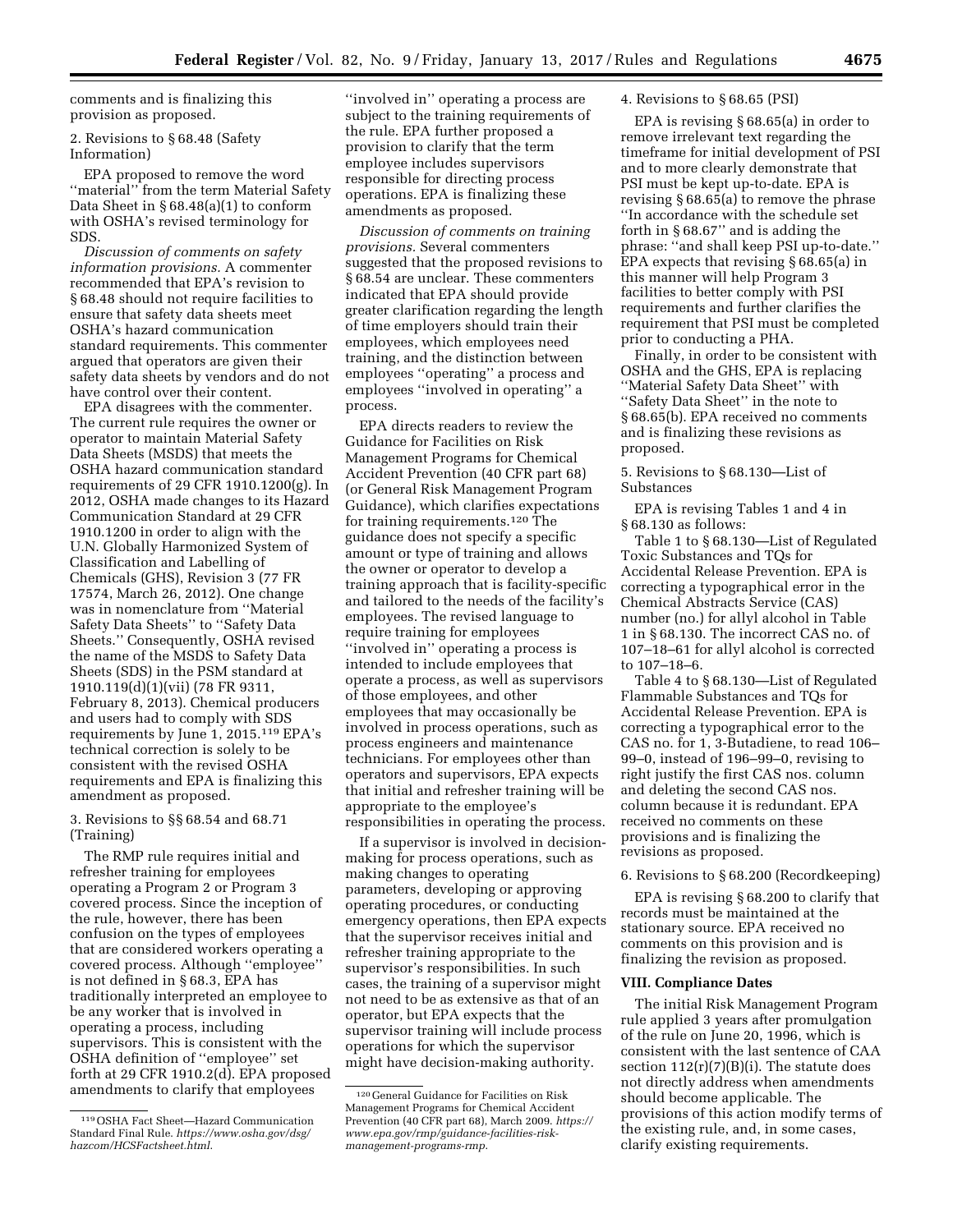# *A. Summary of Proposed Rulemaking*

EPA proposed modifications to § 68.10 to establish compliance dates for an owner operator to comply with the revised rule provisions as follows:

• Require compliance with emergency response coordination activities within one year of an effective date of a final rule;

• Provide up to three years for the owner or operator of a non-responding stationary source to develop an emergency response program in accordance with § 68.95 following an LEPC or equivalent's written request to do so;

• Comply with new provisions (*i.e.,*  third-party compliance audits, root cause analyses as part of incident investigations, STAA, emergency response exercises, and information availability provisions), unless otherwise stated, four years after the effective date of the final rule; and

• Provide regulated sources one additional year (*i.e.,* five years after the effective date of the final rule) to correct or resubmit RMPs to reflect new and revised data elements.

## *B. Summary of Final Rule*

EPA is finalizing the compliance dates as proposed, except that EPA is deleting language requiring the owner or operator of a non-responding stationary source to develop an emergency response program following an LEPC's written request to do so. Instead, the final provides three years for the owner or operator of a non-responding stationary source to develop an emergency response program in accordance with § 68.95 when the owner or operator determines that they meet the applicability criteria for responding stationary sources in § 68.90.

### *C. Discussion of Comments*

Some commenters provided support for one or more of the compliance dates; however, many commenters were concerned that the timeframes were too long or in some cases too short.

### 1. General Comments

One commenter argued that the compliance dates should be set at one to two years after the effective date of the rule because the rule provisions are procedural and do not involve capital expenditures. A facility requested that EPA clarify that annual compliance dates and required reoccurring tasks have flexible yearly due dates to allow facilities to perform thorough evaluations without the pressure of tight yearly deadlines.

EPA agrees with commenters that annual compliance dates and required reoccurring tasks should have flexible yearly due dates. This will allow the facility owner or operator and local emergency response officials to schedule coordination activities or exercises based on availability of personnel and minimize unnecessary pressure to comply with a rigid timeframe.

However, EPA disagrees that the compliance dates for all provisions should be shortened to one or two years. EPA believes that additional time is necessary for facility owners and operators to understand the revised rule; train facility personnel on the revised provisions, learn new investigation techniques, as appropriate; research safer technologies; arrange for emergency response resources and response training; incorporate change into their risk management programs; and establish a strategy to notify the public that certain information is available upon request. Furthermore, EPA intends to publish guidance for certain provisions, such as STAA, root cause analysis, and emergency response exercises. Once these materials are complete, owners and operators will need time to familiarize themselves with the new materials and incorporate them into their risk management programs.

### 2. Third-Party Compliance Audits

One commenter expressed concern that the lack of qualified auditors would result in compliance delays and the three-year timeframe could result in an excessive burden on facilities if there is a limited availability of qualified auditors. The commenter further cited the inability to plan for a third-party audit based on the applicability criteria as a reason for the owner or operator to be unable to comply within the timeframe.

Other commenters urged for shorter timeframes with one commenter pointing out that this provision is triggered by an accident and should therefore be under an accelerated compliance date. Two commenters suggested a three-year compliance date, with the one commenter arguing that there already enough people to perform third-party audits.

EPA disagrees with commenters and is finalizing a four-year compliance date for third-party audits. This means that for any RMP reportable accident occurring later than four years after the effective date of the rule, the owner or operator of a source must conduct a third-party audit. The four-year compliance timeframe will allow

potential auditors enough time to establish internal protocols and identify personnel that meet the competency and independence criteria necessary to serve as a third-party auditor. These auditors will also need time to advertise their availability to conduct third-party audits so facility owners and operators can identify potential auditors before there is a need to conduct a third-party compliance audit.

## 3. Incident Investigations and Root Cause Analysis

Many commenters argued that the proposed four-year compliance date is too long. Commenters offered alternative timeframes such as 12 months, 18 months, and three years. A local agency suggested a one-year compliance date, arguing that many complex facilities are already conducting root cause analyses. One commenter argued that provisions that are triggered by an accident should be required in an accelerated timeframe. Other commenters argued that the compliance date should be required as soon as possible.

EPA disagrees with the commenters and is finalizing a four-year compliance date for incident investigations involving root cause analyses. For any incident that occurs four years after the effective date of the final rule and results in (*e.g.* an RMP reportable accident) or could reasonably have resulted in a catastrophic release, the owner or operator must investigate the incident and conduct a root cause analysis. This will allow facility owners and operators sufficient time to establish training and program development activities. EPA encourages facility owner or operators that are already conducting root cause analyses to continue to do so for any incident that resulted in (*e.g.* an RMP reportable accident) or could reasonably have resulted in a catastrophic release during the compliance timeframe.

### 4. STAA

A local agency supported the fouryear compliance timeframe but numerous commenters argued that the proposed timeframe is too long. Many commenters, including mass mail campaigns joined by approximately 14,000 commenters and multiple advocacy groups, requested that EPA expedite compliance with STAA requirements. A mass mail campaign joined by approximately 300 commenters stated that the proposed compliance period is unlawful and arbitrarily long. The commenter argued that EPA has no lawful legal basis to extend the STAA compliance date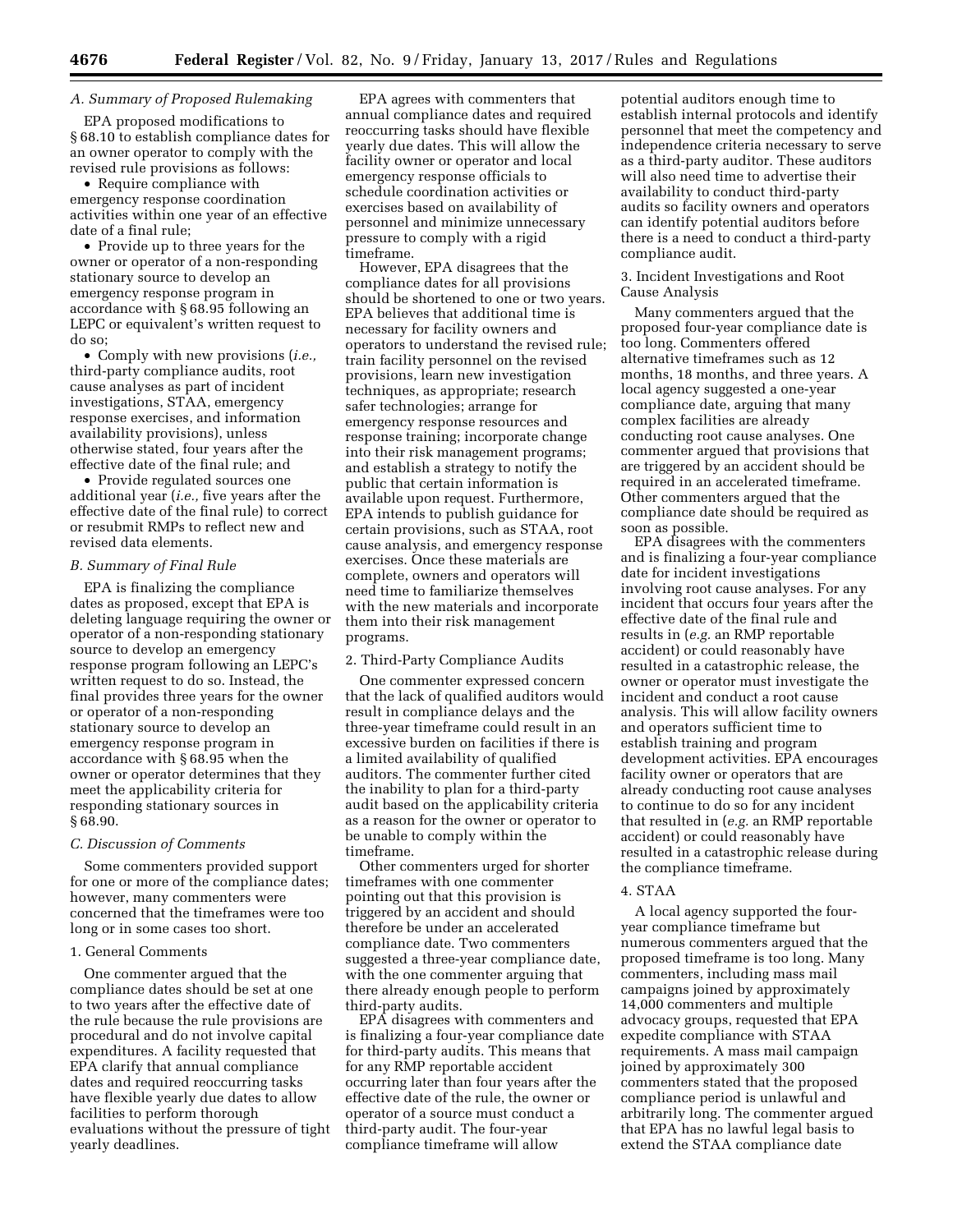beyond three years. Another commenter suggested that EPA should consider following the NJ model to implement IST requirements and require an initial review report within 120 days of the rule's effective date.

However, other commenters thought the proposed timeframe was too short. One commenter cited the complexity of the IST/ISD analysis as a reason to extend the compliance date into a second PHA cycle to allow more time for engineering studies and design. Another commenter supported the U.S. Small Business Administration (SBA) recommendation to defer the STAA requirement for three years for small facilities so that EPA can gather information on their experience and assess how often safer alternatives were identified and at what cost.

EPA disagrees with commenters and is establishing a four-year compliance date for STAA. EPA believes that in many cases sources will prefer to perform a full PHA update when implementing the STAA requirements. Sources subject to this provision are among the largest and most complex sources regulated under 40 CFR part 68, and therefore PHAs and PHA updates at these sources typically require a significant level of effort. Since PHA updates are normally done at five year intervals, EPA believes it would be appropriate to allow most sources to adopt these provisions in their normal PHA update cycle if they so choose. Sources that performed their most recent PHA update immediately prior to this rule's effective date will have up to four years to perform their next PHA update and adopt the STAA provisions. Most sources could schedule their PHA updates to incorporate the new STAA provisions on their normal PHA update schedule. EPA also intends to publish guidance on STAA and once complete, facility owners and operators will need time to familiarize themselves with the new materials and incorporate them into their risk management programs.

EPA disagrees with the recommendation to defer the STAA requirement for three years for small facilities in order to allow EPA to gather information. STAA for a source is a sitespecific determination and would be difficult to compare among facilities. EPA believes it would be impractical to gather/analyze information on STAA implementation to determine the utility of the provision for small facilities.

## 5. Emergency Response Coordination

EPA received comments supporting the proposed one-year compliance date for emergency response coordination activities. One commenter requested

clarification on how to calculate the annual coordination activities, recommending that it be based on a calendar year.

EPA agrees with commenters and is finalizing a one-year compliance date for emergency response coordination activities. EPA believes that a flexible schedule is appropriate for scheduling annual coordination and agrees with the recommendation to base the coordination on a calendar year timeframe.

#### 6. Emergency Response Program

One commenter suggested that EPA should allow a minimum timeframe of 12 months for a non-responding facility to transition to a responding facility. The commenter further suggested incorporating an extension request to local agencies in the event of compliance delays that fall outside the owner/operator's control (such as budget constraints or inability to procure response resources). Another commenter expressed support for the timeframe to develop an emergency response program; however, expressed concerns with the ongoing costs associated with that requirement.

EPA is finalizing a three-year compliance date for a facility owner or operator to develop an emergency response program once he or she determines a need for a program. EPA is not incorporating an extension request to address compliance delays that may fall outside the owner or operator's control. EPA notes that the two provisions from § 68.90 of the proposed rule that would have made the owner or operator's decision to develop an emergency response program contingent on the outcome of local coordination activities, and required the owner or operator to develop an emergency response program upon receiving a written request to do so from the LEPC or local response authorities, were not included in the final rule. EPA believes that by making these changes, the regulatory provisions that would potentially have caused many sources to convert from being non-responding sources to responding sources have been removed from the final rule. However, as the emergency coordination provisions of the final rule require regulated sources to coordinate annually with local responders and to document coordination activities, EPA acknowledges that it is possible that these more frequent coordination activities may still prompt some sources to implement an emergency response program (*i.e.,* for a non-responding source to become a responding source). In such cases, EPA believes a three-year

timeframe is appropriate to establish a program that meets the requirements of § 68.95.

## 7. Facility Exercises

One commenter objected to the proposed four-year compliance date for emergency response exercises arguing that exercises should be required within one year of when coordination activities must begin.

EPA disagrees with the commenter and is finalizing a four-year compliance date for conducting emergency response exercises. This means that the owner or operator has four years after the effective date of this rule to conduct a notification exercise, consult with local emergency response officials to establish a schedule for conducting tabletop and field exercises, and complete at least one tabletop or field exercise. EPA believes that this timeframe will allow owners and operators to develop an exercise program that is appropriate for their facility, train personnel, and coordinate with local emergency response officials. EPA also expects to develop guidance on emergency response exercises and facility owners and operators will require time to familiarize themselves with the guidance.

# 8. Information Availability

A professional organization stated that the proposed timeline for information sharing should be shortened to three years for information that is shared with the public. The commenter recommended that information sharing with facility workers should begin immediately after the implementation of the rule. Another commenter asserted that the proposed rulemaking provisions and compliance dates are inappropriate for the sharing of information, arguing that provisions triggered by an accident should be required in an accelerated timeframe.

EPA disagrees with commenters and is finalizing a four-year compliance date for information availability provisions. This means that four years after the effective date of the rule, the facility owner or operator must have notifications in place to inform the public that information specified in § 68.210(b) is available upon request. For any RMP reportable accident occurring later than four years after the effective date of the rule, the owner or operator of a source must hold a public meeting within 90 days of the accident. EPA believes that this timeframe is sufficient to allow facility staff an opportunity to determine the best method for providing notifications to the public and to assemble and format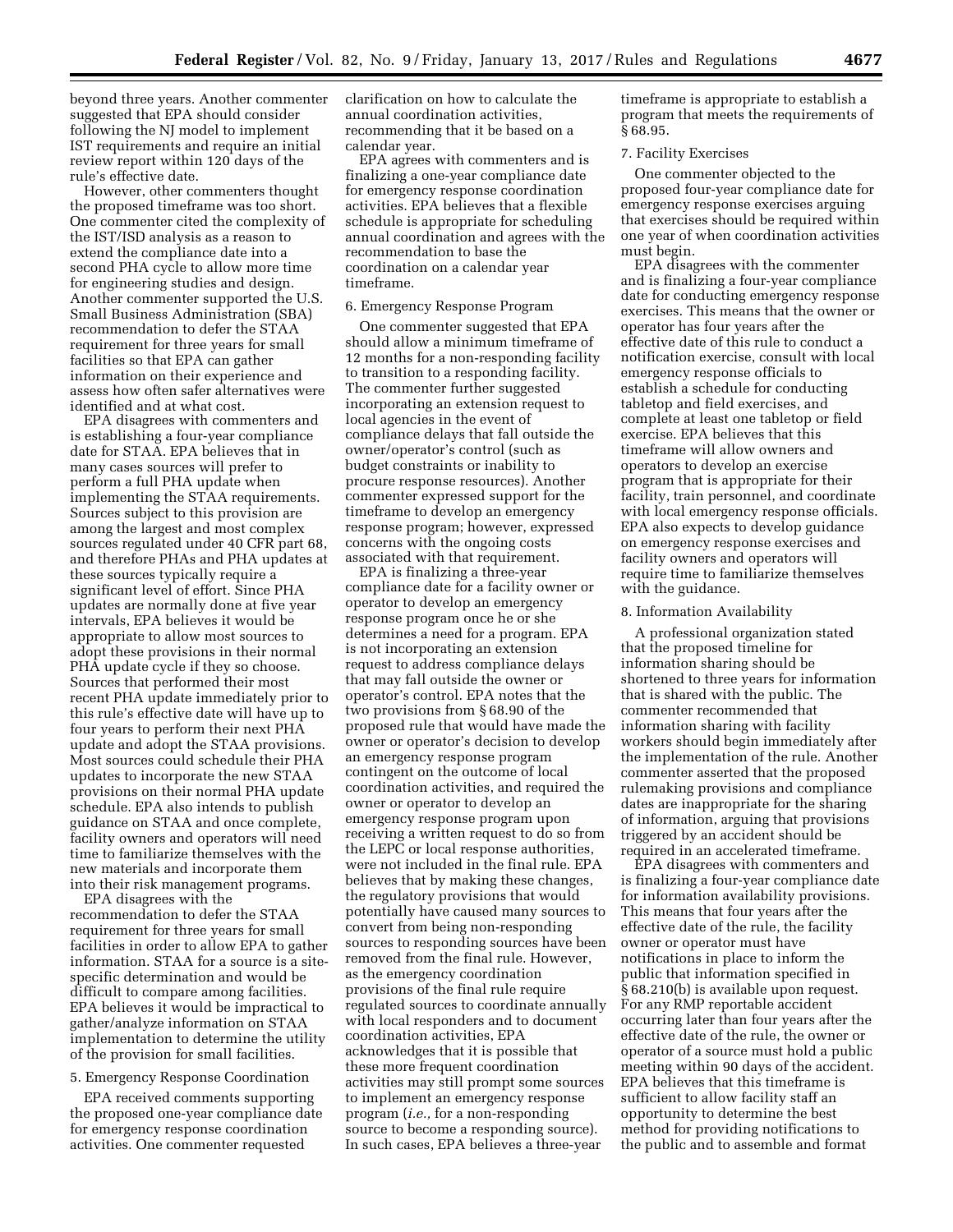information to prepare to respond to information requests.

## 9. Update and Resubmit RMP

EPA received no comments on the proposed five-year compliance date for owners or operators to update RMPs to reflect the new and revised data elements in subpart G of the rule. EPA is finalizing a five-year compliance date for this provision, as proposed. This timeframe will allow owners and

operators an opportunity to begin to comply with revised rule provisions prior to certifying compliance in the RMP. Additionally, the Agency will revise its online RMP submission system, RMP\*eSubmit, to include the additional data elements, and sources will not be able to update RMPs with new or revised data elements until the submission system is ready. Also, once it is ready, allowing an additional year

for sources to update RMPs will prevent potential problems with thousands of sources submitting updated RMPs on the same day.

## *D. Compliance Date Examples*

The following examples demonstrate the compliance dates for the final rule as described in Table 6: Final Rule Provisions and Corresponding Compliance Dates.

## TABLE 6—FINAL RULE PROVISIONS AND CORRESPONDING COMPLIANCE DATES

| Rule provision                                                                                                                                                              | Compliance date                         | Initiated after an RMP reportable accident?                                                                                          |
|-----------------------------------------------------------------------------------------------------------------------------------------------------------------------------|-----------------------------------------|--------------------------------------------------------------------------------------------------------------------------------------|
| Emergency response coordination activities<br>Owner/operator determines that the facility is sub-<br>ject to the emergency response program require-<br>ments of $§68.95$ . | Within three years of the determination | Yes.<br>Yes (also required after near misses).<br>No.<br>No.<br>No.                                                                  |
|                                                                                                                                                                             |                                         | No.<br>Partially-public meeting within 90 days.<br>No (but previously existing correction require-<br>ments of §68.195 still apply). |

Example 1: Provisions That Apply to a Non-Responding Stationary Source

Source A (see Table 7) is a nonresponding stationary source with a regulated process subject to Program 2 requirements. Source A's owner submitted the latest RMP update to EPA on January 20, 2015 and completed its latest compliance audit on August 11, 2017. The source is not in NAICS 322, 324, or 325, and therefore is not subject to the STAA provisions. The source has not had any RMP reportable accidents since the effective date of the final rule.

| TABLE 7—EXAMPLE 1, SOURCE A |  |
|-----------------------------|--|
|-----------------------------|--|

| Source A-Program 2, non-responding stationary<br>source |                 |      |
|---------------------------------------------------------|-----------------|------|
| Date of last                                            | Last compliance | Last |

| Date of last | Last compliance                             | Last     |
|--------------|---------------------------------------------|----------|
| RMP update   | audit                                       | accident |
|              | January 20, 2015    August 11, 2017    N/A. |          |

In this example, the following provisions apply:

• Annual emergency response coordination activities in accordance with § 68.93;

• Notification exercises (§ 68.96(a)); and

• Information availability provisions (§ 68.210).

The owner or operator must coordinate response needs with local emergency planning and response organizations as described in § 68.93 (*i.e.,* to determine how the source is addressed in the community emergency response plan and to ensure that local response organizations are aware of the regulated substances at the source, their quantities, the risks presented by covered processes, and the resources and capabilities at the facility). Coordination activities must occur annually and be documented.

Source A is a non-responding facility, and the owner or operator is required to conduct annual notification exercises. The owner or operator is also required to provide ongoing public notification that certain information is available to the public upon request.

Finally, beginning five years after the rule effective date, the owner or operator must update the RMP to include all revised data elements specified in subpart G. In this case, the owner or operator would update their RMP no later than January 20, 2020 (the source's next scheduled five-year update), and again by March 14, 2022 (the required resubmission date for the final rule).

Table 8: Summary of provisions that apply to a non-responding stationary source summarizes the provisions that apply to Source A.

TABLE 8—SUMMARY OF PROVISIONS THAT APPLY TO A NON-RESPONDING STATIONARY SOURCE

| Applicable provisions                            | Additional information                                                                                                                                                                  | When to complete*                                                                                                  |
|--------------------------------------------------|-----------------------------------------------------------------------------------------------------------------------------------------------------------------------------------------|--------------------------------------------------------------------------------------------------------------------|
| Emergency response coordi-<br>nation activities. |                                                                                                                                                                                         | Complete coordination activities before March 14, 2018<br>and document coordination.                               |
| Notification exercise                            |                                                                                                                                                                                         | Complete first notification exercise by March 15, 2021.                                                            |
|                                                  | Information availability provisions                                                                                                                                                     |                                                                                                                    |
| Information to the public                        | Ongoing. Includes notification that specifies the infor-<br>mation that is available and provides instructions on<br>how to obtain, and links to community preparedness<br>information. | Complete first calendar year notification by March 15.<br>2021.                                                    |
| Update RMP                                       | Owner's next five-year resubmission date occurs prior<br>to effective date for provision, so owner must update<br>RMP twice.                                                            | Update RMP on regular schedule (by January 20,<br>2020) and again to include new information by March<br>14. 2022. |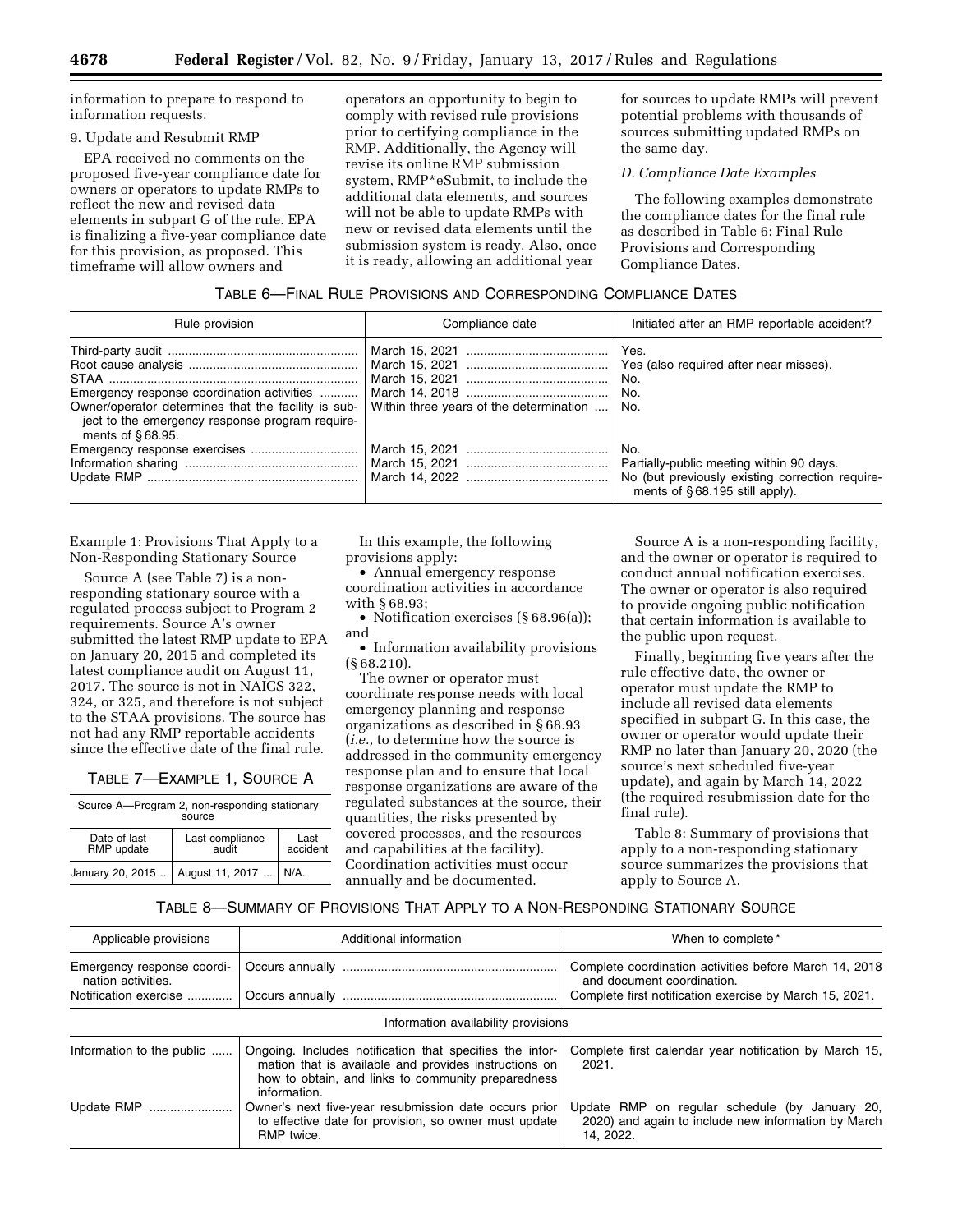If the Source A's owner or operator determines that the facility is subject to the emergency response program requirements (*i.e.,* the facility has toxic substances and is not included in the community emergency response plan or the facility has flammable substances and has not coordinated response actions with the local fire department), then he or she would have three years from the determination date to develop and implement an emergency response plan, obtain equipment, and train personnel in relevant procedures.

Once the owner has developed an emergency response program, the source is a responding facility and must also comply with tabletop and field exercise requirements for responding facilities.

Example 2A: Provisions That Apply to a Responding Stationary Source

Source B (see Table 9) is a responding stationary source with a process subject to Program 3 requirements. Its latest RMP update was submitted June 30, 2020. Its latest compliance audit was performed on April 6, 2020. The source is not in NAICS 322, 324, or 325, and

therefore is not subject to the STAA provisions, and the source has not had any RMP reportable accidents since the effective date of a final rule.

#### TABLE 9—EXAMPLE 2A, SOURCE B

Source B—Program 3, responding stationary source

| Date of last | Last compliance                        | Last     |
|--------------|----------------------------------------|----------|
| RMP update   | audit                                  | accident |
|              | June 30, 2020    April 6, 2020    N/A. |          |

In this example, the following provisions apply:

• Annual emergency response coordination activities in accordance with § 68.93;

• Emergency response exercises (§ 68.96); and

• Information availability provisions (§ 68.210).

The owner or operator must coordinate response needs with local emergency planning and response organizations as described in § 68.93. Coordination activities must occur annually and be documented.

Additionally, since Source B is a responding facility, the owner or

operator is required to conduct annual notification exercises and tabletop and field exercises. The frequency of the tabletop and field exercises will be determined in consultation with local emergency response officials, but at a minimum, shall be every three years for tabletop exercises and every ten years for field exercises. EPA expects that within four years of the effective date of the final rule, that the owner or operator will consult with local emergency response officials to establish a schedule for conducting at least one tabletop and/ or field exercise.

The owner or operator is also required to provide ongoing public notification that certain information is available the public upon request.

Finally, by five years after the rule effective date, the owner or operator must update the RMP to include all revised data elements specified in subpart G. Table 10: Summary of provisions that apply to Source B summarizes the provisions that apply in this example.

#### TABLE 10—SUMMARY OF PROVISIONS THAT APPLY TO SOURCE B

| Applicable provisions                                 | Additional information                                                                                                                                                                 | When to complete*                                                                                                          |  |
|-------------------------------------------------------|----------------------------------------------------------------------------------------------------------------------------------------------------------------------------------------|----------------------------------------------------------------------------------------------------------------------------|--|
| Emergency response coordi-<br>nation activities.      |                                                                                                                                                                                        | Complete coordination activities before March 14, 2018.                                                                    |  |
|                                                       | Emergency response exercises (§68.96)                                                                                                                                                  |                                                                                                                            |  |
| Notification exercise<br>Field and tabletop exercises | Tabletop exercise every three years, field exercise<br>once every ten years.                                                                                                           | Complete first notification exercise by March 15, 2021.<br>Complete first tabletop or field exercise by March 15,<br>2021. |  |
|                                                       | Information availability provisions                                                                                                                                                    |                                                                                                                            |  |
| Information to the public                             | Ongoing. Includes notification that specifies the infor-<br>mation that is available, provides instructions on how<br>to obtain, and links to community preparedness infor-<br>mation. | Complete first calendar year notification by March 15,<br>2021.                                                            |  |
| Update RMP                                            |                                                                                                                                                                                        | Update RMP to include new information by March 15,<br>2021.                                                                |  |

Example 2B: Additional Provisions That Apply to a Responding Stationary Following an RMP Reportable Accident.

See Table 11.

# TABLE 11—EXAMPLE 2B, SOURCE B

| Source B-Program 3, responding stationary source |                                                 |                  |  |
|--------------------------------------------------|-------------------------------------------------|------------------|--|
| Date of last<br>RMP update                       | Last compliance<br>audit                        | Last<br>accident |  |
|                                                  | June 30, 2020    April 6, 2020    July 5, 2021. |                  |  |

In this example, Source B has an accidental release on July 5, 2021 that meets the reporting requirements of § 68.42. As a result of the accident, Source B's owner is required to comply with the following additional provisions:

• Third-party audit provisions of § 68.80;

• Incident investigation and root cause analysis requirements of § 68.81; and

• Public meeting within 90 days of an RMP reportable accident, pursuant to § 68.210(e).

Chronologically, the first provision that applies is the requirement to host a public meeting. Section 68.210(e) requires the owner or operator to hold a public meeting within 90 days after the accident to inform the public about the accident, including information

required under § 68.42, and other relevant information.

An incident investigation must be initiated promptly, but no later than 48 hours following the incident. The incident investigation provisions require the owner or operator to complete an incident investigation that includes a root cause analysis and other elements specified in § 68.81(d), and an incident investigation report, within 12 months of the incident, unless the implementing agency approves an extension of time.

The third-party audit provisions require the owner or operator to hire a third-party auditor to perform a third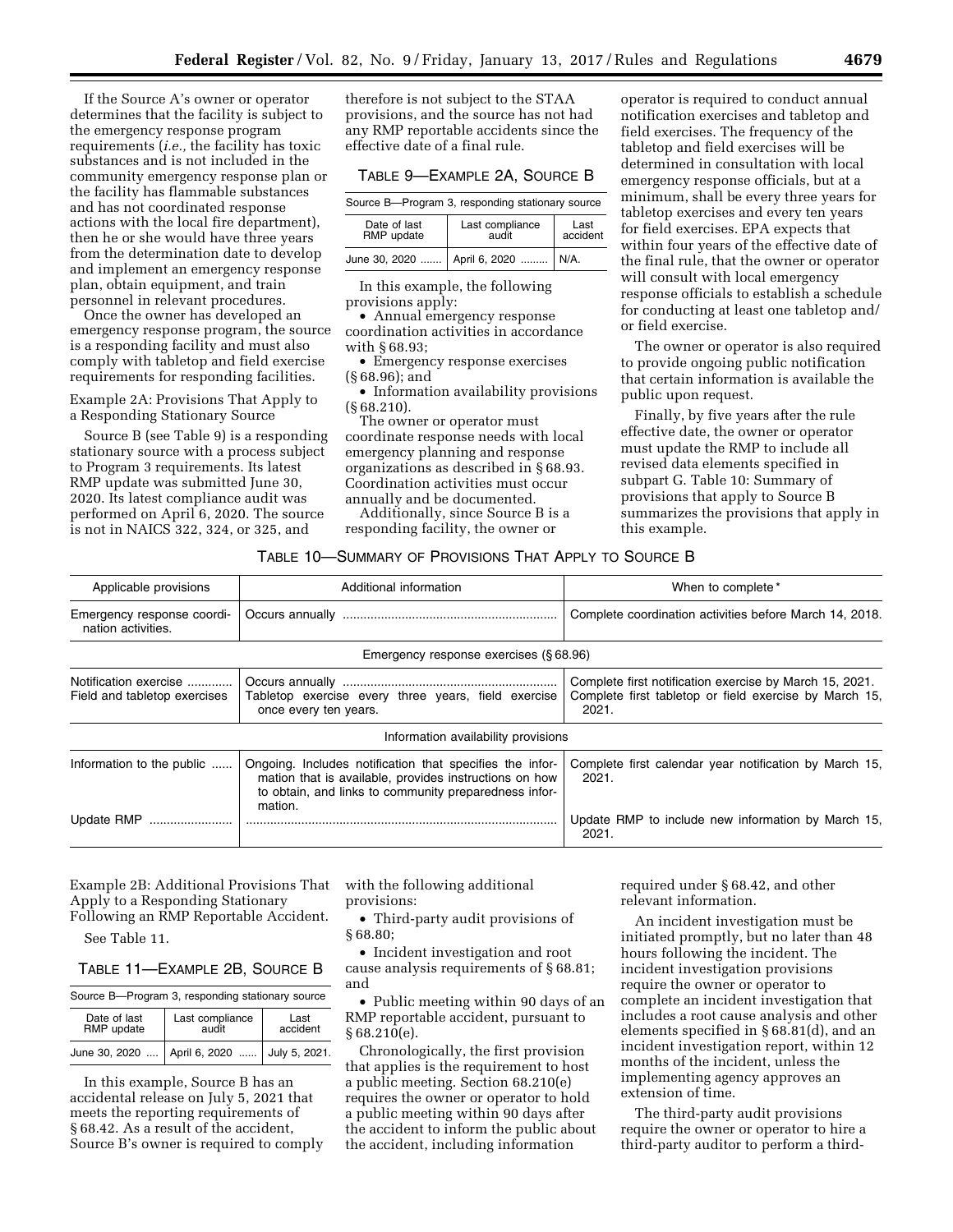party compliance audit and complete an audit report within 12 months of the accident (unless the implementing agency approves an extension). The owner or operator must also complete an audit findings response report within 90 days of receiving the audit report from the third-party auditor. The owner or operator must also provide the audit findings response report, as well as a schedule to address deficiencies identified in the audit findings response report and documentation of actions taken to address deficiencies, to the owner or operator's audit committee of

the Board of Directors, or other comparable committee or individual, if applicable.

By five years after the rule effective date, the owner or operator must update the RMP to include all revised data elements specified in subpart G and § 68.42. Finally, if the owner or operator's response to the incident utilizes the facility's emergency response plan, tested the objectives of an exercise as described in § 68.96(b)(1)(ii), and documents response actions as described in § 68.96(b)(3), then the owner or operator may use the response to satisfy the field exercise requirements of the final rule.

Table 12 summarizes the additional provisions that apply to Source B following an RMP reportable accident (in addition to complying with new requirements triggered by an RMP reportable accident, the owner or operator must annually coordinate response needs with local emergency planning and response organizations, document coordination activities, and comply with the other information disclosure provisions as previously described).

# TABLE 12—SUMMARY OF ADDITIONAL PROVISIONS THAT APPLY TO SOURCE B FOLLOWING AN RMP REPORTABLE ACCIDENT

| Applicable provisions following<br>an RMP reportable accident: | Compliance date | Additional information                                                                                                                                                             | When to complete*                                                                                                                                            |  |
|----------------------------------------------------------------|-----------------|------------------------------------------------------------------------------------------------------------------------------------------------------------------------------------|--------------------------------------------------------------------------------------------------------------------------------------------------------------|--|
| Public meeting                                                 | March 15, 2021  | The accident occurred after the compliance<br>date for this provision, therefore, sched-<br>ule a meeting within 90 days after the<br>RMP reportable accident.                     | Hold public meeting by October 3, 2021.                                                                                                                      |  |
| Incident investigations                                        | March 15, 2021  | The accident occurred after the compliance<br>date for this provision, therefore, initiate<br>within 48 hours, complete investigation<br>and root cause analysis within 12 months. | Complete report by July 5, 2022.                                                                                                                             |  |
| Third-party audit    March 15, 2021                            |                 | The accident occurred after the compliance<br>date for this provision, therefore, com-<br>plete within 12 months of the RMP re-<br>portable accident.                              | Complete third-party audit by July 5, 2022<br>Complete findings response report within 90<br>days of completing audit.                                       |  |
| Field exercise                                                 | March 15, 2021  | May use the response to satisfy the field<br>exercise requirements of the rule when<br>all objectives of the exercise are tested<br>and the response is documented.                | Document the response within 90 days of<br>the incident ( <i>i.e.</i> , by October 3, 2021), if<br>using response to satisfy field exercise<br>requirements. |  |
| Accident history information in<br>RMP.                        |                 | Correct RMP within 6 months of accident<br>(existing requirement).                                                                                                                 | Correct RMP by January 5, 2022.                                                                                                                              |  |

Example 3: Compliance Date Example for Sources Subject to STAA Requirements

Source C (see Table 13) is a petroleum refinery in NAICS 32411. Its latest RMP update was submitted on March 31, 2018. Its latest PHA revalidation was completed on March 7, 2017.

TABLE 13—EXAMPLE 3, SOURCE C

| Source C-Program 3, NAICS 32411  |                       |  |
|----------------------------------|-----------------------|--|
| Date of last<br>RMP update       | Last PHA revalidation |  |
| March 31, 2018    March 7, 2017. |                       |  |

Because the source is in NAICS 32411, it is subject to the STAA provisions of § 68.67(c)(8). Therefore, March 15, 2021, the owner or operator must complete a PHA revalidation that addresses safer technology and alternative risk management measures, and determine the practicability of the ISTs and ISDs considered.

By March 14, 2018 the owner or operator of Source C must comply with the emergency response coordination provisions, and by March 15, 2021, the owner or operator must also comply with other applicable rule provisions including: Third-party audits; incident investigations; emergency response

exercises; and information availability (including public meetings).

By March 14, 2022, the owner or operator of Source C must update the RMP to include all revised data elements specified in subpart G. Table 14: Compliance date example for sources subject to STAA requirements, summarizes the STAA provisions that apply to Source C.

## TABLE 14—COMPLIANCE DATE EXAMPLE FOR SOURCES SUBJECT TO STAA REQUIREMENTS

| Applicable provisions     | Additional information | When to complete*                        |
|---------------------------|------------------------|------------------------------------------|
| <b>STAA</b><br>Update RMP |                        | By March 15, 2021.<br>By March 14, 2022. |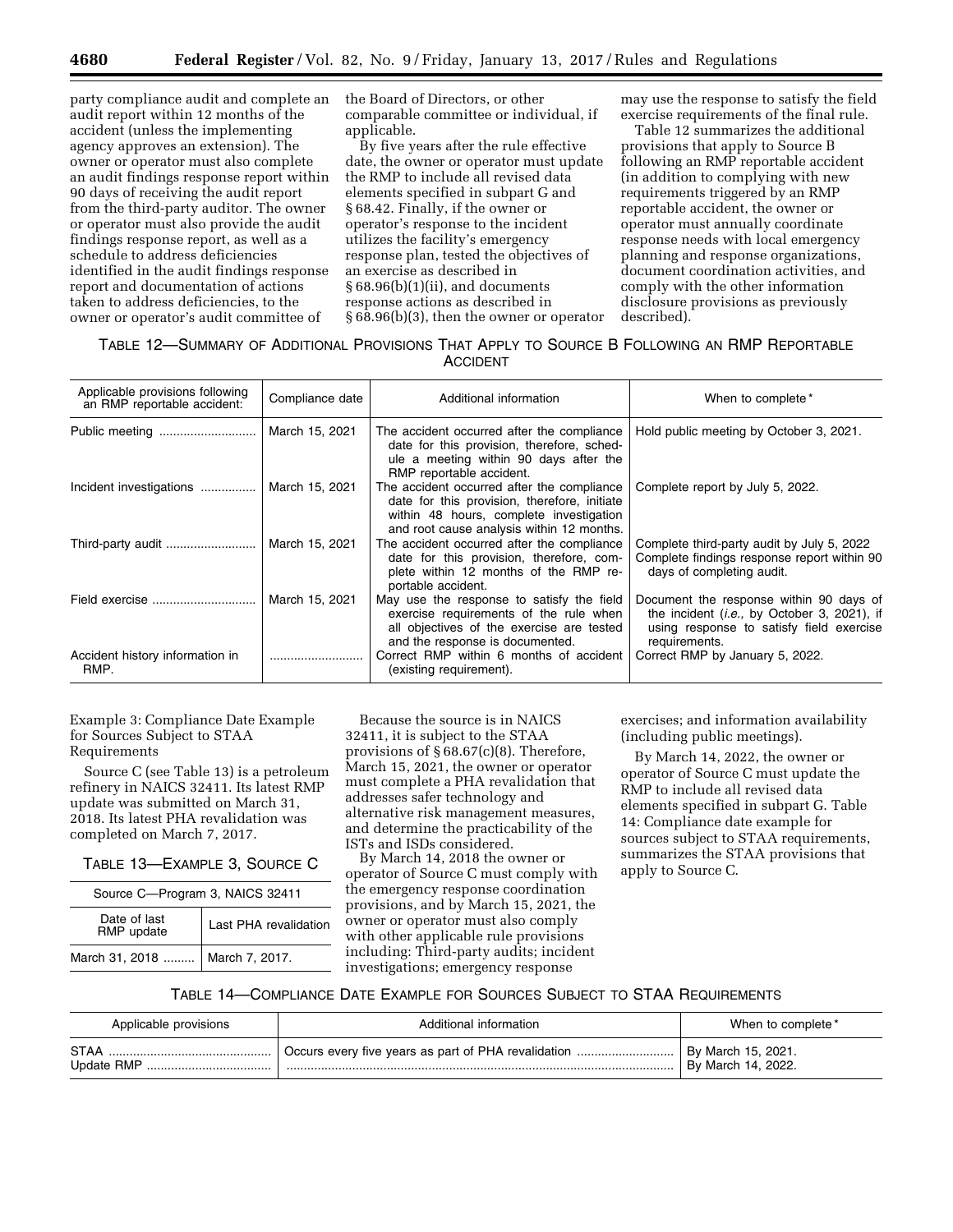## **IX. Statutory and Executive Order Reviews**

Additional information about these statutes and Executive Orders can be found at *[https://www.epa.gov/laws](https://www.epa.gov/laws-regulations/laws-and-executive-orders)[regulations/laws-and-executive-orders](https://www.epa.gov/laws-regulations/laws-and-executive-orders)*.

## *A. Executive Order 12866: Regulatory Planning and Review and Executive Order 13563: Improving Regulation and Regulatory Review*

This action is an economically significant regulatory action that was submitted to the Office of Management and Budget (OMB) for review. Any changes made in response to OMB recommendations have been documented in the docket. The EPA prepared a Regulatory Impact Analysis (RIA) of the potential costs and benefits associated with this action. This RIA is available in the docket and is summarized here (Docket ID Number EPA–HQ–OEM–2015–0725).

## 1. Why EPA Is Considering This Action

In response to catastrophic chemical facility incidents in the United States, President Obama issued Executive Order 13650, ''Improving Chemical Facility Safety and Security,'' on August 1, 2013. The Executive Order establishes the Chemical Facility Safety and Security Working Group (Working Group), co-chaired by the Secretary of Homeland Security, the Administrator of EPA, and the Secretary of Labor or their designated representatives at the Assistant Secretary level or higher, and comprised of senior representatives of other Federal departments, agencies, and offices. The Executive Order requires the Working Group to carry out a number of tasks whose overall goal is to prevent chemical accidents.

Section 6(a)(i) of Executive Order 13650 requires the Working Group to develop options for improved chemical facility safety and security that identify ''improvements to existing risk management practices through agency programs, private sector initiatives, Government guidance, outreach, standards, and regulations.'' Section 6(c) of Executive Order 13650 requires the Administrator of EPA to review the Risk Management Program. As part of this effort to solicit comments and information from the public regarding potential changes to EPA's RMP regulations (40 CFR part 68), on July 31, 2014, EPA published an RFI (79 FR 44604).

EPA believes that the RMP regulations have been effective in preventing and mitigating chemical accidents in the United States; however, EPA believes that revisions could further protect

human health and the environment from chemical hazards through advancement of PSM based on lessons learned. These revisions are a result of a review of the existing Risk Management Program and information gathered from the comments on the proposed rulemaking, SBAR panel, public hearing, RFI, and Executive Order listening sessions, and are finalized under the statutory authority provided by CAA section 112(r) as amended (42 U.S.C. 7412(r)).

2. Description of Alternatives to the Final Rule

EPA analyzed in the RIA the requirements finalized in this action as well as several alternatives for each.

## a. Third-Party Audits (Program 2 §§ 68.58 and 68.59 and Program 3 §§ 68.79 and 68.80)

The existing rule requires Program 2 and Program 3 processes to conduct a compliance audit at least once every three years. The revised rule requires facilities to contract with an independent third-party, or assemble an audit team led by an independent thirdparty, to conduct the next scheduled compliance audit following an RMP reportable accident or after an implementing agency determines that certain circumstances exist that suggest a heightened risk for an accident. The third-party would have to be someone with whom the facility does not have an existing or recent relationship and who meets specific qualification criteria. The low cost alternative applies only for Program 2 and Program 3 processes after an RMP reportable accident or at the request of the implementing agency. The medium cost alternative applies every three years for all compliance audits conducted for all Program 3 processes. The high cost alternative applies every three years for all compliance audits conducted for Program 2 and Program 3 processes.

b. Incident Investigations/Root Cause Analysis (§§ 68.60 and 68.81)

The rule requires facilities to conduct a root cause analysis as part of an incident investigation following an RMP reportable accident or an incident that could reasonably have resulted in an RMP reportable accident (*i.e.,* ''near miss''). A root cause analysis is a formal process to identify underlying reasons for failures that lead to accidental releases. These analyses usually require someone trained in the technique. The low cost alternative applies the provision only to RMP reportable accidents or near misses in Program 3 processes. The medium/high cost

alternative applies to RMP reportable accidents or near misses involving Program 2 and Program 3 processes.

## c. STAA (§ 68.67)

Under the final rule, facilities in NAICS codes 322 (paper manufacturing), 324 (petroleum and coal products manufacturing), and 325 (chemical manufacturing) with Program 3 processes are required to conduct a STAA for each process as part of their PHA, which occurs every five years. The STAA includes two parts: The initial analysis to identify alternatives, and a practicability study to determine the costs and assess the reasonableness of implementing technology alternatives. The final rule is the low cost alternative, which applies to all facilities with Program 3 processes in NAICS codes 322, 324, and 325. The medium cost alternative applies the requirement to all Program 3 processes. The high cost alternative applies the requirement to all Program 3 processes and require facilities to implement practicable IST/ ISD.

d. Emergency Response Program Coordination With Local Responders (§§ 68.90, New 68.93, and 68.95)

Under the final rule, all facilities with Program 2 or Program 3 processes are required to coordinate with local response agencies annually to determine how the source is addressed in the community emergency response plan and to ensure that local response organizations are aware of the regulated substances at the source, their quantities, the risks presented by covered processes, and the resources and capabilities at the facility to respond to an accidental release of a regulated substance. The owner or operator must document coordination activities.

Alternatives to this provision are similar to the finalized requirements. One alternative that imposes the same costs as the final rule option includes an option for local officials to request that a facility owner or operator comply with the emergency response program requirements of § 68.95. This would be analogous to the requirements under the Oil Pollution Prevention regulation (40 CFR part 112) where all facilities subject to the FRP provisions at § 112.20 are required to prepare and implement an emergency response plan for oil discharges into navigable waters or adjoining shorelines.

### e. Facility Exercises (§ 68.96)

*Notification exercises.* All facilities with Program 2 or Program 3 processes are required to conduct a notification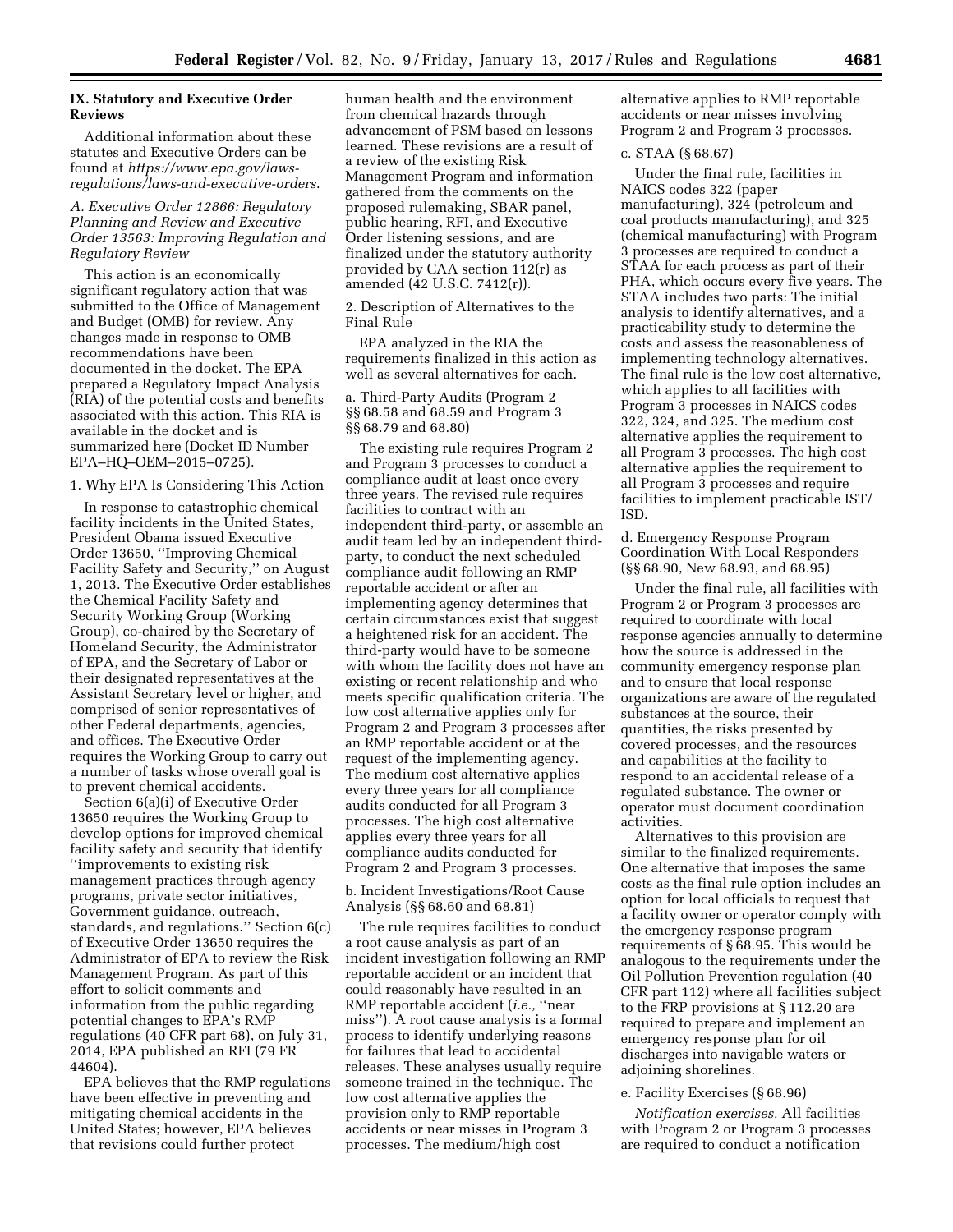exercise annually to ensure that the contact list to be used in an emergency is complete, accurate, and up-to-date.

*Tabletop and field exercises.* The rule requires responding facilities to conduct exercises of their emergency response plans and invite local emergency response officials to participate. Under the low cost alternative, facilities would conduct tabletop exercises every three years. Under the final rule, which is the medium cost alternative, facilities will establish the frequency of exercises in consultation with local emergency response officials, but at a minimum, full field exercises will be conducted at least once every ten years and tabletop exercises conducted at least once every three years. Responding facilities that have an RMP reportable accident, and document the response activities in an after-action report comparable to the exercise evaluation reports may use that response to satisfy the field exercise requirements. Furthermore, owner and operators of responding facilities that conduct exercises to meet other Federal, state or local exercise requirements may satisfy the RMP exercise requirements provided that the scope of the exercise includes the objectives of an RMP exercise. Under the high cost alternative, facilities would conduct full field exercises annually.

f. Information Availability (§ 68.210)

The rule requires all facilities to provide certain basic chemical hazard information to the public, upon request. The owner or operator of the facility shall provide ongoing notification of availability of information elements on a company Web site, social media platforms, or through some other publicly accessible means. The information to be disclosed includes names of regulated substances at the facility; SDS; accident history information; emergency response program information; and LEPC or local response agency contact information.

EPA proposed requirements for facilities to provide certain information to the LEPC, Tribal Emergency Planning Committee (TEPC) or other local emergency response agencies. However, rather than prescribe information elements that must be provided upon request, EPA is requiring the owner or operator of a stationary source to share information that is relevant to emergency response planning as part of the coordination activities that occur annually between facility representatives and local emergency response agencies.

Finally, the rule requires facilities to hold a public meeting for the local

community within 90 days of an RMP reportable accident. The medium cost alternative would require Program 2 and Program 3 facilities to hold a public meeting at least once every five years and within 90 days of an RMP reportable accident. The high cost alternative would require all facilities (*i.e.,* including Program 1 facilities) to hold a public meeting at least once every five years and immediately following an RMP reportable accident.

#### 3. Summary of Costs

Approximately 12,500 facilities have filed current RMPs with EPA and are potentially affected by the revised rule. These facilities range from petroleum refineries and large chemical manufacturers to water and wastewater treatment systems; chemical and petroleum wholesalers and terminals; food manufacturers, packing plants, and other cold storage facilities with ammonia refrigeration systems; agricultural chemical distributors; midstream gas plants; and a limited number of other sources that use RMPregulated substances.

Table 15 presents the number of facilities according to the latest RMP reporting as of February 2015 by industrial sector and chemical use.

| Sector                                                                  | <b>NAICS</b> codes      | Total<br>facilities | Chemical uses                                                                                    |
|-------------------------------------------------------------------------|-------------------------|---------------------|--------------------------------------------------------------------------------------------------|
| Administration of environmental quality programs<br>(i.e., government). | 924                     | 1.923               | Use chlorine and other chemicals for treatment.                                                  |
| Agricultural chemical distributors/wholesalers                          | 111, 112, 115, 42491    | 3.667               | Store ammonia for sale; some in NAICS 111 and<br>115 use ammonia as a refrigerant.               |
|                                                                         | 325                     | 1,466               | Manufacture, process, store.                                                                     |
|                                                                         | 4246                    | 333                 | Store for sale.                                                                                  |
|                                                                         | 311, 312                | 1,476               | Use mostly ammonia as a refrigerant.                                                             |
|                                                                         | 211                     | 741                 | Intermediate processing (mostly regulated flam-<br>mable substances and flammable mixtures).     |
|                                                                         | 44, 45, 48, 54, 56, 61, | 248                 | Use chemicals for wastewater treatment, refrigera-<br>tion, store chemicals for sale.            |
|                                                                         | 313, 326, 327, 33       | 384                 | Use various chemicals in manufacturing process,<br>waste treatment.                              |
|                                                                         | 423, 424                | 302                 | Use (mostly ammonia as a refrigerant).                                                           |
|                                                                         | 322                     | 70                  | Use various chemicals in pulp and paper manufac-<br>turina.                                      |
| Petroleum and coal products manufacturing                               | 324                     | 156                 | Manufacture, process, store (mostly regulated flam-<br>mable substances and flammable mixtures). |
|                                                                         | 4247                    | 276                 | Store for sale (mostly regulated flammable sub-<br>stances and flammable mixtures).              |
|                                                                         | 221                     | 445                 | Use chlorine (mostly for water treatment) and other<br>chemicals.                                |
|                                                                         | 493                     | 1.056               | Use mostly ammonia as a refrigerant.                                                             |
|                                                                         |                         | 12,542              |                                                                                                  |

## TABLE 15—NUMBER OF AFFECTED FACILITIES BY SECTOR

Table 16 presents a summary of the annualized costs estimated in the RIA. In total, EPA estimates annualized costs of \$131.2 million at a 3% discount rate

and \$131.8 million at a 7% discount rate.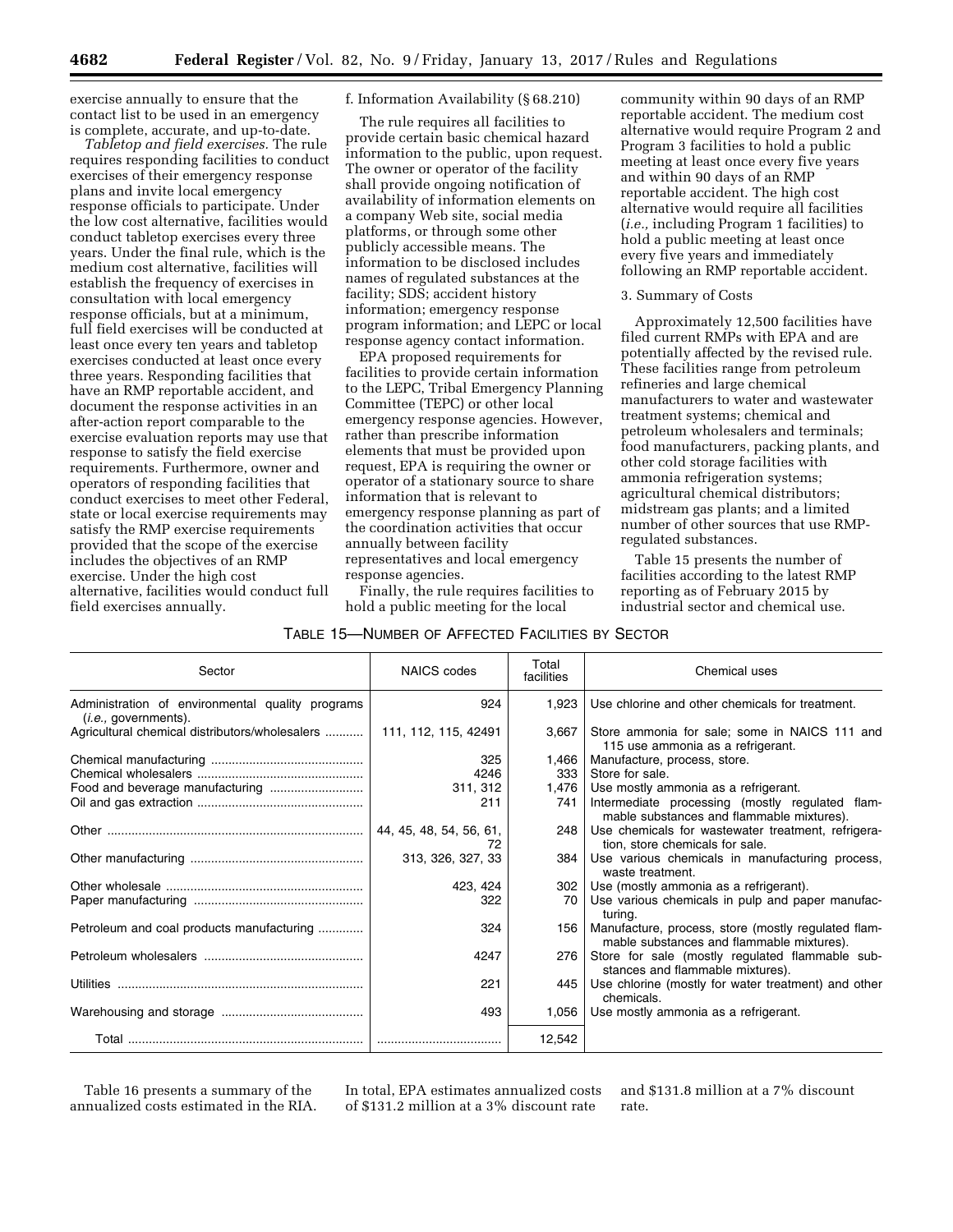# TABLE 16—SUMMARY OF ANNUALIZED COSTS

[Millions, 2015 dollars]

| STAA<br>:ation Exercises<br>nation Sharing (Pub<br>Priblic Meeting<br>Familiarization | 31 | 70.O<br>16.0<br>4.6 |  |
|---------------------------------------------------------------------------------------|----|---------------------|--|

\* Totals may not sum due to rounding.

The largest average annual cost of the final rule is the STAA costs (\$70.0 million), followed by the exercise costs (\$24.7 million), coordination (\$16 million), and third-party audits (\$9.8 million). The remaining provisions impose average annual costs under \$5 million each, including rule familiarization (\$3.9 to 4.6 million), information sharing (public) (\$3.1 million), incident investigation/root cause analysis (\$1.8 million), notification exercises (\$1.4 million), and public meetings (\$0.4 million).

The rule includes three prevention program provisions—third-party audits, root cause analysis, and STAA involving information collection and analysis activities that can lead to a wide range of outcomes, and therefore costs, if and when the owner acts upon the findings and/or recommendations generated by the audit, investigation, or analysis. Although resolving audit and investigation findings is required under the existing rule provisions, and the rule does not require implementation of practicable IST alternatives, EPA

believes it is possible that there may be costs associated with resolving findings from the third-party audit and root cause analysis provisions that go beyond the costs of the existing provisions, and that some owners or operators may have additional costs due to voluntary implementation of IST. EPA acknowledged the wide range of outcomes from these provisions and the significant uncertainties associated with their costs, and requested information in the proposed rulemaking on whether these costs should accrue to the rule. EPA did not receive any data from commenters that illustrates the: Types of costs that result from independent audits (other than the cost of the audit) that are different from self-audit costs; the types of costs that result from root cause investigations as compared to non-root-cause investigations; and for the STAA provisions, information to project what changes facilities are likely to voluntarily undertake (*e.g.,* cost data or studies for implementation of IST changes).

## 4. Summary of Potential Benefits

EPA anticipates that implementation of this rule will result in a reduction of the frequency and magnitude of damages from releases. Accidents and releases from RMP facilities occur every year, resulting in fires and explosions, property damage, acute and chronic exposures of workers and nearby residents to hazardous materials, and resultant damages to health. Although we are unable to quantify what specific damage reductions may occur as a result of these revisions, we are able to present data on the total damages that currently occur at RMP facilities each year. The data presented are based on a 10-year baseline period, summarizing RMP accident impacts and, when possible, monetizing them. EPA expects that some portion of future damages would be prevented through implementation of this rule. Table 17 presents a summary of the quantified damages identified in the analysis.

# TABLE 17—SUMMARY OF QUANTIFIED DAMAGES

[Millions, 2015 dollars]

|          | Unit value                            | 10-Year total                             | Average/year                              | Average/accident                                |
|----------|---------------------------------------|-------------------------------------------|-------------------------------------------|-------------------------------------------------|
|          | On-site                               |                                           |                                           |                                                 |
| Injuries | \$8.6<br>0.05<br>                     | \$497.8<br>105.2<br>2,054.9               | \$49.8<br>10.5<br>205.5                   | \$0.33<br>0.69<br>1.4                           |
|          |                                       | 2,657.9                                   | 265.8                                     | 1.8                                             |
|          | <b>Offsite</b>                        |                                           |                                           |                                                 |
|          | 8.6<br>0.4<br>0.001<br>0.0<br>0.0<br> | 8.6<br>6.8<br>14.8<br>7.0<br>40.9<br>11.4 | 0.86<br>0.68<br>1.5<br>0.70<br>4.1<br>1.1 | 0.01<br>0.004<br>0.01<br>0.004<br>0.03<br>0.007 |
|          |                                       | 89.5                                      | 8.9                                       | 0.06                                            |
|          |                                       | 2.747.3                                   | 274.7                                     | 1.8                                             |

\* The unit value for evacuations is less than two hundred dollars and for sheltering in place is less than one hundred dollars so when expressed in rounded millions the value represented in the table is zero.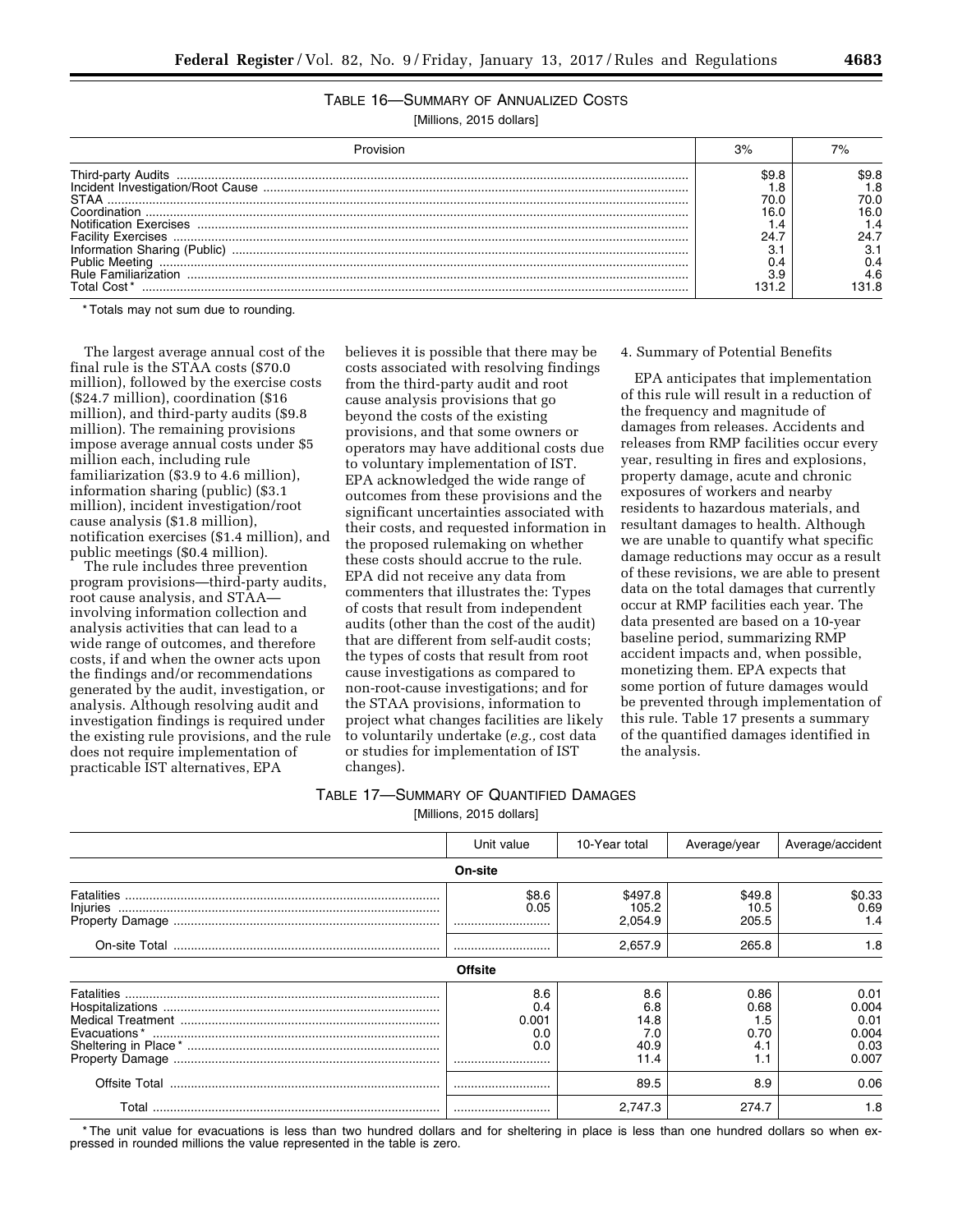EPA monetized both on-site and offsite damages. EPA estimated total average annual on-site damages of \$265.8 million. The largest monetized average annual on-site damage was onsite property damage, which resulted in average annual damage of approximately \$205.5 million. The next largest impact was on-site fatalities (\$49.8 million) and injuries (\$10.5 million).

EPA estimated total average annual offsite damages of \$8.9 million. The largest monetized average annual offsite damage was from sheltering in place (\$4.1 million), followed by medical treatment (\$1.5 million), property damage (\$1.1 million), fatalities (\$0.86 million), evacuations (\$0.7 million), and hospitalizations (\$0.68 million).

In total, EPA estimated monetized damages from RMP facility accidents of \$274.7 million per year. However, the monetized impacts omit many important categories of accident impacts including lost productivity, the costs of emergency response, transaction costs, property value impacts in the surrounding community (that overlap with other benefit categories), and environmental impacts. Also not reflected in the 10-year baseline costs are the impacts of non-RMP accidents at RMP facilities and any potential impacts of rare high consequence catastrophes. A final omission is related to the information provision. Reducing the probability of chemical accidents and the severity of their impacts, and improving information disclosure by

chemical facilities, as the provisions intend, would provide benefits to potentially affected members of society.

Table 18 summarizes four broad social benefit categories related to accident prevention and mitigation including prevention of RMP accidents, mitigation of RMP accidents, prevention and mitigation of non-RMP accidents at RMP facilities, and prevention of major catastrophes. The table explains each and identifies ten associated specific benefit categories, ranging from avoided fatalities to avoided emergency response costs. Table 18 also highlights and explains the information disclosure benefit category and identifies two specific benefits associated with it: Improved efficiency of property markets and allocation of emergency resources.

### TABLE 18—SUMMARY OF SOCIAL BENEFITS OF FINAL RULE PROVISIONS

| Broad benefit category                     | Explanation                                                                                                                                                               | Specific benefit categories                                                                                                                                                                           |
|--------------------------------------------|---------------------------------------------------------------------------------------------------------------------------------------------------------------------------|-------------------------------------------------------------------------------------------------------------------------------------------------------------------------------------------------------|
| Non-RMP accident prevention and mitigation | Prevention of future RMP facility accidents<br>Mitigation of future RMP facility accidents<br>Prevention and mitigation of future non-RMP<br>accidents at RMP facilities. | • Reduced Fatalities.<br>• Reduced Injuries.<br>• Reduced Property Damage.<br>• Fewer People Sheltered in Place.                                                                                      |
|                                            | Prevention of rare but extremely high con-<br>sequence events.                                                                                                            | • Fewer Evacuations.<br>• Avoided Lost Productivity.<br>• Avoided Emergency Response Costs.<br>• Avoided Transaction Costs.<br>• Avoided Property Value Impacts.*<br>• Avoided Environmental Impacts. |
|                                            | Provision of information to the public                                                                                                                                    | • Improved efficiency of property markets.<br>• Improved emergency response resource al-<br>location.                                                                                                 |

\* These impacts partially overlap with several other categories such as reduced health and environmental impacts.

## 5. Discussion of Comments on Estimated Costs and Benefits

### a. General Comments

*EPA costs underestimated or based on outdated information.* Several commenters stated that EPA's cost estimates in the RIA for the proposed rulemaking were generally inaccurate and underestimated the true costs that facilities will face. Some commenters indicated that EPA's estimated labor rates were based on outdated (2014) information. Several commenters representing industry trade associations and regulated facilities expressed specific concerns about the estimated costs of each individual proposed rulemaking element, as well as EPA's estimate of the costs of rule familiarization. Some of these commenters provided specific cost information or estimates to support their claims.

EPA considered this information and made substantial adjustments to the cost estimates for every rule provision, including rule familiarization. In addition to adjusting the cost estimate

for the final rule to incorporate cost information submitted by commenters, EPA also adjusted the estimate to delete costs associated with proposed rulemaking provisions that were not included in the final rule (*e.g.,*  Information availability to LEPCs), and to account for structural changes between proposed and final rule provisions for certain rule elements (*e.g.,* the final rule requires emergency field and tabletop exercises to be conducted less frequently than EPA had proposed). EPA also updated its estimated labor rates to the most recent (2015) values available from the Bureau of Labor Statistics.

*Benefit concerns.* Several commenters also addressed EPA's assessment of benefits in their public comment submissions. While some commenters indicated that the proposed requirements would improve safety and prevent chemical releases, other commenters stated that the proposed requirements would not provide any benefits, or that the costs associated with the rule would severely outweigh any benefits. Other commenters

indicated that EPA had failed to quantify any benefits of the rule, making a cost-benefit comparison impossible. Other commenters stated that EPA overestimated benefits or inappropriately counted benefits that actually accrue from OSHA's PSM standard as benefits of the proposed rulemaking. One commenter also stated that EPA's benefit categories would be offset by unstated additional costs, including losses in reputation or brand value, higher insurance premiums, and difficulty hiring and retaining workers that facilities may incur as a result of an accident.

EPA disagrees that the proposed rulemaking would not provide benefits or that the costs of the rule would necessarily outweigh its benefits. As EPA explains in the RIA for the final rule, the benefits of the final rule include reductions in the number of people killed, injured, and evacuated or otherwise inconvenienced by sheltering in place; reductions in the damage caused to property on-site and offsite including product, equipment, and buildings; reductions in damages to the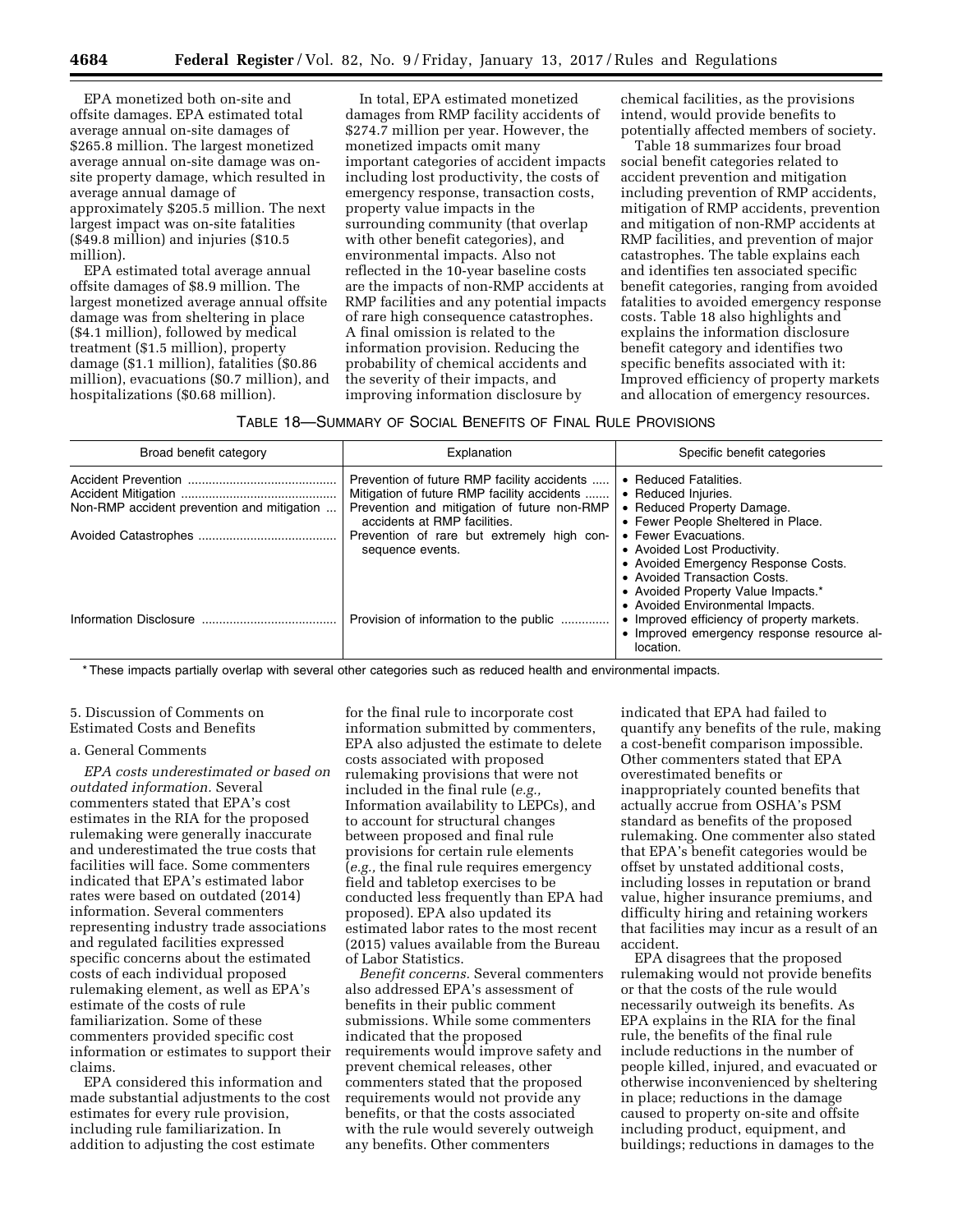environment and ecosystems; and reductions in resources diverted to extinguish fires and clean up affected areas. The final rule also provides other benefits, such as increased public information, which in addition to helping to minimize the impacts of accidents on the offsite public, may also lead to more efficient property markets in areas near RMP facilities.

EPA acknowledges that it is not possible to estimate quantitative benefits for the final rule. EPA has no data to project the specific impact on accidents made by each final rule provision. The accidents themselves have highly variable impacts that are difficult to predict. However, it is clear from the RMP accident data and other available data that chemical accidents can impose substantial costs on firms, employees, emergency responders, the community, and the broader economy. Reducing the risk of such accidents and the severity of the impacts when accidents occur, and improving information provision, as the final rule intends, provides benefits to the potentially affected members of society.

EPA disagrees that the final rule takes credit for benefits that should accrue to the OSHA PSM standard. None of the provisions contained in the final rule are duplicated in the OSHA PSM standard. EPA also disagrees that regulated facilities will suffer losses in reputation or brand value, higher insurance premiums, or have difficulty hiring and retaining workers as a result of the final rule. If, as EPA expects, the final rule results in the prevention of accidents, then it should have the opposite of these effects, to the extent they relate to chemical accidents.

#### b. Estimate of Rule Familiarization Costs

Several industry trade associations stated that EPA's estimate of the costs of rule familiarization were too low. These commenters stated that EPA's estimate only included time spent by management level employees but should be expanded to include the cost of training all relevant facility employees. Some of these commenters recommended alternate approaches to estimating the costs of rule familiarization that included estimates of time spent by additional labor categories (*e.g.,* attorneys, engineers, production staff, etc.). One commenter also recommended that EPA consider adjusting its rule familiarization estimate to better track with the estimate used by the NJ DEP for revisions to the NJ TCPA regulations.

EPA agrees with these comments, and adjusted its rule familiarization estimate accordingly, resulting in an increase of

the estimated costs of rule familiarization.

c. Third-Party Audit Costs

Many commenters including industry trade associations and facilities stated that EPA's estimate of the costs of thirdparty audits was too low. Many commenters also stated that third-party auditor fees will be much higher than EPA's estimate, partially due to the low availability of qualified auditors. Several commenters submitted cost information from external audits to support their estimates.

EPA generally agrees with these comments. Shortly after the proposed rulemaking was published, EPA received cost information relating to a series of third-party audits conducted by a facility as a result of an enforcement action taken by EPA under CAA section 112(r). The average cost of these audits was approximately double EPA's estimate in the proposed rulemaking, and comparable to cost estimates submitted by commenters. Therefore, EPA adjusted its cost estimate for this provision of the final rule accordingly, resulting in the estimated costs of thirdparty audits under the final rule nearly doubling. EPA notes that the third-party audit provisions of the final rule also relaxed, to some extent, the independence and competency criteria for third-party auditors. The Agency believes that these changes will increase the availability of qualified auditors, and therefore make such audits less costly than might otherwise have been the case.

d. Incident Investigation/Root Cause Costs

Several commenters stated that EPA's estimate of costs of incident investigations and root cause analysis was inaccurately low. Some of these commenters suggested that the required number of investigations will increase significantly as a result of EPA's proposal to re-define the term ''catastrophic release,'' and that this would cause the cost of this rule element to increase substantially. Other commenters stated that incident investigations require more labor hours than were accounted for in EPA's cost estimate, and that the Agency needs to significantly raise its estimate in order to account for these issues. Some of these commenters submitted cost information to support their estimates.

Although EPA disagrees that its proposed changes to the definition of 'catastrophic release'' would have increased the number of investigations required under the rule, the Agency elected not to finalize the proposed

changes to that definition, so no increase in incident investigation costs will result from it. Regarding commenters' concerns that EPA had not accounted for enough labor hours for investigations in the RIA for the proposed rulemaking, after considering these comments, the Agency generally agrees that its estimate was too low. EPA incorporated the cost information submitted by commenters into its estimate for the final rule. EPA also notes that unlike the estimate for the proposed rulemaking, the final rule economic estimate did not assume that investigations of near misses would require fewer labor hours than investigations of actual release events. This change also accounted for some of the increase in the estimated cost of this rule element. Overall, these changes resulted in the estimated cost of this rule element approximately doubling for the final rule.

## e. STAA Costs

*STAA costs too low.* EPA received several comments stating that the Agency's estimate of costs for the proposed STAA provisions was too low. Most of these comments addressed both EPA's estimate of the cost of the initial study of safer technology options, as well as the Agency's estimate of costs for the required evaluation of the practicability of IST considered during the STAA.121 Some commenters submitted alternate cost estimate information for both the initial analysis of options and the practicability study.

EPA notes that in general, commenter's cost estimates for the initial analysis were higher than EPA's estimates, although not in every case. EPA incorporated these estimates into the RIA as appropriate—the Agency assumed that cost estimates for the STAA initial analysis submitted by trade associations representing a particular category of facilities (*e.g.,*  refineries, complex chemical manufacturers, etc.) were the best representation of estimated costs for those categories of facilities, and adjusted its own estimate accordingly. In most cases, this cause the estimated costs for the STAA initial analysis to increase.

*Practicability study costs.* For the practicability study, several commenters stated that EPA's estimate was far too low, and indicated that EPA should adopt an alternate approach that estimated the cost of the practicability study as a fixed fraction of the cost of the project being considered.

<sup>121</sup>EPA used the term ''feasible'' rather than ''practicability'' in the proposed rulemaking.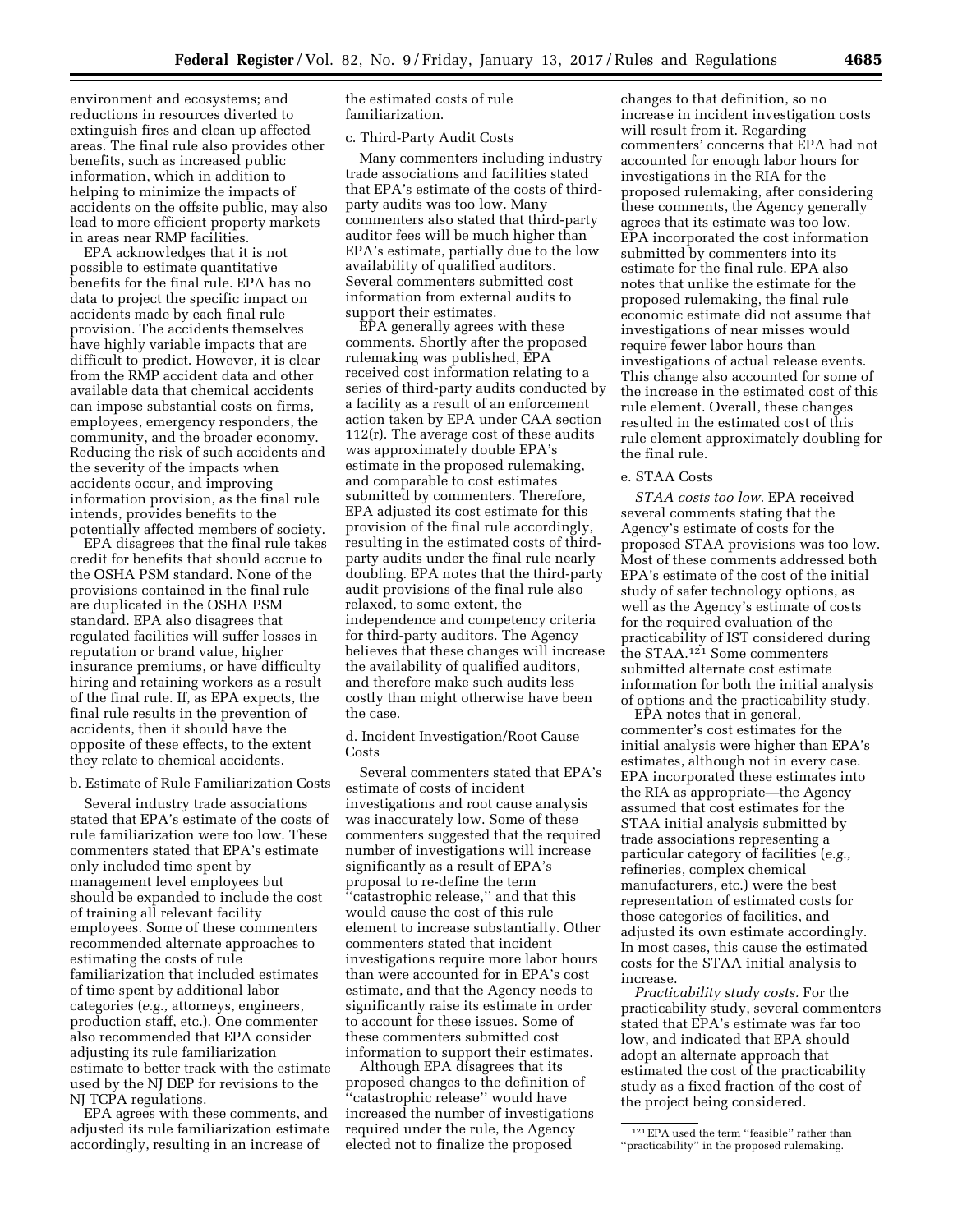After reviewing these comments, EPA conducted additional research on this subject which confirmed that these commenters were generally correct on this point. EPA therefore adjusted its approach to estimating the costs of practicability studies accordingly, which resulted in a significant increase for the cost of this provision. EPA's research on this topic and the resulting cost estimation approach is explained in detail in Appendix D to the RIA for the final rule.

*STAA implementation.* EPA also received several comments stating that the Agency should assume that the STAA provision will result in some facilities implementing safer technologies, and include the costs associated with such implementation in its economic estimate.

EPA disagrees with these comments. While the Agency agrees that some facilities may elect to implement IST, the final rule does not require facilities to do so. Therefore, the Agency believes that implementation of IST will result from the owner or operator's own judgement that it is beneficial for the source, after considering all relevant factors. The STAA required under this rule may facilitate such decision making, but does not require it.

f. Emergency Response Program Coordination With Local Responders' Costs

*Emergency response program costs.*  The Agency received several comments relating to the proposed emergency coordination provisions. Some of the comments on this topic related to the Agency's projected estimate of the cost for some sources to develop an emergency response program, stating that EPA's estimate of these costs was too low.

EPA is not finalizing the proposed rulemaking provisions that it believes would have resulted in many sources developing emergency response programs. Therefore, these ''new responder'' costs were not included in the RIA for the final rule.

*Annual coordination burden.* EPA also received comments that stated its estimate of burden for the annual coordination provision, a modified form of which is included in the final rule, were too low. One commenter provided emergency coordination cost information for large complex facilities, which was substantially higher than EPA's estimate for the category of facilities.

EPA incorporated the emergency coordination cost information into the revised economic estimate in the RIA for the final rule. EPA also revised its

estimate for this element to account for the fact that changes to the annual coordination provision in the final rule, as well as the Agency's decision not to finalize a portion of the information availability provisions of the proposed rulemaking, may result in greater information exchange occurring during annual coordination meetings than was estimated under the proposed rulemaking. Under the information availability provisions of the proposed rulemaking, the owner or operator would have been required to annually provide certain information to local emergency responders. The final rule does not include this provision; however, the annual coordination provisions in the final rule require the owner or operator to provide local response officials with information relevant to emergency planning upon request. The net effect of these changes was to more than double the estimated costs of the annual emergency response coordination provision of the final rule.

#### g. Facility Exercise Costs

Several commenters disagreed with EPA's approach to estimating the costs of emergency response exercises, and in general, characterized EPA's estimate as too low. Two of these commenters submitted alternate cost estimates for this provision. However, the cost estimate provided by one commenter did not appear to apply to facilities represented by the commenter's industry association. The information submitted by the other commenter appeared credible, but projected costs for large complex facilities that were lower than EPA's estimate.

As a result of these comments EPA determined that its NPRM cost estimate for large complex facilities was inflated, and lowered its estimate to better reflect industry experience. The Agency also notes that the final rule requires emergency exercises to be conducted less frequently than was proposed in the NPRM. The net effect of the structural changes to the final rule and EPA's adjustment of its cost estimation approach resulting from public comments was to substantially reduce the estimated costs of this rule provision.

### h. Information Availability Costs

EPA received some comments stating that EPA's estimate of costs for the proposed rulemaking's information availability provisions was too low. These commenters indicated that EPA underestimated the time required for facilities to prepare information required to be disclosed to the public, and that EPA underestimated the cost of holding public meetings. One commenter indicated that renting space for a public meeting would cost as much as \$10,000 per day.

Based on these comments, EPA increased its cost estimate for the public information availability provision for large complex facilities. EPA did not change its cost estimate for public meetings because commenter's high estimates of the costs of public meeting space did not comport with EPA's research and prior experience with the costs of public meetings.

### *B. Paperwork Reduction Act (PRA)*

The information collection activities in this rule have been submitted for approval to the OMB under the PRA. The Information Collection Request (ICR) document that the EPA prepared has been assigned EPA ICR number 2537.02 and OMB Control Number 2050–0216. You can find a copy of the ICR in the docket for this rule, and it is briefly summarized here.

This ICR amends a previously approved ICR (1656.15), OMB Control No. 2050–0144. That ICR covers the risk management program rule, originally promulgated on June 20, 1996; the current rule, including previous amendments, is codified as 40 CFR part 68. This ICR addresses the following information requirements that are part of the revised rule:

(1) Make certain information related to the risk management program available to the public, upon request;

(2) Hold a public meeting within 90 days of an accident subject to reporting under § 68.42 (*i.e.,* an RMP reportable accident);

(3) Hire a third-party to perform or lead a compliance audit after an RMP reportable accident or after an implementing agency determines that conditions at the stationary source could lead to an accidental release of a regulated substance or identifies problems with the prior third-party audit;

(4) Conduct and document a root cause analysis after an RMP reportable accident or a near miss;

(5) Conduct and document a STAA for a subset of Program 3 facilities in North American Industrial Classification System (NAICS) codes 322 (paper manufacturing), 324 (petroleum and coal products manufacturing), and 325 (chemical manufacturing);

(6) Meet and coordinate with local responders annually to exchange emergency response planning information;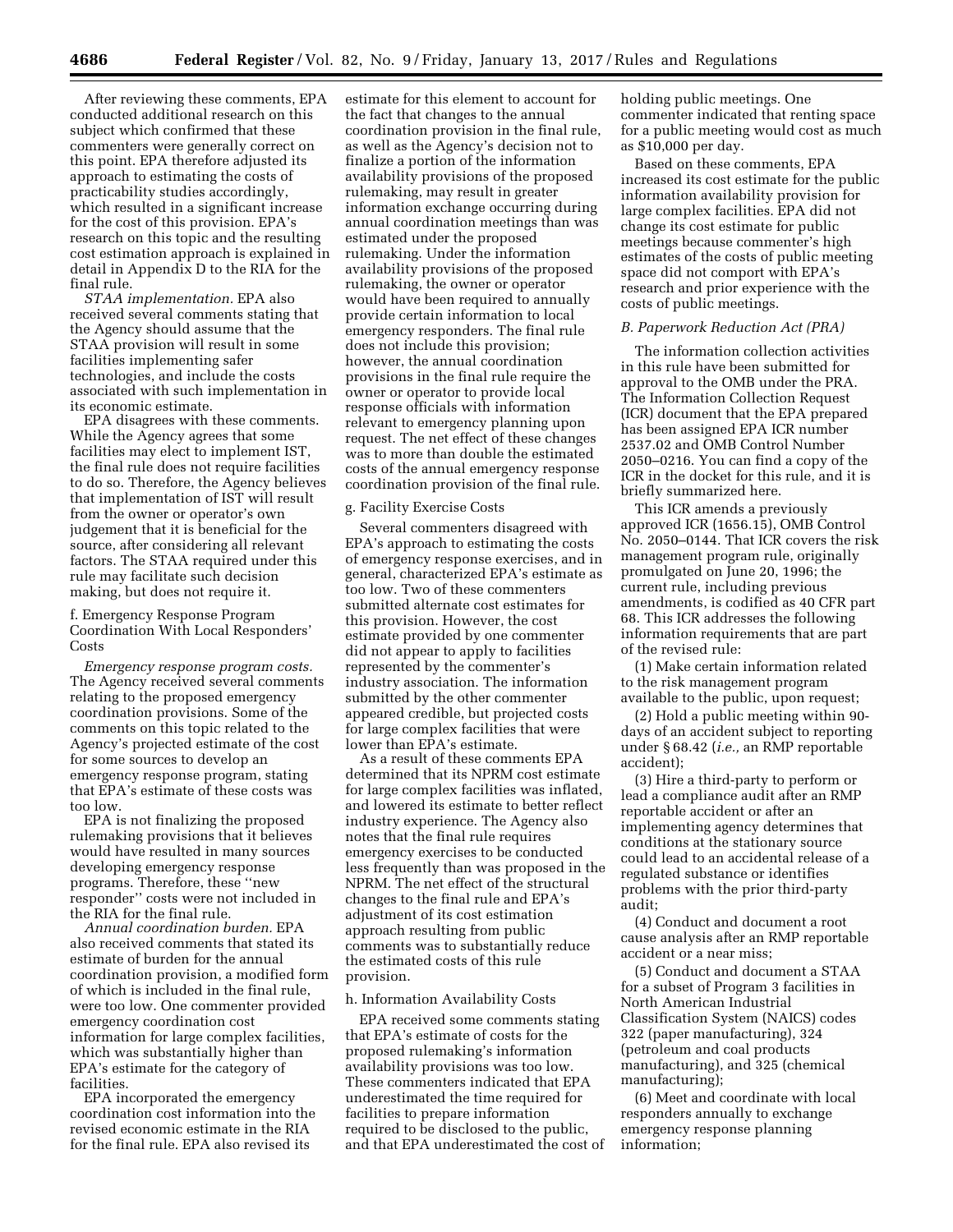(7) Conduct an annual notification drill to verify emergency contact information; and

(8) Responding facilities conduct and document emergency response exercises including:

• A field exercise at least every ten years, and

• A tabletop exercise at least every three years.

EPA believes that the RMP regulations have been effective in preventing and mitigating chemical accidents in the United States. However, EPA is revising the rule to further protect human health and the environment from chemical hazards through advancement of PSM based on lessons learned—resulting in better coordination between facilities, LEPC's, and the public. State and local authorities will use the information in RMPs to modify and enhance their community response plans. The agencies implementing the RMP rule will use RMPs to evaluate compliance with part 68 and to identify sources for inspection because they may pose significant risks to the community. Citizens may use the information to assess and address chemical hazards in their communities and to respond appropriately in the event of a release of a regulated substance. These revisions are a result of a review of the existing Risk Management Program and are finalized under the statutory authority provided by section 112(r) of the CAA as amended (42 U.S.C. 7412(r)).

Some of the elements mandated in the regulation for the RMP may require the submittal of data viewed as proprietary, trade secret, or confidential. As described previously, EPA has adopted procedures for sources to claim certain information as confidential business information. EPA encourages facilities that have CBI claims to submit substantiation with the RMP.

*Respondents/affected entities:*  Manufacturers, utilities, warehouses, wholesalers, food processors, ammonia retailers, and gas processors.

*Respondent's obligation to respond:*  Mandatory (CAA sections  $112(r)(7)(B)(i)$ and (ii), CAA section  $112(r)(7)(B)(iii)$ , 114(c), CAA 114(a)(1)).

*Estimated number of respondents:*  14,280.

*Frequency of response:* On occasion. *Total estimated burden:* 1,778,244 hours (per year). Burden is defined at 5 CFR 1320.3(b).

*Total estimated cost:* \$130,578,842 (per year), includes \$8,285,600 annualized capital or operation & maintenance costs.

An agency may not conduct or sponsor, and a person is not required to respond to, a collection of information

unless it displays a currently valid OMB control number. The OMB control numbers for the EPA's regulations in 40 CFR are listed in 40 CFR part 9. When OMB approves this ICR, the Agency will announce that approval in the **Federal Register** and publish a technical amendment to 40 CFR part 9 to display the OMB control number for the approved information collection activities contained in this final rule.

### *C. Regulatory Flexibility Act (RFA)*

Pursuant to section 603 and 609(b) of the RFA the EPA prepared an initial regulatory flexibility analysis (IRFA) for the proposed rulemaking and convened a Small Business Advocacy Review (SBAR) Panel to obtain advice and recommendations from small entity representatives that potentially would be subject to the rule's requirements. Summaries of the IRFA and Panel recommendations are presented in the proposed rulemaking at 81 FR 13637, March 14, 2016.

As required by section 604 of the RFA, the EPA prepared a final regulatory flexibility analysis (FRFA) for this action. The FRFA addresses the issues raised by public comments on the IRFA for the proposed rulemaking. The complete FRFA is available for review in the docket and is summarized here.

1. Statement of Need and Rule **Objectives** 

The purpose of this action is to improve safety at facilities that use and distribute hazardous chemicals. In response to catastrophic chemical facility incidents in the United States, including the explosion that occurred at the West Fertilizer facility in West, Texas, on April 17, 2013 that killed 15 people (on May 11, 2016, ATF ruled that the fire was intentionally set),<sup>122</sup> President Obama issued Executive Order 13650, ''Improving Chemical Facility Safety and Security,'' on August 1, 2013. Section 6(a)(i) of Executive Order 13650 requires that various Federal agencies develop options for improved chemical facility safety and security, including modernizing regulations. As a result, EPA is finalizing revisions to the Risk Management Program (40 CFR part 68).123

EPA believes that the RMP regulations have been effective in preventing and

mitigating chemical accidents in the United States; however, EPA believes that revisions could further protect human health and the environment from chemical hazards through the advancement of process safety based on lessons learned. These revisions are a result of a review of the existing Risk Management Program and information gathered from the comments on the proposed rulemaking, SBAR panel, public hearing, RFI, and Executive Order listening sessions, and are finalized under the statutory authority provided by CAA section 112(r) as amended  $(42 \text{ U.S.C. } 7412(\text{r}))$ . For more information on the proposed rulemaking, SBAR panel and outreach efforts for this action, see the docket for this rulemaking (Docket ID Number EPA–HQ–OEM–2015–0725).

2. Significant Comments on the IRFA

### a. General Comments

A Federal elected official, Federal agency, facility, and multiple industry trade associations commented that EPA is not fulfilling its obligations under the Regulatory Flexibility Act because the Agency did not provide itself with enough time to consider the comments of either the SBAR panel report or the SERs in the proposed rulemaking. Many of these commenters asked that the SBAR panel recommendations be incorporated in the final rule.

A facility stated that the proposed rulemaking will be burdensome to small facilities. An association of government agencies expressed concern that the costs of a more prescriptive risk management program will fall on small communities. An industry trade association and Federal agency claimed that the proposed rulemaking imposes a disproportionate burden on small facilities and asserted that EPA should eliminate impractical, unjustifiable, or non-cost-effective requirements. Several industry trade associations and a facility commented that the proposed rulemaking will result in more facilities being required to become responders, which will be costly and difficult for small businesses.

Multiple facilities commented that EPA should withdraw its proposed rulemaking and coordinate more closely with OSHA's PSM rulemaking. An industry trade association stated that OSHA's PSM program and EPA's RMP proposal is creating confusion for small entities in the water sector. The commenter asked that EPA update guidance documents and delay further development of RMP revisions until OSHA'S PSM SBAR panel process is complete.

<sup>122</sup>See ATF Announces \$50,000 Reward in West, Texas Fatality Fire, *[https://www.atf.gov/news/pr/](https://www.atf.gov/news/pr/atf-announces-50000-reward-west-texas-fatality-fire) [atf-announces-50000-reward-west-texas-fatality](https://www.atf.gov/news/pr/atf-announces-50000-reward-west-texas-fatality-fire)[fire](https://www.atf.gov/news/pr/atf-announces-50000-reward-west-texas-fatality-fire)*.

<sup>123</sup>For more information on the Executive Order see *[https://www.whitehouse.gov/the-press-office/](https://www.whitehouse.gov/the-press-office/2013/08/01/executive-order-improving-chemical-facility-safety-and-security) [2013/08/01/executive-order-improving-chemical](https://www.whitehouse.gov/the-press-office/2013/08/01/executive-order-improving-chemical-facility-safety-and-security)[facility-safety-and-security](https://www.whitehouse.gov/the-press-office/2013/08/01/executive-order-improving-chemical-facility-safety-and-security)*.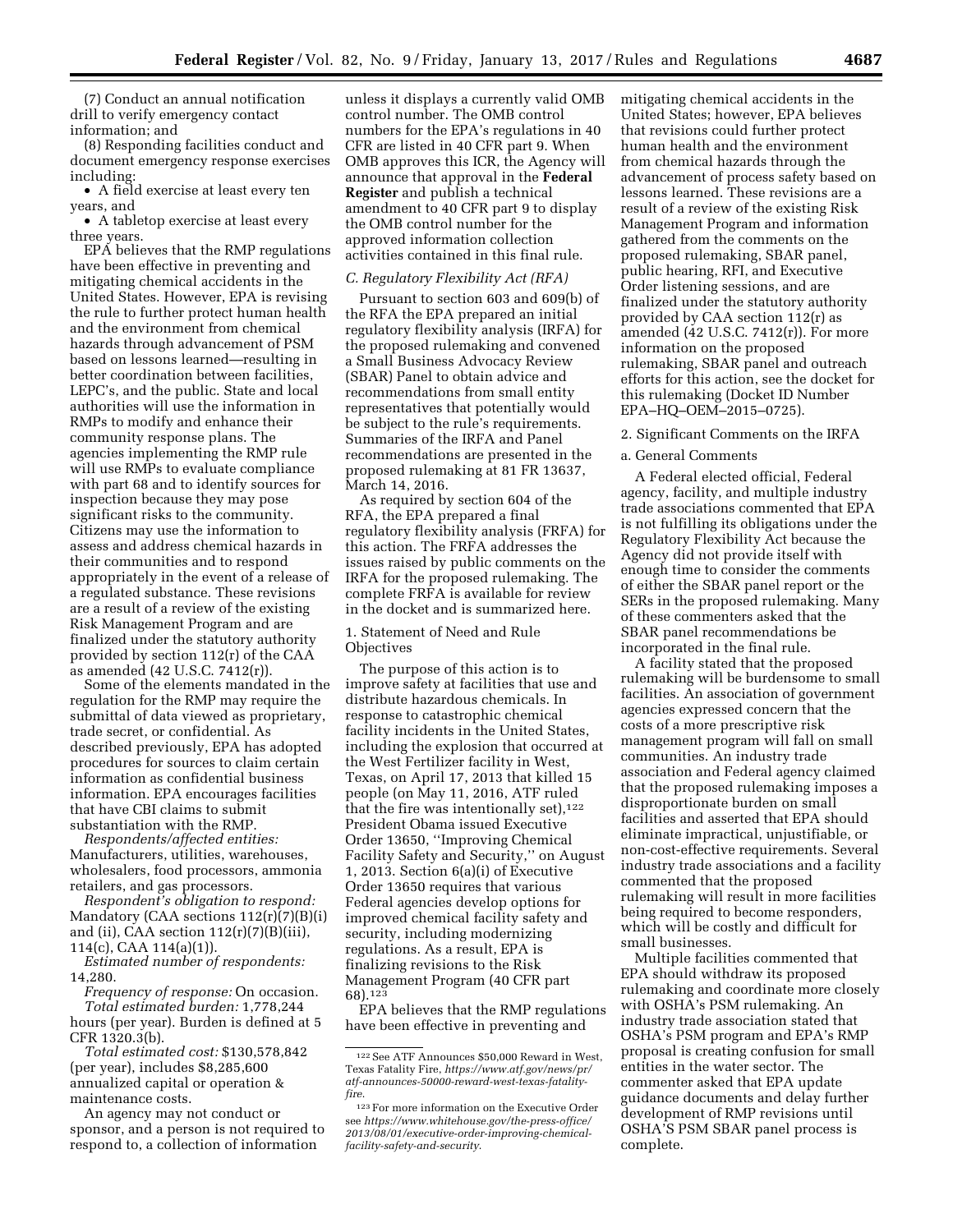fulfill its obligations under the Regulatory Flexibility Act or that the Agency did not consider the comments of the SBAR panel and SERs in the proposed or final rules. In many locations throughout the proposed rulemaking, EPA discussed SBAR panel recommendations and requested public comments on regulatory alternatives recommended by the SBAR panel. EPA also made numerous adjustments to the final rule to incorporate regulatory alternatives that were suggested by SERs where those alternatives were also supported by public comments and were consistent with the Agency's policy goals. For example, EPA incorporated SBAR panel recommendations by relaxing the competency and independence criteria for third-party auditors; reducing the frequency for conducting facility exercises; and not finalizing the proposed revision to the definition of 'catastrophic release.'

EPA also disagrees that the final rule is disproportionately burdensome on small entities. In fact, the costliest final rule provisions—STAA and facility exercises—affect relatively few small entities. EPA minimized the effect of the STAA provisions on small entities by applying these requirements to a narrowly-defined set of facilities in three select industry sectors. EPA minimized the impact of the exercise requirements on small entities by applying these requirements only to responding facilities, which tend to more often be large facilities. EPA also removed language from the final rule that would potentially have required numerous small entities to become responding facilities.

Regarding comments requesting that EPA withdraw its rulemaking and coordinate more closely with OSHA, EPA notes that it did coordinate with OSHA in the development of the proposed and final rules, and that OSHA has also completed a SBAR panel as an initial step toward proposing potential changes to the PSM standard, which may include some changes that are similar to those in this rule. However, EPA does not believe it is necessary for the Agency to conduct its rulemaking on exactly the same timeline as OSHA. The 1990 CAA Amendments contained separate timelines for the initial OSHA and EPA rulemakings and has no provisions restricting timeframes for either agency amending its rules.

## b. Third-Party Audits

A facility and an industry trade association stated that EPA's assertion that the proposed requirements for

EPA disagrees that the Agency did not third-party audits will have ''fairly low impact on small businesses'' is false and the requirement should be withdrawn entirely. Another industry trade association commented that third-party audits will be especially costly to small facilities. An industry trade association commented that the requirement for third-party audits will lead to a lack of auditor availability, a particularly difficult problem for small businesses.

> EPA disagrees that the final rule's third-party audit requirements have a disproportionately high impact on small businesses. EPA notes that the thirdparty audit provisions will only affect facilities that experience an RMP reportable accident. Over the last ten years, RMP facilities reported approximately 150 accidents per year, and over 75% of these accidents occurred at large businesses.124 Based on comments expressed by SERS and others, EPA also relaxed the final rule's independence criteria to allow the owner or operator to use third-party audit teams that include some nonindependent members, including employees of the stationary source being audited. Also, the final rule allows a third-party audit team to include retired employees of the facility being audited, if their sole continuing financial attachments to the owner or operator are employer-financed or managed retirement and/or health plans. The audit team can also include other persons who previously provided consulting services as an employee or contractor of the owner or operator, provided those services were not provided within the last two years (whereas the proposed rulemaking would have required a three-year prohibition on previous employment). EPA believes these changes will increase the availability of auditors and therefore make third-party audits more cost-effective for small business owners.

#### c. Facility Exercises

Multiple state agencies, facilities and a Federal agency commented that the increase in mandatory field exercises for Program 2 and Program 3 facilities would adversely affect small RMP facilities and small communities. An industry trade association stated that the proposed rulemaking for facility coordination with local responders should be more flexible based on the size of the community and its existing local response capabilities.

A consultant/engineer stated that small utilities who lack a local emergency agency with first responder capabilities will have difficulty meeting the proposed requirements. The commenter requested that EPA exempt small entities from the emergency response program requirement and offer increased assistance to LEPCs in small communities.

A Federal agency stated that LEPC concerns should be addressed in a guidance document instead of a rulemaking.

EPA notes that the final rule includes significant changes to the exercise requirements to address concerns expressed by the SBAR panel, individual SERs and other commenters. First, the final rule allows owners and operators to work with local response officials to establish an exercise schedule that works for both parties, provided the owner or operator holds a field exercise at least once every ten years, and a tabletop exercise at least once every three years. Second, the field and tabletop exercise requirements only apply to responding facilities, so nonresponding facilities, which include the majority of small businesses regulated under the RMP rule, are not required to comply with them. Lastly, EPA did not finalize proposed rulemaking provisions that would have required many small businesses to become responding facilities.

d. Public Meetings and Information Disclosure

A Federal agency stated that the public meeting requirement should include small business flexibility, allowing small business to post the required information to be disclosed instead of organizing a public meeting.

While EPA did not implement the recommendation to allow small businesses to post required information in lieu of holding a public meeting, EPA notes that the public meeting requirement, like the third-party audit requirement, only applies to facilities after an RMP-reportable accident, which minimizes its impact on small businesses. Also, EPA revised the public meeting requirements to extend the timeframe within which the meeting must be held (from 30 to 90 days after an RMP reportable accident).

3. SBA Office of Advocacy Comments and EPA Response

The SBA Office of Advocacy comments urged EPA to consider small business concerns and provide flexibility to reduce the impact of the proposed rulemaking on small businesses. The following sections

<sup>124</sup>EPA, 2016. Regulatory Impact Analysis— Accidental Release Prevention Requirements: Risk Management Programs Under the Clean Air Act, Section 112(r)(7). Exhibit 7–9.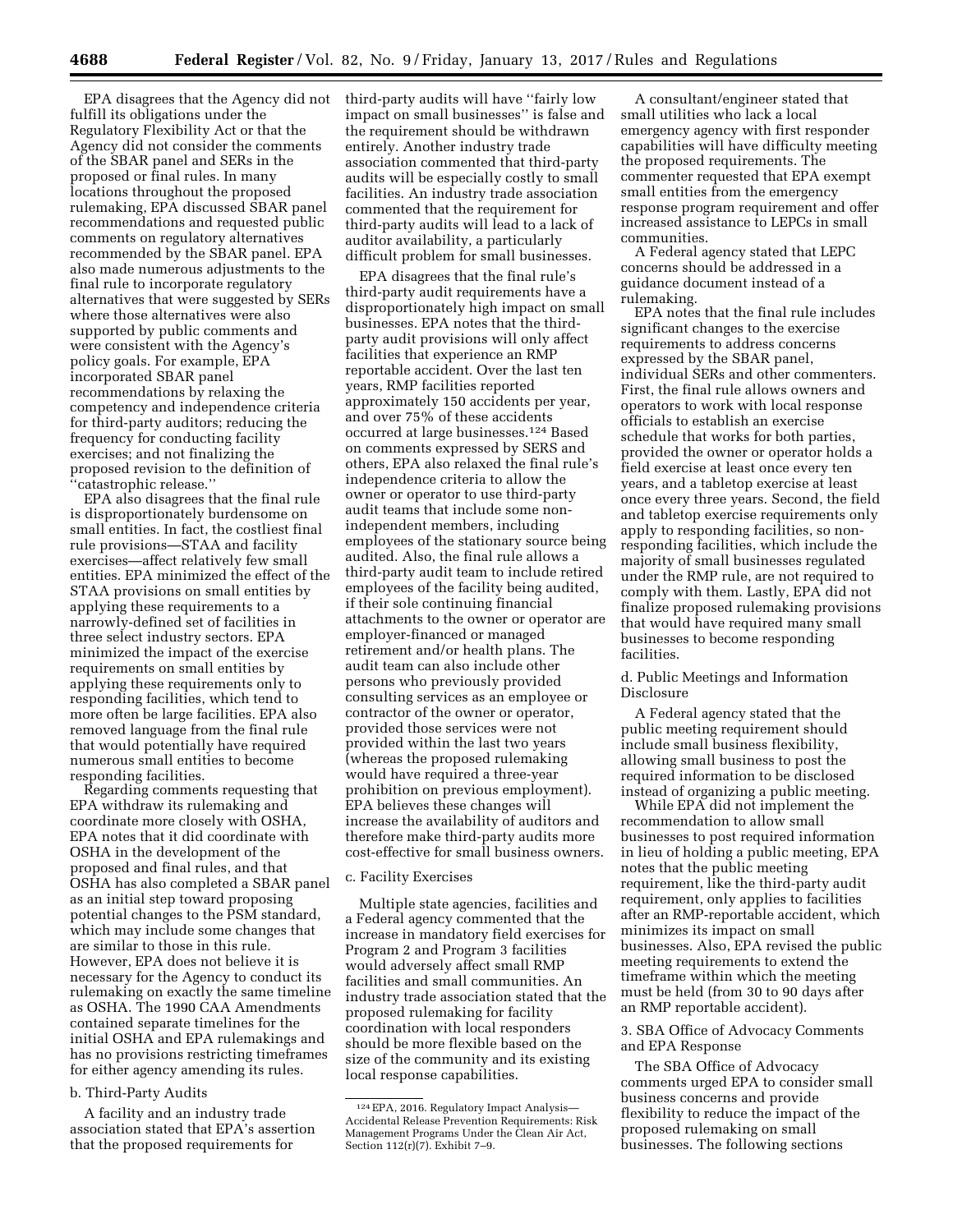describe SBA recommendations and how EPA has revised the rule to provide additional flexibility that benefits small businesses.

## a. Third-Party Audits

*Duplicative of existing requirements.*  SBA suggested that third-party audits are too burdensome for small businesses and should be eliminated or reduced significantly in scope. SBA argued that the requirements are duplicative of the existing requirements for self-audits and incident investigations and suggested that EPA waive the requirements if an implementing agency conducts an inspection as a result of a reportable release or facility noncompliance.

EPA disagrees that third-party audits are duplicative of existing requirements. Following an accident, incident investigations often reveal that facilities have deficiencies in some prevention program requirements related to that process. Incident investigations generally only evaluate the affected process, and do not necessarily address all covered processes at a facility, or even all prevention program elements for the affected process. However, compliance audits entail a systematic evaluation of the full prevention program for all covered processes, and EPA expects that third-party audits should identify deficiencies in any other covered processes at such facilities.

Additionally, EPA does not agree that third-party audits should be waived if EPA conducts an inspection. Thirdparty audits do not constitute enforcement, nor do they substitute for inspections by implementing agencies. The audits are designed primarily to benefit owners or operators by assisting them to identify both actual noncompliance as well as operational or equipment deficiencies, previously unidentified risk factors, and accident release and/or regulatory noncompliance precursor conditions which, if uncorrected, could lead to releases and/or enforcement actions. Proactively addressing deficiencies, risk factors, and precursor conditions to accidental releases and regulatory noncompliance will provide financial, regulatory, and environmental benefits for facility owners and operators, including small businesses, and communities.

Finally, EPA has reasonably targeted third-party audit requirements at facilities that have had RMP reportable incidents that may demonstrate weaknesses in prior self-assessments and at facilities of heightened concern for implementing agencies. Most small businesses do not have RMP reportable releases and the implementing agency

criterion focuses on conditions with the potential to lead to accidental releases, rather than authorizing implementing agencies to require third-party audits under a potentially wide range of circumstances, including minor noncompliance. Therefore, EPA does not expect that this provision will be burdensome for small facilities.

*Applicability.* SBA recommended that EPA limit the requirement to Program 3 facilities with major accidents with offsite impacts.

EPA disagrees with this approach. EPA based applicability of third-party audits on whether a source had an RMP reportable accident or whether conditions exist that could lead to an accidental release. EPA believes that these criteria are potential indicators for noncompliance with prevention program requirements and therefore warrant an evaluation by a third-party.

*Auditor qualifications.* SBA expressed concerns with the auditor qualifications in the proposed rulemaking arguing that it would be difficult to find auditors with no financial connection to the facility (such as retirees). SBA recommended that EPA allow small businesses with less than 250 employees to submit a waiver request of the independence criteria based on limited availability of independent auditors. SBA also expressed concern over the PE criterion for third-party auditors and recommended that EPA consider other accreditations125 to satisfy the competency criterion for third-party auditors. SBA recommended EPA consider other criteria in place of the PE criterion to allow additional flexibility such as years of experience, number of audits conducted at a specific facility type, and active involvement in developing industry standards.

In order to address concerns about the availability of auditors, EPA modified the third-party auditor qualification criteria in the final rule to enable more firms and individuals to qualify as third-party auditors or third-party audit team leaders. The most significant modification to the third-party auditor qualification criteria is that only employees of the independent thirdparty audit firm must meet the independence criteria of § 68.59(c)(2) and/or § 68.80(c)(2). For third-party audit teams, the team leader must meet both the competency and independence

criteria of § 68.59(c) and/or § 68.80(c) and all other employees of the thirdparty auditor firm that participate on the team need only meet the independence criteria. Third-party audit teams may also include other personnel, such as consultants or facility employees and these personnel are not subject to the third-party qualification criteria of the final rule.

EPA also revised the timeframe within which third-party auditors cannot provide business or consulting services to two years. EPA added language indicating that if a third-partyfirm employs personnel who have provided business or consulting services to the facility within the prescribed timeframe (*i.e.* within two years of the audit) then the third-party audit firm must ensure that these personnel do not participate on the audit team. Additionally, EPA clarified in regulatory language the circumstances in which a retired employee may participate in a third-party audit and deleted the PE requirement from the final rule. Viewed as a whole, these changes serve to increase the types of personnel who may potentially serve as independent third-party auditors. Therefore, EPA believes it will be unnecessary for facility owners or operators to petition for a relaxation of auditor qualifications.

b. Incident Investigations and Root Cause Analysis

SBA recommended that EPA limit the scope of this requirement to apply only to reportable releases in order to reduce the burden on small businesses. SBA further recommended that EPA retain the existing definition of ''catastrophic release.''

EPA is finalizing the scope of the incident investigation requirement to apply to an incident that resulted in a catastrophic release or could reasonably have resulted in a catastrophic release (*i.e.* a near miss). However, EPA is not finalizing the proposed definition for catastrophic release and is instead maintaining the existing definition. In the final rule, EPA is clarifying what we mean by near miss to address uncertainty about the term.

#### c. STAA

SBA recommended mandating an IST analysis only at the design stage of new processes. Alternatively, to reduce the burden for small entities, SBA recommended delaying the provision for small firms (with less than 250 employees) until three years after the rule's compliance date for larger firms in order to allow EPA a chance to review the utility of the provision. SBA

<sup>125</sup>SERs suggested other accreditations including: degreed chemists, degreed chemical engineers, Certified Safety Professionals (CSP), Certified Industrial Hygienists (CIH), Certified Fire Protection Specialists (CFPS), Certified Hazardous Materials Managers (CHMM), Certified Professional Environmental Auditors (CPEA) or Certified Process Safety Auditors (CPSA).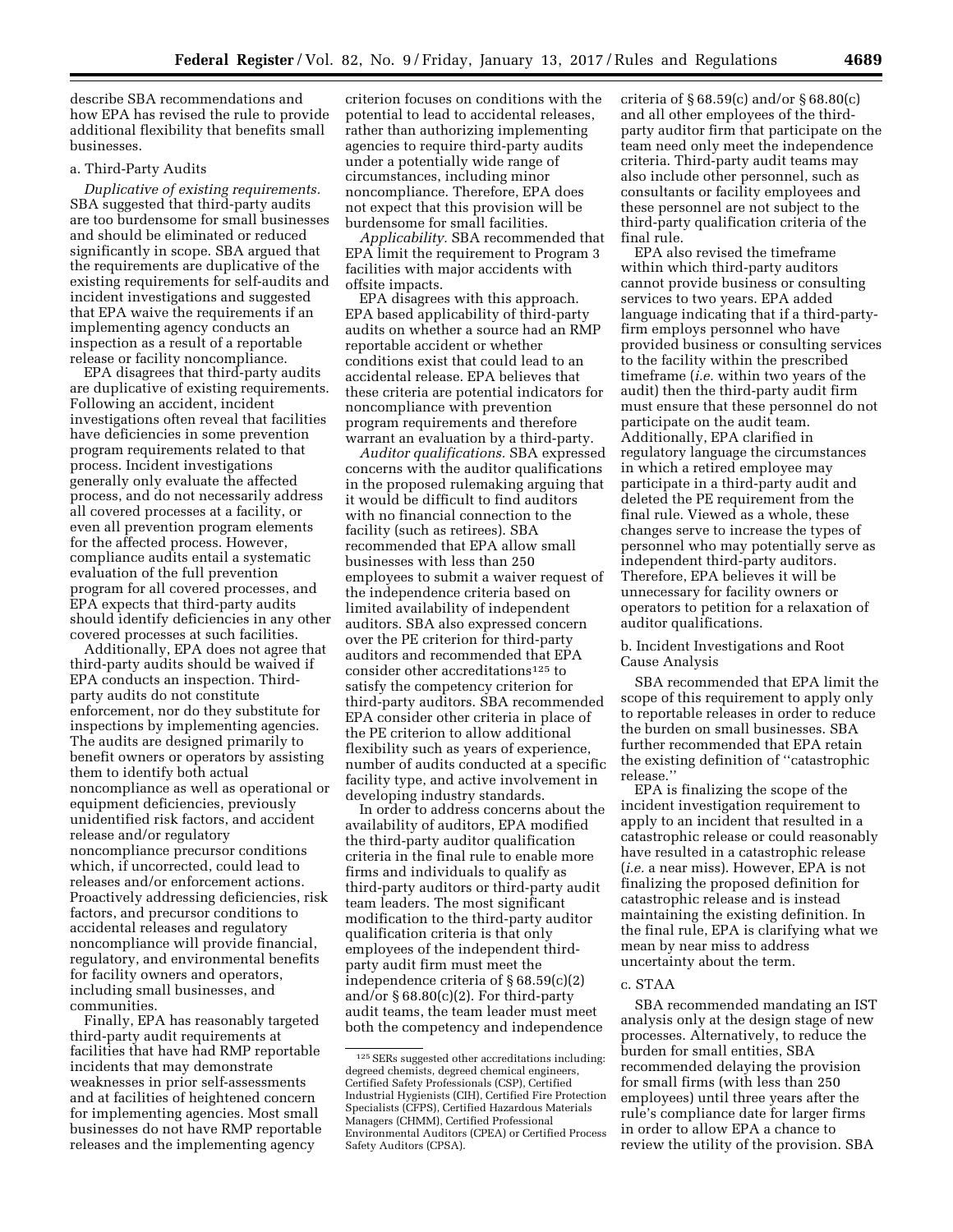also recommended that EPA exclude processes that are governed by specifications established by a government agency or by a customer through a contractual relationship.

EPA is finalizing the STAA provision as proposed. EPA disagrees that STAA analyses should only be required during the initial design phase of a facility. While the greatest potential opportunities for using IST occur early in process design and development, many IST options may still be practicable after the initial design phase. Furthermore, STAA involves more than just IST. Safer technology alternatives also include passive measures, active measures, and procedural measures, and these measures can be modified and improved after the initial design of a facility. EPA notes that many RMPregulated facilities were originally constructed decades ago, yet major enhancements have been reported in some plants that have been operating for many years.126 CCPS explains that inherently safer strategies can be evaluated throughout the lifecycle of a process, including operations, maintenance and modification, and EPA agrees with this approach.

EPA also disagrees with the suggestion to exempt certain groups (such as batch toll manufacturers) from the STAA requirement. Safer technology alternatives include many options beyond chemical substitution or minimization. Therefore, even where a contractual relationship or regulation requires a regulated batch toll manufacturing facility to use a particular regulated substance in specified quantities, owners and operators of batch toll manufacturing facilities may still consider other potential safer alternatives, such as passive, active, or procedural measures. Also, the final rule does not require regulated sources to implement IST or ISD considered, so there is no conflict between this final rule and other regulations that may apply to RMPregulated facilities subject to STAA requirements. For example, an owner or operator would be in compliance with this rule if he or she determines that a chemical substitution is not practicable if the substitution is prohibited by another regulation.

Finally, EPA is not delaying compliance dates for small businesses to allow time for evaluating the provision at large facilities. STAA for a source is a site-specific determination and would

be difficult to compare among facilities. EPA believes it would be impractical to gather/analyze information on STAA implementation to determine the utility of the provision for small facilities.

### d. Emergency Response Program Coordination With Local Responders

SBA recommended that EPA adopt compliance flexibility for small businesses by limiting their responsibility to making good faith efforts to coordinate with local responders. SBA further suggested that EPA remove the provision to allow LEPCs to require sources to develop emergency response programs. SBA also suggested that EPA provide guidance to local responders, rather than expand existing regulations, and focus on implementing and enforcing emergency planning requirements for LEPCs. Finally, SBA recommended providing guidance on expectations for coordination between a facility and local responders as well as clarifying a facility's obligations for preparing an emergency response program.

EPA is not finalizing the provision that would have required the source to develop an emergency response program following a written request from the LEPCs or local response authorities. Furthermore, the final rule clarifies requirements for coordination activities between facility personnel and local responders. EPA understands some communities do not have functional LEPCs, but has accounted for this possibility by requiring coordination to be with ''local emergency planning and response organizations.'' This term is intended to encompass all manner of local public emergency planning and response organizations. In many cases this will be the LEPC, but in other cases it may be a local emergency management agency, a local fire department, or another local response organization. These non-LEPC planning entities can use this provision to obtain necessary planning information even when they lack the authority granted LEPCs under EPCRA 303(d)(3). Regardless of whether or not their community has an active LEPC, EPA expects owners and operators of regulated sources to make good faith efforts to carry out the coordination activities required in the final rule. If local emergency planning and response organizations decline to participate in coordination activities, or the owner or operator cannot identify any appropriate local emergency planning and response organization with which to coordinate, the owner or operator should document their coordination efforts, and continue

to attempt to perform coordination activities at least annually.

The rule also clarifies requirements for facilities that must develop an emergency response program in accordance with § 68.95. Responding facilities must comply with all of the provisions of § 68.95, which include developing an emergency response plan, developing procedures for the use, inspection, and testing of emergency response equipment, conducting training for employees in relevant procedures, and updating the emergency response plan to reflect changes at the source. Any facility that plans to use its employees to take response actions beyond those specified in its emergency action plan under 29 CFR 1910.38 as a result of an accidental release at the source—which could include, for example, donning emergency air breathing apparatus in order to enter an area where a toxic gas leak has occurred with the intention of stopping or controlling the release would be expected to have obtained appropriate equipment and training, and to address these activities in its emergency response program, even if the facility is also relying on local responders to supplement its own response, or to manage offsite response actions such as evacuations and sheltering-in-place.

### e. Exercises

SBA recommends requiring small businesses to only conduct tabletop exercises and eliminate the field exercises requirement of the proposed rulemaking.

EPA is requiring that responding facilities conduct both tabletop and field exercises; however, we have revised the frequency to reduce the burden on all facilities. The rule requires the owner or operator to conduct both tabletop and field exercises involving a simulated accidental release of a regulated substance. As part of the coordination with local emergency response officials required by § 68.93, the owner or operator is required to consult with these local officials to establish an appropriate frequency for tabletop and field exercises. However, in all cases, the owner or operator must conduct a field exercise at least once every ten years and a tabletop exercises at least once every three years. Additionally, EPA encourages several nearby or adjacent facilities to conduct joint exercises, and this may prompt small facilities to pool their response resources, thereby reducing the exercise and emergency response burden on each facility.

<sup>126</sup>CCPS. 2009. Inherently Safer Chemical Processes: A Life Cycle Approach, 2nd ed., American Institute of Chemical Engineers, CCPS New York, Wiley, p. 25.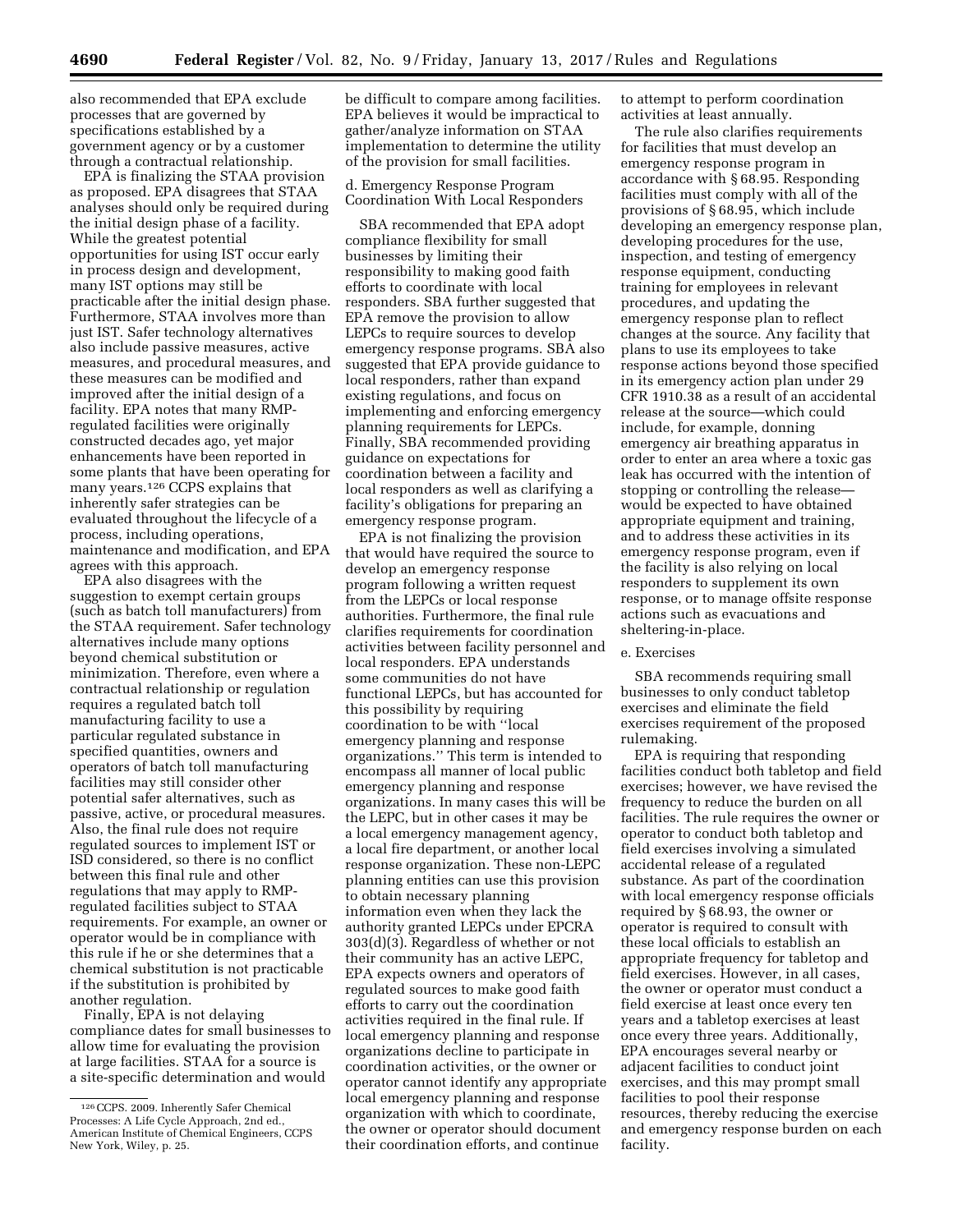## f. Information Availability

*Availability of information for LEPCs.*  SBA suggests that EPA require a onepage summary of information relevant for emergency response to an accident at the facility. SBA also expressed concern with the recordkeeping requirement of the proposed provision and suggested that EPA require the information be provided within a reasonable time period after receiving a request to allow the facility time to develop the information.

EPA maintains that it is very important to ensure that LEPCs or local emergency response officials have the chemical information necessary for developing local emergency response plans, however, EPA believes it is unnecessary to specify in the RMP rule the types or format of information that LEPCs or emergency response officials may request. Therefore, EPA has eliminated this provision in the final rule. EPCRA section 303(d)(3) already provides the necessary authority to allow LEPCs to request information needed to develop the local emergency response plan. Additionally, EPCRA requires facilities to provide SDSs and inventory information to LEPCs to assist emergency planners and responders. Under EPCRA section 312(f), fire departments have the authority to inspect these facilities to better understand the risk associated with these chemicals and how to deal with those risk in the local emergency response plan.

EPA added language to the emergency response coordination provisions of § 68.93, which requires the owner or operator to provide ''any other information that local emergency planning and response organizations identify as relevant to local emergency planning.'' This approach will allow LEPCs and other local emergency officials to obtain the information they require to meet their emergency response planning needs. It will also allow local emergency planners and response officials to ask questions of facility personnel about the risks associated with the chemical hazards at the facility and about appropriate mitigation and response techniques to use in the event of a chemical release.

*Availability of information for the public.* SBA recommends that EPA improve public awareness of existing sources of information through its own Web site or other public forums rather than requiring small businesses to repackage existing information. Alternatively, SBA suggests requiring facilities to indicate where this information can be obtained.

The final rule requires the owner or operator to make certain chemical hazard information for all regulated processes at a stationary source available to the public upon request. The facility must provide ongoing notification to the public about what chemical hazard information is available upon request, how the public may obtain such information, and where to access any other available information on community emergency preparedness. The facility owner or operator must provide information to the requester within 45 days of receiving a request.

*Public meetings.* SBA recommends allowing small businesses to post information that would be disclosed at a public meeting rather than require them to host meetings. Furthermore, SBA suggests that EPA should provide a longer time period for holding a public meeting to allow the owner or operator more time to gather information and adequately prepare for the meeting.

In the final rule, EPA is requiring all facilities to hold a public meeting after an RMP-reportable accident, but is extending the timeframe for the public meeting to 90 days in response to comments. EPA believes that small businesses should host public meetings following an RMP reportable accident to allow community members an opportunity to talk with facility personnel. EPA encourages small businesses to find ways to reduce costs of public meetings such as by hosting the meetings at inexpensive venues, such as local schools, community centers, or churches.

4. Estimate of the Number of Small Entities to Which the Final Rule Applies

The RMP rule affects a broad range of sectors (296 separate NAICS codes are listed in RMP filings; 240 of these are associated with small entities). The RMP data include facility and parent company name, as well as the number of full time equivalents (FTE) for the facility and the NAICS codes. To develop an estimate of the number of small entities, the analysis required a series of reviews of the data to identify the large entities and the small entities that were part of small firms owning multiple facilities. For more information on the analysis to estimate the number of small entities, see section 7.2 of the RIA.

5. Projected Reporting, Recordkeeping and Other Compliance Requirements of the Final Rule

Under the final rule, all facilities are required to make certain information available to the public upon request.

Program 2 and Program 3 facilities are also required to provide information upon request to local response officials during annual coordination meetings. Program 1 facilities will likely not have to spend more than an hour per year on this disclosure because the information disclosed to the public is information every facility should have readily available and because the additional information that will be provided, upon request, to local responders relates to provisions that do not apply to Program 1 facilities. Therefore, the FRFA has not considered Program 1 small facilities in the analysis of impacts.

Program 2 and Program 3 facilities will incur the same costs for the other provisions except for the STAA. Each facility will be required to update information to be disclosed annually, coordinate with the local responders, and conduct a notification drill annually. If the facility is a responder, it will have to hold exercises every three to ten years, including at least one full field exercise every ten years. Program 3 facilities in NAICS codes 322, 324, and 325 will have to conduct an STAA as part their PHA every five years.

If a facility has an accident, it will incur costs to hold a public meeting within 90 days of an RMP reportable accident. The facility will also incur costs for obtaining an independent third-party to conduct their next scheduled compliance audit and to conduct a root cause analysis as part of the incident investigation. In the event of a near miss, facilities will also be required to conduct a root cause investigation. Section 7.3.1 of the RIA describes the costs of the final rule for small entities.

6. Steps Taken To Minimize Economic Impact to Small Entities

The RIA analyzed the proposed new requirements and revisions to existing requirements as well as several alternatives for each. In most cases, EPA chose regulatory alternatives that had reduced impacts on small businesses relative to other alternatives that EPA considered. In this section, we discuss each final rule provision and explain how the provision minimizes impacts on small businesses and which of the SBAR Panel recommendations were implemented.

a. Third-Party Audits (Program 2 §§ 68.58 and 68.59 and Program 3 §§ 68.79 and 68.80)

EPA is finalizing a requirement for the owner or operator to engage a thirdparty auditor to conduct a compliance audit when required by an implementing agency due to conditions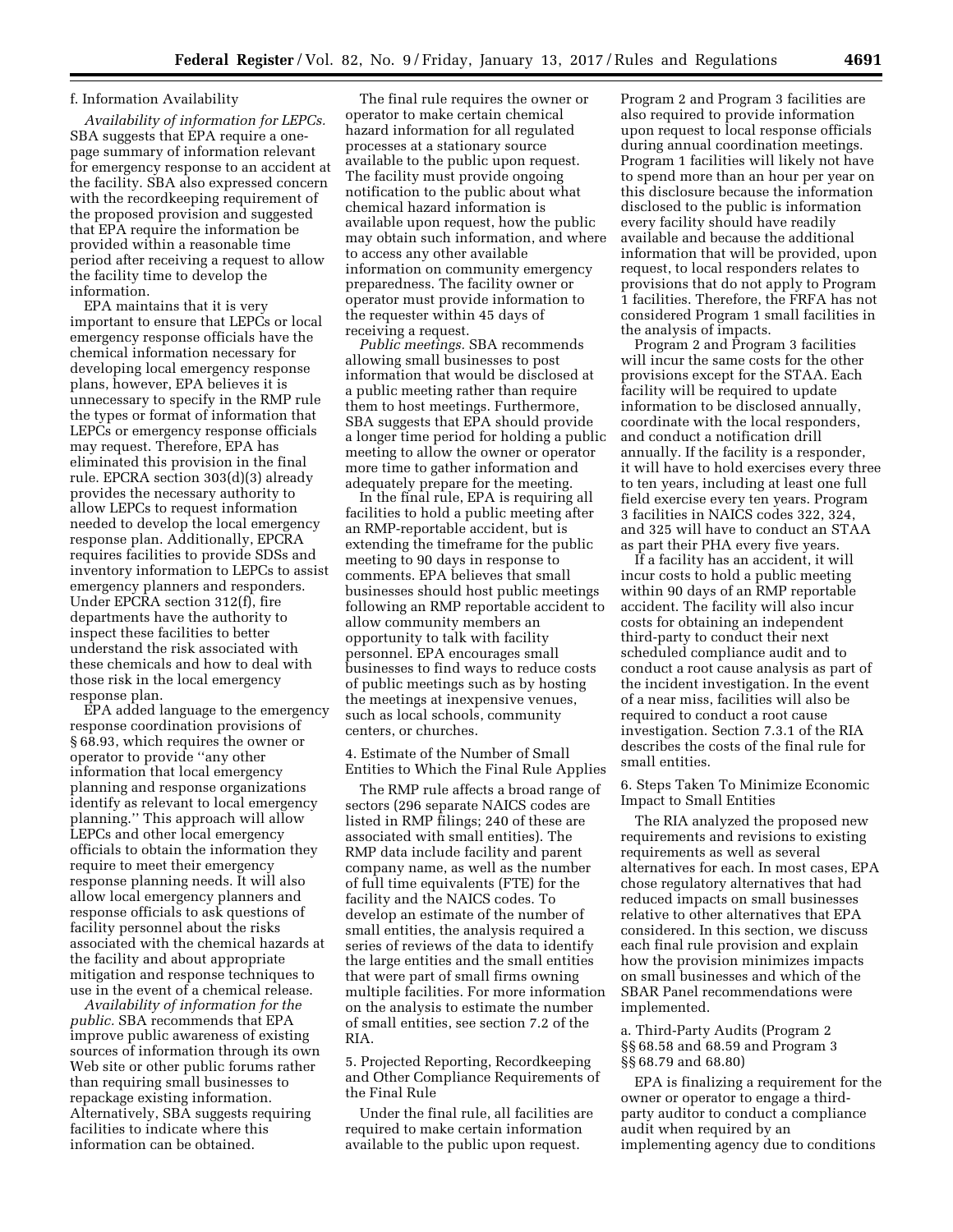at the stationary source that could lead to an accidental release of a regulated substance or following an RMP reportable accident. Limiting the applicability of this provision to sources that have had RMP reportable accidents minimizes its impact to the overall universe of RMP facilities, and

particularly to small businesses. As indicated in Exhibit 5–18 of the RIA, the estimated cost of the high option (\$196 million annualized) is nearly 20 times higher than the estimated costs of the preferred option (\$9.9 million annualized). Furthermore, a majority of the costs for the option would likely be

borne by large businesses as historically, most RMP accidents have occurred at facilities that do not meet SBA small business criteria. Table 19 shows the number of accidents from 2004—2013 that occurred at small and large facilities.

| TABLE 19—PERCENTAGE OF ACCIDENTS AT SMALL AND LARGE RMP FACILITIES, 2004—2013 |  |  |  |
|-------------------------------------------------------------------------------|--|--|--|
|-------------------------------------------------------------------------------|--|--|--|

| Sector                                                     | Program 1 |       | Program 2 |       | Program 3 |       |       |
|------------------------------------------------------------|-----------|-------|-----------|-------|-----------|-------|-------|
|                                                            | Small     | Large | Small     | Large | Small     | Large | Total |
|                                                            |           |       |           |       | 53        | 465   | 530   |
|                                                            |           |       |           |       | 58        | 210   | 270   |
|                                                            |           |       |           |       |           | 37    | 46    |
| NAICS 331, 332, 333, 334, 336, 339-Other Manufacturing     |           |       |           |       | 12        | 27    | 43    |
| NAICS 11, 12, 15, 42491—Agricultural Chemical Distributors |           |       |           |       | 91        | 65    | 156   |
| NAICS 4246, 4247-Chemical/petroleum wholesale              |           |       |           |       |           | 29    | 38    |
|                                                            |           |       |           |       |           | 13    | 20    |
|                                                            |           |       |           |       | 18        | 53    | 72    |
| NAICS 324-Petroleum and Coal Products Manufacturing        |           |       |           |       | 15        | 146   | 169   |
|                                                            |           |       |           | 20    |           | 24    | 75    |
|                                                            |           |       |           |       |           | 34    | 53    |
| Other                                                      |           |       |           |       |           | 17    | 45    |
| Total                                                      | 9         | 26    | 29        | 29    | 304       | 1.120 | 1.517 |

While the third-party audit provision should have a fairly low impact on small businesses, the SBAR Panel made additional recommendations to further minimize the impacts of this provision on small businesses, which EPA considered for this final rule. Of the suggested recommendations, EPA revised the provision to require that only a third-party leading the audit team must meet the independence and competency criteria of the rule, and also by allowing that a retired employee of the source can participate in the audit. EPA also did not finalize the competency criterion that required a PE to participate in the audit.

## b. Incident Investigation/Root Cause Analysis (§§ 68.60 and 68.81)

In the final rule, EPA is requiring a root cause investigation for any P2 or P3 reportable accident or near miss. Although the Agency chose the higher cost option, this provision is estimated to be one of the least costly provisions of the final rule. In fact, the costs for both options considered were nearly indistinguishable—as indicated in Exhibit 5–18 of the RIA, both the low and preferred options are estimated to cost approximately \$1.8 million annually. Therefore, EPA believes that the additional safety benefit of requiring owners and operators of Program 2 processes to also conduct root cause analyses after incidents and near misses is warranted. Of the suggested SBAR recommendations, EPA clarified that

near miss investigations are not intended to cover minor accidents or minor near misses that could not reasonably have resulted in a catastrophic release. EPA also chose not to finalize the proposed definition of ''catastrophic release,'' which some SERs had indicated could increase the number of investigations required.

#### c. STAA (§ 68.67)

For STAA, EPA is finalizing the least costly option. The final rule, which applies the STAA requirement to P3 processes in NAICS 322 (paper manufacturing), 324 (petroleum and coal products manufacturing), and 325 (chemical manufacturing), costs \$80.0 million annually and is approximately \$40 million less costly than the medium option (\$120.4 million annually), which would have applied the requirement to all P3 processes, and likely far less costly than the high option, which would require implementation of practicable safer alternatives for all P3 processes. Although the SBAR panel provided recommendations, EPA finalized this provision as proposed, and estimates that it will affect relatively few small businesses given the narrow focus of the provision's applicability.

d. Emergency Response Program Coordination With Local Responders (§§ 68.90, 68.93, and 68.95)

The final rule requires all facilities with P2 or P3 processes to coordinate with local response agencies annually

and document coordination activities. This provision does not have alternatives, but the SBAR panel did provide recommendations on streamlining the provision. In response to these and other recommendations, EPA modified the extent of required coordination, removed the requirement for the outcome of coordination to dictate whether a source must implement an emergency response program, and eliminated the ability for LEPCs to mandate sources' response capabilities.

#### e. Facility Exercises (§ 68.96)

*Notification Exercises.* The final rule requires all facilities with P2 or P3 processes to annually conduct an emergency notification exercise to ensure that their emergency contact list is complete, accurate, and up-to-date. This provision is expected to be one of the least costly rule provisions at \$1.4 million annually (only the public meetings provision is estimated to cost less). Therefore, EPA did not consider any alternatives to reduce the impact of this provision on small businesses, nor did the SBAR panel make any such recommendations.

*Tabletop and Field Exercises.* The final rule requires responding facilities to conduct a full field exercise at least once every ten years and tabletop exercises triennially. As this provision only affects responding facilities, which tend to more often be large facilities (see Exhibit 3–7 in the RIA), EPA has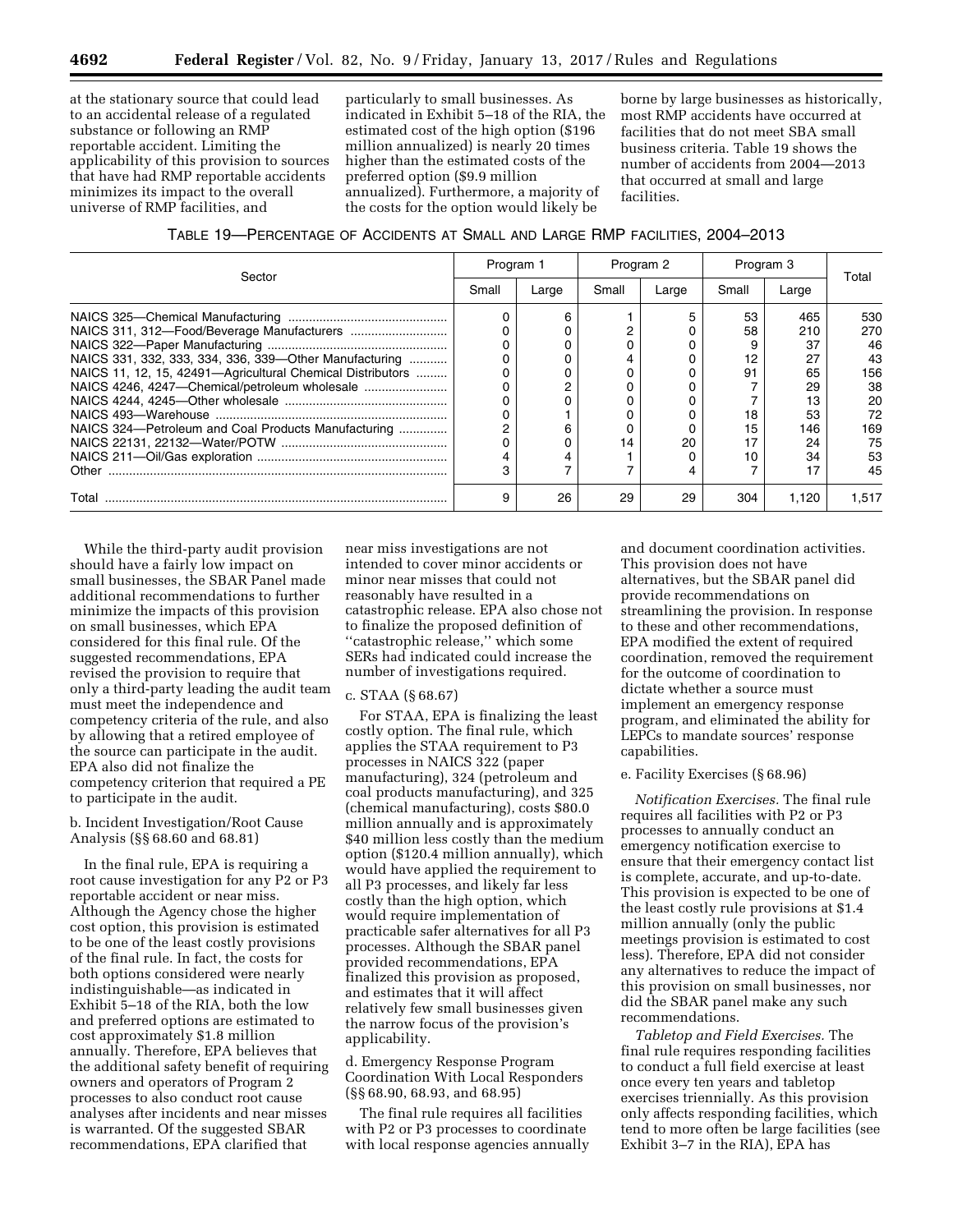implemented a rule that mitigates the impact on small entities. EPA also considered a low option that would only require triennial tabletop exercises. This option would have saved approximately \$8 million annually. EPA did not implement the low option because the Agency believes that periodic field exercises are an important component of a comprehensive emergency response program. In response to SBAR panel recommendations, EPA reduced the required frequency of exercises to minimize the impact of this provision on small businesses.

### f. Information Availability (§ 68.210)

Under the final rule requirements, all facilities are required to make certain chemical hazard information available to the public, upon request. The owner or operator must provide an ongoing notification to the public that such information is available as well as instructions on how to request the information. Facilities are also required to hold public meetings within 90 days of any RMP reportable accident. Although EPA has not identified specific alternatives to minimize the impact of the information disclosure provisions on small businesses, the Agency believes that in general, smaller facilities will bear lower costs to comply with these provisions.

In response to the SBAR recommendations, EPA eliminated the proposed provision that would have had required specific information to be disclosed to LEPCs and extended the timeline for public meetings from 30 days to 90 days after an RMP reportable accident. In addition, information to be provided to the public is only required to be disclosed to the public upon request.

#### 7. Small Business Compliance Guides

EPA is preparing a Small Entity Compliance Guide to help small entities comply with this rule. EPA expects that this guide will be made available on the EPA Web site prior to March 15, 2021, when facilities will have to comply with new and revised data elements for the final rule.

## *D. Unfunded Mandates Reform Act (UMRA)*

This action contains a Federal mandate under UMRA, 2 U.S.C. 1531– 1538, that may result in expenditures of \$100 million or more for state, local, and tribal governments, in the aggregate, or the private sector in any one year. Accordingly, the EPA has prepared a written statement required under section 202 of UMRA. The statement is

included in the docket for this action and briefly summarized here.

Over the 16 years of implementing the RMP program and, most recently through Executive Order 13650 listening sessions, webinars, consultations, and a public hearing, EPA has engaged states and local communities to discuss chemical safety issues. In the nine Executive Order 13650 Improving Chemical Facility Safety and Security listening sessions and webinars, held between November 2013 and January 2014, states and local communities identified lack of chemical facility participation and coordination in local emergency contingency planning as a key barrier to successful local community preparedness. Additionally, EPA has had consultations with states and local communities through participation in the National Association of SARA Title III Program Officials (NASTTPO) annual meetings to discuss key issues related to chemical facility and local community coordination and what areas of the RMP regulations need to be modernized to facilitate this coordination and improve local emergency preparedness and prevention. Key priority options discussed with NASTTPO states and local communities included: improving emergency response coordination between RMP facilities and LEPCs/first responder and requiring emergency response exercises of the RMP facility plan to involve LEPCs, first responders and emergency response personnel.

This action may significantly or uniquely affect small governments. The EPA consulted with small governments concerning the regulatory requirements that might significantly or uniquely affect them. Through the July 31, 2014, RFI (79 FR 44604), EPA sought feedback from governmental entities while formulating the proposed revisions in this action. Additionally, EPA participated in ongoing consultations with affected SERs (including small governmental entities) through the SBAR panel. EPA convened an SBAR panel in accordance with the requirements of the RFA, as amended by the Small Business Regulatory Enforcement Fairness Act (SBREFA). Finally, EPA hosted a public hearing on March 29, 2016 to provide interested parties the opportunity to present data, views or arguments concerning the rule.

*Discussion of comments.* EPA received comments concerning unfunded mandates. Several commenters, including state agencies and a professional organization, said that the proposed rulemaking adds to the unfunded mandate for LEPCs, which were never provided with any source of

Federal funding. A few state agencies said that the proposed field exercises in particular will be a significant unfunded cost for LEPCs that choose to participate. A state agency, an industry trade association, and an association of government agencies commented that these additional costs will adversely affect smaller RMP facilities and smaller communities with municipal-owned RMP facilities. The industry trade association also suggested that EPA should consult with these municipal governments on the impact these proposed requirements will have on their operating budgets. A professional organization stated that very few LEPCs are able to support themselves with fees or other taxes on regulated facilities.

EPA disagrees that this final rule adds to the burden to LEPCs and local emergency response organizations. EPA believes that the amendments to the local coordination requirements clarifies existing requirements. LEPCs are required to develop community emergency response plans and the revisions to the RMP rule are intended to ensure that facility representatives coordinate with LEPC and local emergency response officials in developing those plans. Furthermore, EPA provided flexibility in the final rule to allow LEPC and local emergency response officials to participate as their schedules allow. LEPC and local emergency response officials are encouraged, but not required, to participate in facility exercises.

EPA agrees that the final rule will bear costs for small facilities and small governments; however, EPA has built flexibility into the rule provisions to allow facility owners and operators to tailor their risk management programs to their facility specific circumstances. Third-party compliance audits, and public meetings apply only following an RMP reportable accident, root cause analysis applies only after a catastrophic release (*e.g.* an RMP-reportable accident) or after an incident that could reasonably have resulted in a catastrophic release. STAA analyses are limited to specific NAICS codes, and exercises apply only to responding facilities. EPA has further revised information availability requirement to be provided only upon request by a member of the public. These provisions should minimize costs of the final rule for small facilities.

## *E. Executive Order 13132: Federalism*

This action does not have Federalism implications. The EPA believes, however, that these regulatory revisions may be of significant interest to local governments. Consistent with the EPA's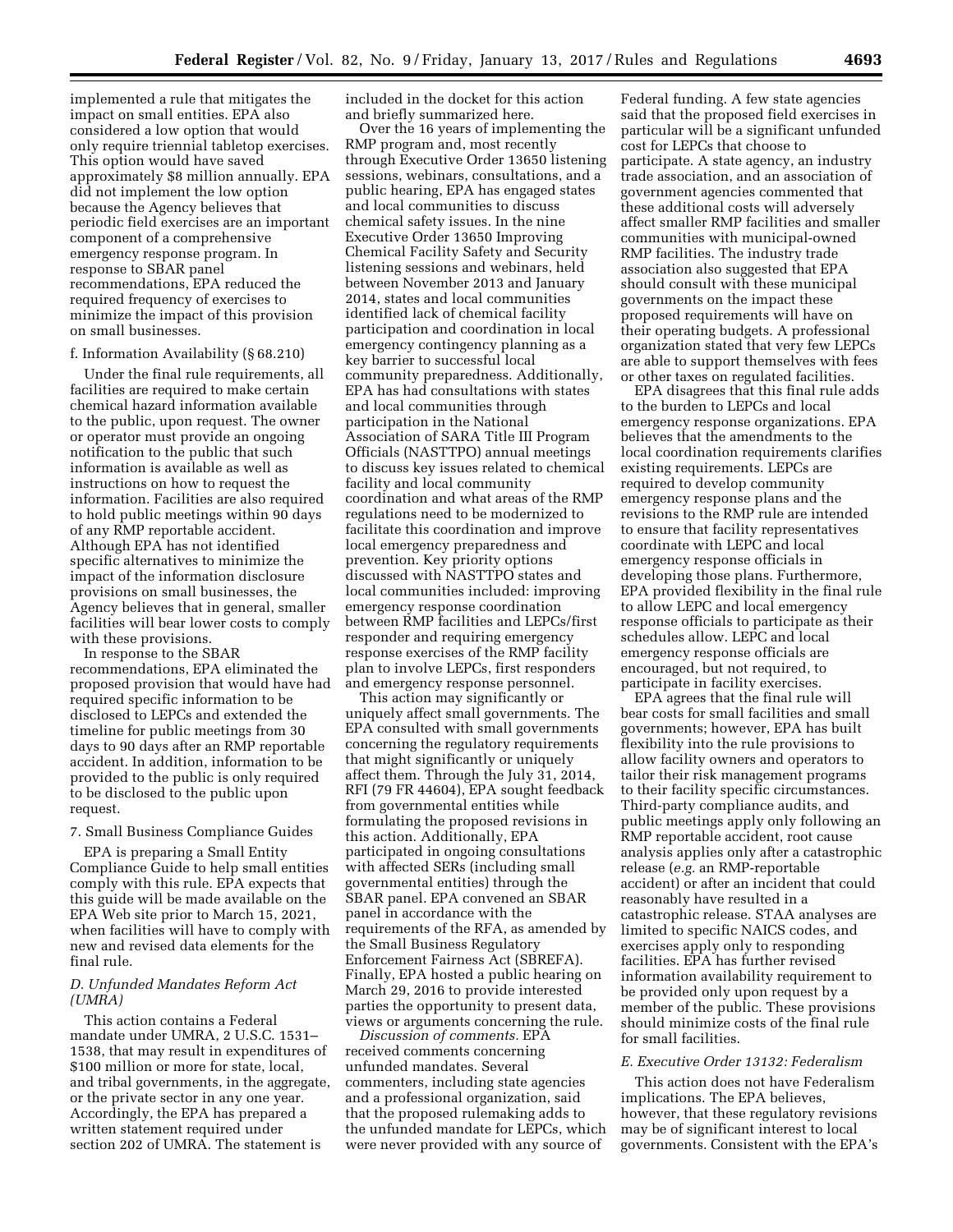policy to promote communications between the EPA and state and local governments, and to better understand the concerns of local governments, EPA sought feedback through the July 31, 2014, RFI (79 FR 44604), through the SBREFA process, and a public hearing on March 29, 2016. EPA also hosted a conference call with governmental entities on May 4, 2016. A copy of the presentation and notes from the meeting are available in the docket for this action.127

EPA received comments pertaining to Federalism implications for this action. An industry trade association asserted that EPA's proposal to allow local authorities to request that the owner or operator assume emergency response obligations, which the commenter argues divorces these organizations from their Federal, state, and/or local legal obligations, raises Federalism issues by undermining the fundamental mission of those entities and state delegations of more (or less) authority to local emergency response organizations. Similarly, other industry trade associations commented that EPA's proposed delegation of authority to LEPCs to designate facilities as responding stationary sources raises significant separation of powers and federalism concerns. As the basis for this argument, the commenters relied primarily on the Supreme Court decisions in *Printz* v. *United States* (521 U.S. 898 (1997)) and *New York* v. *United States* (505 U.S. 144 (1992)), in which the court held that Federal agencies cannot ''commandeer'' local governments to implement Federal regulatory programs.

A few commenters, including an associations of government agencies and an industry trade association, commented that the Agency had missed a valuable opportunity to engage local governments prior to the rule's publication, which the commenter described as counter to EPA's internal ''Guidance on Executive Order 13132: Federalism'' (Nov. 2008) that specifies that States and local governments must be consulted on rules if they impose substantial compliance costs, preempt state or local laws, and/or have substantial direct effects on state and local governments. Because the commenter does not believe that EPA has adequately engaged local government agencies, an association of government agencies requested that EPA delay advancing the proposed rulemaking and perform a local government impact analysis and

consultation with the nation's cities, counties, and mayors before finalizing the rule.

EPA is finalizing requirements for the stationary source owner or operator to coordinate annually with local emergency planning and response officials to ensure that the stationary source is included in the community emergency response plan (for toxic substances) and/or to coordinate response activities with local emergency responders (for flammable substances). However, after considering concerns raised by commenters related to providing LEPCs with the authority to require a stationary source to develop an emergency response program in accordance with § 68.95, EPA has eliminated this provision from the final rule. EPA did not intend this provision to undermine the fundamental mission of response agencies nor as a delegation of Federal authority. EPA expects that some stationary source owners or operators will self-identify a need to develop an emergency response program if the result of local coordination indicates that the stationary source is not included in the community emergency response plan (*e.g.,* when an LEPC is inactive and there is no community emergency response plan or the existing plan is outdated).

EPA disagrees with comments that suggest that EPA did not engage local governments prior to the rule's publication. EPA followed the agency's internal guidance on Executive Order 13132 when determining whether to initiate consultation with state and local governments. Furthermore, through Executive Order 13650 listening sessions, webinars, consultations, and a public hearing, EPA has engaged states and local communities to discuss chemical safety issues. Additionally, EPA has consulted with states and local communities through participation in the NASTTPO annual meetings to discuss key issues related to chemical facility and local community coordination and what areas of the RMP regulations need to be modernized to facilitate this coordination and improve local emergency preparedness and prevention.

## *F. Executive Order 13175: Consultation and Coordination With Indian Tribal Governments*

[document?D=EPA-HQ-OEM-2015-0725-0425](https://www.regulations.gov/document?D=EPA-HQ-OEM-2015-0725-0425). located on tribal lands. Tribes could be <sup>128</sup>EPA–HQ–OEM–2015–0725–0419. This action has tribal implications. However, it will neither impose substantial direct compliance costs on federally recognized tribal governments, nor preempt tribal law. There are approximately 260 RMP facilities

impacted by the final rule either as an owner or operator of an RMP-regulated facility or as a Tribal government when the Tribal government conducts emergency response or emergency preparedness activities under EPCRA.

The EPA consulted with tribal officials under the EPA Policy on Consultation and Coordination with Indian Tribes early in the process of developing this regulation to permit them to have meaningful and timely input into its development. EPA hosted a public hearing on March 29, 2016 that was open to all interested parties and hosted a total of two conference calls for interested tribal representatives on April 20, 2016 and April 26, 2016. A summary of each conference call is available in the docket for this action.128 EPA did not receive any written comments from tribal representatives.

As required by section 7(a), the EPA's Tribal Consultation Official has certified that the requirements of the executive order have been met in a meaningful and timely manner. A copy of the certification is included in the docket for this action.

# *G. Executive Order 13045: Protection of Children From Environmental Health Risks and Safety Risks*

This action is not subject to Executive Order 13045 because the EPA does not believe the environmental health risks or safety risks addressed by this action present a disproportionate risk to children. The EPA believes that the proposed revisions to the Risk Management Program regulations would further protect human health, including the health of children, through advancement of process safety. EPA did not receive any comments associated with this issue.

## *H. Executive Order 13211: Actions That Significantly Affect Energy Supply, Distribution or Use*

This action is not a ''significant energy action'' because it is not likely to have a significant adverse effect on the supply, distribution, or use of energy. This action is not anticipated to have notable impacts on emissions, costs or energy supply decisions for the affected electric utility industry. EPA did not receive any comments associated with this issue.

## *I. National Technology Transfer and Advancement Act (NTTAA)*

This action involves technical standards. The EPA is requiring thirdparty auditors to be experienced with applicable RAGAGEP, which include

<sup>127</sup>*[https://www.regulations.gov/](https://www.regulations.gov/document?D=EPA-HQ-OEM-2015-0725-0425)*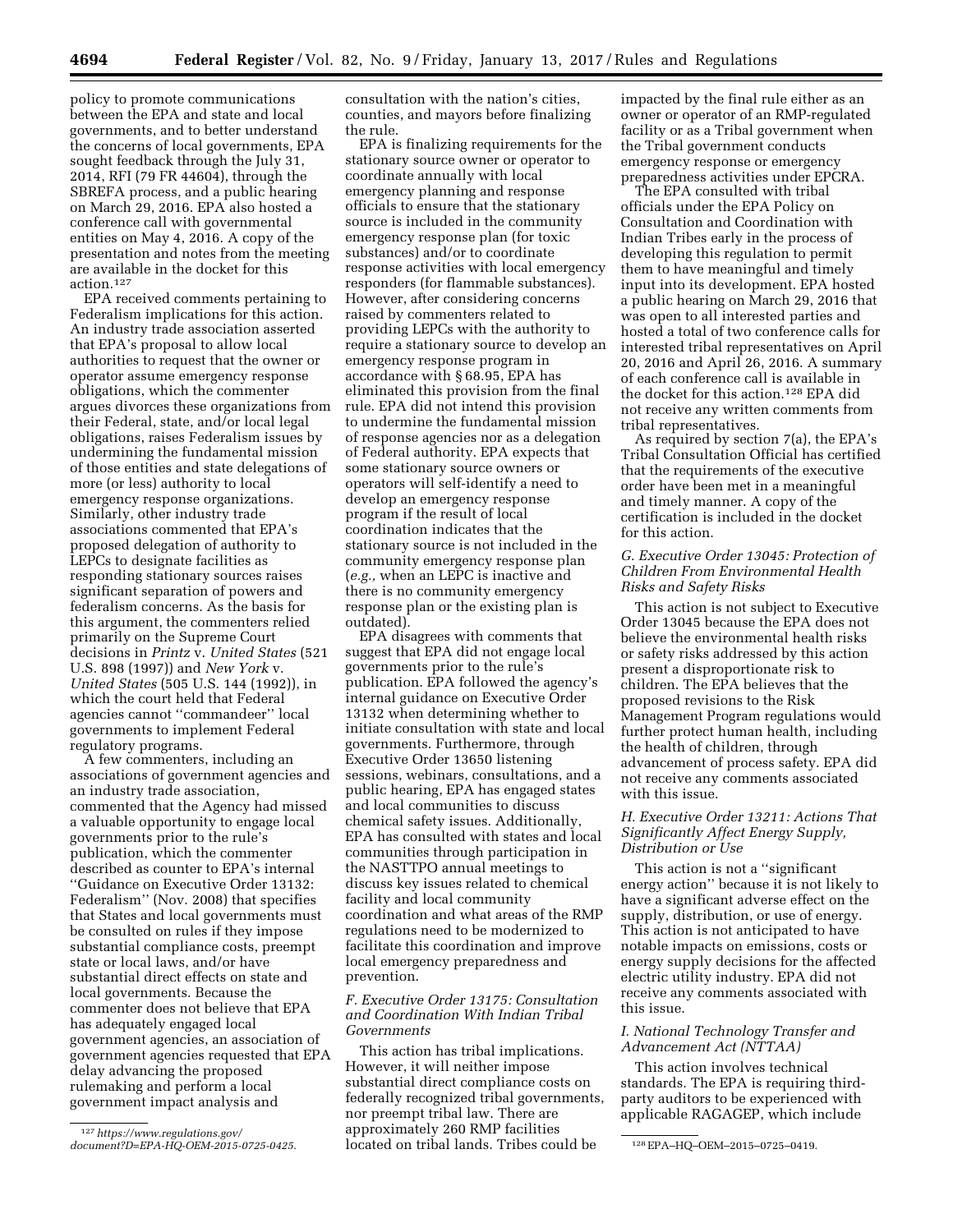Voluntary Consensus Standards as well as other measures, for regulated processes being audited. Numerous different standards apply to processes regulated under the final rule and their application will vary depending on the particular process and chemicals involved. EPA is not listing all the various codes, standards and practices that would apply to the wide variety of chemical processes covered by this rule as doing so would be impracticable, given that this rule affects sectors across many industries and listing the applicable RAGAGEP measures would require the EPA to update that list every time there was a change in the industry standards or best practices. The final rule requires third-party auditors to be familiar with standards applicable to processes they audit, and to obtain their own copies of applicable standards where needed. Auditors must be knowledgeable of applicable consensus standards because the accident prevention program provisions of the existing rule (subparts C and D) require owners or operators to comply with RAGAGEP. Therefore, auditors must be knowledgeable of those practices in order to perform an effective audit. EPA did not receive any comments associated with this issue.

## *J. Executive Order 12898: Federal Actions To Address Environmental Justice in Minority Populations and Low-Income Populations*

The EPA believes the human health or environmental risk addressed by this action will not have potential disproportionately high and adverse human health or environmental effects on minority, low income, or indigenous populations. The results of this evaluation are included in the RIA, located in the docket. EPA received multiple comments relating to environmental justice concerns.

*Discussion of comments on access to information.* Several groups stated that communities need better transparency and access to information on hazards and investigations, training on response plans, and access to inspection and incident reports. A few advocacy groups commented that the rule should include specific elements to address disproportionate impacts. A few advocacy groups said that EPA should create a centralized database available through a Web site and local community centers and libraries that provides this information. A facility commented that a Web site is a poor method to communicate information to individuals in poor or rural communities that may not have access to computers or the Internet. The commenter also said that

LEPCs already hold public meetings to discuss emergency plans.

A couple advocacy groups stated that the RMP rule fails to ensure that at-risk communities near RMP facilities have the information they need to participate effectively in engagement with facilities. The groups also argued that the rule does not improve access to summaries of incident investigation reports, safety audits, and STAA, among other things, which are essential to ensuring fair treatment. Further, the groups commented that at-risk communities are not given access to information on prevention opportunities, and are not invited to participate in prevention analysis and planning. Another advocacy group said that the RMP rule should facilitate partnerships and interactions between facilities, local governments, and the community. A different group said that EPA should require a community meeting within 30 days of an incident, require publication of response and evacuation plans for affected areas, and establish an appeals process for communities to report when information and engagement opportunities are not provided as required, among other proposals.

EPA agrees with commenters that have requested better access to chemical hazard information at facilities in their communities and improved public transparency. EPA is finalizing a requirement for facility owners and operators to share information with the public that will assist neighboring communities to understand the hazards in their communities. Facility owners and operators must notify the public that specific information is available and provide instructions on how to request that information as well as how to access evacuation and shelter-inplace procedures for the community. Additionally, following an RMP reportable accident, facility owner and operators are required to host a public meeting within 90 days to communicate information about the accident. This allows sufficient time for facilities to gather information about the incident to share with the public. EPA believes that these provisions provides the public with more information that they can use to protect themselves and their families in the event of an accidental release at an RMP-regulated facility.

EPA has included other elements in the final rule that are intended to address disproportionate impacts of a release to surrounding communities. For example, EPA is requiring paper manufacturing, petroleum and coal products manufacturing, and chemical manufacturing facilities with Program 3 processes to analyze safer technologies

for each process in order to consider ways to reduce and remove hazards. EPA is also encouraging better coordination between local emergency response organizations and facility representatives annually and during facility exercises which will lead to more effective community emergency response plans and mitigate the impacts of an accidental release to the surrounding community. EPA encourages facility representatives to attend LEPC meetings along with the public to facilitate partnerships among these representatives.

EPA disagrees with commenters that suggest creating a centralized database available through a Web site and local community centers and libraries to provide this information. Establishing such a centralized database would be costly, difficult to maintain, information would quickly become outdated, and a centralized database could create security vulnerabilities. See section VI.B of this preamble for more information on information availability to the public.

EPA recognizes that some community residents want to participate in prevention planning and have access to incident investigation reports, safety audits, and STAA. However, community input can be effective in other ways that relate to community planning. EPA encourages community residents to become active in their LEPCs who are already working to reduce hazards for local communities. Providing access to facility reports outside of existing community planning activities could result in duplicative work and increased burden for communities, emergency responders, and facility staff.

Furthermore, developing a risk management program involves process hazards analyses and hierarchies of controls developed by trained professionals. Investigation reports, safety audits and STAA are often complicated and contain technical jargon, which can be difficult to understand without the proper training. Information in these reports can also reveal security vulnerabilities which may put communities in greater danger of terrorism if released.

*Discussion of comments on meaningful involvement.* A few commenters, including advocacy groups, said that the only meaningful involvement EPA has facilitated included collecting input to shape the proposed rulemaking. The commenters said that there is no analysis in the rule on whether or how the rule would facilitate meaningful involvement by at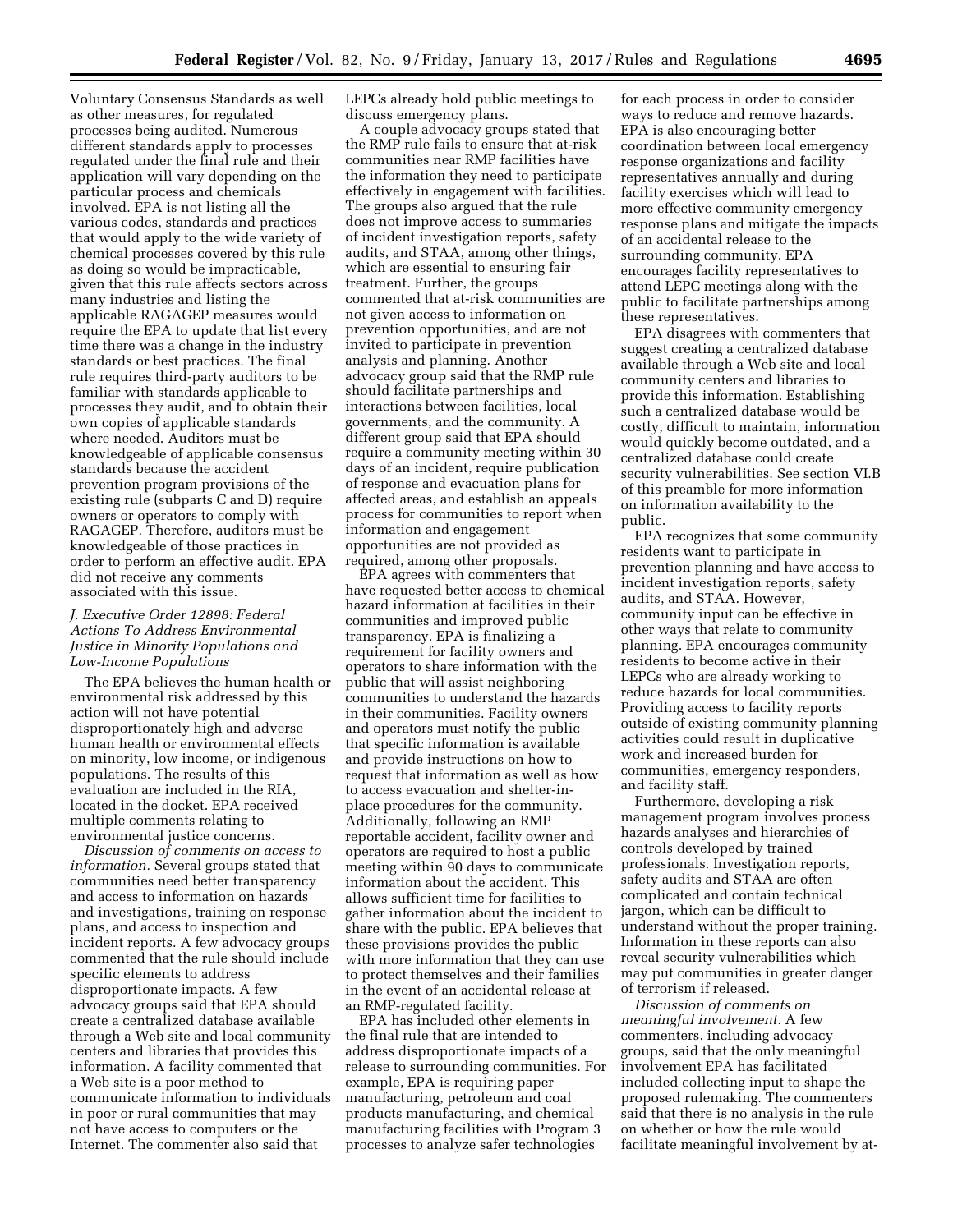risk or environmental justice (EJ) communities.

EPA believes there were numerous opportunities for the public to provide meaningful input on this final rule. This final rule was developed following extensive public feedback through Executive Order 13650 listening sessions, public comments on the RFI and the proposed rulemaking, and the public hearing held on March 29, 2016. EPA has incorporated requirements in the final rule to prevent accidental releases, mitigate the impacts of releases that do occur, and share chemical hazard information with the public.

#### *K. Congressional Review Act (CRA)*

This action is subject to the CRA, and the EPA will submit a rule report to each House of the Congress and to the Comptroller General of the United States. This action is a ''major rule'' as defined by 5 U.S.C. 804(2).

## **List of Subjects in 40 CFR Part 68**

Environmental protection, Administrative practice and procedure, Air pollution control, Chemicals, Hazardous substances, Intergovernmental relations, Reporting and recordkeeping requirements.

Dated: December 21, 2016.

#### **Gina McCarthy,**

## *Administrator.*

For the reasons set out in the preamble, title 40, chapter I, part 68, of the Code of Federal Regulations is amended as follows:

## **PART 68—CHEMICAL ACCIDENT PREVENTION PROVISIONS**

■ 1. The authority citation for part 68 continues to read as follows:

**Authority:** 42 U.S.C. 7412(r), 7601(a)(1), 7661–7661f.

■ 2. Amend § 68.3 by adding in alphabetical order the definitions ''Active measures'', ''CBI'', ''Inherently safer technology or design'', ''LEPC'', ''Passive measures'', ''Practicability'', ''Procedural measures'', ''Root cause'', and ''Third-party audit'' to read as follows:

## **§ 68.3 Definitions.**

\* \* \* \* \*

*Active measures* mean risk management measures or engineering controls that rely on mechanical, or other energy input to detect and respond to process deviations. Examples of active measures include alarms, safety instrumented systems, and detection hardware (such as hydrocarbon sensors).

\* \* \* \* \*

*CBI* means confidential business information.

\* \* \* \* \* *Inherently safer technology or design*  means risk management measures that minimize the use of regulated substances, substitute less hazardous substances, moderate the use of regulated substances, or simplify covered processes in order to make accidental releases less likely, or the impacts of such releases less severe.

\* \* \* \* \* *LEPC* means local emergency planning committee as established under 42 U.S.C. 11001(c).

\* \* \* \* \* *Passive measures* mean risk management measures that use design features that reduce either the frequency or consequence of the hazard without human, mechanical, or other energy input. Examples of passive measures include pressure vessel designs, dikes, berms, and blast walls.

\* \* \* \* \* *Practicability* means the capability of being successfully accomplished within a reasonable time, accounting for economic, environmental, legal, social, and technological factors. Environmental factors would include consideration of potential transferred risks for new risk reduction measures.

*Procedural measures* mean risk management measures such as policies, operating procedures, training, administrative controls, and emergency response actions to prevent or minimize incidents.

\* \* \* \* \* *Root cause* means a fundamental, underlying, system-related reason why an incident occurred.

\* \* \* \* \* *Third-party audit* means a compliance audit conducted pursuant to the requirements of  $\S$ 68.59 and/or  $\S$ 68.80, performed or led by an entity (individual or firm) meeting the competency and independence described in § 68.59(c) or § 68.80(c).

\* \* \* \* \*

■ 3. Amend § 68.10 by:

■ a. Revising paragraph (a); ■ b. Redesignating paragraphs (b)

through (f) as paragraphs (f) through (j); ■ c. Adding new paragraphs (b) through (e); and

■ d. Revising the newly designated paragraph  $(f)(2)$ .

The revisions and additions read as follow:

#### **§ 68.10 Applicability.**

(a) Except as provided in paragraphs (b) through (e) of this section, an owner

or operator of a stationary source that has more than a threshold quantity of a regulated substance in a process, as determined under § 68.115, shall comply with the requirements of this part no later than the latest of the following dates:

(1) June 21, 1999;

(2) Three years after the date on which a regulated substance is first listed under § 68.130;

(3) The date on which a regulated substance is first present above a threshold quantity in a process; or

(4) For any revisions to this part, the effective date of the final rule that revises this part.

(b) By March 14, 2018 the owner or operator of a stationary source shall comply with the emergency response coordination activities in § 68.93.

(c) Within three years of when the owner or operator determines that the stationary source is subject to the emergency response program requirements of § 68.95, pursuant to § 68.90(a), the owner or operator must develop and implement an emergency response program in accordance with § 68.95.

(d) By March 15, 2021, the owner or operator shall comply with the following provisions promulgated on January 13, 2017:

(1) Third-party audit provisions in §§ 68.58(f), 68.58(g), 68.58(h), 68.59, 68.79(f), 68.79(g), 68.79(h), and 68.80;

(2) Incident investigation root cause analysis provisions in §§ 68.60(d)(7) and  $68.81(d)(7);$ 

(3) Safer technology and alternatives analysis provisions in § 68.67(c)(8);

(4) Emergency response exercise provisions of § 68.96, and;

(5) Availability of information

provisions in § 68.210(b) through (e). (e) By March 14, 2022, the owner or operator shall comply with the risk management plan provisions of subpart G of this part promulgated on January 13, 2017.

(f) \* \* \*

(2) The distance to a toxic or flammable endpoint for a worst-case release assessment conducted under subpart B and § 68.25 is less than the distance to any public receptor, as defined in § 68.3; and \* \* \* \* \*

■ 4. Amend § 68.12 by:

■ a. Revising paragraphs (c)(4) and (5),

and adding paragraph (c)(6); and

■ b. Revising paragraphs (d)(4) and (5), and adding paragraph (d)(6).

The revisions and additions read as follows:

## **§ 68.12 General requirements.**

\* \* \* \* \*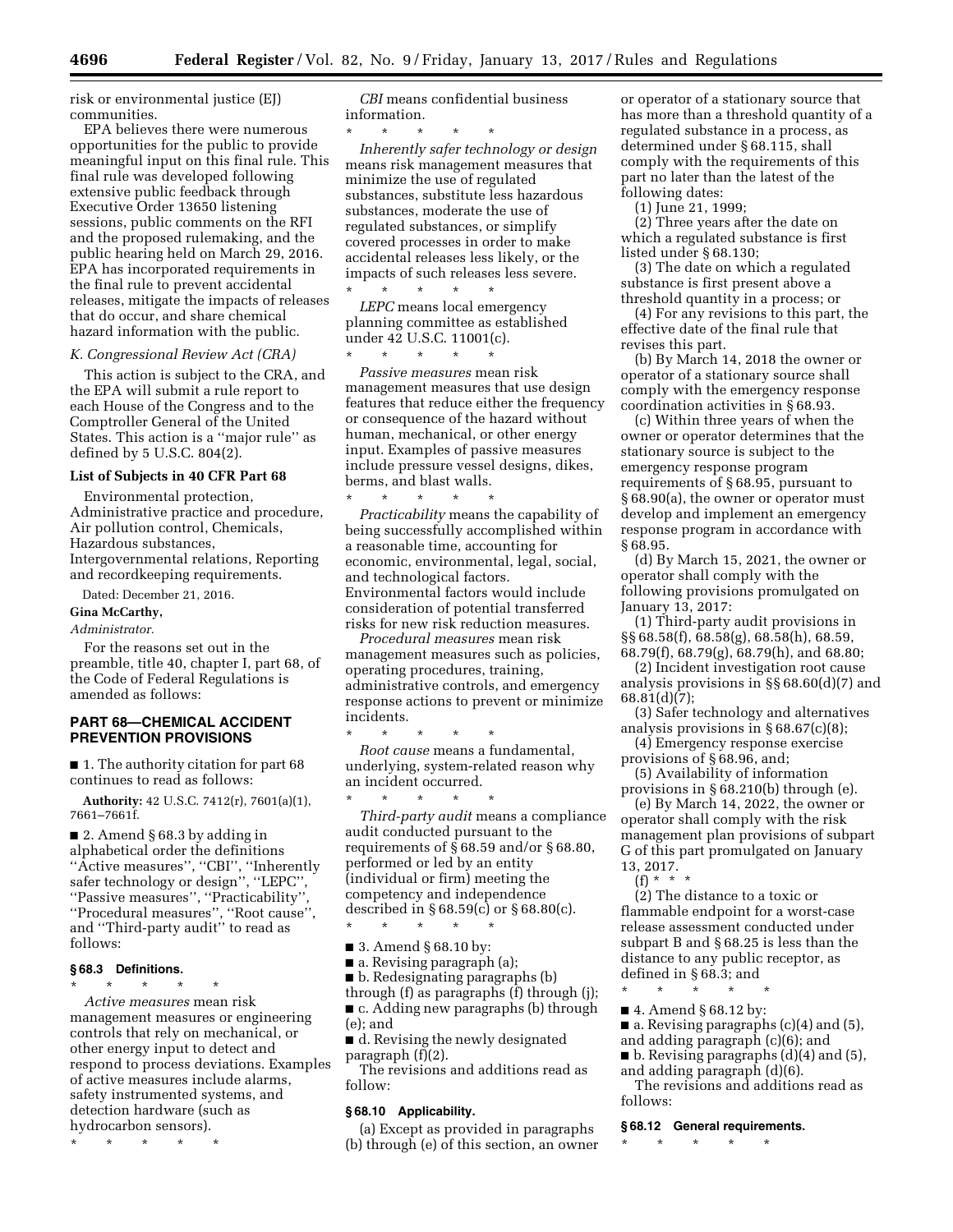$(c) * * * *$ 

(4) Coordinate response actions with local emergency planning and response agencies as provided in § 68.93;

(5) Develop and implement an emergency response program, and conduct exercises, as provided in §§ 68.90 to 68.96; and

(6) Submit as part of the RMP the data on prevention program elements for Program 2 processes as provided in § 68.170.

 $(d) * * * *$ 

(4) Coordinate response actions with local emergency planning and response agencies as provided in § 68.93;

(5) Develop and implement an emergency response program, and conduct exercises, as provided in §§ 68.90 to 68.96; and

(6) Submit as part of the RMP the data on prevention program elements for Program 3 processes as provided in § 68.175.

■ 5. Amend § 68.48 by revising paragraph (a)(1) to read as follows:

#### **§ 68.48 Safety information.**

 $(a) * * * *$ 

(1) Safety Data Sheets (SDS) that meet the requirements of 29 CFR 1910.1200(g);

\* \* \* \* \* ■ 6. Amend § 68.50 by revising

paragraph (a)(2) to read as follows:

### **§ 68.50 Hazard review.**

 $(a) * * * *$ 

(2) Opportunities for equipment malfunctions or human errors that could cause an accidental release, including findings from incident investigations;

\* \* \* \* \* ■ 7. Amend § 68.54 by revising paragraphs (a), (b), and (d); and adding paragraph (e) to read as follows:

#### **§ 68.54 Training.**

(a) The owner or operator shall ensure that each employee presently involved in operating a process, and each employee newly assigned to a covered process have been trained or tested competent in the operating procedures provided in § 68.52 that pertain to their duties. For those employees already operating a process on June 21, 1999, the owner or operator may certify in writing that the employee has the required knowledge, skills, and abilities to safely carry out the duties and responsibilities as provided in the operating procedures.

(b) *Refresher training.* Refresher training shall be provided at least every three years, and more often if necessary, to each employee involved in operating a process to ensure that the employee

understands and adheres to the current operating procedures of the process. The owner or operator, in consultation with the employees operating the process, shall determine the appropriate frequency of refresher training.

\* \* \* \* \* (d) The owner or operator shall ensure that employees involved in operating a process are trained in any updated or new procedures prior to startup of a process after a major change.

(e) For the purposes of this section, the term employee also includes supervisors responsible for directing process operations.

■ 8. Amend § 68.58 by revising paragraph (a) and adding paragraphs (f) through (h) to read as follows:

## **§ 68.58 Compliance audits.**

(a) The owner or operator shall certify that they have evaluated compliance with the provisions of this subpart for each covered process, at least every three years to verify that the procedures and practices developed under the rule are adequate and are being followed. When required as set forth in paragraph (f) of this section, the compliance audit shall be a third-party audit.

\* \* \* \* \* (f) *Third-party audit applicability.*  The next required compliance audit shall be a third-party audit when one of the following conditions apply:

(1) An accidental release meeting the criteria in § 68.42(a) from a covered process at a stationary source has occurred; or

(2) An implementing agency requires a third-party audit due to conditions at the stationary source that could lead to an accidental release of a regulated substance, or when a previous thirdparty audit failed to meet the competency or independence criteria of § 68.59(c).

(g) *Implementing agency notification and appeals.* (1) If an implementing agency makes a preliminary determination that a third-party audit is necessary pursuant to paragraph (f)(2) of this section, the implementing agency will provide written notice to the owner or operator that describes the basis for this determination.

(2) Within 30 days of receipt of such written notice, the owner or operator may provide information and data to, and may consult with, the implementing agency on the determination. Thereafter, the implementing agency will provide a final determination to the owner or operator.

(3) If the final determination requires a third-party audit, the owner or

operator shall comply with the requirements of § 68.59, pursuant to the schedule in paragraph (h) of this section.

(4) *Appeals.* The owner or operator may appeal a final determination made by an implementing agency under paragraph (g)(2) of this section within 30 days of receipt of the final determination. The appeal shall be made to the EPA Regional Administrator, or for determinations made by other implementing agencies, the administrator or director of such implementing agency. The appeal shall contain a clear and concise statement of the issues, facts in the case, and any relevant additional information. In reviewing the appeal, the implementing agency may request additional information from the owner or operator. The implementing agency will provide a written, final decision on the appeal to the owner or operator.

(h) *Schedule for conducting a thirdparty audit.* The audit and audit report shall be completed as follows, unless a different timeframe is specified by the implementing agency:

(1) For third-party audits required pursuant to paragraph (f)(1) of this section, within 12 months of the release; or

(2) For third-party audits required pursuant to paragraph (f)(2) of this section, within 12 months of the date of the final determination pursuant to paragraph (g)(3) of this section. However, if the final determination is appealed pursuant to paragraph (g)(4) of this section, within 12 months of the date of the final decision on the appeal. ■ 9. Section 68.59 is added to subpart C

to read as follows:

#### **§ 68.59 Third-party audits.**

(a) *Applicability.* The owner or operator shall engage a third-party to conduct an audit that evaluates compliance with the provisions of this subpart in accordance with the requirements of this section when either criterion of § 68.58(f) is met.

(b) *Third-party auditors and auditing teams.* The owner or operator shall either:

(1) Engage a third-party auditor meeting all of the competency and independence criteria in paragraph (c) of this section; or

(2) Assemble an auditing team, led by a third-party auditor meeting all of the competency and independence criteria in paragraph (c) of this section. The team may include:

(i) Other employees of the third-party auditor firm meeting the independence criteria of paragraph (c)(2) of this section; and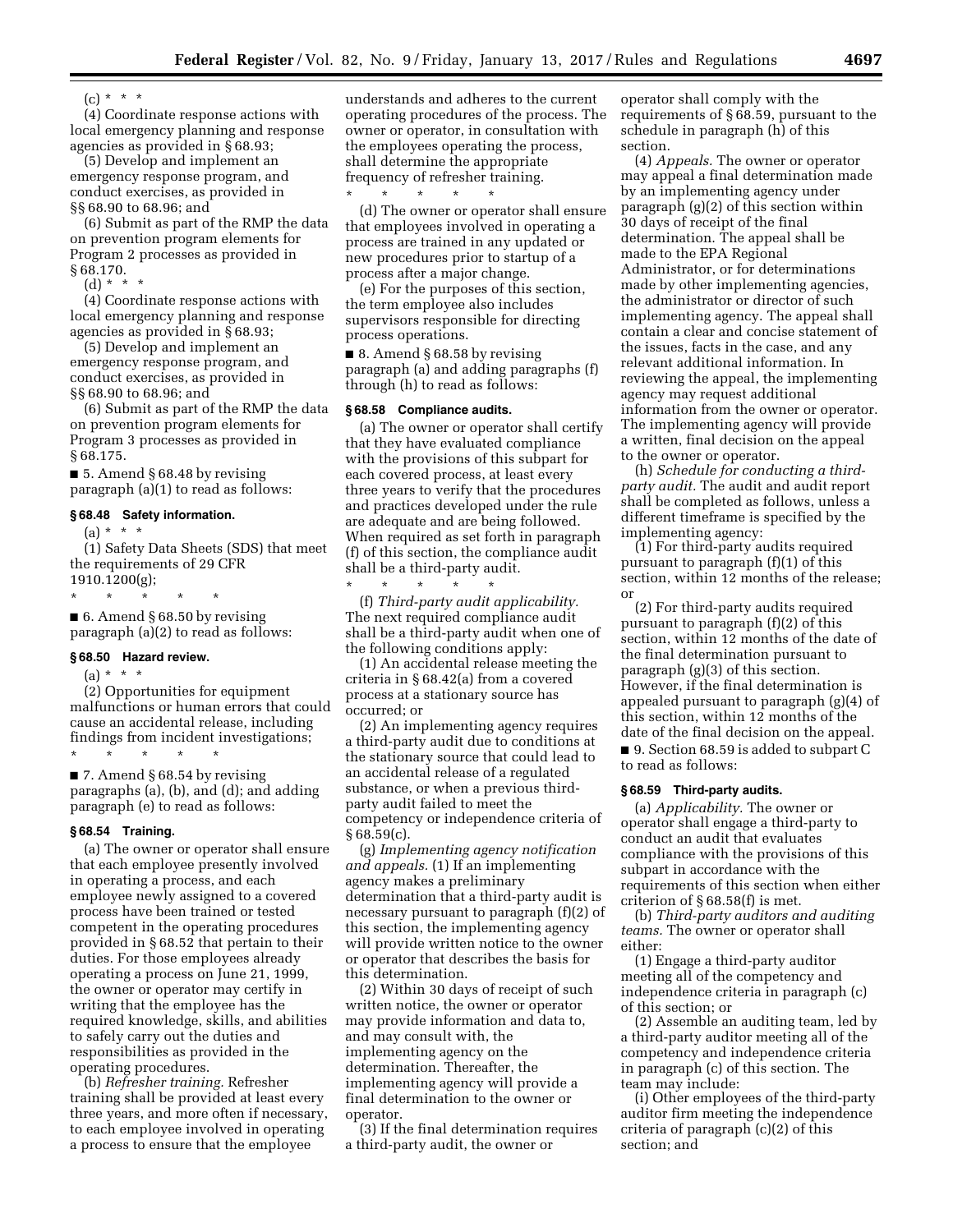(ii) Other personnel not employed by the third-party auditor firm, including facility personnel.

(c) Third-party auditor qualifications. The owner or operator shall determine and document that the third-party auditor(s) meet the following competency and independence requirements:

(1) *Competency requirements.* The third-party auditor(s) shall be:

(i) Knowledgeable with the requirements of this part;

(ii) Experienced with the stationary source type and processes being audited and applicable recognized and generally accepted good engineering practices; and

(iii) Trained and/or certified in proper auditing techniques.

(2) *Independence requirements.* The third-party auditor(s) shall:

(i) Act impartially when performing all activities under this section;

(ii) Receive no financial benefit from the outcome of the audit, apart from payment for auditing services. For purposes of this paragraph, retired employees who otherwise satisfy the third-party auditor independence criteria in this section may qualify as independent if their sole continuing financial attachments to the owner or operator are employer-financed or managed retirement and/or health plans;

(iii) Not have conducted past research, development, design, construction services, or consulting for the owner or operator within the last two years. For purposes of this requirement, consulting does not include performing or participating in third-party audits pursuant to § 68.59 or § 68.80. An audit firm with personnel who, before working for the auditor, conducted research, development, design, construction, or consulting services for the owner or operator within the last two years as an employee or contractor may meet the requirements of this subsection by ensuring such personnel do not participate in the audit, or manage or advise the audit team concerning the audit;

(iv) Not provide other business or consulting services to the owner or operator, including advice or assistance to implement the findings or recommendations in an audit report, for a period of at least two years following submission of the final audit report;

(v) Ensure that all third-party personnel involved in the audit sign and date a conflict of interest statement documenting that they meet the independence criteria of this paragraph; and

(vi) Ensure that all third-party personnel involved in the audit do not accept future employment with the owner or operator of the stationary source for a period of at least two years following submission of the final audit report. For purposes of this requirement, employment does not include performing or participating in thirdparty audits pursuant to § 68.59 or § 68.80.

(3) The auditor shall have written policies and procedures to ensure that all personnel comply with the competency and independence requirements of this section.

(d) *Third-party auditor responsibilities.* The owner or operator shall ensure that the third-party auditor:

(1) Manages the audit and participates in audit initiation, design,

implementation, and reporting;

(2) Determines appropriate roles and responsibilities for the audit team members based on the qualifications of each team member;

(3) Prepares the audit report and where there is a team, documents the full audit team's views in the final audit report;

(4) Certifies the final audit report and its contents as meeting the requirements of this section; and

(5) Provides a copy of the audit report to the owner or operator.

(e) *Audit report.* The audit report shall:

(1) Identify all persons participating on the audit team, including names, titles, employers and/or affiliations, and summaries of qualifications. For thirdparty auditors, include information demonstrating that the competency requirements in paragraph (c)(1) of this section are met;

(2) Describe or incorporate by reference the policies and procedures required under paragraph (c)(3) of this section;

(3) Document the auditor's evaluation, for each covered process, of the owner or operator's compliance with the provisions of this subpart to determine whether the procedures and practices developed by the owner or operator under this rule are adequate and being followed;

(4) Document the findings of the audit, including any identified compliance or performance deficiencies;

(5) Summarize any significant revisions (if any) between draft and final versions of the report; and

(6) Include the following certification, signed and dated by the third-party auditor or third-party audit team member leading the audit:

I certify that this RMP compliance audit report was prepared under my direction or supervision in accordance with a system designed to assure that qualified personnel properly gather and evaluate the information upon which the audit is based. I further certify that the audit was conducted and this report was prepared pursuant to the requirements of subpart C of 40 CFR part 68 and all other applicable auditing, competency, independence, impartiality, and conflict of interest standards and protocols. Based on my personal knowledge and experience, and inquiry of personnel involved in the audit, the information submitted herein is true, accurate, and complete.

(f) *Third-party audit findings—*(1) *Findings response report.* As soon as possible, but no later than 90 days after receiving the final audit report, the owner or operator shall determine an appropriate response to each of the findings in the audit report, and develop a findings response report that includes:

(i) A copy of the final audit report;

(ii) An appropriate response to each of the audit report findings;

(iii) A schedule for promptly addressing deficiencies; and

(iv) A certification, signed and dated by a senior corporate officer, or an official in an equivalent position, of the owner or operator of the stationary source, stating:

I certify under penalty of law that I have engaged a third-party to perform or lead an audit team to conduct a third-party audit in accordance with the requirements of 40 CFR 68.59 and that the attached RMP compliance audit report was received, reviewed, and responded to under my direction or supervision by qualified personnel. I further certify that appropriate responses to the findings have been identified and deficiencies were corrected, or are being corrected, consistent with the requirements of subpart C of 40 CFR part 68, as documented herein. Based on my personal knowledge and experience, or inquiry of personnel involved in evaluating the report findings and determining appropriate responses to the findings, the information submitted herein is true, accurate, and complete. I am aware that there are significant penalties for making false material statements, representations, or certifications, including the possibility of fines and imprisonment for knowing violations.

(2) *Schedule implementation.* The owner or operator shall implement the schedule to address deficiencies identified in the audit findings response report in paragraph (f)(1)(iii) of this section and document the action taken to address each deficiency, along with the date completed.

(3) *Submission to Board of Directors.*  The owner or operator shall immediately provide a copy of each document required under paragraphs  $(f)(1)$  and  $(2)$  of this section, when completed, to the owner or operator's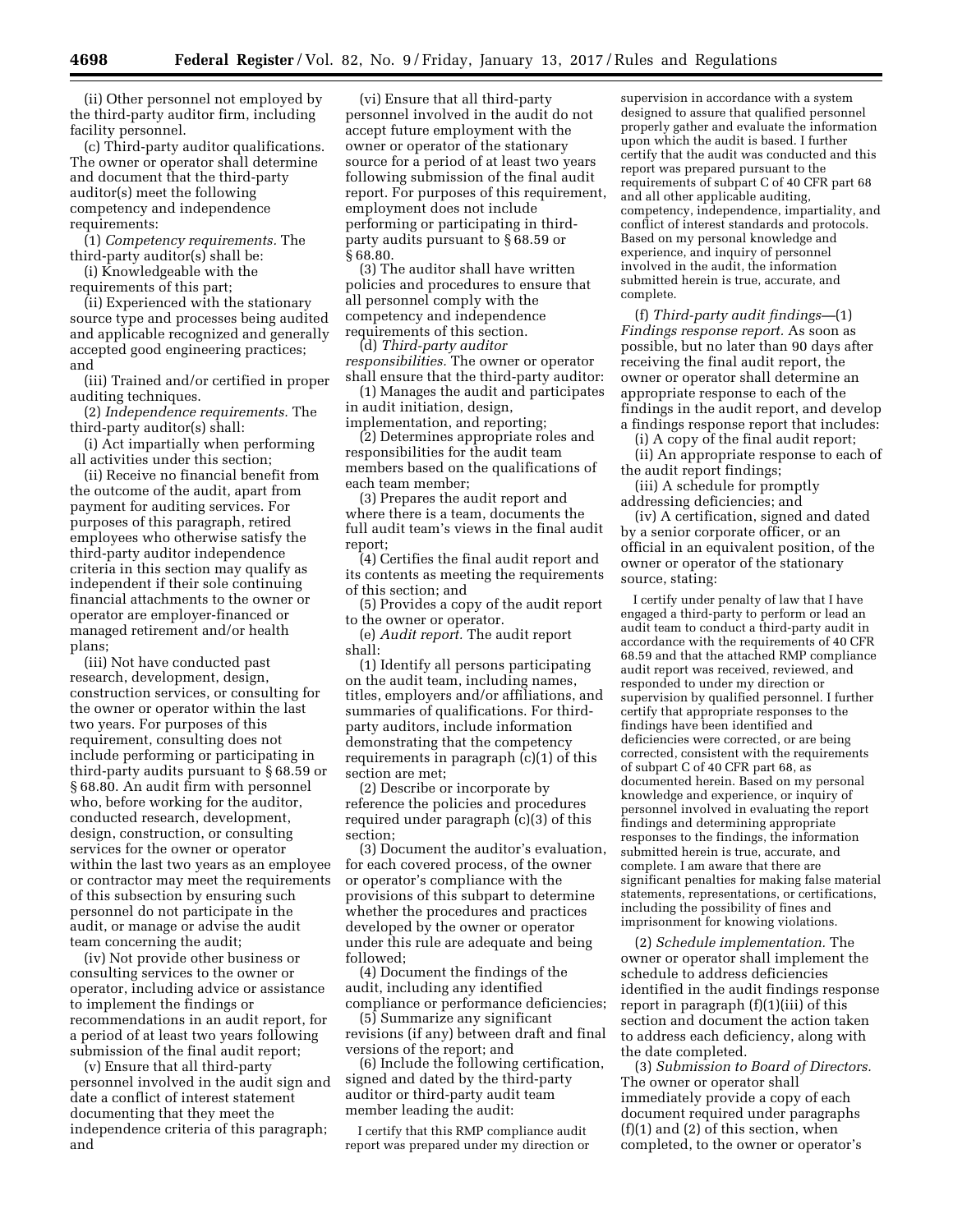audit committee of the Board of Directors, or other comparable committee or individual, if applicable.

(g) *Recordkeeping.* The owner or operator shall retain at the stationary source, the two most recent final thirdparty audit reports, related findings response reports, documentation of actions taken to address deficiencies, and related records. This requirement does not apply to any document that is more than five years old.

- 10. Amend § 68.60 by:
- a. Revising paragraph (a);
- b. Redesignating paragraphs (c) through (f) as paragraphs (d) through (g);
- c. Adding a new paragraph (c); and ■ d. Revising the newly designated
- paragraphs (d) and (g).

The revisions and additions read as follows:

#### **§ 68.60 Incident investigation.**

(a) The owner or operator shall investigate each incident that:

(1) Resulted in a catastrophic release (including when the affected process is decommissioned or destroyed following, or as the result of, an incident); or

(2) Could reasonably have resulted in a catastrophic release (*i.e.,* was a near miss).

\* \* \* \* \*

(c) An incident investigation team shall be established and consist of at least one person knowledgeable in the process involved and other persons with appropriate knowledge and experience to thoroughly investigate and analyze the incident.

(d) A report shall be prepared at the conclusion of the investigation. The report shall be completed within 12 months of the incident, unless the implementing agency approves, in writing, an extension of time. The report shall include:

(1) Date, time, and location of incident;

(2) Date investigation began;

(3) A description of the incident, in chronological order, providing all relevant facts;

(4) The name and amount of the regulated substance involved in the release (*e.g.,* fire, explosion, toxic gas loss of containment) or near miss and the duration of the event;

(5) The consequences, if any, of the incident including, but not limited to: injuries, fatalities, the number of people evacuated, the number of people sheltered in place, and the impact on the environment;

(6) Emergency response actions taken; (7) The factors that contributed to the incident including the initiating event,

direct and indirect contributing factors, and root causes. Root causes shall be determined by conducting an analysis for each incident using a recognized method; and

(8) Any recommendations resulting from the investigation and a schedule for addressing them.

\* \* \* \* \* (g) Incident investigation reports shall be retained for five years.

■ 11. Amend § 68.65 by revising the first sentence of paragraph (a) and the note to paragraph (b) to read as follows:

#### **§ 68.65 Process safety information.**

(a) The owner or operator shall complete a compilation of written process safety information before conducting any process hazard analysis required by the rule, and shall keep process safety information up-to-date. \* \* \*

(b) \* \* \*

**Note to paragraph (b):** Safety Data Sheets (SDS) meeting the requirements of 29 CFR 1910.1200(g) may be used to comply with this requirement to the extent they contain the information required by paragraph (b) of this section.

\* \* \* \* \*

■ 12. Amend § 68.67 by:

■ a. Revising paragraph (c)(2);

■ b. Amending paragraph (c)(6) by removing the word ''and;'' ■ c. Amending paragraph (c)(7) by

removing the period at the end of the paragraph and adding ''; and'' in its place; and

■ d. Adding paragraph (c)(8). The revisions and additions read as follows:

### **§ 68.67 Process hazard analysis.**

\* \* \* \* \*

(c) \* \* \* (2) The findings from all incident investigations required under § 68.81, as well as any other potential failure scenarios;

\* \* \* \* \* (8) For processes in NAICS 322, 324, and 325, safer technology and alternative risk management measures applicable to eliminating or reducing risk from process hazards.

(i) The owner or operator shall consider, in the following order of preference inherently safer technology or design, passive measures, active measures, and procedural measures. A combination of risk management measures may be used to achieve the desired risk reduction.

(ii) The owner or operator shall determine the practicability of the inherently safer technologies and designs considered.

\* \* \* \* \*

 $\blacksquare$  13. Amend § 68.71 by adding paragraph (d) to read as follows:

## **§ 68.71 Training.**  \* \* \* \* \*

(d) For the purposes of this section, the term employee also includes supervisors with process operational responsibilities.

■ 14. Amend § 68.79 by revising paragraph (a) and adding paragraphs (f) through (h) to read as follows:

#### **§ 68.79 Compliance audits.**

(a) The owner or operator shall certify that they have evaluated compliance with the provisions of this subpart for each covered process, at least every three years to verify that the procedures and practices developed under the rule are adequate and are being followed. When required as set forth in paragraph (f) of this section, the compliance audit shall be a third-party audit.  $\star$   $\star$   $\star$ 

(f) *Third-party audit applicability.*  The next required compliance audit shall be a third-party audit when one of the following conditions apply:

(1) An accidental release meeting the criteria in § 68.42(a) from a covered process at a stationary source has occurred; or

(2) An implementing agency requires a third-party audit due to conditions at the stationary source that could lead to an accidental release of a regulated substance, or when a previous thirdparty audit failed to meet the competency or independence criteria of  $§68.80(c)$ .

(g) *Implementing agency notification and appeals.* (1) If an implementing agency makes a preliminary determination that a third-party audit is necessary pursuant to paragraph (f)(2) of this section, the implementing agency will provide written notice to the owner or operator that describes the basis for this determination.

(2) Within 30 days of receipt of such written notice, the owner or operator may provide information and data to, and may consult with, the implementing agency on the determination. Thereafter, the implementing agency will provide a final determination to the owner or operator.

(3) If the final determination requires a third-party audit, the owner or operator shall comply with the requirements of § 68.80, pursuant to the schedule in paragraph (h) of this section.

(4) *Appeals.* The owner or operator may appeal a final determination made by an implementing agency under paragraph (g)(2) of this section within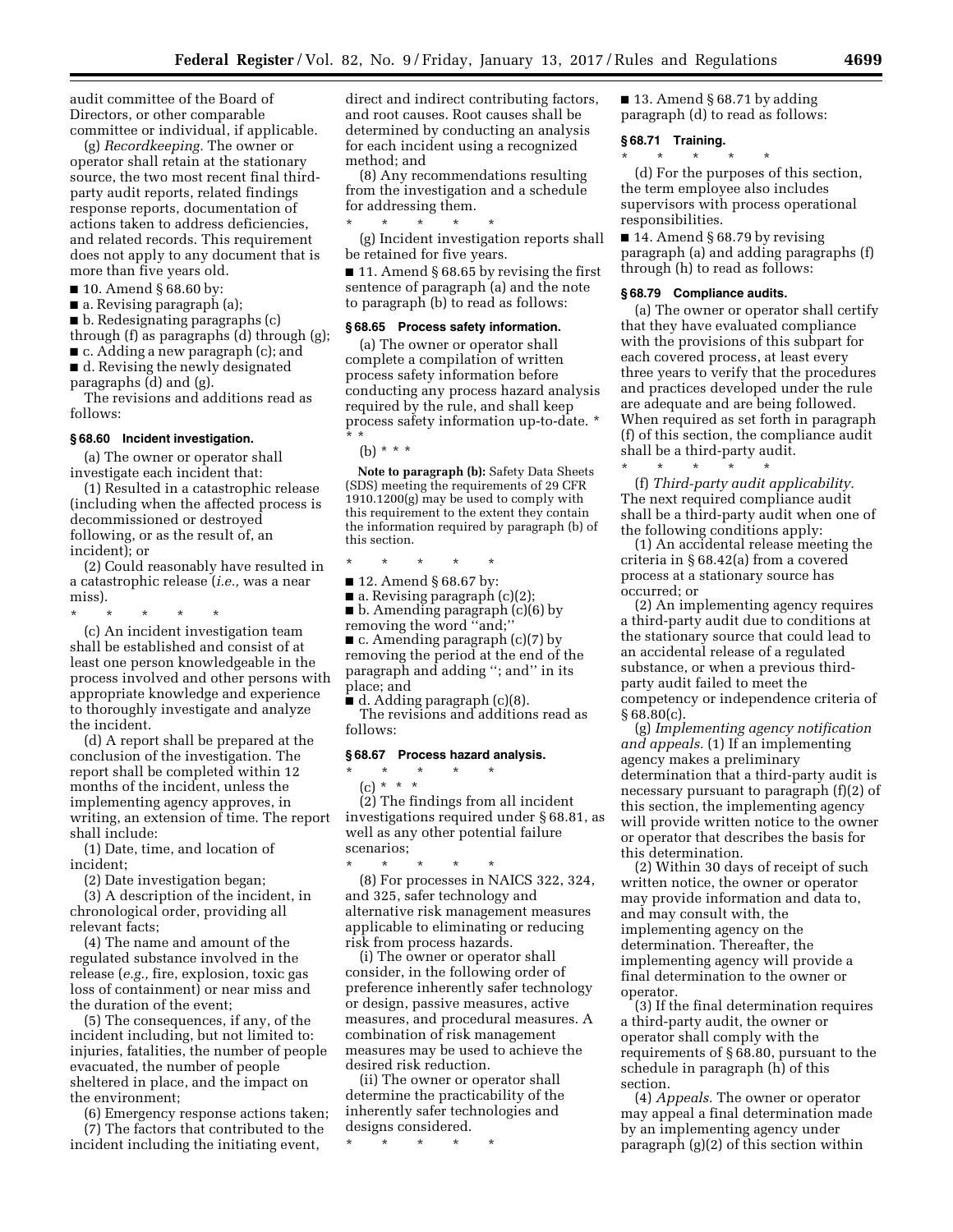30 days of receipt of the final determination. The appeal shall be made to the EPA Regional Administrator, or for determinations made by other implementing agencies, the administrator or director of such implementing agency. The appeal shall contain a clear and concise statement of the issues, facts in the case, and any relevant additional information. In reviewing the appeal, the implementing agency may request additional information from the owner or operator. The implementing agency will provide a written, final decision on the appeal to the owner or operator.

(h) *Schedule for conducting a thirdparty audit.* The audit and audit report shall be completed as follows, unless a different timeframe is specified by the implementing agency:

(1) For third-party audits required pursuant to paragraph (f)(1) of this section, within 12 months of the release; or

(2) For third-party audits required pursuant to paragraph (f)(2) of this section, within 12 months of the date of the final determination pursuant to paragraph (g)(3) of this section. However, if the final determination is appealed pursuant to paragraph (g)(4) of this section, within 12 months of the date of the final decision on the appeal.

■ 15. Section 68.80 is added to subpart D to read as follows:

## **§ 68.80 Third-party audits.**

(a) *Applicability.* The owner or operator shall engage a third-party to conduct an audit that evaluates compliance with the provisions of this subpart in accordance with the requirements of this section when either criterion of § 68.79(f) is met.

(b) *Third-party auditors and auditing teams.* The owner or operator shall either:

(1) Engage a third-party auditor meeting all of the competency and independence criteria in paragraph (c) of this section; or

(2) Assemble an auditing team, led by a third-party auditor meeting all of the competency and independence criteria in paragraph (c) of this section. The team may include:

(i) Other employees of the third-party auditor firm meeting the independence criteria of paragraph (c)(2) of this section; and

(ii) Other personnel not employed by the third-party auditor firm, including facility personnel.

(c) *Third-party auditor qualifications.*  The owner or operator shall determine and document that the third-party auditor(s) meet the following

competency and independence requirements:

(1) *Competency requirements.* The third-party auditor(s) shall be:

(i) Knowledgeable with the requirements of this part;

(ii) Experienced with the stationary source type and processes being audited and applicable recognized and generally accepted good engineering practices; and

(iii) Trained or certified in proper auditing techniques.

(2) *Independence requirements.* The third-party auditor(s) shall:

(i) Act impartially when performing all activities under this section;

(ii) Receive no financial benefit from the outcome of the audit, apart from payment for auditing services. For purposes of this paragraph, retired employees who otherwise satisfy the third-party auditor independence criteria in this section may qualify as independent if their sole continuing financial attachments to the owner or operator are employer-financed or managed retirement and/or health plans;

(iii) Not have conducted past research, development, design, construction services, or consulting for the owner or operator within the last two years. For purposes of this requirement, consulting does not include performing or participating in third-party audits pursuant to § 68.59 or § 68.80. An audit firm with personnel who, before working for the auditor, conducted research, development, design, construction, or consulting services for the owner or operator within the last two years as an employee or contractor may meet the requirements of this subsection by ensuring such personnel do not participate in the audit, or manage or advise the audit team concerning the audit;

(iv) Not provide other business or consulting services to the owner or operator, including advice or assistance to implement the findings or recommendations in an audit report, for a period of at least two years following submission of the final audit report;

(v) Ensure that all third-party personnel involved in the audit sign and date a conflict of interest statement documenting that they meet the independence criteria of this paragraph; and

(vi) Ensure that all third-party personnel involved in the audit do not accept future employment with the owner or operator of the stationary source for a period of at least two years following submission of the final audit report. For purposes of this requirement, employment does not include

performing or participating in thirdparty audits pursuant to § 68.59 or § 68.80.

(3) The auditor shall have written policies and procedures to ensure that all personnel comply with the competency and independence requirements of this section.

(d) *Third-party auditor responsibilities.* The owner or operator shall ensure that the third-party auditor:

(1) Manages the audit and participates in audit initiation, design,

implementation, and reporting;

(2) Determines appropriate roles and responsibilities for the audit team members based on the qualifications of each team member;

(3) Prepares the audit report and where there is a team, documents the full audit team's views in the final audit report;

(4) Certifies the final audit report and its contents as meeting the requirements of this section; and

(5) Provides a copy of the audit report to the owner or operator.

(e) *Audit report.* The audit report shall:

(1) Identify all persons participating on the audit team, including names, titles, employers and/or affiliations, and summaries of qualifications. For thirdparty auditors, include information demonstrating that the competency requirements in paragraph (c)(1) of this section are met;

(2) Describe or incorporate by reference the policies and procedures required under paragraph (c)(3) of this section;

(3) Document the auditor's evaluation, for each covered process, of the owner or operator's compliance with the provisions of this subpart to determine whether the procedures and practices developed by the owner or operator under this rule are adequate and being followed;

(4) Document the findings of the audit, including any identified compliance or performance deficiencies;

(5) Summarize any significant revisions (if any) between draft and final versions of the report; and

(6) Include the following certification, signed and dated by the third-party auditor or third-party audit team member leading the audit:

I certify that this RMP compliance audit report was prepared under my direction or supervision in accordance with a system designed to assure that qualified personnel properly gather and evaluate the information upon which the audit is based. I further certify that the audit was conducted and this report was prepared pursuant to the requirements of subpart D of 40 CFR part 68 and all other applicable auditing,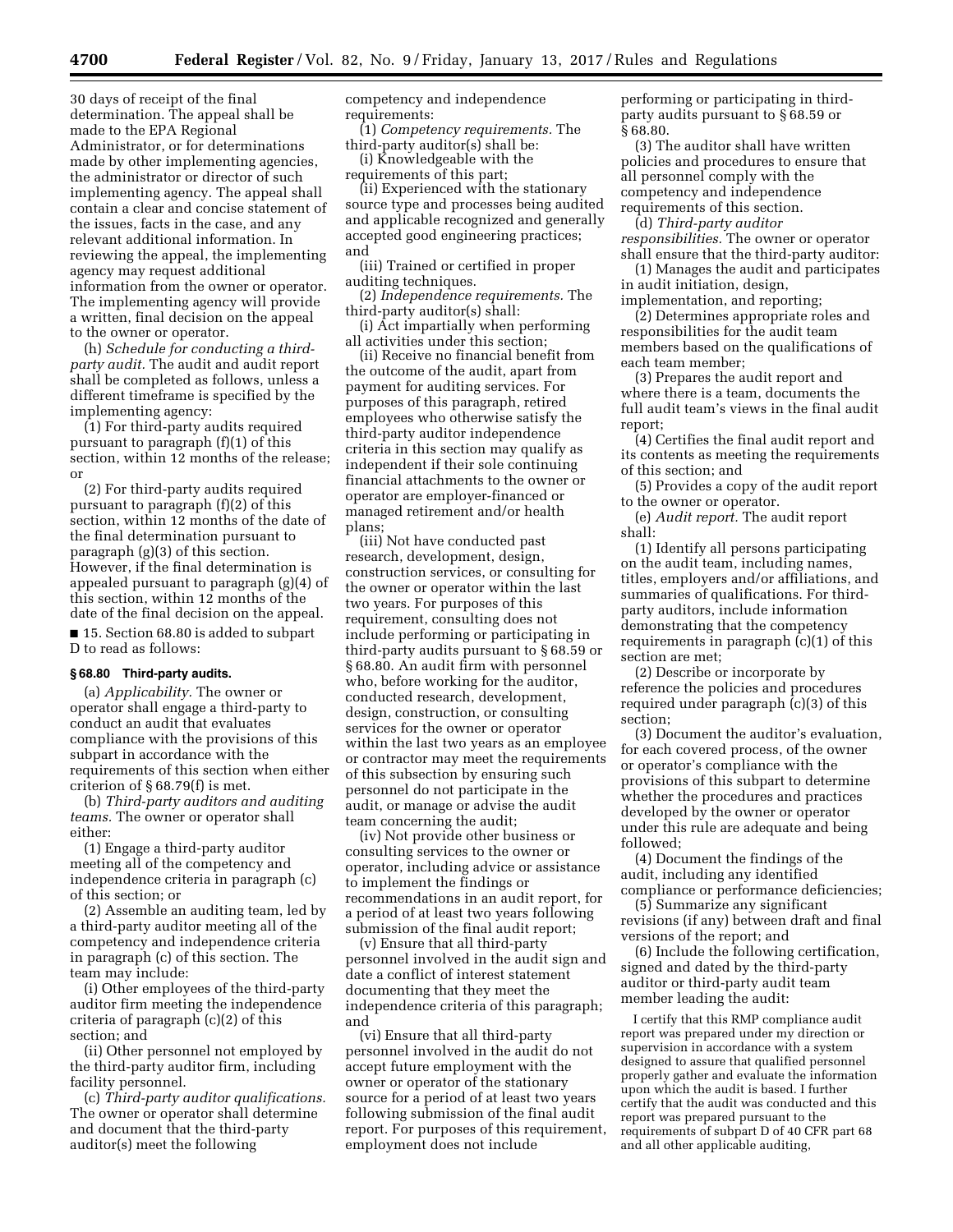competency, independence, impartiality, and conflict of interest standards and protocols. Based on my personal knowledge and experience, and inquiry of personnel involved in the audit, the information submitted herein is true, accurate, and complete.

(f) *Third-party audit findings—*(1) *Findings response report.* As soon as possible, but no later than 90 days after receiving the final audit report, the owner or operator shall determine an appropriate response to each of the findings in the audit report, and develop a findings response report that includes:

(i) A copy of the final audit report;

(ii) An appropriate response to each of the audit report findings;

(iii) A schedule for promptly addressing deficiencies; and

(iv) A certification, signed and dated by a senior corporate officer, or an official in an equivalent position, of the owner or operator of the stationary source, stating:

I certify under penalty of law that I have engaged a third-party to perform or lead an audit team to conduct a third-party audit in accordance with the requirements of 40 CFR 68.80 and that the attached RMP compliance audit report was received, reviewed, and responded to under my direction or supervision by qualified personnel. I further certify that appropriate responses to the findings have been identified and deficiencies were corrected, or are being corrected, consistent with the requirements of subpart D of 40 CFR part 68, as documented herein. Based on my personal knowledge and experience, or inquiry of personnel involved in evaluating the report findings and determining appropriate responses to the findings, the information submitted herein is true, accurate, and complete. I am aware that there are significant penalties for making false material statements, representations, or certifications, including the possibility of fines and imprisonment for knowing violations.

(2) *Schedule implementation.* The owner or operator shall implement the schedule to address deficiencies identified in the audit findings response report in paragraph (f)(1)(iii) of this section and document the action taken to address each deficiency, along with the date completed.

(3) *Submission to Board of Directors.*  The owner or operator shall immediately provide a copy of each document required under paragraphs (f)(1) and (2) of this section, when completed, to the owner or operator's audit committee of the Board of Directors, or other comparable committee or individual, if applicable.

(g) *Recordkeeping.* The owner or operator shall retain at the stationary source the two most recent final thirdparty audit reports, related findings response reports, documentation of

actions taken to address deficiencies, and related records.

■ 16. Amend § 68.81 by revising paragraphs (a), (d) introductory text,  $(d)(1)$ ,  $(d)(3)$  through  $(5)$ , and adding paragraphs (d)(6) through (8) to read as follows:

### **§ 68.81 Incident investigation.**

(a) The owner or operator shall investigate each incident that:

(1) Resulted in a catastrophic release (including when the affected process is decommissioned or destroyed following, or as the result of, an incident); or

(2) Could reasonably have resulted in a catastrophic release (*i.e.,* was a near miss).

\* \* \* \* \* (d) A report shall be prepared at the conclusion of the investigation. The report shall be completed within 12 months of the incident, unless the implementing agency approves, in writing, an extension of time. The report shall include:

(1) Date, time, and location of incident;

\* \* \* \* \* (3) A description of the incident, in chronological order, providing all

relevant facts; (4) The name and amount of the regulated substance involved in the release (*e.g.,* fire, explosion, toxic gas loss of containment) or near miss and the duration of the event;

(5) The consequences, if any, of the incident including, but not limited to: injuries, fatalities, the number of people evacuated, the number of people sheltered in place, and the impact on the environment;

(6) Emergency response actions taken;

(7) The factors that contributed to the incident including the initiating event, direct and indirect contributing factors, and root causes. Root causes shall be determined by conducting an analysis for each incident using a recognized method; and

(8) Any recommendations resulting from the investigation and a schedule for addressing them.

\* \* \* \* \* ■ 17. Revise § 68.90 to read as follows:

#### **§ 68.90 Applicability.**

(a) *Responding stationary source.*  Except as provided in paragraph (b) of this section, the owner or operator of a stationary source with Program 2 and Program 3 processes shall comply with the requirements of §§ 68.93, 68.95, and 68.96.

(b) *Non-responding stationary source.*  The owner or operator of a stationary

source whose employees will not respond to accidental releases of regulated substances need not comply with § 68.95 of this part provided that:

(1) For stationary sources with any regulated toxic substance held in a process above the threshold quantity, the stationary source is included in the community emergency response plan developed under 42 U.S.C. 11003;

(2) For stationary sources with only regulated flammable substances held in a process above the threshold quantity, the owner or operator has coordinated response actions with the local fire department;

(3) Appropriate mechanisms are in place to notify emergency responders when there is a need for a response;

(4) The owner or operator performs the annual emergency response coordination activities required under § 68.93; and

(5) The owner or operator performs the annual notification exercises required under § 68.96(a).

■ 18. Section 68.93 is added to subpart E to read as follows:

#### **§ 68.93 Emergency response coordination activities.**

The owner or operator of a stationary source shall coordinate response needs with local emergency planning and response organizations to determine how the stationary source is addressed in the community emergency response plan and to ensure that local response organizations are aware of the regulated substances at the stationary source, their quantities, the risks presented by covered processes, and the resources and capabilities at the stationary source to respond to an accidental release of a regulated substance.

(a) Coordination shall occur at least annually, and more frequently if necessary, to address changes: At the stationary source; in the stationary source's emergency response and/or emergency action plan; and/or in the community emergency response plan.

(b) Coordination shall include providing to the local emergency planning and response organizations: The stationary source's emergency response plan if one exists; emergency action plan; updated emergency contact information; and any other information that local emergency planning and response organizations identify as relevant to local emergency response planning. For responding stationary sources, coordination shall also include consulting with local emergency response officials to establish appropriate schedules and plans for field and tabletop exercises required under § 68.96(b). The owner or operator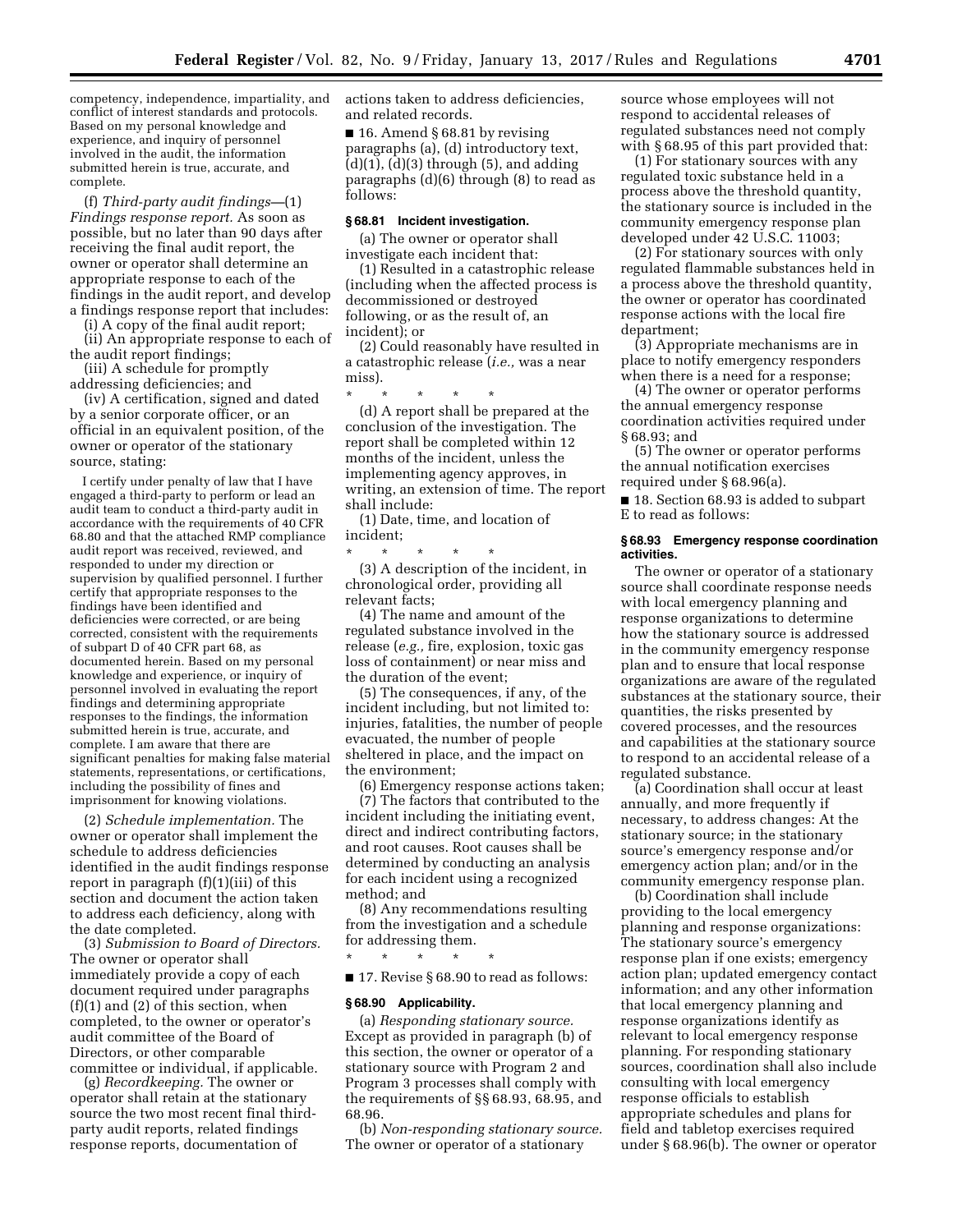shall request an opportunity to meet with the local emergency planning committee (or equivalent) and/or local fire department as appropriate to review and discuss these materials.

(c) The owner or operator shall document coordination with local authorities, including: The names of individuals involved and their contact information (phone number, email address, and organizational affiliations); dates of coordination activities; and nature of coordination activities.

■ 19. Amend § 68.95 by:

■ a. Revising paragraph (a)(1)(i);

■ b. Adding a sentence to the end of paragraph (a)(4); and

■ c. Revising paragraph (c).

The revisions and addition read as follows:

# **68.95 Emergency response program.**

(a) \* \* \*

 $(1) * * * *$ 

(i) Procedures for informing the public and the appropriate Federal, state, and local emergency response agencies about accidental releases;

 $\star$   $\qquad$   $\star$   $\qquad$   $\star$   $\qquad$   $\star$  $(4)$  \* \* \* The owner or operator shall review and update the plan as appropriate based on changes at the stationary source or new information obtained from coordination activities, emergency response exercises, incident investigations, or other available information, and ensure that employees are informed of the changes.

\* \* \* \* \* (c) The emergency response plan developed under paragraph (a)(1) of this section shall be coordinated with the community emergency response plan developed under 42 U.S.C. 11003. Upon request of the LEPC or emergency response officials, the owner or operator shall promptly provide to the local emergency response officials information necessary for developing and implementing the community emergency response plan.

■ 20. Section 68.96 is added to subpart E to read as follows:

### **§ 68.96 Emergency response exercises.**

(a) *Notification exercises.* At least once each calendar year, the owner or operator of a stationary source with any Program 2 or Program 3 process shall conduct an exercise of the stationary source's emergency response notification mechanisms required under  $§ 68.90(a)(2)$  or  $§ 68.95(a)(1)(i)$ , as appropriate. Owners or operators of responding stationary sources may perform the notification exercise as part of the tabletop and field exercises

required in paragraph (b) of this section. The owner/operator shall maintain a written record of each notification exercise conducted over the last five years.

(b) *Emergency response exercise program.* The owner or operator of a stationary source subject to the requirements of § 68.95 shall develop and implement an exercise program for its emergency response program, including the plan required under § 68.95(a)(1). Exercises shall involve facility emergency response personnel and, as appropriate, emergency response contractors. When planning emergency response field and tabletop exercises, the owner or operator shall coordinate with local public emergency response officials and invite them to participate in the exercise. The emergency response exercise program shall include:

(1) *Emergency response field exercises.* The owner or operator shall conduct field exercises involving the simulated accidental release of a regulated substance (*i.e.,* toxic substance release or release of a regulated flammable substance involving a fire and/or explosion).

(i) *Frequency.* As part of coordination with local emergency response officials required by § 68.93, the owner or operator shall consult with these officials to establish an appropriate frequency for field exercises, but at a minimum, shall conduct a field exercise at least once every ten years.

(ii) *Scope.* Field exercises shall include: Tests of procedures to notify the public and the appropriate Federal, state, and local emergency response agencies about an accidental release; tests of procedures and measures for emergency response actions including evacuations and medical treatment; tests of communications systems; mobilization of facility emergency response personnel, including contractors, as appropriate; coordination with local emergency responders; emergency response equipment deployment; and any other action identified in the emergency response program, as appropriate.

(2) *Tabletop exercises.* The owner or operator shall conduct a tabletop exercise involving the simulated accidental release of a regulated substance.

(i) *Frequency.* As part of coordination with local emergency response officials required by § 68.93, the owner or operator shall consult with these officials to establish an appropriate frequency for tabletop exercises, but at a minimum, shall conduct a field exercise at least once every three years.

(ii) *Scope.* The exercise shall include discussions of: Procedures to notify the public and the appropriate Federal, state, and local emergency response agencies; procedures and measures for emergency response including evacuations and medical treatment; identification of facility emergency response personnel and/or contractors and their responsibilities; coordination with local emergency responders; procedures for emergency response equipment deployment; and any other action identified in the emergency response plan, as appropriate.

(3) *Documentation.* The owner/ operator shall prepare an evaluation report within 90 days of each exercise. The report shall include: A description of the exercise scenario; names and organizations of each participant; an evaluation of the exercise results including lessons learned; recommendations for improvement or revisions to the emergency response exercise program and emergency response program, and a schedule to promptly address and resolve recommendations.

(c) *Alternative means of meeting exercise requirements.* The owner or operator may satisfy the requirement to conduct notification, field and/or tabletop exercises through:

(1) Exercises conducted to meet other Federal, state or local exercise requirements, provided the exercise meets the requirements of paragraphs (a) and/or (b) of this section, as appropriate.

(2) Response to an accidental release, provided the response includes the actions indicated in paragraphs (a) and/ or (b) of this section, as appropriate. When used to meet field and/or tabletop exercise requirements, the owner or operator shall prepare an after-action report comparable to the exercise evaluation report required in paragraph (b)(3) of this section, within 90 days of the incident.

■ 21. Amend § 68.130 by:

■ a. In Table 1, "List of Regulated Toxic Substances and Threshold Quantities for Accidental Release Prevention'', under second column entitled ''CAS No.'', removing the number ''107–18– 61'' adding ''107–18–6'' in its place; and

■ b. Revising Table 4, "List of Regulated Flammable Substances and Threshold Quantities for Accidental Release Prevention''.

The revisions read as follows:

#### **§ 68.130 List of substances.**

\* \* \* \* \*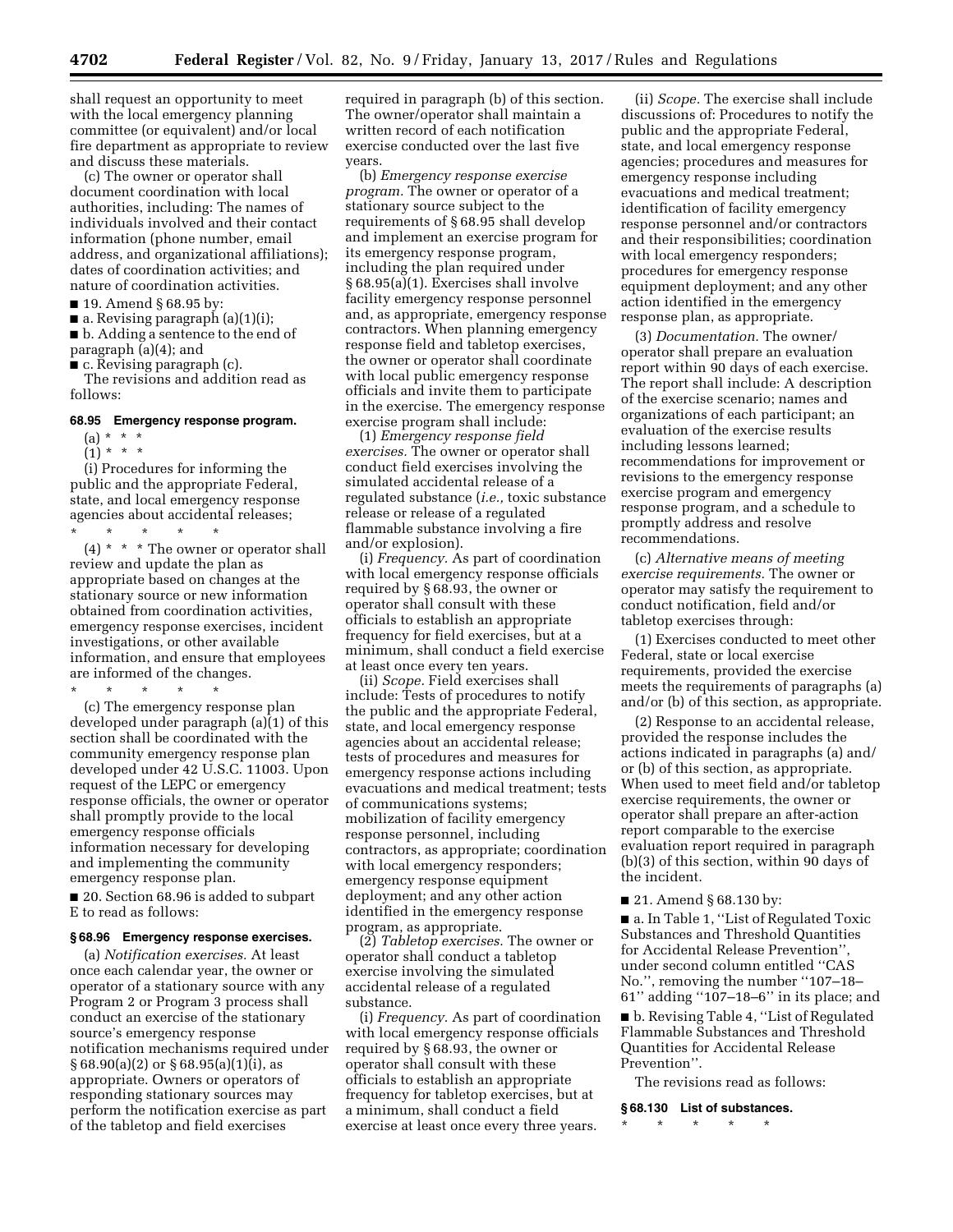# TABLE 4 TO §68.130-LIST OF REGULATED FLAMMABLE SUBSTANCES<sup>1</sup> AND THRESHOLD QUANTITIES FOR ACCIDENTAL **RELEASE PREVENTION**

[CAS Number Order-63 Substances]

| CAS No. | Chemical name                                  | Threshold quantity<br>(lbs) | Basis for<br>listing |
|---------|------------------------------------------------|-----------------------------|----------------------|
|         |                                                | 10,000                      |                      |
|         |                                                | 10,000                      | g<br>f               |
|         |                                                | 10,000                      | f                    |
|         |                                                | 10,000                      |                      |
|         |                                                | 10,000                      | t                    |
|         |                                                | 10,000                      | f                    |
|         |                                                | 10,000                      | f                    |
|         |                                                | 10,000                      | f                    |
|         |                                                | 10,000                      | f                    |
|         |                                                | 10,000                      | a, f                 |
|         |                                                | 10,000                      | f                    |
|         |                                                | 10.000                      | f                    |
|         |                                                | 10,000                      | g                    |
|         |                                                | 10,000<br>10,000            | g                    |
|         |                                                | 10,000                      | f                    |
|         |                                                | 10,000                      | g                    |
|         |                                                | 10,000                      | g                    |
|         |                                                | 10,000                      | g                    |
|         |                                                | 10,000                      |                      |
|         |                                                | 10,000                      | f                    |
|         |                                                | 10,000                      | f                    |
|         |                                                | 10,000                      | g                    |
|         |                                                | 10,000                      | g                    |
|         |                                                | 10,000                      | g                    |
|         |                                                | 10,000                      |                      |
|         |                                                | 10,000                      |                      |
|         |                                                | 10,000                      |                      |
|         |                                                | 10,000                      | t                    |
|         |                                                | 10,000                      | f                    |
|         |                                                | 10.000                      | f                    |
|         |                                                | 10,000                      | f                    |
|         |                                                | 10,000                      | g                    |
|         |                                                | 10,000                      | g                    |
|         |                                                | 10,000                      | g                    |
|         |                                                | 10,000                      | g<br>f               |
|         |                                                | 10,000                      |                      |
|         |                                                | 10,000                      |                      |
|         |                                                | 10,000<br>10,000            |                      |
|         |                                                | 10,000                      |                      |
|         |                                                | 10,000                      |                      |
|         |                                                | 10,000                      |                      |
|         |                                                | 10,000                      |                      |
|         | Carbon oxysulfide [Carbon oxide sulfide (COS)] | 10,000                      |                      |
|         |                                                | 10.000                      |                      |
|         |                                                | 10,000                      | f                    |
|         |                                                | 10,000                      |                      |
|         |                                                | 10,000                      | g<br>f               |
|         |                                                | 10,000                      | g                    |
|         |                                                | 10,000                      | f                    |
|         |                                                | 10,000                      | à                    |
|         |                                                | 10,000                      |                      |
|         |                                                | 10,000                      |                      |
|         |                                                | 10,000                      | g                    |
|         |                                                | 10,000                      | g                    |
|         |                                                | 10,000                      |                      |
|         |                                                | 10,000                      |                      |
|         |                                                | 10,000                      |                      |
|         |                                                | 10,000                      |                      |
|         |                                                | 10,000<br>10,000            | f                    |
|         |                                                | 10,000                      | g                    |
|         |                                                |                             |                      |

The flammable substance when used as a fuel or held for sale as a fuel at a retail facility is excluded from all provisions of this part (see § 68.126).<br>
Note: Basis for Listing:<br>
Note: Basis for Listing:<br>
a Mandated for l

 $\star$ 

22. Amend § 68.160 by adding paragraphs (b)(21) and (22) to read as follows:

§68.160 Registration.

 $\star$  $\star$  $\star$  $\star$ 

(b) \* \* \*

(21) Method of communication and location of the notification that chemical hazard information is

٠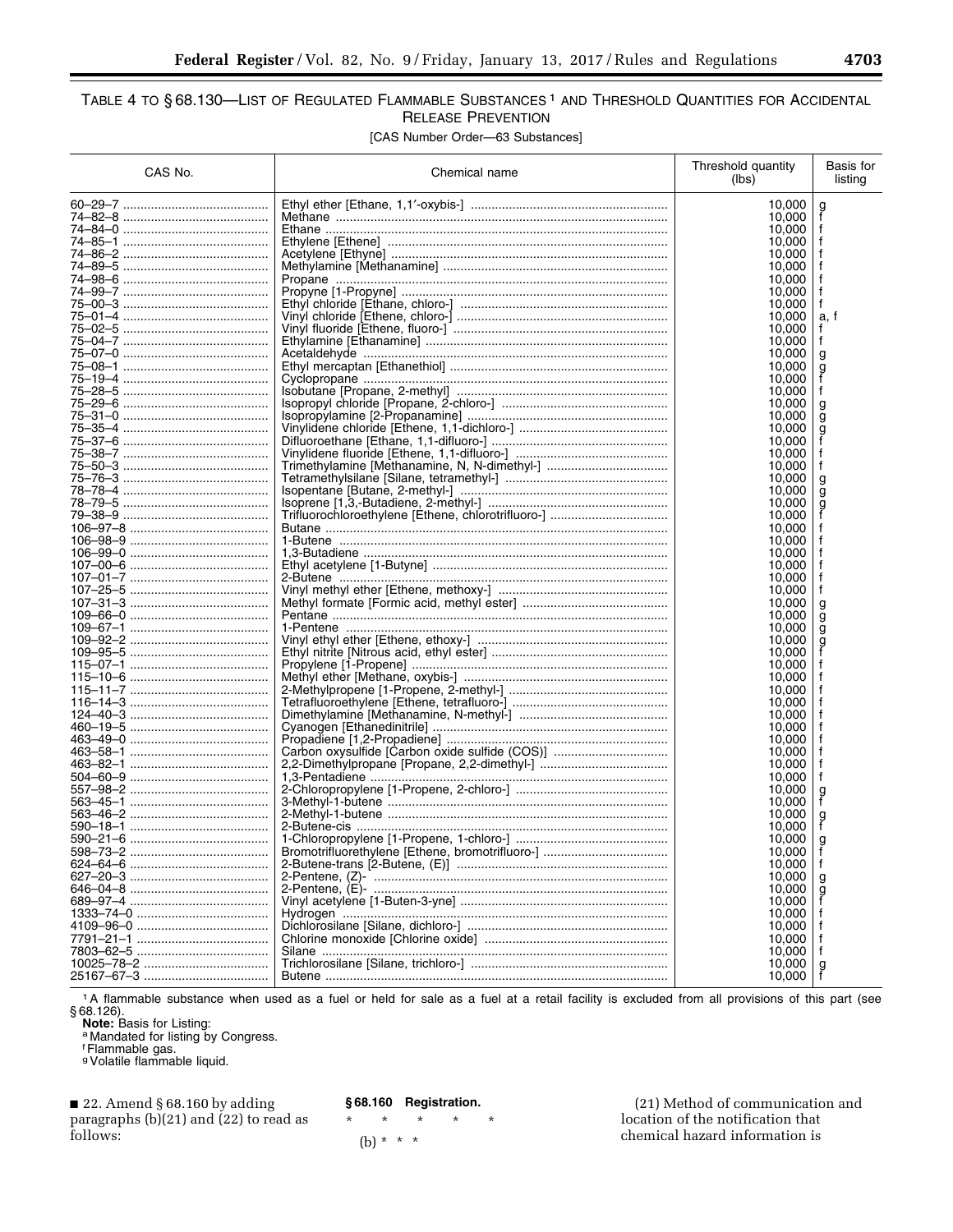available to the public, pursuant to § 68.210(c); and

(22) Whether a public meeting has been held following an RMP reportable accident, pursuant to § 68.210(e).

■ 23. Amend § 68.170 by revising paragraphs (i) and (j) to read as follows:

#### **§ 68.170 Prevention program/Program 2.**  \* \* \* \* \*

(i) The date of the most recent compliance audit, the expected date of completion of any changes resulting from the compliance audit, and identify whether the most recent compliance audit was a third-party audit, pursuant to §§ 68.58 and 68.59.

(j) The completion date of the most recent incident investigation and the expected date of completion of any changes resulting from the investigation. \* \* \* \* \*

■ 24. Amend § 68.175 by:

■ a. Revising the introductory text of paragraph (e), and paragraphs (e)(1), (5), and (6);

■ b. Adding paragraph (e)(7); and

■ c. Revising paragraphs (k) and (l).

The revisions and addition read as follows:

# **§ 68.175 Prevention program/Program 3.**

\* \* \* \* \* (e) The most recent process hazard analysis (PHA) or PHA update and revalidation information, pursuant to § 68.67, including:

(1) The date of completion of the most recent PHA or update and the technique used;

\* \* \* \* \* (5) Monitoring and detection systems

in use; (6) Changes since the last PHA; and

(7) Inherently safer technology or design measures implemented since the last PHA, if any, and the technology category (substitution, minimization, simplification and/or moderation). \* \* \* \* \*

(k) The date of the most recent compliance audit, the expected date of completion of any changes resulting from the compliance audit, and identify whether the most recent compliance audit was a third-party audit, pursuant to §§ 68.79 and 68.80.

(l) The completion date of the most recent incident investigation and the expected date of completion of any changes resulting from the investigation. \* \* \* \* \*

■ 25. Revise § 68.180 to read as follows:

### **§ 68.180 Emergency response program and exercises.**

(a) The owner or operator shall provide in the RMP:

(1) Name, organizational affiliation, phone number, and email address of local emergency planning and response organizations with which the stationary source last coordinated emergency response efforts, pursuant to § 68.10(f)(3) or § 68.93;

(2) The date of the most recent coordination with the local emergency response organizations, pursuant to § 68.93 and

(3) A list of Federal or state emergency plan requirements to which the stationary source is subject.

(b) The owner or operator shall identify in the RMP whether the facility is a responding stationary source or a non-responding stationary source, pursuant to § 68.90.

(1) For non-responding stationary sources, the owner or operator shall identify:

(i) For stationary sources with any regulated toxic substance held in a process above the threshold quantity, whether the stationary source is included in the community emergency response plan developed under 42 U.S.C. 11003, pursuant to § 68.90(b)(1);

(ii) For stationary sources with only regulated flammable substances held in a process above the threshold quantity, the date of the most recent coordination with the local fire department, pursuant to § 68.90(b)(2);

(iii) What mechanisms are in place to notify the public and emergency responders when there is a need for emergency response; and

(iv) The date of the most recent notification exercise, as required in § 68.96(a).

(2) For responding stationary sources, the owner or operator shall identify:

(i) The date of the most recent review and update of the emergency response plan, pursuant to  $\S 68.95(a)(4)$ ;

(ii) The date of the most recent notification exercise, as required in § 68.96(a);

(iii) The date of the most recent field exercise, as required in § 68.96(b)(1); and

(iv) The date of the most recent tabletop exercise, as required in § 68.96(b)(2).

■ 26. Amend § 68.190 by adding a sentence at the end of paragraph (c) to read as follows:

## **§ 68.190 Updates.**

 $\star$   $\star$ (c) \* \* \* Prior to de-registration the owner or operator shall meet applicable reporting and incident investigation requirements in accordance with §§ 68.42, 68.60, and/or 68.81.

\* \* \* \* \*

■ 27. Revise § 68.200 to read as follows:

### **§ 68.200 Recordkeeping.**

The owner or operator shall maintain records supporting the implementation of this part at the stationary source for five years, unless otherwise provided in subpart D of this part.

■ 28. Revise § 68.210 to read as follows:

## **§ 68.210 Availability of information to the public.**

(a) *RMP availability.* The RMP required under subpart G of this part shall be available to the public under 42 U.S.C. 7414(c) and 40 CFR part 1400.

(b) *Chemical hazard information.* The owner or operator of a stationary source shall provide, upon request by any member of the public, the following chemical hazard information for all regulated processes, as applicable:

(1) Regulated substances information. Names of regulated substances held in a process;

(2) Safety data sheets (SDS). SDSs for all regulated substances located at the facility;

(3) Accident history information. Provide the five-year accident history information required to be reported under § 68.42;

(4) Emergency response program. The following summary information concerning the stationary source's compliance with § 68.10(f)(3) or the emergency response provisions of subpart E:

(i) Whether the stationary source is a responding stationary source or a nonresponding stationary source;

(ii) Name and phone number of local emergency response organizations with which the owner or operator last coordinated emergency response efforts, pursuant to § 68.180; and

(iii) For stationary sources subject to § 68.95, procedures for informing the public and local emergency response agencies about accidental releases;

(5) Exercises. A list of scheduled exercises required under § 68.96; and

(6) LEPC contact information. Include LEPC name, phone number, and web address as available.

(c) *Notification of availability of information.* The owner or operator shall provide ongoing notification on a company Web site, social media platforms, or through other publicly accessible means that:

(1) Information specified in paragraph (b) of this section is available to the public upon request. The notification shall:

(i) Specify the information elements, identified in paragraph (b) of this section, that can be requested; and

(ii) Provide instructions for how to request the information (*e.g.* email,